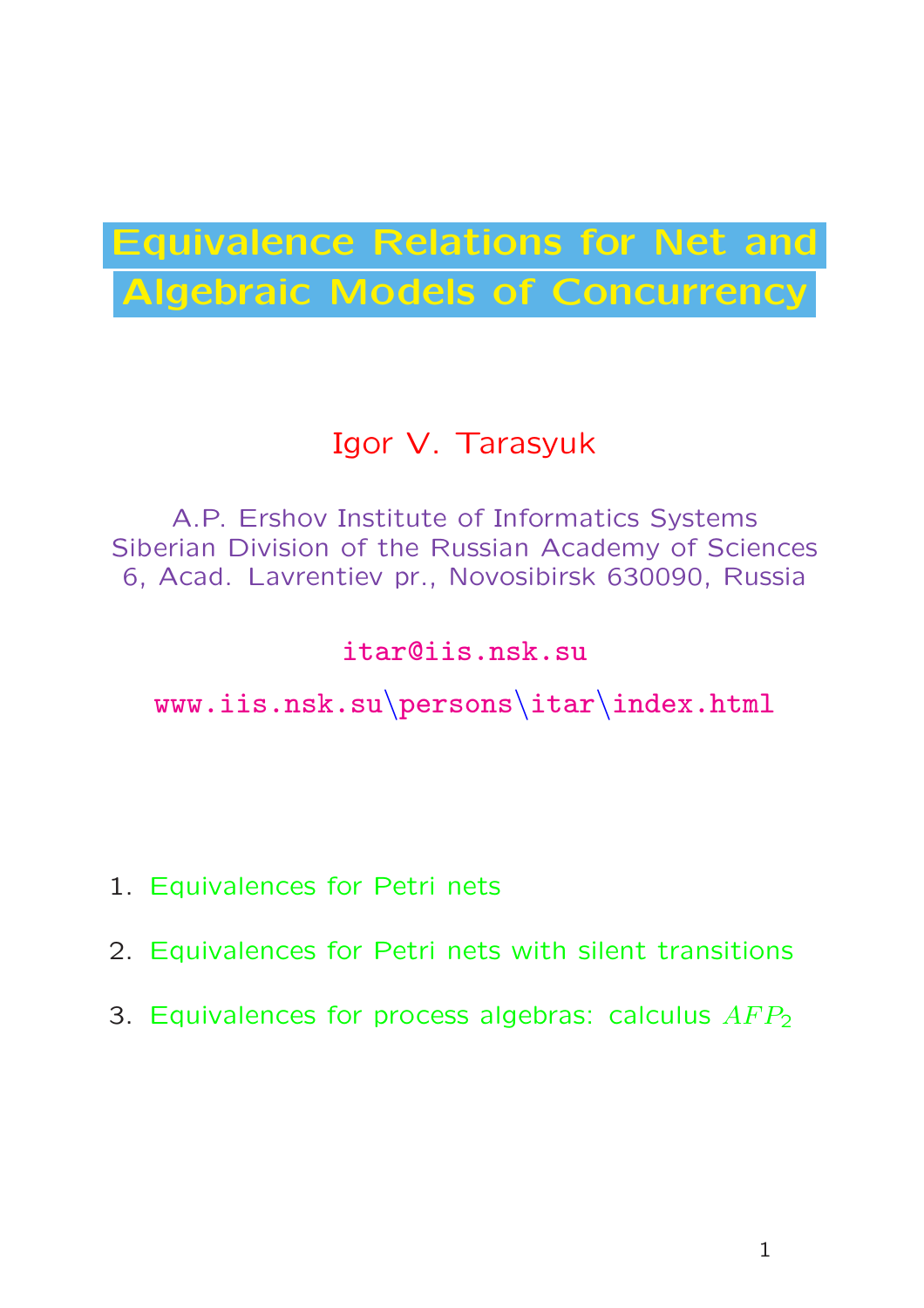## Equivalences for Petri Nets

Abstract: Behavioural equivalences of concurrent systems modeled by Petri nets are considered.

Known basic, back-forth and place bisimulation equivalences are supplemented by new ones.

The equivalence interrelations are examined for the general Petri nets as well as for their subclasses of sequential nets (no concurrent transitions), strictly labeled nets (unlabeled) and T-nets (no place branching).

A logical characterization of back-forth bisimulation equivalences in terms of logics with past modalities is proposed.

An effective net reduction method based on place bisimulation relations is presented.

A preservation of all the equivalences by refinements is investigated to find out their appropriateness for top-down design.

Keywords: Petri nets, sequential nets, strictly labeled nets, T-nets, basic equivalences, back-forth bisimulations, place bisimulations, logical characterization, net reduction, refinement.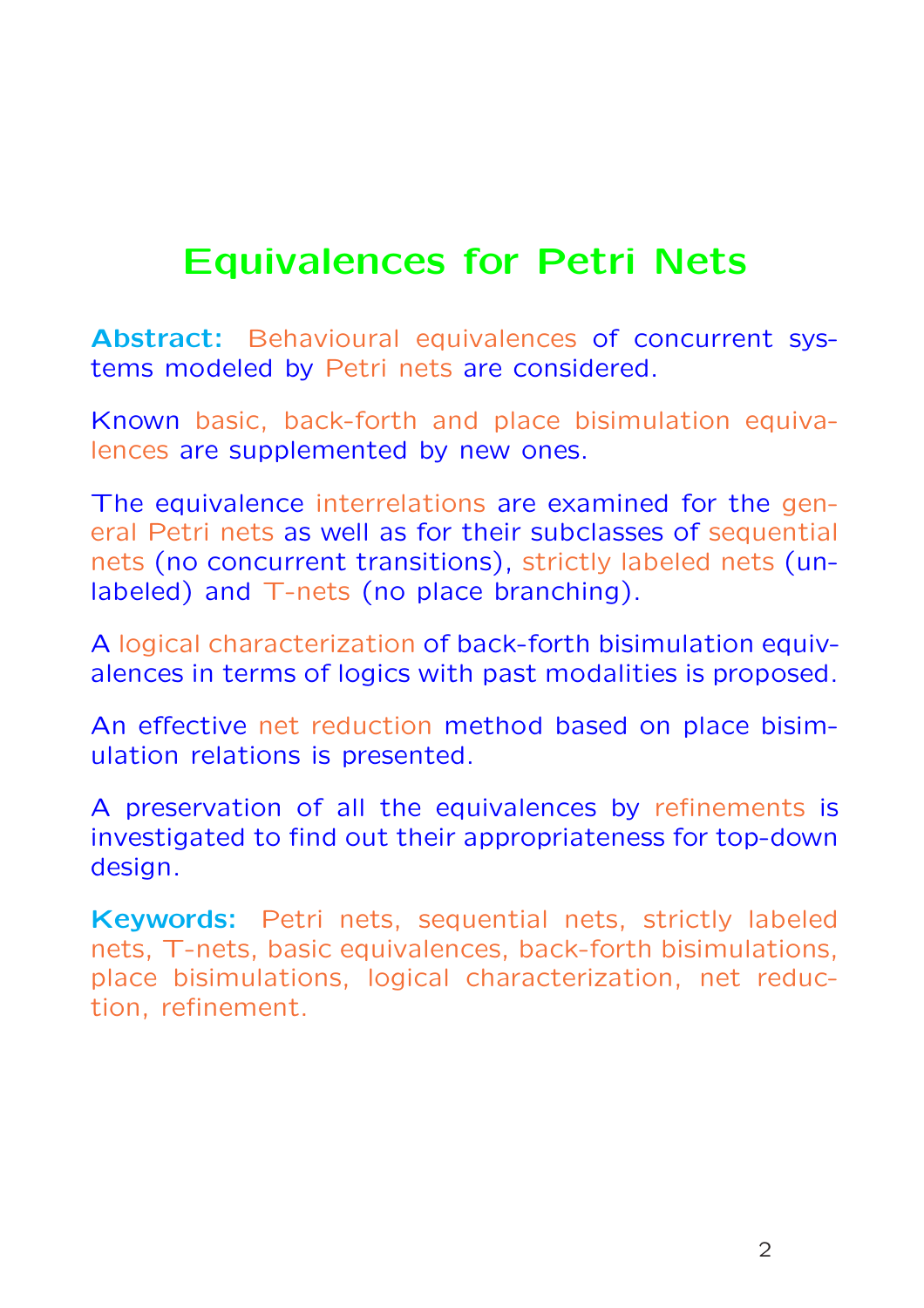## **Contents**

- Introduction
	- Previous work
	- New equivalences
- Basic definitions
	- Multisets
	- Labeled nets
	- Marked nets
	- Partially ordered sets
	- Event structures
	- Processes
	- Branching processes
- Basic simulation
	- Trace equivalences
	- Usual bisimulation equivalences
	- ST-bisimulation equivalences
	- History preserving bisimulation equivalences
	- Conflict preserving equivalences
	- Comparing basic equivalences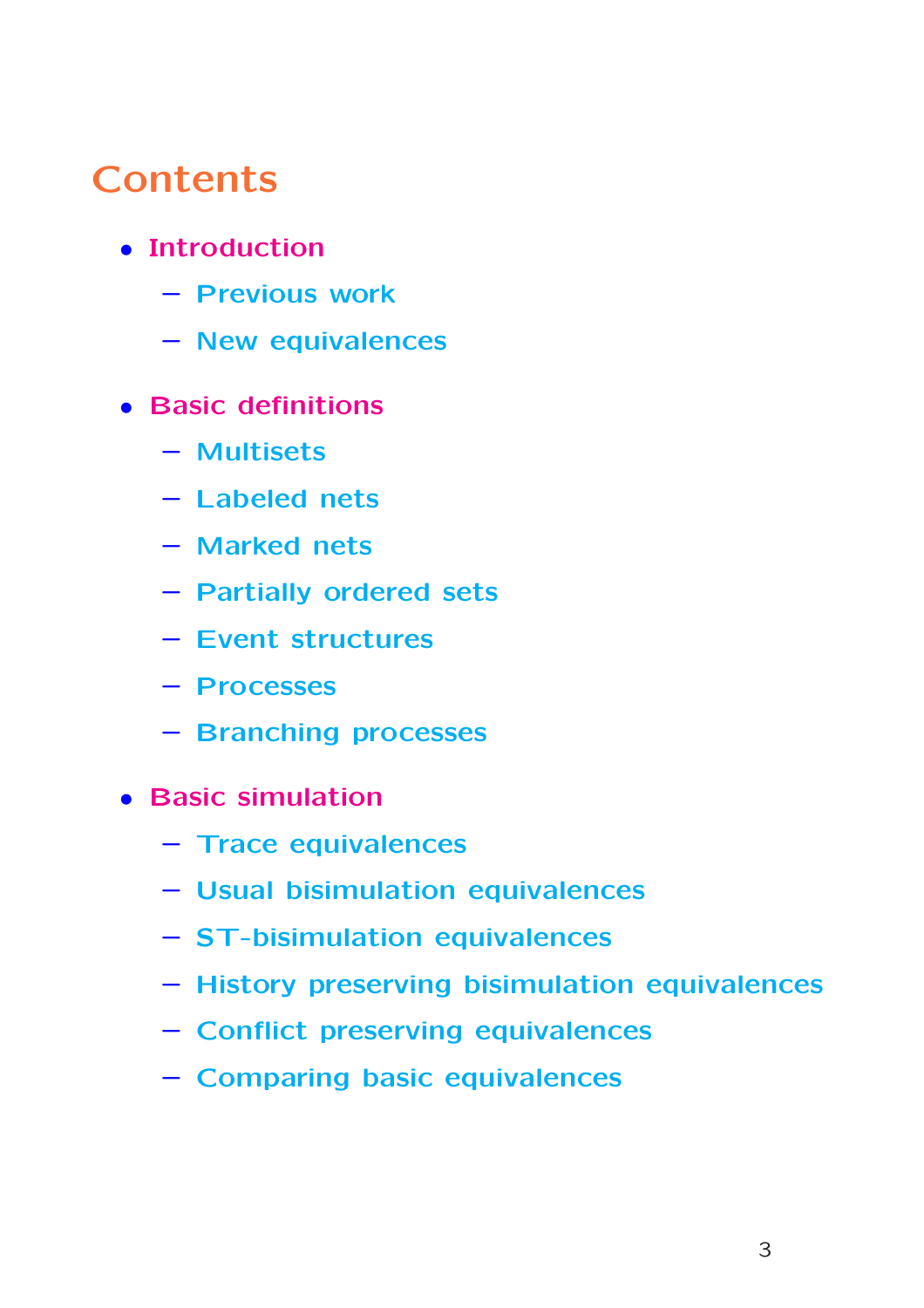- Back-forth simulation and logics
	- Sequential runs
	- Back-forth bisimulation equivalences
	- Comparing back-forth bisimulation equivalences
	- Comparing back-forth bisimulation equivalences with basic ones
	- $-$  Logic  $HML$
	- $-$  Logic  $PBFL$
	- $-$  Logic  $PrBFL$
- Place simulation and net reduction
	- Place bisimulation equivalences
	- Comparing place bisimulation equivalences
	- Comparing place bisimulation equivalences with basic and back-forth ones
	- Net reduction based on place bisimulation equivalences
- Refinements
	- SM-refinements
- Net subclasses
	- The equivalences on sequential nets
	- The equivalences on strictly labeled nets
	- The equivalences on T-nets
- Decidability
	- Decidability results for the equivalences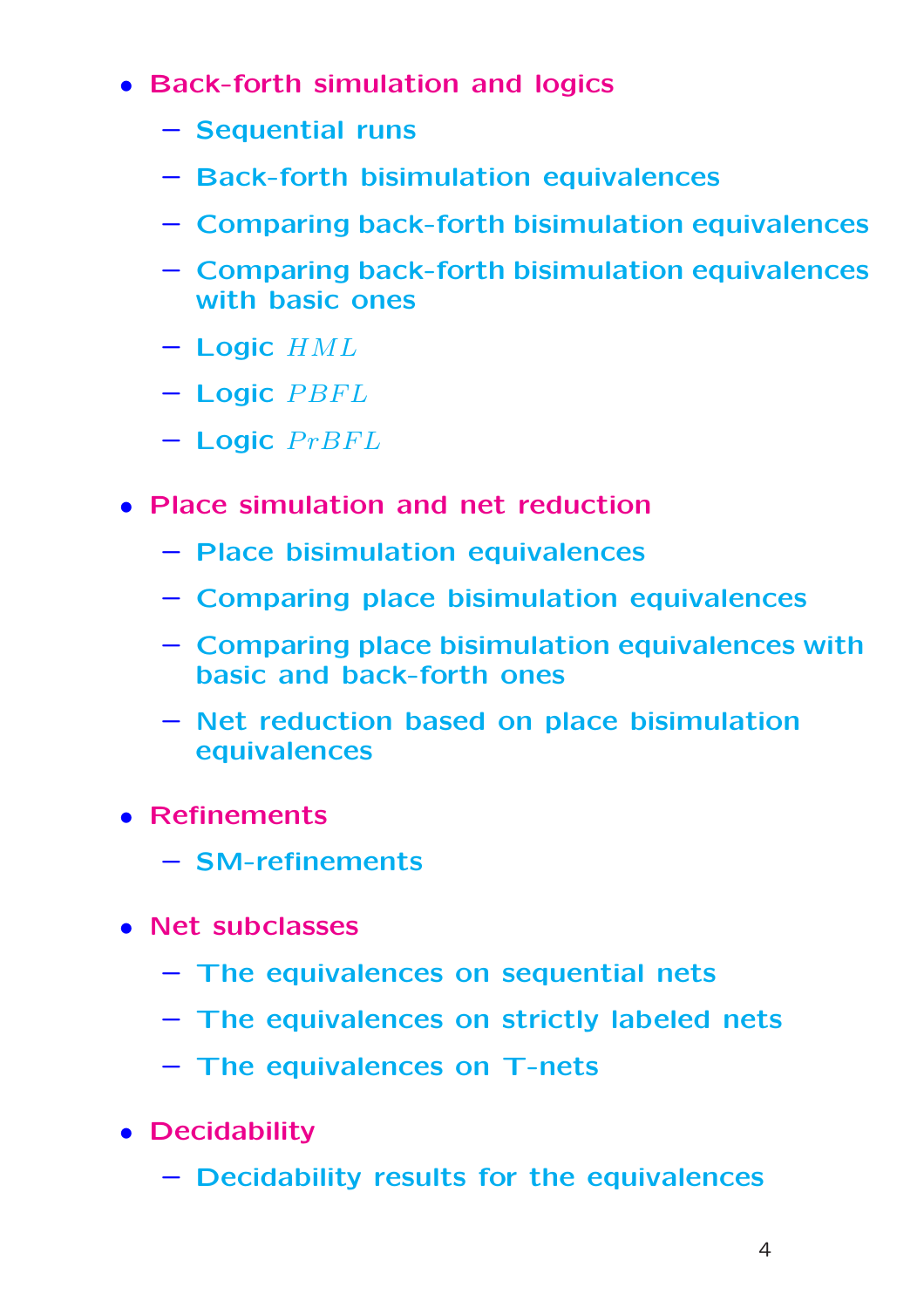## Previous work

The following basic equivalences are known:

- Trace equivalences (respect protocols of behaviour): interleaving  $(\equiv_i)$  [Hoa80], step  $(\equiv_s)$  [Pom86], partial word  $(\equiv_{pw})$  [Gra81] and pomset  $(\equiv_{pom})$  [Pra86].
- Usual bisimulation equivalences (respect branching structure of behaviour):

interleaving  $(\triangle_i)$  [Par81], step  $(\triangle_i)$  [NT84], partial word  $(\triangle_{pw})$ [Vog91a], pomset  $(\triangle_{pom})$  [BCa87] and process  $(\triangle_{pr})$  [AS92].

• ST-bisimulation equivalences (respect the duration or maximality of events in behaviour):

interleaving  $(\triangleq_{iST})$  [GV87], partial word  $(\triangleq_{pwST})$ [Vog91a] and pomset  $(\triangle_{\text{pomST}})$  [Vog91a].

• History preserving bisimulation equivalences (respect the "history" of behaviour):

pomset  $(\triangle_{pomh})$  [RT88].

• Conflict preserving equivalences (respect conflicts of events):

occurrence  $(\equiv_{occ})$  [NPW81].

• Isomorphism (coincidence up to renaming of components):

 $(\simeq).$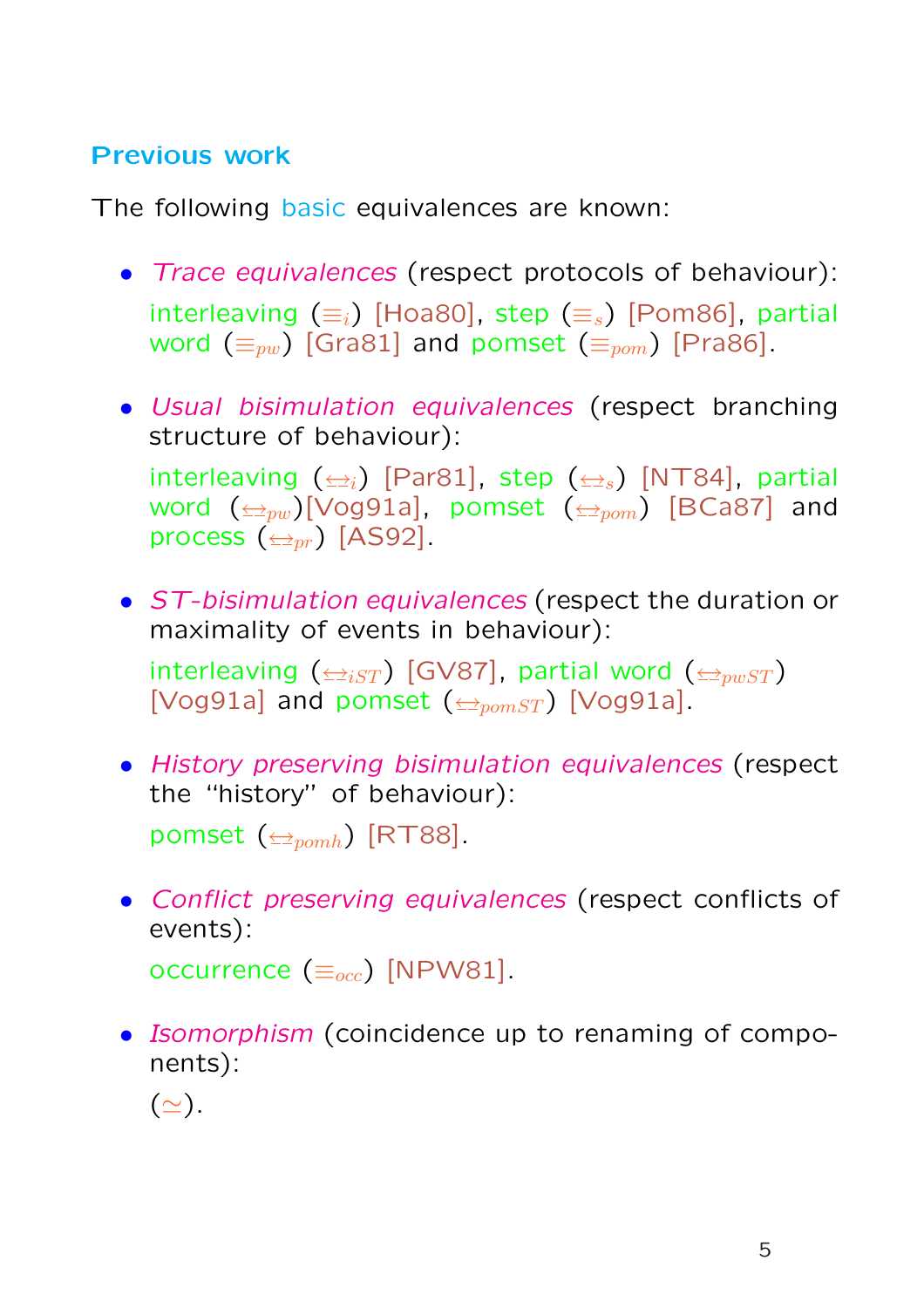Back-forth bisimulation equivalences: bisimulation relation do not only require systems to simulate each other behavior in the forward direction but also when going back in history, i.e. backward.

They are connected with equivalences of logics with past modalities.

Interleaving back interleaving forth bisimulation equivalence  $(\triangle_{i\text{bif}} = \triangleq_i)$  [NMV90].

Step back step forth  $(\triangle_{sbsf})$ , partial word back partial word forth  $(\triangle_{\text{pubrwf}})$  and pomset back pomset forth  $(\triangle_{pombpom f})$  bisimulation equivalences [Che92a, Che92b, Che92c].

All possible *back-forth equivalences* in interleaving, step, partial word and pomset semantics s.t. types of backward and forward simulations may differ. New relations: step back partial word forth  $(\triangle_{sbpwf})$  and step back pomset forth  $(\triangle_{sbromf})$  bisimulation equivalences [Pin93].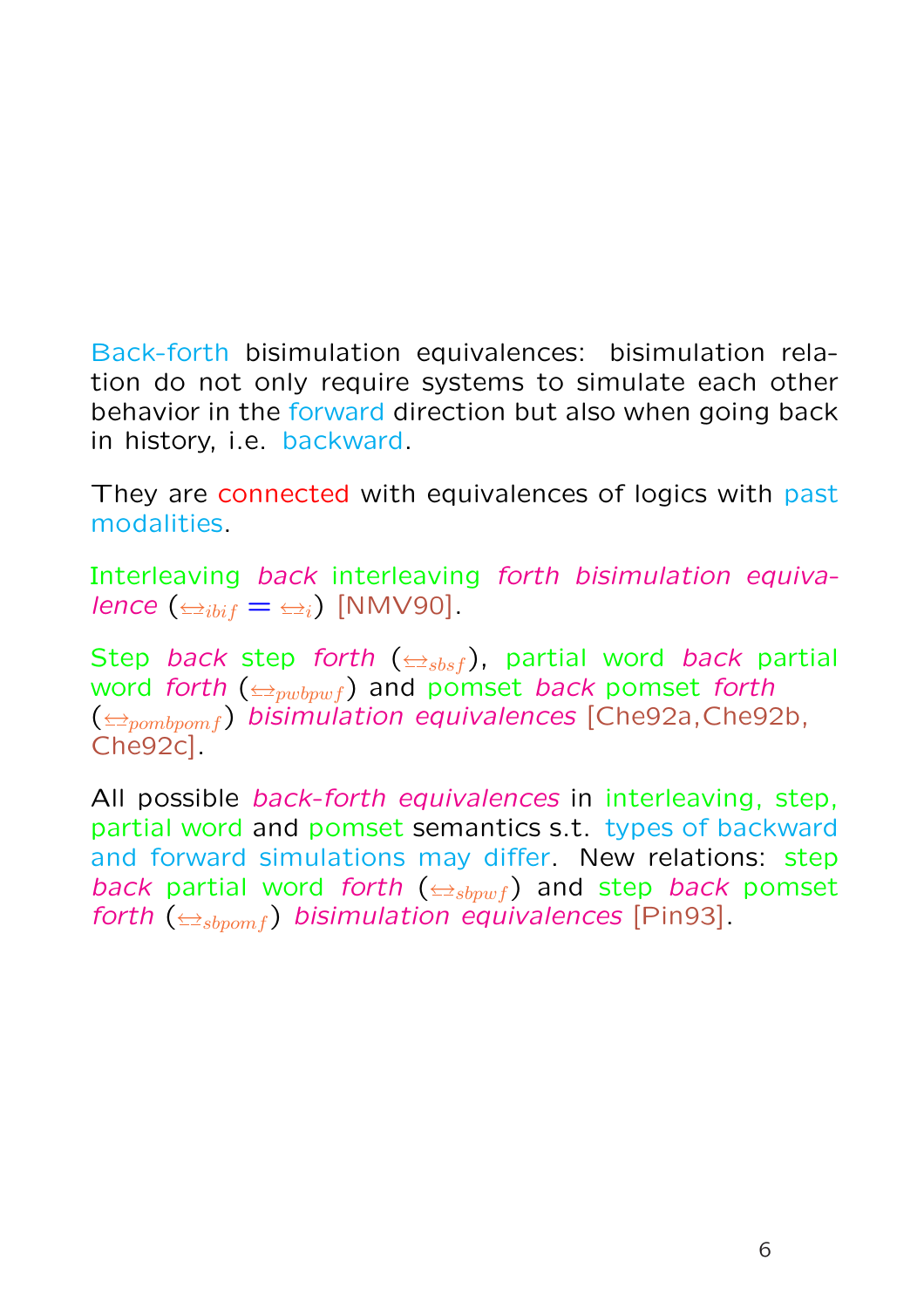Place bisimulation equivalences [ABS91] are based on definition from [Old89, Old91]. They are relations over places instead of markings or processes. The relation on markings is obtained via "lifting" that on places.

The main application of the place equivalences is effective behaviour preserving reduction of Petri nets.

Interleaving place bisimulation equivalence  $(\sim_i)$  and interleaving strict place bisimulation equivalence  $(\approx_i)$  [ABS91].

Step ( $\sim_s$ ), partial word ( $\sim_{pw}$ ), pomset ( $\sim_{pom}$ ) and process  $(\sim_{pr})$  place bisimulation equivalences. Their strict analogues:  $(\approx_s, \approx_{pw}, \approx_{pom}, \approx_{pr})$ .

Merging:  $\sim_i = \sim_s = \sim_{pw}$  and  $\approx_s = \approx_{pw} = \approx_{pom} = \approx_{pr} =$  $\sim_{pr}$ . Three different relations remain:  $\sim_i$ ,  $\sim_{pom}$  and  $\sim_{pr}$ [AS92].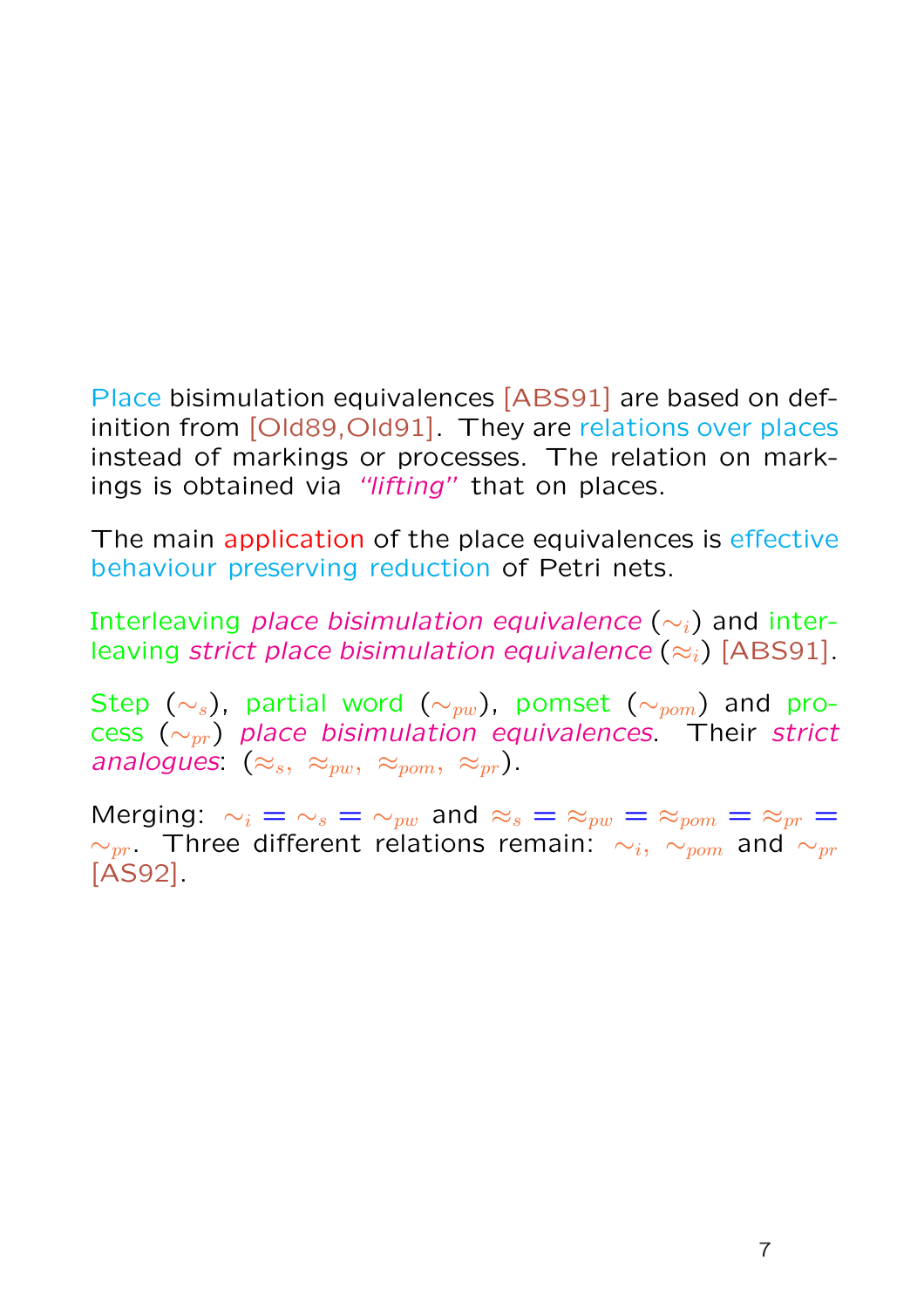#### New equivalences

- Basic equivalences: process trace  $(\equiv_{pr})$ , process  $ST$ -bisimulation ( $\triangleq_{prST}$ ), process history preserving bisimulation ( $\triangleq_{prh}$ ) and multi event structure  $(\equiv_{mes}).$
- Back-forth bisimulation equivalences: step back process forth  $(\triangle_{sbprf})$  and pomset back process forth ( $\triangleq_{pombprf}$ ).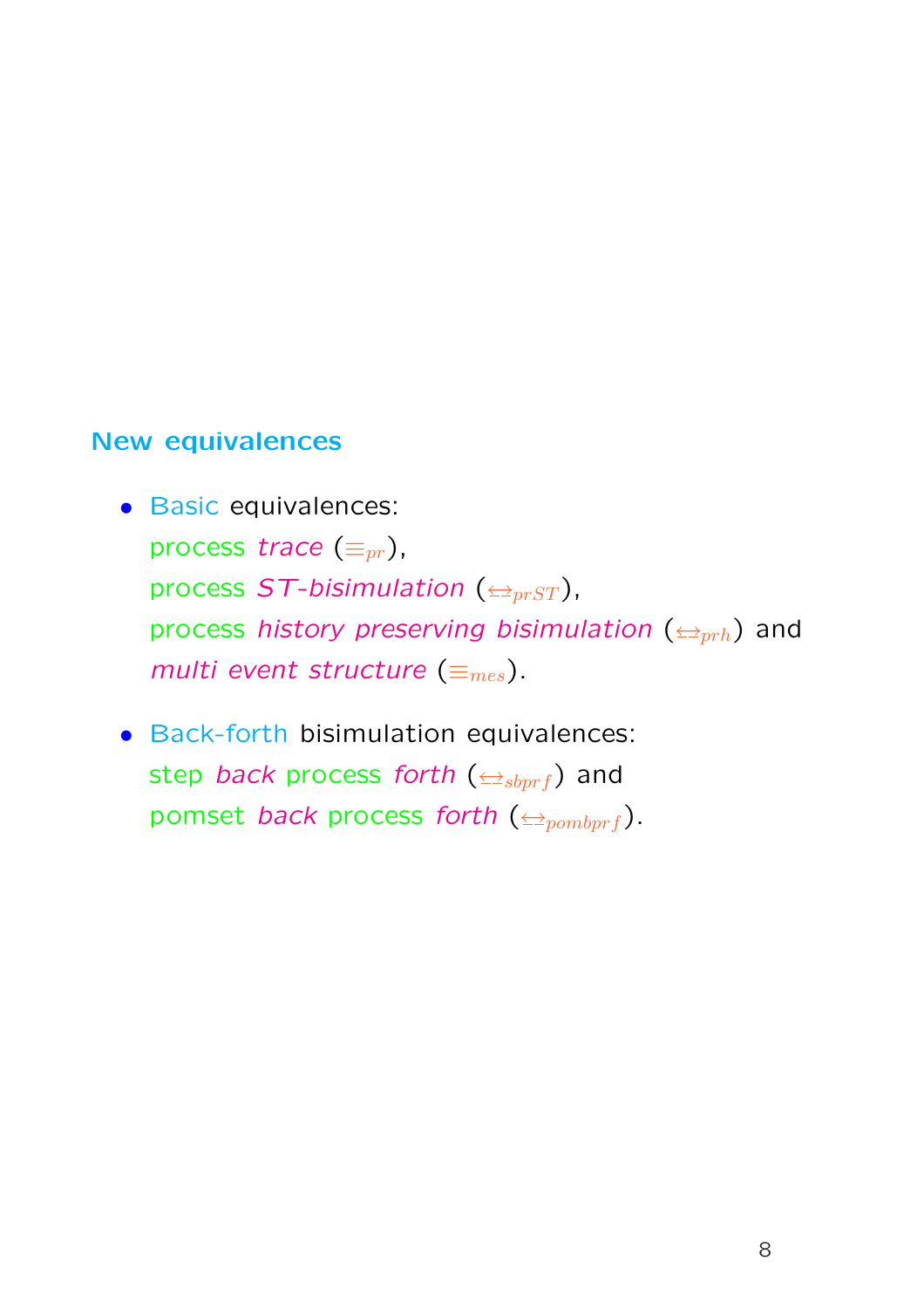

### Classification of basic equivalences

Basic equivalences are positioned on coordinate plane. New relations are depicted in red colour.

Moving along  $X$  axis: a degree of causality grows.

Moving along  $Y$  axis: a degree of non-determinism grows.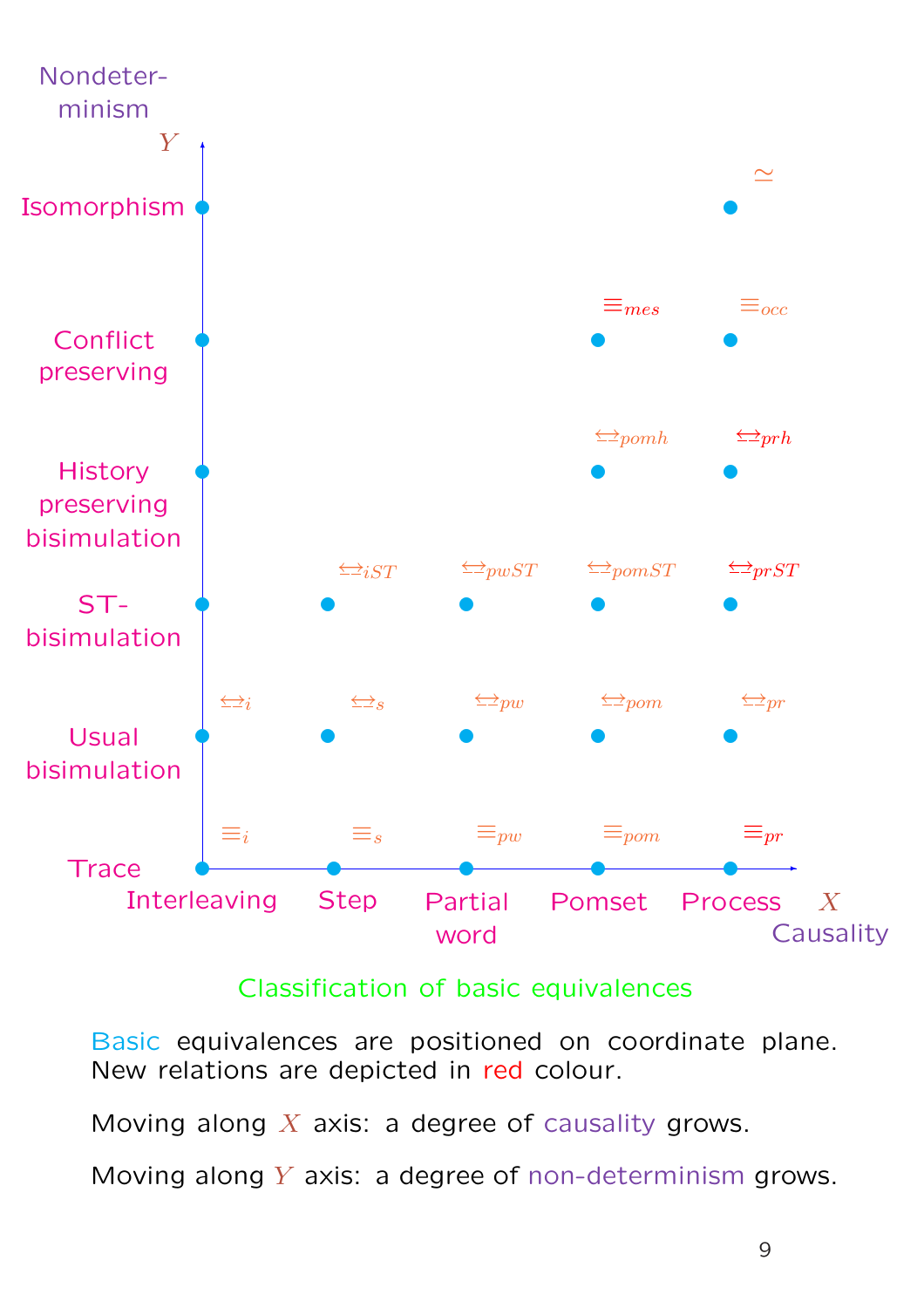

Causality degrees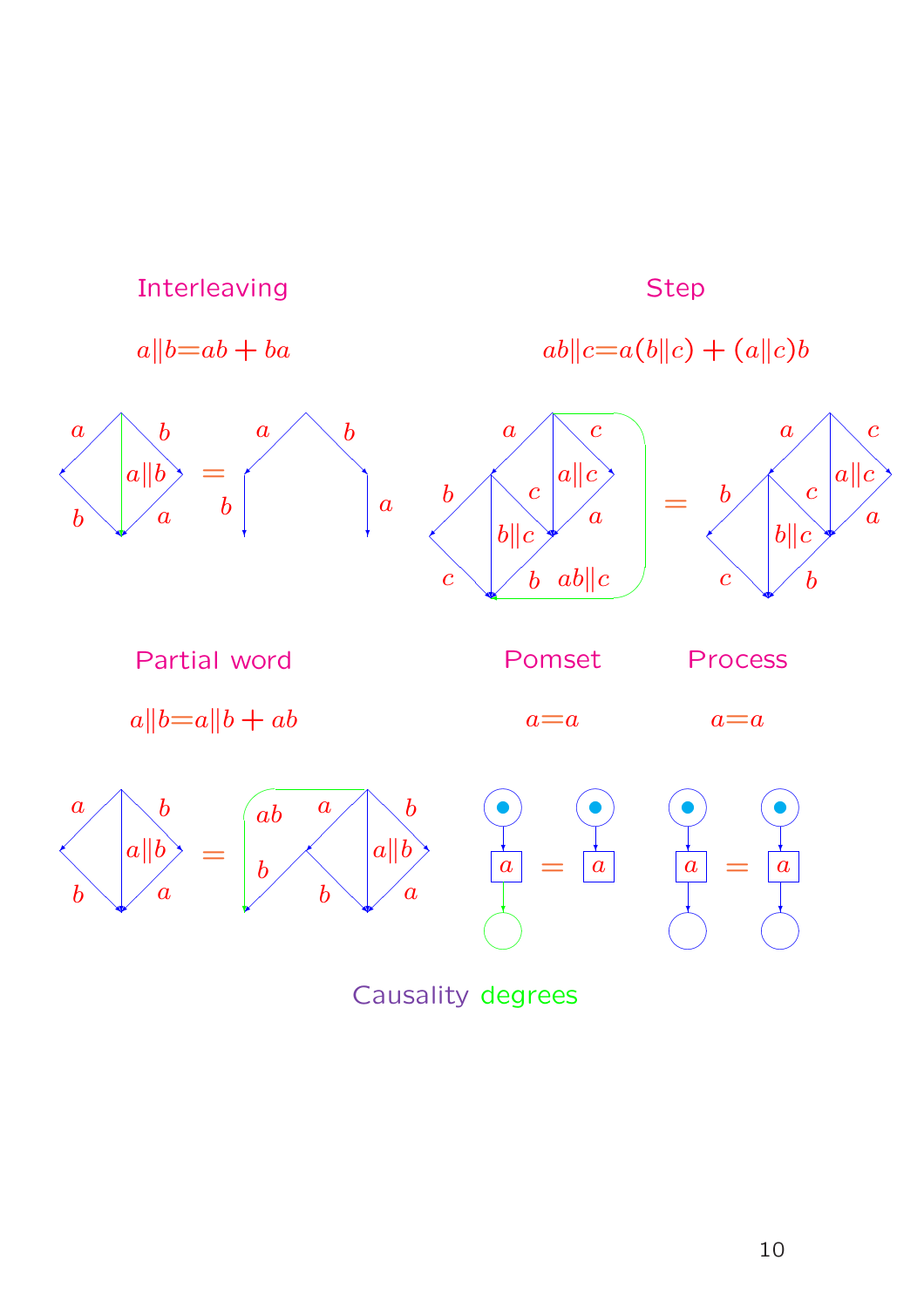

Nondeterminism degrees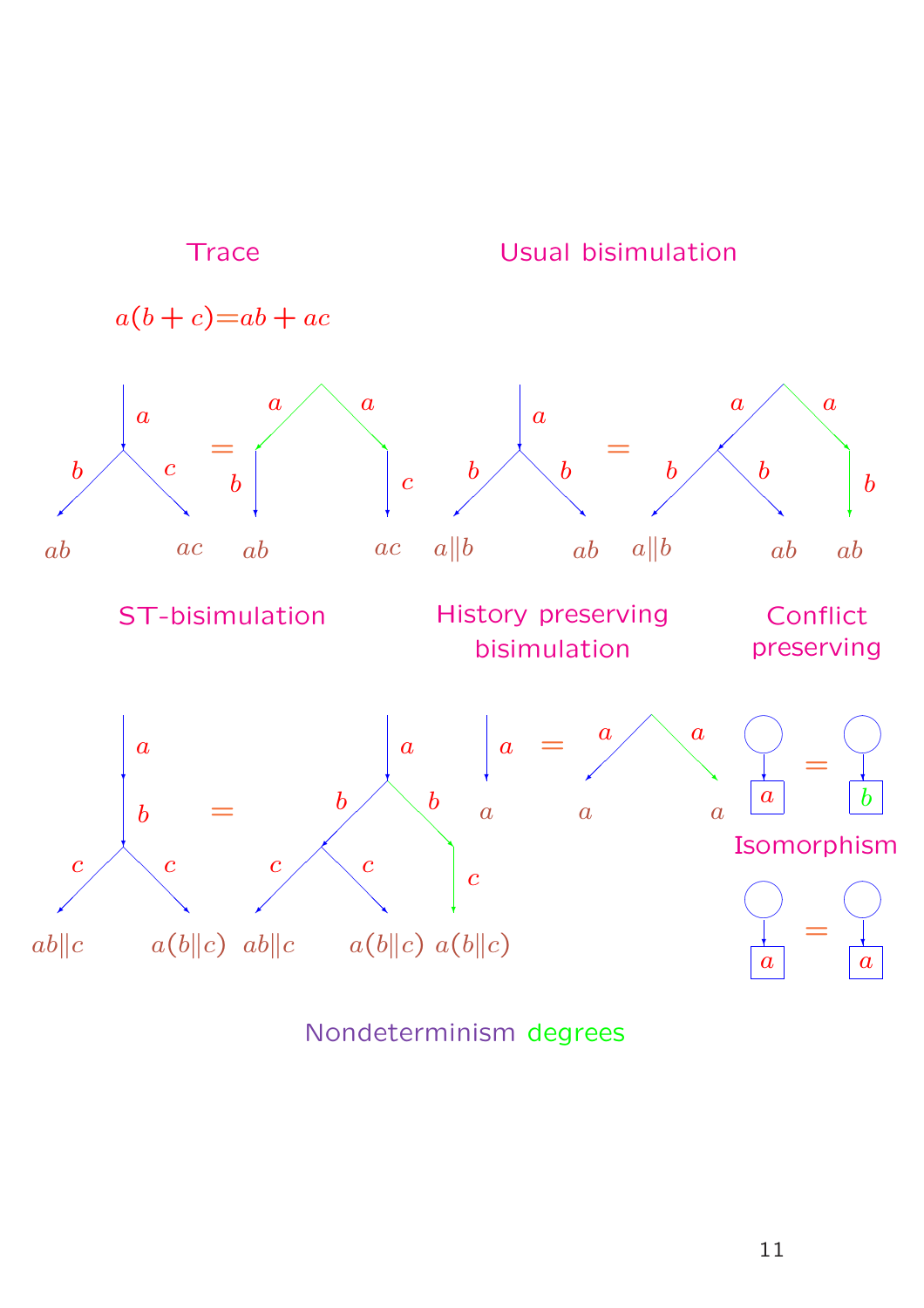#### Multisets

**Definition** 1 A finite multiset (bag) M over a set X is a mapping  $M: X \to \mathbb{N}$  s.t.  $|\{x \in X \mid M(x) > 0\}| < \infty$ .

 $\mathcal{M}(X)$  is the set of all finite multisets over X.

For  $x \in X$ ,  $M(x)$  is a number of elements x in M.

When  $\forall x \in X$   $M(x) \leq 1$ , M is a proper set.

The *cardinality* of a multiset  $M: |M| =$  $\overline{ }$  $_{x\in X}M(x).$ 

Let  $M_1, M_2 \in \mathcal{M}(X)$  and  $x \in X$ , then:

$$
(M_1 + M_2)(x) = M_1(x) + M_2(x);
$$
  
\n
$$
(M_1 - M_2)(x) = \max\{M_1(x) - M_2(x), 0\};
$$
  
\n
$$
(M_1 \cup M_2)(x) = \max\{M_1(x), M_2(x)\};
$$
  
\n
$$
(M_1 \cap M_2)(x) = \min\{M_1(x), M_2(x)\};
$$
  
\n
$$
M_1 \subseteq M_2 \Leftrightarrow \forall x \in X \ M_1(x) \le M_2(x);
$$
  
\n
$$
x \in M \Leftrightarrow M(x) > 0.
$$

We write  $M + x - y$  for  $M + \{x\} - \{y\}$ .

The empty multiset: ∅.

Multisets: sets with identical elements.

 $M = \{x, x, x, y, z, z\}$  denotes the multiset M s.t.  $M(x) = 3$ ,  $M(y) = 1$ ,  $M(z) = 2$ , and for other elements  $M$  is equal to 0.

> ① ① ① ① ① ①  $x$   $x$   $y$   $z$   $z$  $M$

> > Example of multiset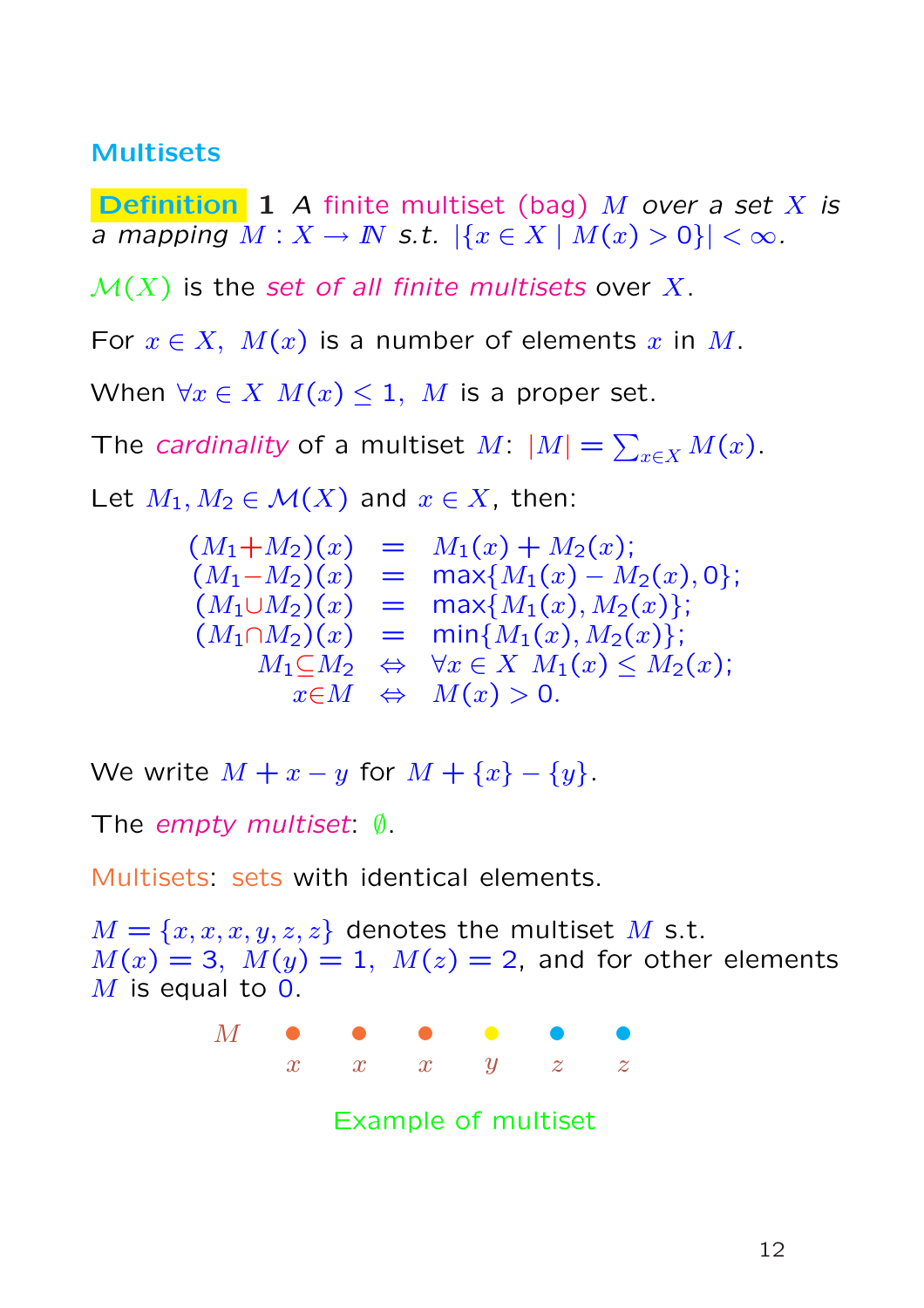#### Labeled nets

Let  $Act = \{a, b, ...\}$  be a set of action names or labels.

 $\tau \notin Act$  denotes silent action that represents an internal activity. Let  $Act_{\tau} = Act \cup {\tau}.$ 

Definition 2 A labeled net is a quadruple  $N = \langle P_N, T_N, F_N, l_N \rangle$ :

- $P_N = \{p, q, ...\}$  is a set of places;
- $T_N = \{t, u, ...\}$  is a set of transitions;
- $F_N : (P_N \times T_N) \cup (T_N \times P_N) \rightarrow I\!N$  is the flow relation with weights;
- $l_N : T_N \to Act_\tau$  is a labeling of transitions with action names.

Given labeled nets  $N = \langle P_N , T_N , F_N , l_N \rangle$  and  $N' = \langle P_{N'}, T_{N'}, F_{N'}, l_{N'} \rangle$ . A mapping  $\beta : P_N \cup T_N \rightarrow P_{N'} \cup T_{N'}$  is an *isomorphism* between N and N', denoted by  $\beta : N \simeq N'$ , if:

- 1.  $\beta$  is a bijection s.t.  $\beta(P_N) = P_{N'}$  and  $\beta(T_N) = T_{N'}$ ;
- 2.  $\forall p \in P_N$   $\forall t \in T_N$   $F_N(p,t) = F_{N'}(\beta(p), \beta(t))$  and  $F_N(t, p) = F_{N'}(\beta(t), \beta(p)),$
- 3.  $\forall t \in T_N$   $l_N(t) = l_{N'}(\beta(t)).$

Labelled nets N and N' are isomorphic, denoted by  $N \simeq N'$ , if  $\exists \beta : N \simeq N'$ .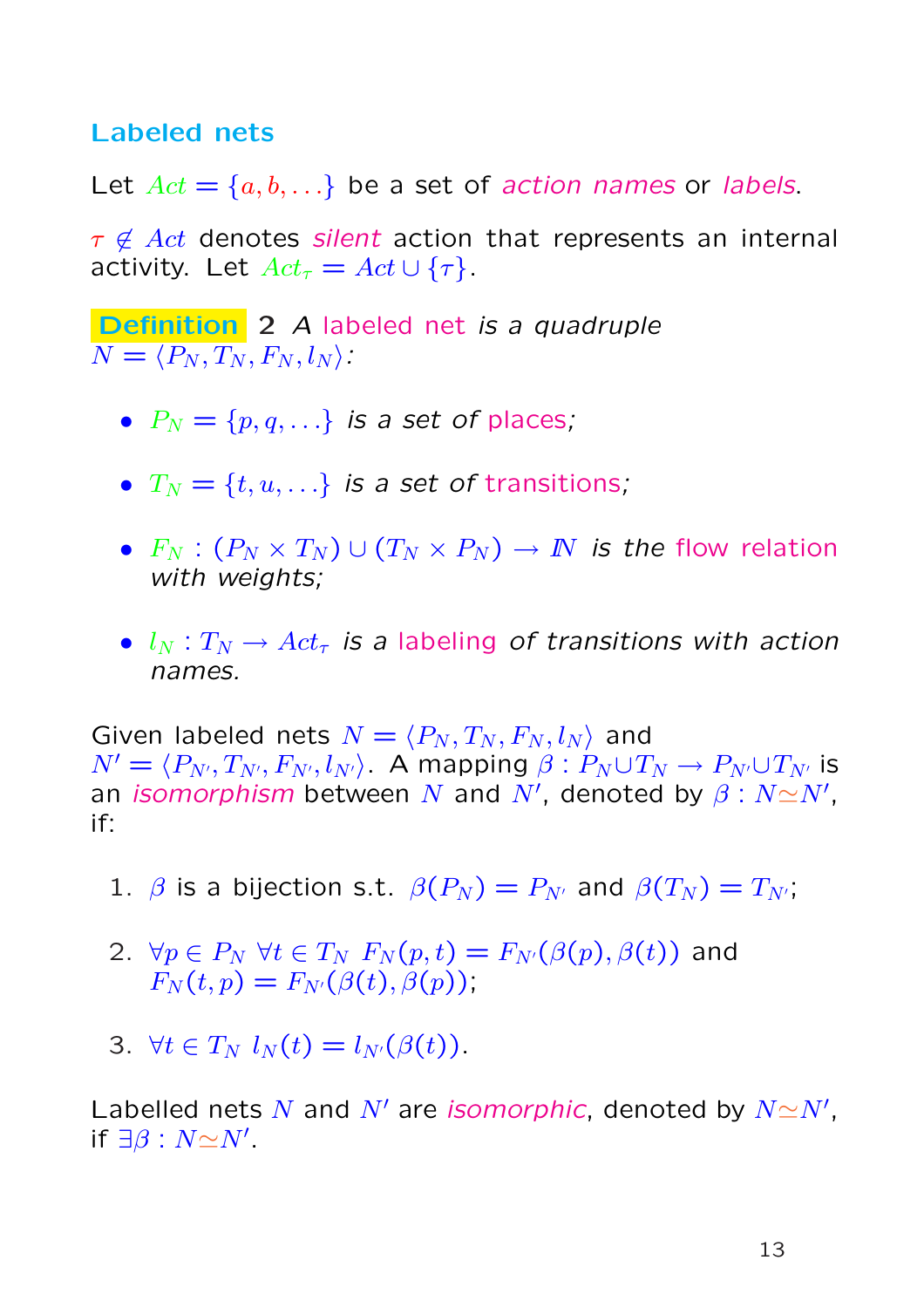

Example of labeled net

Let N be a labeled net and  $t \in T_N$ .

The precondition  $\cdot t$  and the postcondition  $t^{\bullet}$  of  $t$  are the multisets:  $(^{\bullet}t)(p) = F_N(p,t)$  and  $(t^{\bullet})(p) = F_N(t,p)$ . Similar for places:  $\tilde{P}(r)(t) = F_N(t,p)$  and  $(p^{\bullet})(t) = F_N(p,t)$ .

 ${}^{\circ}N = \{p \in P_N \mid {}^{\bullet}p = \emptyset\}$  is the set of *initial (input)* and  $N^{\circ} = \{p \in P_N \mid p^{\bullet} = \emptyset\}$  is the set of final (output) places of  $N$ .

A labeled net  $N$  is acyclic, if there exist no transitions  $t_0,\ldots,t_n\in T_N$  s.t.  $t_{i-1}^\bullet\cap {}^\bullet t_i\neq\emptyset$   $(1\leq i\leq n)$  and  $t_0=t_n.$ 

A labeled net N is ordinary if  $\forall p \in P_N$   $^{\bullet}p$  and  $p^{\bullet}$  are proper sets (not multisets).

Let  $N = \langle P_N , T_N , F_N , l_N \rangle$  be acyclic ordinary labeled net and  $x, y \in P_N \cup T_N$ . Then:

- $\bullet$   $x \prec_N y \ \ \Leftrightarrow \ \ xF_N^+ y,$  where  $F_N^+$  $N \over N$  is a transitive closure of  $F_N$  (strict causal dependence relation);
- $x \preceq_N y \Leftrightarrow (x \prec_N y) \vee (x = y)$  (a relation of causal dependence);
- $x \#_N y \Leftrightarrow \exists t, u \in T_N \ (t \neq u, \neg t \cap \neg u \neq \emptyset, \ t \preceq_N x, \ u \preceq_N y)$  $y)$  (a relation of *conflict*);
- $\downarrow_N x = \{y \in P_N \cup T_N \mid y \prec_N x\}$  (the set of strict predecessors of  $x$ ).

A set  $T \subseteq T_N$  is left-closed in N, if  $\forall t \in T \left(\downarrow_N t\right) \cap T_N \subseteq T$ .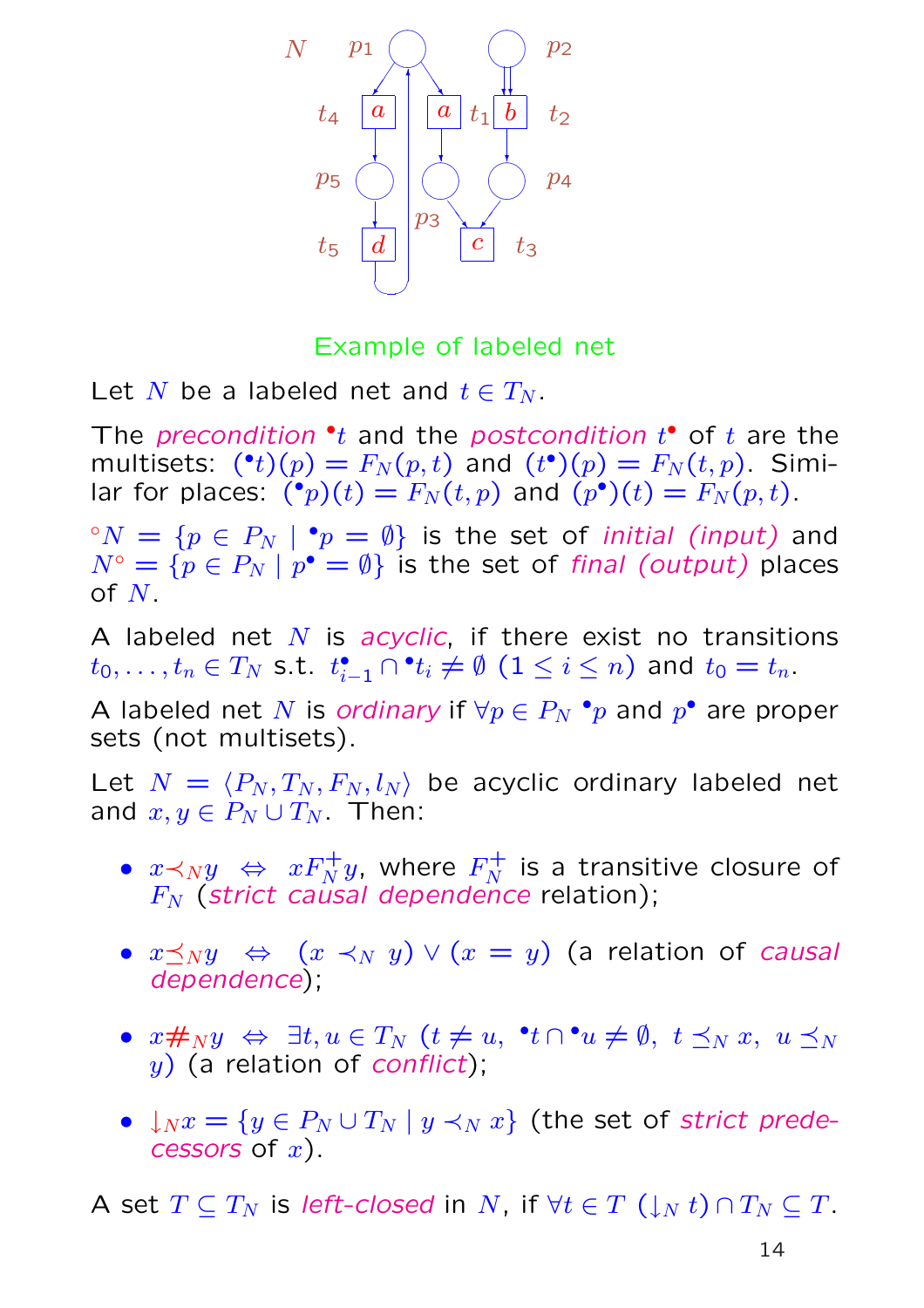#### Marked nets

A marking of a labeled net N is  $M \in \mathcal{M}(P_N)$ .

Definition 3 A marked net (net) is a tuple  $N = \langle P_N , T_N , F_N , l_N , M_N \rangle$ , where  $\langle P_N , T_N , F_N , l_N \rangle$  is a labeled net and  $M_N \in \mathcal{M}(P_N)$  is the initial marking.

Given nets  $N = \langle P_N, T_N, F_N, l_N, M_N \rangle$  and  $N' = \langle P_{N'}, T_{N'}, F_{N'}, l_{N'}, M_{N'} \rangle$ . A mapping  $\beta : P_N \cup T_N \rightarrow$  $P_{N'} \cup T_{N'}$  is an *isomorphism* between  $N$  and  $N', \ \beta : N {\simeq} N',$ if:

1.  $\beta$  :  $\langle P_N, T_N, F_N, l_N \rangle \simeq \langle P_{N'}, T_{N'}, F_{N'}, l_{N'} \rangle$ 

2.  $\forall p \in P_N$   $M_N(p) = M_{N'}(\beta(p)).$ 

Nets N and N' are isomorphic,  $N \simeq N'$ , if  $\exists \beta : N \simeq N'$ .



Example of marked net

Let  $M \in \mathcal{M}(P_N)$  be a marking of a net N. A transition  $t\in T_N$  is *fireable* in  $M$ , if  $^{\bullet}t\subseteq M.$  If  $t$  is fireable in  $M$ , its firing yields a new marking  $\widetilde{M} = M - {^\bullet} t + t {^\bullet}$ ,  $M {\overset{t}{\rightarrow}} \widetilde{M}$ .

A marking M of a net N is reachable, if  $M = M_N$  or there exists a reachable marking  $\widehat{M}$  of  $N$  s.t.  $\widehat{M} \stackrel{t}{\rightarrow} M$  for some  $t \in T_N$ .  $Mark(N)$  is a set of all reachable markings of a net  $N$ .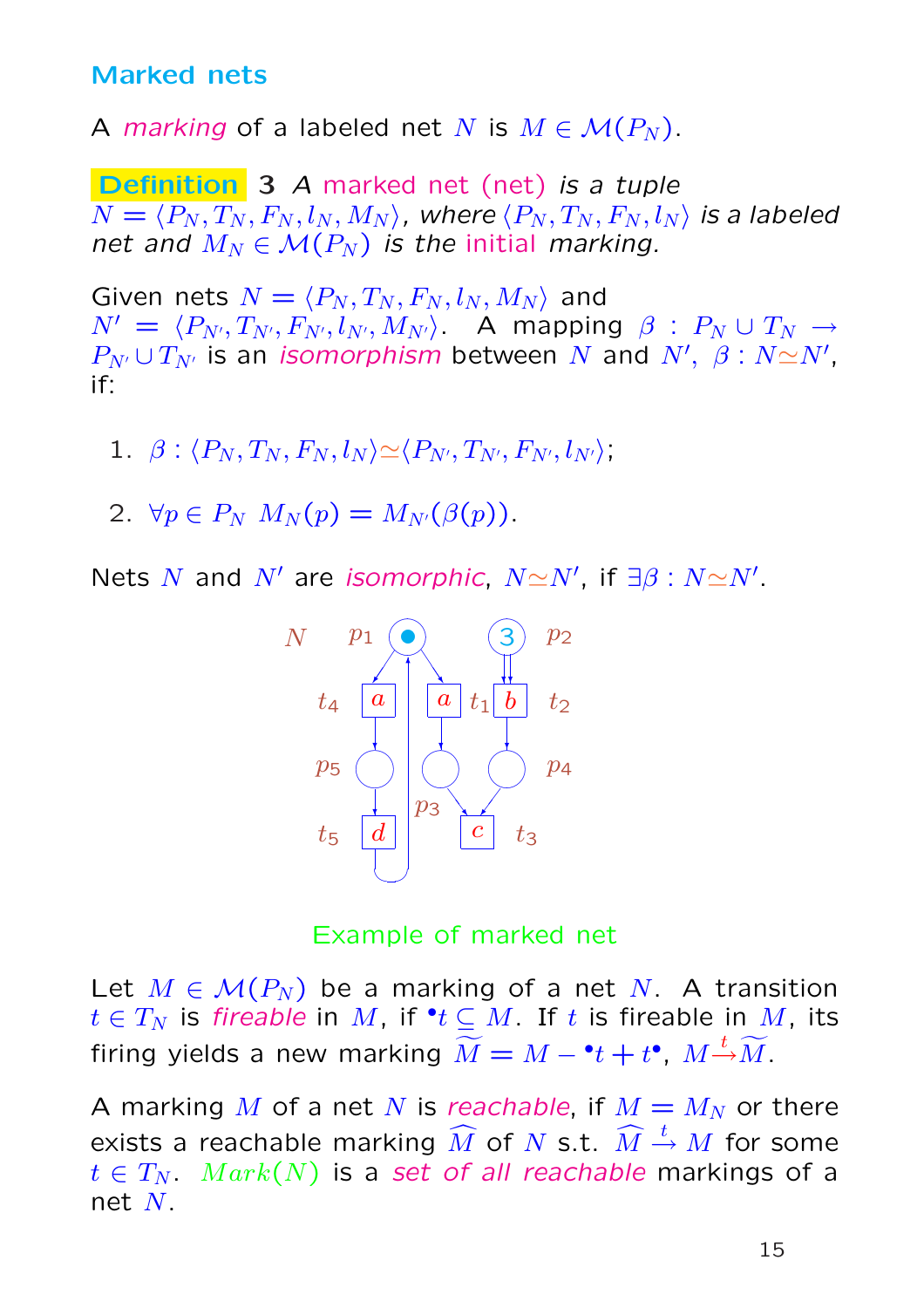A net N is n-bounded  $(n \in \mathbb{N})$ , if  $\forall M \in \mathit{Mark}(N)$   $\forall p \in \mathcal{A}$  $P_N$   $M(p) \leq n$ . A net N is bounded, if  $\exists n \in \mathbb{N}$  s.t. N is n-bounded. A net  $N$  is safe, if it is 1-bounded.

An action  $a \in Act$  is auto-concurrent in N, if  $\exists M \in$  $Mark(N) \exists t, u \in T_N$  s.t  $l_N(t) = a = l_N(u)$  and  $\mathbf{P}t + \mathbf{P}u \subseteq M$ . A net  $N$  is auto-concurrency free, if no action is autoconcurrent in  $N$ .

An action  $a \in Act$  is self-concurrent in N, if  $\exists M \in Mark(N)$  $\exists t \in T_N$  s.t  $l_N(t) = a$  and  $\mathbf{P} t + \mathbf{P} t \subseteq M$ . A net  $N$  is selfconcurrency free, if no action is self-concurrent in N.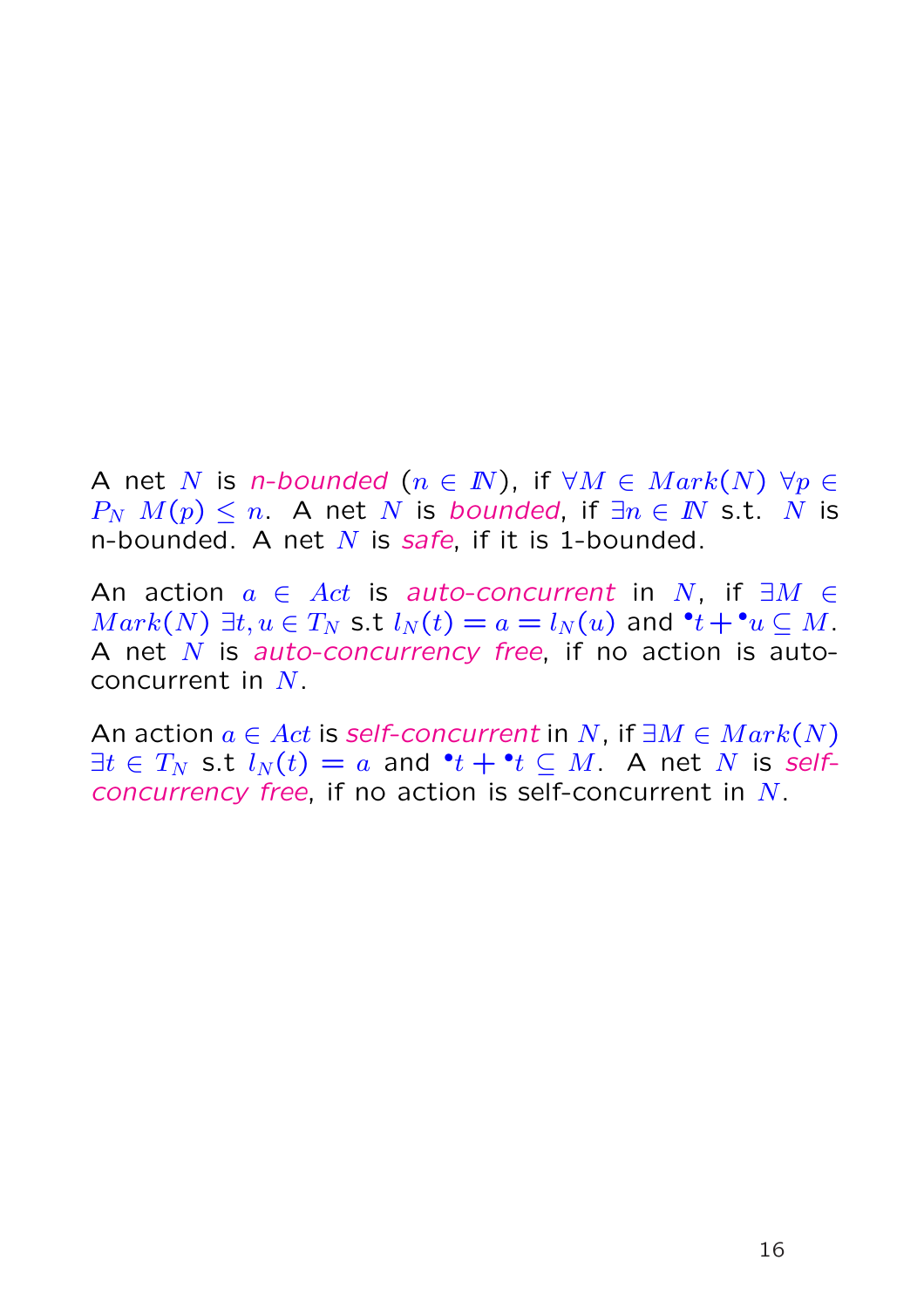#### **Partially ordered sets [Pra86]**

Definition 4 A partially ordered set (poset) is a pair  $\rho = \langle X, \prec \rangle$ :

- $X = \{x, y, ...\}$  is an underlying set;
- $\bullet \prec \subset X \times X$  is a strict partial order (irreflexive transitive relation) over  $X$ .

Let  $\rho = \langle X, \prec \rangle$  be a poset. A restriction of  $\rho$  to the set  $Y \subseteq X$  is  $\rho|_Y = \langle Y, \prec \cap (Y \times Y) \rangle$ . A set of strict predecessors of  $x \in X$  is  $\downarrow x = \{y \in X \mid y \prec x\}$ . A set  $Y \subseteq X$  is leftclosed, if  $\forall y \in Y \cup y \subset Y$ .

Let  $\rho_1 = \langle X_1, \prec_1 \rangle$  and  $\rho_2 = \langle X_2, \prec_2 \rangle$  be posets.  $\rho_1$  is a strict prefix of  $\rho_2$ ,  $\rho_1 \triangleleft \rho_2$ , if  $\rho_1 = \rho_2|_Y$  s.t.  $Y \subset X$  is a finite left-closed set.  $\rho_1$  is a *prefix* of  $\rho_2$ , notation  $\rho_1 \triangleleft \rho_2$ , if  $\rho_1 \triangleleft \rho_2$ or  $\rho_1 = \rho_2$ .

Definition 5 A labeled partially ordered set (Iposet, causal structure) is a triple  $\rho = \langle X, \prec, l \rangle$ :

- $\langle X, \prec \rangle$  is a poset;
- $l : X \rightarrow Act_{\tau}$  is a labeling function.

The notions defined for posets are transferred to lposets.

Let  $\rho = \langle X, \prec, l \rangle$  and  $\rho' = \langle X', \prec', l' \rangle$  be lposets.

A mapping  $\beta: X \to X'$  is a *label-preserving bijection* between  $\rho$  and  $\rho'$ ,  $\beta$  :  $\rho \asymp \rho'$ , if:

- 1.  $\beta$  is a bijection:
- 2.  $\forall x \in X$   $l(x) = l'(\beta(x))$ .

We write  $\rho \asymp \rho'$ , if  $\exists \beta : \rho \asymp \rho'$ .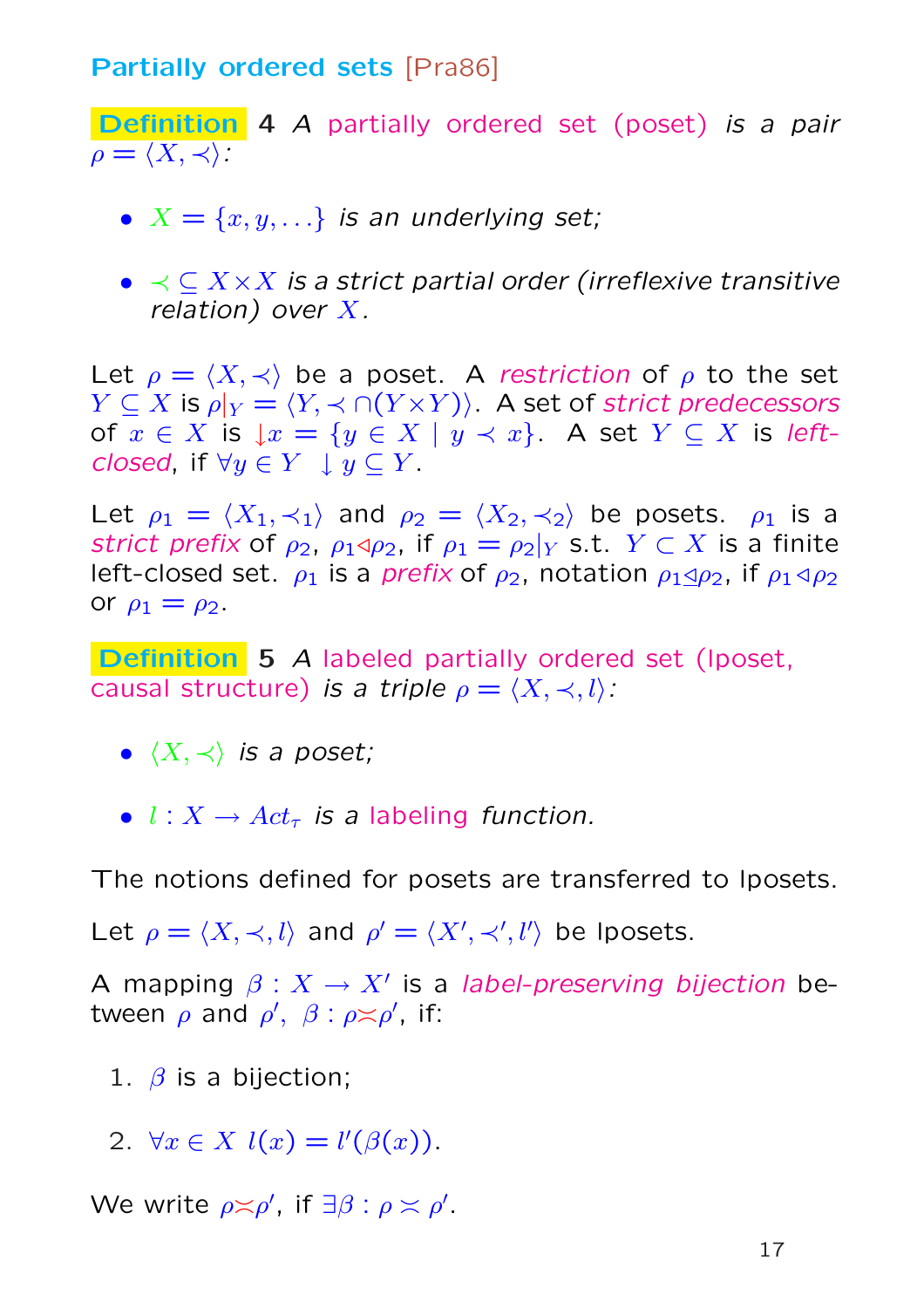A mapping  $\beta: X \to X'$  is a *homomorphism* between  $\rho$  and  $\rho', \ \beta : \rho \Box \rho', \text{ if: }$ 

- 1.  $\beta$  :  $\rho \asymp \rho'$ ,
- 2.  $\forall x, y \in X \ x \prec y \Rightarrow \beta(x) \prec' \beta(y)$ .

We write  $\rho \sqsubseteq \rho'$ , if  $\exists \beta : \rho \sqsubseteq \rho'$ .

A mapping  $\beta: X \to X'$  is an *isomorphism* between  $\rho$  and  $\rho', \; \beta : \rho \simeq \rho',$  if  $\beta : \rho \sqsubseteq \rho'$  and  $\beta^{-1} : \rho' \sqsubseteq \rho$ . Lposets  $\rho$  and  $\rho'$ are isomorphic,  $\rho \simeq \rho'$ , if  $\exists \beta : \rho \simeq \rho'$ .

Definition 6 Partially ordered multiset (pomset) is an isomorphism class of lposets.



Examples of poset, lposet and pomset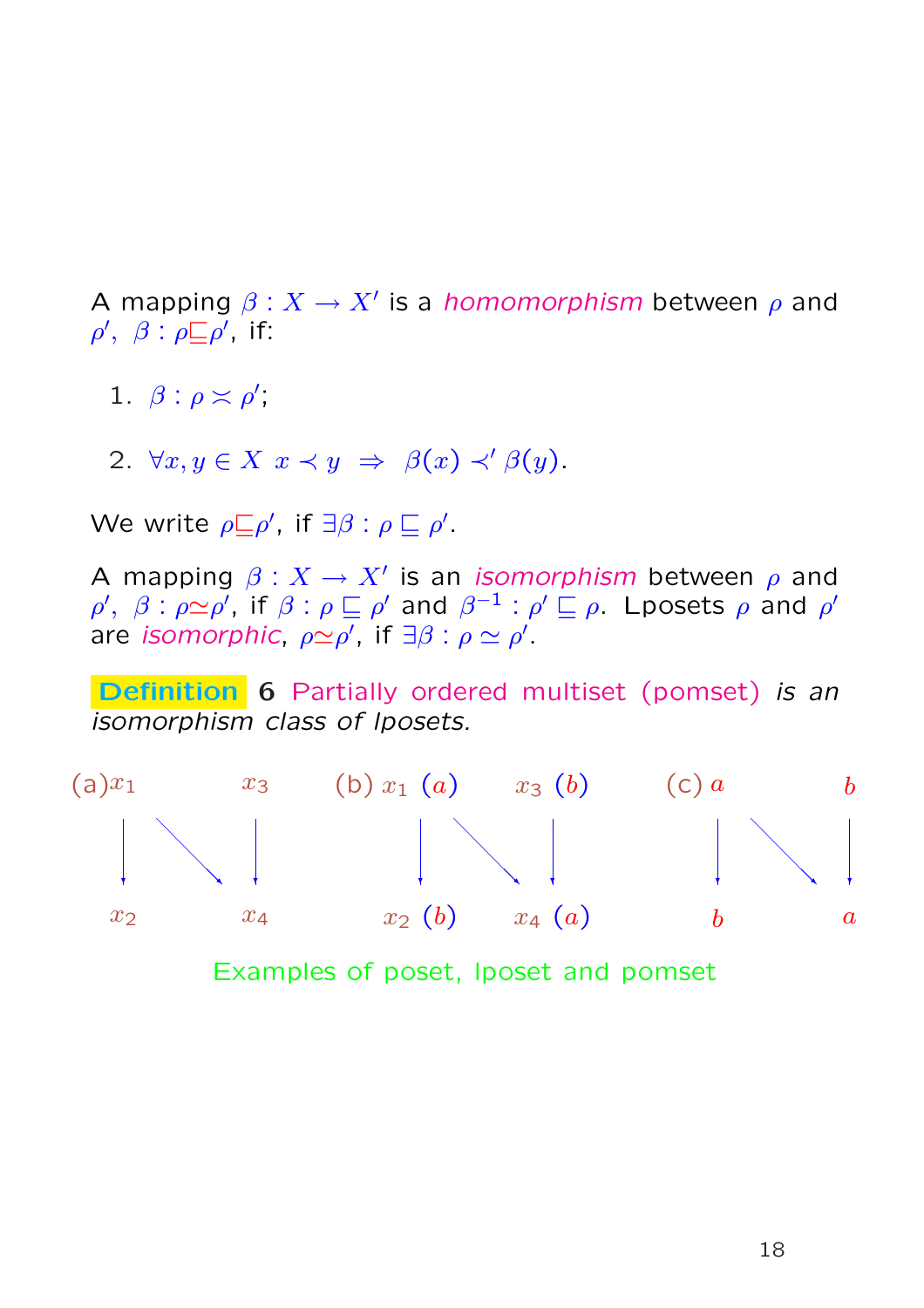#### Event structures [NPW81]

**Definition** 7 An event structure (ES) is a triple  $\xi =$  $\langle X, \prec, \# \rangle$ :

- $X = \{x, y, ...\}$  is a set of events;
- $\bullet \prec \subset X \times X$  is a strict partial order, a causal dependence relation, which satisfies to the principle of finite causes:  $\forall x \in X \mid x \mid < \infty$ ,
- $\# \subseteq X \times X$  is an irreflexive symmetrical conflict relation, which satisfies to the principle of conflict heredity:  $\forall x, y, z \in X \ x \# y \prec z \Rightarrow x \# z$ .

Let  $\xi = \langle X, \prec, \# \rangle$  be LES and  $Y \subseteq X$ . A restriction of  $\xi$ to the set Y is:  $\xi|_Y = \langle Y, \prec \cap (Y \times Y), \# \cap (Y \times Y) \rangle$ .

Definition 8 A labeled event structure (LES) is a quadruple  $\xi = \langle X, \prec, \#, l \rangle$ :

- $\langle X, \prec, \# \rangle$  is an event structure;
- $l: X \rightarrow Act_{\tau}$  is a labeling function.

The notions defined for ES's are transferred to LES's.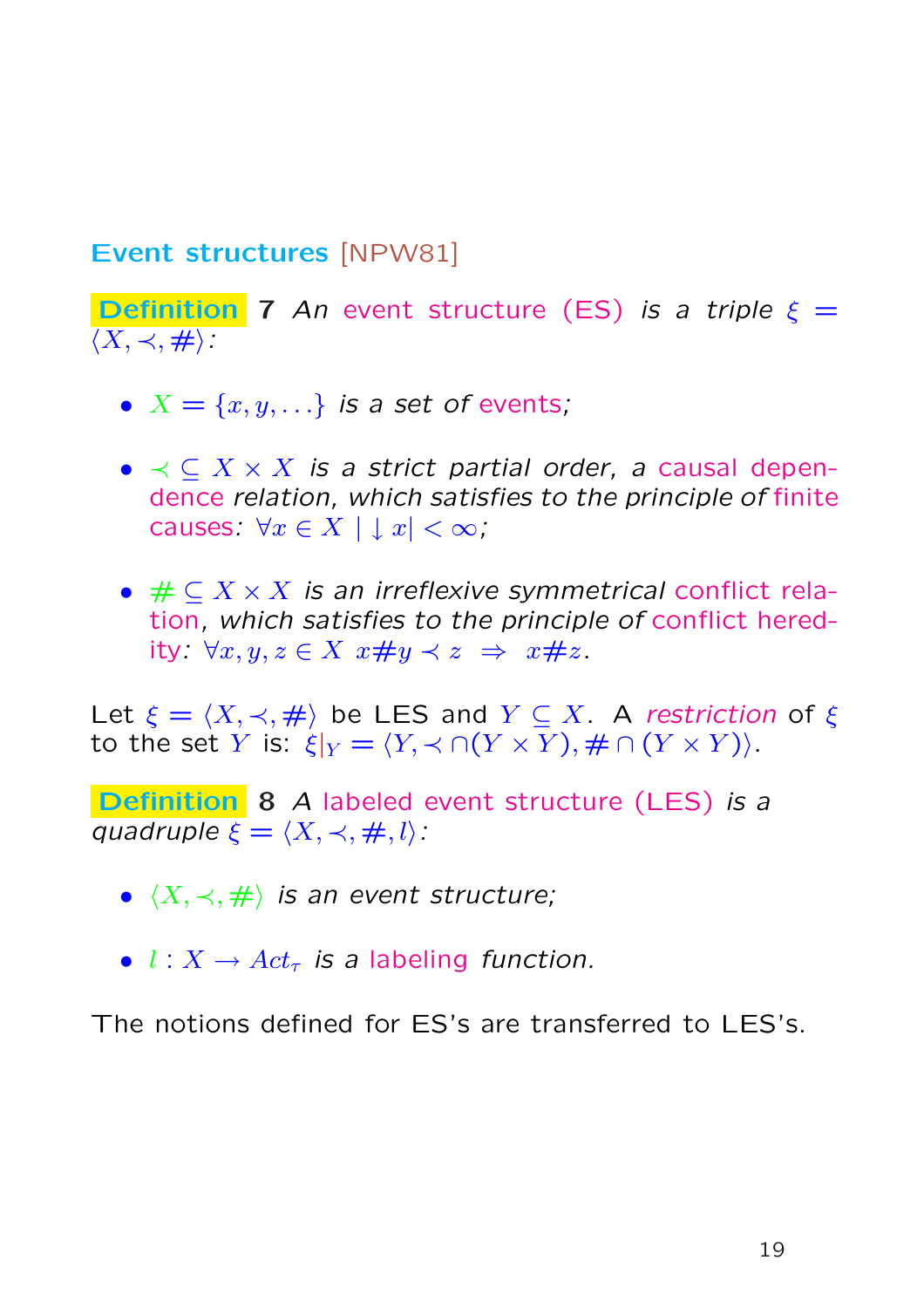Let  $\xi = \langle X, \prec, \#, l \rangle$  and  $\xi' = \langle X', \prec', \#', l' \rangle$  be LES's. A mapping  $\beta: X \to X'$  is an *isomorphism* between  $\xi$  and  $\xi', \ \beta : \xi \simeq \xi', \text{ if: }$ 

- 1.  $\beta$  is a bijection;
- 2.  $\forall x \in X$   $l(x) = l'(\beta(x))$ ;
- 3.  $\forall x, y \in X \ x \prec y \Leftrightarrow \ \beta(x) \prec' \beta(y);$
- 4.  $\forall x, y \in X \ x \# y \Leftrightarrow \beta(x) \#' \beta(y)$ .

LES's  $\xi$  and  $\xi'$  are *isomorphic*,  $\xi \simeq \xi'$ , if  $\exists \beta : \xi \simeq \xi'$ .

Definition 9 A multi-event structure (MES) is an isomorphism class of LES's.

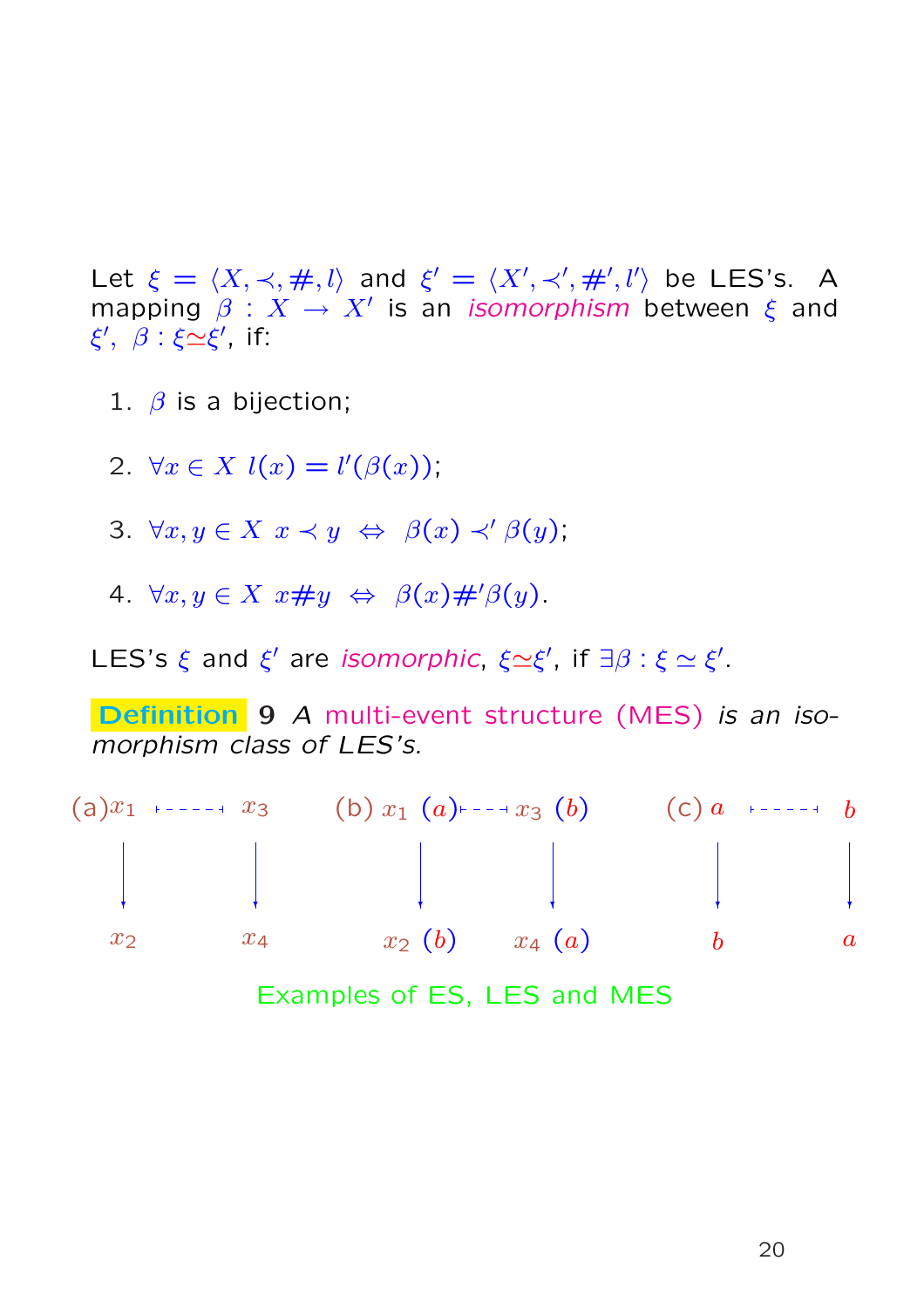#### Processes [BD87]

Definition 10 A causal net is an acyclic ordinary labeled net  $C = \langle P_C, T_C, F_C, l_C \rangle$ , s.t.:

- 1.  $\forall r \in P_C$  | $|r| \leq 1$  and  $|r^{\bullet}| \leq 1$ , i.e. places are unbranched;
- 2.  $\forall x \in P_C \cap T_C \mid \downarrow_C x \mid <\infty$ , i.e. a set of causes is finite.

Based on causal net  $C = \langle P_C, T_C, F_C, l_C \rangle$ , one can define lposet  $\rho_C = \langle T_C, \prec_N \cap (T_C \times T_C), l_C \rangle$ .

For any causal net  $C$  there is a sequence of transition firings:  $\degree C = L_0 \overset{v_1}{\rightarrow} \cdots \overset{v_n}{\rightarrow} L_n = C^\circ$  s.t.  $L_i \subseteq P_C$  (0  $\leq i \leq$  $n),\,\,P_C=\cup_{i=0}^n L_i$  and  $T_C=\{v_1,\ldots,v_n\}.$  It is called a full execution of  $\tilde{C}$ .

**Definition 11** Given a net N and a causal net  $C$ . A mapping  $\varphi : P_C \cup T_C \to P_N \cup T_N$  is an homomorphism of C into  $N, \varphi: C \rightarrow N$ , if:

- 1.  $\varphi(P_C) \in \mathcal{M}(P_N)$  and  $\varphi(T_C) \in \mathcal{M}(T_N)$ , i.e. sorts are preserved;
- 2.  $\forall v \in T_C \cdot \varphi(v) = \varphi(v)$  and  $\varphi(v) \cdot \varphi(v) = \varphi(v)$ , i.e. flow relation is respected;
- 3.  $\forall v \in T_C$   $l_C(v) = l_N(\varphi(v))$ , i.e. labeling is preserved.

Since homomorphisms respect the flow relation, if  $^{\circ}C \stackrel{v_1}{\rightarrow}$  $\cdots\ \stackrel{v_n}{\to}\ C^\circ$  is a full execution of  $C,$  then  $M=\varphi(^\circ C)\ \stackrel{\varphi(v_1)}{\longrightarrow}$  $\cdots \stackrel{\varphi(v_n)}{\longrightarrow} \varphi(C^\circ) = \widetilde{M}$  is a sequence of transition firings in  $N$ .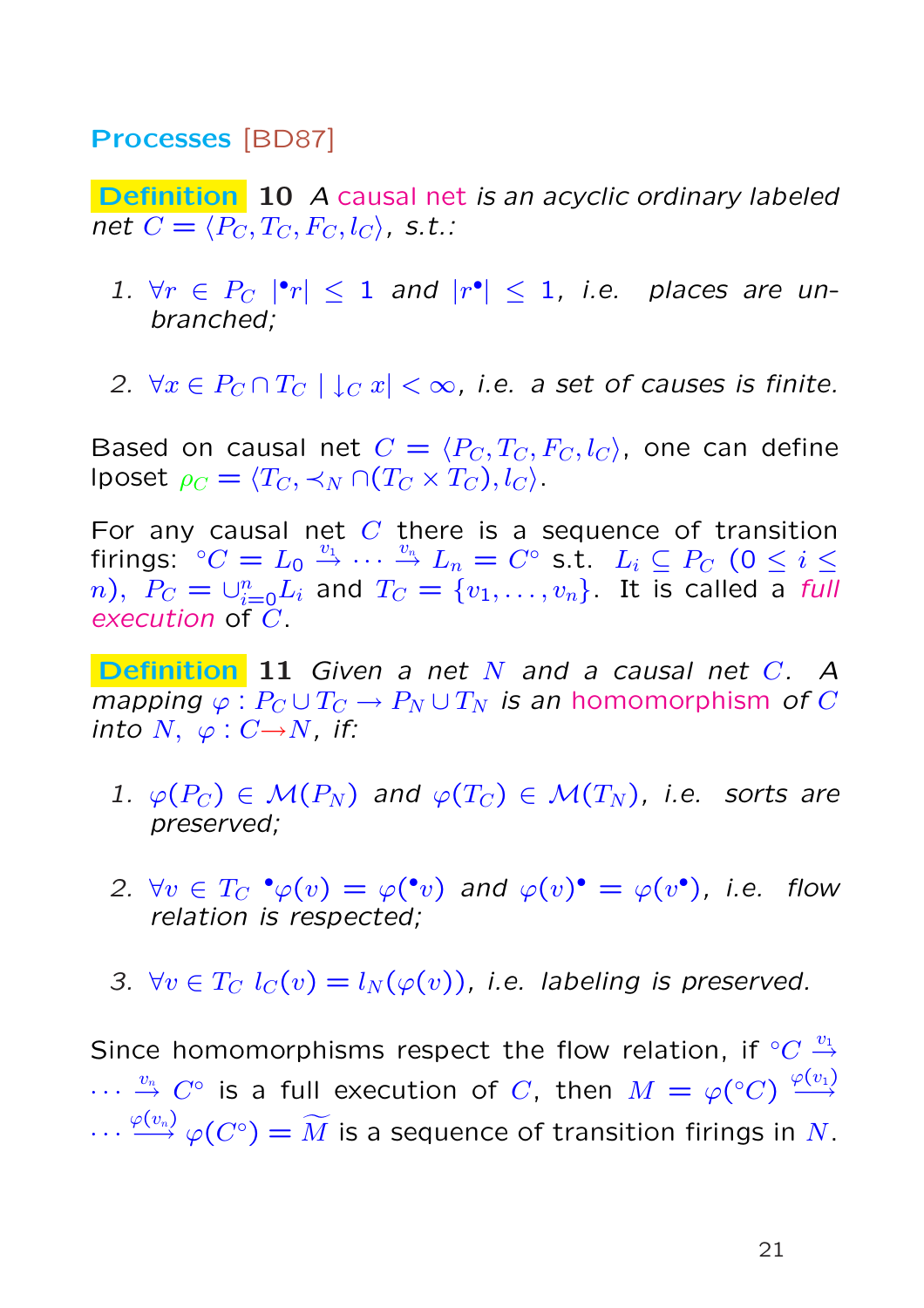Definition 12 A fireable in marking M process of a net N is a pair  $\pi = (C, \varphi)$ , where C is a causal net and  $\varphi$  :  $C \to N$  is an homomorphism s.t.  $M = \varphi({}^{\circ}C)$ . A fireable in  $M_N$  process is a process of N.

 $\Pi(N, M)$  is a set of all fireable in marking M, and  $\Pi(N)$ is the set of all processes of a net  $N$ .

The *initial* process of a net N is  $\pi_N = (C_N, \varphi_N) \in \Pi(N)$ , s.t.  $T_{C_N} = \emptyset$ .

If  $\pi \in \Pi(N, M)$ , then firing of this process transforms a marking M into  $\widetilde{M} = M - \varphi({}^{\circ}C) + \varphi(C^{\circ}) = \varphi(C^{\circ}), M \rightarrow \widetilde{M}$ .

Let  $\pi = (C, \varphi), \; \tilde{\pi} = (\tilde{C}, \tilde{\varphi}) \in \Pi(N), \; \hat{\pi} = (\hat{C}, \hat{\varphi}) \in$  $\Pi(N, \varphi(C^{\circ}))$ . A process  $\pi$  is a prefix of a process  $\tilde{\pi}$ , if  $T_C \subseteq T_{\widetilde{C}}$  is a left-closed set in  $\widetilde{C}.$  A process  $\widehat{\pi}$  is a suffix of a process  $\tilde{\pi}$ , if  $T_{\widehat{C}} = T_{\widetilde{C}} \setminus T_C.$ 

In such a case a process  $\tilde{\pi}$  is an extension of  $\pi$  by process  $\hat{\pi}$ , and  $\hat{\pi}$  is an extending process for  $\pi, \ \pi {\stackrel{\hat{\pi}}{\rightarrow}} \tilde{\pi}$ . We write  $\pi{\to}\tilde{\pi},$  if  $\pi\stackrel{\hat{\pi}}{\to}\tilde{\pi}$  for some  $\hat{\pi}.$ 

A process  $\tilde{\pi}$  is an extension of a process  $\pi$  by one transition,  $\pi\frac{v}{\gamma}\tilde{\pi}$  or  $\pi\frac{a}{\gamma}\tilde{\pi},$  if  $\pi\,\frac{\tilde{\pi}}{\gamma}\,\tilde{\pi},$   $T_{\widehat{C}}=\{v\}$  and  $l_{\widehat{C}}(v)=a$ .

A process  $\tilde{\pi}$  is an extension of a process  $\pi$  by sequence of transitions,  $\pi \stackrel{\sigma}{\rightarrow} \tilde{\pi}$  or  $\pi \stackrel{\omega}{\rightarrow} \tilde{\pi}$ , if  $\exists \pi_i \in \Pi(N)$   $(1 \leq i \leq n)$   $\pi \stackrel{v_1}{\rightarrow}$  $\pi_1 \stackrel{v_2}{\rightarrow} \ldots \stackrel{v_n}{\rightarrow} \pi_n = \tilde{\pi}, \ \sigma = v_1 \cdots v_n$  and  $l_{\widehat{C}}(\sigma) = \omega$ .

A process  $\tilde{\pi}$  is an extension of a process  $\pi$  by multiset of transitions,  $\pi \to \tilde{\pi}$  or  $\pi \to \tilde{\pi}$ , if  $\pi \to \tilde{\pi}$ ,  $\prec_{\widehat{C}} = \emptyset$ ,  $T_{\widehat{C}} = V$  and  $l_{\widehat{C}}(V) = A.$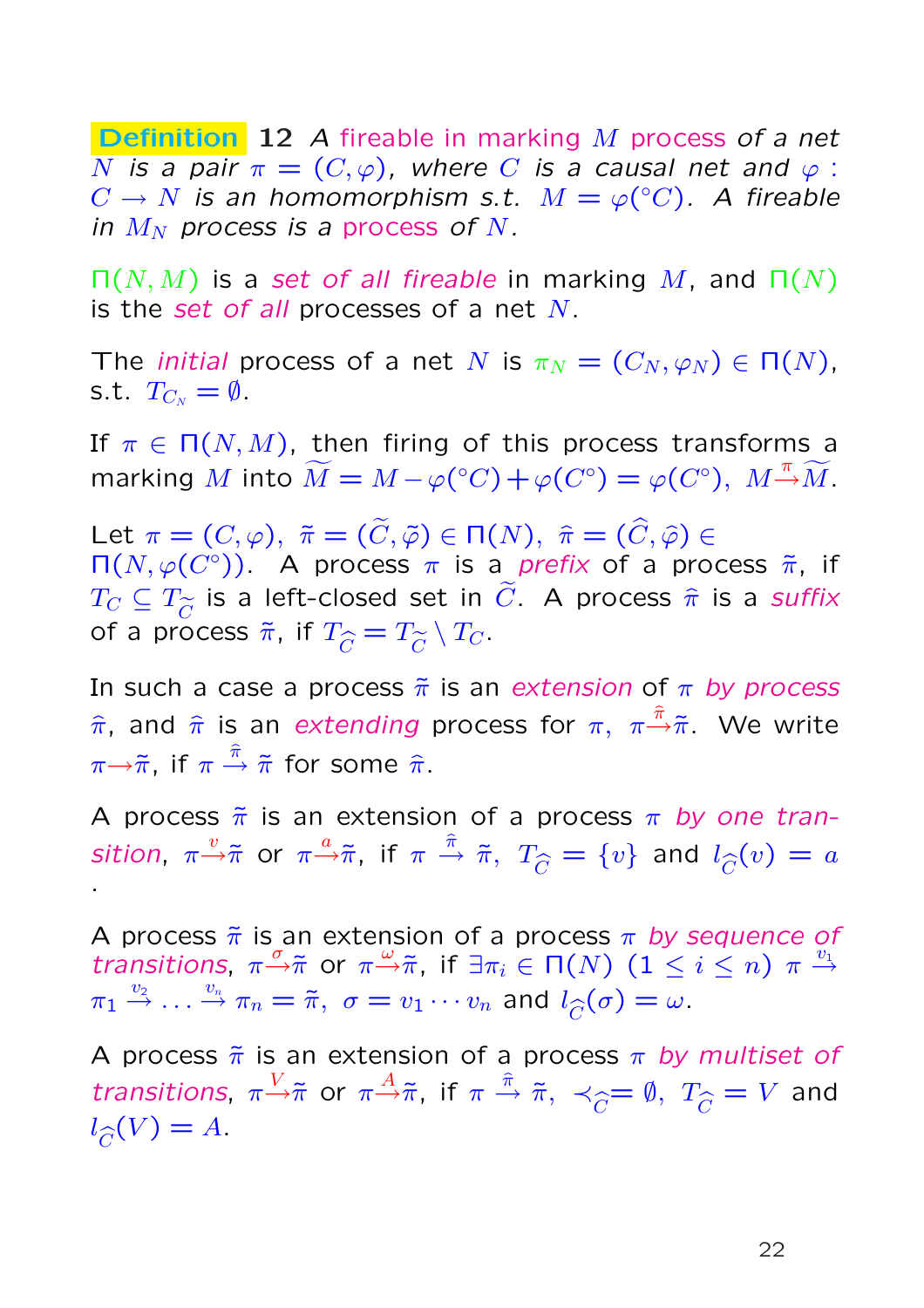





## Causal nets of processes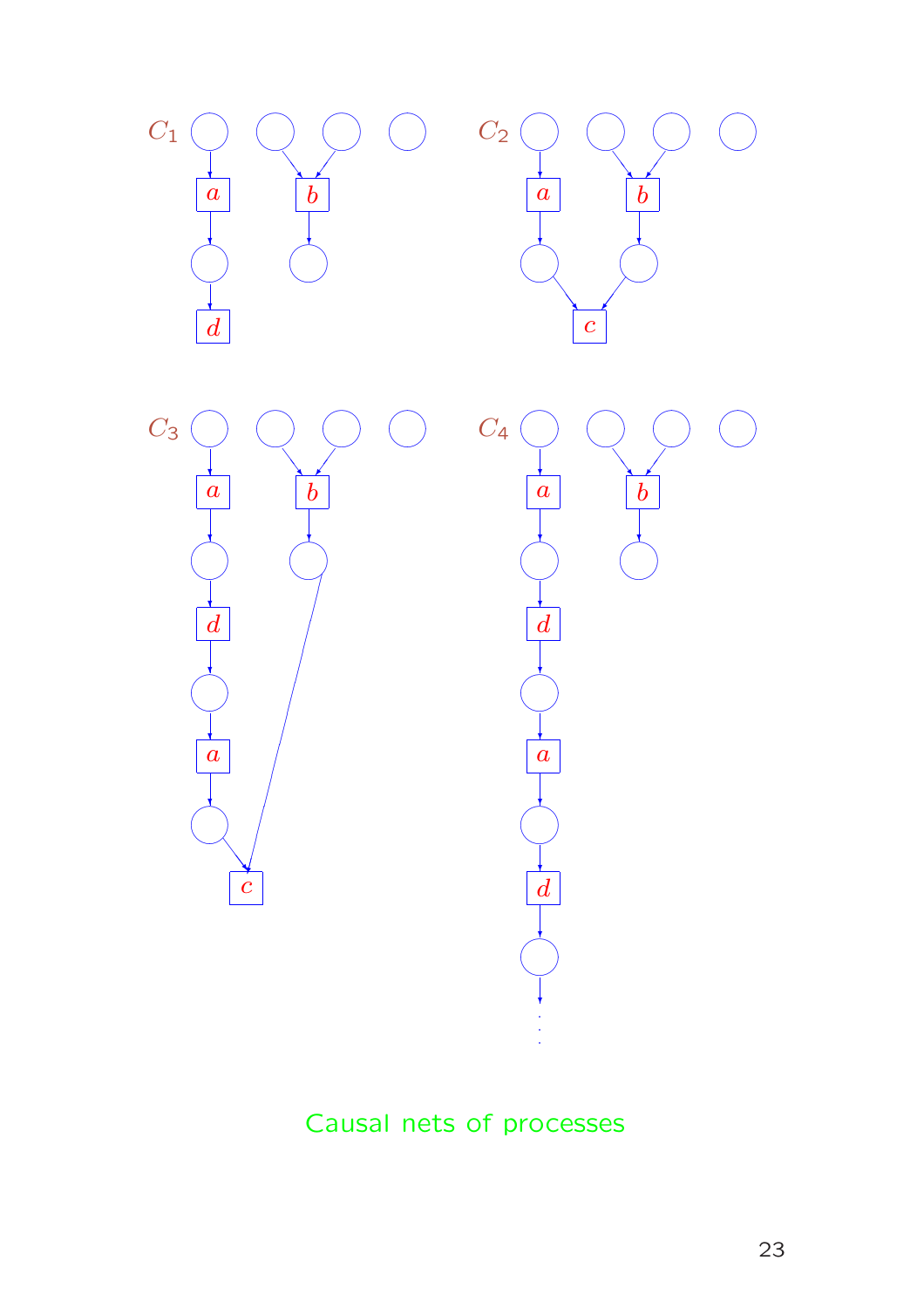

Causal nets of maximal processes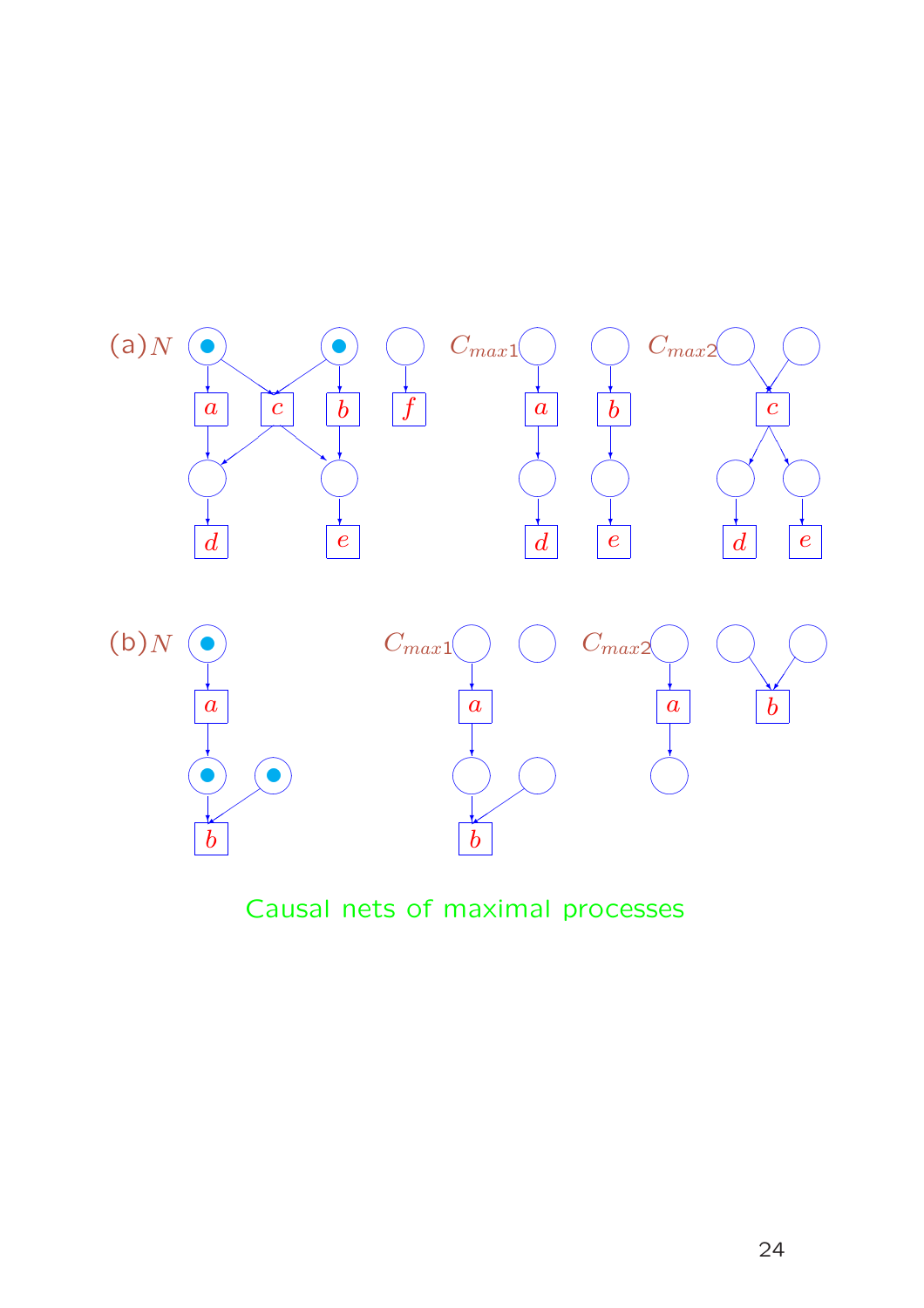#### Branching processes [Eng91]

**Definition** 13 An occurrence net is an acyclic ordinary labeled net  $O = \langle P_O, T_O, F_O, l_O \rangle$ , s.t.:

- 1.  $\forall r \in P_O \mid r \leq 1$ , i.e. there are no backwards conflicts;
- 2.  $\forall x \in P_0 \cup T_0 \neg (x \#_0 x)$ , i.e. conflict relation is irreflexive;
- 3.  $\forall x \in P_0 \cup T_0 \mid \downarrow o x \mid \leq \infty$ , i.e. set of causes is finite.

Let  $O = \langle P_O, T_O, F_O, l_O \rangle$  be occurrence net and  $N = \langle P_N , T_N , F_N , l_N , M_N \rangle$  be some net. A mapping  $\psi$  :  $P_O \cup T_O \rightarrow P_N \cup T_N$  is an homomorphism O into N,  $\psi: O \rightarrow N$ , if:

- 1.  $\psi(P_O) \in \mathcal{M}(P_N)$  and  $\psi(T_O) \in \mathcal{M}(T_N)$ . i.e. sorts are preserved;
- 2.  $\forall v \in T_O$   $l_O(v) = l_N(\psi(v))$ , i.e. labeling is preserved;
- 3.  $\forall v \in T_O \; \mathbf{\hat{v}}(v) = \psi(\mathbf{\hat{v}}v)$  and  $\psi(v) \mathbf{\hat{v}} = \psi(v^{\bullet})$ , i.e. flow relation is respected;
- 4.  $\forall v, w \in T_O$  ( $\mathbf{v} = \mathbf{v} w$ )  $\wedge (\psi(v) = \psi(w)) \Rightarrow v = w$ , i.e. there are no "superfluous" conflicts.

Based on occurrence net  $O = \langle P_O, T_O, F_O, l_O \rangle$ , one can define LES  $\xi_O = \langle T_O, \prec_O \bigcap (T_O \times T_O), \#_O \bigcap (T_O \times T_O), l_O \rangle$ .

Definition 14 A branching process of a net N is a pair  $\varpi = (O, \psi)$ , where O is an occurrence net and  $\psi : O \to N$ is an homomorphism s.t.  $M_N = \psi$ <sup>(°</sup>O).

 $\wp(N)$  is the set of all branching processes of a net N. The *initial* branching process of a net  $N$  coincides with its initial process, i.e.  $\varpi_N = \pi_N$ .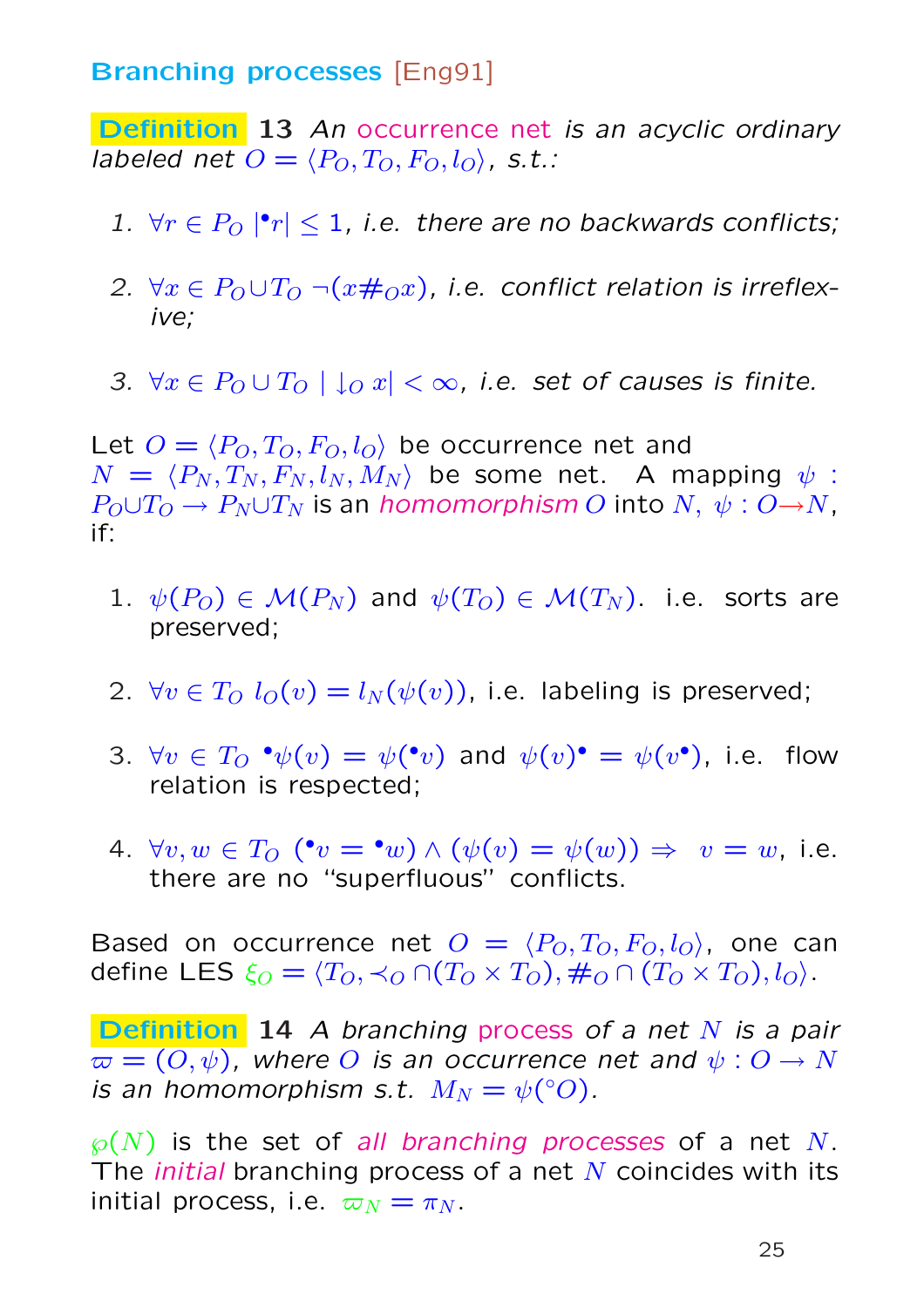Let  $\varpi = (O, \psi), \; \tilde{\varpi} = (\tilde{O}, \tilde{\psi}) \in \wp(N), \; O = \langle P_O, T_O, F_O, l_O \rangle,$  $\widetilde{O}=\langle P_{\widetilde{O}}, T_{\widetilde{O}}, F_{\widetilde{O}}, \overline{l_{\widetilde{O}}} \rangle$  ,  $\varpi$  is a prefix of  $\tilde{\varpi}$ , if  $T_O\subseteq T_{\widetilde{O}}$  is a left-closed set in  $\ddot{O}$ .

Then  $\tilde{\varpi}$  is an extension of  $\varpi$ , and  $\hat{\varpi}$  is an extending branching process for  $\varpi, \ \varpi \rightarrow \tilde{\varpi}$ .

A branching process  $\varpi = (O, \psi)$  of a net N is maximal, if it cannot be extended, i.e.  $\forall \tilde{\varpi} = (\tilde{O}, \tilde{\psi})$  s.t.  $\varpi \to \tilde{\varpi}$  :  $T_{\widetilde{O}} \setminus T_O = \emptyset.$ 

The set of all maximal branching processes of a net  $N$  consists of the unique (up to isomorphism) branching process  $\varpi_{max} = (O_{max}, \psi_{max}).$ 

An isomorphism class of occurrence net  $O_{max}$  is an unfolding of a net N, notation  $U(N)$ .

On the basis of unfolding  $U(N)$  of a net N, one can define MES  $\mathcal{E}(N) = \xi_{\mathcal{U}(N)}$  which is an isomorphism class of LES  $\xi_O$  for  $O \in \mathcal{U}(N)$ .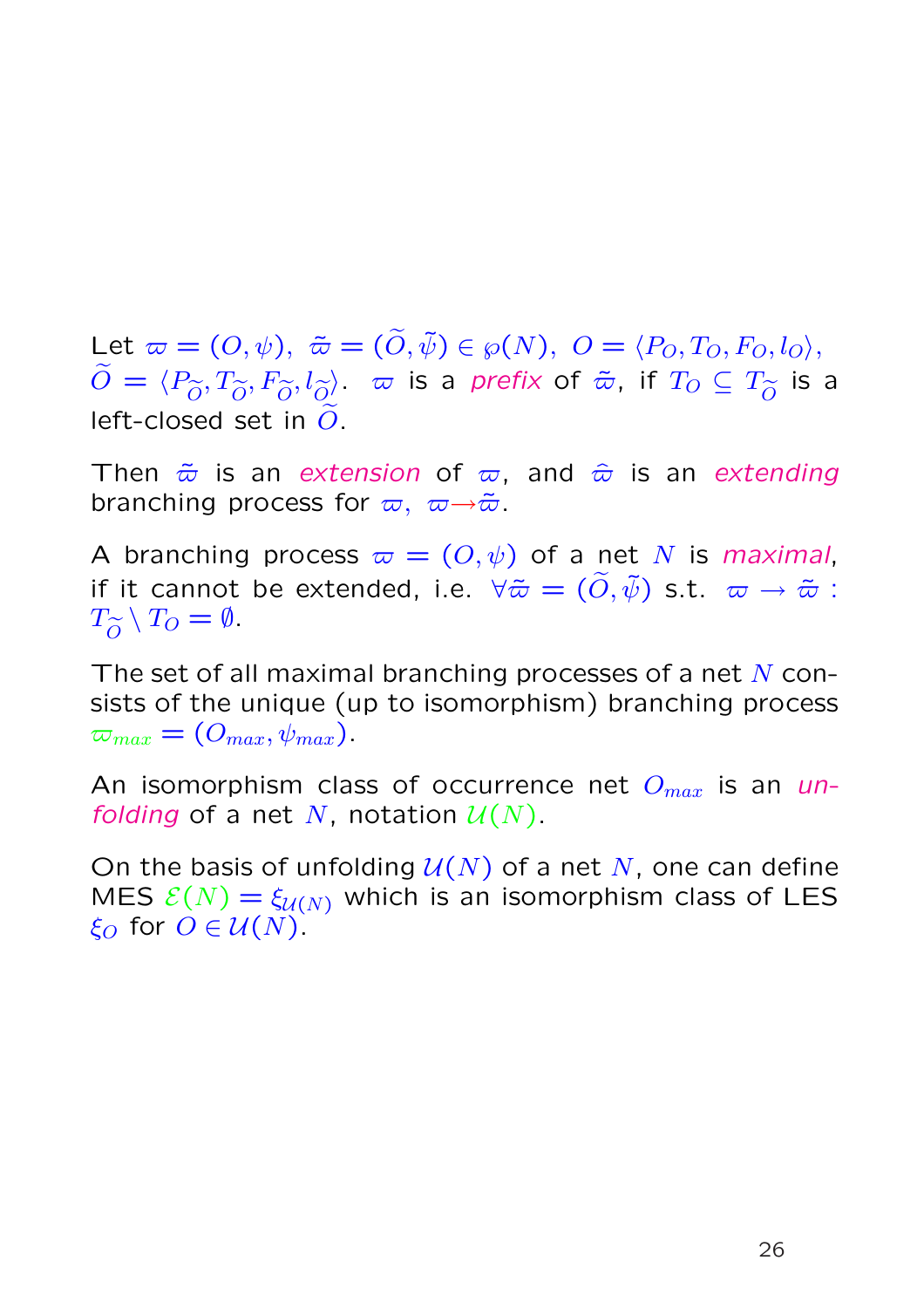

## Occurrence nets of branching processes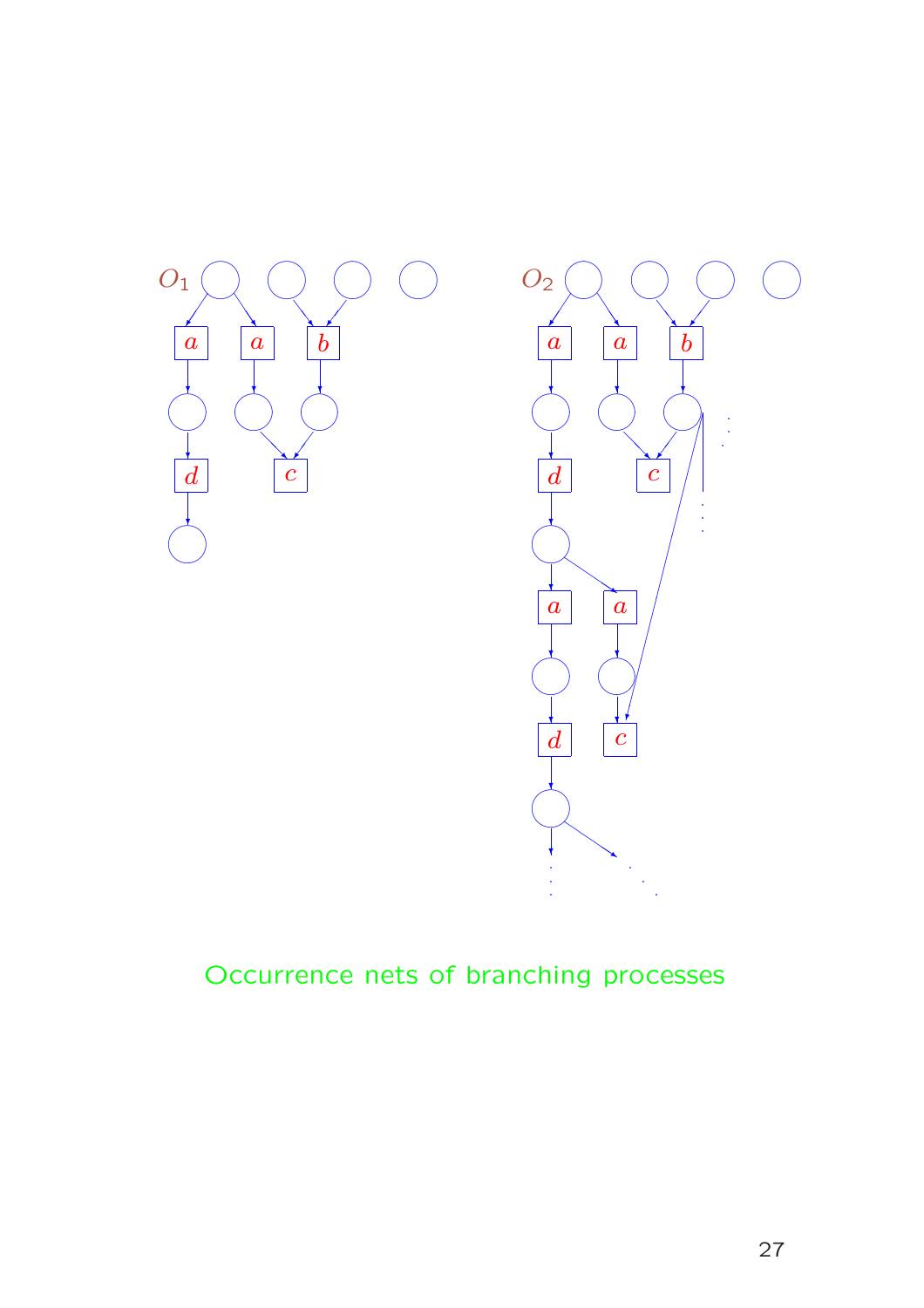

Occurrence nets of maximal branching processes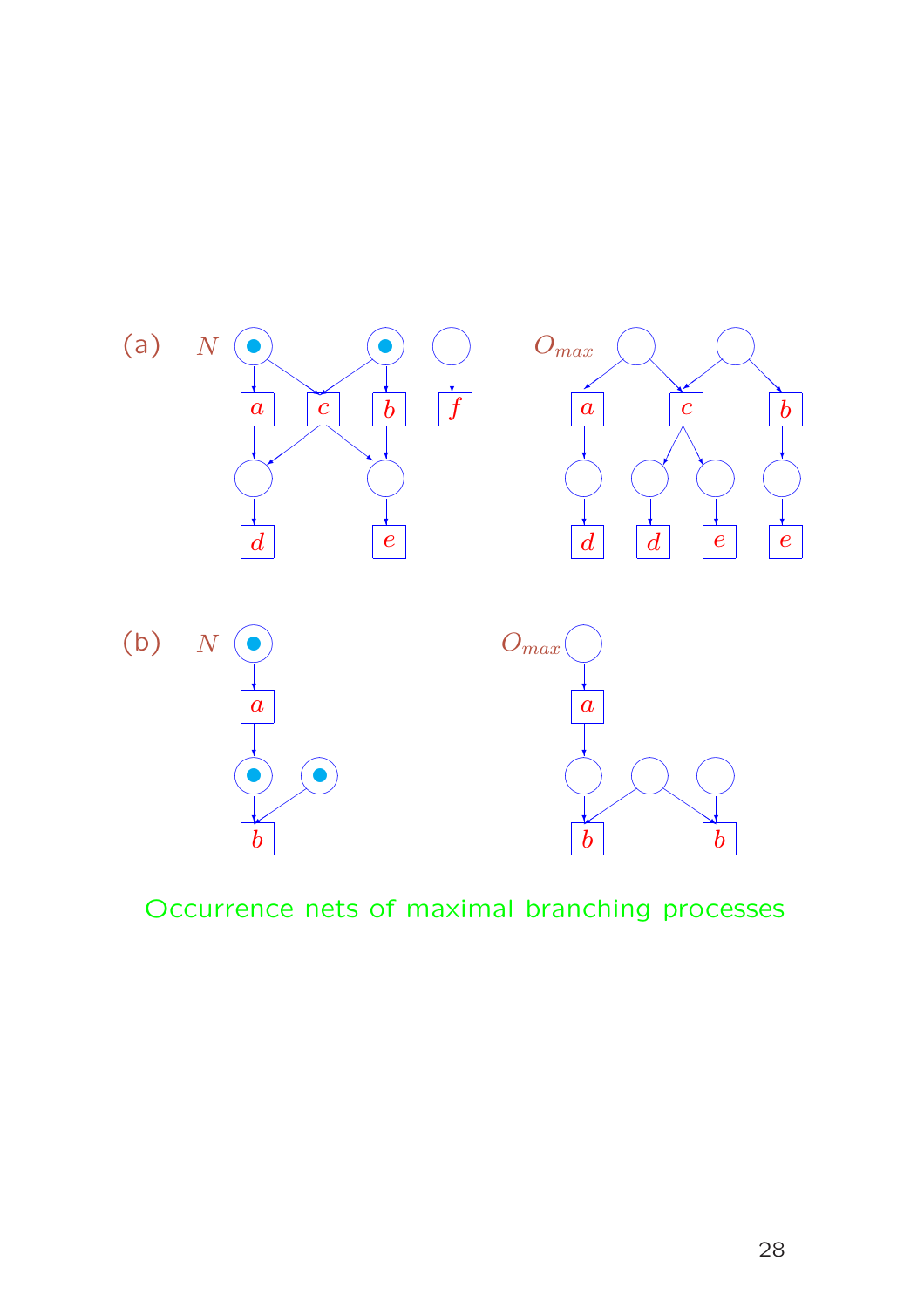#### Trace equivalences

**Definition** 15 An interleaving trace of a net N is a sequence  $a_1 \cdots a_n \in Act^*$  s.t.  $\pi_N \stackrel{a_1}{\rightarrow} \pi_1 \stackrel{a_2}{\rightarrow} \ldots \stackrel{a_n}{\rightarrow} \pi_n,$  $\pi_i \in \Pi(N)$   $(1 \leq i \leq n)$ .

The set of all interleaving traces of N is  $IntTraces(N)$ .

N and N' are interleaving trace equivalent,  $N \equiv iN'$ , if  $IntTraces(N) = IntTraces(N')$ .

**Definition** 16 A step trace of a net  $N$  is a sequence  $A_1 \cdots A_n \in (\mathcal{M}(Act))^*$  s.t.  $\pi_N \stackrel{A_1}{\rightarrow} \pi_1 \stackrel{A_2}{\rightarrow} \ldots \stackrel{A_n}{\rightarrow} \pi_n, \,\, \pi_i \in \mathsf{\Pi}(N)$  $(1 \leq i \leq n).$ 

The set of all step traces of N is  $StepTrace(N)$ .

N and  $N'$  are step trace equivalent,  $N \equiv_{s} N'$ , if  $StepTrace(N) = StepTrace(N')$ .

**Definition** 17 A pomset trace of a net N is a pomset  $\rho$ , an isomorphism class of lposet  $\rho_C$  for  $\pi = (C, \varphi) \in \Pi(N)$ .

The set of all pomset traces of N is  $Pomsets(N)$ .

N and  $N'$  are partial word trace equivalent,  $N \equiv_{pw} N'$ , if  $Pomsets(N) \sqsubset Pomsets(N')$  and  $Pomsets(N') \sqsubset Pomsets(N)$ .

**Definition 18** N and N' are pomset trace equivalent,  $N \equiv_{\text{pom}} N'$ , if  $Pomsets(N) = Pomsets(N')$ .

Definition 19 A process trace of a net N is an isomorphism class of causal net C for  $\pi = (C, \varphi) \in \Pi(N)$ .

The set of all process traces of N is  $ProcessNets(N)$ .

N and  $N'$  are process trace equivalent,  $N \equiv_{pr} N'$ , if  $ProcessNets(N) = ProcessNets(N').$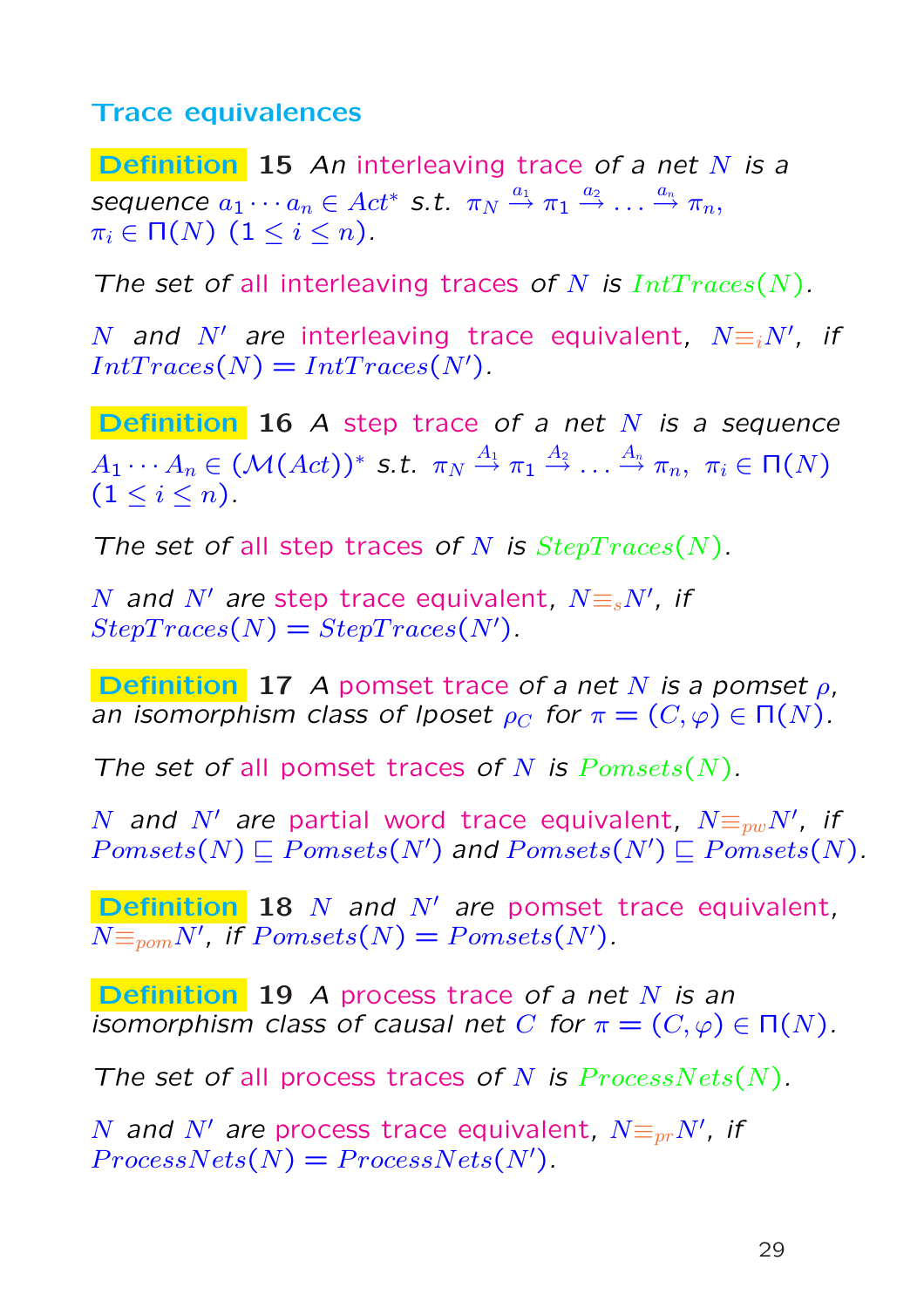

### Bisimulation equivalence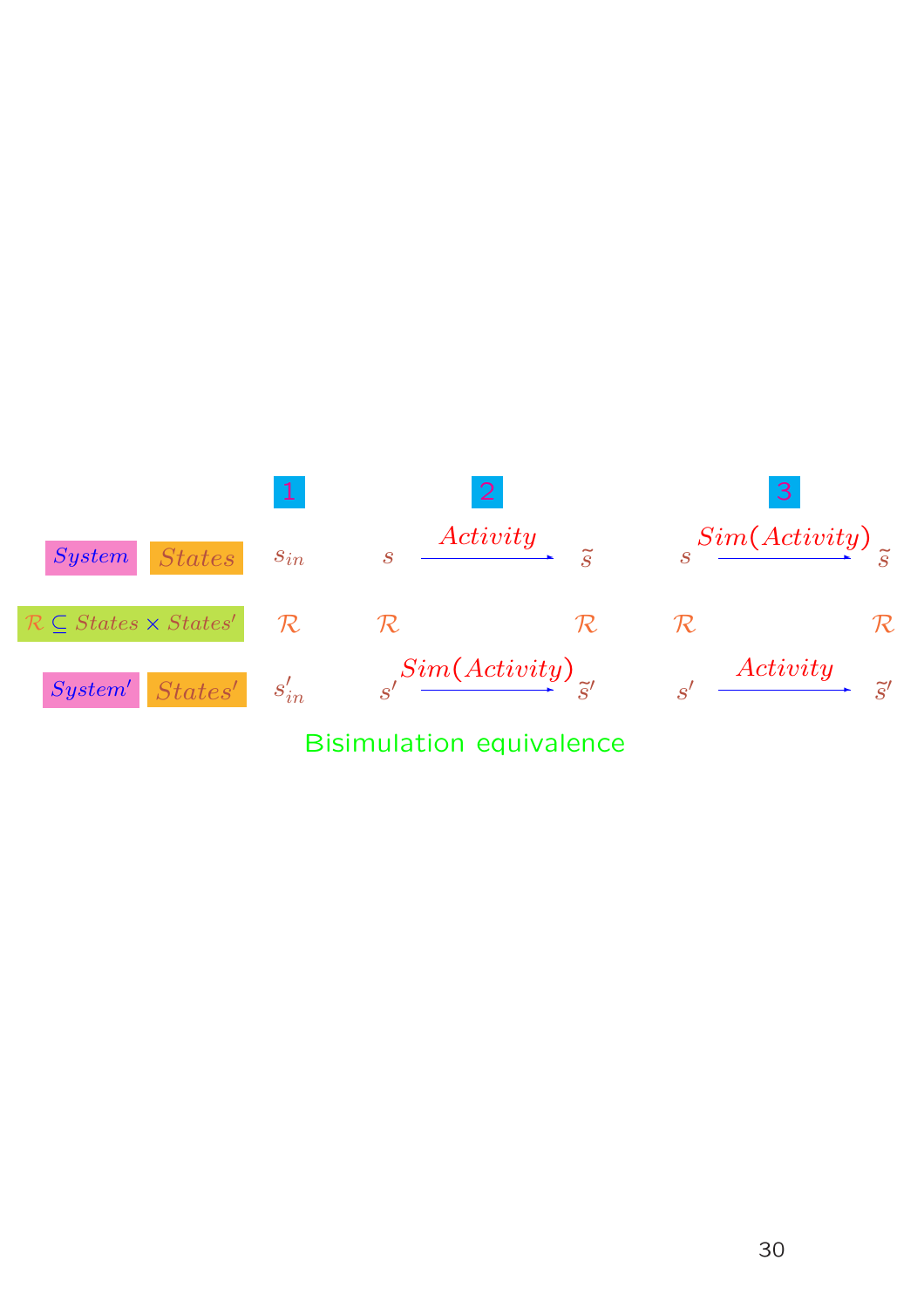#### Usual bisimulation equivalences

**Definition** 20  $\mathcal{R} \subseteq \Pi(N) \times \Pi(N')$  is a  $\star$ -bisimulation between nets N and  $N'$ ,  $\star \in$  {interleaving, step, partial word, pomset, process},  $\mathcal{R}: N{\color{orange} \,\triangleq}_\star N', \,\, \star \in \{i, s, pw, pom, pr\}$ , if:

1.  $(\pi_N, \pi_{N'}) \in \mathcal{R}$ .

2. 
$$
(\pi, \pi') \in \mathcal{R}, \ \pi \stackrel{\hat{\pi}}{\rightarrow} \tilde{\pi},
$$
  
\n(a)  $|T_{\hat{C}}| = 1, \text{ if } \star = i;$   
\n(b)  $\prec_{\hat{C}} = \emptyset, \text{ if } \star = s;$   
\n $\Rightarrow \exists \tilde{\pi}' : \pi' \stackrel{\hat{\pi}'}{\rightarrow} \tilde{\pi}', (\tilde{\pi}, \tilde{\pi}') \in \mathcal{R} \text{ and}$   
\n(a)  $\rho_{\hat{C}} \subseteq \rho_{\hat{C}}, \text{ if } \star = pw;$   
\n(b)  $\rho_{\hat{C}} \simeq \rho_{\hat{C}'}, \text{ if } \star \in \{i, s, pom\};$   
\n(c)  $\hat{C} \simeq \hat{C}', \text{ if } \star = pr.$ 

3. As item 2, but the roles of  $N$  and  $N'$  are reversed.

N and N' are  $\star$ -bisimulation equivalent,  $\star \in$ {interleaving, step, partial word, pomset, process}, N↔?N<sup>0</sup> , if  $\exists \mathcal{R}: N \Longleftrightarrow N', \ \ \star \in \{i, s, pw, pom, pr\}.$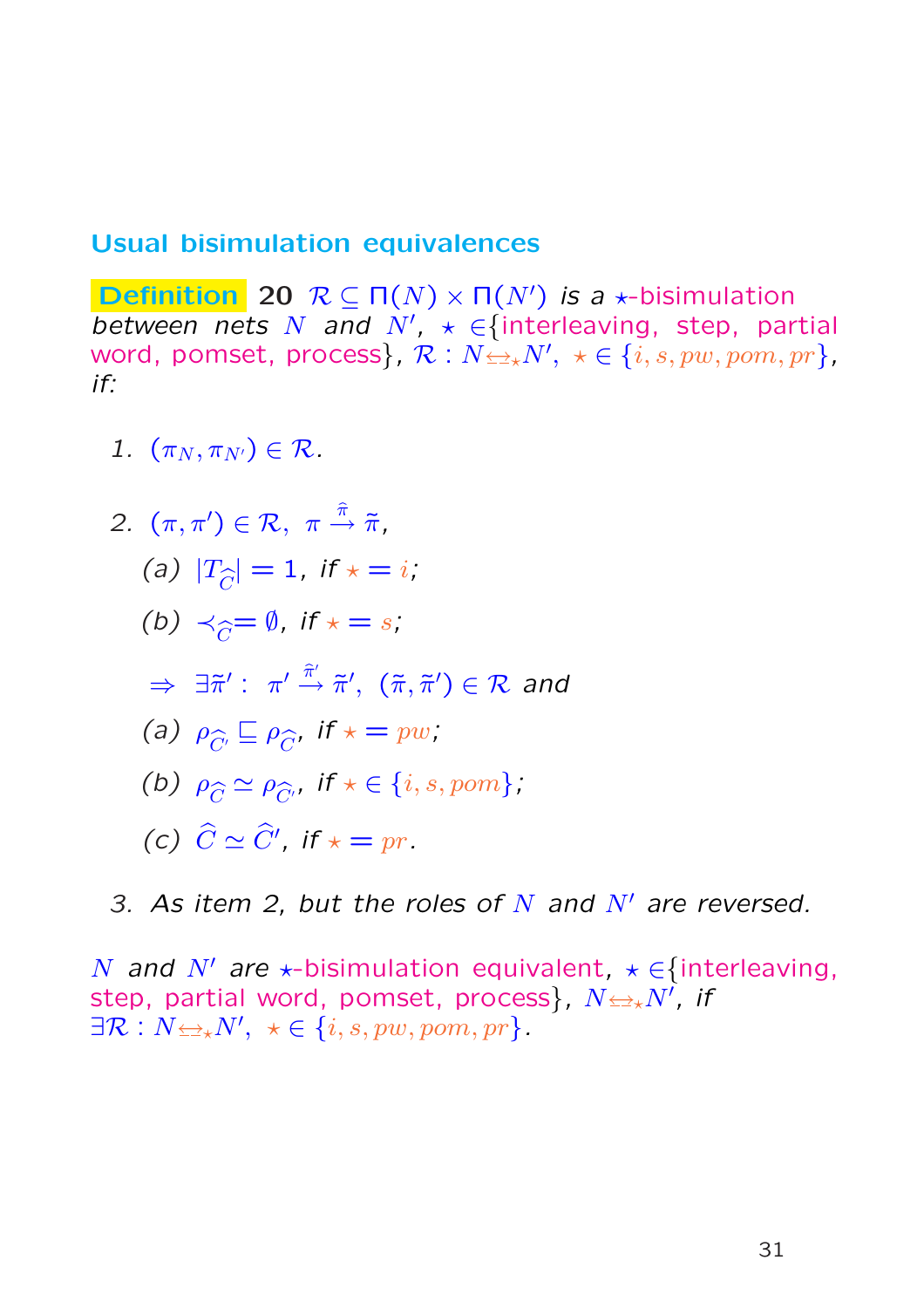#### ST-bisimulation equivalences

Definition 21 [Vog92] An ST-marking of a net N is a pair  $(M, U)$ :

- $M \in \mathcal{M}(P_N)$  is the current marking;
- $U \in \mathcal{M}(T_N)$  are the working transitions.

 $(M_N, \emptyset)$  is the *initial ST-marking* of a net N.  $T_{N}^{\pm}=\{t^{+},t^{-}\mid t\in T_{N}\}$  is a set of transition parts.  $t^+$  is the *beginning*, and  $t^-$  is the end of  $t$ . A transition part  $q \in T_N^\pm$  $\frac{1}{N}$  is *enabled* in ST-marking  $Q=(M,U)$ ,  $Q\rightarrow{q}$ , if:

- 1.  $M \xrightarrow{t}$ , if  $q = t^+$  or
- 2.  $t \in U$ , if  $q = t^{-}$ .

If  $q$  is enabled in  $M$ , its occurrence transforms ST-marking  $Q$  into  $\widetilde{Q}$ ,  $Q \overset{q}\rightarrow \widetilde{Q}$ , as:

- 1.  $\widetilde{M} = M {}^{\bullet}t$  and  $\widetilde{U} = U + t$ , if  $q = t^{+}$  or
- 2.  $\widetilde{M} = M + t^{\bullet}$  and  $\widetilde{U} = U t$ , if  $q = t^{-}$ .

We write  $Q{\to}\widetilde Q$ , if  $Q\stackrel{q}{\to}\widetilde Q$  for some  $q.$ 

An ST-marking  $\widetilde{Q}$  of N is reachable from  $Q$ , if:

- 1.  $\widetilde{Q}=Q$  or
- 2. there is a reachable from  $Q$  ST-marking  $\widehat{Q}$  s.t.  $\widehat{Q} \to \widetilde{Q}$ .

An ST-marking  $Q$  of N is reachable, if it is reachable from  $M_N$ .

 $ST - Mark(N)$  is the set of all reachable ST-markings of  $N$  .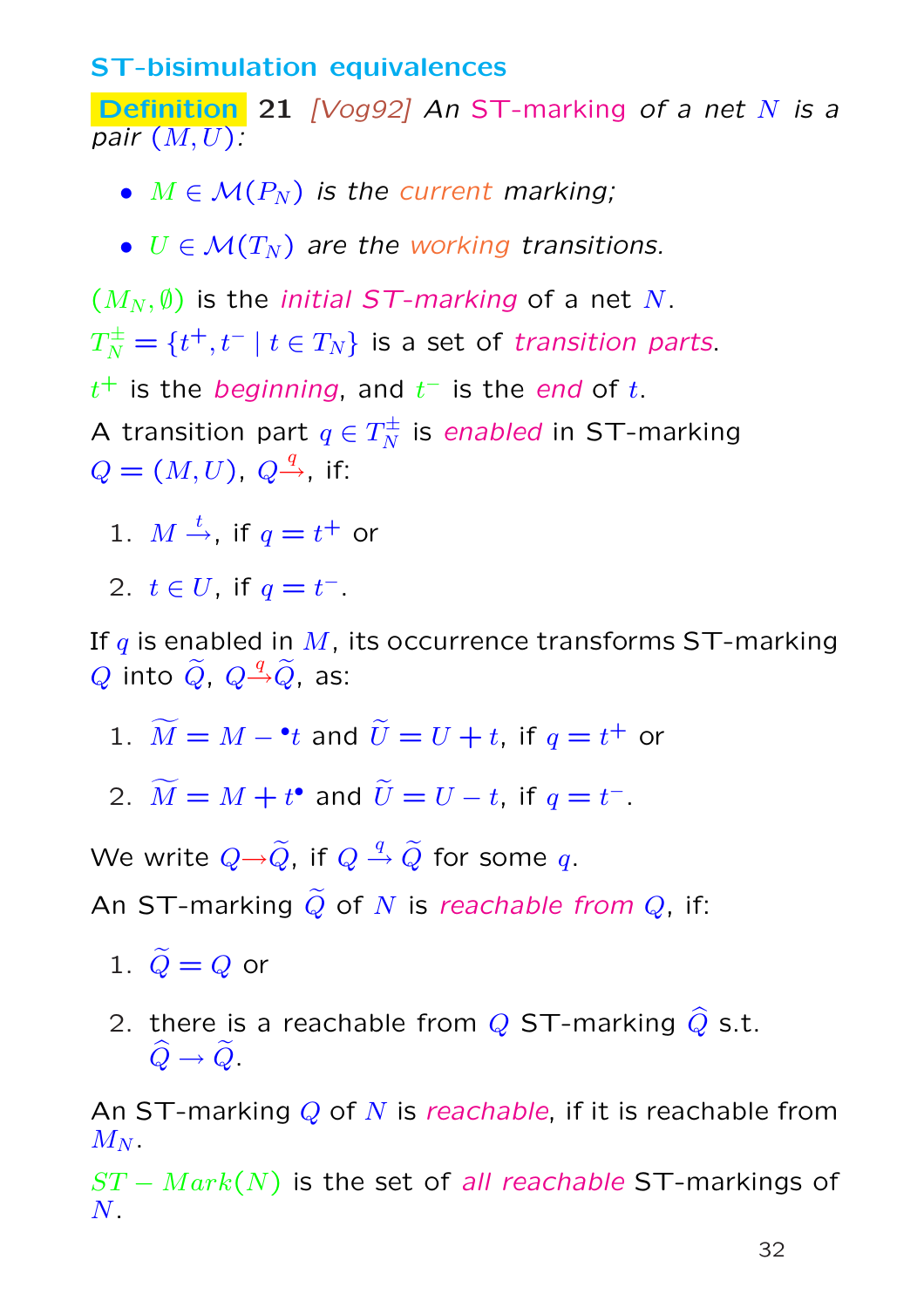**Definition** 22 An ST-process of a net N is a pair  $(\pi_E, \pi_P)$ :

- 1.  $\pi_E, \pi_P \in \Pi(N)$ ,  $\pi_P \stackrel{\pi_W}{\rightarrow} \pi_E$ ;
- 2.  $\forall v, w \in T_{C_E} \ v \prec_{C_E} w \Rightarrow v \in T_{C_P}.$
- $\pi_E$  is the current process;
- $\pi_P$  is the completed part;
- $\pi_W$  is the still working part.

Obviously,  $\prec_{C_W}=\emptyset$ .

 $ST - \Pi(N)$  is the set of all ST-processes of a net N.

 $(\pi_N, \pi_N)$  is the *initial ST-process* of a net N.

Let  $(\pi_E, \pi_P)$ ,  $(\tilde{\pi}_E, \tilde{\pi}_P) \in ST - \Pi(N)$ .

We write  $(\pi_E, \pi_P) \rightarrow (\tilde{\pi}_E, \tilde{\pi}_P)$ , if  $\pi_E \rightarrow \tilde{\pi}_E$  and  $\pi_P \rightarrow \tilde{\pi}_P$ .



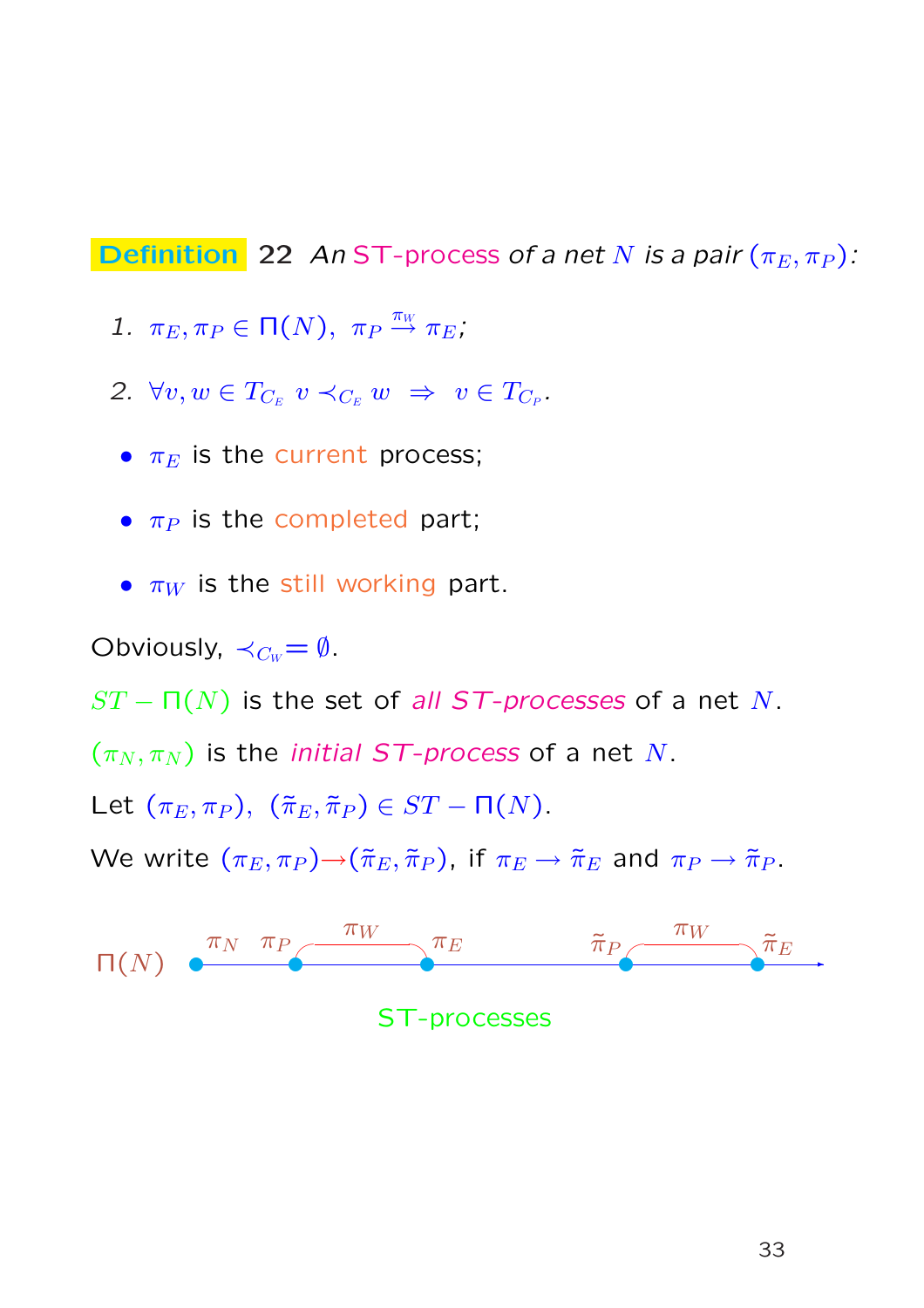**Definition** 23  $\mathcal{R} \subseteq ST - \Pi(N) \times ST - \Pi(N') \times \mathcal{B}$ , where  $\mathcal{B} = \{ \beta \mid \beta : T_C \to T_{C'}^-, \pi = (C, \varphi) \in \Pi(N), \}$  $\pi' = (C', \varphi') \in \Pi(N')\}$ , is a \*-ST-bisimulation between nets N and N',  $\star \in$  {interleaving, partial word, pomset, process},  $\mathcal{R}:N{\leftrightarrow_{\star}}{\rm{ST}}\dot{N'},\,\,\star\in\{i,pw,pom,pr\}$ , if:

- 1.  $((\pi_N, \pi_N), (\pi_{N'}, \pi_{N'}), \emptyset) \in \mathcal{R}$ .
- 2.  $((\pi_E, \pi_P), (\pi'_P)$  $(\rho_E', \pi_P'), \beta)$   $\in$   $\mathcal{R}$   $\;\Rightarrow\;\; \beta$  :  $\rho_{C_E}$   $\asymp$   $\rho_{C_E'}$  and  $\beta(vis(T_{C_P}))=vis(T_{C'_P})$  .

3. 
$$
((\pi_E, \pi_P), (\pi'_E, \pi'_P), \beta) \in \mathcal{R}, (\pi_E, \pi_P) \rightarrow (\tilde{\pi}_E, \tilde{\pi}_P) \Rightarrow
$$
  
\n $\exists \tilde{\beta}, (\tilde{\pi}'_E, \tilde{\pi}'_P) : (\pi'_E, \pi'_P) \rightarrow (\tilde{\pi}'_E, \tilde{\pi}'_P), \tilde{\beta}|_{T_{C_E}} = \beta,$   
\n $((\tilde{\pi}_E, \tilde{\pi}_P), (\tilde{\pi}'_E, \tilde{\pi}'_P), \tilde{\beta}) \in \mathcal{R}, \text{ and if } \pi_P \stackrel{\pi}{\rightarrow} \tilde{\pi}_E,$   
\n $\pi'_P \stackrel{\pi'}{\rightarrow} \tilde{\pi}'_E, \gamma = \tilde{\beta}|_{T_C}, \text{ then:}$   
\n(a)  $\gamma^{-1} : \rho_{C'} \subseteq \rho_C, \text{ if } \star = pw$ ,  
\n(b)  $\gamma : \rho_C \simeq \rho_{C'}, \text{ if } \star = pom$ ,  
\n(c)  $C \simeq C', \text{ if } \star = pr$ .

4. As item 3, but the roles of N and  $N'$  are reversed.

N and N' are  $\star$ -ST-bisimulation equivalent,  $\star \in$  {interleaving, partial word, pomset, process},  $N{\leftrightarrow}_{\star ST}N'$ , if  $\exists \mathcal{R}:N{\leftrightarrow}_{\star ST}N',$  $\star \in \{i, pw, pom, pr\}.$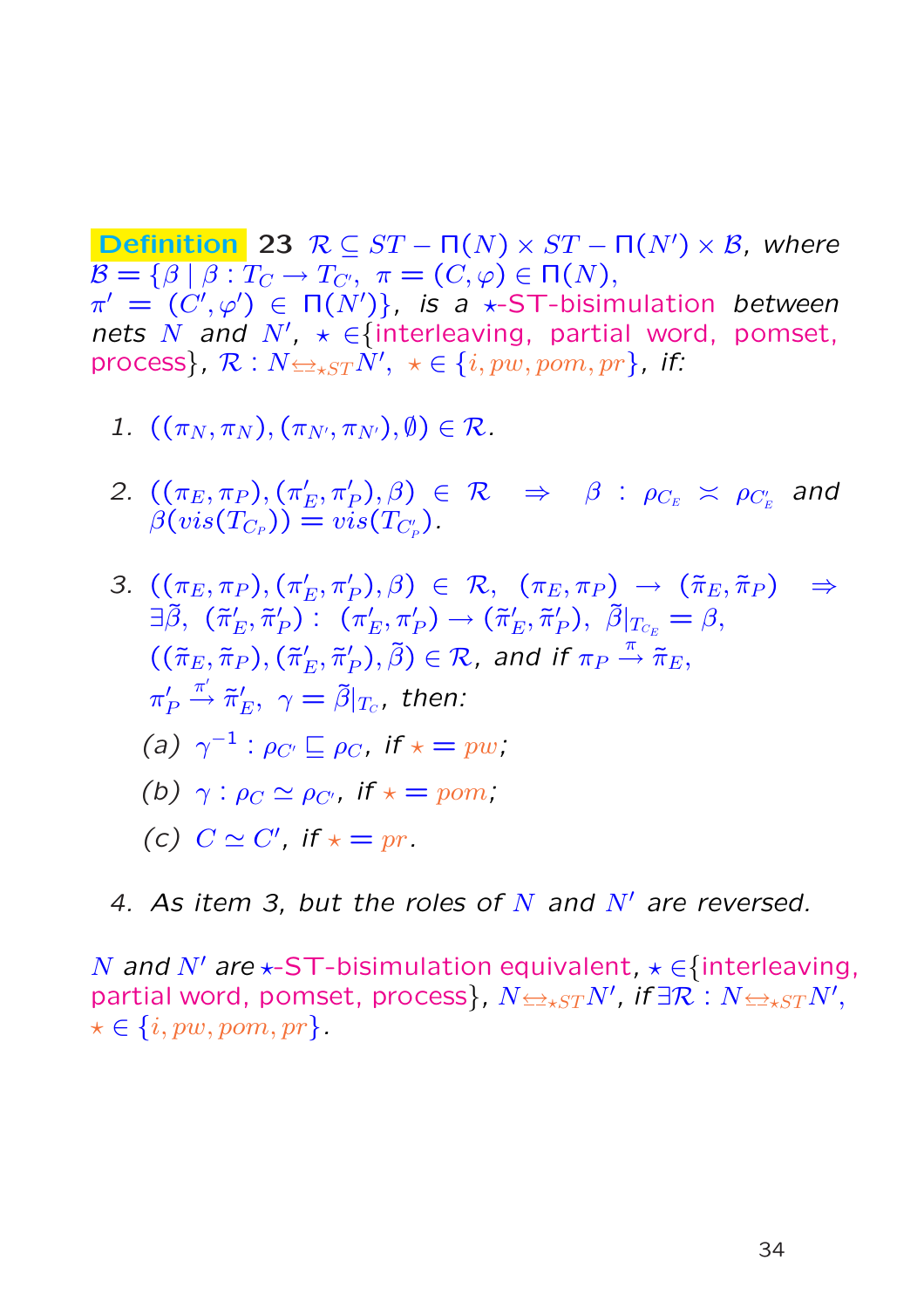#### History preserving bisimulation equivalences

**Definition** 24  $\mathcal{R} \subseteq \Pi(N) \times \Pi(N') \times \mathcal{B}$ , where  $\mathcal{B} = \{ \beta \mid \beta : T_C \to T_{C'}, \ \pi = (C, \varphi) \in \Pi(N), \}$  $\pi' = (C', \varphi') \in \Pi(N')\}$ , is a  $\star$ -history preserving bisimulation between nets N and  $N'$ ,  $\star \in$  {pomset, process},  $N{\leftrightarrowth}N',~\star\in\{pom,pr\}$ , if:

- 1.  $(\pi_N, \pi_{N'}, \emptyset) \in \mathcal{R}$ .
- 2.  $(\pi, \pi', \beta) \in \mathcal{R} \Rightarrow$ (a)  $\tilde{\beta}$  :  $\rho_{\tilde{C}} \simeq \rho_{\tilde{C'}}$ , if  $\star \in \{pom, pr\}$ ; (b)  $\tilde{C} \simeq \tilde{C}'$ , if  $\star = pr$ .
- 3.  $(\pi, \pi', \beta) \in \mathcal{R}, \pi \to \tilde{\pi} \Rightarrow \exists \tilde{\beta}, \tilde{\pi}' : \pi' \to \tilde{\pi}',$  $\tilde{\beta}|_{T_C}=\beta,\,\,(\tilde{\pi},\tilde{\pi}',\tilde{\beta})\in\mathcal{R}.$
- 4. As item 3, but the roles of N and  $N'$  are reversed.

N and N' are  $\star$ -history preserving bisimulation equivalent,  $\star\in\pmod{\mathfrak{p}}$  process $\},\ N{\leftrightarrowth}N',\ \textit{if}\ \exists\mathcal{R}:N{\leftrightarrowth}N',$  $\star \in \{pom, pr\}.$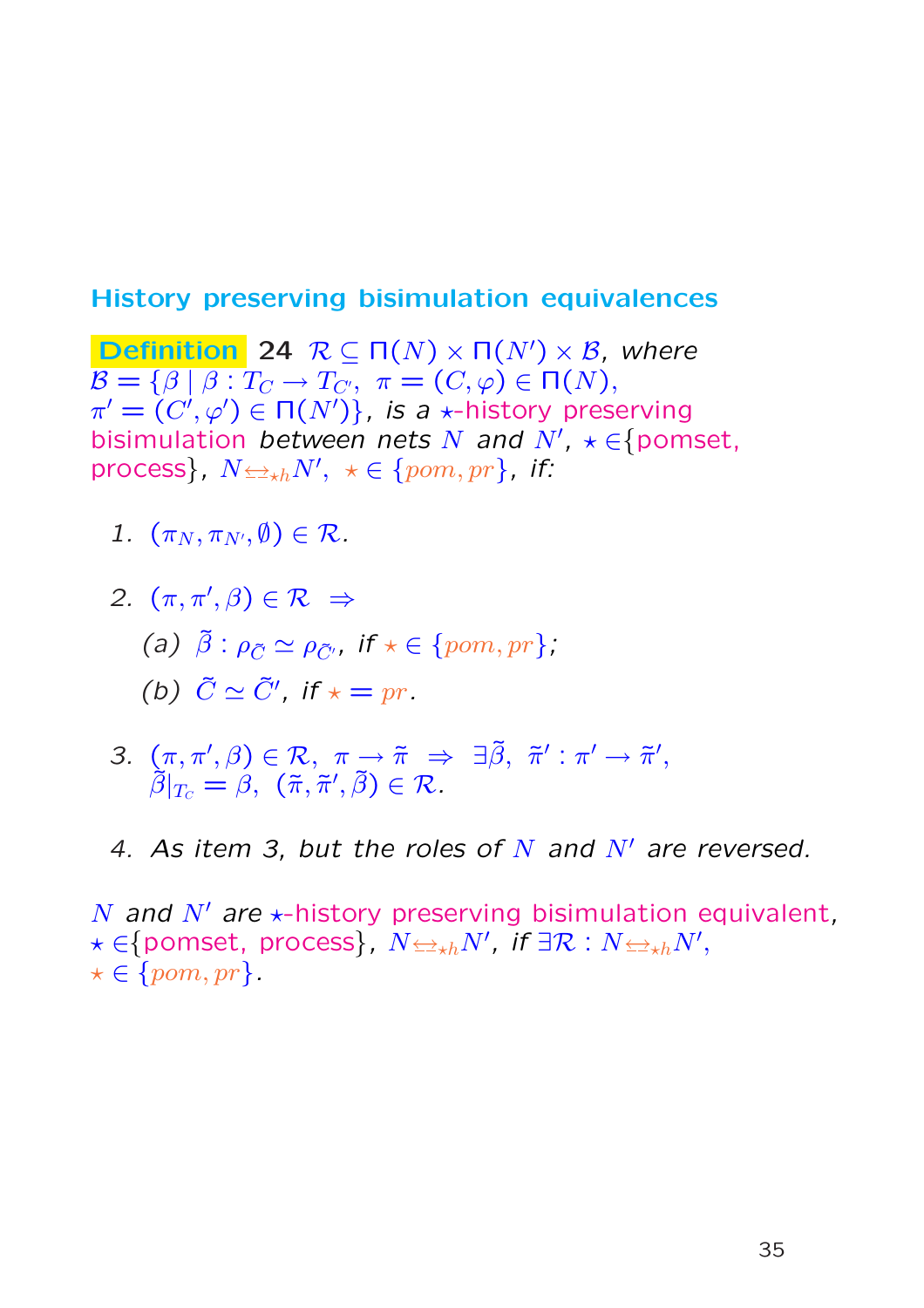

History preserving

A distinguish ability of the bisimulation equivalences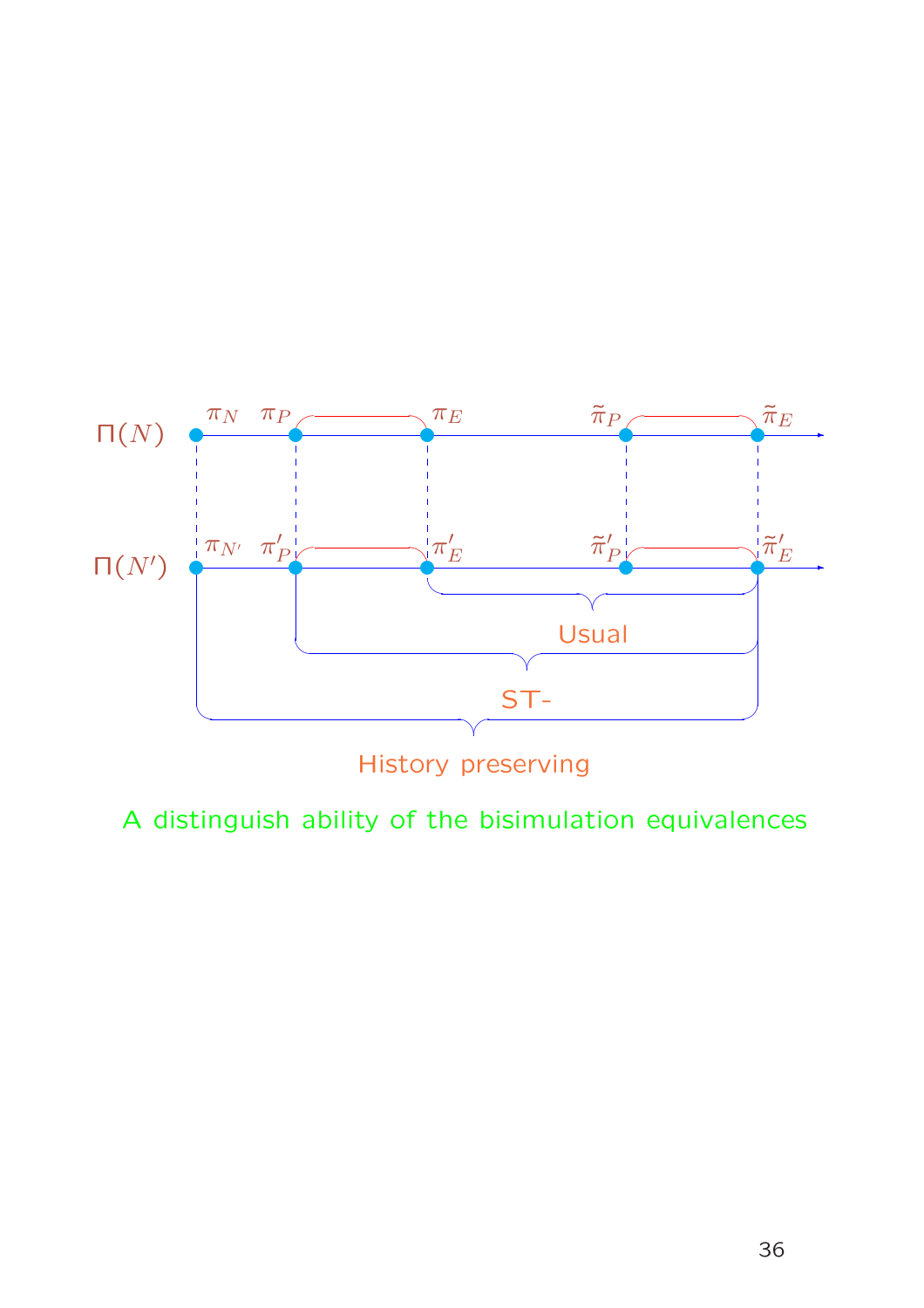### Conflict preserving equivalences

**Definition** 25  $N$  and  $N'$  are MES conflict preserving equivalent,  $\overline{N} \equiv_{mes} N'$ , if  $\mathcal{E}(N) = \mathcal{E}(N')$ .

Definition 26  $N$  and  $N'$  are occurrence conflict preserving equivalent,  $N \equiv_{occ} N'$ , if  $\mathcal{U}(N) = \mathcal{U}(N')$ .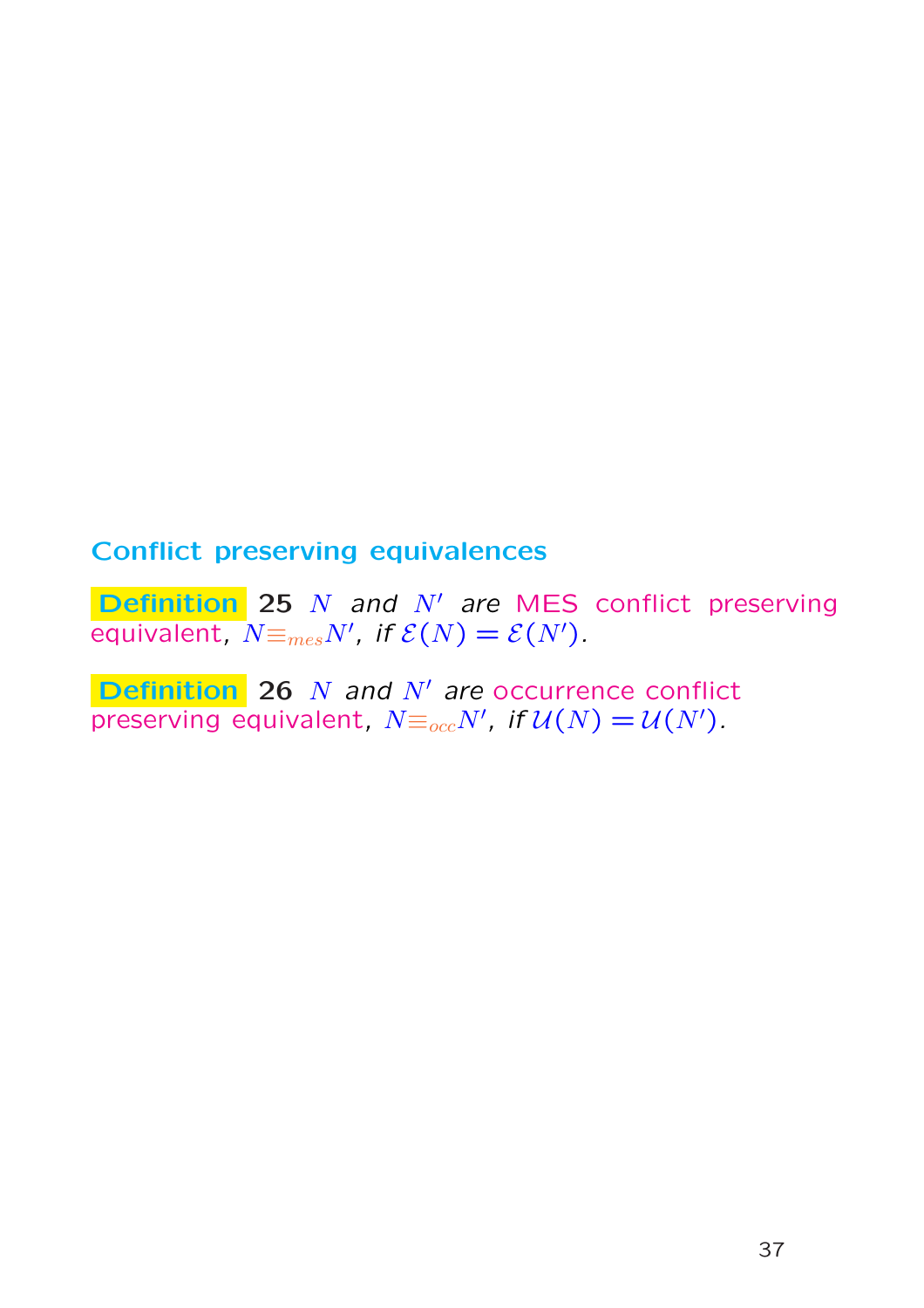#### Comparing basic equivalences



### Interrelations of basic equivalences

Theorem 1 Let  $\leftrightarrow$ ,  $\leftrightarrow \in \{\equiv, \leftrightarrow, \simeq\}$  and  $\star$ ,  $\star \star \in \{ \_, i, s, pw, \}$  $pom, pr, iST, pwST, pomST, prST, pomh, prh, mes, occ$ . For nets N and N'  $N \leftrightarrow_{\star} N'$   $\Rightarrow$   $N \leftrightarrow_{\star \star} N'$  iff there exists a directed path from  $\leftrightarrow_{\star}$  to  $\leftrightarrow_{\star\star}$  in the graph above.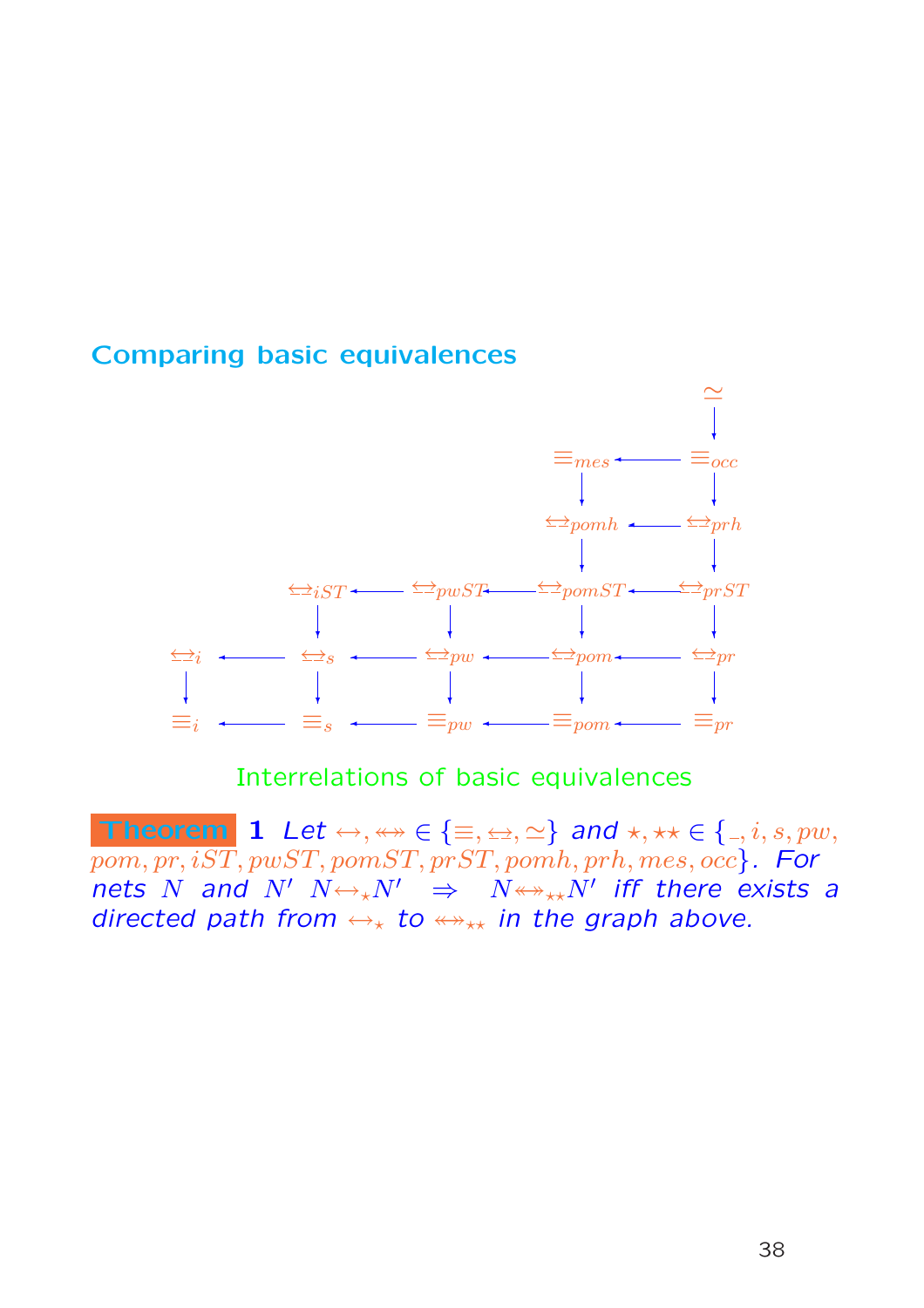

B: Examples of basic equivalences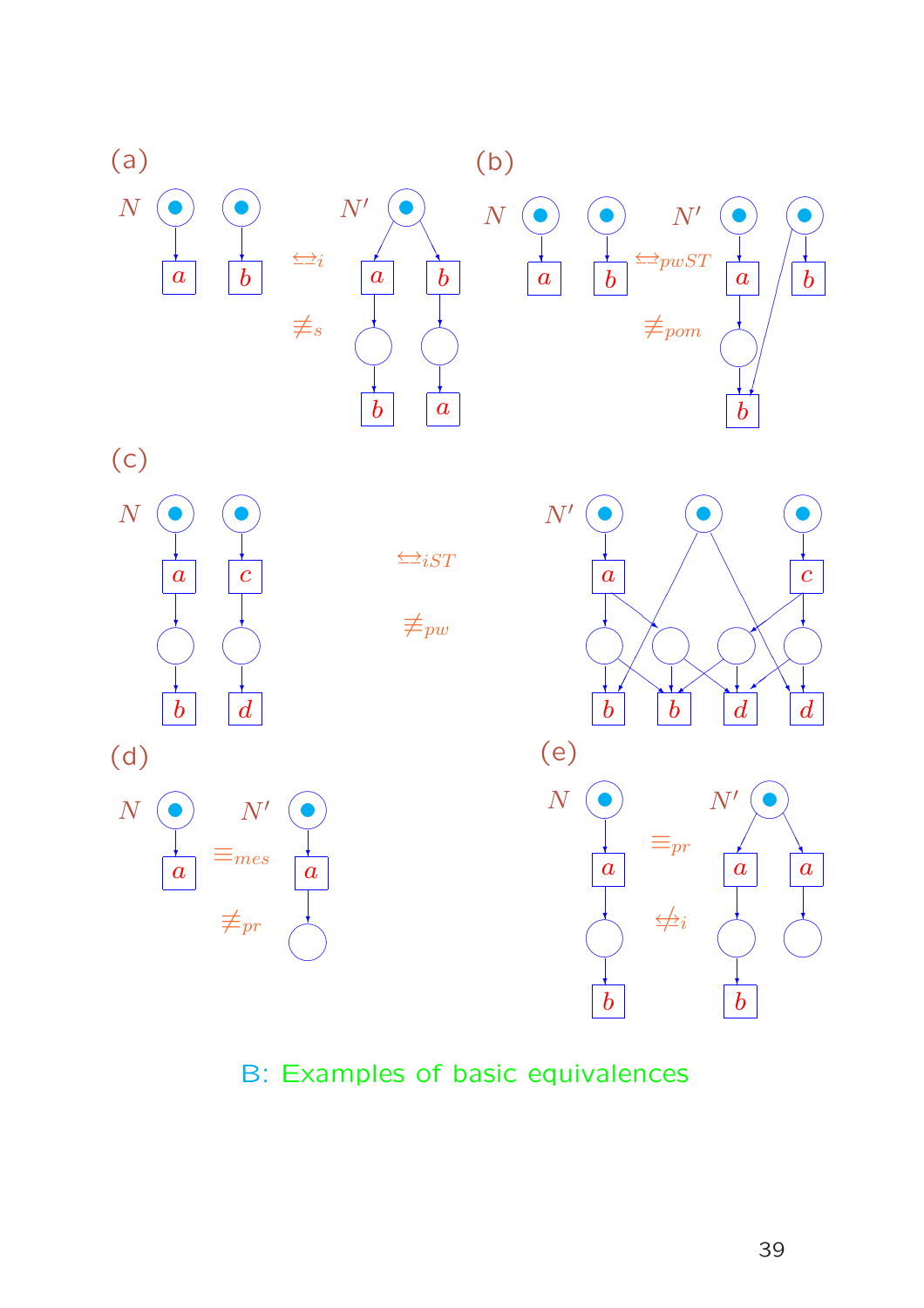

# B1: Examples of basic equivalences (continued)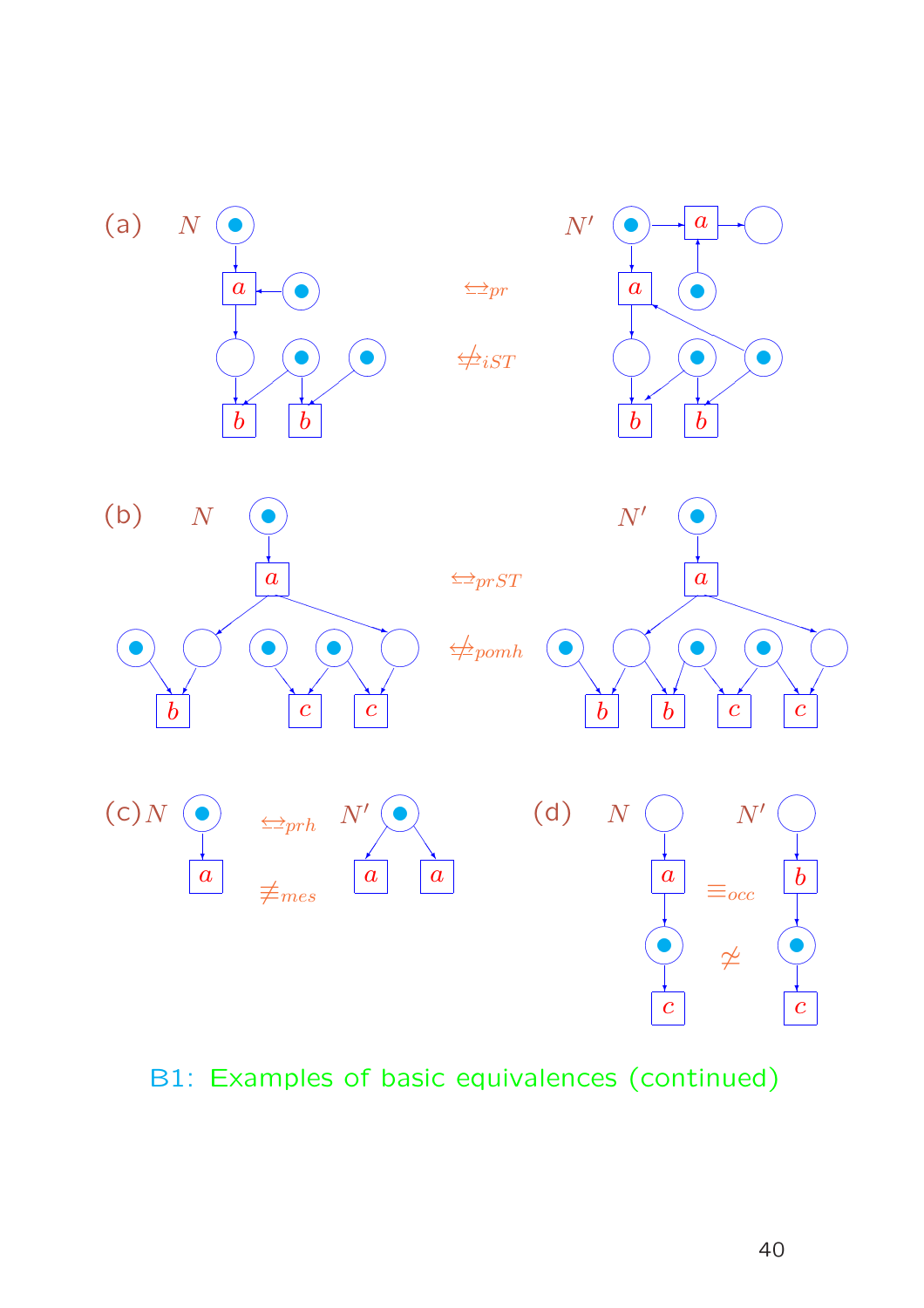- In Figure B(a),  $N \rightleftharpoons_i N',$  but  $N \neq_{s} N',$  since only in the net  $N'$  actions  $a$  and  $b$  can happen concurrently.
- In Figure B(c),  $N{\Leftrightarrow}_{iST}N',$  but  $N{\not\equiv}_{pw}N',$  since for the pomset corresponding to the net  $N$  there is no even less sequential pomset in  $N'$ .
- $\bullet$  In Figure B(b),  $N{\triangleleft}_{pwST}N'$ , but  $N{\not\equiv}_{pom}N'$ , since only in the net  $N'$  an action b can depend on action  $a$ .
- In Figure B(d),  $N \text{m}_{\text{me}s} N'$ , but  $N \text{m}_{\text{p}r} N'$ , since  $N'$  is a causal net which is not isomorphic to  $N$  (because of additional output place).
- In Figure B(e),  $N{\equiv_{pr}}N'$ , but  $N{\not\!\equiv_{i}}N'$ , since only in net  $N'$  action  $a$  can happen so that action  $b$  cannot happen afterwards.
- In Figure B1(a),  $N{\triangleleft}p_rN'$ , but  $N{\triangleleft}p_{iST}N'$ , since only in net  $N'$  action a can start so that no action b can begin working until  $a$  finishes.
- $\bullet \,$  In Figure B1(b),  $N{\triangleq_{prST}}N'$ , but  $N{\triangleq_{pomh}}N'$ , since only in net  $N'$  actions  $a$  and  $b$  can happen so that action  $c$  must depend on  $a$ .
- $\bullet$  In Figure B1(c),  $N{\leftarrow}_{prh}N',$  but  $N{\not\equiv_{mes}N'}.$  since only net  $N'$  has corresponding MES with two conflict actions a.
- $\bullet$  In Figure B1(d),  $N {\equiv_{occ}} N'$ , but  $N{\not\simeq} N'$ , since upper transitions of nets  $N$  and  $N'$  are labeled by different actions  $(a \text{ and } b)$ .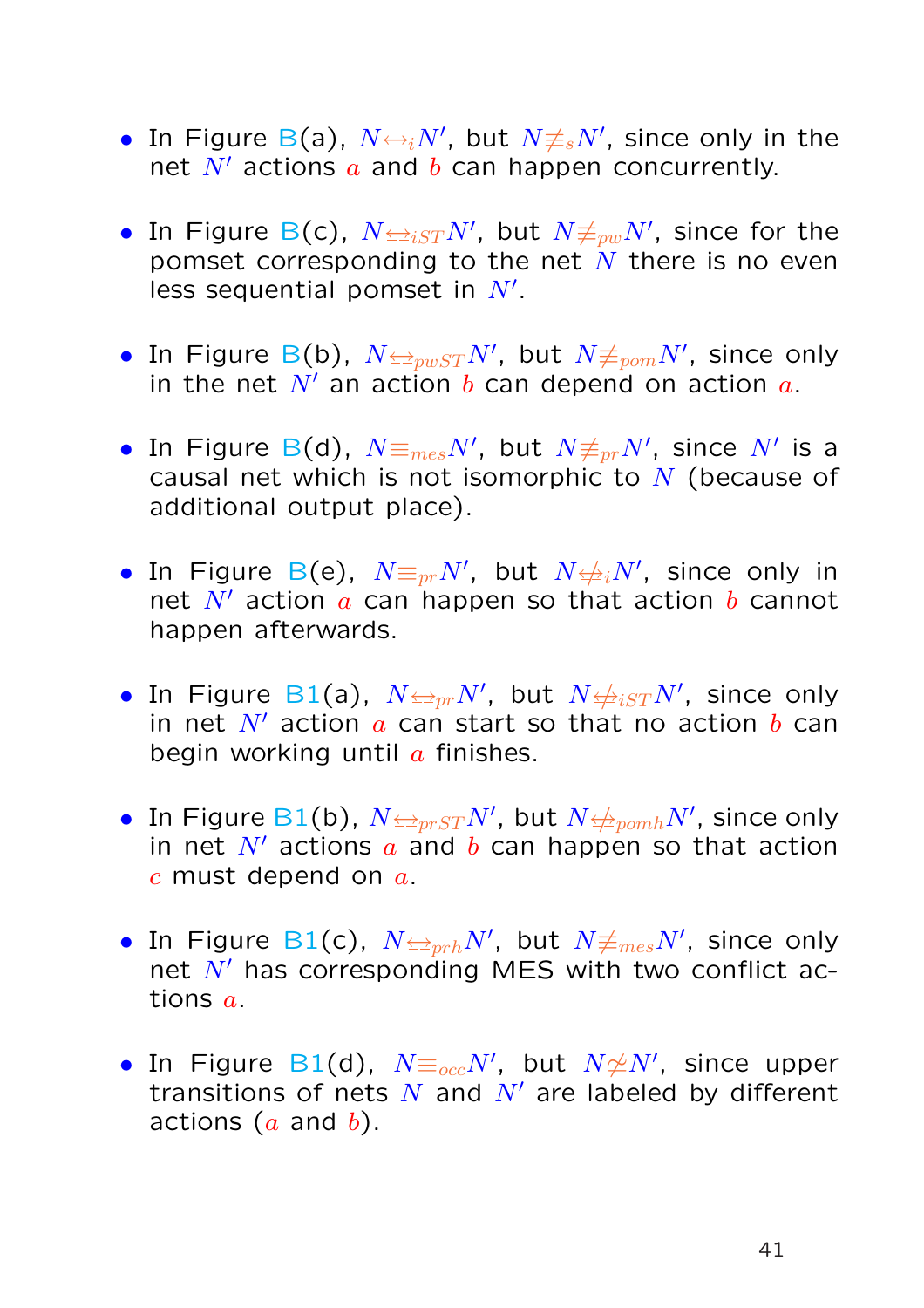# Sequential runs [Che92a, Tar97]

Definition 27 A sequential run of a net N is a pair  $(\pi, \sigma)$ :

- a process  $\pi \in \Pi(N)$ : causal dependencies of transitions;
- a sequence  $\sigma \in T_C^*$  $_{C}^{\text{max}}$  S.t.  $\pi_{N} \stackrel{\sigma}{\rightarrow} \pi$ : occurrence order of transitions.

The set of all sequential runs of a net N is  $Runs(N)$ .

The *initial* sequential run of a net N is a pair  $(\pi_N, \varepsilon)$ ( $\varepsilon$  is the empty sequence).

Let  $(\pi, \sigma)$ ,  $(\tilde{\pi}, \tilde{\sigma}) \in Runs(N)$ .

We write  $(\pi,\sigma)\hat{\bar{\pi}}(\tilde{\pi},\tilde{\sigma})$ , if  $\pi \ \stackrel{\hat{\pi}}{\rightarrow}\ \tilde{\pi},\ \exists \widehat{\sigma}\ \in\ T^*_{\widetilde{\Xi}}$  $\widetilde{C}$  $\pi \, \, \dfrac{\hat{\sigma}}{\hat{\pi}} \,$  and  $\tilde{\sigma} = \sigma \hat{\sigma}$ .

We write  $(\pi,\sigma){\to} (\tilde\pi,\tilde\sigma)$ , if  $(\pi,\sigma)\stackrel{\hat\pi}{\to} (\tilde\pi,\tilde\sigma)$  for some  $\hat\pi.$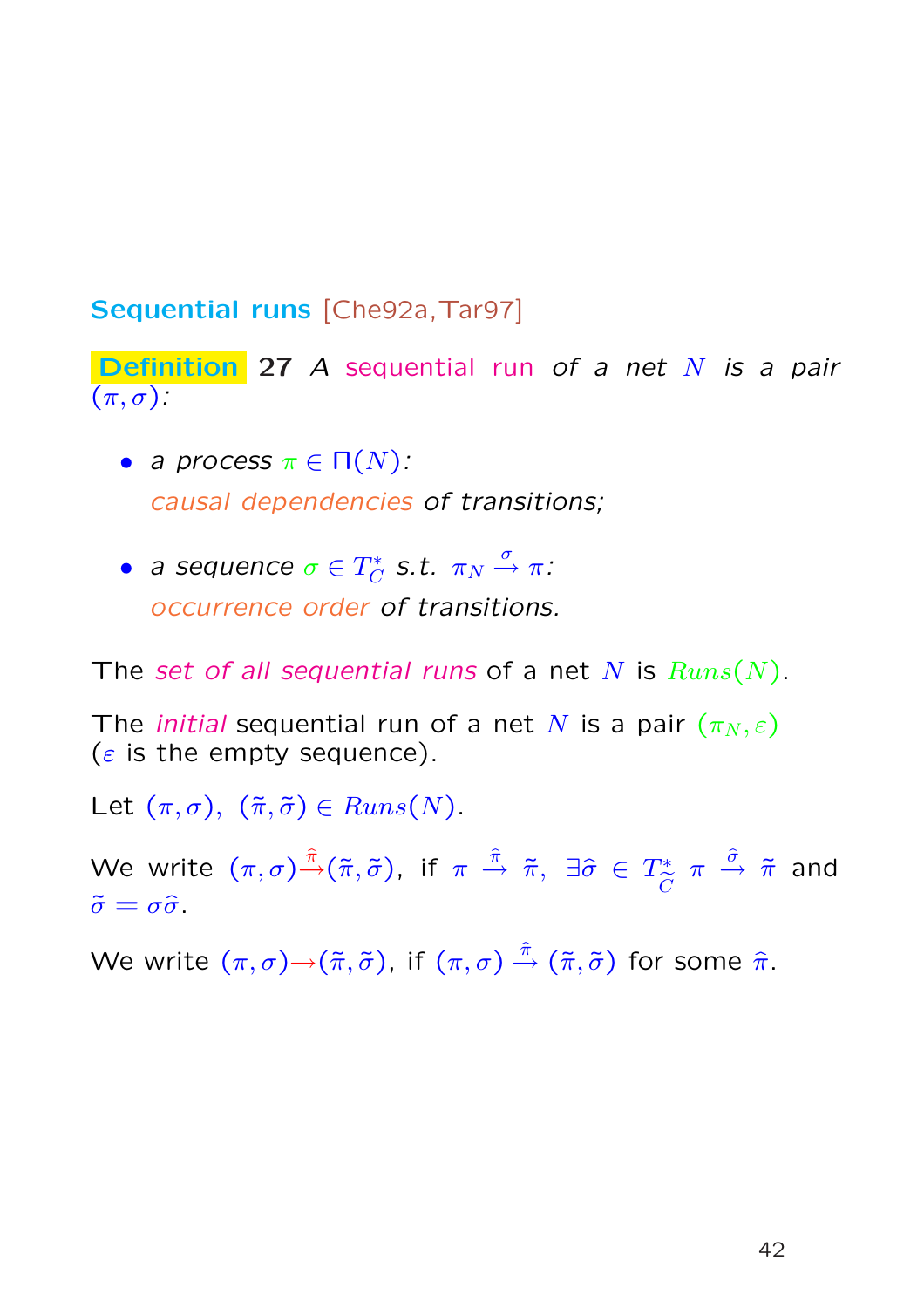$|\sigma|$  is the length of a sequence  $\sigma$ .

Let  $(\pi, \sigma) \in Runs(N), \; (\pi', \sigma') \in Runs(N')$  and  $\sigma = v_1 \cdots v_n, \,\, \sigma' = v'_1$  $\frac{1}{1}\cdots v_r'$  $\frac{\prime}{n}.$ 

We define a mapping  $\beta_{\sigma}^{\sigma'}$  $\sigma^{'}_{\sigma}: T_{C} \rightarrow T_{C^{\prime}}.$ 

- $\bullet$   $\beta_{\varepsilon}^{\varepsilon}$  $\frac{\varepsilon}{\varepsilon} = \emptyset$ ;
- $\bullet$   $\beta_{\sigma}^{\sigma'}$  $\sigma_{\sigma}^{\sigma'} = \{ (v_i, v'_i) \mid 1 \leq i \leq n \}.$

Let  $(\pi,\sigma) \in Runs(N)$  and  $\sigma = v_1 \cdots v_n$ ,  $\pi_N\stackrel{v_1}{\rightarrow}\dots\stackrel{v_i}{\rightarrow}\pi_i$   $(1\leq i\leq n).$  Then:

•  $\pi(0) = \pi_N$ ,  $\pi(i) = \pi_i \ (1 \leq i \leq n),$ 

• 
$$
\sigma(0) = \varepsilon
$$
,  
\n $\sigma(i) = v_1 \cdots v_i \ (1 \leq i \leq n)$ .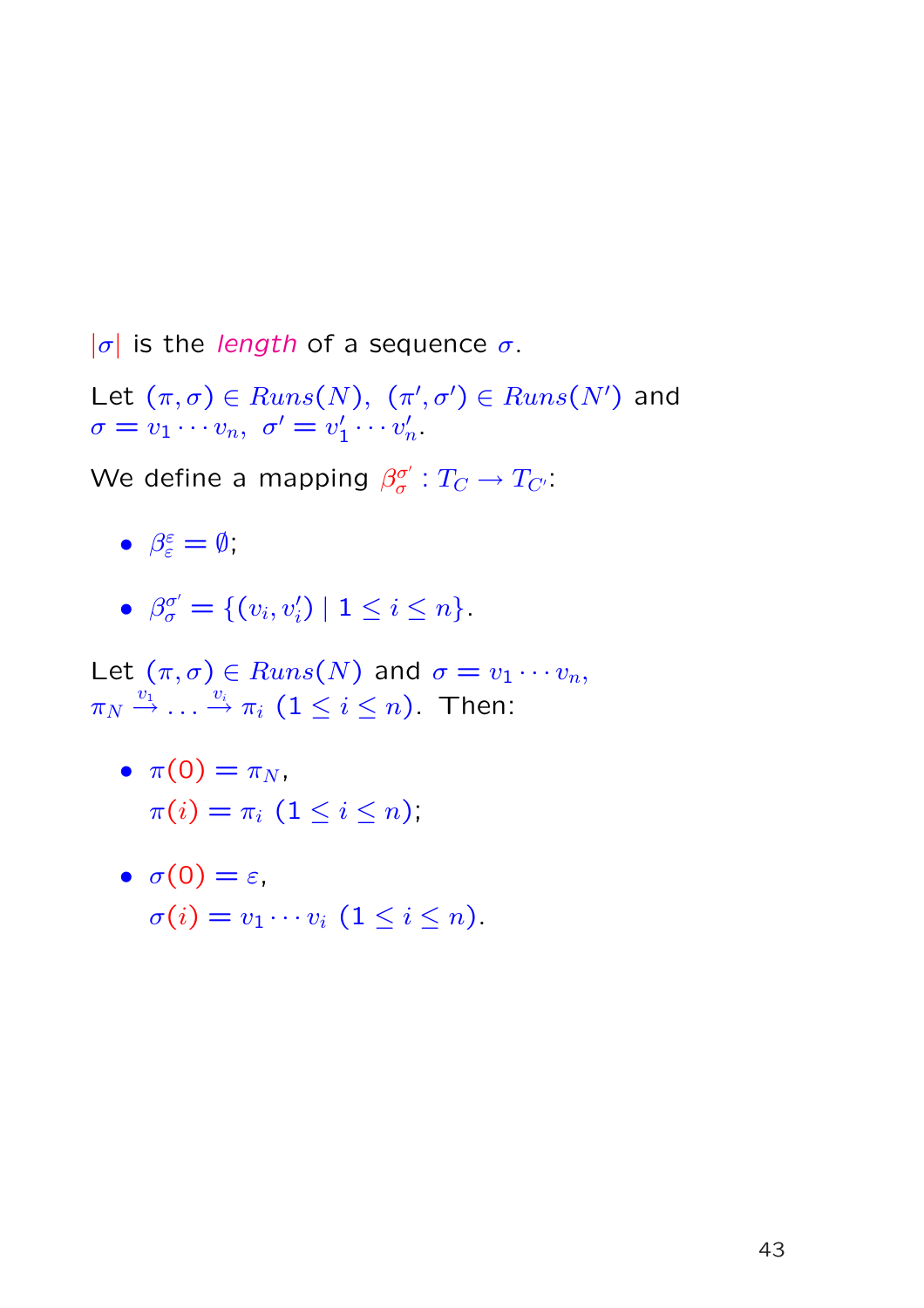#### Back-forth bisimulation equivalences

**Definition** 28  $R \subseteq Runs(N) \times Runs(N')$  is a  $\star$ -back  $\star\star$ -forth bisimulation between nets N and N',  $\star$ ,  $\star\star \in$  {interleaving, step, partial word, pomset,process},  $\mathcal{R}: N_{\leq \pm b \star \star f} N', \ \star, \star \star \in \{i,s, pw, pom, pr\}$ , if:

1.  $((\pi_N, \varepsilon), (\pi_{N'}, \varepsilon)) \in \mathcal{R}$ .

2. 
$$
((\pi, \sigma), (\pi', \sigma')) \in \mathbb{R}
$$
  
\n•  $(back) (\tilde{\pi}, \tilde{\sigma}) \stackrel{\tilde{\pi}}{\rightarrow} (\pi, \sigma),$   
\n(a)  $|T_{\tilde{C}}| = 1$ , if  $\star = i$ ;  
\n(b)  $\prec_{\widehat{C}} = \emptyset$ , if  $\star = s$ ;  
\n $\Rightarrow \exists (\tilde{\pi}', \tilde{\sigma}') : (\tilde{\pi}', \tilde{\sigma}') \stackrel{\tilde{\pi}'}{\rightarrow} (\pi', \sigma'), ((\tilde{\pi}, \tilde{\sigma}), (\tilde{\pi}', \tilde{\sigma}')) \in \mathbb{R}$  and  
\n(a)  $\rho_{\widehat{C}} \subseteq \rho_{\widehat{C}},$  if  $\star = pw$ ;  
\n(b)  $\rho_{\widehat{C}} \simeq \rho_{\widehat{C}},$  if  $\star \in \{i, s, pom\}$ ;  
\n(c)  $\widehat{C} \simeq \widehat{C}',$  if  $\star = pr$ ;  
\n•  $(forth) (\pi, \sigma) \stackrel{\tilde{\pi}}{\rightarrow} (\tilde{\pi}, \tilde{\sigma}),$   
\n(a)  $|T_{\widehat{C}}| = 1$ , if  $\star \star = i$ ;  
\n(b)  $\prec_{\widehat{C}} = \emptyset$ , if  $\star \star = s$ ;  
\n $\Rightarrow \exists (\tilde{\pi}', \tilde{\sigma}') : (\pi', \sigma') \stackrel{\tilde{\pi}'}{\rightarrow} (\tilde{\pi}', \tilde{\sigma}'), ((\tilde{\pi}, \tilde{\sigma}), (\tilde{\pi}', \tilde{\sigma}')) \in \mathbb{R}$  and  
\n(a)  $\rho_{\widehat{C}} \subseteq \rho_{\widehat{C}},$  if  $\star \star = pw$ ;  
\n(b)  $\rho_{\widehat{C}} \simeq \rho_{\widehat{C}},$  if  $\star \star = pw$ ;  
\n(c)  $\widehat{C} \simeq \widehat{C}',$  if  $\star \star = pr$ .

3. As item 2, but the roles of N and  $N'$  are reversed.

N and N' are  $\star$ -back  $\star\star$ -forth bisimulation equivalent,  $\star$ ,  $\star\star \in$  {interleaving, step, partial word, pomset, process},  $N \triangleq_{b \star \star f} N'$ , if  $\exists \mathcal{R}: N \triangleq_{b \star \star f} N',$  $\star, \star\star \in \{i, s, pw, pom, pr\}.$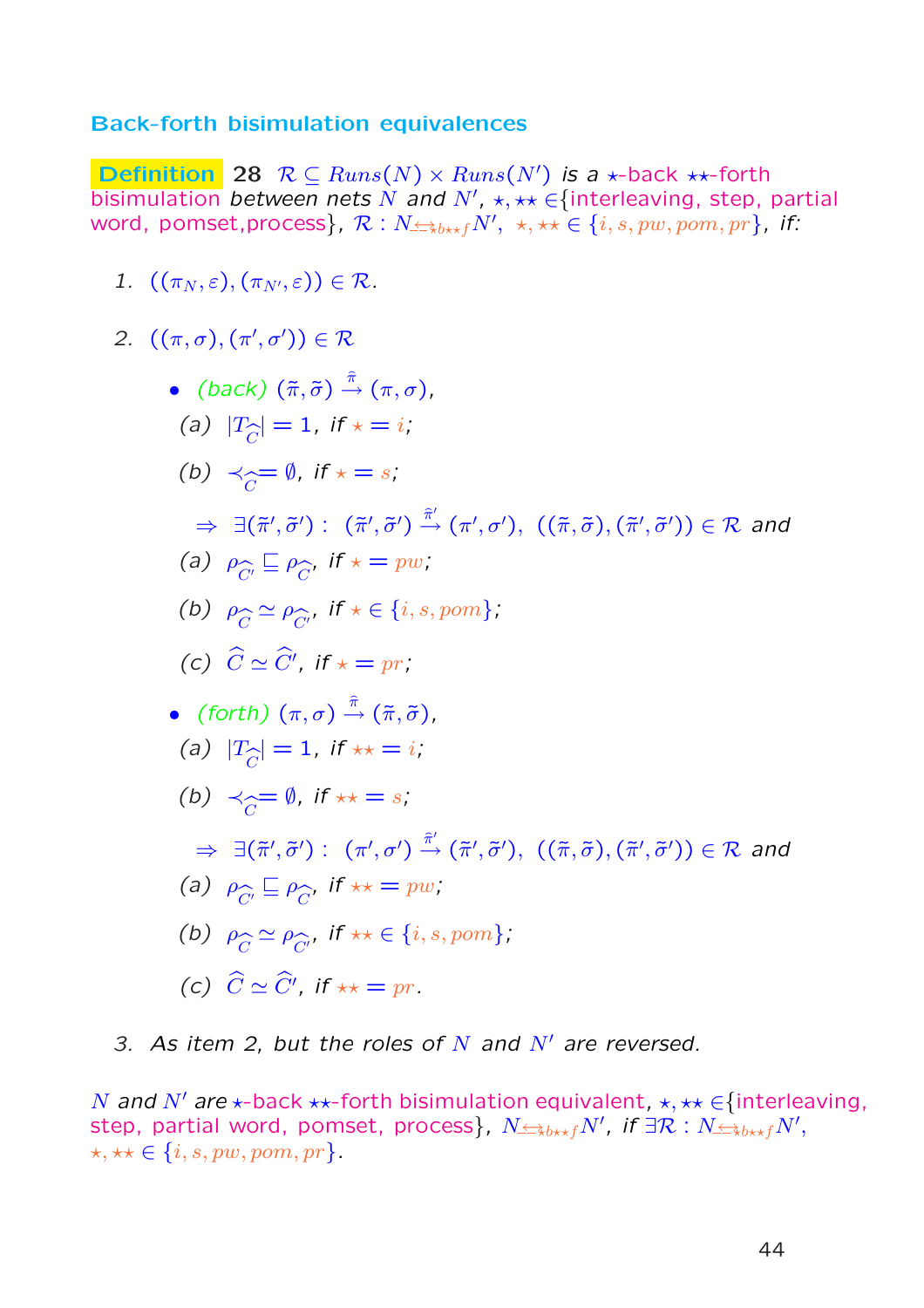#### Comparing back-forth bisimulation equivalences

**Proposition 1** [Pin93, Tar97] Let  $\star \in \{i, s, pw, pom, pr\}$ . For nets  $N$  and  $N'$ :

- 1.  $N \trianglelefteq_{\text{pub*f}} N' \Leftrightarrow N \trianglelefteq_{\text{pomb*f}} N'$
- 2.  $N \leftrightarrow hif N' \Leftrightarrow N \leftrightarrow hif N'.$



Merging of back-forth bisimulation equivalences



Interrelations of back-forth bisimulation equivalences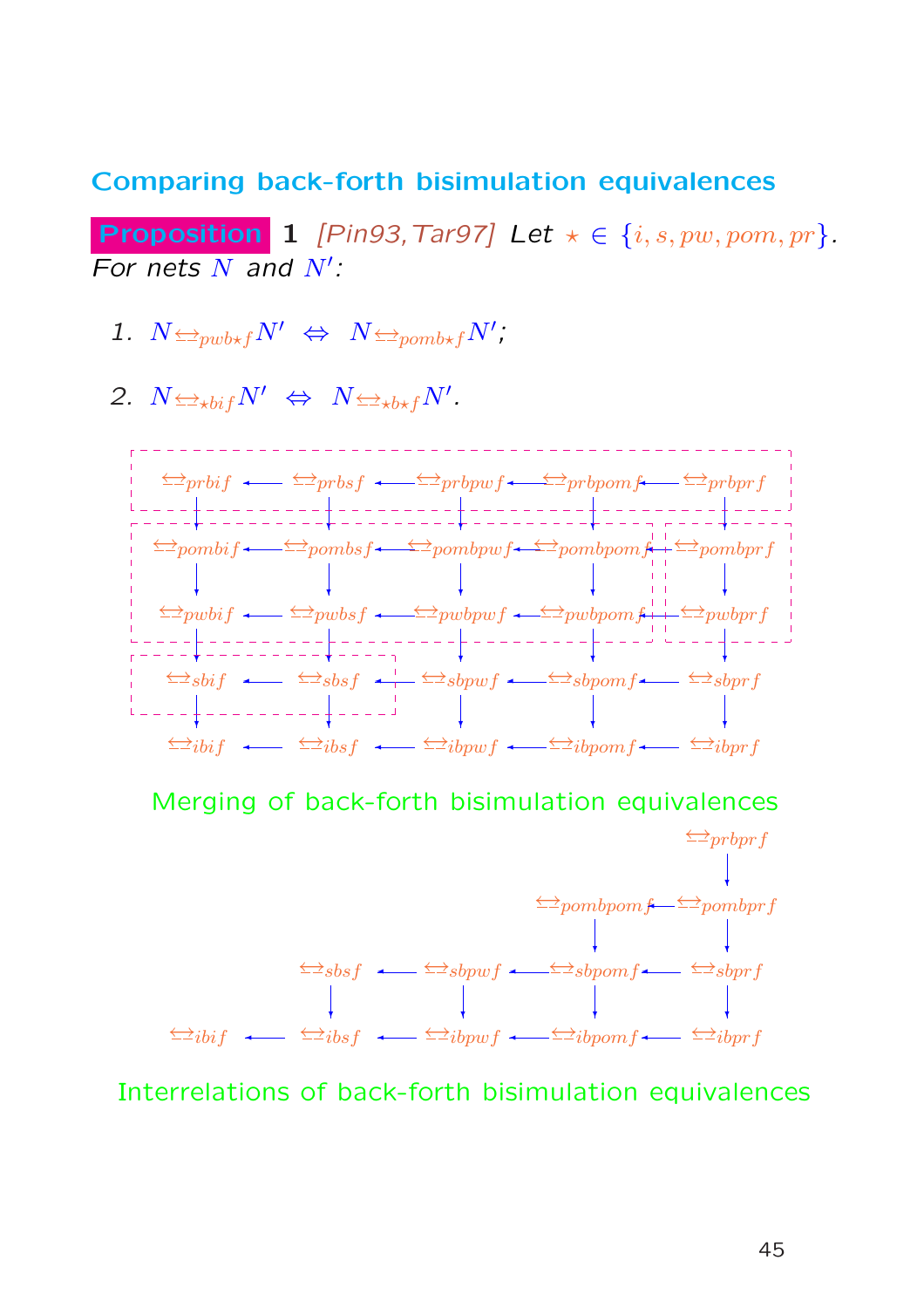### Comparing back-forth bisimulation equivalences with basic ones

Proposition 2 [Pin93, Tar97] Let  $\star \in \{i, s, pw, pom, pr\}$ and  $\star\star\in\{pom,pr\}$ . For nets N and N':

- 1.  $N \leftrightarrow N' \Leftrightarrow N \leftrightarrow N'$ ;
- 2.  $N \leftrightarrow_{\star} STN' \Rightarrow N \leftrightarrow_{sb \star \star f} N'.$



Interrelations of back-forth bisimulation equivalences with basic ones

Theorem 2 Let  $\leftrightarrow, \leftrightarrow \in \{\equiv, \leftrightarrow, \simeq\}$  and  $\star, \star \star \in \{ \_, i, s, pw, \}$  $pom, pr, iST, pwST, pomST, prST, pomh, prh, mes, occ, sbsf,$  $sbpwf, sbpomf, sbprf, pombprf$ . For nets N and N'  $N \leftrightarrow_{\star} N'$  $\Rightarrow$   $N{\leftrightarrow}{\leftrightarrow}{\times}N'$  iff in the graph above there exists a directed path from  $\leftrightarrow_{\ast}$  to  $\leftrightarrow_{\ast\ast}$ .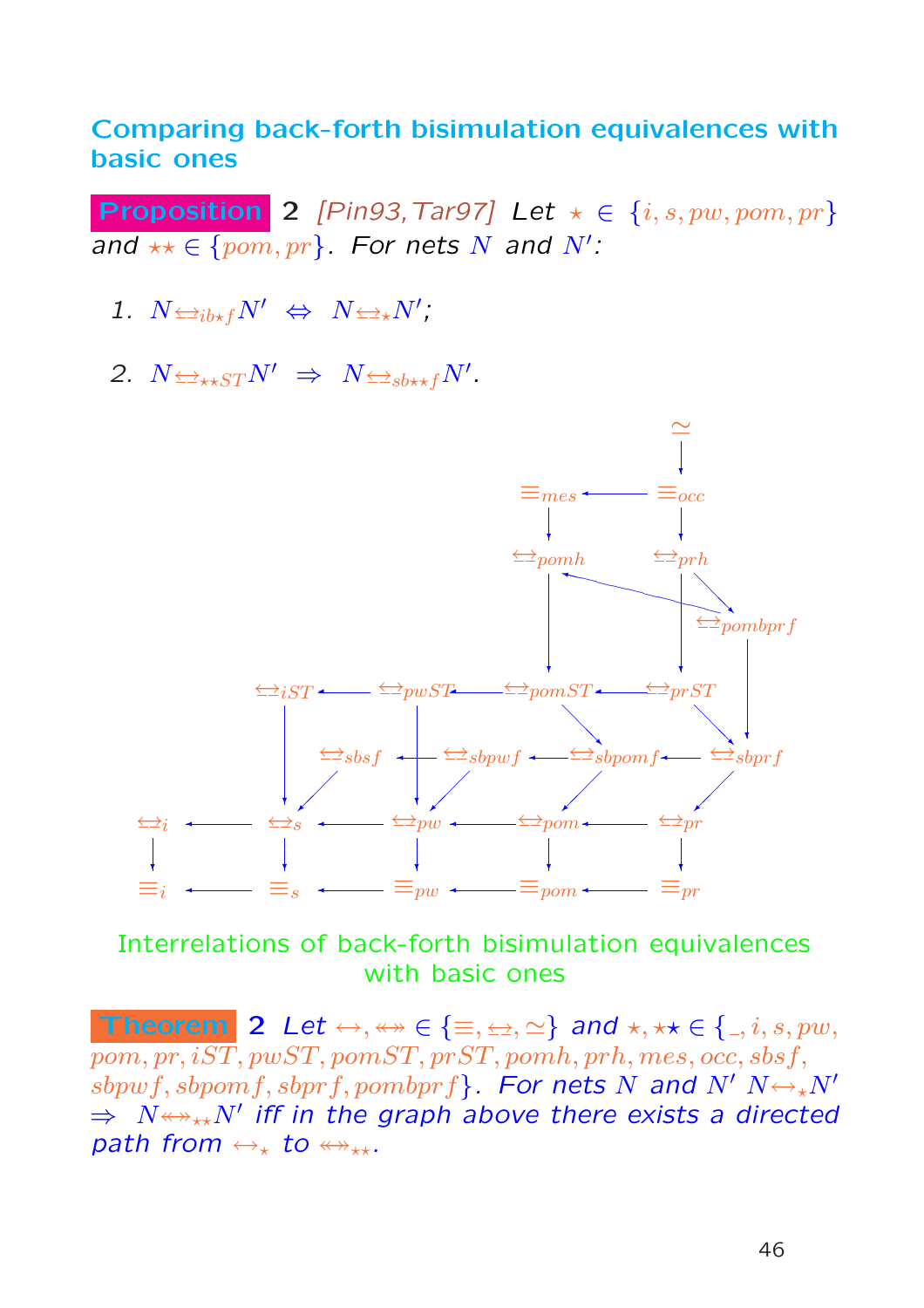





BF: Examples of back-forth bisimulation equivalences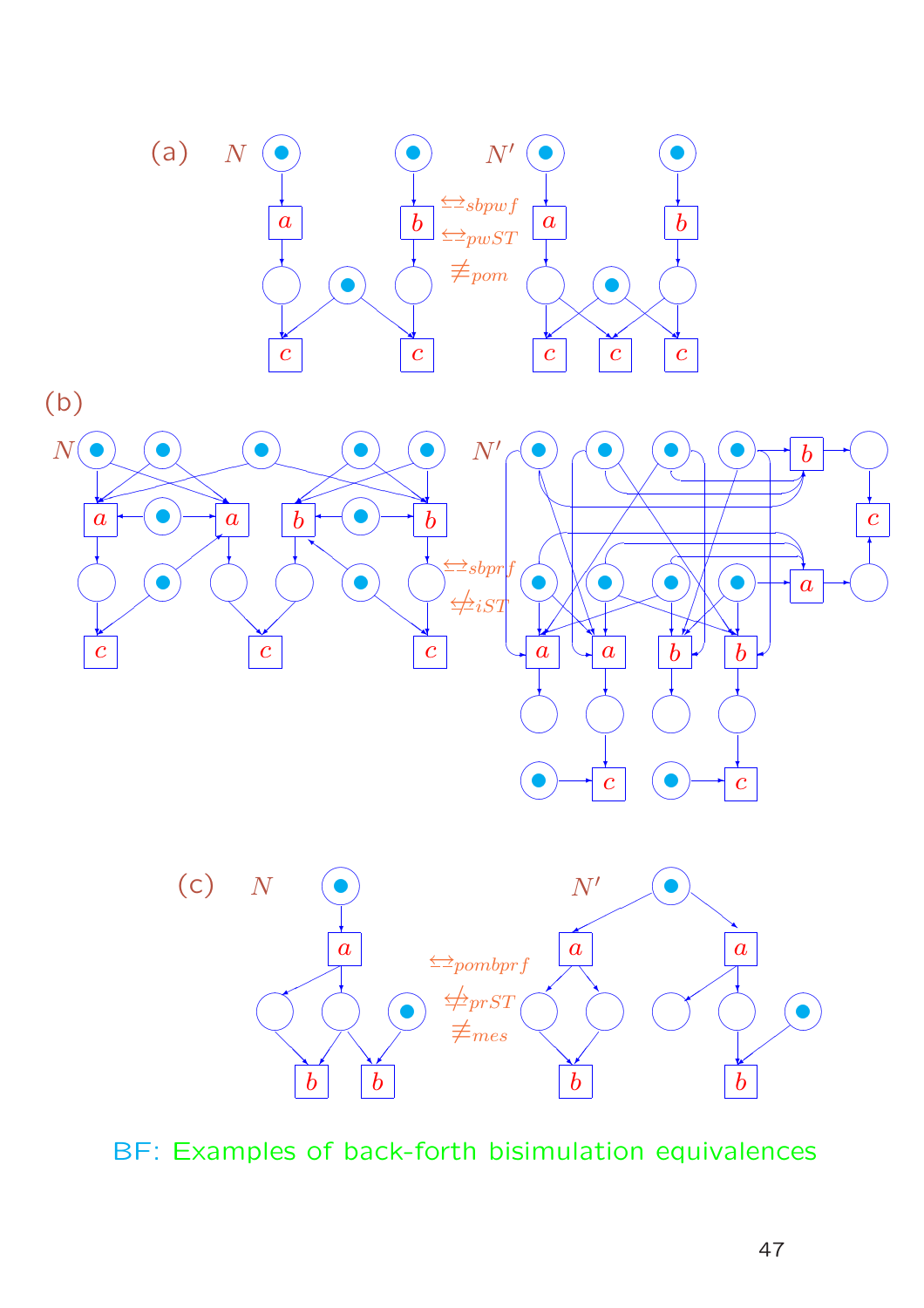- In Figure B(c),  $N{\triangleq_{sbsf}}N'$ , but  $N{\not\equiv_{pw}}N'.$
- In Figure BF(a),  $N{\triangleleft}_{sbpwf}N',$  but  $N{\not\equiv}_{pom}N',$  since only in the net N' action c can depend on actions  $\alpha$  and  $\beta$ .
- $\bullet$  In Figure BF(b),  $N{\triangleq_{sbprf}}N'$ , but  $N{\triangleq_{iST}}N'$ , since only in the net  $N'$  action  $a$  can start so that:
	- 1. until finishing of  $\alpha$  the sequence of actions  $bc$  cannot happen, and
	- 2. immediately after finishing of  $\alpha$  action  $\alpha$  cannot happen.
- $\bullet$  In Figure BF(c),  $N {\Leftrightarrow}_{pombprf} N',$  but  $N {\Leftrightarrow}_{prST} N',$  since only in the net  $N'$  the process with action  $a$  can start so that it can be extended by process with action  $b$ in the only way (i.e. so that extended process be unique).
- $\bullet$  In Figure B(b),  $N{\triangleleft} _{pwST}N'$ , but  $N{\triangleleft} _{sbsf}N'$ , since only in the net  $N'$  the sequence of actions  $ab$  can happen so that  $b$  must depend on  $a$ .
- In Figure B1(a),  $N{\triangleq_{pr}}N'$ , but  $N{\triangleq_{sbsf}}N'$ , since only in the net  $N'$  action a can happen so that action b must depend on  $a$ .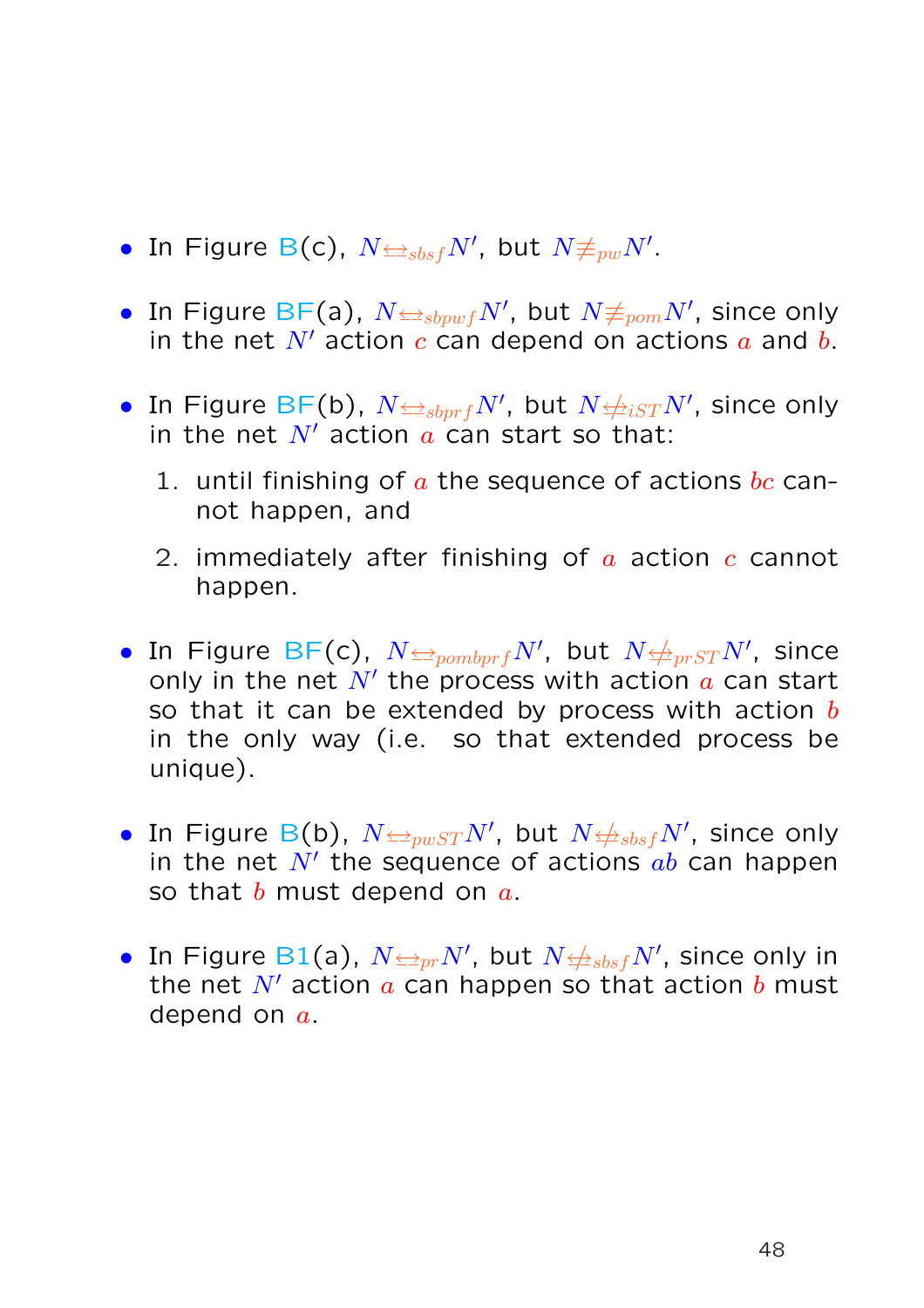

More clear, but weaker example of back-forth bisimulation equivalences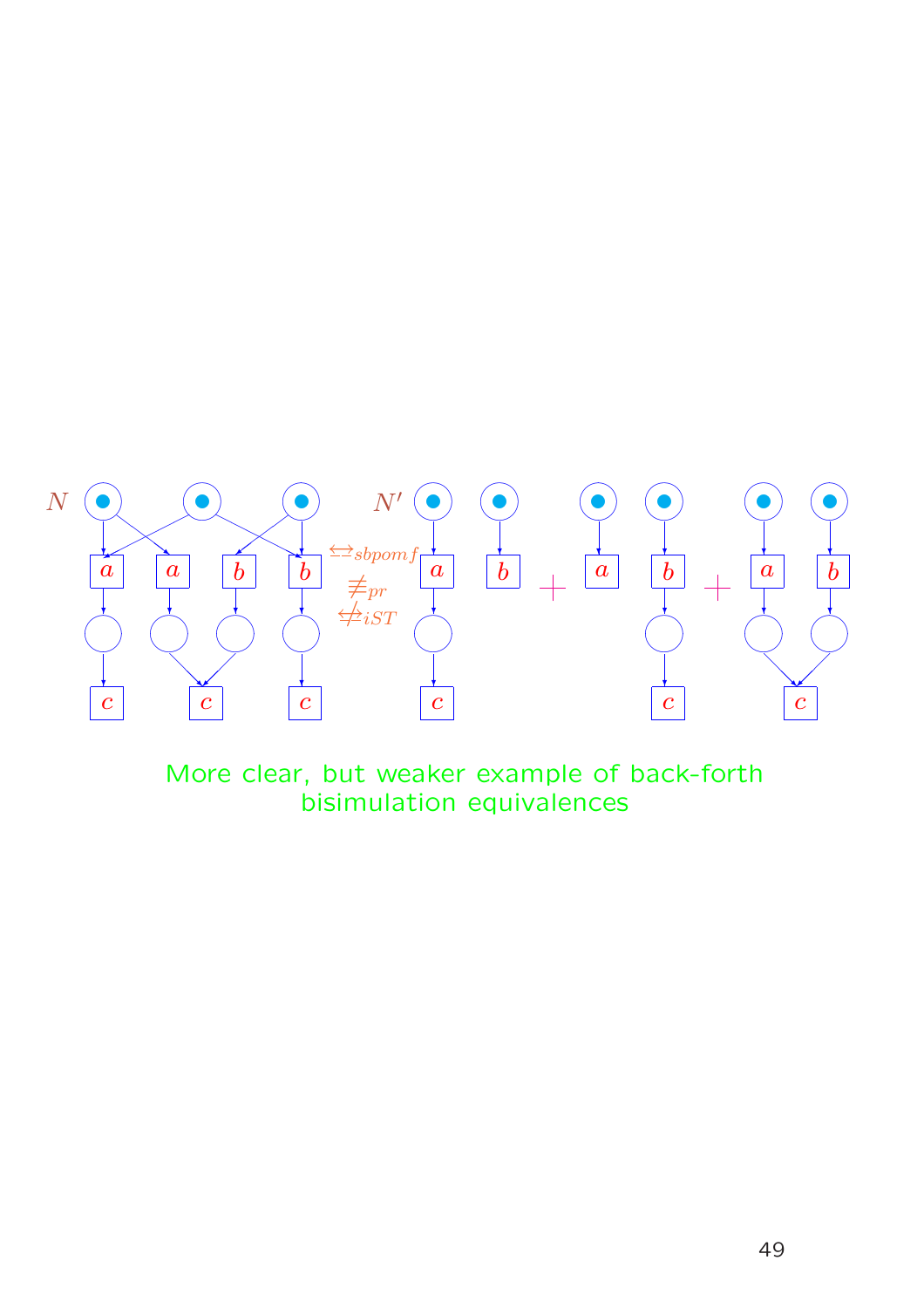Logic HML [HM85]

**Definition** 29  $\top$  denotes the truth,  $a \in Act$ .

A formula of HML:

 $\Phi ::= \top | \neg \Phi | \Phi \land \Psi | \langle a \rangle \Phi$ 

HML is the set of all formulas of  $HML$ .

**Definition** 30 Let N be a net and  $\pi \in \Pi(N)$ . The satisfaction relation  $\models_N \in \Pi(N) \times \text{HML}$ :

1.  $\pi \models_N \top$  — always;

2.  $\pi \models_N \neg \Phi$ , if  $\pi \not\models_N \Phi$ ;

3.  $\pi \models_N \Phi \land \Psi$ , if  $\pi \models_N \Phi$  and  $\pi \models_N \Psi$ ;

4.  $\pi \models_N \langle a \rangle \Phi$ , if  $\exists \tilde{\pi} \in \Pi(N)$   $\pi \stackrel{a}{\rightarrow} \tilde{\pi}$  and  $\tilde{\pi} \models_N \Phi$ .

 $[a]\Phi = \neg \langle a \rangle \neg \Phi$ .

 $N \models_N \Phi$ , if  $\pi_N \models_N \Phi$ .

**Definition 31** N and  $N'$  are are logical equivalent in  $\overline{HML}$ ,  $N\text{=}_{HML}N'$ , if  $\forall \Phi\in \textbf{HML}$   $N \models_N \Phi \; \Leftrightarrow \; N' \models_{N'} \Phi$ .

Let for a net  $N \pi \in \Pi(N)$ ,  $a \in Act$ .

The set of extensions of a process  $\pi$  by action  $\alpha$ (*image set*) is  $Image(\pi, a) = {\{\tilde{\pi} \mid \pi \stackrel{a}{\rightarrow} \tilde{\pi}\}}.$ 

A net N is a finite-image one, if  $\forall \pi \in \Pi(N)$   $\forall a \in Act$  $|Image(\pi, a)| < \infty$ .

**Theorem 3** For image-finite nets N and  $N'$  $\overline{N{\Leftrightarrow_i} N' \;\Leftrightarrow\; N{\Leftrightarrow_{i} b_{i} }_{f} N' \;\Leftrightarrow\; N{=_{HML}} N' .$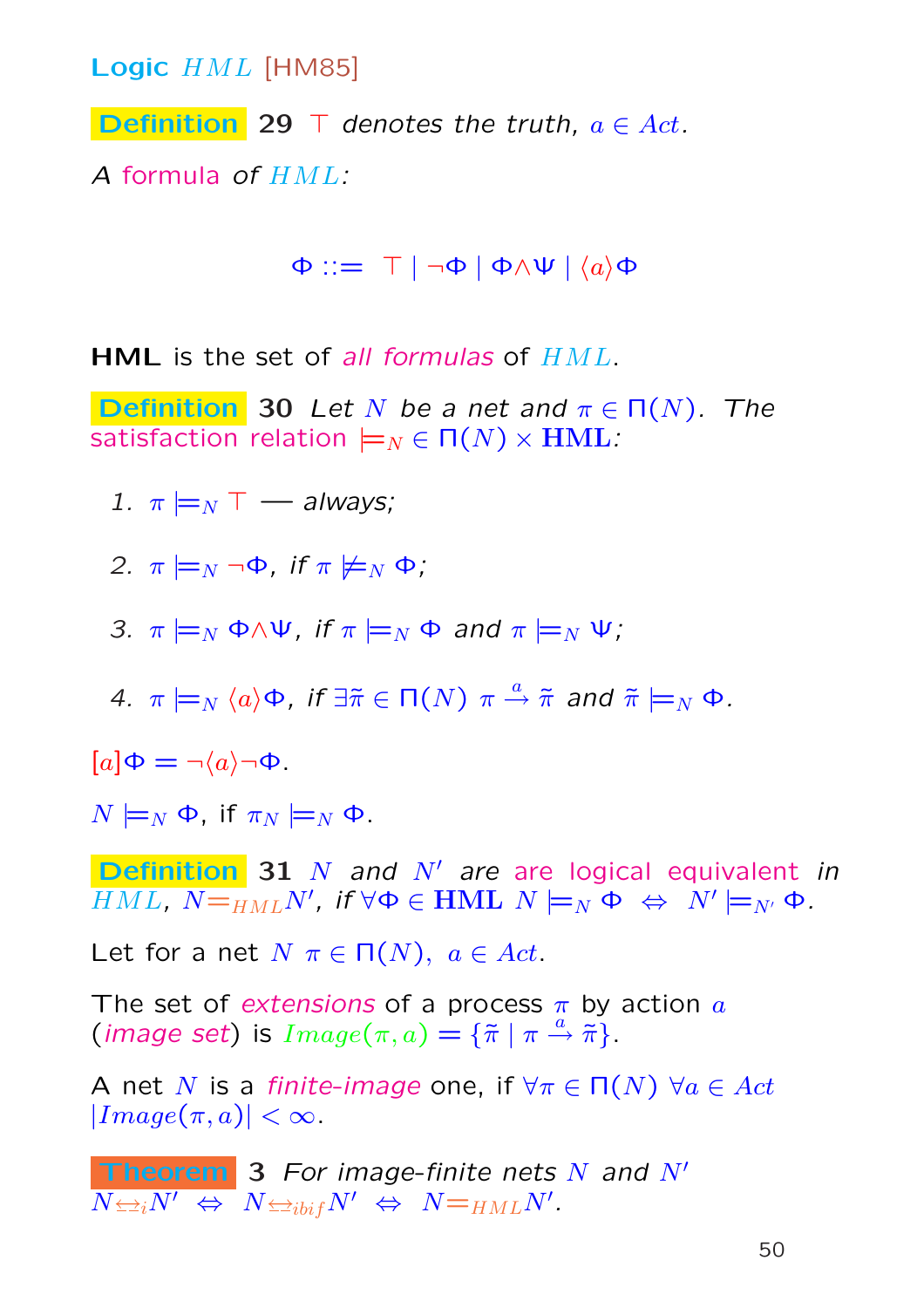### Example on logical equivalence of HML



Differentiating power of  $=_{HML}$ 

 $N \equiv_{pr} N'$ , but  $N \neq_{HML} N'$ , because for  $\Phi = [a]\langle b \rangle \top$ ,  $N \models_N \Phi$ , but  $N' \not\models_{N'} \Phi$  since only in the net  $N'$  an action  $a$  can happen so that no  $b$  is possible afterwards.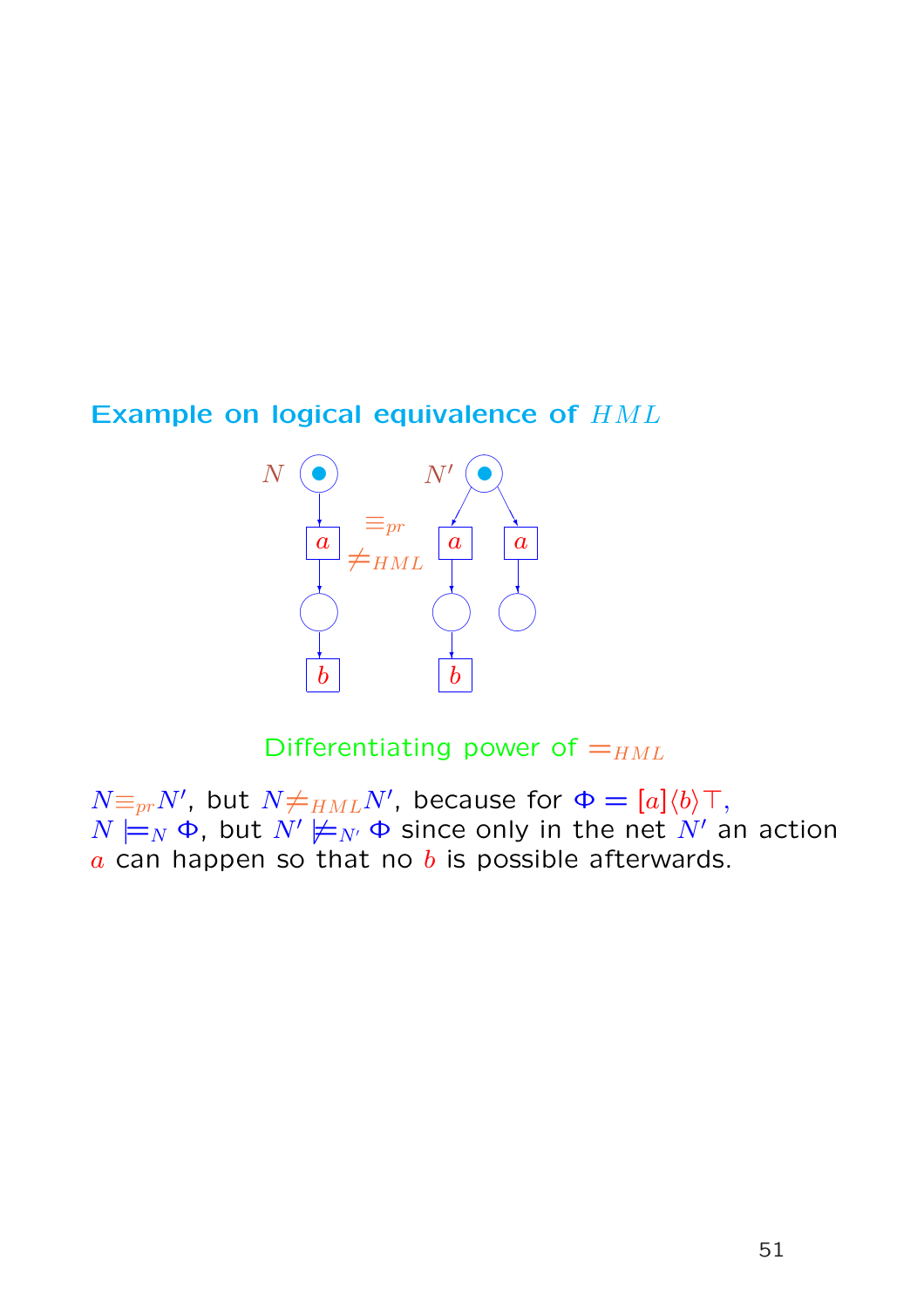Logic PBFL [CLP92]

**Definition** 32 T denotes the truth,  $a \in Act$  and  $\rho$  is a pomset with labeling into Act.

A formula of PBFL:

 $\Phi ::= \top | \neg \Phi | \Phi \wedge \Psi | \langle \leftarrow \rho \rangle \Phi | \langle a \rangle \Phi$ 

**PBFL** is the set of all formulas of  $P$  $B$  $F$  $L$ .

**Definition** 33 Let  $(\pi, \sigma) \in Runs(N)$  for a net N. The satisfaction relation  $\models_N \in Runs(N) \times \text{PBFL}$ :

- 1.  $(\pi,\sigma) \models_N \top$  always;
- 2.  $(\pi,\sigma) \models_N \neg \Phi$ , if  $(\pi,\sigma) \not\models_N \Phi$ ;
- 3.  $(\pi,\sigma) \models_N \Phi \land \Psi$ , if  $(\pi,\sigma) \models_N \Phi$  and  $(\pi,\sigma) \models_N \Psi$ ;
- 4.  $(\pi, \sigma) \models_N \langle \leftarrow \rho \rangle \Phi$ , if  $\exists (\tilde{\pi}, \tilde{\sigma}) \in Runs(N)$  $(\tilde{\pi},\tilde{\sigma})\stackrel{\hat{\pi}}{\rightarrow}(\pi,\sigma)$ , where  $\hat{\pi}=(\widehat{C},\widehat{\varphi}),\ \rho_{\widehat{C}}\in\rho$  and  $(\tilde{\pi}, \tilde{\sigma}) \models_N \Phi$ :
- 5.  $(\pi,\sigma) \models_N \langle a \rangle \Phi$ , if  $\exists (\tilde{\pi},\tilde{\sigma}) \in Runs(N)$   $(\pi,\sigma) \stackrel{\hat{\pi}}{\rightarrow} (\tilde{\pi},\tilde{\sigma})$ , where  $\hat{\pi} = (\hat{C}, \hat{\varphi}), \; l_{\hat{C}}(T_{\hat{C}}) = a$  and  $(\tilde{\pi}, \tilde{\sigma}) \models_N \Phi$ .

$$
[a]\Phi=\neg\langle a\rangle\neg\Phi,~[\leftarrow\rho]\Phi=\neg\langle\leftarrow\rho\rangle\neg\Phi
$$

 $N \models_N \Phi$ , if  $(\pi_N, \varepsilon) \models_N \Phi$ .

**Definition** 34 N and N' are logical equivalent in  $PBFL$ ,  $\overline{N{=}_{PBFL}N^{\prime}},$  if  $\forall \Phi \in {\bf PBFL}$   $N \models_N \Phi \; \Leftrightarrow \; N^{\prime} \models_{N^{\prime}} \Phi.$ 

**Theorem 4** For image-finite nets N and N'  

$$
N \Leftrightarrow N \Leftrightarrow N \Leftrightarrow p_{ombpomf}N' \Leftrightarrow N =_{PBFL}N'
$$
.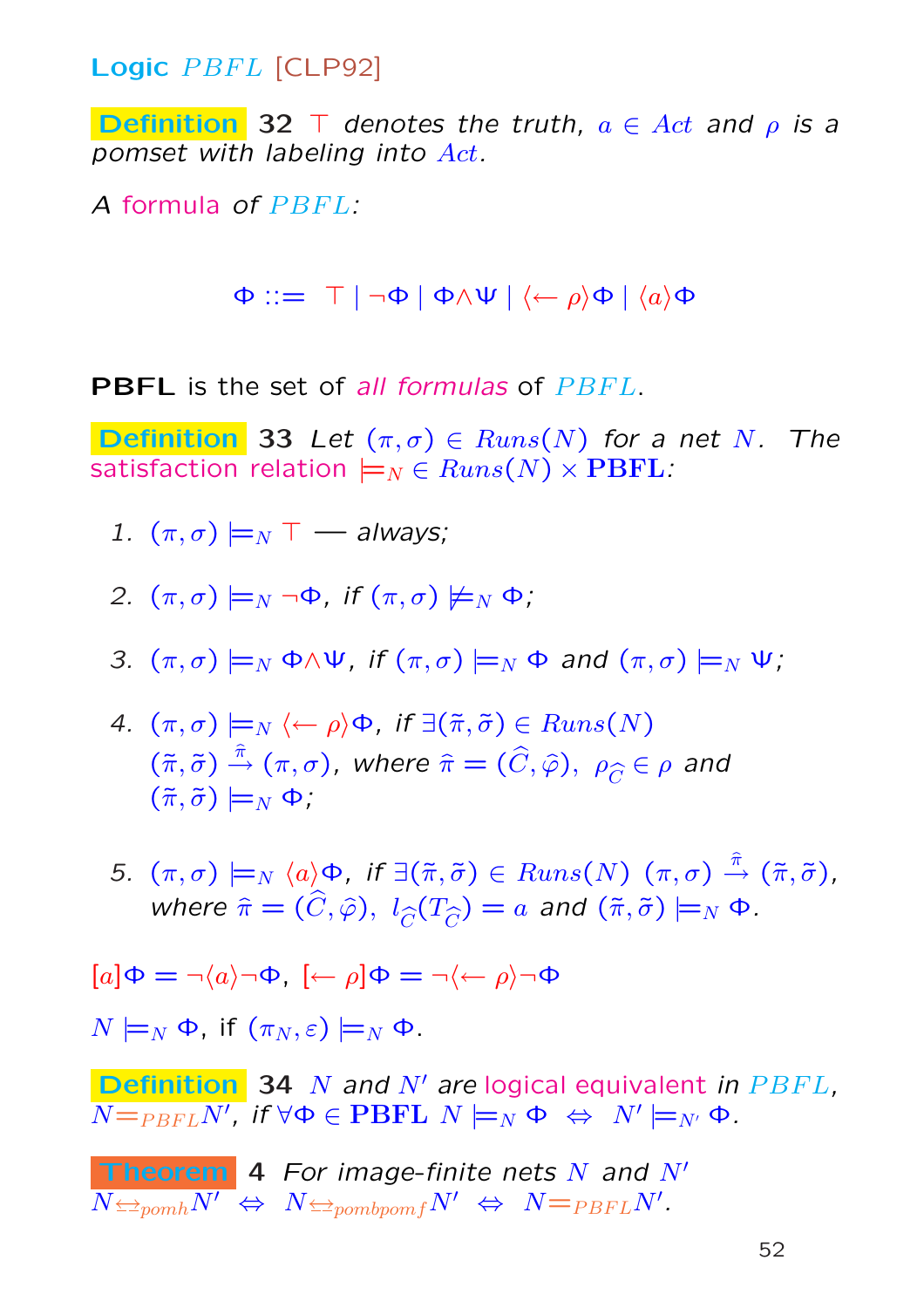# Example on logical equivalence of PBFL



Differentiating power of  $=_{P B F L}$ 

 $N{=}_{HML}N^{\prime}$ , but  $N{\neq}_{PBFL}N^{\prime}$ , because for  $\Phi = [a][b]\langle c \rangle \langle -(a;b)||c \rangle$ ,  $N \models_N \Phi$ , but  $N' \not\models_{N'} \Phi$  since only in the net  $N'$  after action a an action b can happen so that  $c$  must depend on  $a$ .

Here  $(a, b)$ ||c denotes the pomset where b depends on a, and  $a, b$  are independent with  $c.$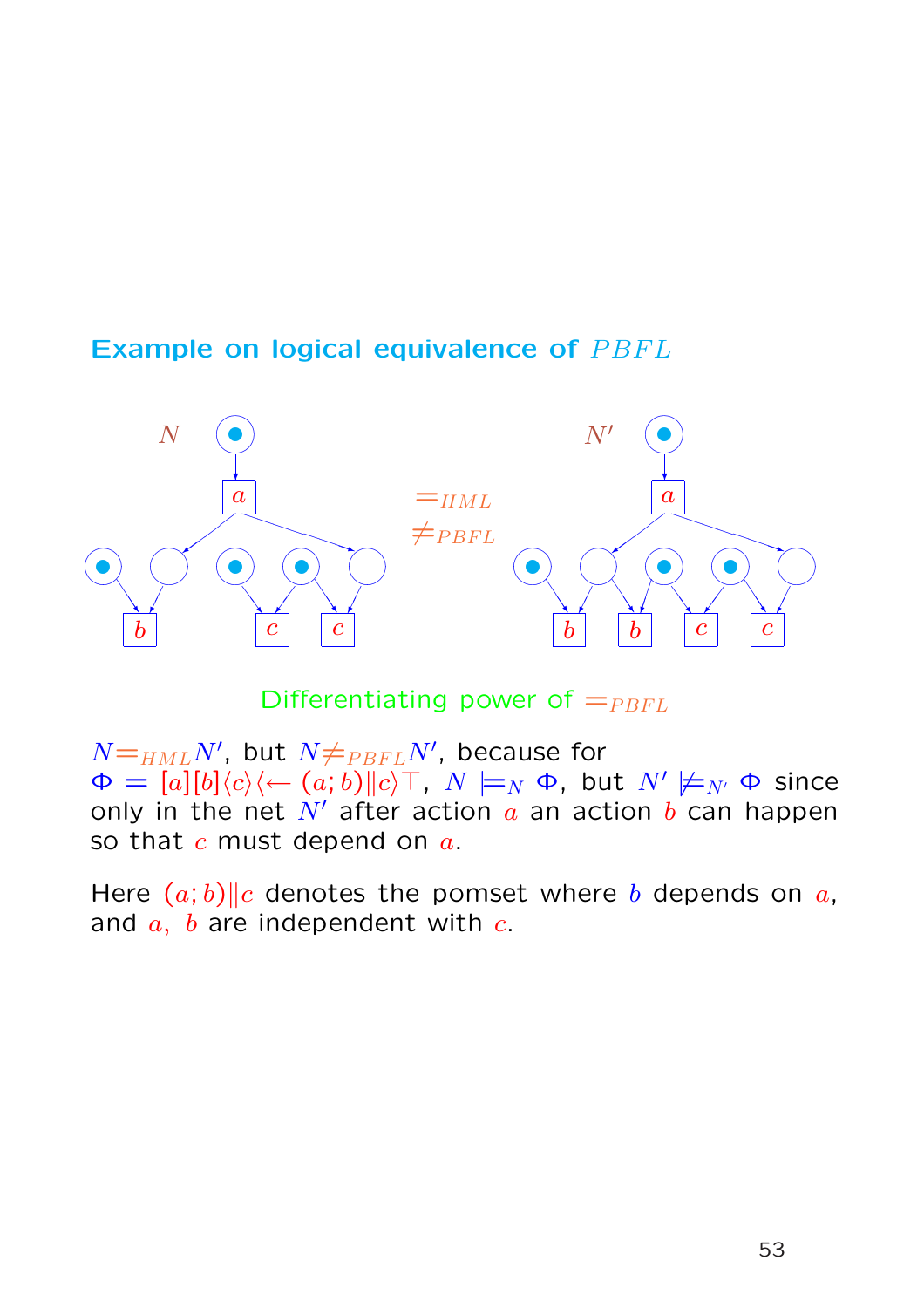**Logic**  $PrBFL$  [Tar97]

**Definition** 35  $\top$  denotes the truth,  $a \in Act$  and C is the isomorphism class of a causal net C.

A formula of  $PrBFL$ :

 $\Phi ::= \top | \neg \Phi | \Phi \wedge \Psi | \langle \leftarrow C \rangle \Phi | \langle a \rangle \Phi$ 

**PrBFL** is the set of all formulas of  $PrBFL$ .

**Definition** 36 Let  $(\pi, \sigma) \in Runs(N)$  for a net N. The satisfaction relation  $\models_N \in Runs(N) \times \text{PrBFL}$ :

1.  $(\pi, \sigma) \models_N \top$  — always:

2. 
$$
(\pi, \sigma) \models_N \neg \Phi
$$
, if  $(\pi, \sigma) \not\models_N \Phi$ ,

3. 
$$
(\pi, \sigma) \models_N \Phi \land \Psi
$$
, if  $(\pi, \sigma) \models_N \Phi$  and  $(\pi, \sigma) \models_N \Psi$ ;

- 4.  $(\pi,\sigma) \models_N \langle \leftarrow \mathbf{C} \rangle \Phi$ , if  $\exists (\tilde{\pi},\tilde{\sigma}) \in Runs(N)$  $(\tilde{\pi},\tilde{\sigma})\stackrel{\hat{\pi}}{\rightarrow}(\pi,\sigma)$ , where  $\hat{\pi}=(\widehat{C},\widehat{\varphi}),\,\,\widehat{C}\in{\bf C}$  and  $(\tilde{\pi},\tilde{\sigma})\models_N \Phi$ ;
- 5.  $(\pi,\sigma) \models_N \langle a \rangle \Phi$ , if  $\exists (\tilde{\pi},\tilde{\sigma}) \in Runs(N)$   $(\pi,\sigma) \stackrel{\hat{\pi}}{\rightarrow} (\tilde{\pi},\tilde{\sigma})$ , where  $\hat{\pi} = (\hat{C}, \hat{\varphi}), \; l_{\hat{C}}(T_{\hat{C}}) = a$  and  $(\tilde{\pi}, \tilde{\sigma}) \models_N \Phi$ .

$$
[a]\Phi = \neg \langle a \rangle \neg \Phi, [\leftarrow C]\Phi = \neg \langle \leftarrow C \rangle \neg \Phi.
$$

 $N \models_N \Phi$ , if  $(\pi_N, \varepsilon) \models_N \Phi$ .

**Definition** 37 N and N' are logical equivalent in  $PrBFL$ ,  $\overline{N{=}_{PrBFL}N^{\prime}},$  if  $\forall \Phi\in\textbf{PrBFL}$   $N\models_N \Phi\ \Leftrightarrow\ N^{\prime}\models_{N^{\prime}}\Phi.$ 

**Theorem** 5 For image-finite nets N and  $N'$  $\overline{N \textcolor{black}{\Leftrightarrow_{prh} N'}} \ \Leftrightarrow \ \ N \textcolor{black}{\Leftrightarrow_{prbprf} N'} \ \Leftrightarrow \ \ N \textcolor{black}{\equiv_{PrBFL} N'}.$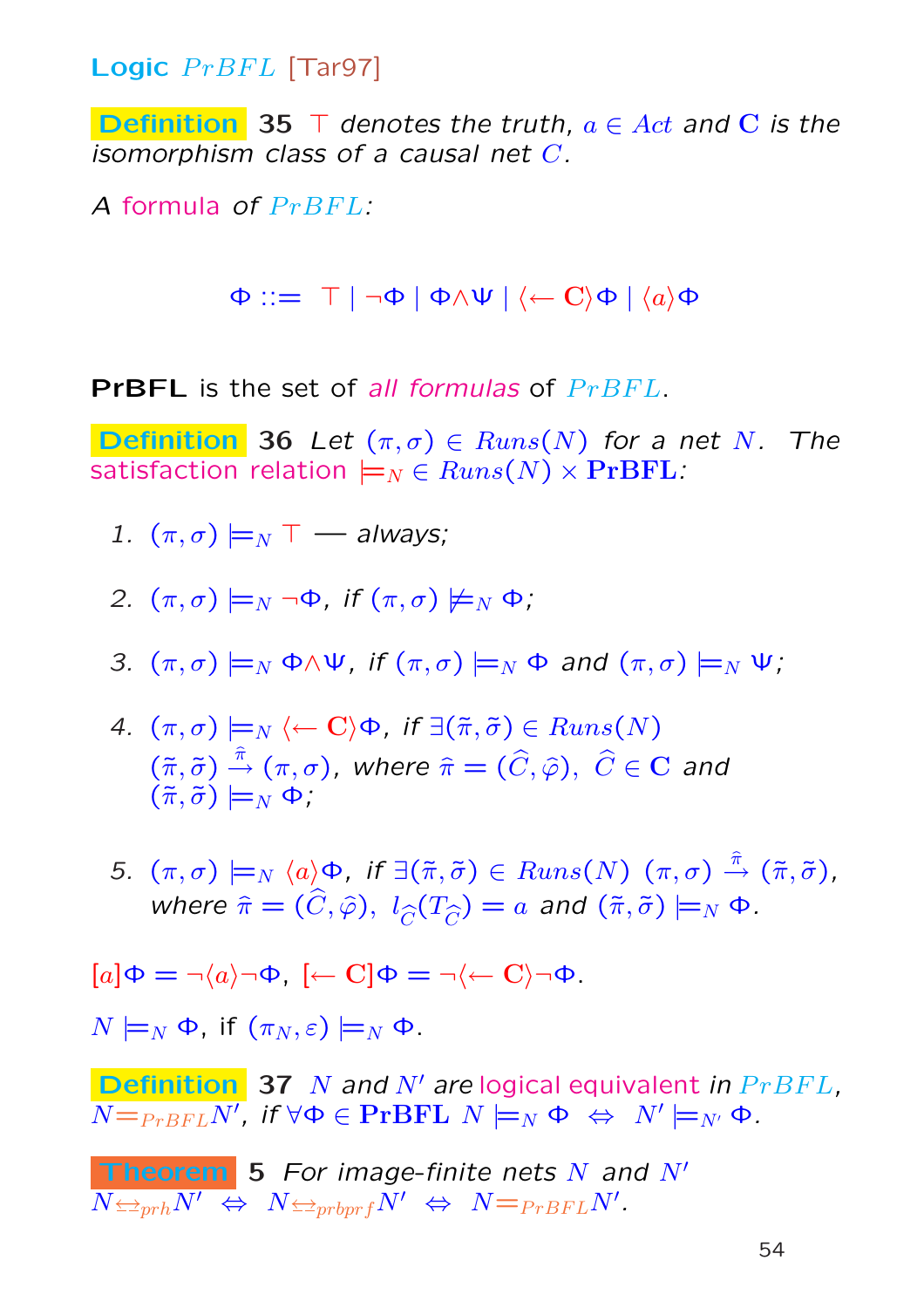# Example on logical equivalence of  $PrBFL$



Differentiating power of  $=_{P r B F L}$ 

 $N{=}_{PBFL}N'$ , but  $N{\neq}_{PrBFL}N'$ , because for  $\Phi=[a]\langle b\rangle\langle \leftarrow {\bf C}\rangle \top$ ,  $N \models_N \Phi$ , but  $N' \not\models_{N'} \Phi$ , since only in the net  $N'$  a process with action  $a$  can start so that it can be extended by  $b$  in the only way (connecting pairwise output and input places).

Here C is an isomorphism class of causal net where two output places of an  $a$ -labeled transition are both the input places of  $b$ -labeled one.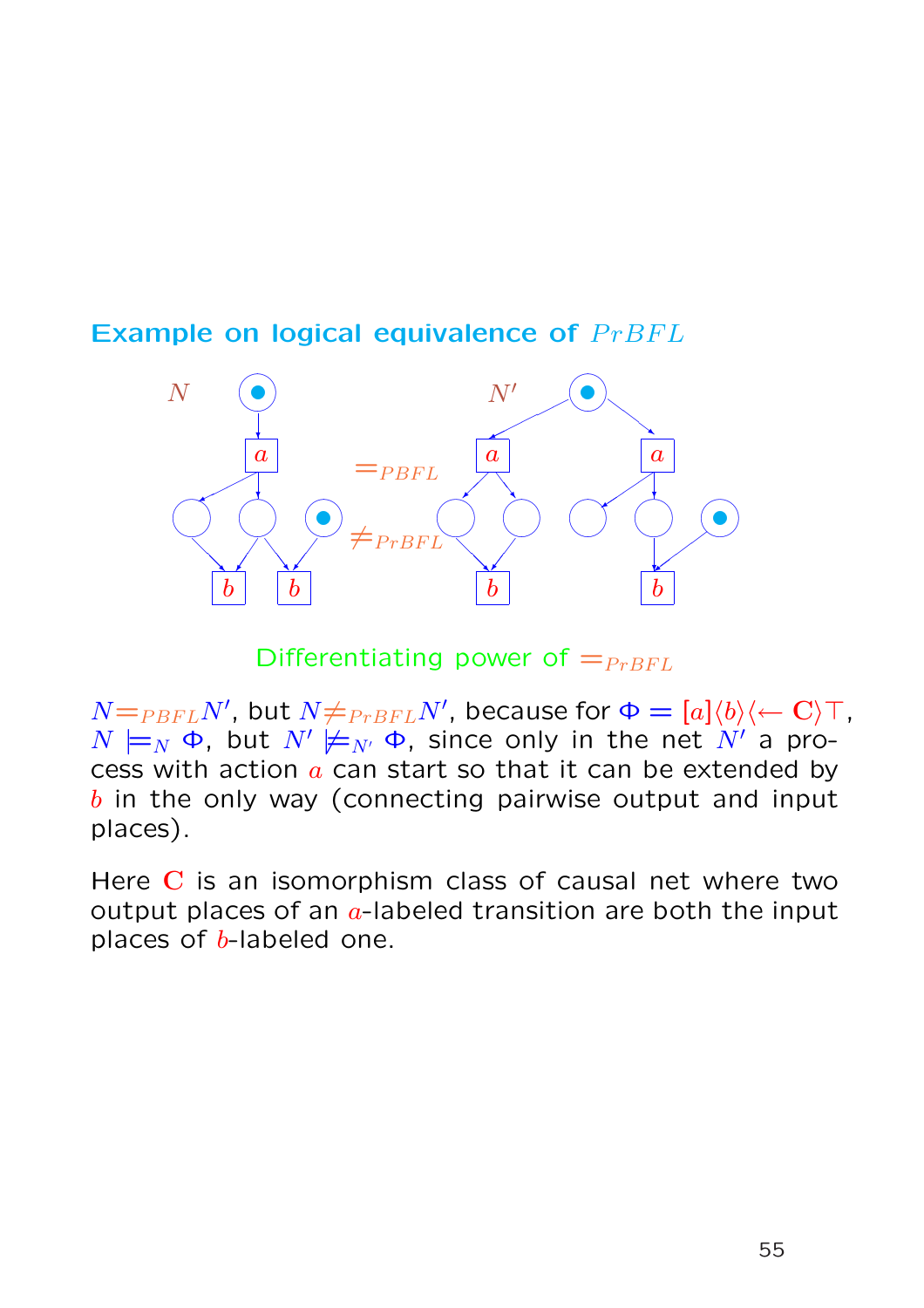#### Place bisimulation equivalences

**Definition** 38  $R \subseteq M(N) \times M(N')$  is a  $\star$ -bisimulation between nets N and N',  $\star \in$  {interleaving, step, partial word, pomset, process},  $\mathcal{R}:N{\leftrightarrow}N',~\star\in\{i,s,pw,pom,pr\}$ , if:

1.  $(M_N, M_{N'}) \in \mathcal{R}$ .

2. 
$$
(M, M') \in \mathcal{R}
$$
,  $M \stackrel{\hat{\pi}}{\rightarrow} \widetilde{M}$ ,  
\n(a)  $|T_{\hat{C}}| = 1$ , if  $\star = i$ ;  
\n(b)  $\prec_{\hat{C}} = \emptyset$ , if  $\star = s$ ;  
\n $\Rightarrow \exists \widetilde{M'} : M' \stackrel{\hat{\pi}'}{\rightarrow} \widetilde{M'}, (\widetilde{M}, \widetilde{M'}) \in \mathcal{R}$  and  
\n(a)  $\rho_{\hat{C}} \subseteq \rho_{\hat{C}}$ , if  $\star = pw$ ,  
\n(b)  $\rho_{\hat{C}} \simeq \rho_{\hat{C}'}$ , if  $\star \in \{i, s, pom\}$ ;  
\n(c)  $\hat{C} \simeq \widehat{C}'$ , if  $\star = pr$ .

3. As item 2, but the roles of  $N$  and  $N'$  are reversed.

N and N' are  $\star$ -bisimulation equivalent,  $\star \in \{$ interleaving, step, partial word, pomset, process}, N↔?N<sup>0</sup> , if  $\exists \mathcal{R}: N \Longleftrightarrow N', \ \ \star \in \{i, s, pw, pom, pr\}.$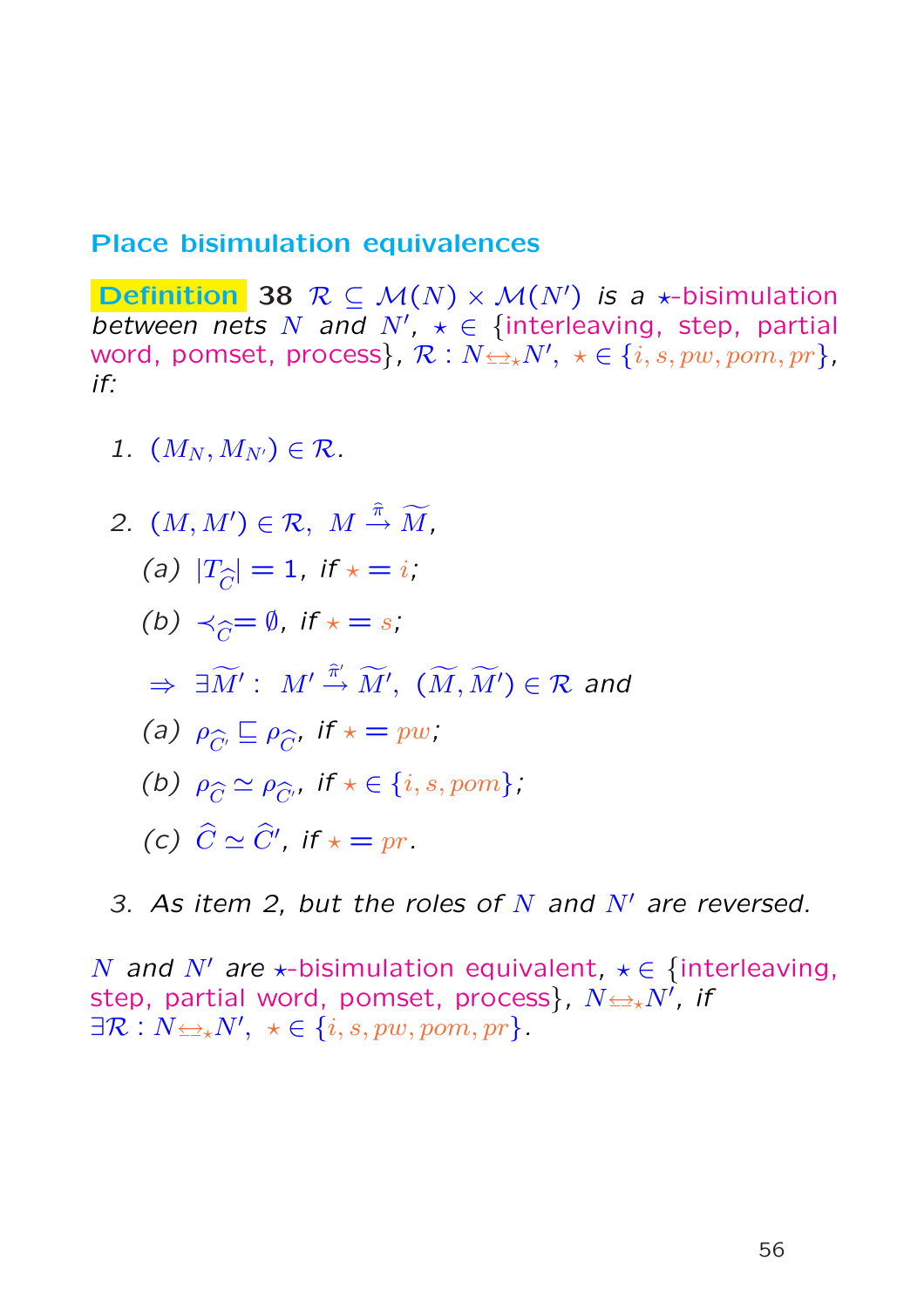**Definition** 39 Let for nets N and  $N'$   $\mathcal{R} \subseteq P_N \times P_{N'}$ . A lifting of R is  $\overline{\mathcal{R}} \subseteq \mathcal{M}(P_N) \times \mathcal{M}(P_{N'})$ , defined as:

 $(M, M') \in \overline{\mathcal{R}} \Leftrightarrow$ ½  $\exists \{(p_1,p'_1),\ldots,(p_n,p'_n)\} \in \mathcal{M}(\mathcal{R})$  :  $M = \{p_1, \ldots p_n\}, \ M' = \{p_1'$  $\{1^{'}_{1},\ldots p'_{n}\}$ 

**Definition** 40  $\mathcal{R} \subseteq P_N \times P_{N'}$  is a  $\star$ -place bisimulation between nets N and N',  $\star \in$  {interleaving, step, partial word, pomset, process},  $\mathcal{R}:N{\sim_\star}N'$ , if  $\overline{\mathcal{R}}:N{\scriptstyle\leftrightarrows_\star}N',$  $\star \in \{i, s, pw, pom, pr\}.$ 

N and N' are  $\star$ -place bisimulation equivalent. ? ∈{interleaving, step, partial word, pomset, process},  $N \sim_{\star} N'$ , if  $\exists \mathcal{R} : N \sim_{\star} N', \ \star \in \{i, s, pw, pom, pr\}.$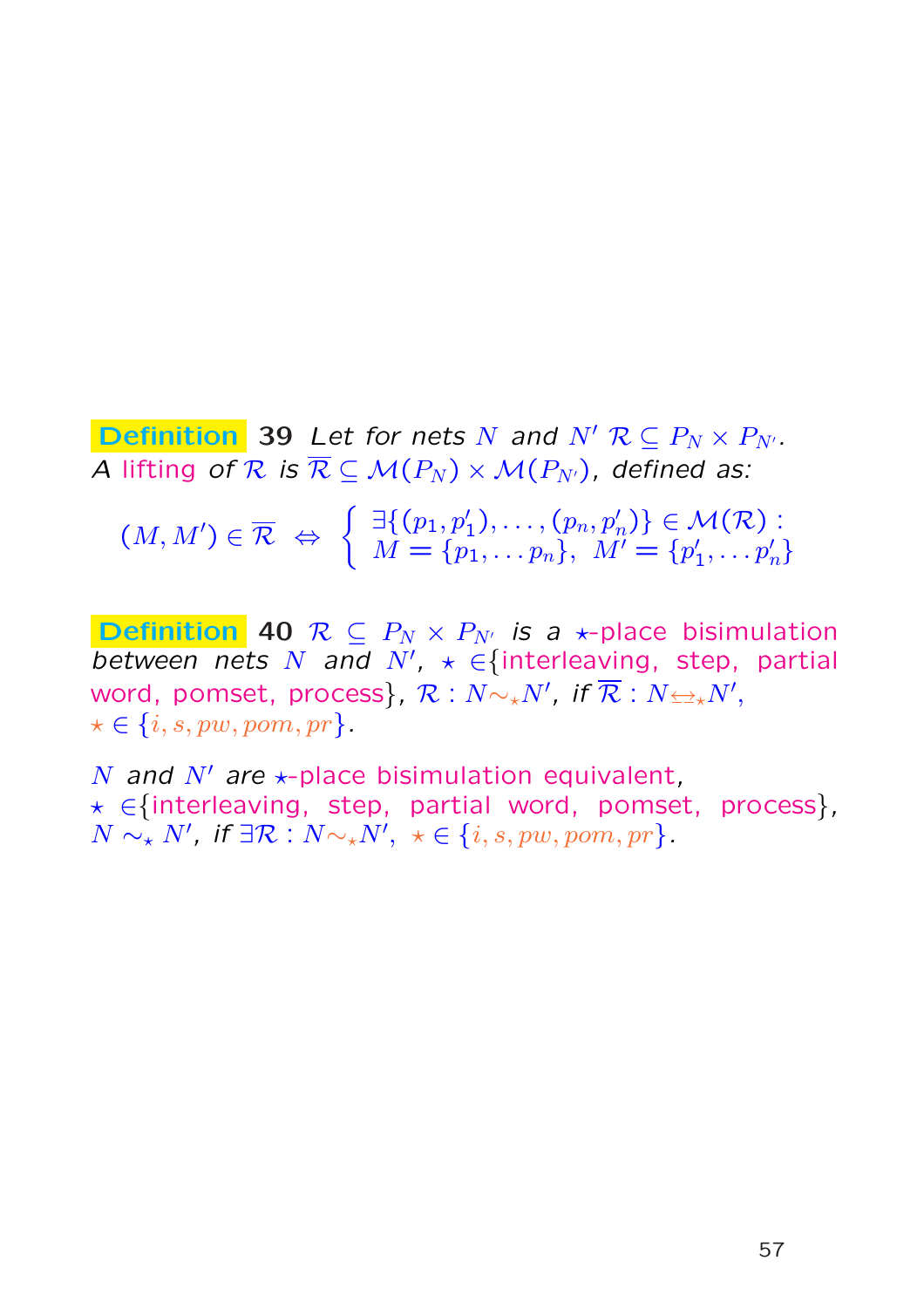Strict place bisimulations require additionally the corresponding transitions to be related by  $\overline{\mathcal{R}}$ .

**Definition** 41 Let for nets N and N'  $t \in T_N$ ,  $t' \in T_{N'}$ . Then:

$$
(t,t') \in \overline{\mathcal{R}} \iff \left\{ \begin{array}{l} (\mathbf{e}_t, \mathbf{e}_t') \in \overline{\mathcal{R}} \ \wedge \\ (t^{\bullet}, t'^{\bullet}) \in \overline{\mathcal{R}} \ \wedge \\ l_N(t) = l_{N'}(t') \end{array} \right.
$$

**Definition** 42  $\mathcal{R} \subseteq P_N \times P_{N'}$  is a strict  $\star$ -place bisimulation between nets N and N',  $\star \in \{$ interleaving, step, partial word, pomset, process},  $\mathcal{R}: N {\approx_\star} N', \,\, \star \in \{i, s, pw, pom, pr\}$ , if:

- 1.  $\overline{\mathcal{R}} : N \rightarrow N'$ .
- 2. The new requirement is added to item 2 (and to 3) of the definition of  $\star$ -bisimulation:

 $\forall v\in T_{\widehat{C}}\,\left(\widehat{\varphi}(v),\widehat{\varphi}'(\beta(v))\right)\in\overline{\mathcal{R}}$ , where:

(a)  $\beta$  :  $\rho_{\widehat{C'}} \sqsubseteq \rho_{\widehat{C}}$ , if  $\star = pw$ ;

- (b)  $\beta : \rho_{\widehat{C}} \simeq \rho_{\widehat{C'}}$ , if  $\star \in \{i, s, pom\}$ ,
- (c)  $\beta : \widehat{C} \simeq \widehat{C}'$ , if  $\star = pr$ .

N and N' are strict  $\star$ -place bisimulation equivalent, ? ∈{interleaving, step, partial word, pomset, process},  $N \approx_{\star} N'$ , if  $\exists \mathcal{R} : N \approx_{\star} N', \ \star \in \{i, s, pw, pom, pr\}.$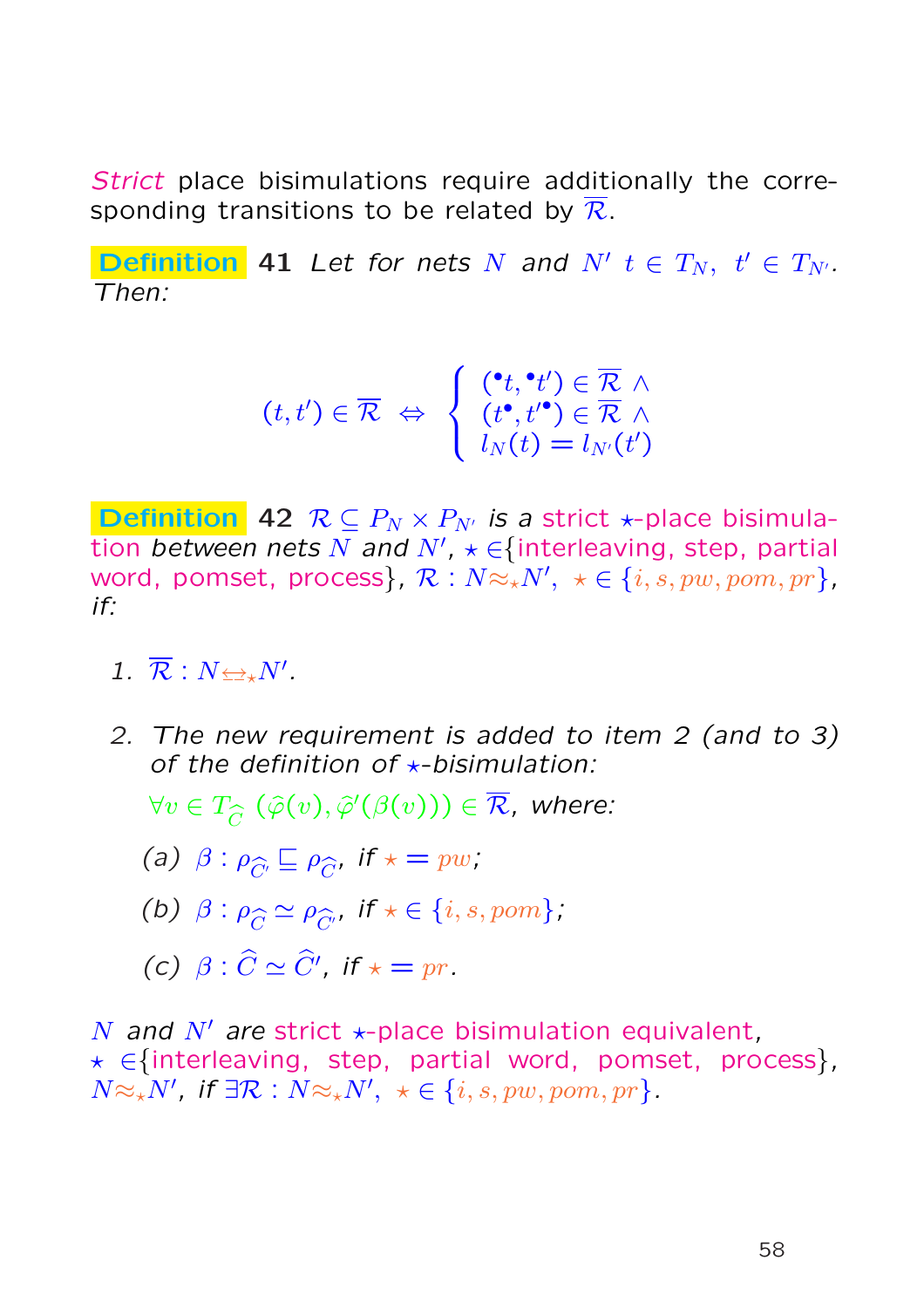An important property of place bisimulations: additivity. Let for nets N and  $N'$  R :  $N \sim_{\star} N'$ ,  $\star \in \{i, s, pw, pom, pr\}$ . Then  $(M_1,M_1')\in \overline{\mathcal{R}}$  and  $(M_2,M_2')\in \overline{\mathcal{R}}$  implies  $((M_1 + M_2), (M'_1 + M'_2)) \in \overline{\mathcal{R}}.$ 

If we add  $n$  tokens in each of the places  $p\in P_N$  and  $p'\in P_{N'}$ s.t.  $(p, p') \in \mathcal{R}$ , then the resulting nets must be also place bisimulation equivalent.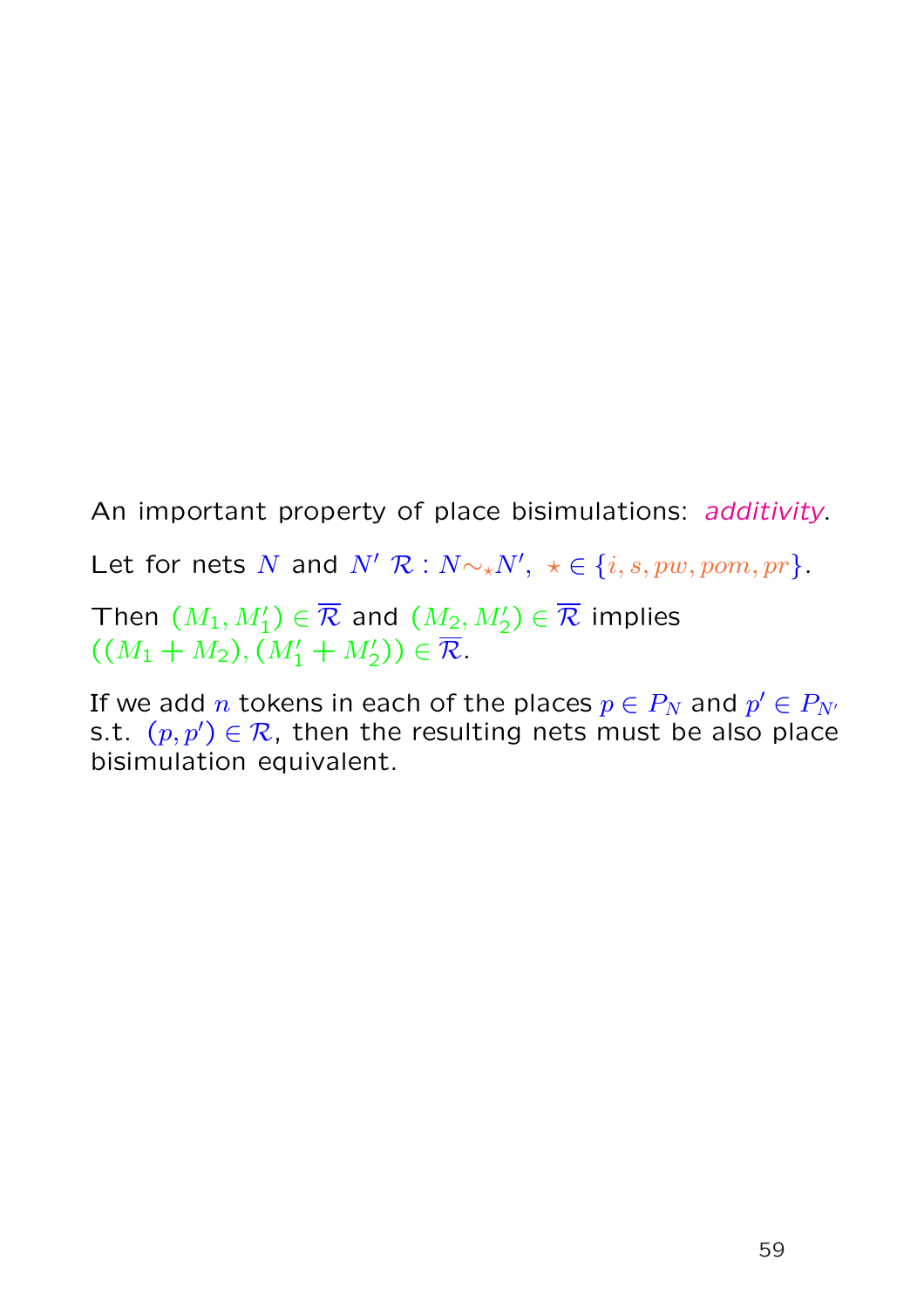

Merging of place bisimulation equivalences

 $\sim_i$  ←  $\sim_{\text{pom}}\leftarrow\sim_{\text{pr}}$ 

Interrelations of place bisimulation equivalences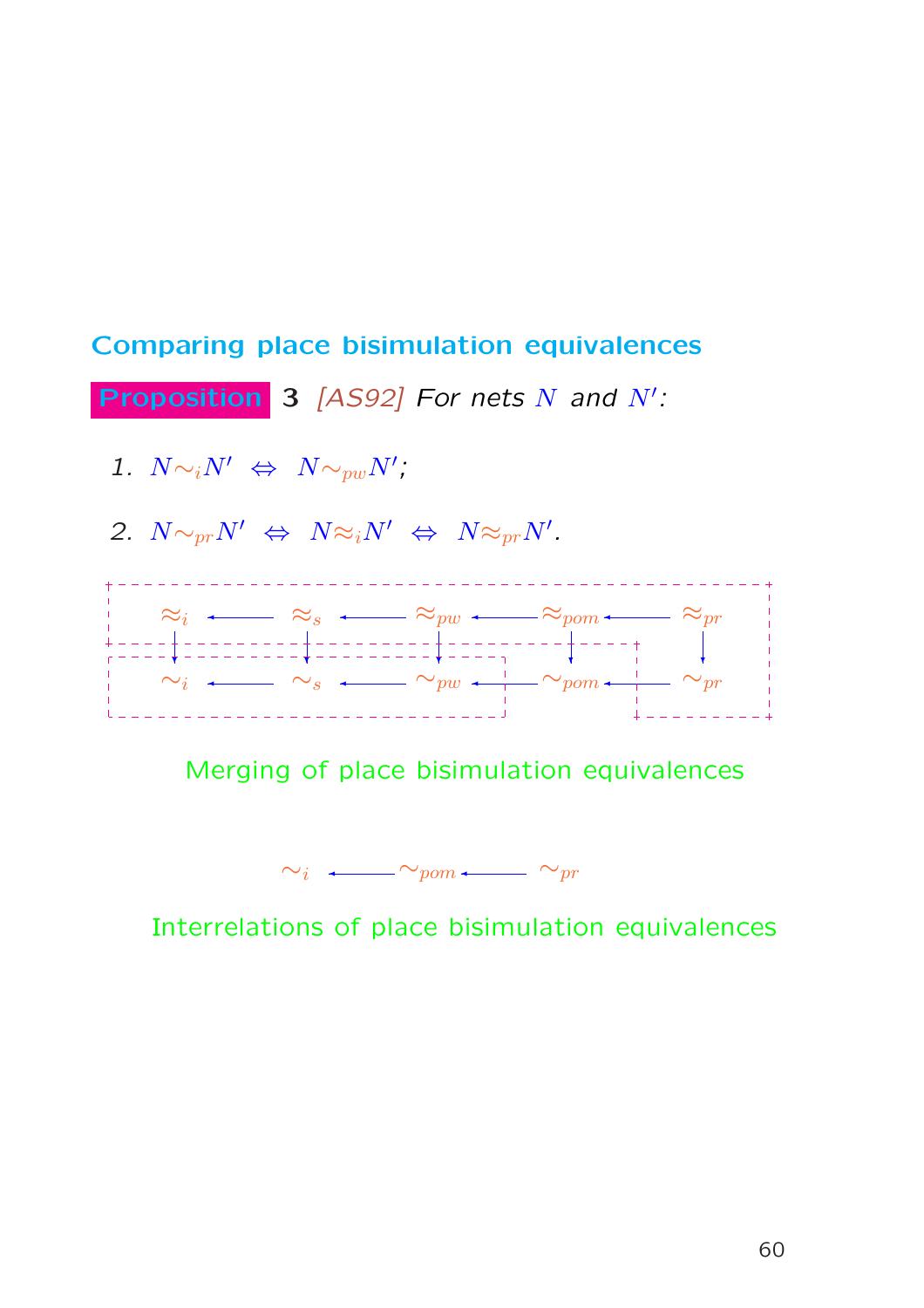### Comparing place bisimulation equivalences with basic and back-forth ones

**Proposition 4** [Tar97, Tar98b] For nets N and  $N'$  $\overline{N {\sim_{pr}} N'} \;\Rightarrow\; \overline{N} {\leftarrow_{prh}} N'.$  $\equiv_i \leftarrow \equiv_s \leftarrow \equiv_{pw} \leftarrow \equiv_{pom} \leftarrow \equiv_{pr}$ ↔<sup>i</sup> ↔<sup>s</sup> ↔pw ↔pom ↔pr  $\Longleftrightarrow_i ST \longleftarrow {\Longleftrightarrow} p w ST \longleftarrow {\Longleftrightarrow} p m ST \longleftarrow {\Longleftrightarrow} prST$  $\leftrightarrow$ pomh  $\overline{\phantom{x}}$  =  $\overline{p}w$   $\overline{\phantom{x}}$  $\overline{\hookrightarrow}_s$   $\longleftarrow$   $\overline{\hookrightarrow}_{pw}$   $\longleftarrow$   $\overline{\hookrightarrow}_{pom}$  $\simeq$ ❄  $\equiv_{mes} \leftarrow \equiv_{occ}$  $\star$   $\star$   $\star$   $\star$   $\star$   $\star$   $\star$  $\overline{y}$   $\overline{y}$   $\overline{y}$   $\overline{y}$   $\overline{y}$   $\overline{y}$   $\overline{y}$   $\overline{y}$   $\overline{y}$   $\overline{y}$   $\overline{y}$   $\overline{y}$   $\overline{y}$   $\overline{y}$   $\overline{y}$   $\overline{y}$   $\overline{y}$   $\overline{y}$   $\overline{y}$   $\overline{y}$   $\overline{y}$   $\overline{y}$   $\overline{y}$   $\overline{y}$   $\overline{$  $\Longleftrightarrow$ sbsf  $\leftarrow$   $\Longleftrightarrow$ sbpwf  $\leftarrow$   $\Longleftrightarrow$ sbpomf $\leftarrow$   $\Longleftrightarrow$ sbprf  $\leftrightarrow$ pombprf ¡ ¡¡✠ ¡ ¡¡✠ ¡ ¡¡✠ ¡ ¡¡✠  $\diagup$ ❅❅❘ ❅❅❘  $\diagup$  $\leftarrow \leftarrow \leftarrow$  shown f  $\star$   $\star$ ❄  $\diagup$  $\overbrace{\phantom{a}}$  $\overline{\phantom{a}}$  $\overline{\phantom{a}}$  $\ddotmark$ ❄ ❄ ❄ ❄ ❄  $\sim_i$   $\leftarrow$   $\sim_{pom}$  $\sim_{pr}$  $\equiv_{occ}$  $\leftarrow$ <sub>prh</sub> ¡  $\leftarrow$   $\sim$   $_{\text{nom}}$   $\leftarrow$   $\leftarrow$   $\leftarrow$   $\leftarrow$   $\leftarrow$   $\leftarrow$   $\leftarrow$   $\leftarrow$   $\leftarrow$   $\leftarrow$   $\leftarrow$   $\leftarrow$   $\leftarrow$   $\leftarrow$   $\leftarrow$   $\leftarrow$   $\leftarrow$   $\leftarrow$   $\leftarrow$   $\leftarrow$   $\leftarrow$   $\leftarrow$   $\leftarrow$   $\leftarrow$   $\leftarrow$   $\leftarrow$   $\leftarrow$   $\leftarrow$   $\leftarrow$   $\leftarrow$   $\leftarrow$   $\leftarrow$   $\leftarrow$   $\left$ ¡ ¡✒ ¡ ¡ ¡✒

#### Interrelations of place bisimulation equivalences with basic and back-forth ones

Theorem 6 Let  $\leftrightarrow, \leftrightarrow \in \{\equiv, \leftrightarrow, \sim, \simeq\}, \star, \star \star \in \{\_, i, s, pw,$  $\overline{pom, pr, iST}, \overline{pwsT}, \overline{pomsT}, \overline{prST}, \overline{pomb}, \overline{prh}, \overline{mes}, \overline{occ}, sbsf,$ sbpwf, sbpomf, sbprf, pombprf}. For nets N and N'  $N \leftrightarrow_{\star} N'$  $\Rightarrow$   $N{\leftrightarrow}_{\star\star}N'$  iff in the graph above there exists a directed path from  $\leftrightarrow_{\ast}$  to  $\leftrightarrow_{\ast\ast}$ .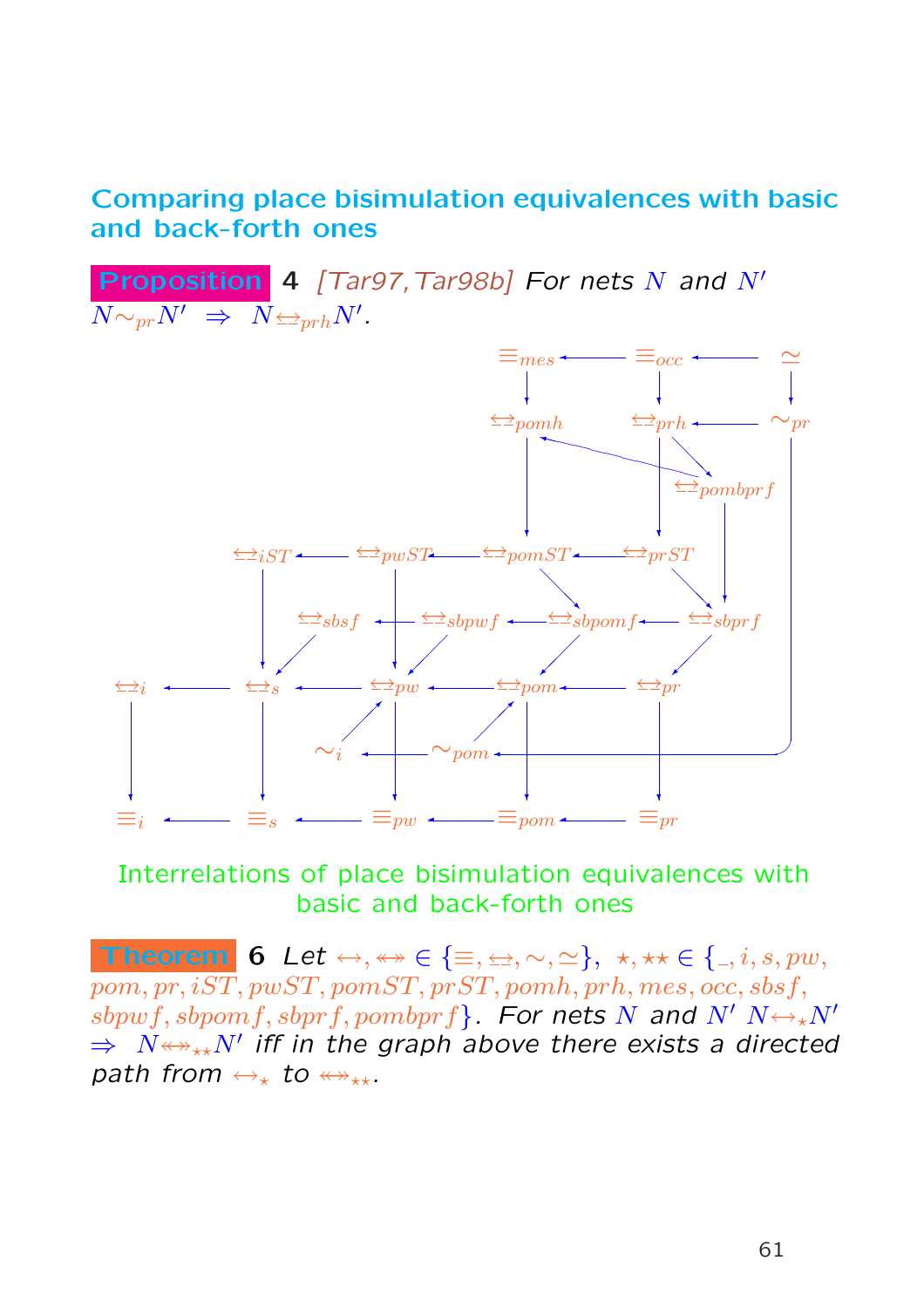

P: Examples of place bisimulation equivalences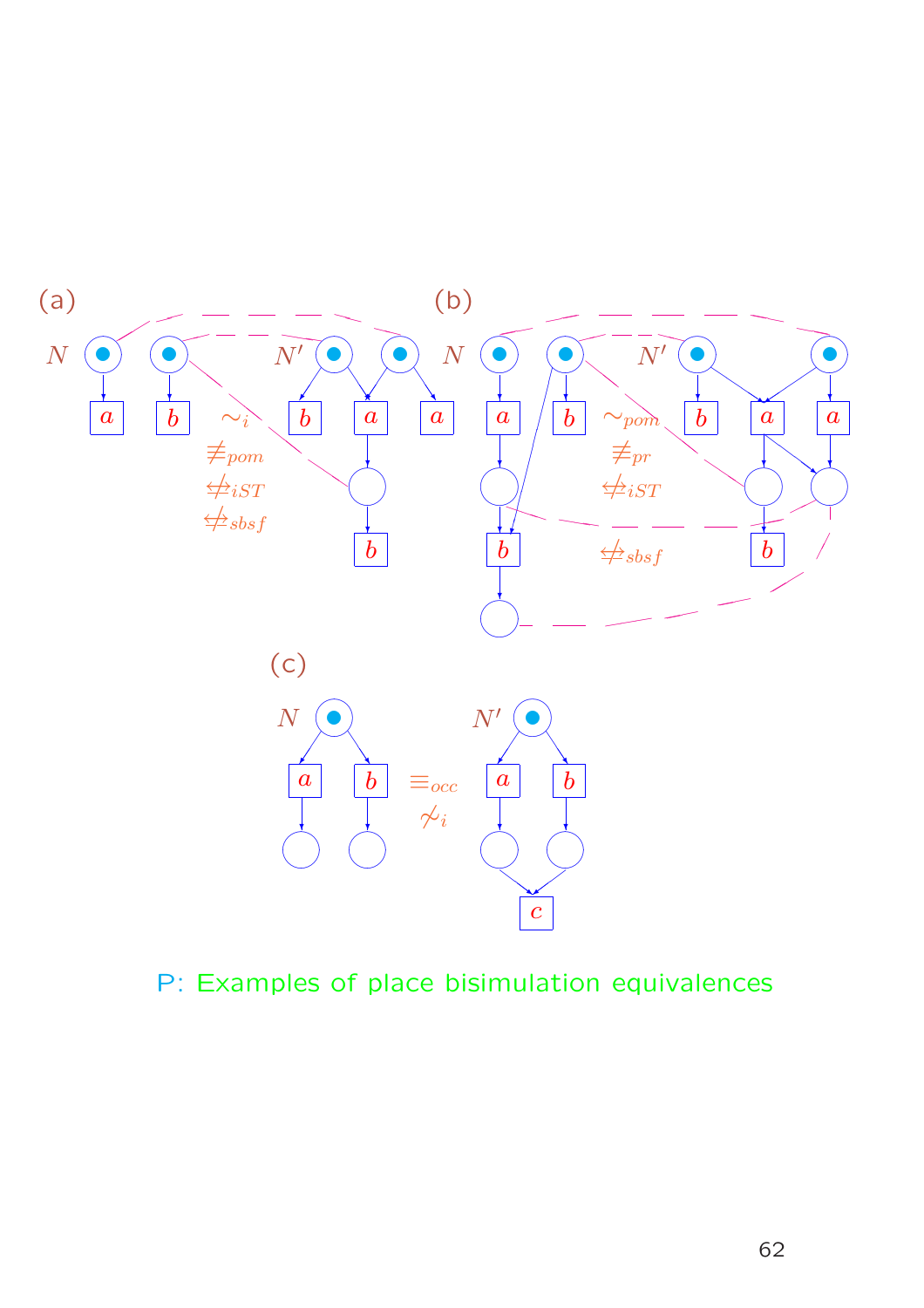- In Figure P(a),  $N {\sim_i} N',$  but  $N {\not\equiv_{\mathit{pom}}} N',$  since only in the net  $N'$  action b can depend on  $a$ .
- In Figure P(b),  $N {\sim_{\textit{pom}} N'}$ , but  $N {\not\equiv_{\textit{pr}} N'}$ , since only in the net  $N'$  the transition with label  $a$  has two input (and two output) places.
- In Figure P(c),  $N \equiv_{occ} N'$ , but  $N \not\sim_i N'$ , since any place bisimulation must relate input places of the nets  $N$ and  $N'$ . But if we add one additional token in each of these places, then only in  $N'$  the action  $c$  can happen.
- In Figure P(b),  $N {\sim}_{pom} N'$ , but  $N {\not\rightleftharpoons}_{iST} N'$ , since only in the net  $N'$  action  $\alpha$  can start so that no  $\bar{b}$  can begin working until ending  $a$ .
- $\bullet \,$  In Figure B1(c),  $N {\sim_{pr}} N',$  but  $N {\not\equiv_{mes}} N',$  since only the MES corresponding to the net  $N'$  has two conflict actions a.
- In Figure P(b),  $N {\sim_{\textit{pom}} N'}$ , but  $N {\not\!\Rightarrow_{\textit{sbsf}} N'}$ , since only in the net  $N'$  action  $a$  can happen so that  $b$  must depend on  $a$ .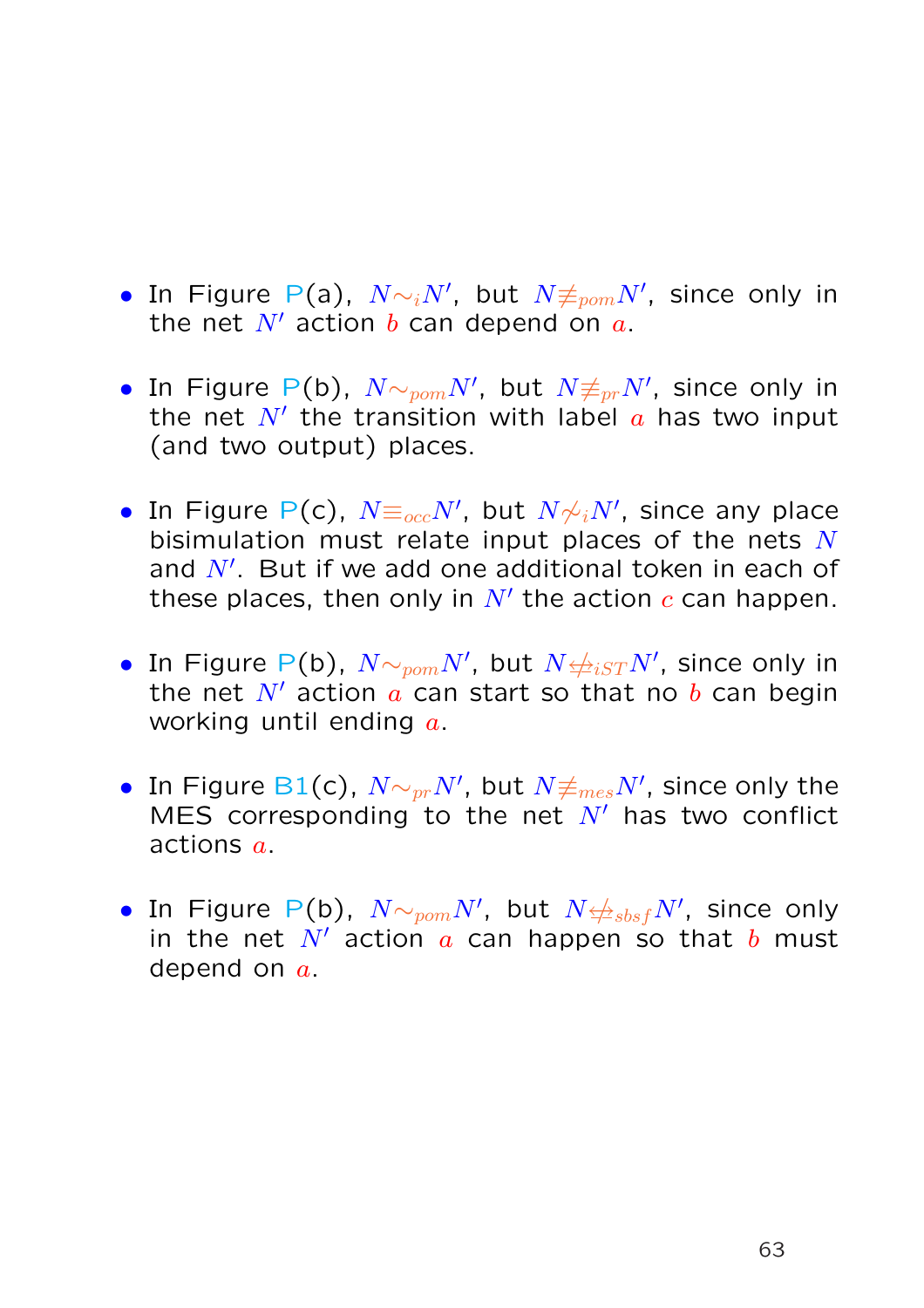## Net reduction based on place bisimulation equivalences

An autobisimulation is a bisimulation between a net and itself.

An equibisimulation is an autobisimulation that is an equivalence.

**Proposition** 5 [AS92] Let  $\mathcal{R}_1$  and  $\mathcal{R}_2$  be reflexive interleaving place autobisimulations of a net  $N$ . Then  $(\mathcal{R}_1 \cup \mathcal{R}_2)^*$  (transitive closure of  $(\mathcal{R}_1 \cup \mathcal{R}_2)$ ) is an interleaving place autobisimulation.

Definition 43 For a net N,  $\mathcal{R}_i(N) = \bigcup \{ \mathcal{R} \mid \mathcal{R} : N \sim_i N, \,\, \mathcal{R} \,$  is reflexive} is a canonical interleaving place bisimulation.

**Definition 44** Let for a net  $N \< P_N \times P_N$  be an equivalence.

For  $p \in P_N$ ,  $[p]_{\mathcal{E}} = \{q \mid (p,q) \in \mathcal{E}\}\$ is an equivalence class of  $p$  w.r.t.  $\mathcal{E}$ .

For  $M \in \mathcal{M}(P_N), M/\varepsilon =$  $\overline{ }$  $_{p\in P_{N}}[p]_{\mathcal{E}}$  is a categorization (partitioning) of M w.r.t.  $\mathcal{E}$ .

 $N/\varepsilon = \langle P_N / \varepsilon , T_N , F_N / \varepsilon , l_N , M_N / \varepsilon \rangle$ , where  $F_N / \varepsilon$  is constructed as:

1.  $\mathbf{t} = M$  in  $N \Rightarrow \mathbf{t} = M/\varepsilon$  in  $N/\varepsilon$ ;

2.  $t^{\bullet} = M$  in  $N \Rightarrow t^{\bullet} = M/\varepsilon$  in  $N/\varepsilon$ .

 $M\stackrel{t}{\rightarrow}\widetilde{M}$  in  $N$  implies  $M/\varepsilon\stackrel{t}{\rightarrow}\widetilde{M}/\varepsilon$  in  $N/\varepsilon.$ 

**Proposition 6** [AS92] If  $\mathcal{R}$  :  $N \sim iN$  is an equivalence then  $[\cdot]_{\mathcal{R}} : N \sim iN/\varepsilon$ .

Definition 45 A canonical interleaving categorization of a net  $N$  is a net  $N/_{\sim_i} = N/_{\mathcal{R}_i(N)}.$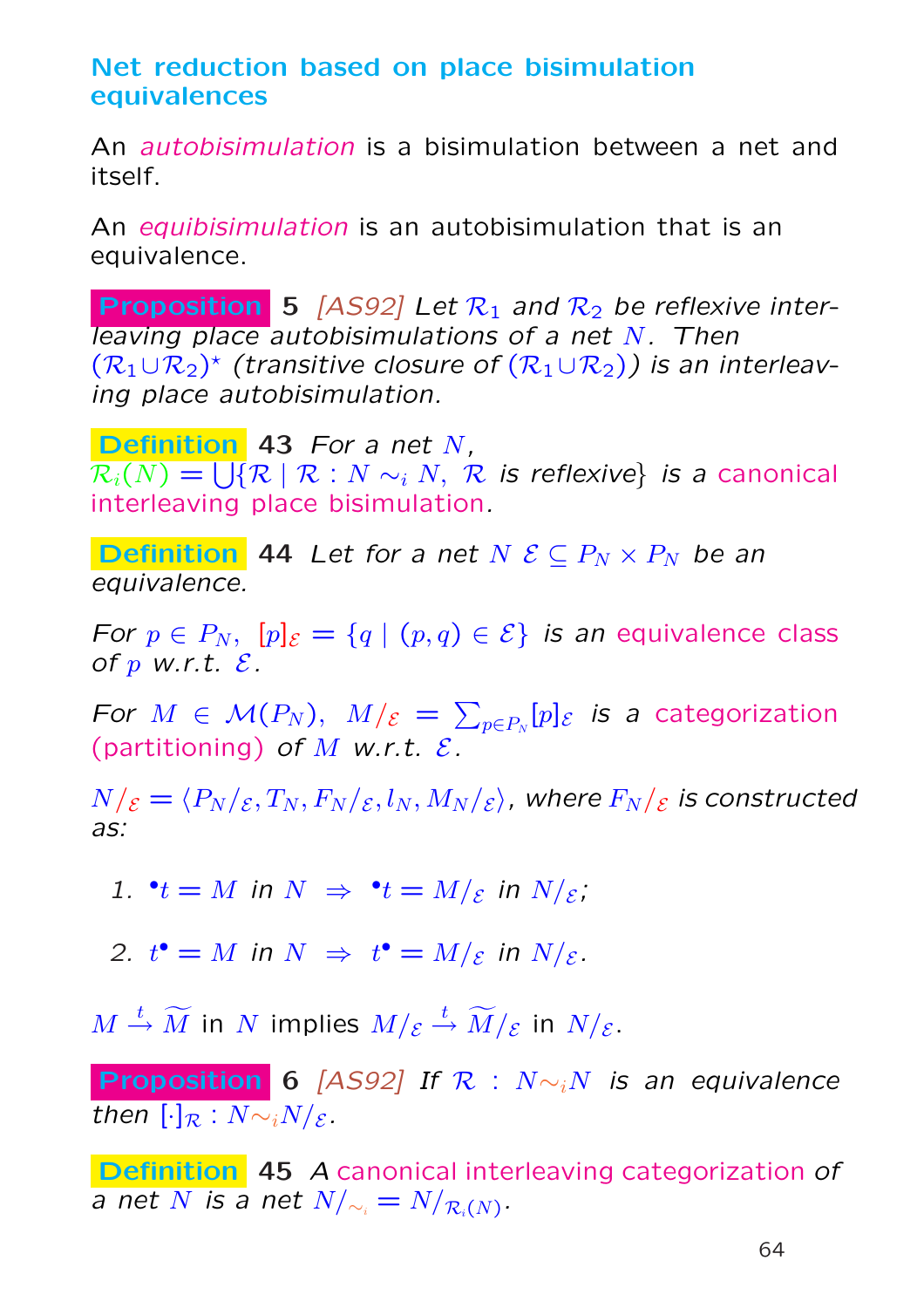**Definition** 46 For a net N,  $\mathcal{R} \subseteq P_N \times P_N$  has a transfer property, if  $\forall t\in T_N\,\,\forall p\in {}^\bullet t\,\,\forall q:\,\,(p,q)\in {\mathcal R}$  holds:  $\exists u \in T_N: l_N(t) = l_N(u), \; ^{\bullet}t - p + q \stackrel{u}{\rightarrow} \widetilde{M}$  and  $(t^{\bullet}, \widetilde{M}) \in \mathcal{R}.$ 

**Theorem** 7 [AS92] If for a net N,  $\mathcal{R} \subseteq P_N \times P_N$  is a reflexive and symmetrical relation having transfer property then  $\mathcal{R}^*$  (transitive closure of  $\mathcal{R}$ ) is an interleaving place bisimulation in  $N$ .

**Theorem 8** [AS92] For a net N, the maximal relation  $\overline{\mathcal{R}} \subseteq P_N \times P_N$  having transfer property is  $\mathcal{R}_i(N)$ .

An effective algorithm of computing  $\mathcal{R}_i(N)$  [AS92]:

- 1. The initial relation:  $\mathcal{R} = P_N \times P_N$ .
- 2. Check all pairs  $(p, q) \in \mathcal{R}$  for transfer property.
	- (a) If the property is valid for all that pairs then  $\mathcal{R} = \mathcal{R}_i(N)$ .
	- (b) Otherwise, there exists a pair  $(p, q)$ , for which transfer property is not valid. Then we remove the pairs  $(p, q)$  and  $(q, p)$  from R and go to item 2.

If a net is finite then a number of the pairs is finite too.

A complexity:  $\mathcal{O}(|P_N|^2 \times |T_N|^2)$ , if  $\forall t \in T_N \,\,|\mathbf{^{\bullet}} t| + |t^{\bullet}| \leq d$ (the constant depends on  $d$ ) [Pfi92].

An implementation: a system CAESAR on LOTOS programming language [Pfi92].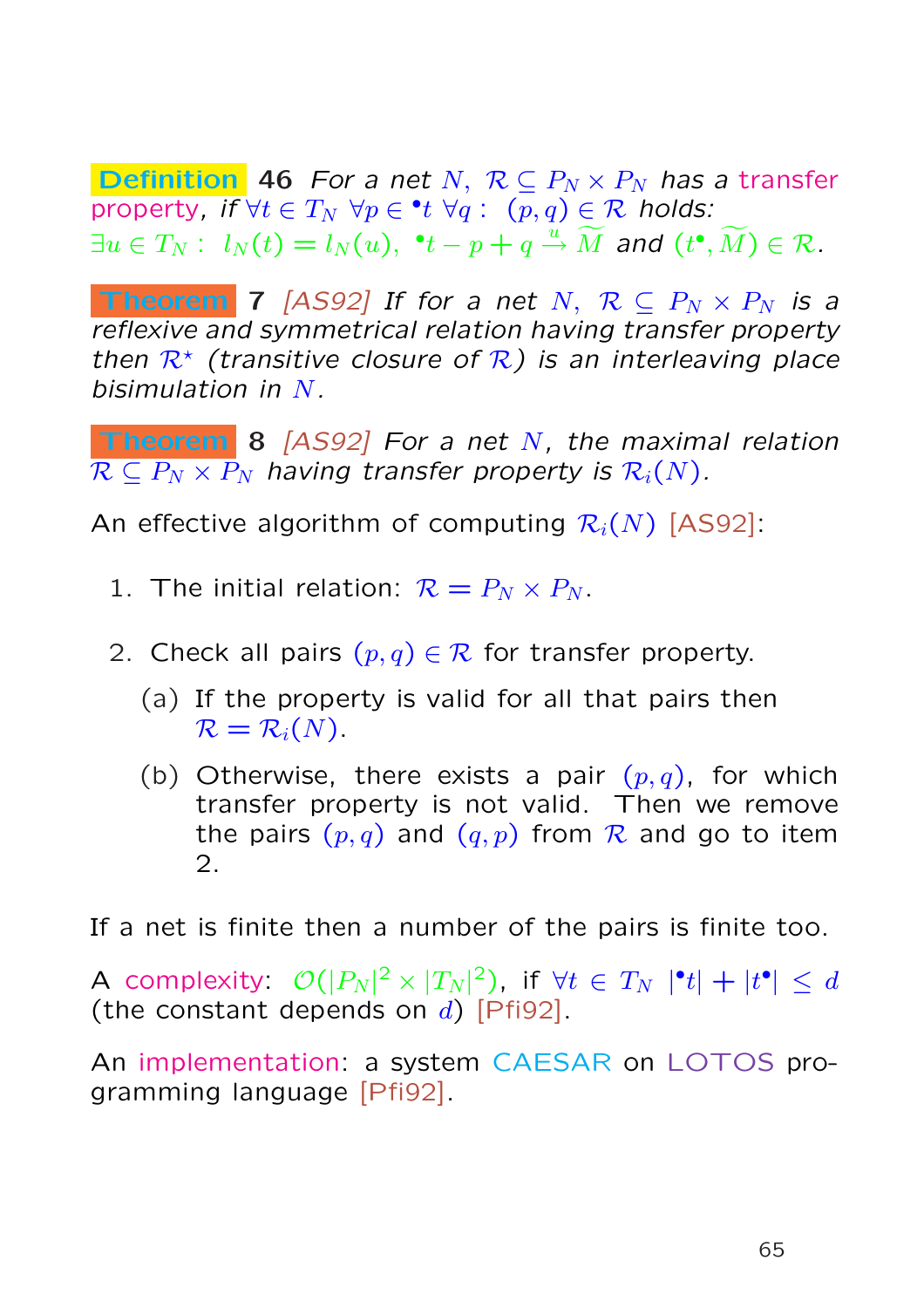# The results on using  $\sim_{\text{pom}}$  and  $\sim_{\text{pr}}$  for net reduction

- We cannot use  $\sim_{\text{pom}}$  for net simplification, since there is an example s.t. for a net  $N: \; N{\not\sim_{\mathit{pom}} N}/{_{\sim_{\mathit{pom}}}}$  [AS92].
- Since  $\sim_{pr}$  =  $\approx_i$ , we can modify the algorithm for  $\mathcal{R}_i$ to obtain  $\mathcal{R}_{pr}$ : we shall look for bisimulation between transitions in the pairs appearing during check of the transfer property.

A complexity of the algorithm will be the same. Thus, it is possible to reduce net effectively modulo  $\sim_{pr}$ .

Important results (due to interrelations of  $\sim_{pr}$  with the other equivalences).

- 1. Since  $\sim_{pr}$  implies  $\leftarrow_{prh}$  and  $\leftarrow_{prST}$ , a reduced net has the same histories of behavior and *timed traces* [GV87] as the initial one.
- 2. Since  $\Longleftrightarrow_{prh}$  coincide with  $=_{PrBFL}$ , all the properties that can be specified in logic  $PrBFL$  are preserved in the reduced net.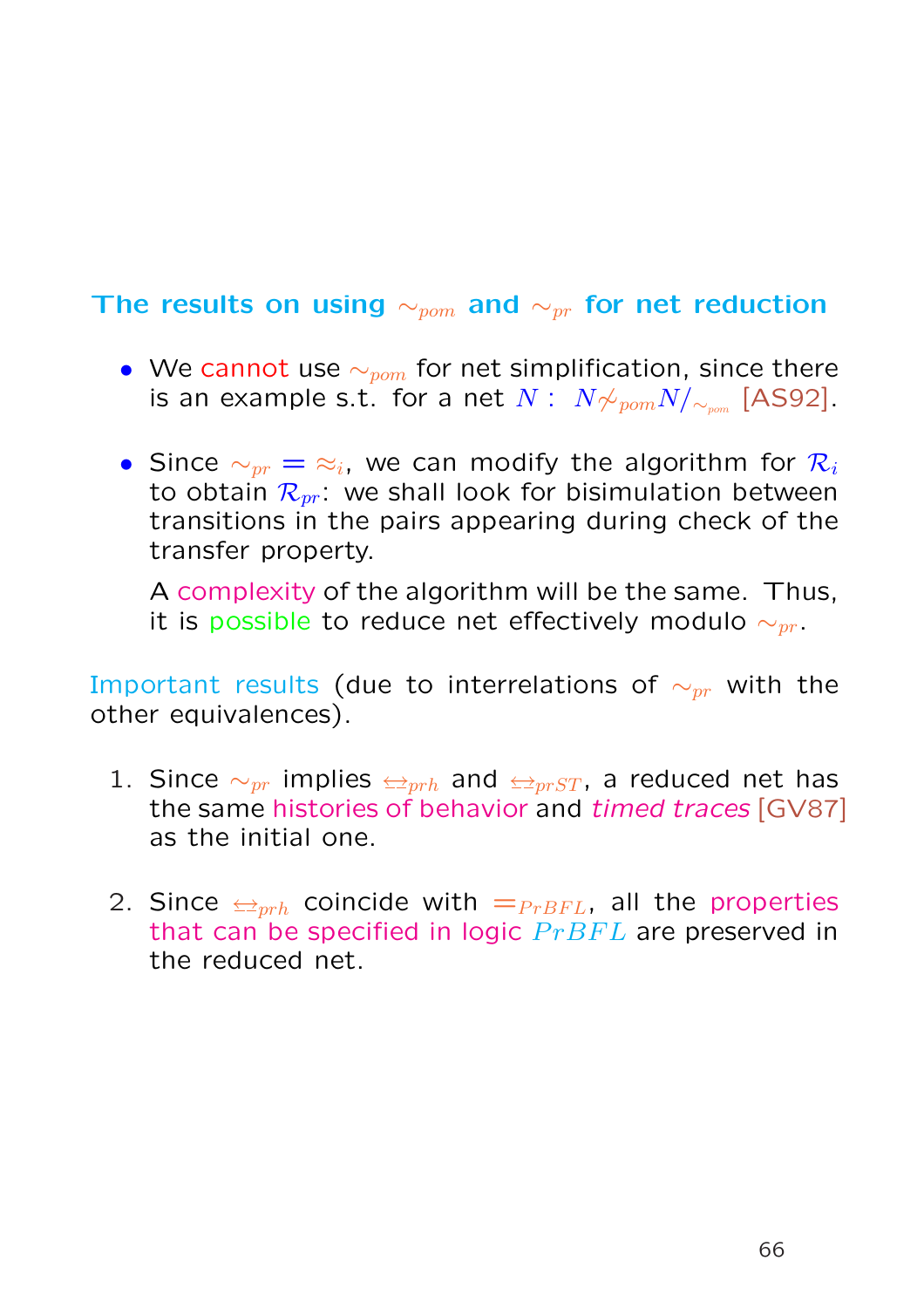

Reduction of the net corresponding to a PBC formula<br> $\mu X.(a;(X|| (b; X)))$  modulo  $\sim_i$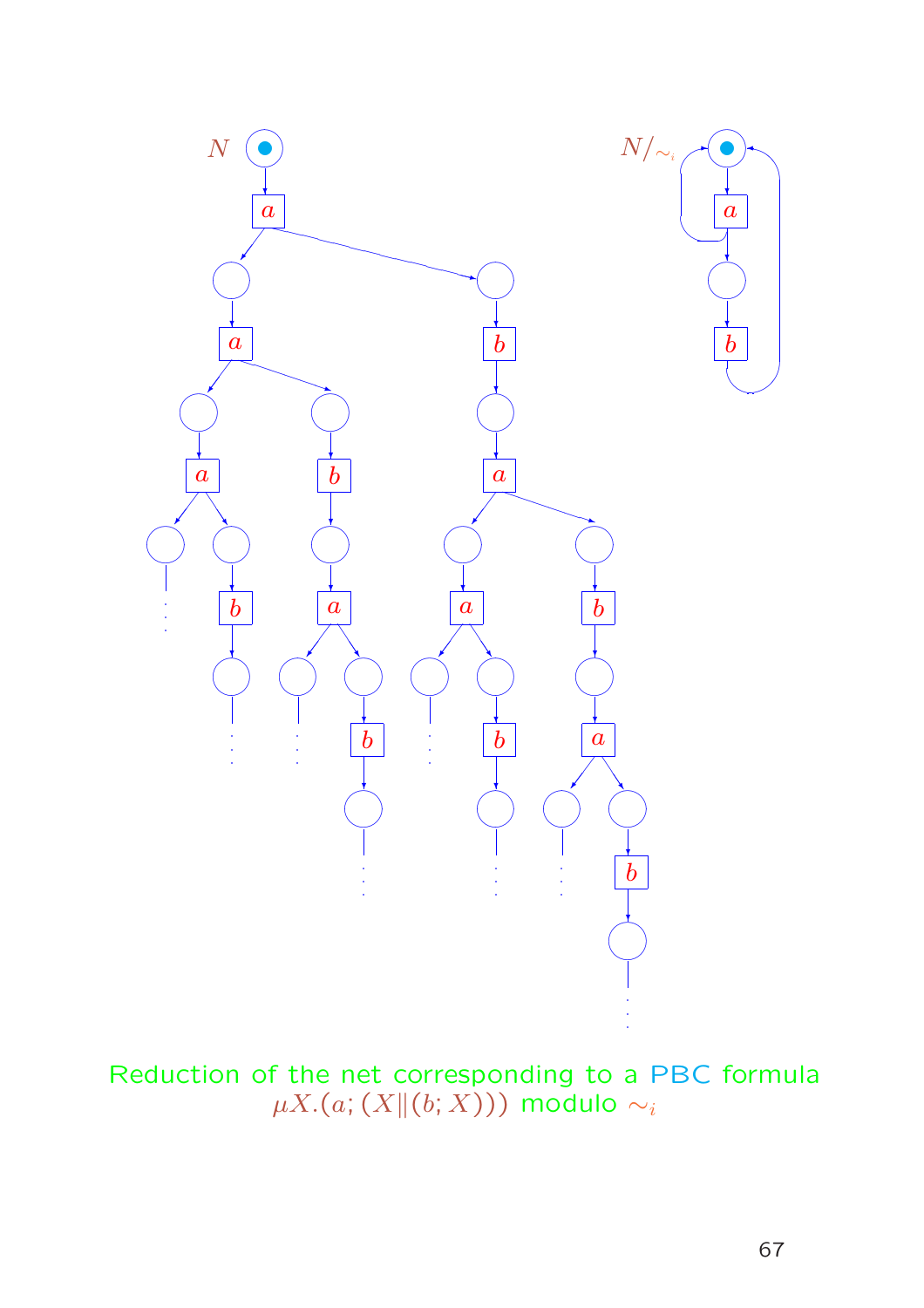### SM-refinements [BDKP91]

**Definition** 47 An SM-net is a net  $D = \langle P_D, T_D, F_D, l_D, M_D \rangle$ s.t.:

- 1.  $\forall t \in T_D \, |\mathbf{f} \cdot \mathbf{f}| = |t \cdot \mathbf{f}| = 1$ , i.e. each transition has exactly one input and one output place;
- 2.  $\exists p_{in}, p_{out} \in P_D$  s.t.  $p_{in} \neq p_{out}$  and  $\circ D = \{p_{in}\},$  $D^{\circ} = \{p_{out}\}\$ , i.e. net D has unique input and unique output place.
- 3.  $M_D = \{p_{in}\}\$ , i.e. at the beginning there is unique token in  $p_{in}$ .

**Definition** 48 Let  $N = \langle P_N, T_N, F_N, l_N, M_N \rangle$  be a net,  $a \in$  $\overline{l_N(T_N )}$  and  $D = \langle P_D, T_D, F_D, l_D, M_D \rangle$  be SM-net. An SMrefinement,  $ref(N, a, D)$ , is a net  $N = \langle P_{\overline{N}}, T_{\overline{N}}, F_{\overline{N}}, l_{\overline{N}}, M_{\overline{N}} \rangle$ :

- $P_{\overline{N}} = P_N \cup \{ \langle p, u \rangle \mid p \in P_D \setminus \{p_{in}, p_{out}\}, u \in l_N^{-1}\}$  $\frac{-1}{N}(a)\},\$
- $\bullet$   $T_{\overline N} = (T_N \setminus l_N^{-1}$  $\binom{-1}{N}(a) \cup \{ \langle t, u \rangle \mid t \in T_D, \,\ u \in l_N^{-1} \}$  $\frac{-1}{N}(a)\},$

$$
\bullet \ \ F_{\overline{N}}(\overline{x},\overline{y}) = \begin{cases} F_N(\overline{x},\overline{y}), & \overline{x},\overline{y} \in P_N \cup (T_N \setminus l_N^{-1}(a)); \\ F_D(x,y), & \overline{x} = \langle x,u \rangle, \ \overline{y} = \langle y,u \rangle, \ u \in l_N^{-1}(a); \\ F_N(\overline{x},u), & \overline{y} = \langle y,u \rangle, \ \overline{x} \in \bullet u, \ u \in l_N^{-1}(a), \ y \in p_{in}^{\bullet}; \\ F_N(u,\overline{y}), & \overline{x} = \langle x,u \rangle, \ \overline{y} \in \bullet u, \ u \in l_N^{-1}(a), \ x \in \bullet p_{out}; \\ 0, & \text{otherwise}; \end{cases}
$$

$$
\bullet \ \ l_{\overline{N}}(\overline{u}) = \begin{cases} l_N(\overline{u}), & \overline{u} \in T_N \setminus l_N^{-1}(a); \\ l_D(t), & \overline{u} = \langle t, u \rangle, \ t \in T_D, \ u \in l_N^{-1}(a); \end{cases}
$$

• 
$$
M_{\overline{N}}(p) = \begin{cases} M_N(p), & p \in P_N; \\ 0, & otherwise. \end{cases}
$$

An equivalence is preserved by refinements, if equivalent nets remain equivalent after applying any refinement operator to them accordingly.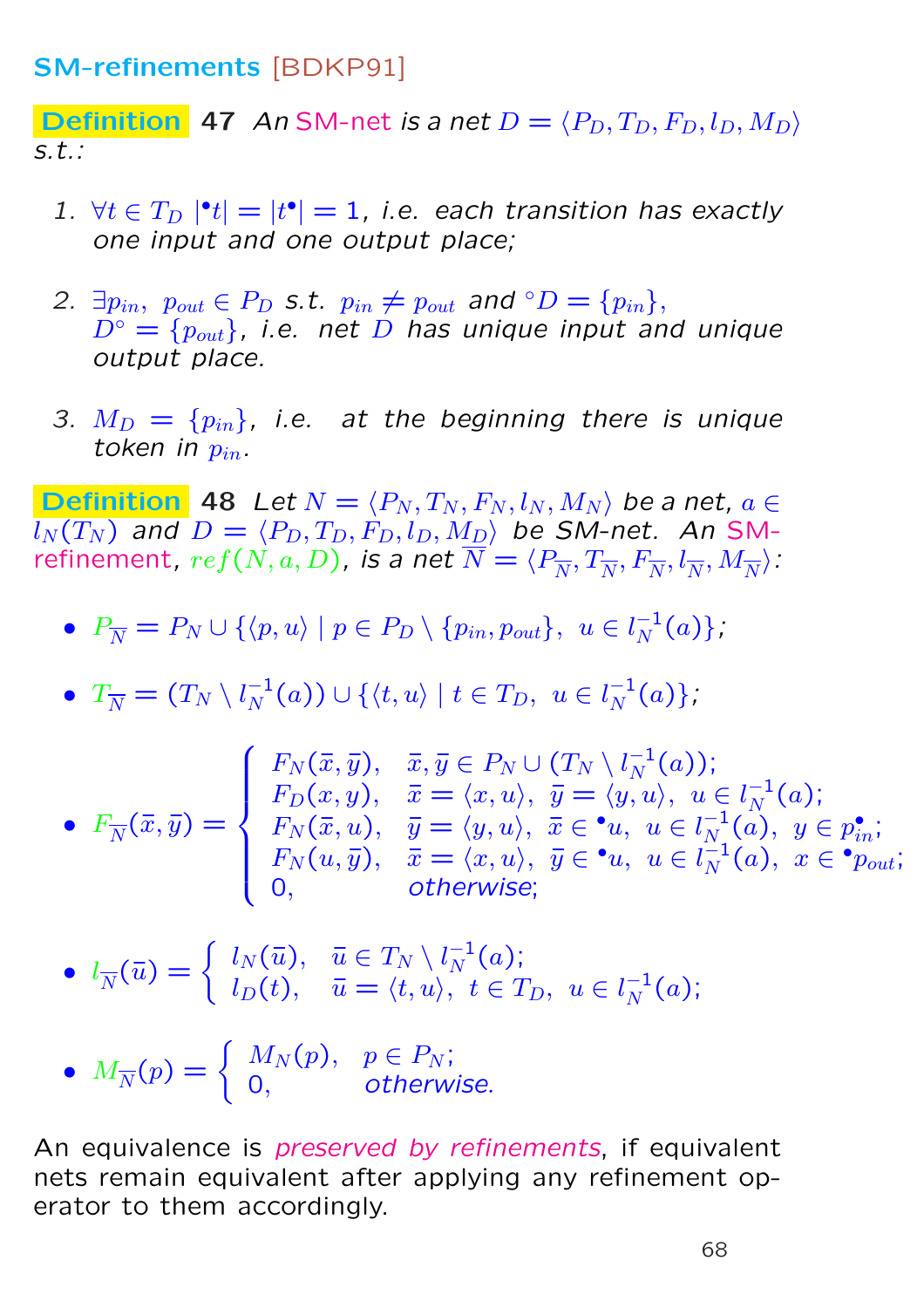

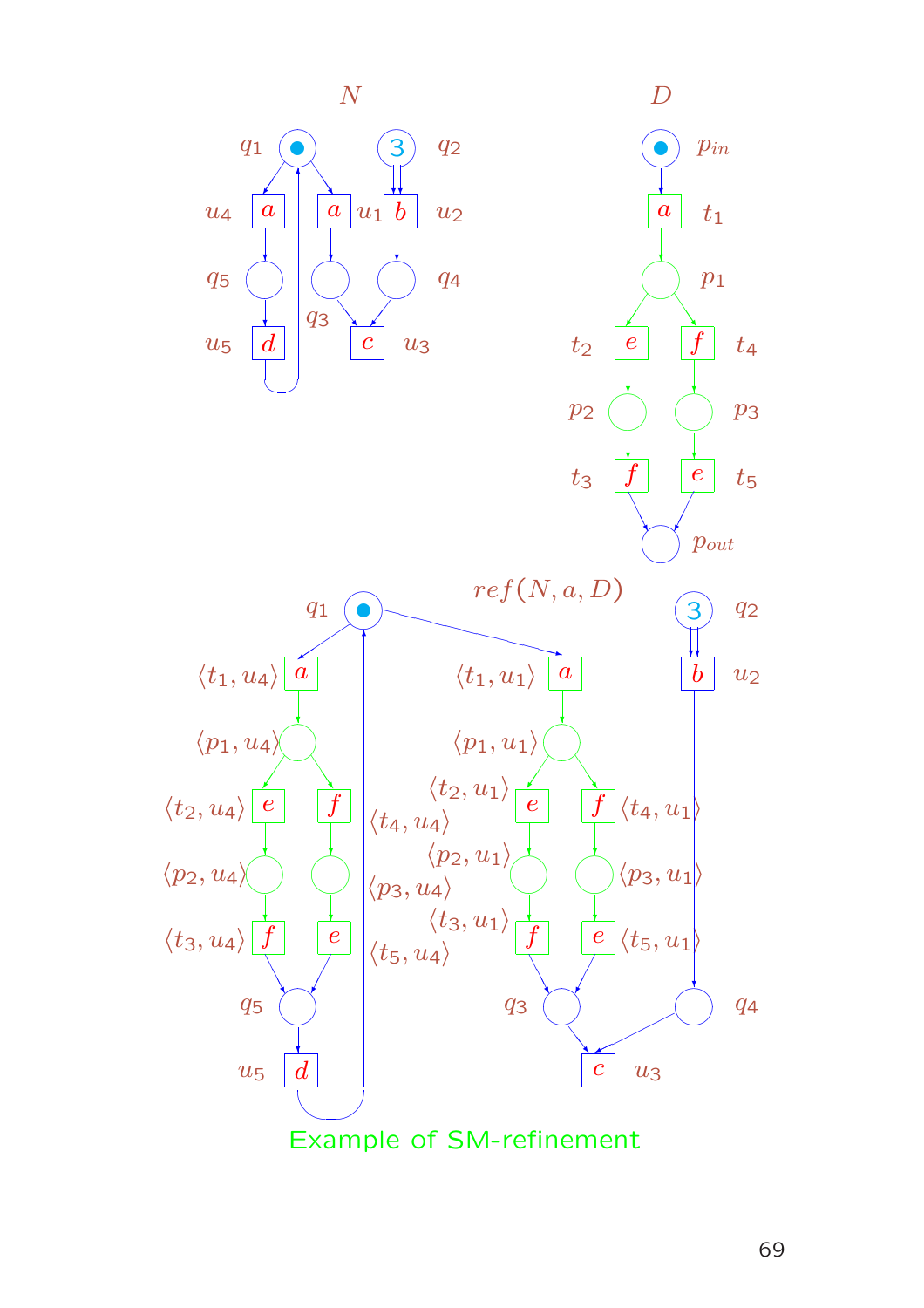

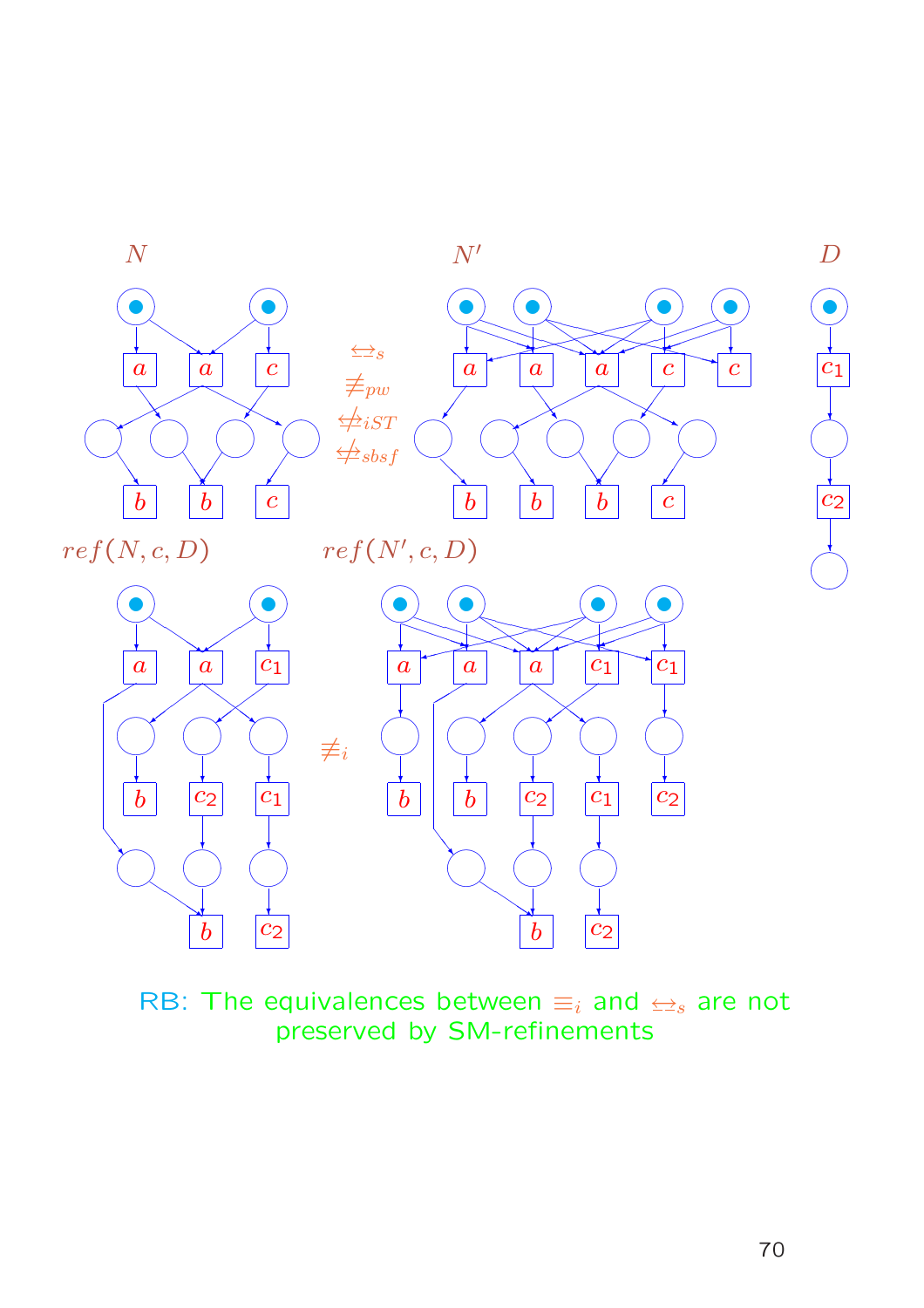

RBF: The equivalences between  $\Longleftrightarrow_i$  and  $\Longleftrightarrow_{sbprf}$  are not preserved by SM-refinements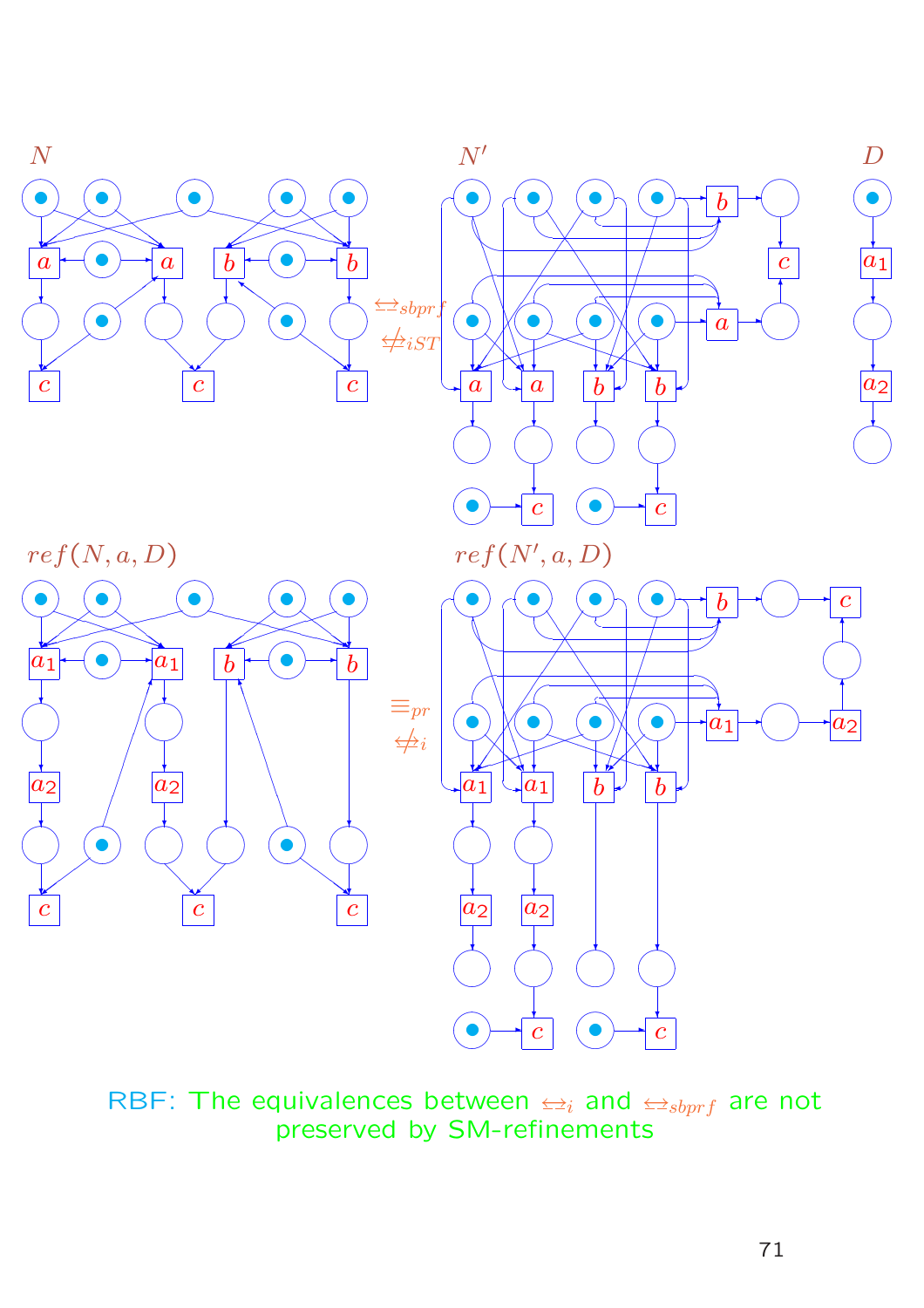

RBF1: The equivalences between  $\leftarrow_{pr}$  and  $\leftarrow_{pombprf}$  are not preserved by SM-refinements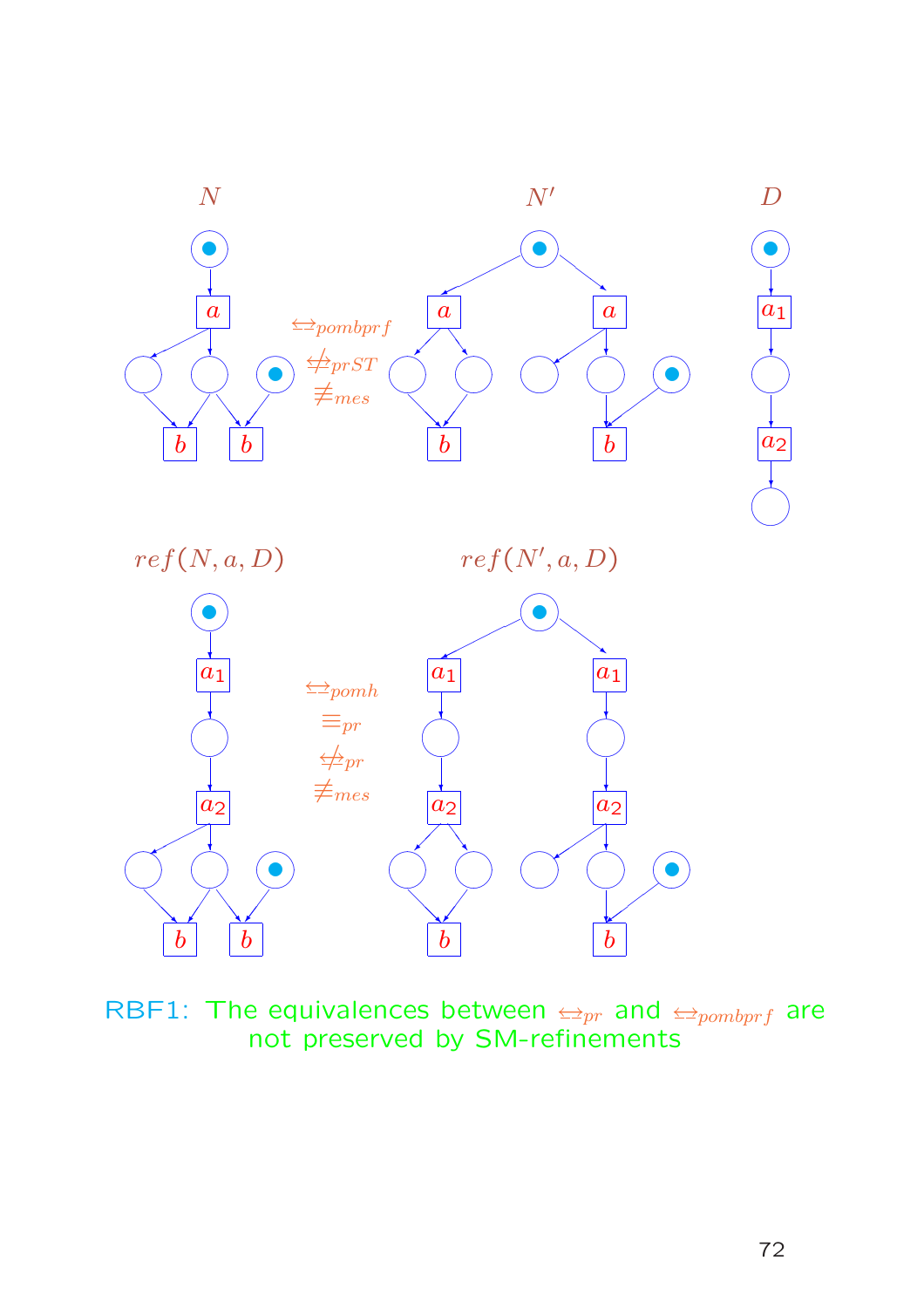

RP: The equivalences between  $\leq i$  and  $\sim_{\text{pom}}$  are not preserved by SM-refinements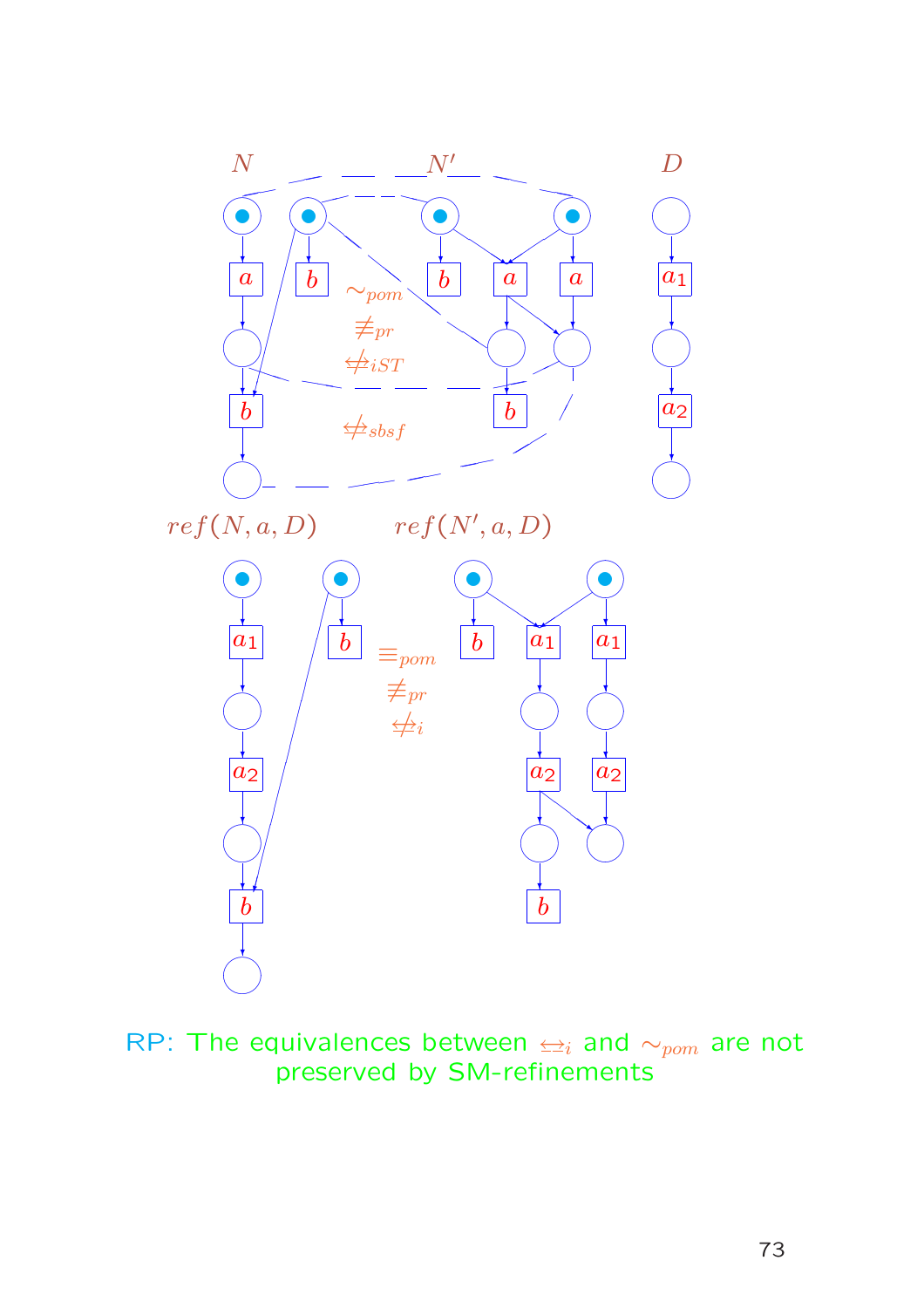- In Figure RB,  $N{\Leftrightarrow_s} N',$  but  $ref(N, c, D){\not\equiv_i} ref(N', c, D),$ since only in  $ref(N', c, D)$  the sequence of actions  $c_1abc_2$  can happen.
- $\bullet$  In Figure RBF,  $N{\Leftrightarrow}_{sbprf}N'$ , but  $ref(N, a, D){\Leftrightarrow}_i$  $ref(N',a,D)$ , since only in the net  $ref(N',a,D)$  action  $a_1$  can happen so that immediately after it:
	- 1. the sequence of actions  $bc$  cannot happen, and
	- 2. the sequence of actions  $a_2c$  cannot happen.
- $\bullet$  In Figure RBF1,  $N$  $\rightleftharpoons _{pombprf}N'$ , but  $ref(N, a, D)$  $\neq _{pr}$  $ref(N',a,D)$ , since only in the net  $ref(N',a,D)$  action  $a_1$  can happen so that after it the sequence of actions  $a_2b$  can happen which has only one corresponding process (the transition labeled by  $b$  connects with transition with label  $a_2$  in the only way).
- $\bullet$  In Figure RP,  $N {\sim_{\textit{pom}} N'}$ , but  $\mathit{ref}(N,a,D) {\not\!\Rightarrow_i}$  $ref(N',a,D)$ , since only in the net  $ref(N',a,D)$  after action  $a_1$  action b cannot happen.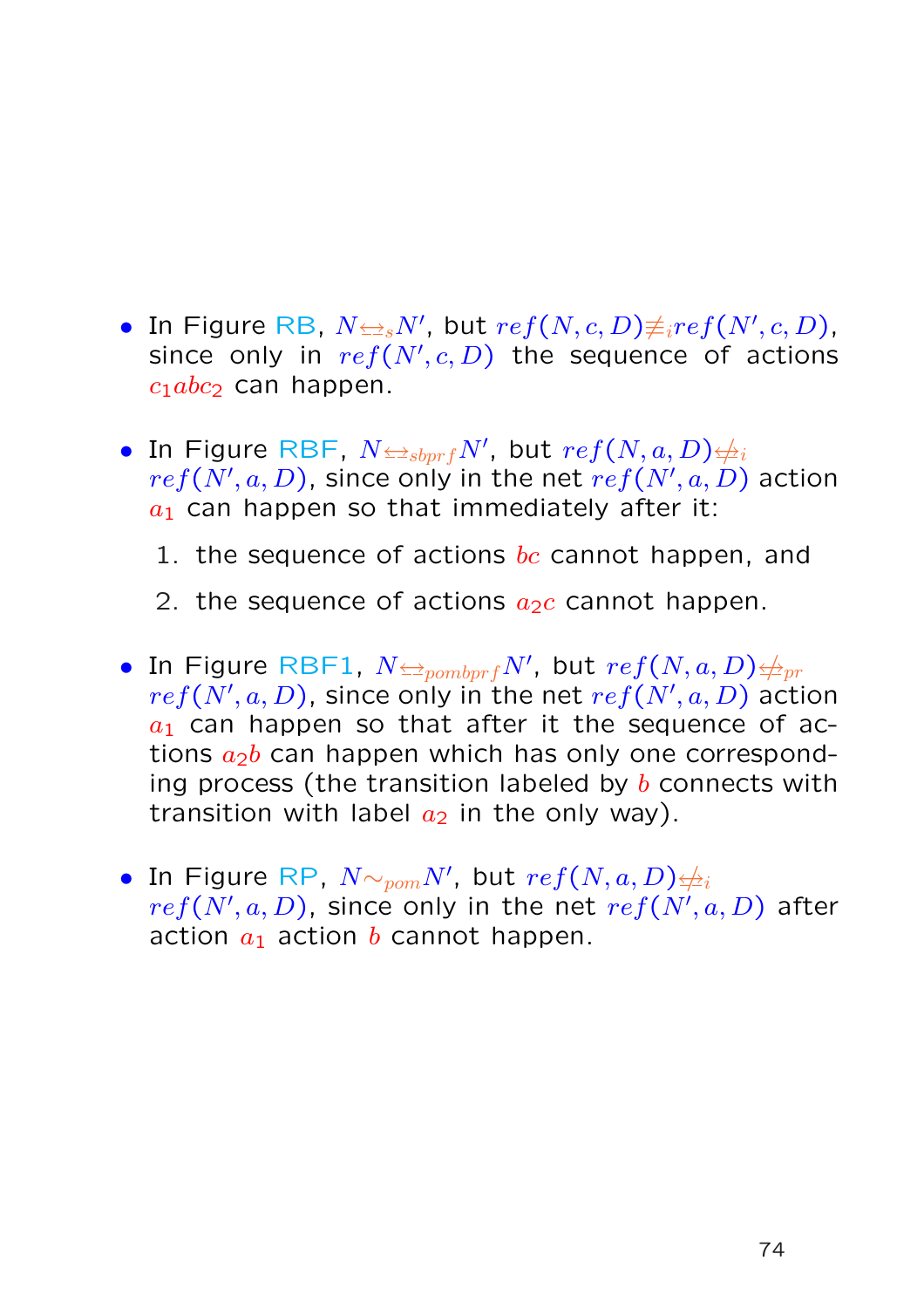# **Proposition** 7 [BDKP91, Tar97] Let  $\star \in \{i, s\},$

 $\star\star\in\{i,s,pw,pom,pr, sbsf, sbpwf, sbpomf, sbprf, pombprf\},$  $x \star x \in \{i, pom\}$ . Then the equivalences  $\equiv_{x}$ ,  $\leftrightarrow_{x \star}$ ,  $\sim_{x \star x}$  are not preserved by SM-refinements.



The equivalences which are not preserved by SM-refinements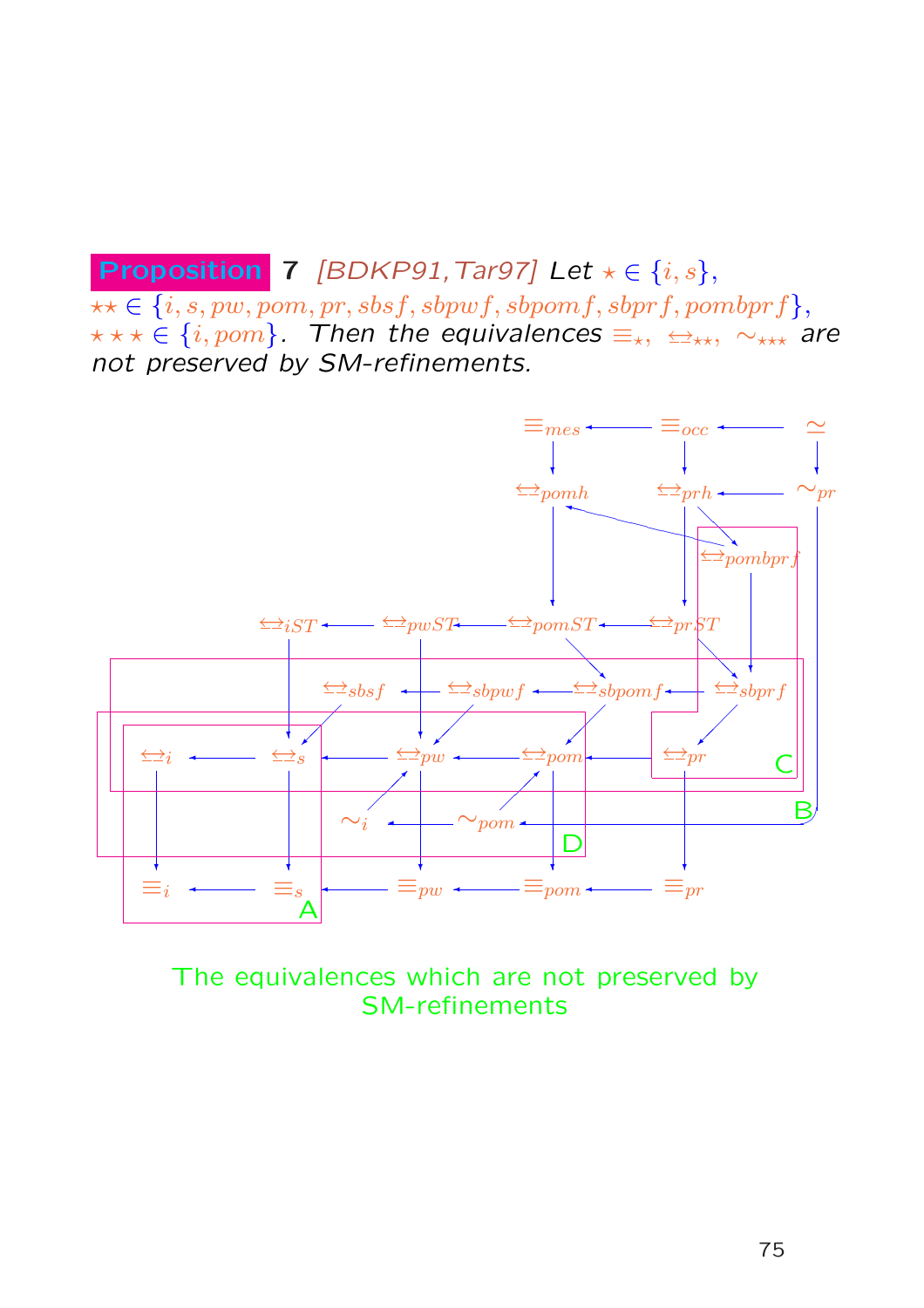

Preservation of the equivalences by SM-refinements

Theorem 9 Let  $\leftrightarrow \in \{\equiv, \leftrightarrow, \sim, \simeq\}$  and  $\star \in \{\_, i, s, pw, pom,$  $\overline{pr, iST, pwST}, pomST, prST, pomh, prh, mes, occ, sbsf, sbpwf,$  $sbpomf, sbprf, pombprf$ . For nets N, N' s.t.  $a \in l_N(T_N) \cap$  $l_{N'}(T_{N'})$  and SM-net  $D\colon N{\leftrightarrow_\star} N'\ \Rightarrow\ ref(N,a,D) {\leftrightarrow_\star} ref(N',a,D)$ iff the equivalence  $\leftrightarrow_{\star}$  is in oval in the figure above.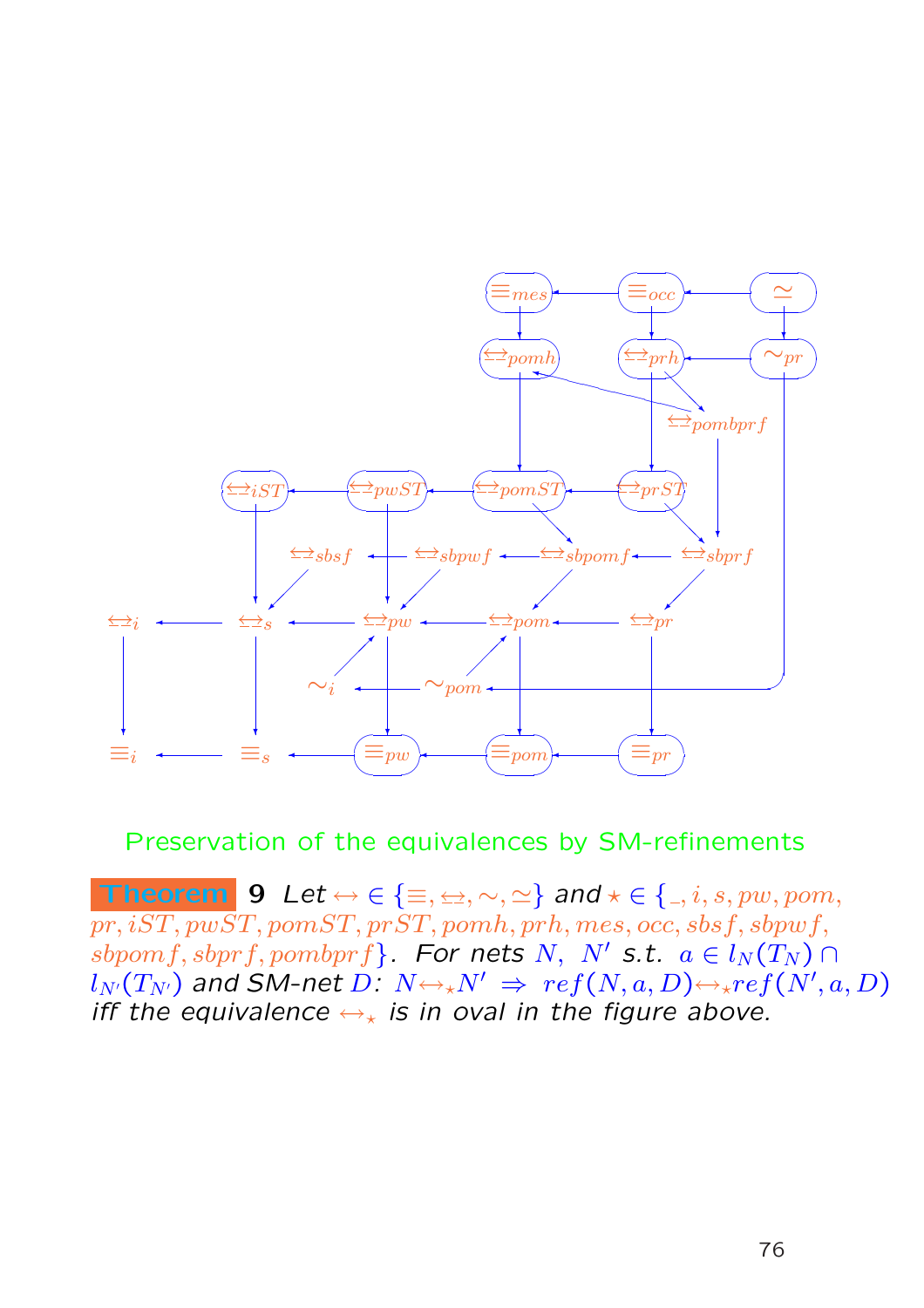## The equivalences on sequential nets

Definition 49 A net  $N = \langle P_N, T_N, F_N, l_N, M_N \rangle$  is sequential, if  $\forall M \in Mark(N) \; \neg \exists t,u \in T_N: \; \; ^{\bullet}t + {^{\bullet}u} \subseteq M.$ 

**Proposition** 8 For sequential nets  $N$  and  $N'$ :

- 1.  $N \equiv i N' \Leftrightarrow N \equiv_{pom} N'$  [Eng85];
- 2.  $N \leftrightarrow N \leftrightarrow N \leftrightarrow_{pomh} N$ <sup>'</sup> [BDKP91];
- 3.  $N \trianglelefteq_{pr} N' \Leftrightarrow N \trianglelefteq_{pombprf} N'$  [Tar97];
- 4.  $N \sim_i N' \Leftrightarrow N \sim_{pom} N'$  [Tar97].



Merging of the equivalences on sequential nets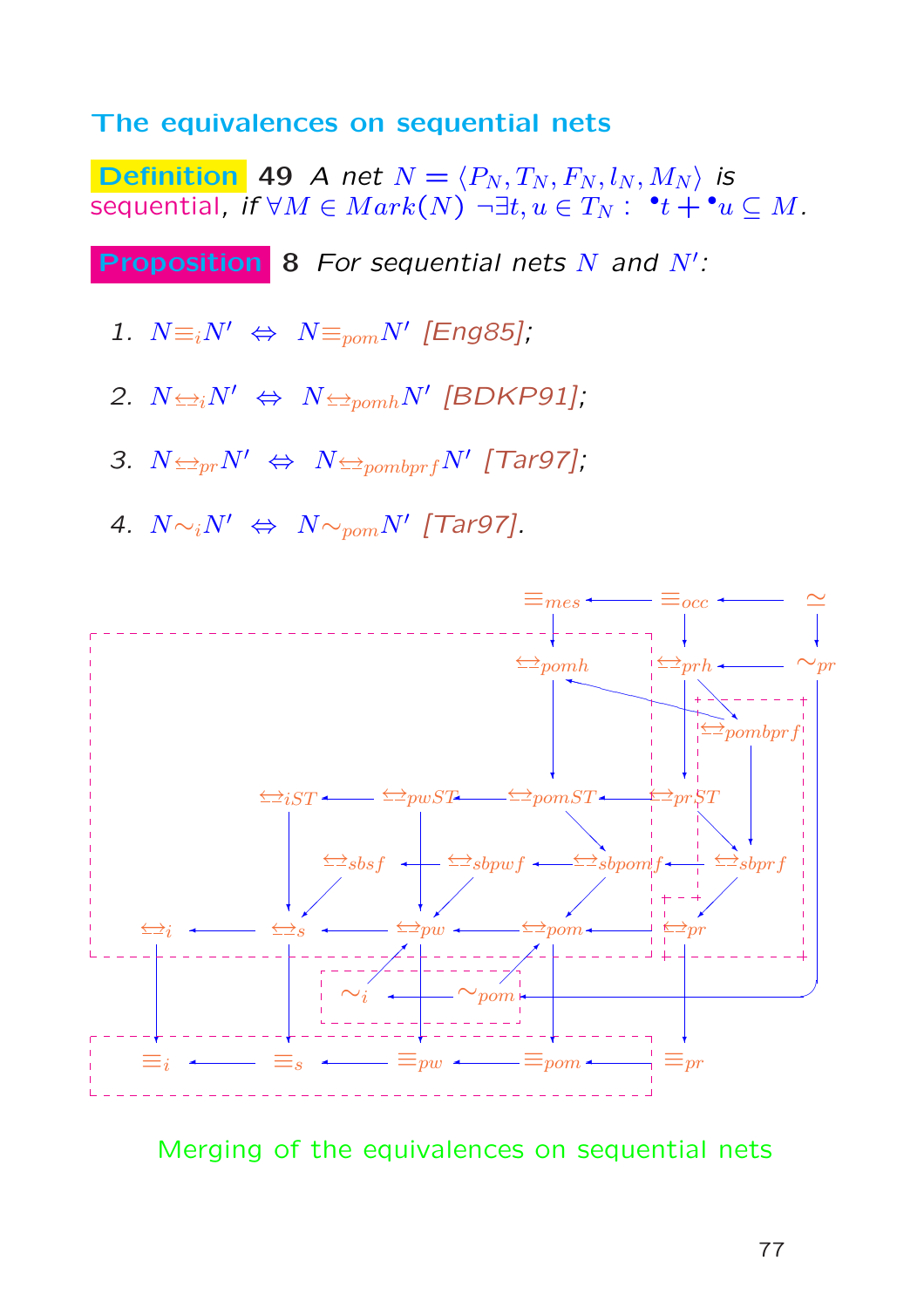

Interrelations of the equivalences on sequential nets

Theorem 10 Let  $\leftrightarrow, \leftrightarrow \in \{\equiv, \pm, \sim, \simeq\}, \star, \star \star \in \{ \_, i, pr, \}$  $\overline{prST,prh, mes, occ}$ . For sequential nets N and  $\overline{N'N} \leftrightarrow N'$  $\Rightarrow$   $N{\leftrightarrow}_{\star\star}N'$  iff in the graph above there exists a directed path from  $\leftrightarrow_{\star}$  to  $\leftrightarrow_{\star\star}$ .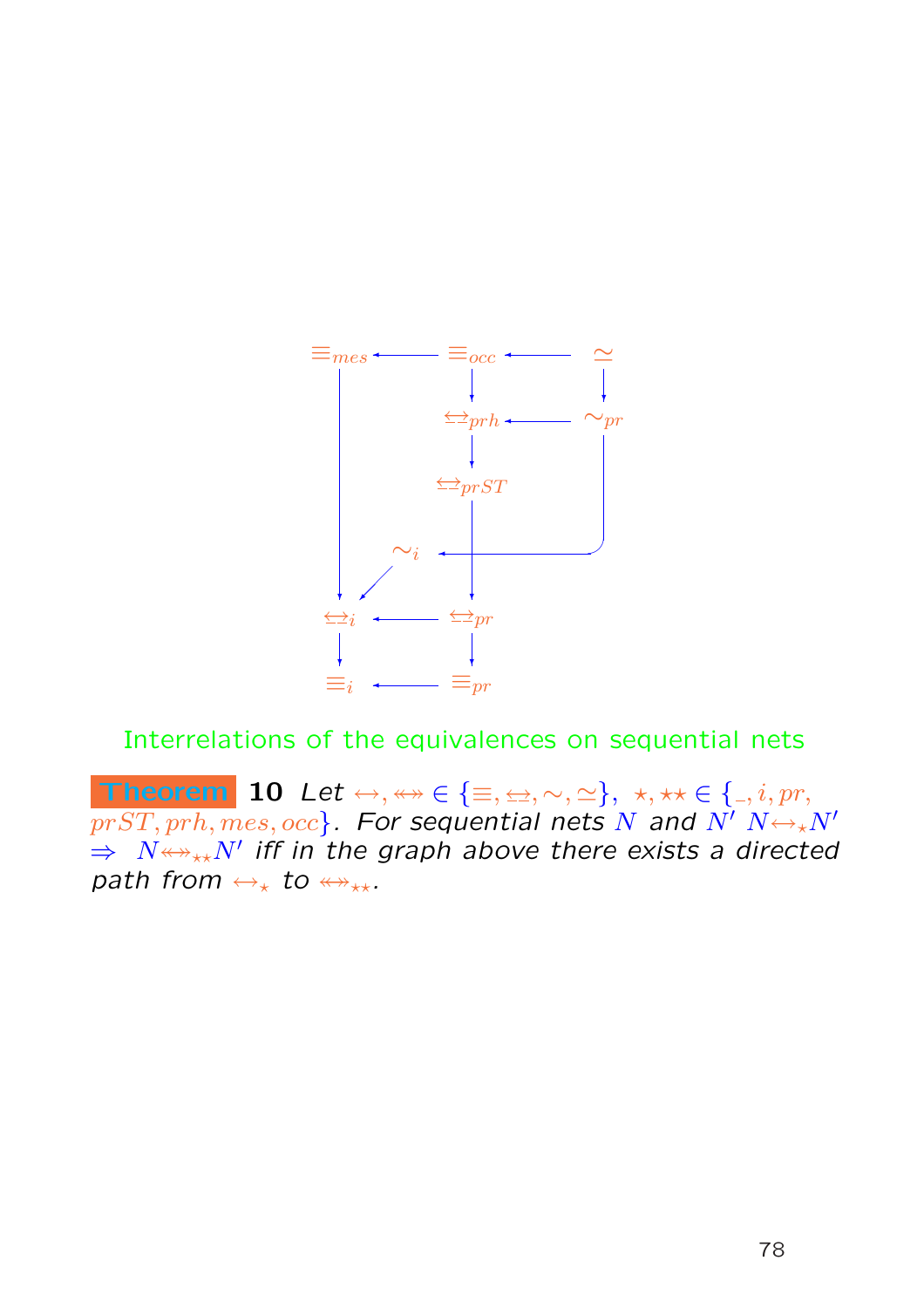

SN: Examples of the equivalences on sequential nets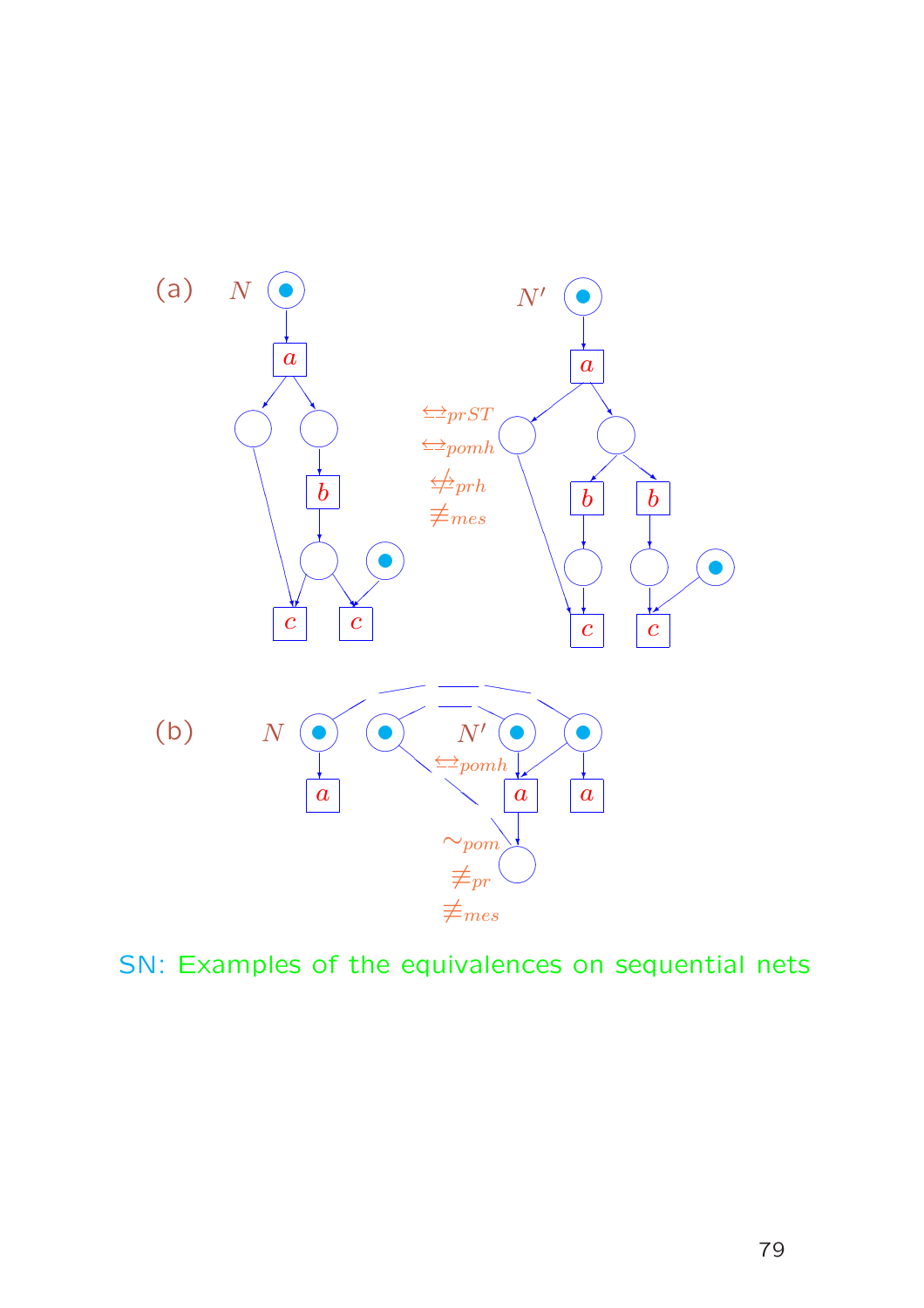- $\bullet$  In Figure B(d),  $N\mathop{\equiv_{mes}}\nolimits N',$  but  $N\mathop{\not\equiv_{pr}}\nolimits N'.$
- $\bullet$  In Figure RB(e),  $N {\equiv_{pr}} N'$ , but  $N {\not \!\!\! \rightarrow_{i}} N'.$
- $\bullet$  In Figure BF(c),  $N{\triangleq_{pr}}N'$ , but  $N{\triangleq_{pr}}STN'.$
- In Figure SN(a),  $N{\triangleq_{pr}}{\small S}{\small T}N'$ , but  $N{\triangleq_{pr}}hN'$ , since only in the net  $N'$  there is process with actions  $a$  and  $b$ s.t. it can be extended by process with action  $c$  in the only way (i.e. so that connection of causal net with action  $c$  and  $a$ -containing subnet of causal net with actions  $a$  and  $b$  be unique).
- In Figure B1(c),  $N{\trianglelefteq_{prh}}N'$ , but  $N{\not\equiv_{mes}}N'.$
- In Figure B1(d),  $N {\equiv_{occ}} N'$ , but  $N {\not\simeq} N'.$
- In Figure SN(b),  $N {\sim_i} N',$  but  $N {\not\equiv_{pr}} N',$  since only in the net  $N'$  the transition with label  $a$  has two input places.
- In Figure P(c),  $N {\equiv_{occ}} N'$ , but  $N {\not\sim_i} N'.$
- In Figure B1(c),  $N {\sim_{pr}} N'$ , but  $N {\not\equiv_{mes}} N'.$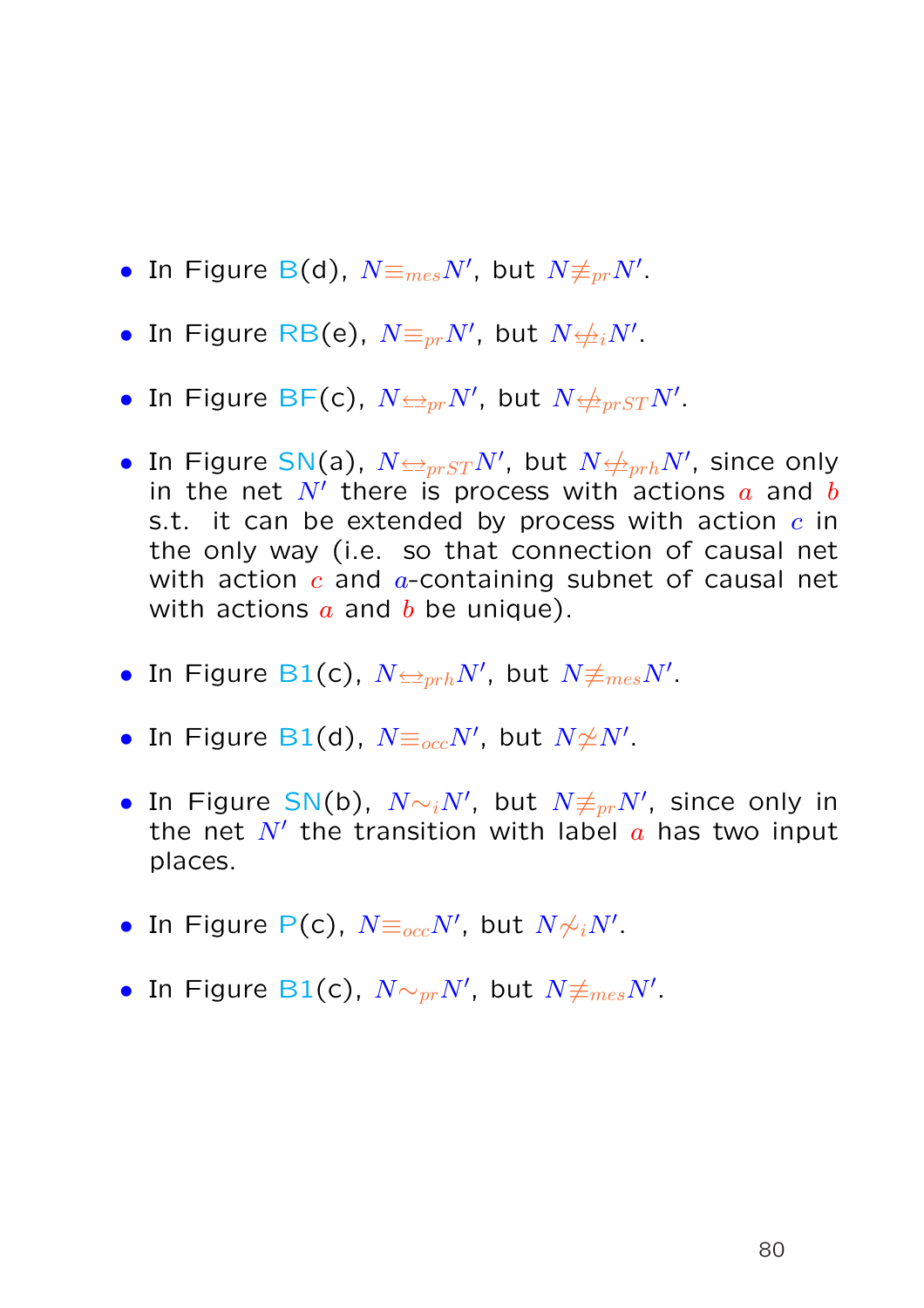### The equivalences on strictly labeled nets

**Definition** 50 A net  $N = \langle P_N, T_N, F_N, l_N \rangle$  is strictly labeled (unlabeled) if  $\forall t, u \in T_N$   $l_N(t) \neq l_N(u)$ .

**Proposition 9** Let  $\star \in \{i, pw, pom, pr\}$ . For strictly labeled nets  $N$  and  $N'$ :

- 1.  $N \equiv \n k^{N'} \Leftrightarrow N \leftrightarrow N'$  [PRS92, Tar97];
- 2.  $N \equiv_s N' \Leftrightarrow N \Leftrightarrow_{iST} N'$  [Tar97].



Merging of the equivalences on strictly labeled nets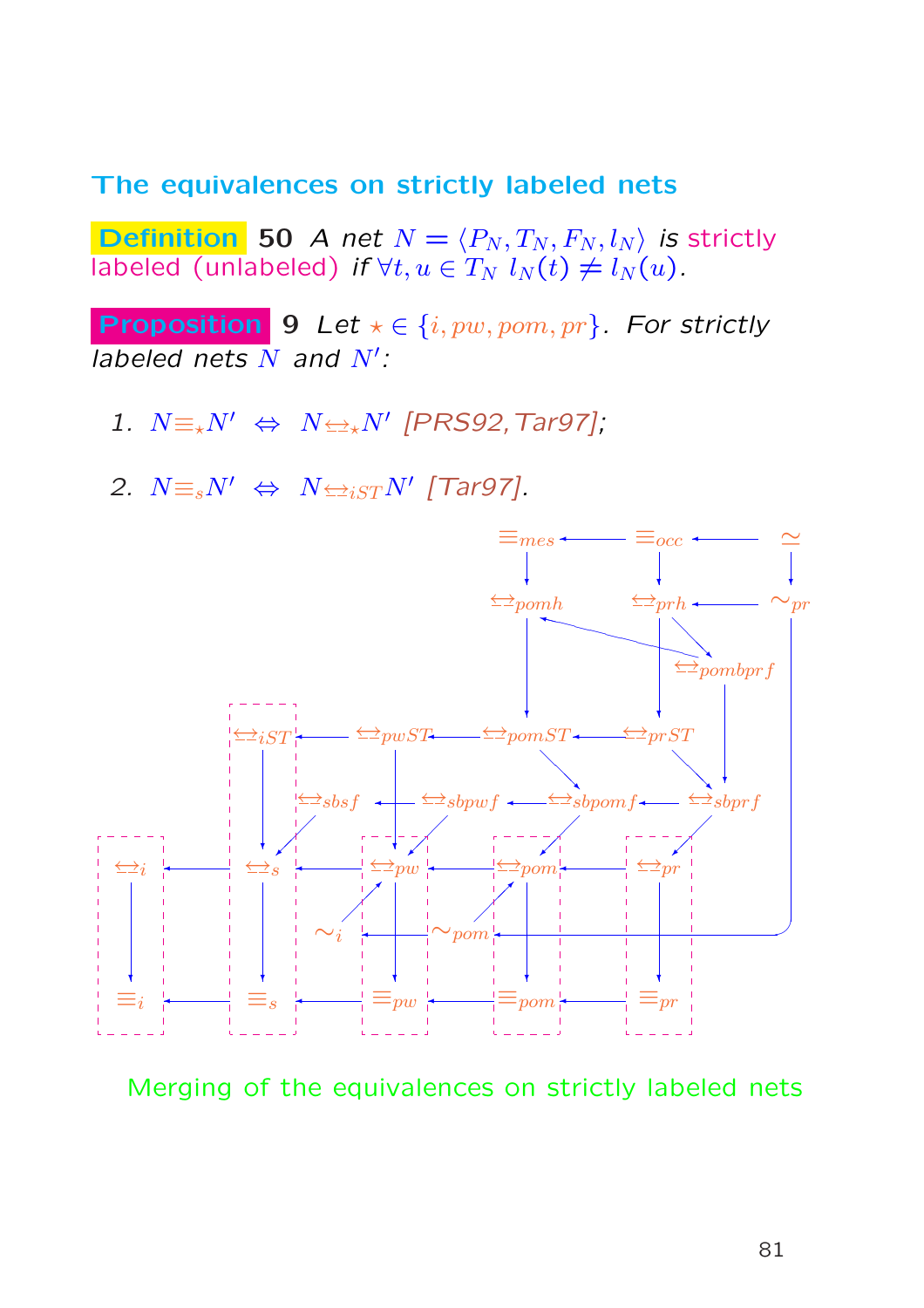

UL: Examples of the equivalences on strictly labeled nets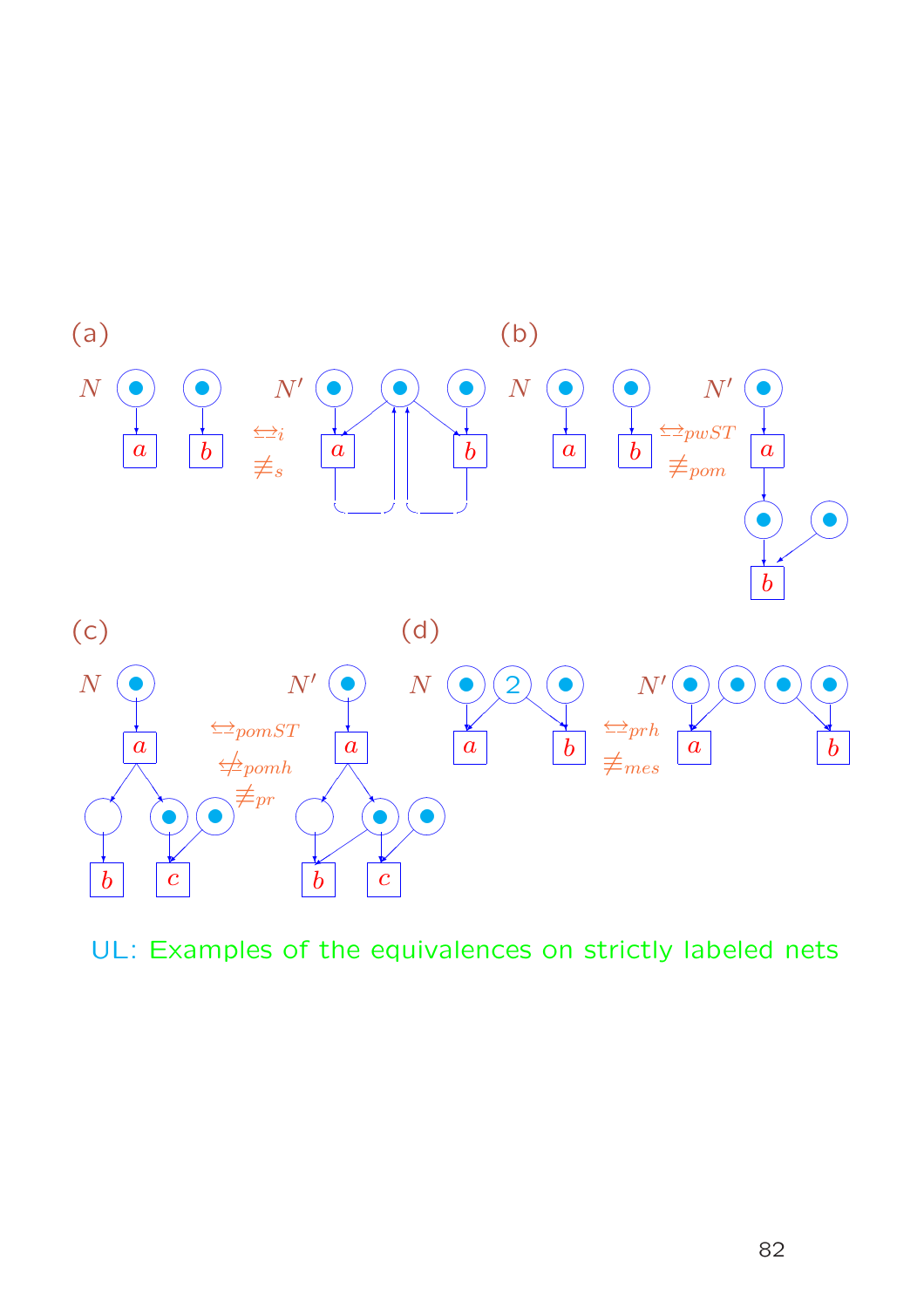- In Figure UN(a),  $N \rightleftharpoons_i N'$ , but  $N \neq_s N'$ , since only in the net N actions  $a$  and  $b$  can happen concurrently.
- $\bullet$  In Figure UN(b),  $N {\in}_{pwh} N',$  but  $N {\not\equiv}_{pom} N',$  since only in the net  $N'$  action b can depend on  $a$ .
- $\bullet$  In Figure B(d),  $N\mathop{\equiv_{mes}}\nolimits N',$  but  $N\mathop{\not\equiv_{pr}}\nolimits N'.$
- $\bullet$  In Figure UN(c),  $N{\triangleq}_{pomST}N'$ , but  $N{\triangleq}_{pomh}N'$ , since only in the net  $N'$  a sequence of actions  $ab$  can happen so that  $c$  must depend on  $a$ .
- In Figure UN(d),  $N{\triangleq_{prh}}N'$ , but  $N{\not\equiv_{mes}}N'$ , since only in the unfolding of the net  $N'$  transitions with labels  $a$ and  $b$  have common input place. A MES with conflict actions  $\alpha$  and  $\dot{b}$  corresponds to this unfolding.
- In Figure B1(d),  $N {\equiv_{occ}} N'$ , but  $N {\not\simeq} N'.$
- In Figure P(c),  $N {\equiv_{occ}} N'$ , but  $N {\not\sim_i} N'.$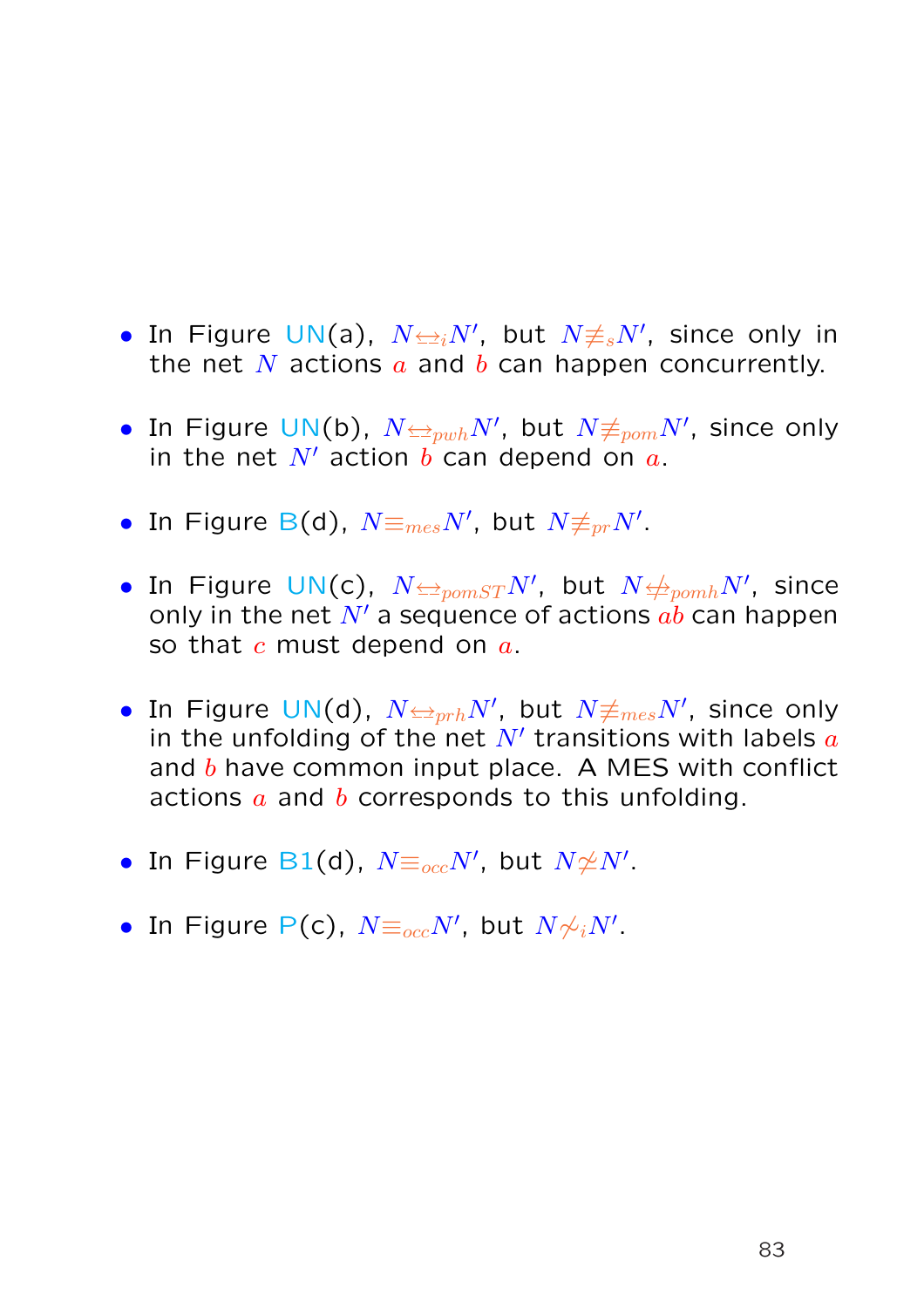## The equivalences on T-nets

**Definition** 51 A net  $N = \langle P_N, T_N, F_N, l_N \rangle$  is a T-net, if  $\overline{\forall p\in P_N\,\left|\mathord{\hspace{1pt}\text{--}\hspace{1pt}} p\right|}\leq 1$  and  $|p^\bullet|\leq 1$  .

Proposition 10 [Tar97] For auto-concurrency free T-nets N and N'  $N \equiv iN' \Leftrightarrow N \leftrightarrow i_{S}T N'.$ 



Merging of the equivalences on T-nets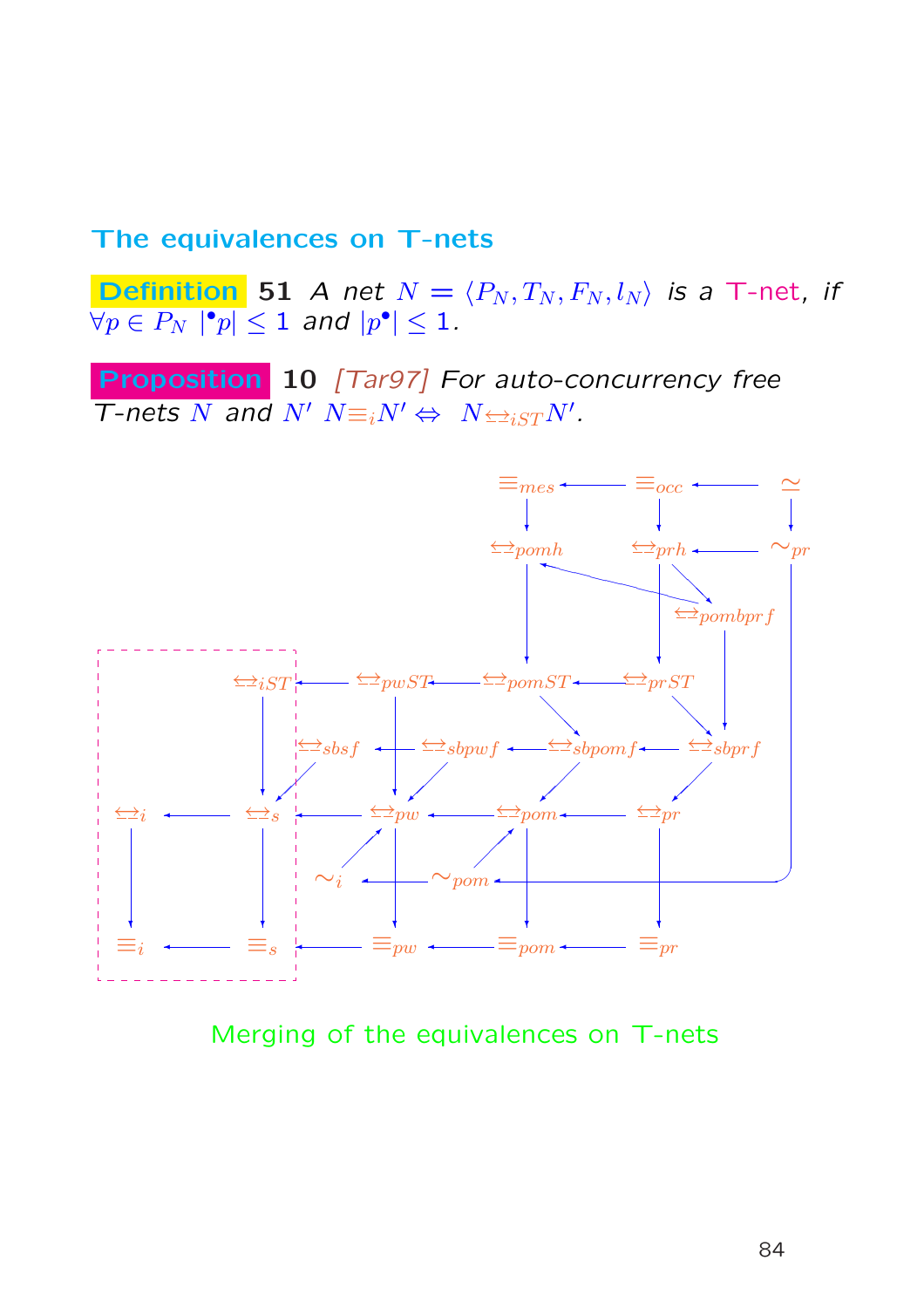

TN: Examples of the equivalences on T-nets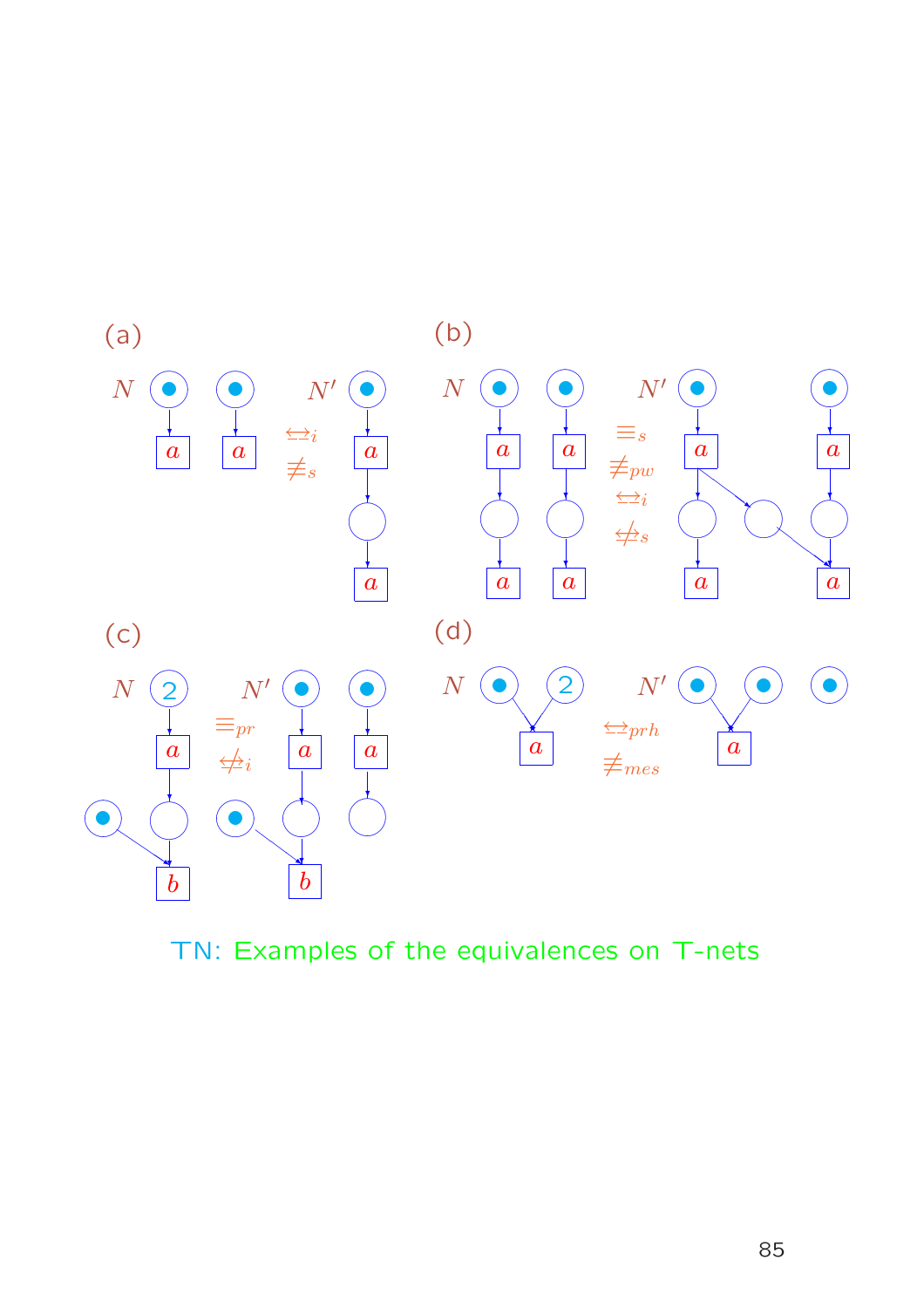- In Figure TN(a),  $N \rightleftharpoons_i N'$ , but  $N \neq_s N'$ , since only in the net  $N'$  an action  $a$  cannot happen concurrently with itself (i.e., it is not auto-concurrent).
- In Figure TN(b),  $N{\equiv_s}N'$ , but  $N{\not\equiv_{pw}}N'$ , since the net N structurally represents a pomset s.t. even less sequential one cannot happen in  $N'$ .
- $\bullet$  In Figure UN(b),  $N{\triangleq}_{pwST}N'$ , but  $N{\not\equiv}_{pom}N'.$
- $\bullet$  In Figure B(d),  $N\mathop{\equiv_{mes}}\nolimits N',$  but  $N\mathop{\not\equiv_{pr}}\nolimits N'.$
- In Figure TN(c),  $N{\equiv_{pr}}N'$ , but  $N{\not\rightleftharpoons_{i}}N'$ , since only in the net  $N'$  an action a can happen so that no b is possible afterwards.
- In Figure TN(d),  $N{\triangleq_{prh}}N'$ , but  $N{\not\equiv_{mes}}N'$ , since only in the behaviour of  $N'$  there is a MES with two conflict actions a.
- In Figure B1(d),  $N {\equiv_{occ}} N'$ , but  $N {\not\simeq} N'.$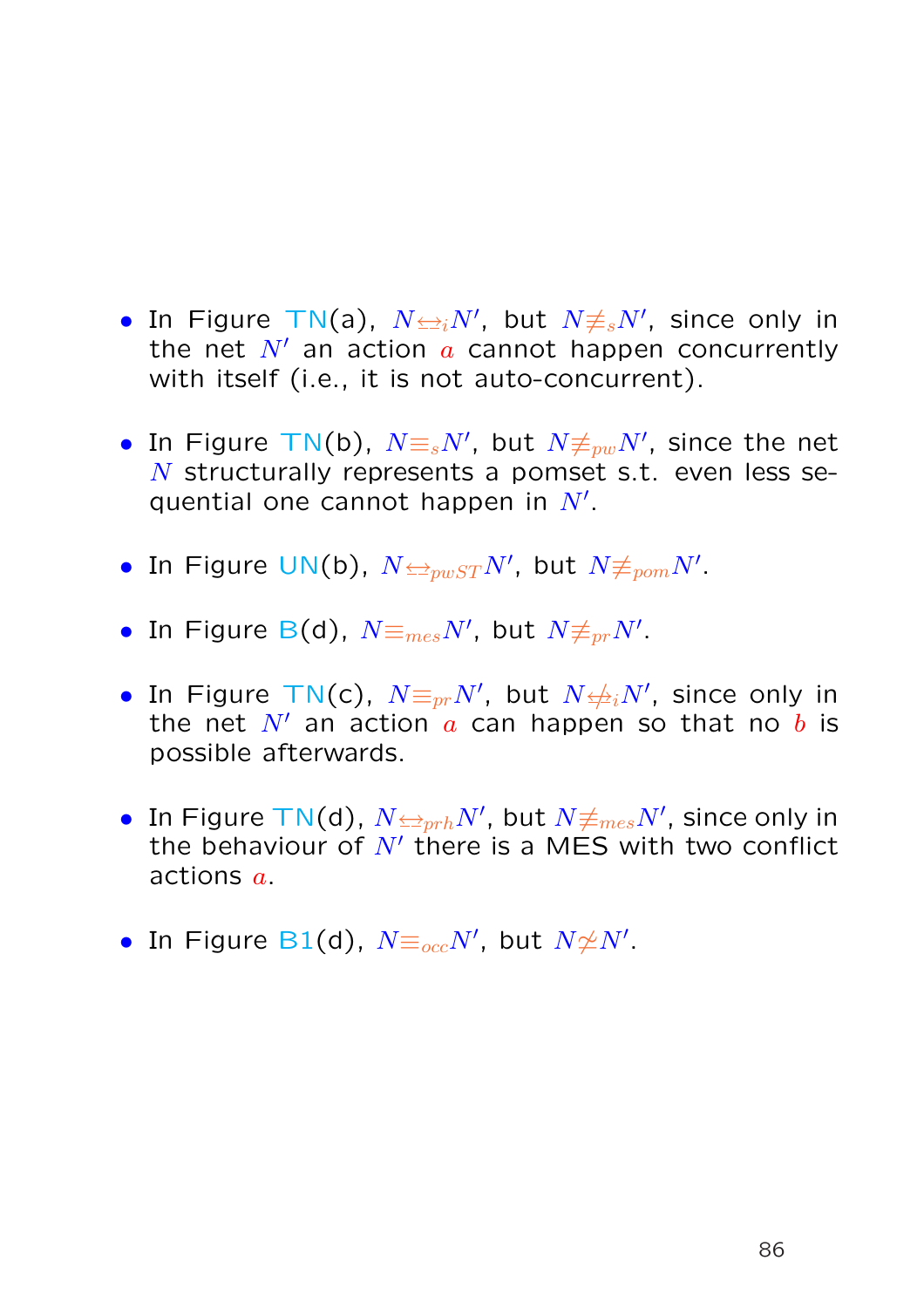

New results for the equivalences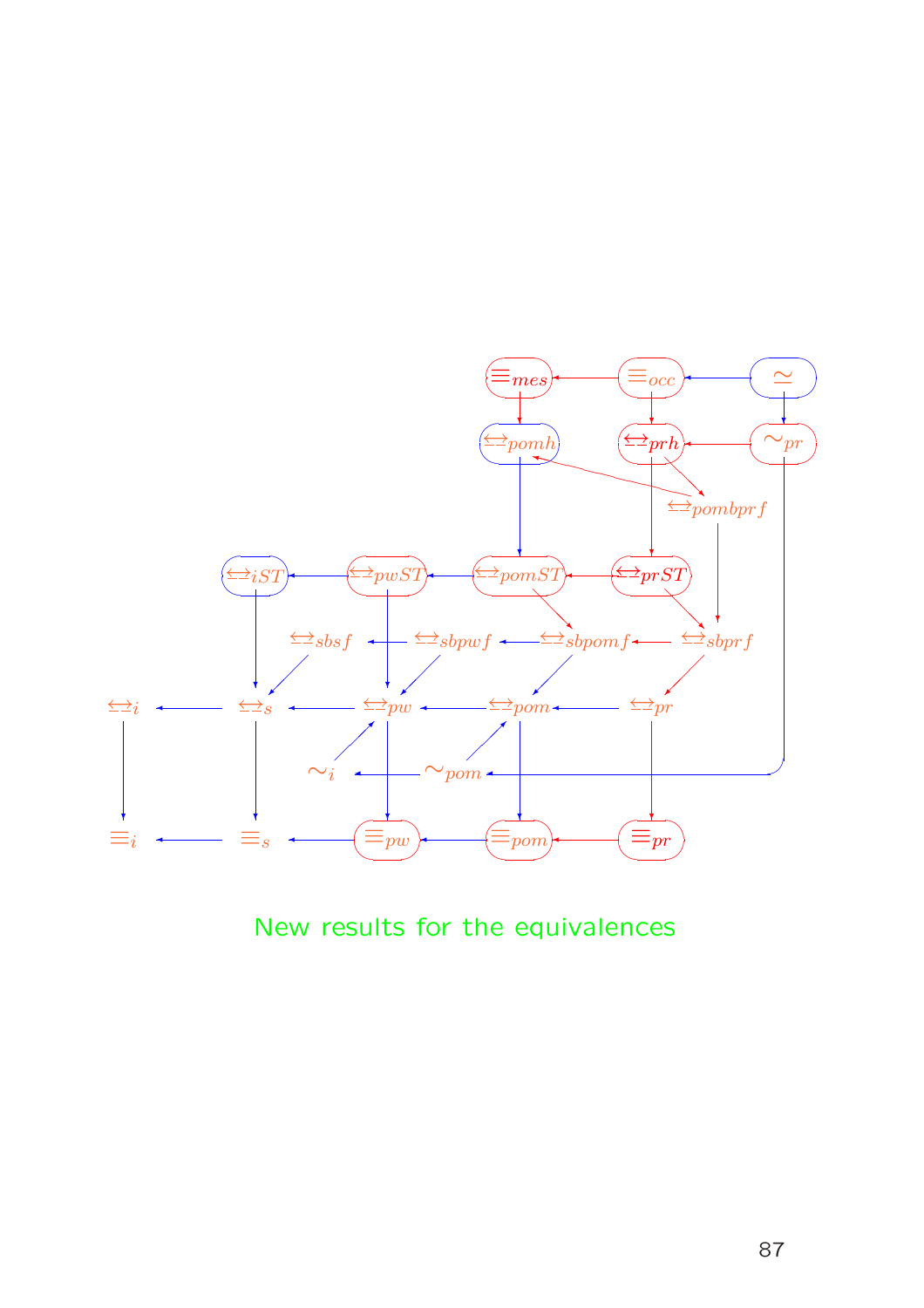# Decidability results for the equivalences

•  $\equiv_i$ 

- is decidable for: unlabeled (strictly labeled) nets [Jan94]; finite safe nets (EXPSPACE) [JM96].
- is undecidable for: communication free (BPP) nets [CHM93]; nets with  $\geq 2$  unbounded places [Jan94].

#### $\bullet \equiv_s$

– is decidable for: finite safe nets (EXPSPACE) [JM96].

#### $\bullet \equiv_{\text{pom}}$

– is decidable for: unlabeled (strictly labeled) nets [Jan94]; finite safe nets (EXPSPACE) [JM96]; communication free (BPP) nets [CHM93].

### $\bullet$   $\leftrightarrow$

- is decidable for: unlabeled (strictly labeled) nets [Jan94]; finite safe nets (DEXPTIME) [JM96]; communication free (BPP) nets [CHM93]; nets s.t. one of them is deterministic up to bisimilarity [Jan94].
- is undecidable for: nets with  $> 2$  unbounded places [Jan94].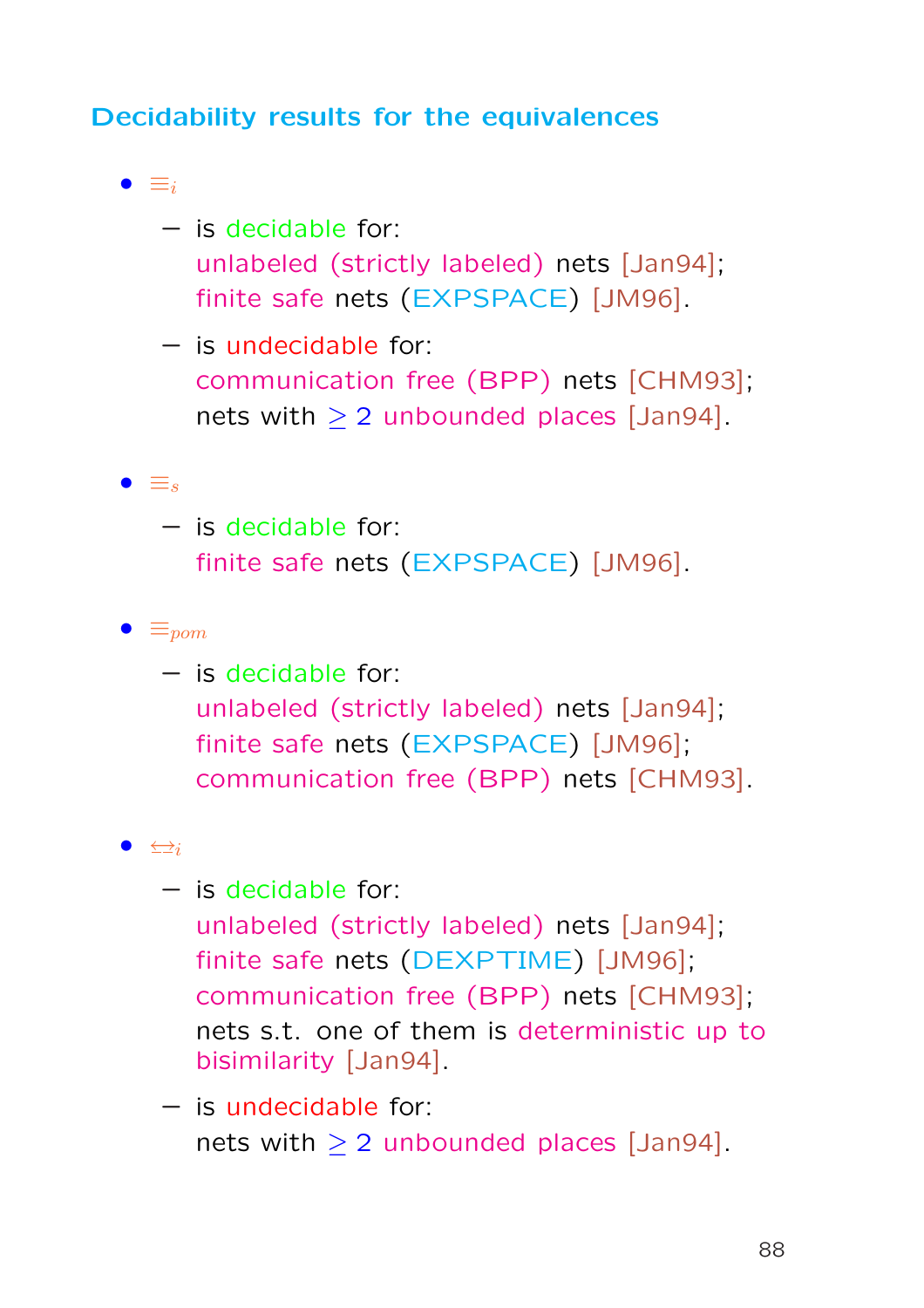$\bullet \quad \Longleftrightarrow$ s

– is decidable for: finite safe nets (DEXPTIME) [JM96].

### $\bullet \leq_{\mathcal{D}om}$

- is decidable for: finite safe nets (DEXPTIME / EXPSPACE) [JM96].
- $\bullet \leq_{i}^{+}$

– is decidable for: bounded nets [Dev92]; finite safe nets (DEXPTIME) [JM96].

- $\bullet \leq_{\text{pomST}}$ 
	- is decidable for: finite safe nets (DEXPTIME / EXPSPACE) [JM96].

### $\bullet \leq_{\mathcal{P}}^{\bullet}$

– is decidable for: safe nets (DEXPTIME) [Vog91b].

### $\bullet \sim_i$

– is decidable for: arbitrary nets (polynomial,  $O(|P_N|^2 \times |T_N|^2)$ , if  $\forall t \in T_N \mid \mathbf{t} \mid + \mid t^{\bullet} \mid \leq const$  [AS92].

### $\bullet \sim_{pr}$

– is decidable for: arbitrary nets (polynomial,  $O(|P_N|^2 \times |T_N|^2)$ , if  $\forall t \in T_N \mid \mathbf{t} \mid + \mid t^{\bullet} \mid \leq const$  [AS92].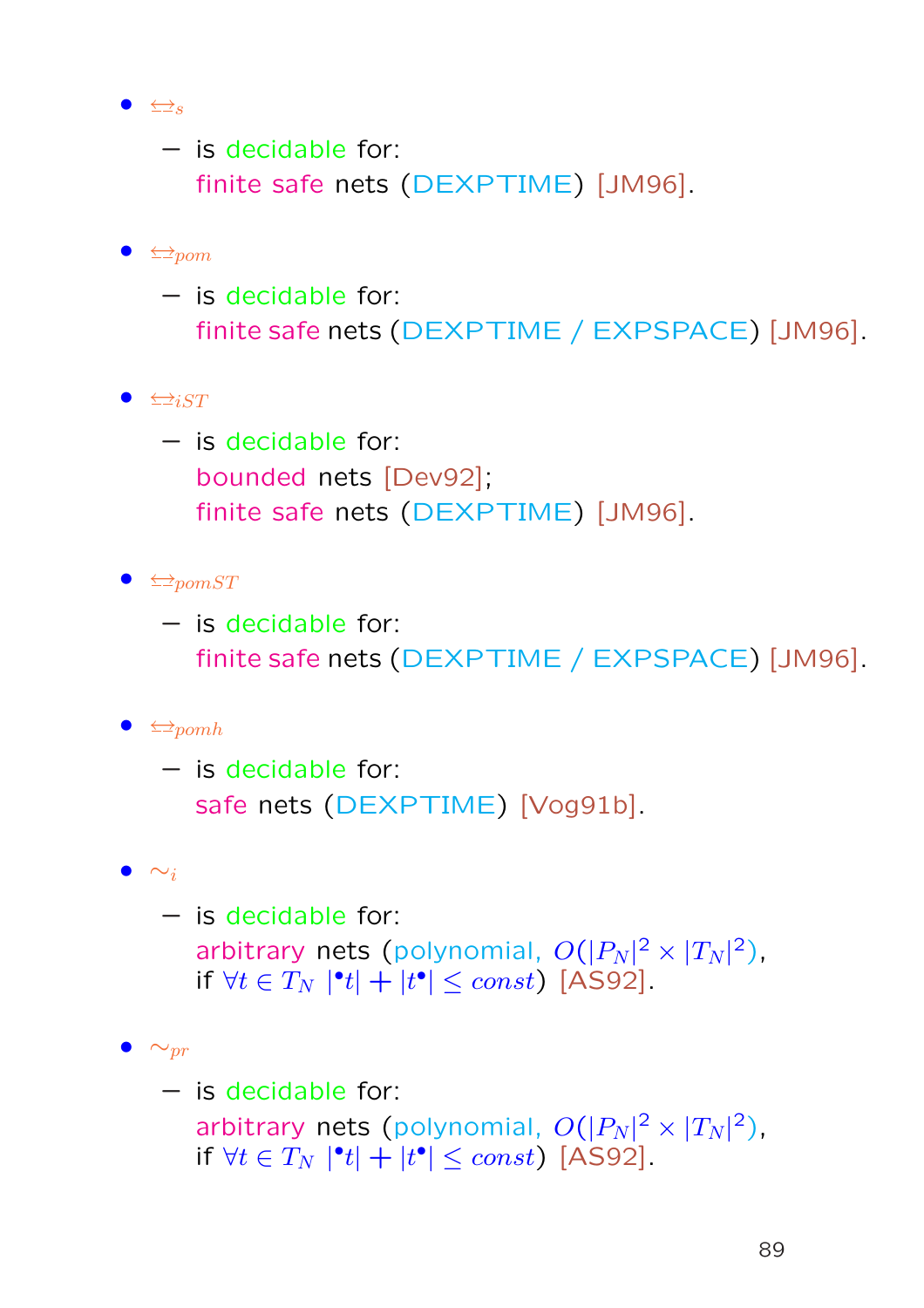# Equivalences for Petri Nets with Silent Transitions

Abstract: Behavioural equivalences of concurrent systems modeled by Petri nets with silent transitions are considered.

Known basic  $\tau$ -equivalences and back-forth  $\tau$ -bisimulation equivalences are supplemented by new ones.

Their interrelations are examined for the general Petri nets as well as for their subclasses of no silent transitions and sequential nets (no concurrent transitions).

A logical characterization of back-forth  $\tau$ -equivalences in terms of logics with past modalities is proposed.

A preservation of all the equivalences by refinements is investigated to find out their appropriateness for top-down design.

Keywords: Petri nets with silent transitions, sequential nets, basic  $\tau$ -equivalences, back-forth  $\tau$ -bisimulation equivalences, logical characterization, refinement.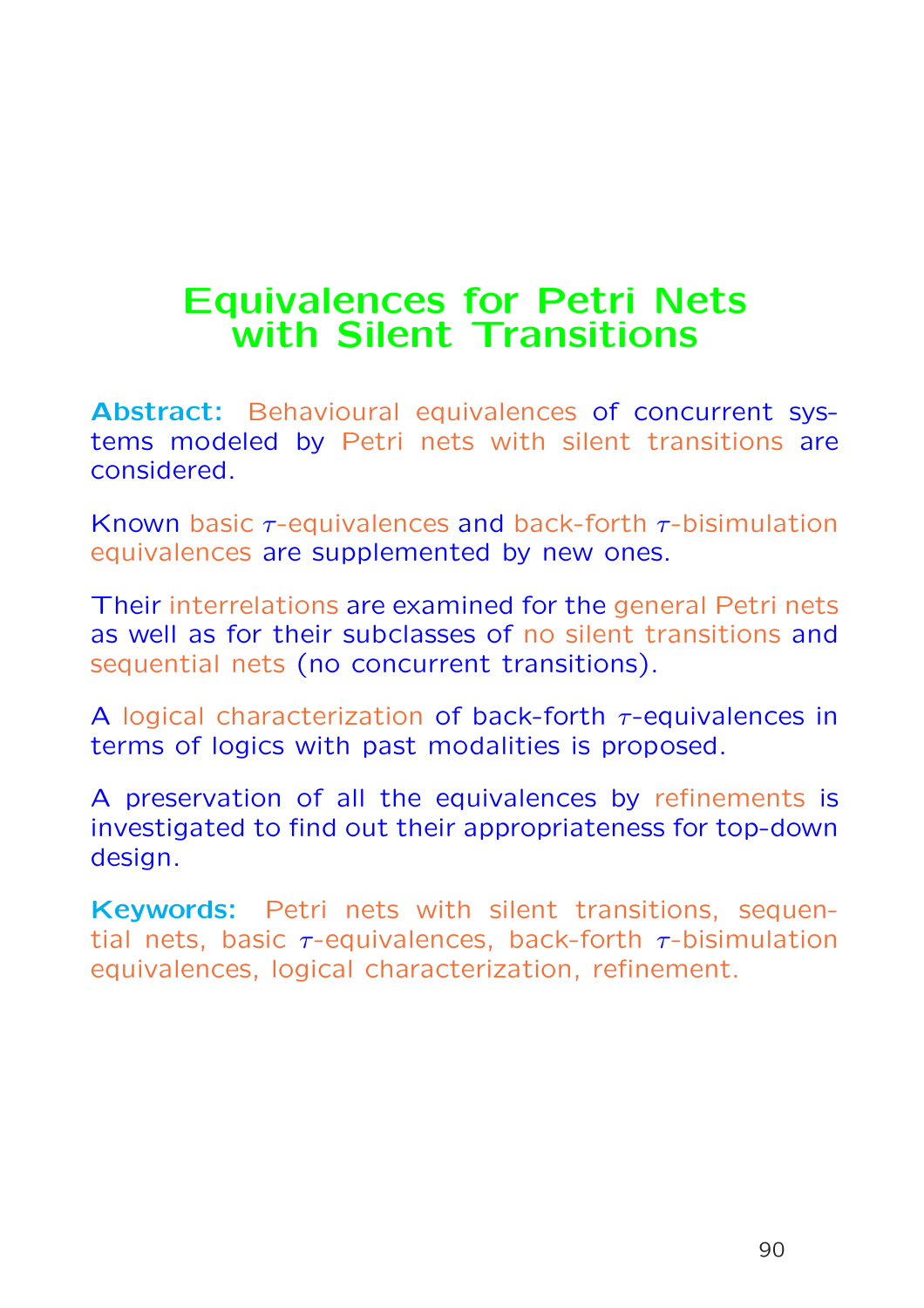# **Contents**

- Introduction
	- Previous work
	- $-$  New  $\tau$ -equivalences
- Basic  $\tau$ -simulation
	- $\tau$ -trace equivalences
	- $-$  Usual  $\tau$ -bisimulation equivalences
	- $-$  ST- $\tau$ -bisimulation equivalences
	- $-$  History preserving  $\tau$ -bisimulation equivalences
	- $-$  History preserving ST- $\tau$ -bisimulation equivalences
	- Usual branching  $\tau$ -bisimulation equivalences
	- History preserving branching  $\tau$ -bisimulation equivalences
	- $-$  ST-branching  $\tau$ -bisimulation equivalences
	- History preserving ST-branching  $\tau$ -bisimulation equivalences
	- Conflict preserving  $\tau$ -equivalences
	- $-$  Comparing basic  $\tau$ -equivalences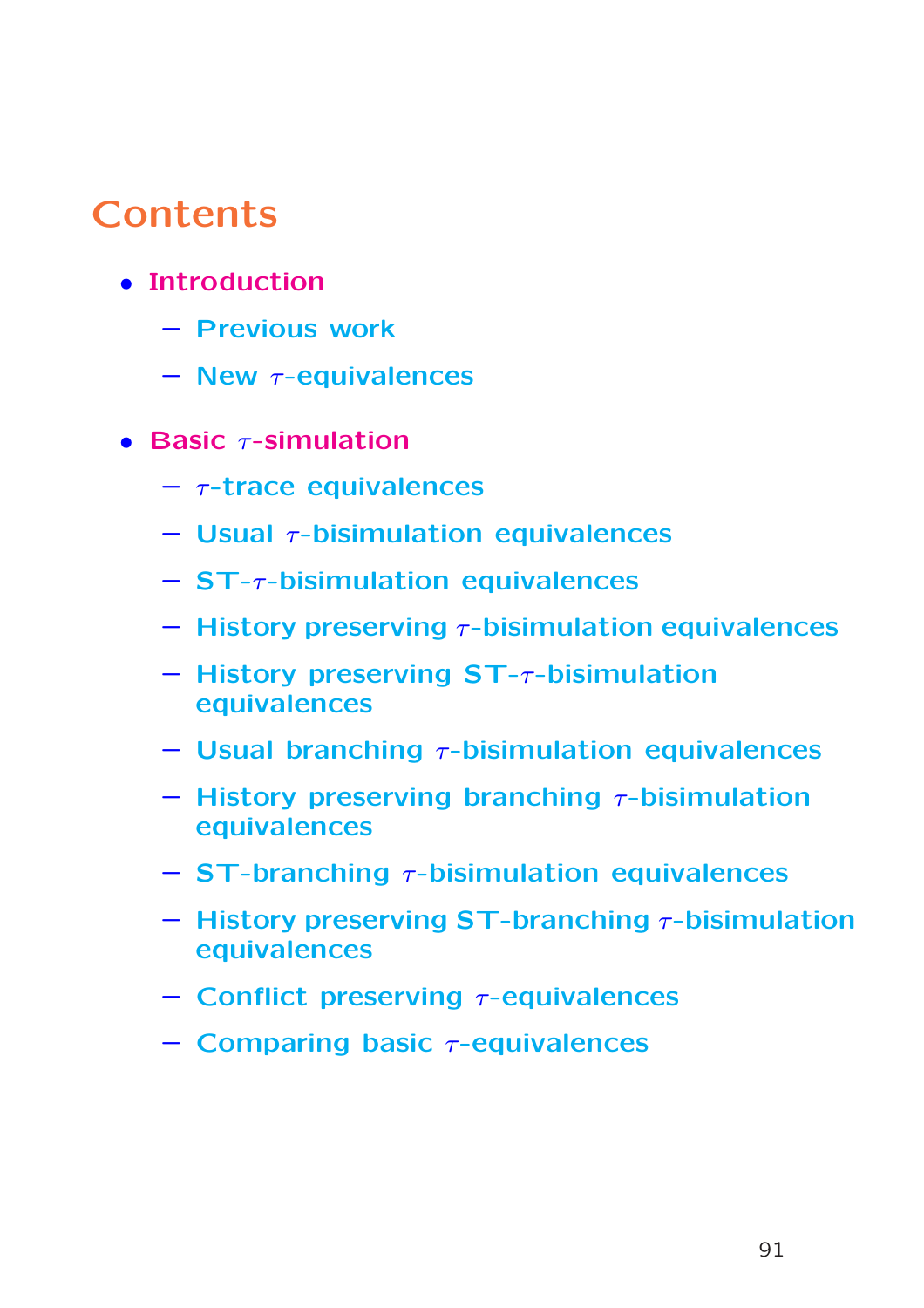- Back-forth  $\tau$ -simulation and logics
	- $-$  Back-forth  $\tau$ -bisimulation equivalences
	- Comparing back-forth  $\tau$ -bisimulation equivalences
	- Comparing back-forth  $\tau$ -bisimulation equivalences with basic ones
	- $-$  Logic  $BFL$
	- $-$  Logic  $SPBFL$
- Simulation with and without silent actions
	- Interrelations of equivalences with τ-equivalences
- Refinements
	- SM-refinements
- Net subclasses
	- $-$  The  $\tau$ -equivalences on nets without silent transitions
	- $-$  The  $\tau$ -equivalences on sequential nets
- Decidability
	- Decidability results for the  $\tau$ -equivalences
- Open questions
	- Further research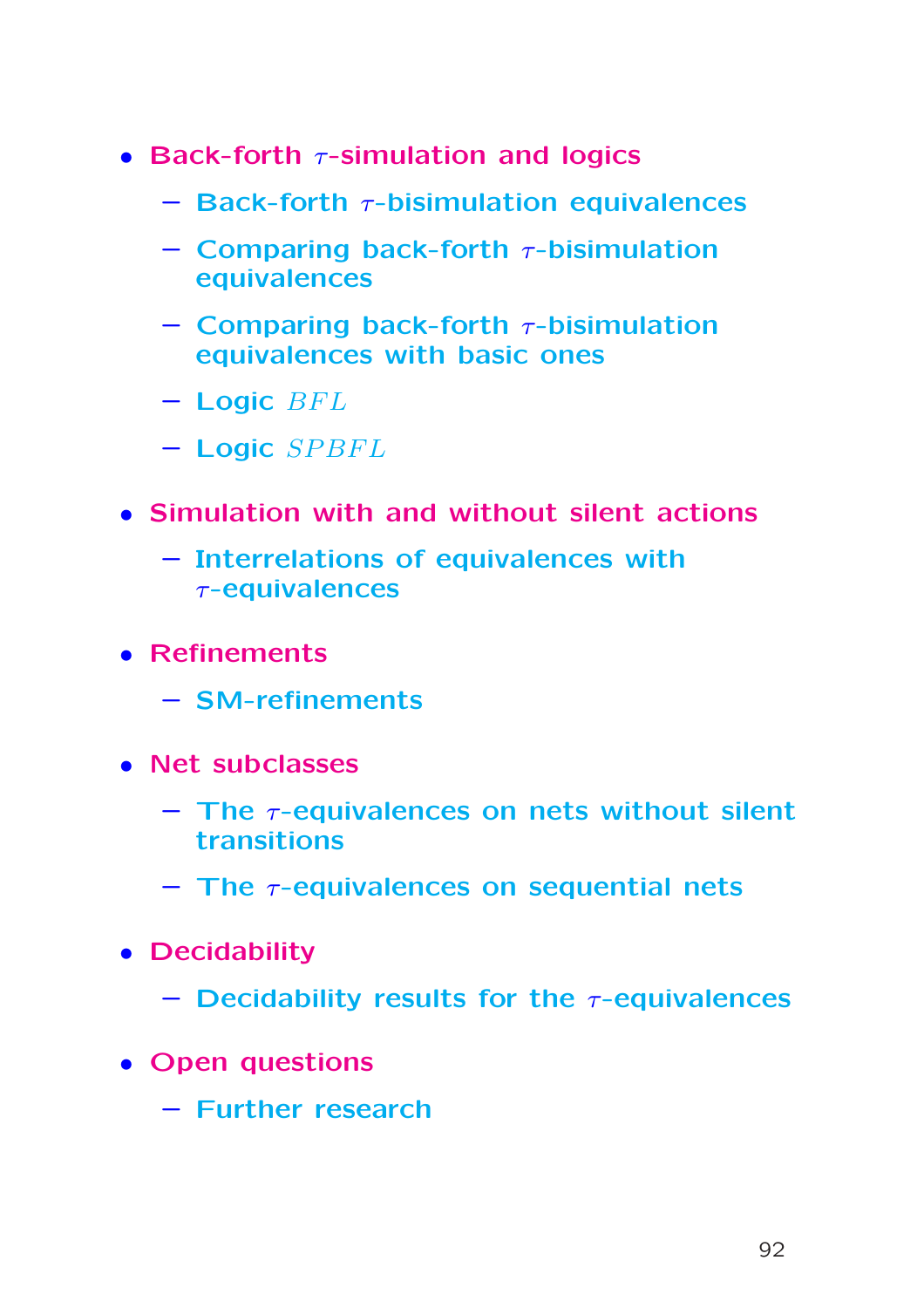## Previous work

Equivalences which abstract of silent actions are  $\tau$ -equivalences (they are labeled by  $\tau$ ). The following basic  $\tau$ -equivalences are known:

- $\tau$ -trace equivalences (respect protocols of behavior): interleaving  $(\equiv_i^{\tau})$  [Pom86], step  $(\equiv_s^{\tau})$  [Pom86], partial word  $(\equiv_{pw}^\tau)$  [Vog91a] and pomset  $(\equiv_{pom}^\tau)$  [PRS92].
- Usual  $\tau$ -bisimulation equivalences (respect branching structure of behavior):

interleaving  $(\leq_i^{\tau})$  [Mil80], step  $(\leq_i^{\tau})$  [Pom86], partial word  $(\triangleq^{\tau}_{pw})$  [Vog91a] and pomset  $(\triangleq^{\tau}_{pom})$  [PRS92].

- ST-τ-bisimulation equivalences (respect the duration or maximality of events in behavior): interleaving  $(\triangleq^{\tau}_{iST})$  [Vog91a], partial word  $(\triangleq^{\tau}_{pwST})$ [Vog91a] and pomset  $(\triangle_{pomST}^{\tau})$  [Vog91a].
- History preserving  $\tau$ -bisimulation equivalences (respect the "history" of behavior):

pomset  $(\leftrightarrow_{pomh}^{\tau})$  [Dev92].

• History preserving ST-τ-bisimulation equivalences (respect the "history" and the duration or maximality of events in behavior):

 $\mathsf{pomset}$   $(\leftrightarrow_{\mathit{pomhST}}^{\tau})$  [Dev92].

• Usual branching  $\tau$ -bisimulation equivalences (respect branching structure of behavior with a special care for silent actions):

interleaving  $(\triangle^{\tau}_{ibr})$  [Gla93].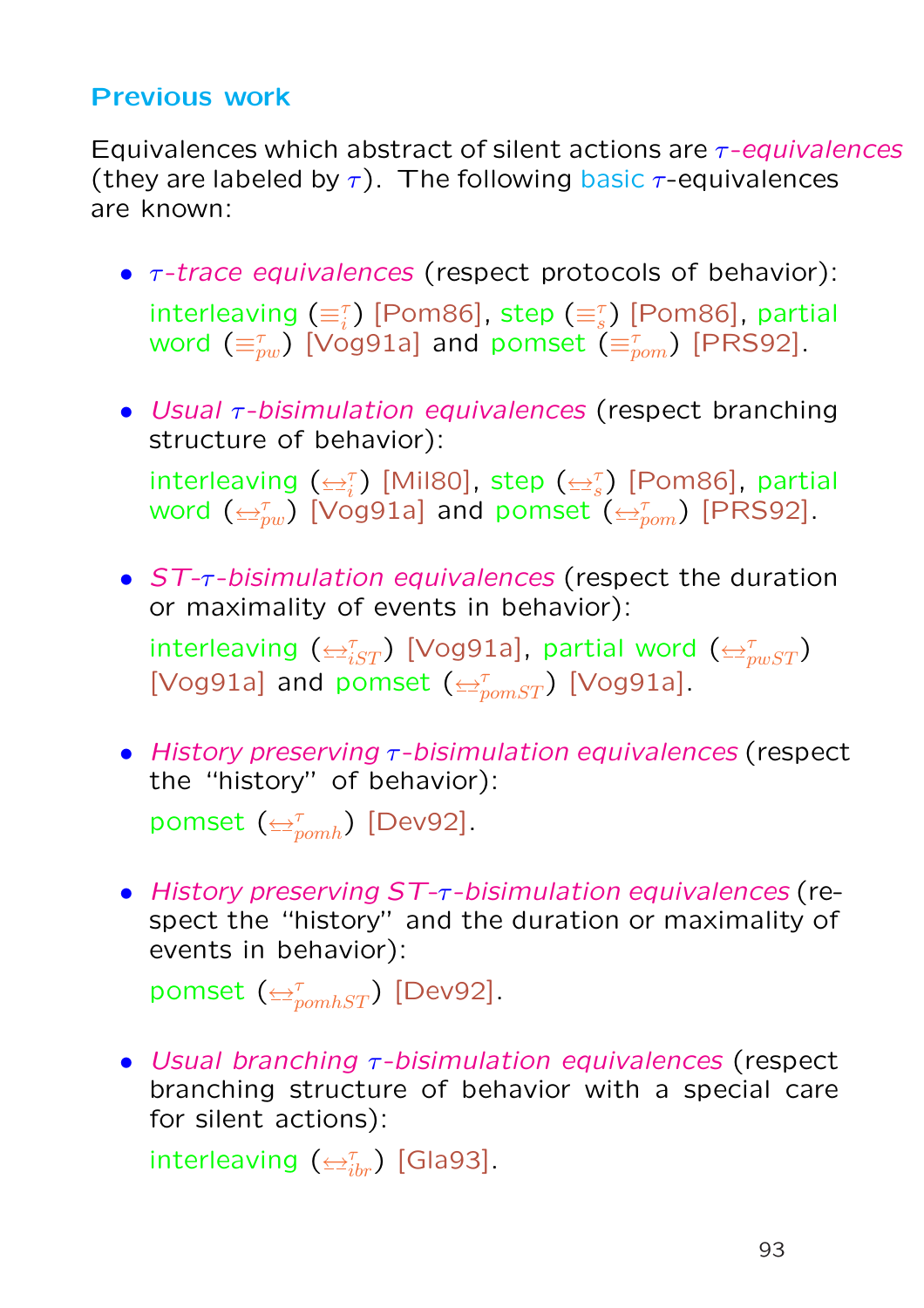• History preserving branching  $\tau$ -bisimulation equivalences (respect "history" and branching structure of behavior with a special care for silent actions):

 $\mathsf{pomset}$   $(\triangleleft_{\mathit{pomhbr}}^{\tau})$  [Dev92].

• Isomorphism (coincidence up to renaming of components):

 $(\simeq).$ 

Back-forth bisimulation equivalences: bisimulation relation do not only require simulation in the forward direction but also also when going back in history, i.e. backward. They connected with equivalences of logics with past modalities.

Interleaving back interleaving forth  $\tau$ -bisimulation equivalence  $(\triangle^{\tau}_{i\dot{b}i\dot{f}} = \triangle^{\tau}_{i\dot{b}r})$  [NMV90].

Pomset back pomset forth  $\tau$ -bisimulation equivalence  $(\bigoplus_{pombpomf}^{\tau} = \bigoplus_{pomhbr}^{\tau}$  [Pin93].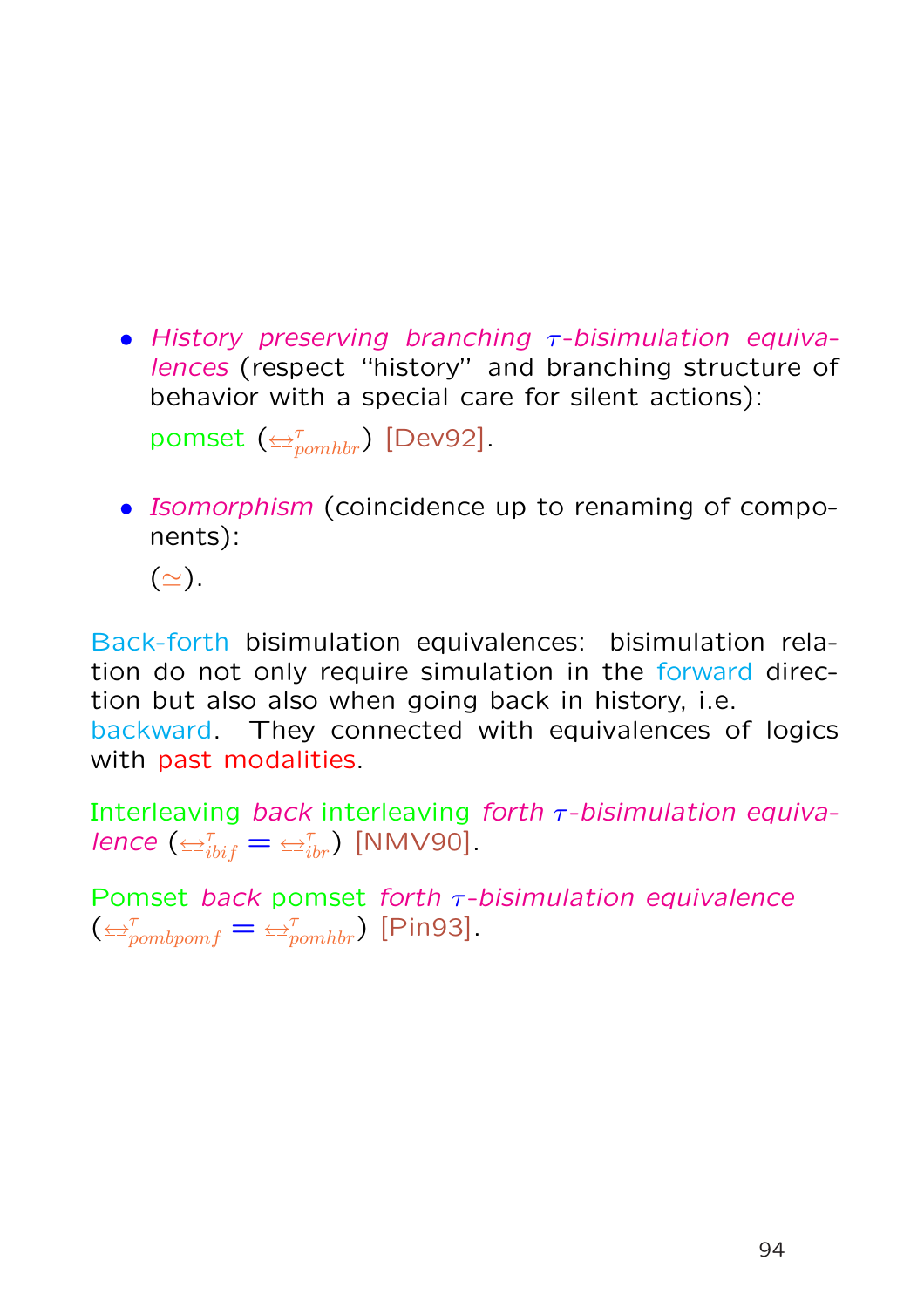### New τ-equivalences

- Basic  $\tau$ -equivalences: interleaving ST-branching  $\tau$ -bisimulation  $(\triangleq^{\tau}_{iSTbr})$ , pomset history preserving ST-branching τ-bisimulation  $(\overline{\leftrightarrow}_{pomhSTbr}^{\tau})$  and multi event structure  $(\equiv_{mes}^{\tau})$ .
- Back-forth  $\tau$ -bisimulation equivalences: interleaving back step forth  $(\triangleq^{\tau}_{ibsf})$ , interleaving back partial word forth  $(\triangleq^{\tau}_{ibpwf})$ , interleaving back pomset forth  $(\triangleleft^{\tau}_{ibpomf})$ , step *back* step forth ( $\overline{\leftrightarrow}^{\tau}_{sbsf}$ ), step back partial word forth  $(\triangle^{\tau}_{sbpwf})$  and step *back* pomset forth ( $\overline{\leftrightarrow}^{\tau}_{sbpomf}$ ).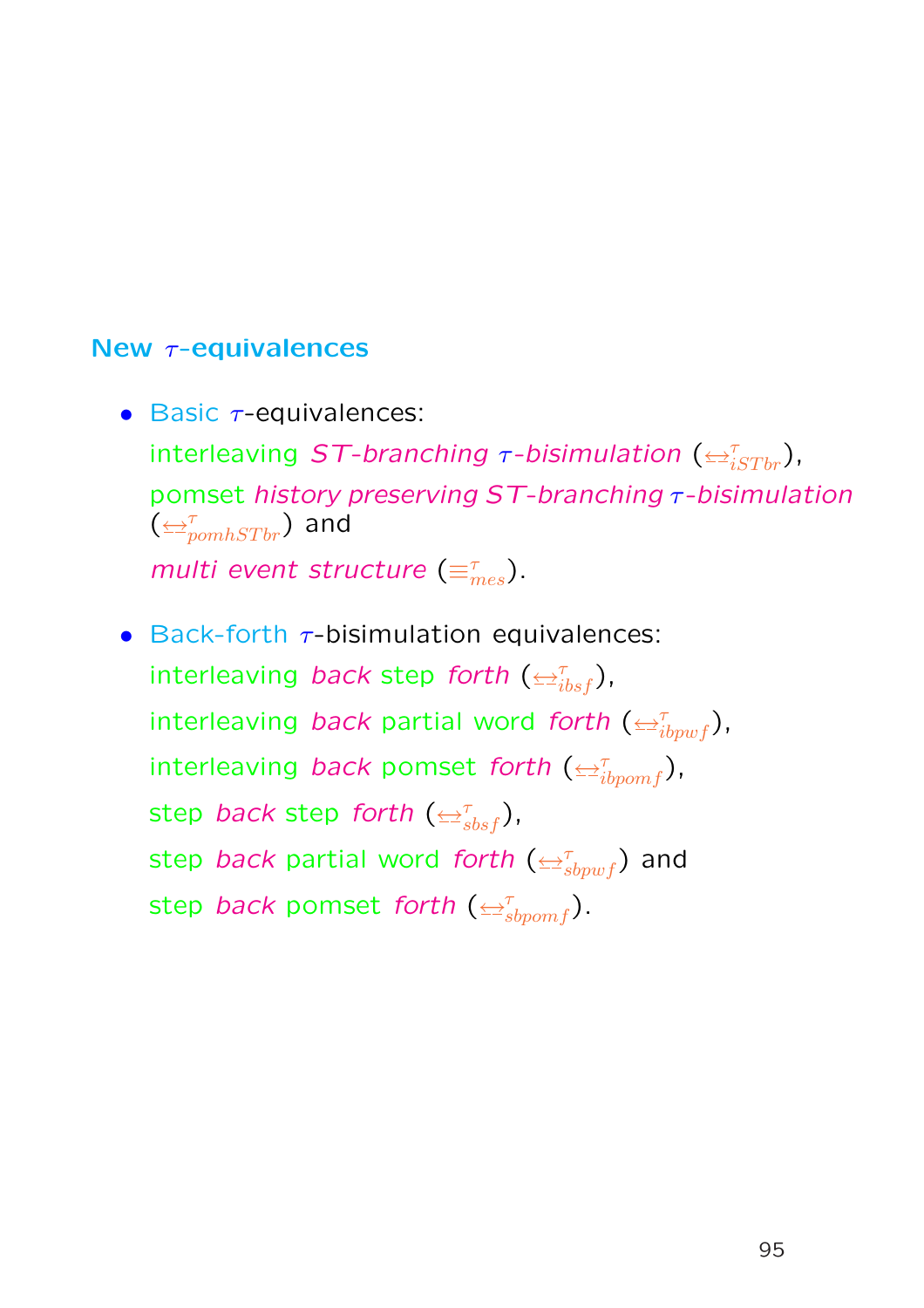

An application of the mapping vis to a causal net



An application of the mapping vis to an occurrence net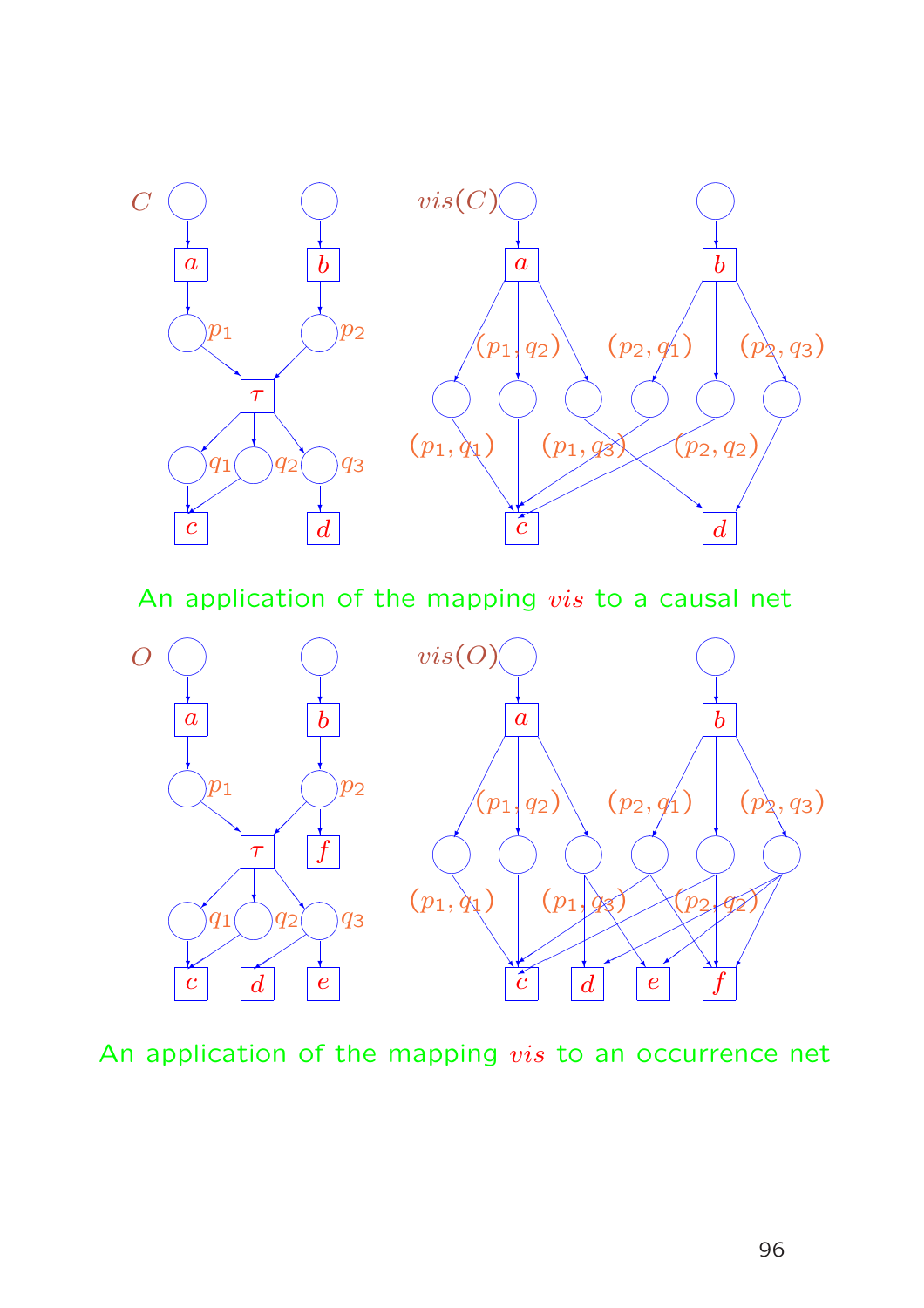

A crash of interrelations of the process  $\tau$ -bisimulation equivalences comparing with that of the process bisimulation equivalences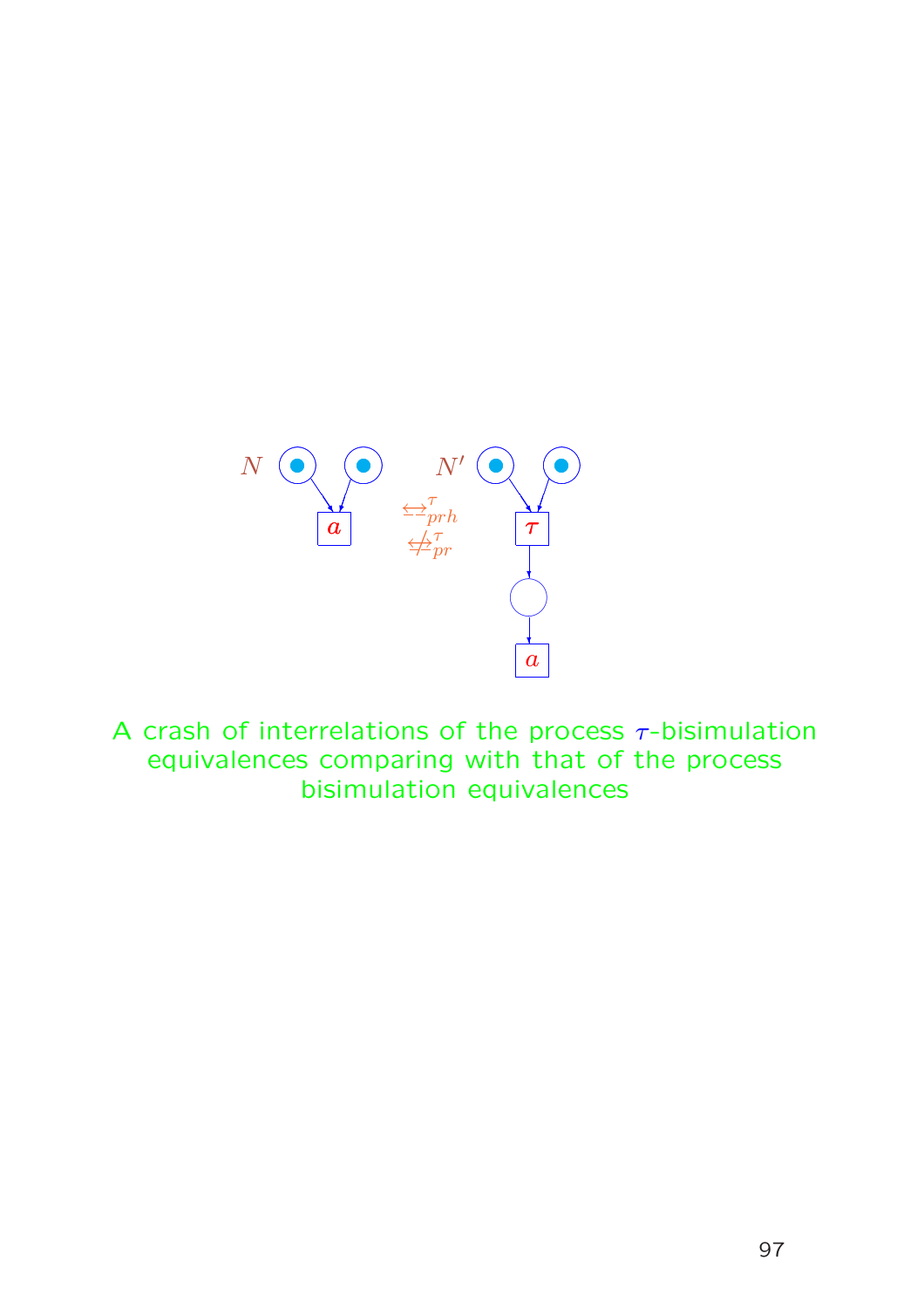### τ-trace equivalences

The empty string is denoted by  $\varepsilon$ .

Let  $\sigma = a_1 \cdots a_n \in Act^*_{\tau}$  and  $a \in Act_{\tau}$ . We define  $vis(\sigma)$  as:

- 1.  $vis(\varepsilon) = \varepsilon$ ;
- 2.  $vis(\sigma a) = \{$  $vis(\sigma)a, a \neq \tau;$  $vis(\sigma)$ ,  $a = \tau$ .

Definition 52 A visible interleaving trace of a net N is a sequence  $vis(a_1 \cdots a_n) \in Act^*$  s.t.  $\pi_N\stackrel{a_1}{\rightarrow}\pi_1\stackrel{a_2}{\rightarrow}\ldots\stackrel{\stackrel{\stackrel{\cdot}{a_n}}{\rightarrow}\pi_n, \ \ \pi_i\in\mathsf{\Pi}(N)\ \ (1\leq i\leq n).$ 

The set of all visible interleaving traces of  $N$  is  $VisIntTraces(N)$ .

N and N' are interleaving  $\tau$ -trace equivalent,  $N \equiv_i^{\tau} N'$ , if  $VisIntTraces(N) = VisIntTraces(N')$ .

Let  $\Sigma = A_1 \cdots A_n \in (\mathcal{M}(Act_{\tau}))^*$  and  $A \in \mathcal{M}(Act_{\tau})$ . We define  $vis(\Sigma)$  as:

1.  $vis(\varepsilon) = \varepsilon$ ;

2. 
$$
vis(\Sigma A) = \begin{cases} vis(\Sigma)(A \cap Act), & A \cap Act \neq \emptyset; \\ vis(\Sigma), & otherwise. \end{cases}
$$

**Definition** 53 A visible step trace of a net  $N$  is a sequence  $vis(A_1 \cdots A_n) \in (\mathcal{M}(Act))^*$  s.t.  $\pi_N\stackrel{A_1}{\rightarrow} \pi_1\stackrel{A_2}{\rightarrow}\ldots\stackrel{A_n}{\rightarrow} \pi_n,\ \ \pi_i\in \mathsf{\Pi}(N) \ \ (1\leq i\leq n).$ 

The set of all visible step traces of N is  $VisStepTrace(N)$ .

 $N$  and  $N'$  are step  $\tau$ -trace equivalent,  $N \equiv_{s}^{\tau} N'$ , if  $VisStepTrace(N) = VisStepTrace(N)$ .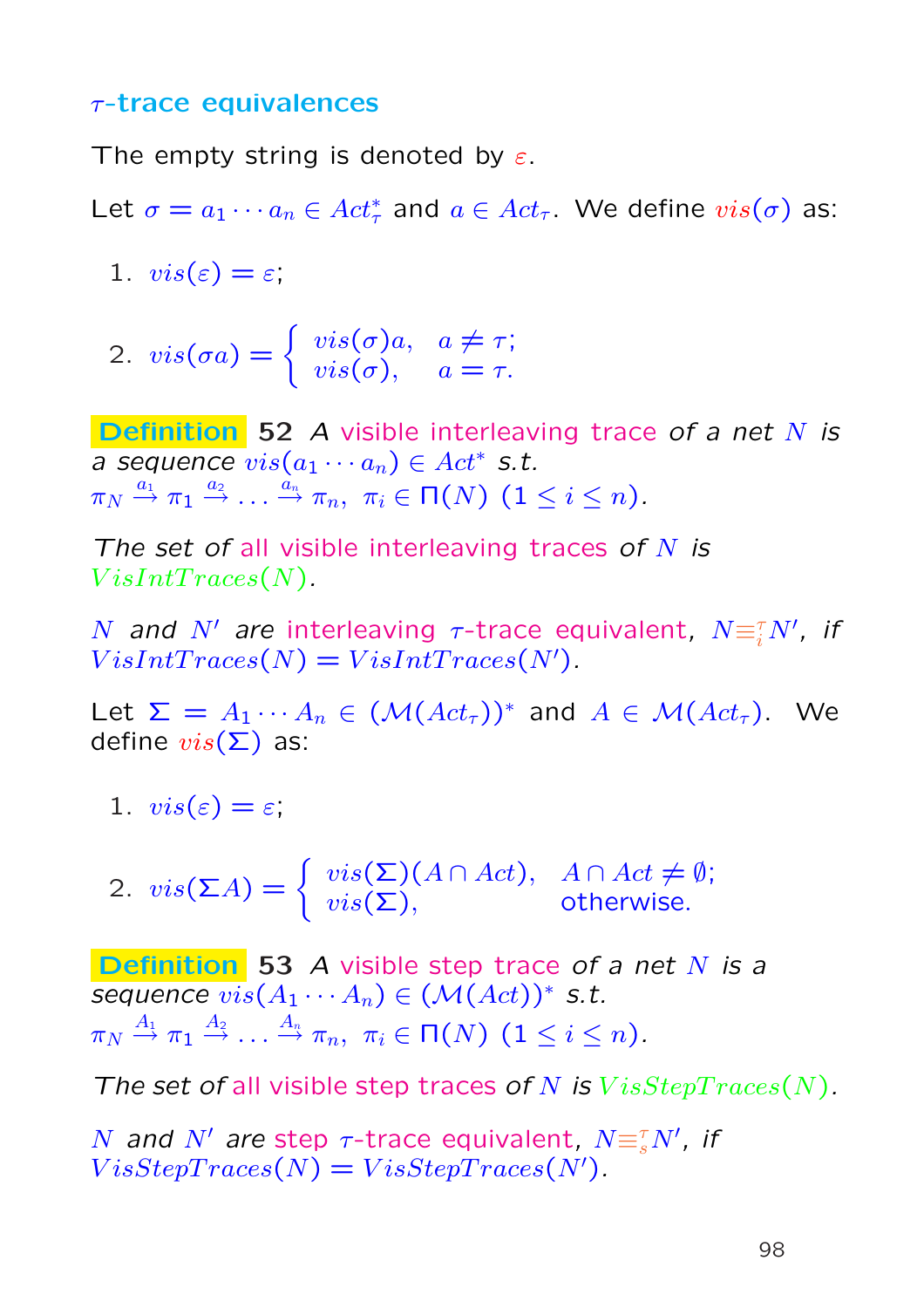Let  $\rho = \langle X, \prec, l \rangle$  is lposet s.t.  $l : X \to Act_\tau$ . We denote:

$$
\bullet \ \ vis(X) = \{ x \in X \mid l(x) \in Act \},
$$

$$
\bullet \;\; vis(\rho) = \rho|_{vis(X)}.
$$

Definition 54 A visible pomset trace of a net N is a pomset  $vis(\rho)$ , an isomorphism class of lposet  $vis(\rho_C)$  for  $\pi = (C, \varphi) \in \Pi(N)$ .

The set of all visible pomset traces of N is  $VisPomsets(N)$ .

 $N$  and  $N'$  are partial word  $\tau$ -trace equivalent,  $N {\equiv_{pw}^\tau} N'$ , if  $VisPomsets(N) \sqsubseteq VisPomsets(N')$  and  $VisPomsets(N') \sqsubseteq VisPomsets(N).$ 

**Definition** 55 N and N' are pomset  $\tau$ -trace equivalent,  $N {\equiv_{\hspace{-0.5mm}\textit{pom}}''} N'$ , if  $VisPomsets(N) = VisPomsets(N')$ .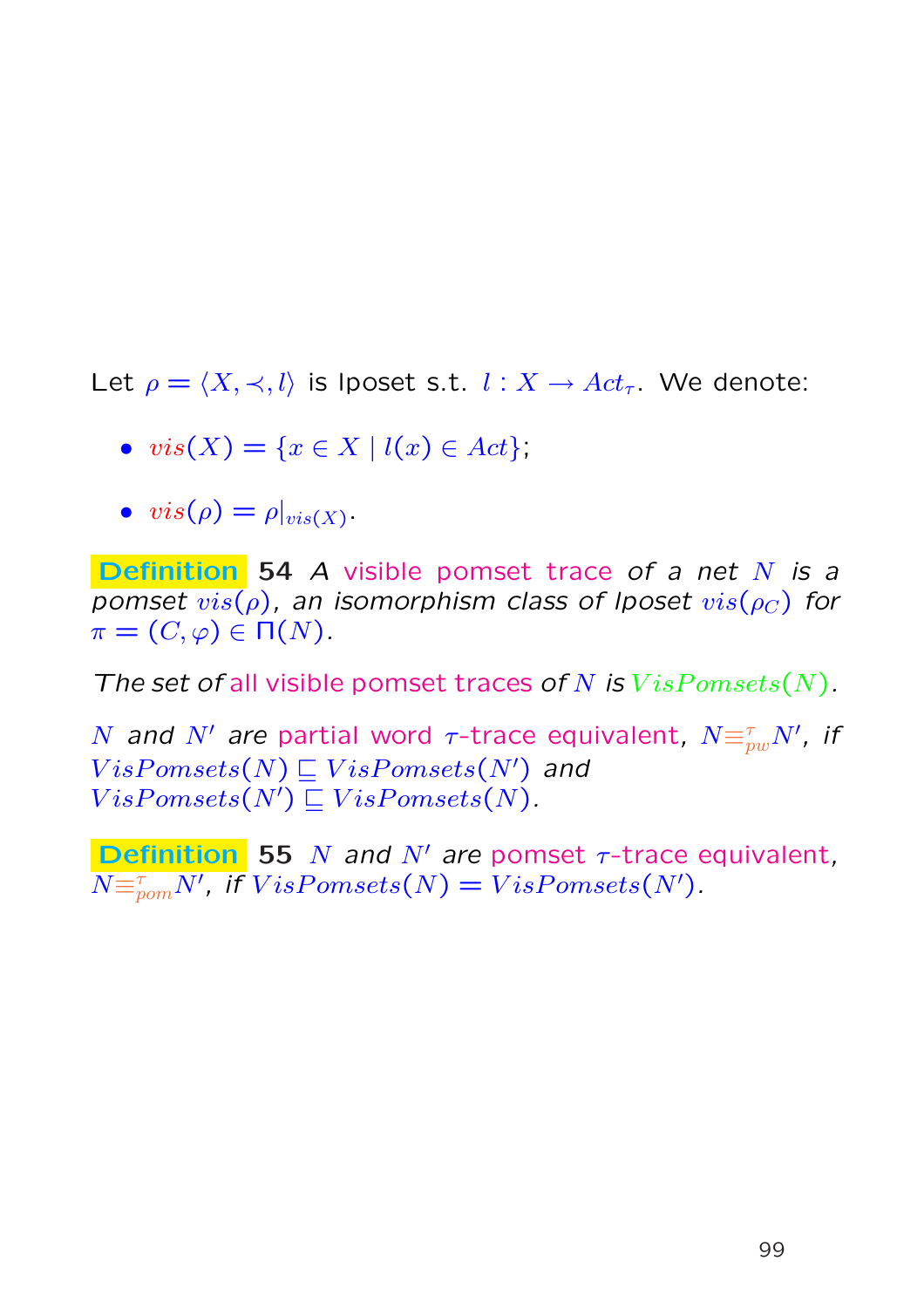### Usual  $\tau$ -bisimulation equivalences

Let  $C = \langle P_C, T_C, F_C, l_C \rangle$  be causal net. We denote:

- $vis(T_C) = \{v \in T_C \mid l_C(v) \in Act\};$
- $vis(\prec_C) = \prec_C \cap (vis(T_C) \times vis(T_C)).$

**Definition** 56  $\mathcal{R} \subseteq \Pi(N) \times \Pi(N')$  is a  $\star$ - $\tau$ -bisimulation between nets N and  $N'$ ,  $\star \in$  {interleaving, step, partial word, pomset},  $\mathcal{R}:N{\leftrightarrow}^{\mathcal{I}}_{\star}N',\,\,\star\in\{i,s,pw,pom\}$ , if:

1.  $(\pi_N, \pi_{N'}) \in \mathcal{R}$ .

2. 
$$
(\pi, \pi') \in \mathcal{R}, \ \pi \stackrel{\hat{\pi}}{\rightarrow} \tilde{\pi},
$$
  
\n(a)  $|vis(T_{\widehat{C}})| = 1$ , if  $\star = i$ ,  
\n(b)  $vis(\prec_{\widehat{C}}) = \emptyset$ , if  $\star = s$ ,  
\n $\Rightarrow \exists \tilde{\pi}' : \ \pi' \stackrel{\hat{\pi}'}{\rightarrow} \tilde{\pi}', \ (\tilde{\pi}, \tilde{\pi}') \in \mathcal{R}$  and  
\n(a)  $vis(\rho_{\widehat{C}}) \sqsubseteq vis(\rho_{\widehat{C}})$ , if  $\star = pw$ ,  
\n(b)  $vis(\rho_{\widehat{C}}) \simeq vis(\rho_{\widehat{C}'})$ , if  $\star \in \{i, s, pom\}$ .

3. As item 2, but the roles of  $N$  and  $N'$  are reversed.

N and N' are  $\star$ - $\tau$ -bisimulation equivalent,  $\star \in$ {interleaving, step, partial word, pomset},  $N{\trianglelefteq^{\tau}_{\star}} N'$ , if  $\exists \mathcal{R}: N{\trianglelefteq^{\tau}_{\star}} N',$  $\star \in \{i, s, pw, pom\}.$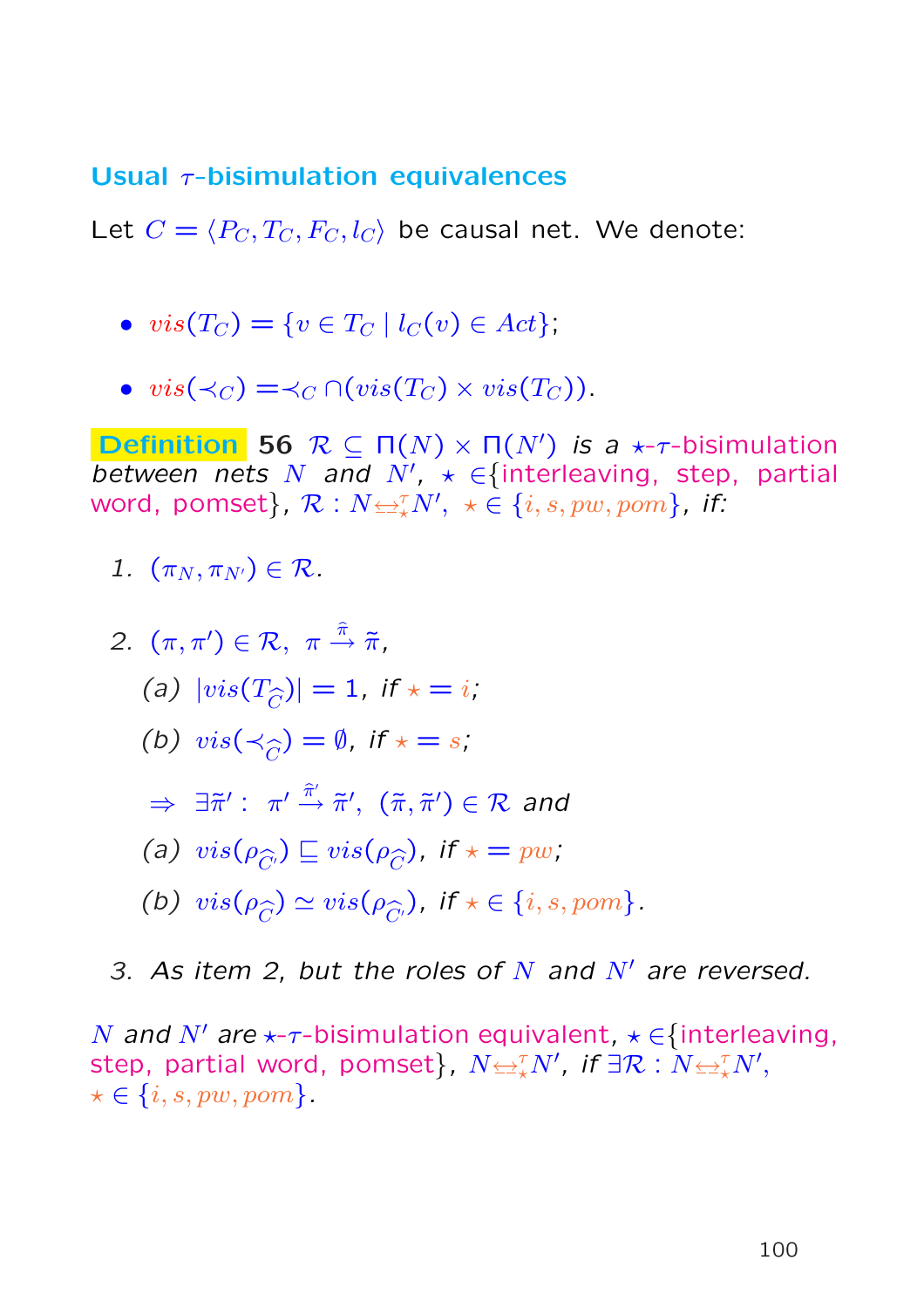### ST-τ-bisimulation equivalences

Definition 57 An ST- $\tau$ -process of a net N is a pair  $(\pi_E, \pi_P)$ :

- 1.  $\pi_E, \pi_P \in \Pi(N)$ ,  $\pi_P \stackrel{\pi_W}{\rightarrow} \pi_E$ ;
- 2.  $\forall v, w \in T_{C_E} \ (v \prec_{C_E} w) \vee (l_{C_E}(v) = \tau) \Rightarrow v \in T_{C_P}.$
- $\pi_E$  is a current process;
- $\bullet$   $\pi_P$  is the completed part;
- $\pi_W$  is the still working part.

Obviously,  $\prec_{C_W}=\emptyset$ .

 $ST^{\tau}$  –  $\Pi(N)$  is the set of all ST- $\tau$ -processes of a net N.

 $(\pi_N, \pi_N)$  is the *initial ST-* $\tau$ *-process* of a net N.

Let  $(\pi_E, \pi_P)$ ,  $(\tilde{\pi}_E, \tilde{\pi}_P) \in ST^{\tau} - \Pi(N)$ .

We write  $(\pi_E, \pi_P) \rightarrow (\tilde{\pi}_E, \tilde{\pi}_P)$ , if  $\pi_E \rightarrow \tilde{\pi}_E$  and  $\pi_P \rightarrow \tilde{\pi}_P$ .

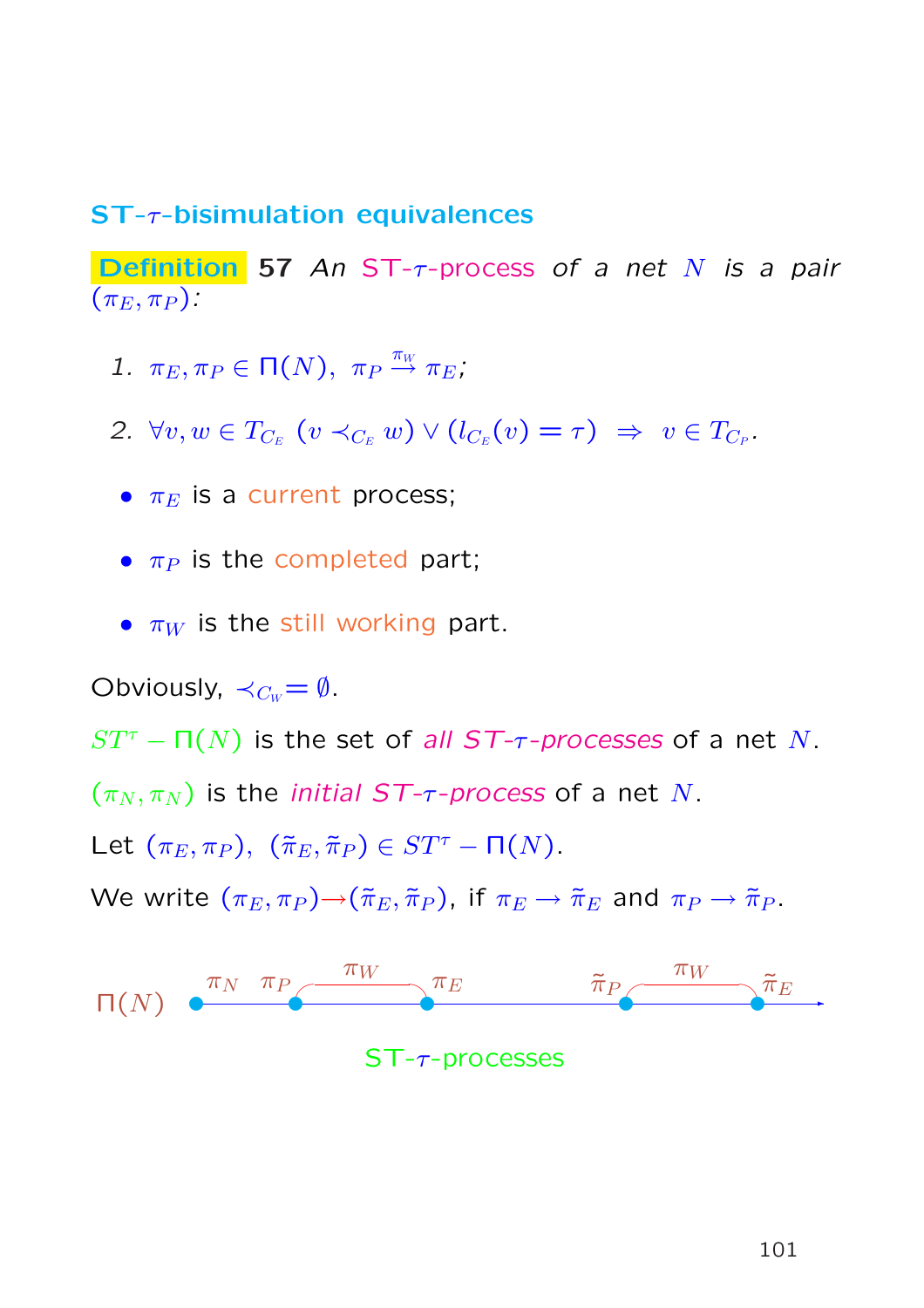**Definition** 58  $\mathcal{R} \subseteq ST^{\tau} - \Pi(N) \times ST^{\tau} - \Pi(N') \times \mathcal{B}$ , where  $\mathcal{B} = \{\beta \mid \beta : vis(T_C) \rightarrow vis(T_{C}), \pi = (C, \varphi) \in \Pi(N),\}$  $\pi' = \overline{(C', \varphi')} \in \Pi(N')\}$  is a  $\star$ -ST- $\tau$ -bisimulation between nets N and N',  $\star \in$  {interleaving, partial word, pomset},  $\mathcal{R}:N{\leftrightarrow}^{\tau}_{\star ST}N',\,\,\star\in\{i,pw,pom\}$ , if:

- 1.  $((\pi_N, \pi_N), (\pi_{N'}, \pi_{N'}), \emptyset) \in \mathcal{R}$ .
- 2.  $((\pi_E, \pi_P), (\pi'_P)$  $\mathcal{E}(\rho_{E}, \pi_{P}'), \beta) \in \mathcal{R} \;\; \Rightarrow \;\; \beta : \textit{vis}(\rho_{C_E}) \asymp \textit{vis}(\rho_{C_E'})$ and  $\beta(vis(T_{C_P}))=vis(T_{C'_P})$  .
- 3.  $((\pi_E, \pi_P), (\pi'_P)$  $(\pi_E^{\prime},\pi_P^{\prime}),\beta)$   $\in$   $\mathcal{R},$   $\ (\pi_E,\pi_P)$   $\;\rightarrow$   $\ (\widetilde{\pi}_E,\widetilde{\pi}_P)$   $\;\Rightarrow$  $\exists \tilde{\beta},~(\tilde{\pi}'_1)$  $'_{E},\tilde{\pi}'_{I}$  $_{P}^{\prime }$ ) :  $(\pi _{I}^{\prime }$  $\left({}^{\prime}_{E},\pi'_{P}\right)\rightarrow(\tilde{\pi}'_{E})$  $'_{E},\tilde{\pi}'_{I}$  $_{P}^{\prime}),\,\,\tilde{\beta}|_{vis(T_{C_E})}=\beta,$  $((\tilde{\pi}_E, \tilde{\pi}_P), (\tilde{\pi}'_P)$  $'_{E},\tilde{\pi}'_{I}$  $\tilde{P}_P), \tilde{\beta}) \in \mathcal{R}$ , and if  $\pi_P \stackrel{\pi}{\twoheadrightarrow} \tilde{\pi}_E$ ,  $\pi_1'$ P  $\stackrel{\pi'}{\longrightarrow} \tilde{\pi}'_1$  $E'_{E},\,\,\gamma=\tilde{\beta}|_{vis(T_{C})}$ , then: (a)  $\gamma^{-1}$  :  $vis(\rho_{C'}) \sqsubseteq vis(\rho_C)$ , if  $\star = pw$ ; (b)  $\gamma : vis(\rho_C) \simeq vis(\rho_{C'})$ , if  $\star = pom$ .
- 4. As item 3, but the roles of N and  $N'$  are reversed.

N and N' are  $\star$ -ST- $\tau$ -bisimulation equivalent,  $\star \in$ {interleaving, partial word, pomset},  $N$  $\rightleftarrows_{\star ST}^{\tau}N'$ , if  $\exists \mathcal{R}: N \Longleftrightarrow_{\star ST}^{\tau} N', \ \star \in \{i, pw, pom\}.$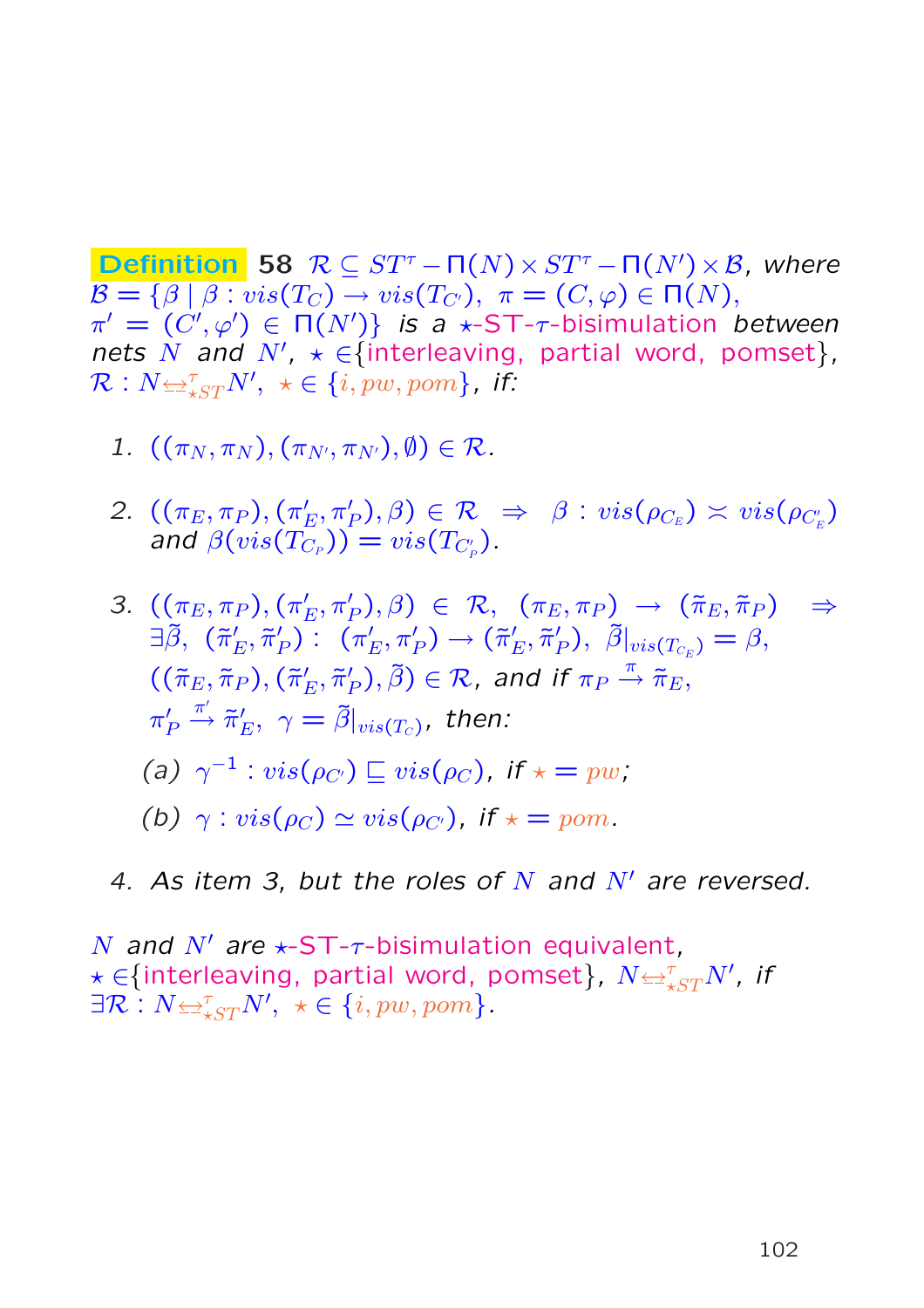### History preserving  $\tau$ -bisimulation equivalences

**Definition** 59  $R \subseteq \Pi(N) \times \Pi(N') \times \mathcal{B}$ , where  $\mathcal{B} = \{\beta \mid \beta : vis(T_C) \rightarrow vis(T_{C}), \pi = (C, \varphi) \in \Pi(N),\}$  $\pi' = (C', \varphi') \in \Pi(N')\}$ , is a pomset history preserving  $\tau$ -bisimulation between nets  $N$  and  $N', \ \mathcal{R}: N$   $\rightleftarrows^{\tau}_{p o m h} N',$  if:

- 1.  $(\pi_N, \pi_{N'}, \emptyset) \in \mathcal{R}$ .
- 2.  $(\pi, \pi', \beta) \in \mathcal{R} \Rightarrow \beta : vis(\rho_C) \simeq vis(\rho_{C}).$
- 3.  $(\pi, \pi', \beta) \in \mathcal{R}, \pi \to \tilde{\pi} \Rightarrow \exists \tilde{\beta}, \tilde{\pi}' : \pi' \to \tilde{\pi}',$  $\tilde{\beta}|_{vis(T_C)}=\beta, \,\, (\tilde{\pi}, \tilde{\pi}', \tilde{\beta}) \in \mathcal{R}$  .
- 4. As item 3, but the roles of N and  $N'$  are reversed.

N and N' are pomset history preserving  $\tau$ -bisimulation equivalent,  $N$  $\leftrightarrow_{pomh}^{\tau} N'$ , if  $\exists \mathcal{R}: N$  $\leftrightarrow_{pomh}^{\tau} N'$ .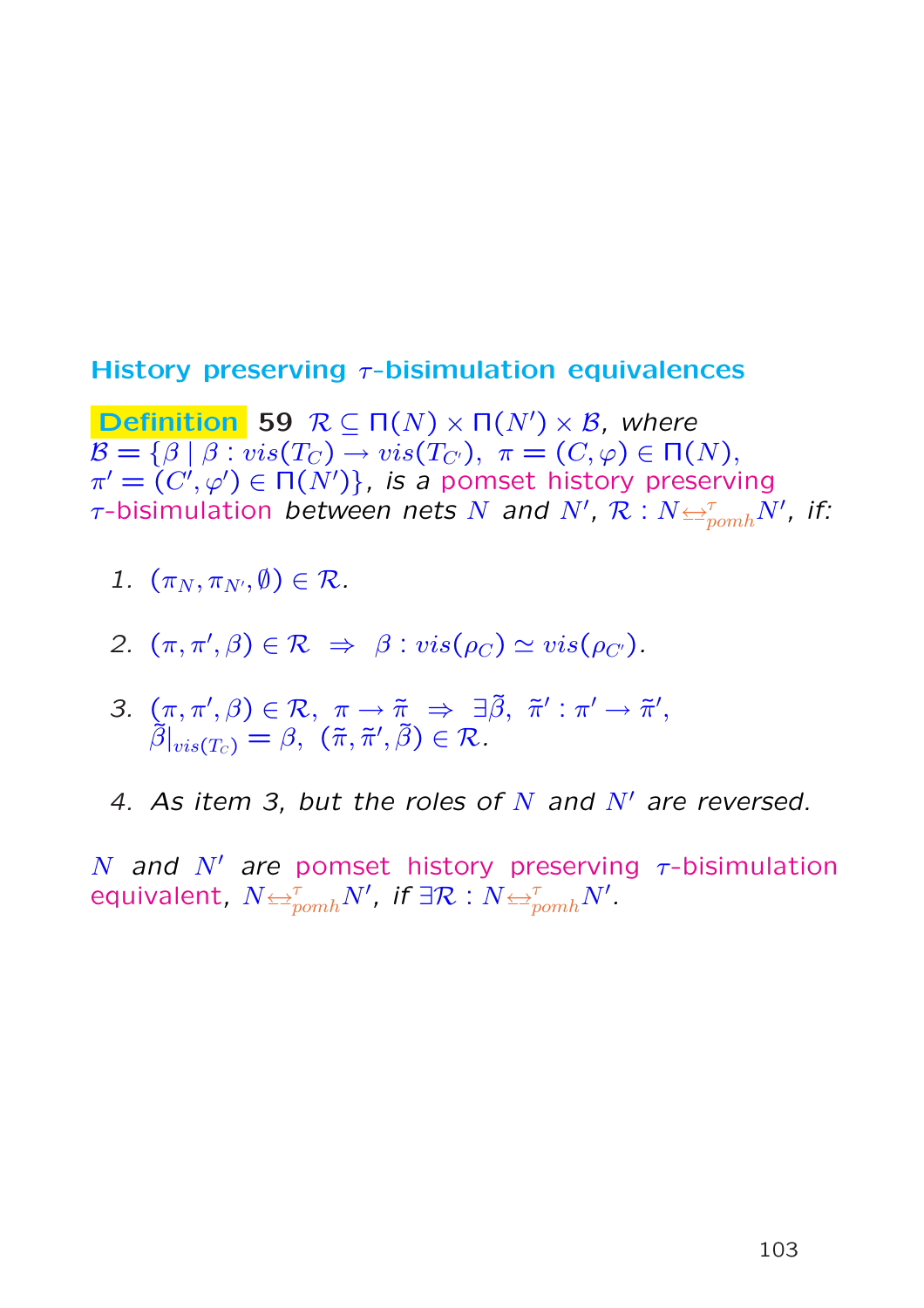### History preserving  $ST$ - $\tau$ -bisimulation equivalences

**Definition** 60  $\mathcal{R} \subseteq ST^{\tau} - \Pi(N) \times ST^{\tau} - \Pi(N') \times \mathcal{B}$ , where  $\mathcal{B} = {\beta | \beta : vis(T_C) \rightarrow vis(T_{C}), \pi = (C, \varphi) \in \Pi(N)},$  $\pi' = \overline{(C', \varphi')} \in \Pi(N')\}$ , is a pomset history preserving ST- $\tau$ -bisimulation between nets  $N$  and  $N',$   $\mathcal{R}:N$   $\rightleftarrows_{\mathit{pomhST}}^{\tau}N',$ if:

- 1.  $((\pi_N, \pi_N), (\pi_{N'}, \pi_{N'}), \emptyset) \in \mathcal{R}$ .
- 2.  $((\pi_E, \pi_P), (\pi'_P)$  $\mathcal{E}(\mathcal{E}, \pi_P'), \beta) \in \mathcal{R} \;\; \Rightarrow \;\; \beta : \textit{vis}(\rho_{C_E}) \simeq \textit{vis}(\rho_{C_E'})$ and  $\beta(vis(T_{C_P}))=vis(T_{C'_P})$  .
- 3.  $((\pi_E, \pi_P), (\pi'_P)$  $(\pi_E^{\prime},\pi_P^{\prime}),\beta)$   $\in$   $\mathcal{R},$   $(\pi_E,\pi_P)$   $\;\rightarrow$   $(\tilde{\pi}_E,\tilde{\pi}_P)$   $\;\Rightarrow$  $\exists \tilde{\beta}, \; (\tilde{\pi}'_1)$  $'_{E},\tilde{\pi}'_{I}$  $_{P}^{\prime }$ ) :  $(\pi _{I}^{\prime }$  $\pi'_E, \pi'_P) \to (\tilde{\pi}'_P)$  $'_{E},\tilde{\pi}'_{I}$  $_{P}^{\prime}),\,\,\tilde{\beta}|_{vis(T_{C_E})}=\beta,$  $((\tilde{\pi}_E, \tilde{\pi}_P), (\tilde{\pi}'_P)$  $'_{E},\tilde{\pi}'_{I}$  $'_{P}), \tilde{\beta}) \in \mathcal{R}.$
- 4. As item 3, but the roles of N and  $N'$  are reversed.

N and N' are pomset history preserving  $ST-\tau$ -bisimulation equivalent,  $N {\Leftrightarrow^\tau_{pomhST}} N'$ , if  $\exists \mathcal{R}: N {\Leftrightarrow^\tau_{pomhST}} N'$ .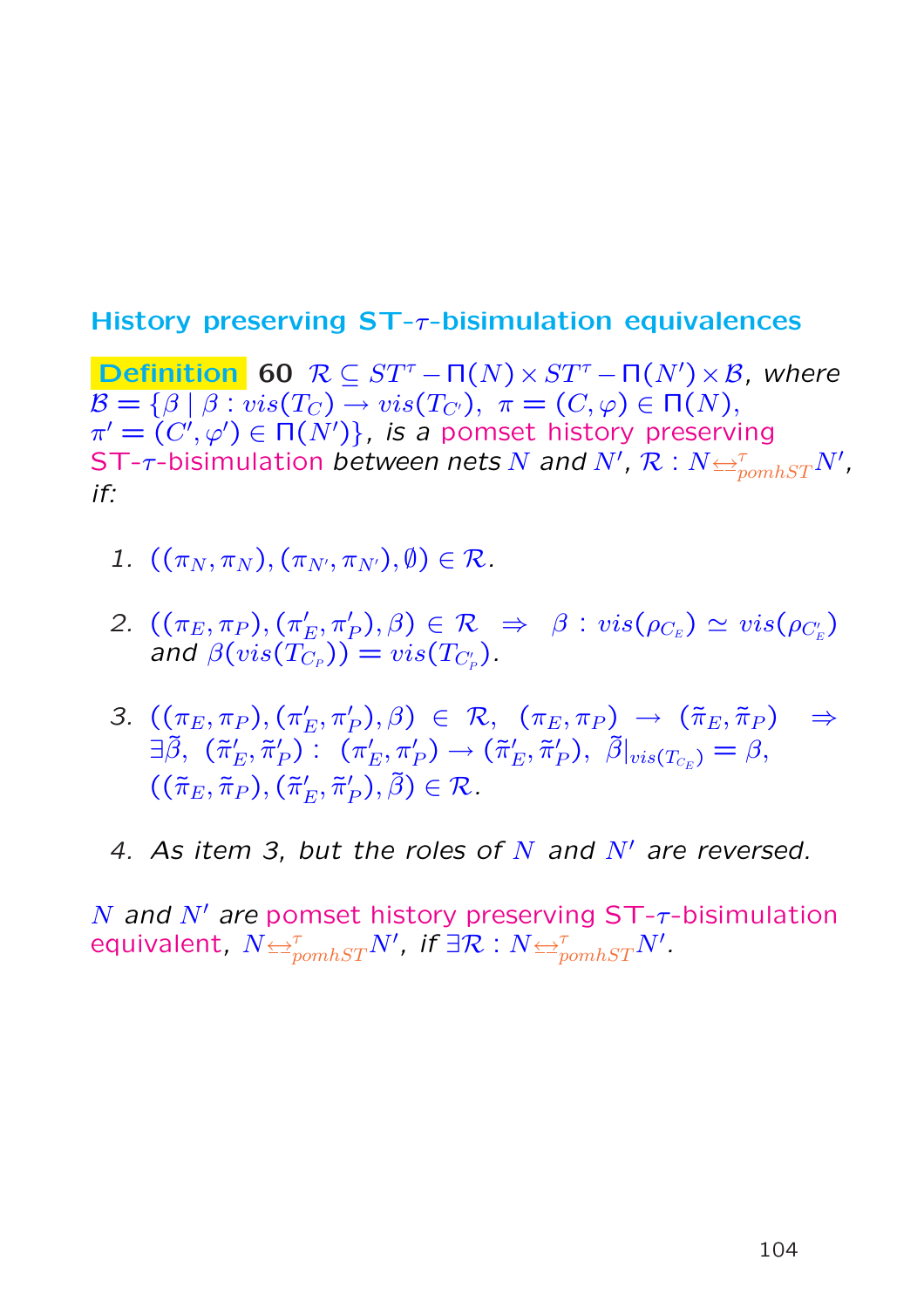

A distinguish ability of the usual and the branching  $\tau$ -bisimulation equivalences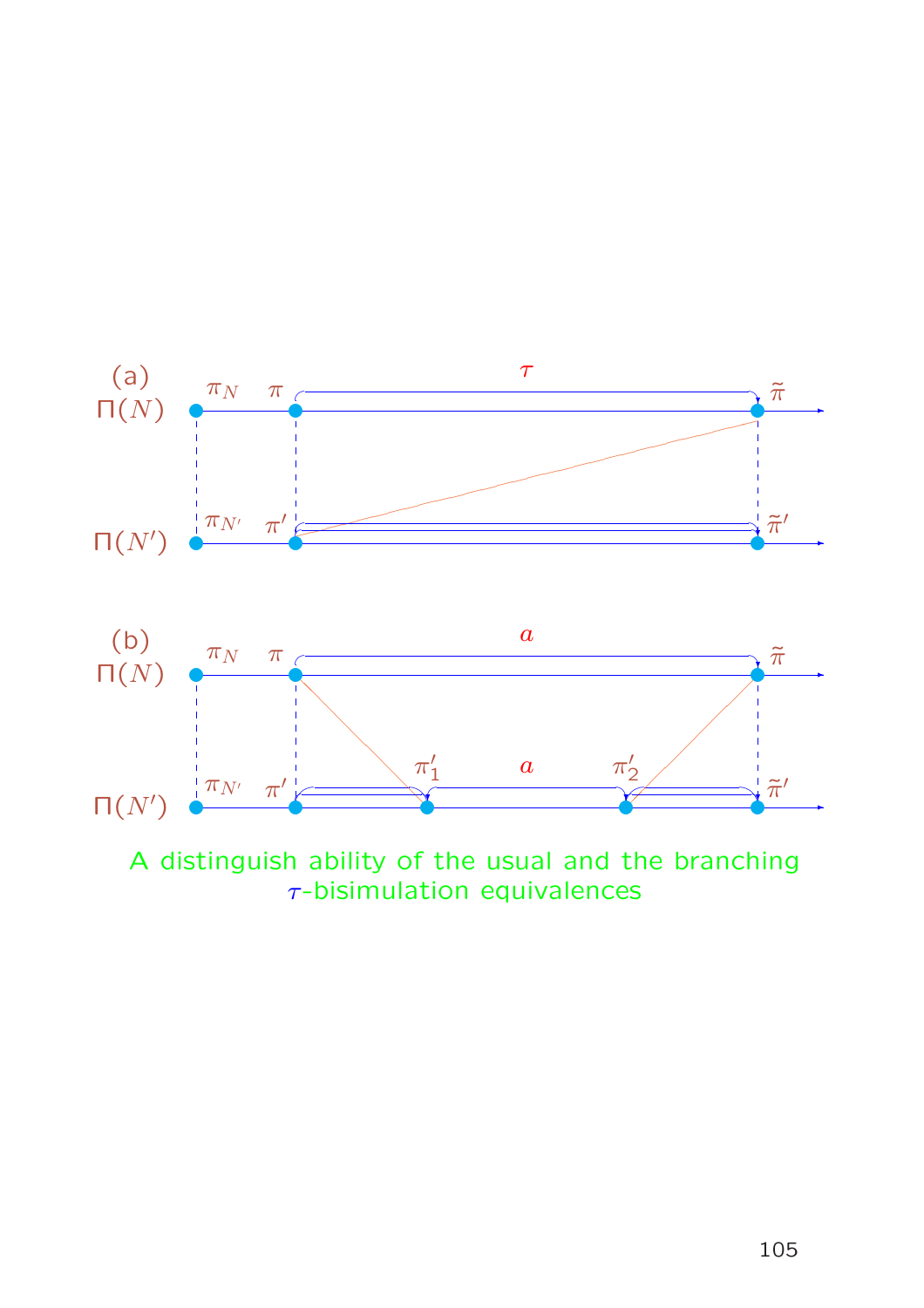## Usual branching  $\tau$ -bisimulation equivalences

For a net N and  $\pi, \tilde{\pi} \in \Pi(N)$  we write  $\pi \Rightarrow \tilde{\pi}$  when  $\exists \widehat{\pi} = (\widehat{C}, \widehat{\varphi})$  s.t.  $\pi \stackrel{\widehat{\pi}}{\rightarrow} \widetilde{\pi}$  and  $vis(T_{\widehat{C}}) = \emptyset$ .

**Definition** 61  $\mathcal{R} \subseteq \Pi(N) \times \Pi(N')$  is an interleaving branching  $\tau$ -bisimulation between nets N and N',  $\overline{\mathcal{R}}:N{\hookrightarrow^{\tau}_{ibr}}N^{\prime}$ , if:

1.  $(\pi_N, \pi_{N'}) \in \mathcal{R}$ .

2. 
$$
(\pi, \pi') \in \mathcal{R}, \ \pi \stackrel{a}{\rightarrow} \tilde{\pi} \Rightarrow
$$
  
(a)  $a = \tau$  and  $(\tilde{\pi}, \pi') \in \mathcal{R}$  or

- (b)  $a \neq \tau$  and  $\exists \bar{\pi}', \bar{\pi}' : \pi' \Rightarrow \bar{\pi}' \stackrel{a}{\rightarrow} \tilde{\pi}', (\pi, \bar{\pi}') \in \mathcal{R},$  $(\tilde{\pi}, \tilde{\pi}') \in \mathcal{R}$ .
- 3. As item 2, but the roles of N and  $N'$  are reversed.

N and N' are interleaving branching  $\tau$ -bisimulation equivalent,  $N {\Leftrightarrow_{ibr}^\tau} N'$ , if  $\exists \mathcal{R}: N {\Leftrightarrow_{ibr}^\tau} N'.$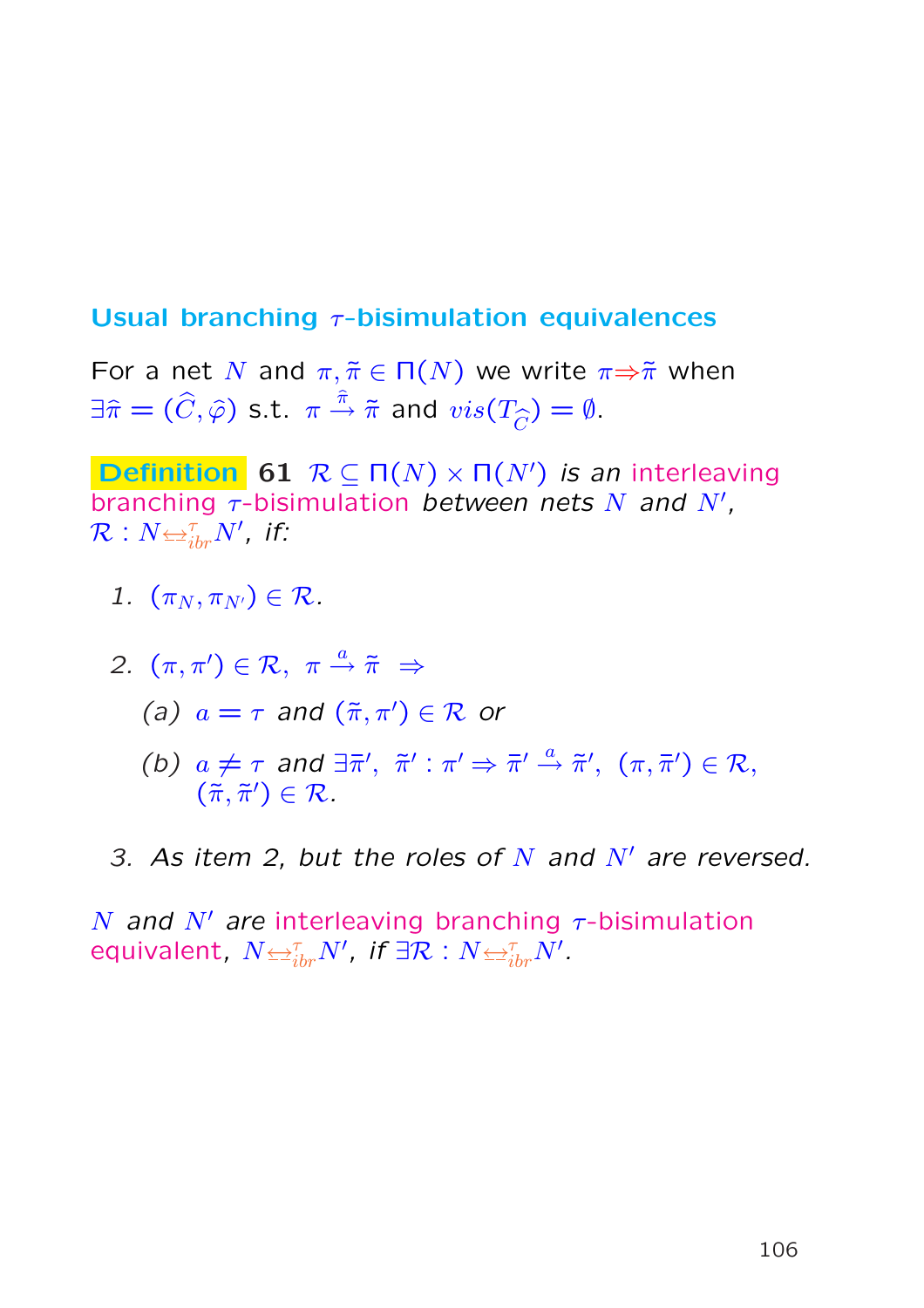## History preserving branching  $\tau$ -bisimulation equivalences

**Definition** 62  $R \subseteq \Pi(N) \times \Pi(N') \times \mathcal{B}$ , where  $\overline{\mathcal{B} = {\beta \mid \beta : T_C \to T_{C'}}, \pi = (C, \varphi) \in \Pi(N)},$  $\pi' = (C', \varphi') \in \Pi(N')\}$ , is a pomset history preserving branching  $\tau$ -bisimulation between nets N and N',  $\overline{\mathcal{R}}:N{\triangleq^{\tau}_{pomhbr}}N^{\prime}$ , if:

- 1.  $(\pi_N, \pi_{N'}, \emptyset) \in \mathcal{R}$ .
- 2.  $(\pi, \pi', \beta) \in \mathcal{R} \Rightarrow \beta : vis(\rho_C) \simeq vis(\rho_{C}).$
- 3.  $(\pi, \pi', \beta) \in \mathcal{R}, \ \pi \to \tilde{\pi} \Rightarrow$ 
	- (a)  $(\tilde{\pi}, \pi', \beta) \in \mathcal{R}$  or
	- (b)  $\exists \tilde{\beta}, \bar{\pi}', \tilde{\pi}' : \pi' \Rightarrow \bar{\pi}' \rightarrow \tilde{\pi}', \tilde{\beta}|_{vis(T_c)} = \beta$ ,  $(\pi, \bar{\pi}', \beta) \in \mathcal{R}, \; (\tilde{\pi}, \tilde{\pi}', \tilde{\beta}) \in \mathcal{R}.$
- 4. As item 3, but the roles of N and  $N'$  are reversed.

N and  $N'$  are pomset history preserving branching  $\tau$ -bisimulation equivalent,  $N {\Leftrightarrow^\tau_{pomhbr}} N'$ , if  $\exists \mathcal{R}: N {\Leftrightarrow^\tau_{pomhbr}} N'.$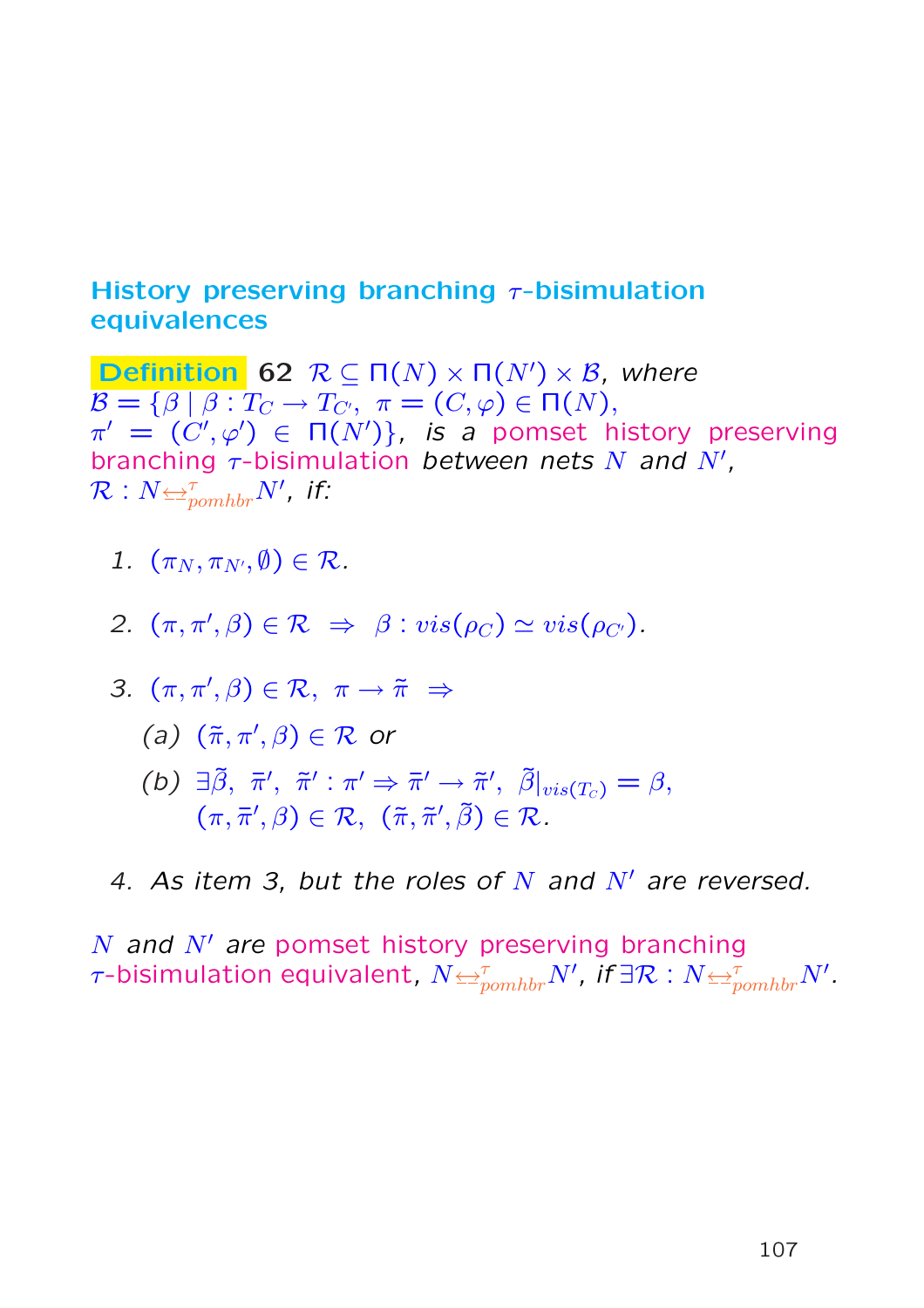### **ST-branching**  $\tau$ **-bisimulation equivalences**

Let  $(\pi_E, \pi_P)$ ,  $(\tilde{\pi}_E, \tilde{\pi}_P) \in ST^{\tau} - \Pi(N)$ . We write  $(\pi_E, \pi_P) \Rightarrow (\tilde{\pi}_E, \tilde{\pi}_P)$ , if  $\pi_E \Rightarrow \tilde{\pi}_E$  and  $\pi_P \Rightarrow \tilde{\pi}_P$ .

**Definition** 63  $R \subseteq ST^{\tau} - \Pi(N) \times ST^{\tau} - \Pi(N') \times B$ , where  $\mathcal{B} = \{\beta \mid \beta : vis(T_C) \rightarrow vis(T_{C}), \pi = (C, \varphi) \in \Pi(N),\}$  $\pi' = \overline{(C', \varphi')} \in \Pi(N')\}$  is an interleaving ST-branching  $\tau$ -bisimulation between nets N and N',  $\overline{\mathcal{R}}:N{\triangleq}^{\tau}_{iSTbr}N^{\prime}$ , if:

- 1.  $((\pi_N, \pi_N), (\pi_{N'}, \pi_{N'}), \emptyset) \in \mathcal{R}$ .
- 2.  $((\pi_E, \pi_P), (\pi'_P)$  $\mathcal{E}(\mathcal{E}, \pi_P'), \beta) \in \mathcal{R} \;\; \Rightarrow \;\; \beta : \textit{vis}(\rho_{C_E}) \asymp \textit{vis}(\rho_{C_E'})$ and  $\beta(vis(T_{C_P}))=vis(T_{C'_P})$  .
- 3.  $((\pi_E, \pi_P), (\pi'_P)$  $(\pi_E',\pi_P'),\beta)\in\mathcal{R},\,\,\, (\pi_E,\pi_P)\,\rightarrow (\tilde{\pi}_E,\tilde{\pi}_P) \,\,\Rightarrow\,\,$

(a)  $((\tilde{\pi}_E, \tilde{\pi}_P), (\pi'_P))$  $\zeta'_E, \pi'_P), \beta) \in \mathcal{R}$  or

(b)  $\exists \tilde{\beta}, \; (\bar{\pi}_1)$  $'_{E}, \bar{\pi}'_{I}$  $_{P}^{\prime}),$   $\;(\tilde{\pi}_{I}^{\prime}% )\in\lbrack\partial/\partial\sigma_{I}^{\prime}]$  $'_{E},\tilde{\pi}'_{I}$  $_{P}^{\prime })$  :  $(\pi _{I}^{\prime }% )$  $\zeta_E^\prime, \pi_P^\prime) \;\Rightarrow\; (\bar{\pi}_1^\prime)$  $'_{E},\bar{\pi}'_{I}$  $_{P}^{\prime})\;\rightarrow$  $(\tilde{\pi}'_1)$  $'_{E},\tilde{\pi}'_{I}$  $\mathcal{P}_{P}),\,\,\tilde{\beta}|_{vis(T_{C_E})}=\beta,\,\,((\pi_E,\pi_P),(\bar{\pi}_E')$  $'_{E},\bar{\pi}'_{I}$  $_{P}^{\prime}),\beta)\in\mathcal{R},$  $((\tilde{\pi}_E, \tilde{\pi}_P), (\tilde{\pi}'_P)$  $'_{E},\tilde{\pi}'_{I}$  $'_{P}), \tilde{\beta}) \in \mathcal{R}.$ 

4. As item 3, but the roles of N and  $N'$  are reversed.

N and N' are interleaving ST-branching  $\tau$ -bisimulation equivalent,  $N {\Leftrightarrow}^{\tau}_{iSTbr} N'$ , if  $\exists \mathcal{R}: N {\Leftrightarrow}^{\tau}_{iSTbr} N'.$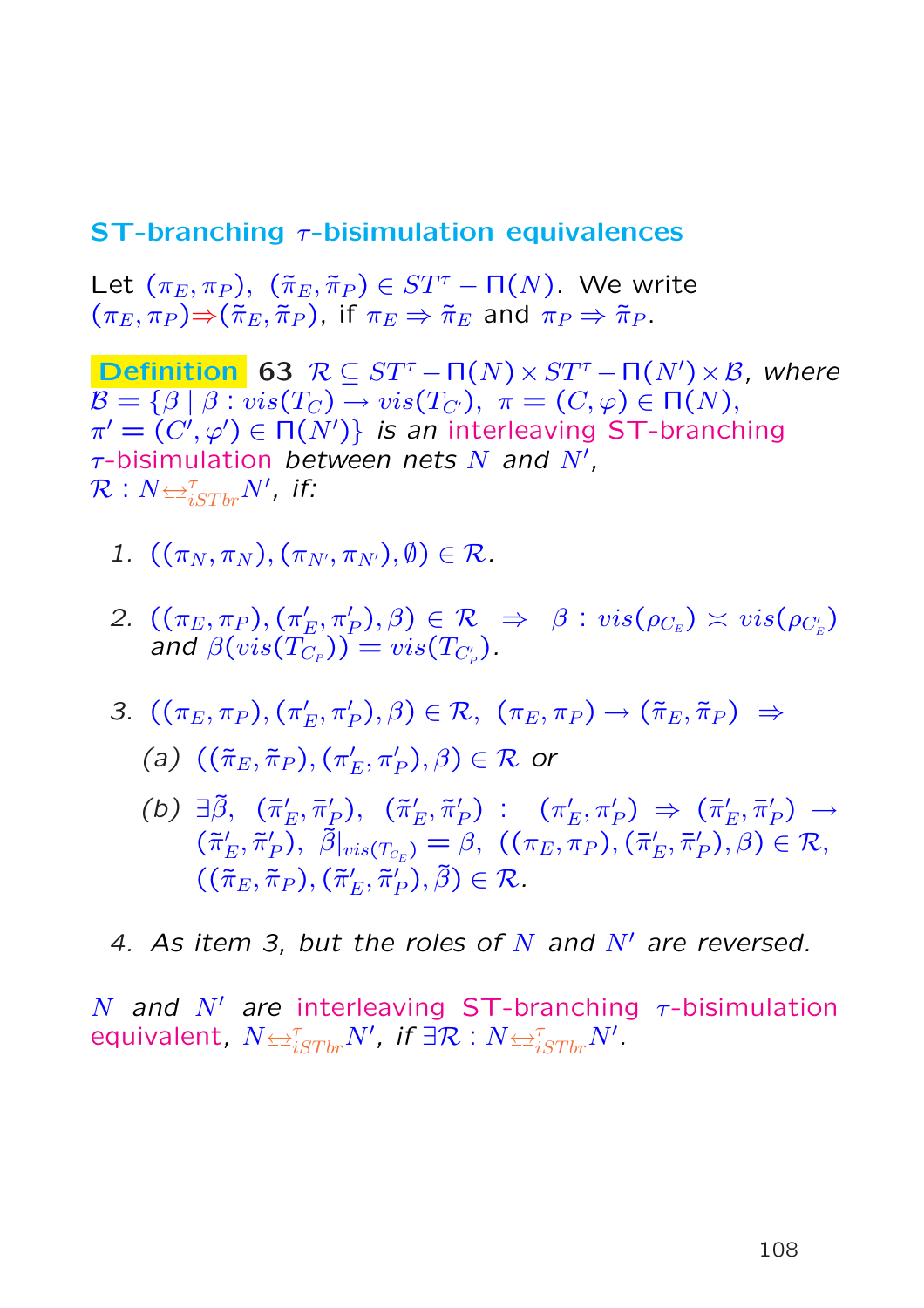#### History preserving ST-branching  $\tau$ -bisimulation equivalences

**Definition 64**  $\mathcal{R} \subseteq ST^{\tau} - \Pi(N) \times ST^{\tau} - \Pi(N') \times \mathcal{B}$ , where  $\mathcal{B} = \{\beta \mid \beta : vis(T_C) \rightarrow vis(T_{C}), \pi = (C, \varphi) \in \Pi(N),\}$  $\pi' = \overline{(C', \varphi')} \in \Pi(N')\}$  is a pomset history preserving ST-branching  $\tau$ -bisimulation between nets N and N', R:  $N$  $\leftrightarrows^{\tau}_{pomhSTbr}N'$ , if:

- 1.  $((\pi_N, \pi_N), (\pi_{N'}, \pi_{N'}), \emptyset) \in \mathcal{R}$ .
- 2.  $((\pi_E, \pi_P), (\pi'_P)$  $\mathcal{E}(\mathcal{E}, \pi_P'), \beta) \in \mathcal{R} \;\; \Rightarrow \;\; \beta : \textit{vis}(\rho_{C_E}) \simeq \textit{vis}(\rho_{C_E'})$ and  $\beta(vis(T_{C_P}))=vis(T_{C'_P})$  .
- 3.  $((\pi_E, \pi_P), (\pi'_P)$  $(\pi_E',\pi_P'),\beta)\in\mathcal{R},\,\,\, (\pi_E,\pi_P)\,\rightarrow (\tilde{\pi}_E,\tilde{\pi}_P) \,\,\Rightarrow\,\,$

(a) 
$$
((\tilde{\pi}_E, \tilde{\pi}_P), (\pi'_E, \pi'_P), \beta) \in \mathcal{R}
$$
 or

- (b)  $\exists \tilde{\beta}, \; (\bar{\pi}_1)$  $'_{E}, \bar{\pi}'_{I}$  $_{P}^{\prime}),$   $\;(\tilde{\pi}_{I}^{\prime}% )\in\lbrack\partial/\partial\sigma_{I}^{\prime}]$  $'_{E},\tilde{\pi}'_{I}$  $_{P}^{\prime }$ ) :  $(\pi _{I}^{\prime })$  $\zeta_E^\prime, \pi_P^\prime) \;\Rightarrow\; (\bar{\pi}_1^\prime)$  $'_{E}, \bar{\pi}'_{I}$  $_{P}^{\prime})\;\rightarrow% \langle\chi_{0}^{\prime\prime}\rangle \label{eq:2.14}%$  $(\tilde{\pi}'_1)$  $'_{E},\tilde{\pi}'_{I}$  $\mathcal{P}_{P}),\,\,\tilde{\beta}|_{vis(T_{C_E})}=\beta,\,\,((\pi_E,\pi_P),(\bar{\pi}_E')$  $'_{E},\bar{\pi}'_{I}$  $_{P}^{\prime}),\beta)\in\mathcal{R},$  $((\tilde{\pi}_E, \tilde{\pi}_P), (\tilde{\pi}'_P)$  $'_{E},\tilde{\pi}'_{I}$  $'_{P}), \tilde{\beta}) \in \mathcal{R}.$
- 4. As item 3, but the roles of N and  $N'$  are reversed.

N and  $N'$  are pomset history preserving ST-branching  $\tau$ -bisimulation equivalent,  $N$  $\rightleftarrows^{\tau}_{pomhSTbr}N'$ , if  $\exists \mathcal{R}: N {\trianglelefteq_{pomhSTbr}^{\tau}} N'.$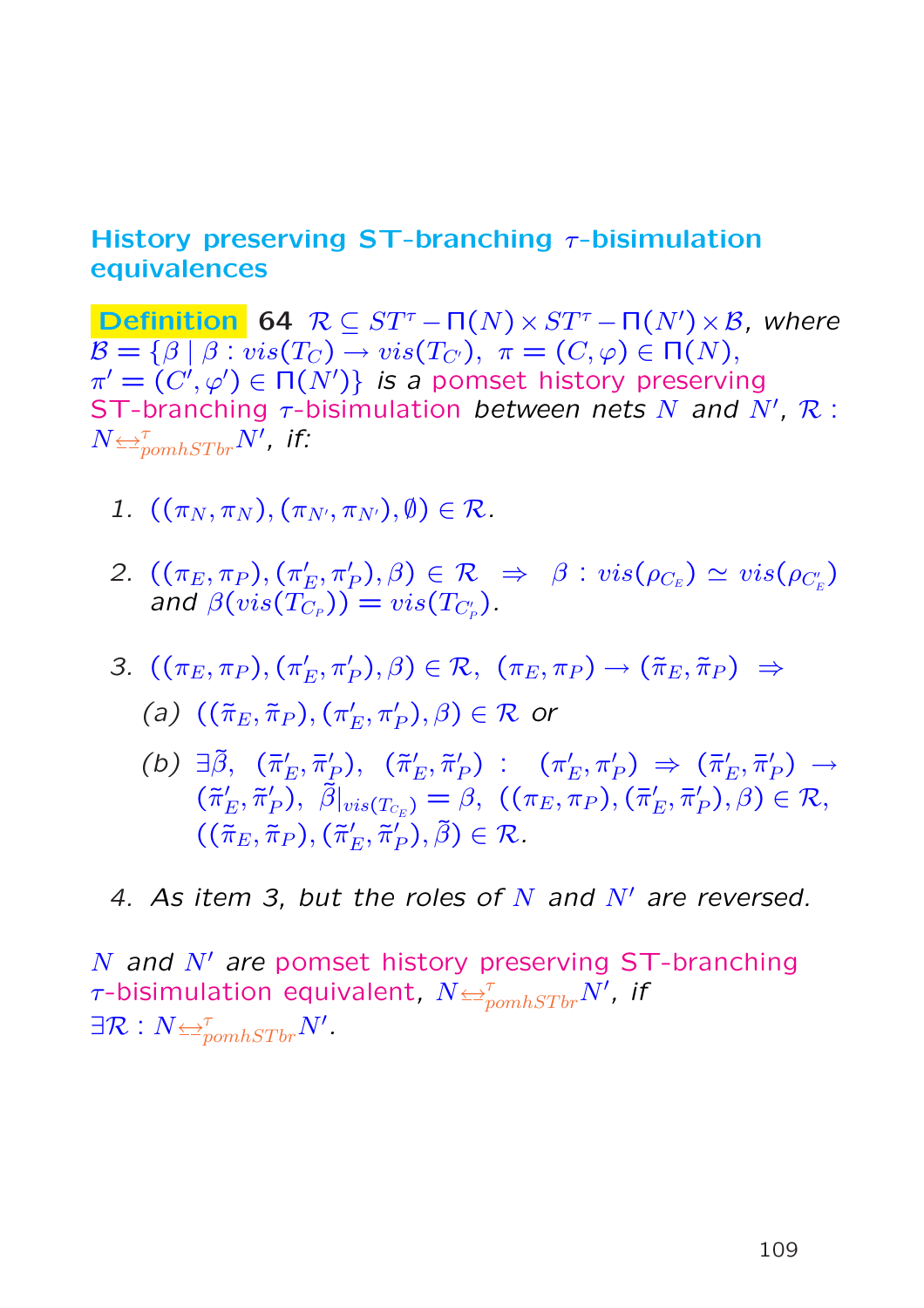### Conflict preserving  $\tau$ -equivalences

Let  $\xi = \langle X, \prec, \#, l \rangle$  be a LES s.t.  $l : X \rightarrow Act_{\tau}$ . We denote  $vis(X) = \{x \in X \mid l(x) \in Act\}$  and  $vis(\xi) = \xi|_{vis(X)}$ .

Definition 65  $N$  and  $N'$  are MES- $\tau$ -conflict preserving equivalent,  $N\equiv_{mes}^{\tau}N'$ , if  $vis(\mathcal{E}(N))=vis(\mathcal{E}(N')).$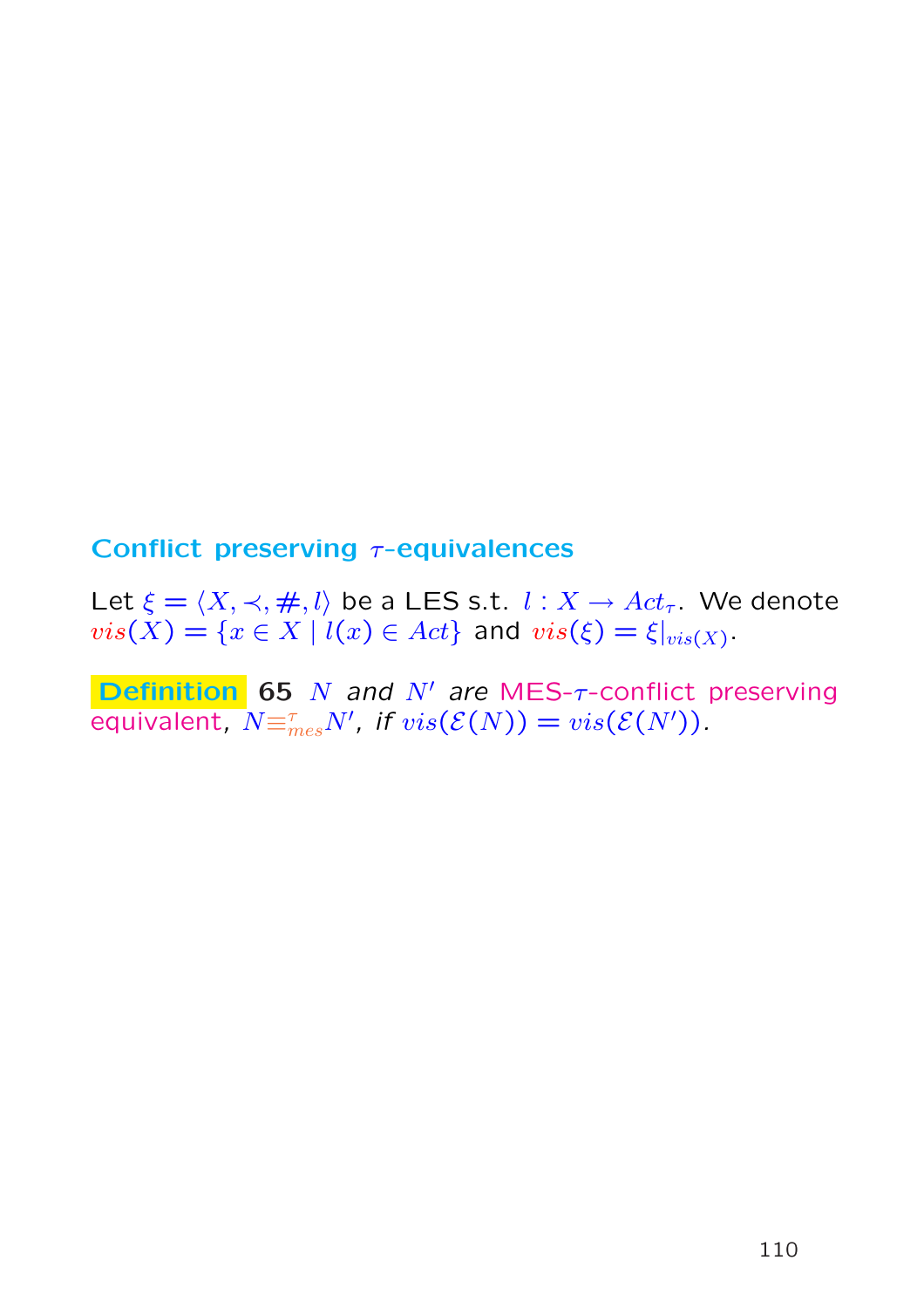



Interrelations of basic  $\tau$ -equivalences

Theorem 11 Let  $\leftrightarrow, \leftrightarrow \in \{\equiv^{\tau}, \leftrightarrow^{\tau}, \simeq\}, \star, \star \star \in \{0, 1, 2, 3, 5, 7, 6\}$  $pom, iST, pwST, pomST, pomh, pomhST, ibr, pomhbr, iSTbr,$  $pomhSTbr, mes$ . For nets N and N'  $N \leftrightarrow N' \Rightarrow N \leftrightarrow N'$ iff in the graph above there exists a directed path from  $\leftrightarrow_{\star}$  to  $\leftrightarrow_{\star\star}$ .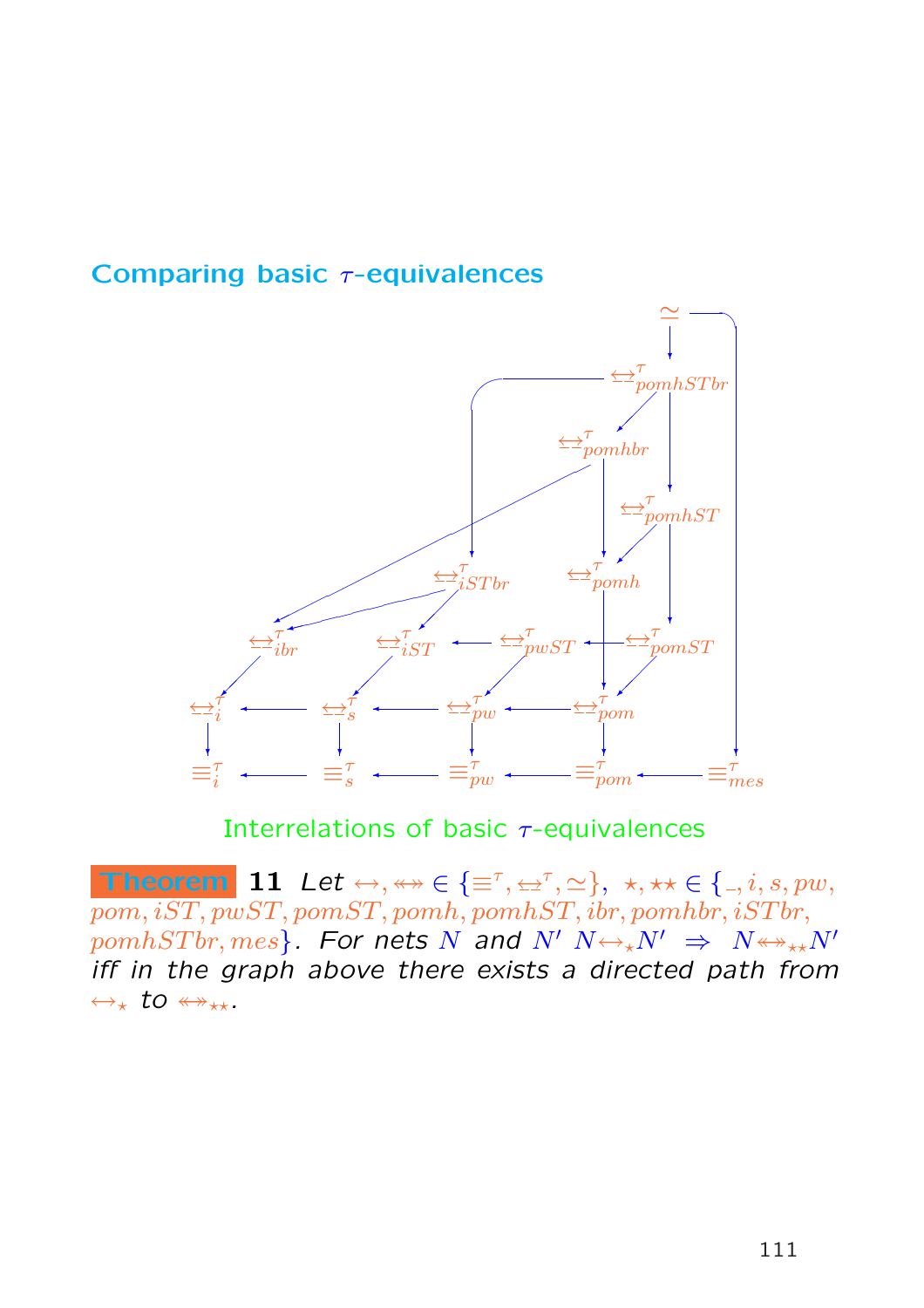

BT: Examples of basic  $\tau$ -equivalences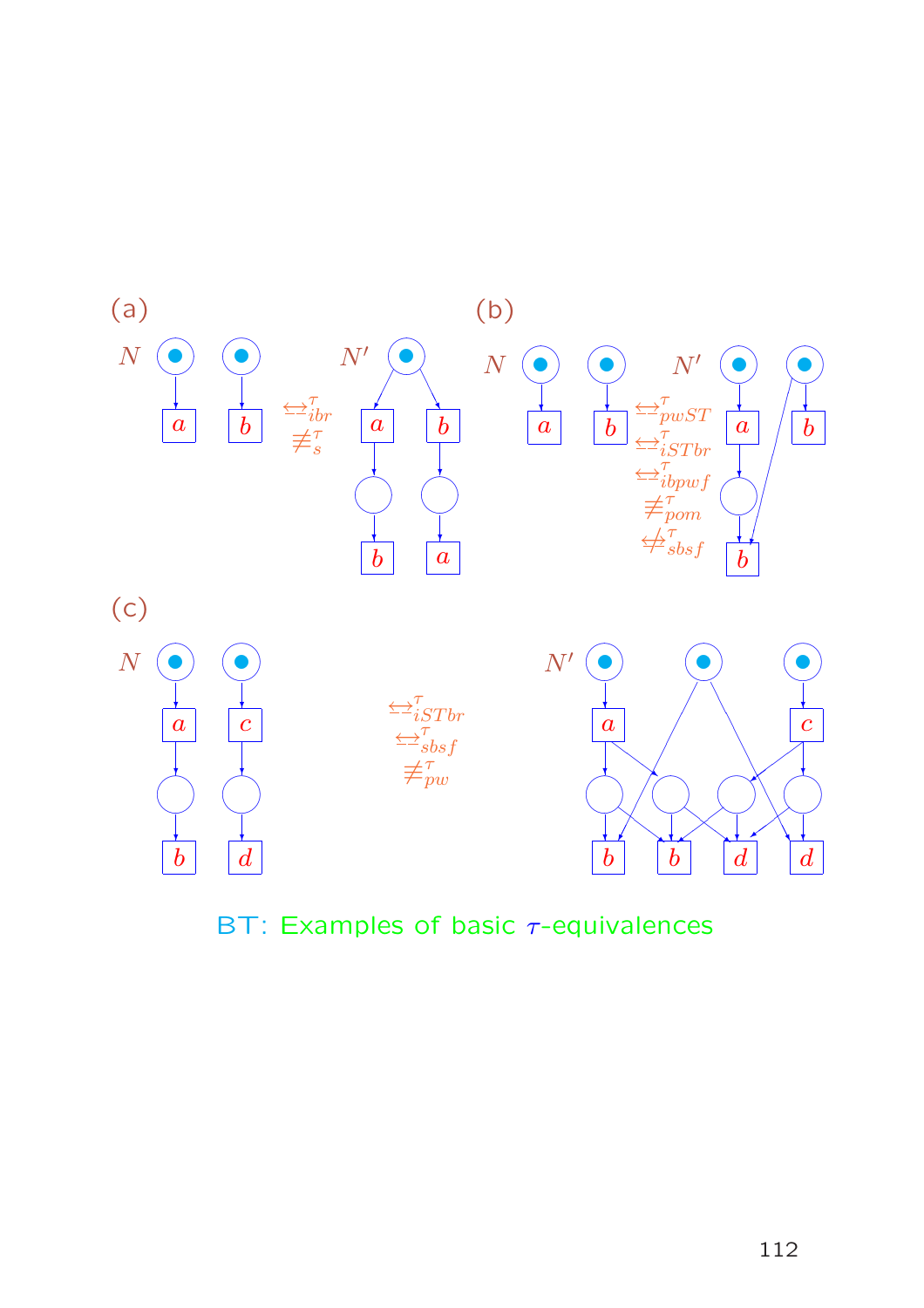

### BT1: Examples of basic  $\tau$ -equivalences (continued)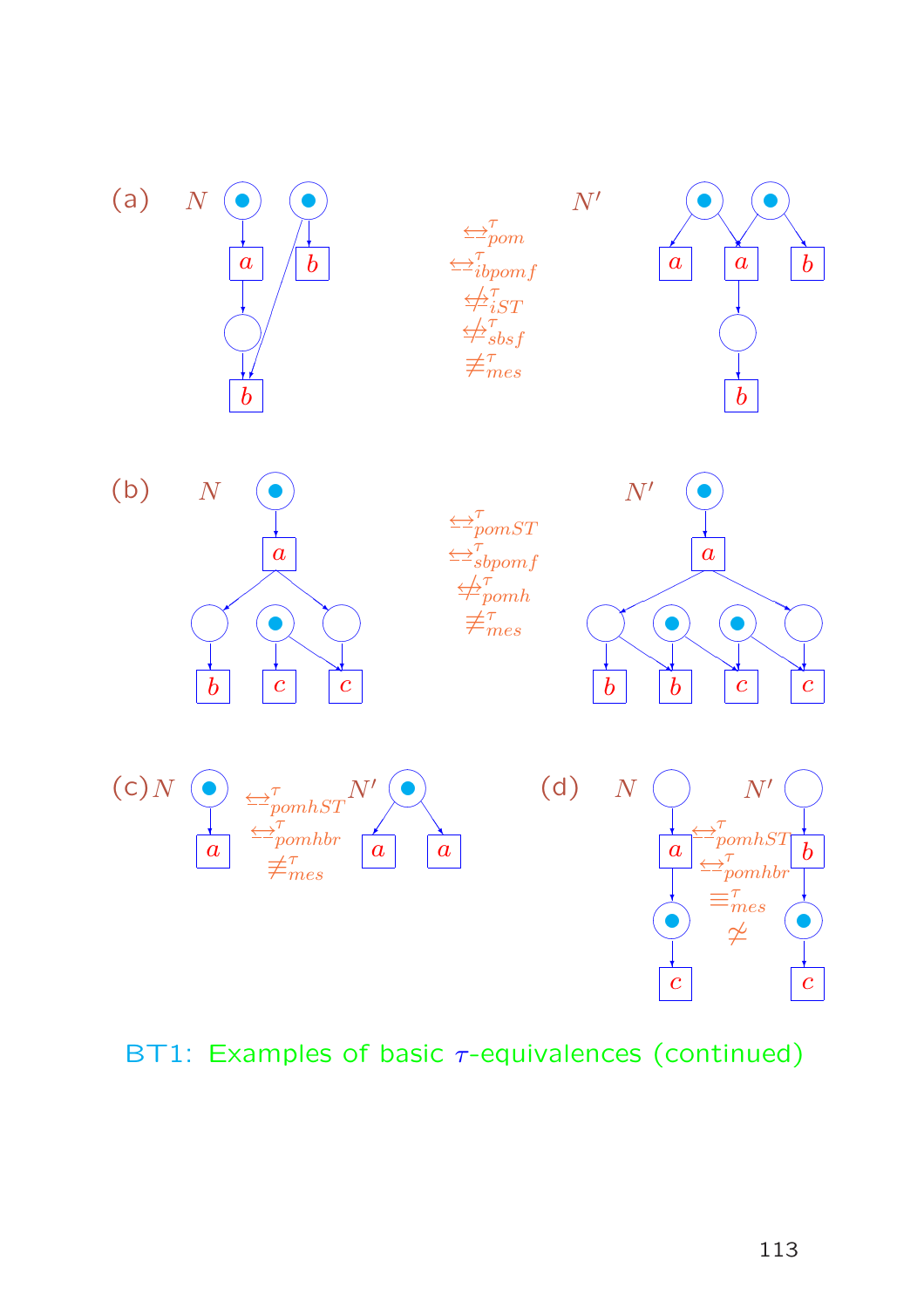





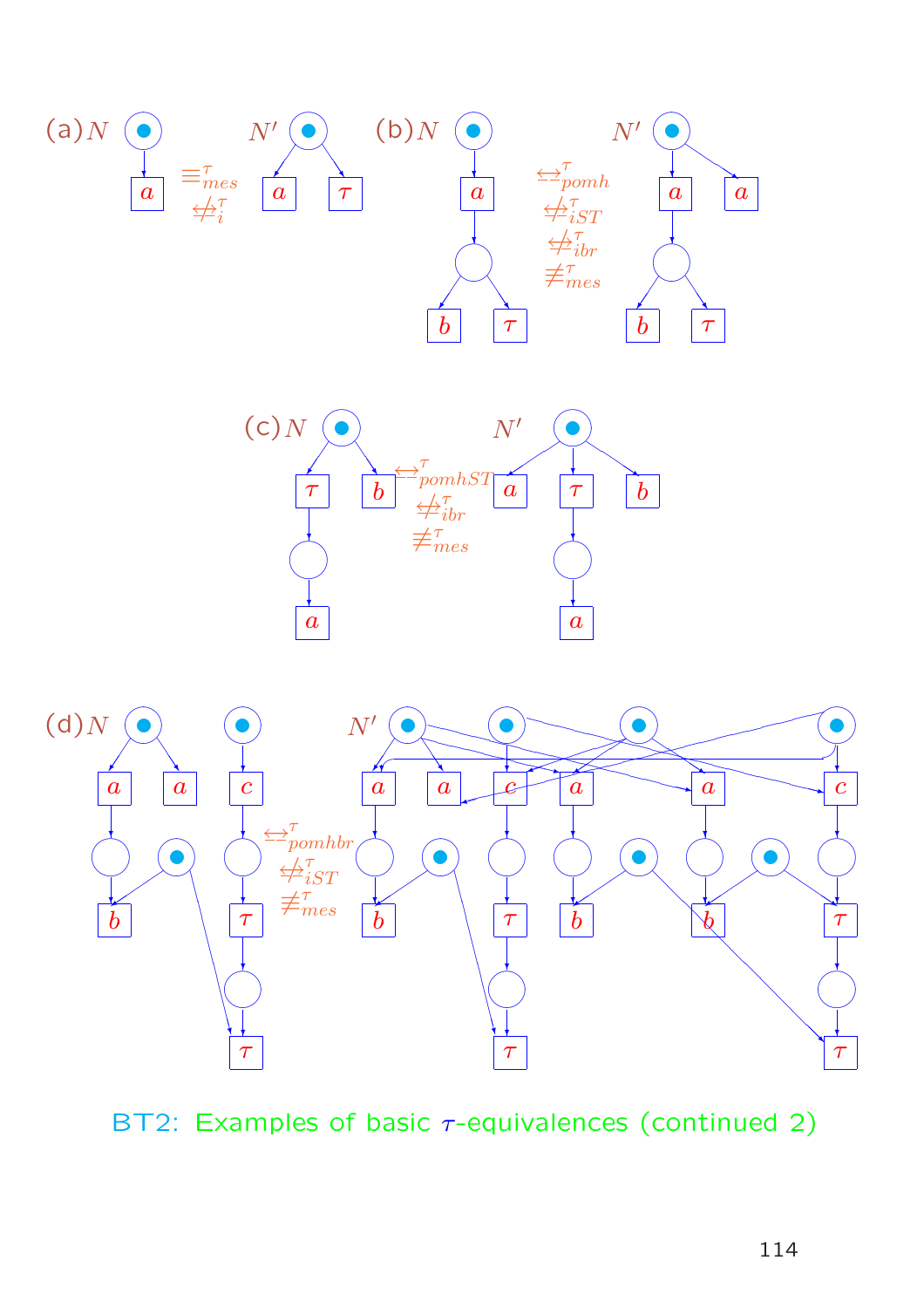- In Figure BT(a),  $N \trianglelefteq^{\tau}_{ibr} N'$ , but  $N \not\equiv^{\tau}_{s} N'$ , since only in the net  $N'$  actions  $\alpha$  and  $\beta$  cannot happen concurrently.
- $\bullet$  In Figure BT(c),  $N{\Leftrightarrow^{\tau}_{iSTbr}}N',$  but  $N{\not\equiv^{\tau}_{pw}}N',$  since for the pomset corresponding to the net  $\overline{N}$  there is no even less sequential pomset in  $N'.$
- $\bullet\,$  In Figure BT(b),  $N$  $\leftrightarrows_{pwST}^\tau N'$ , but  $N$  $\not\equiv_{pom}^\tau N'$ , since only in the net  $N'$  action b can depend on  $a$ .
- In Figure BT2(a),  $N\text{E}^\tau_{mes}N'$ , but  $N{\text{E}^\tau_{il}N'}$ , since only in the net N' action  $\tau$  can happen so that in the corresponding initial state of the net  $N$  action  $\alpha$  cannot happen.
- In Figure BT1(a),  $N$  $\rightleftarrows^{\tau}_{pom}N'$ , but  $N$  $\not\leftrightarrow^{\tau}_{iST}N'$ , since only in the net  $N'$  action a can start so that no action b can begin to work until finishing  $a$ .
- $\bullet$  In Figure BT1(b),  $N$  $\rightleftarrows^{\tau}_{pomST}N'$ , but  $N$  $\not \hookrightarrow^{\tau}_{pomh}N'$ , since only in the net N' after action a action  $\vec{b}$  can happen so that action  $c$  must depend on  $a$ .
- $\bullet$  In Figure BT2(b),  $N {\Leftrightarrow_{\textit{pomh}}^{\tau}} N'$ , but  $N {\Leftrightarrow_{iST}^{\tau}} N'$ , since only in the net  $N'$  action  $a$  can start so that the action  $b$  can never occur.
- $\bullet \,$  In Figure BT2(c),  $N {\Leftrightarrow^\tau_{pomhST}} N'$ , but  $N {\Leftrightarrow^\tau_{ibr}} N'$ , since in the net  $N'$  an action  $a$  can happen so that it will be simulated by sequence of actions  $\tau a$  in N. Then the state of the net N reached after  $\tau$  must be related with the initial state of a net  $N$ , but in such a case the occurrence of action  $b$  from the initial state of  $N'$ cannot be imitated from the corresponding state of  $N$  .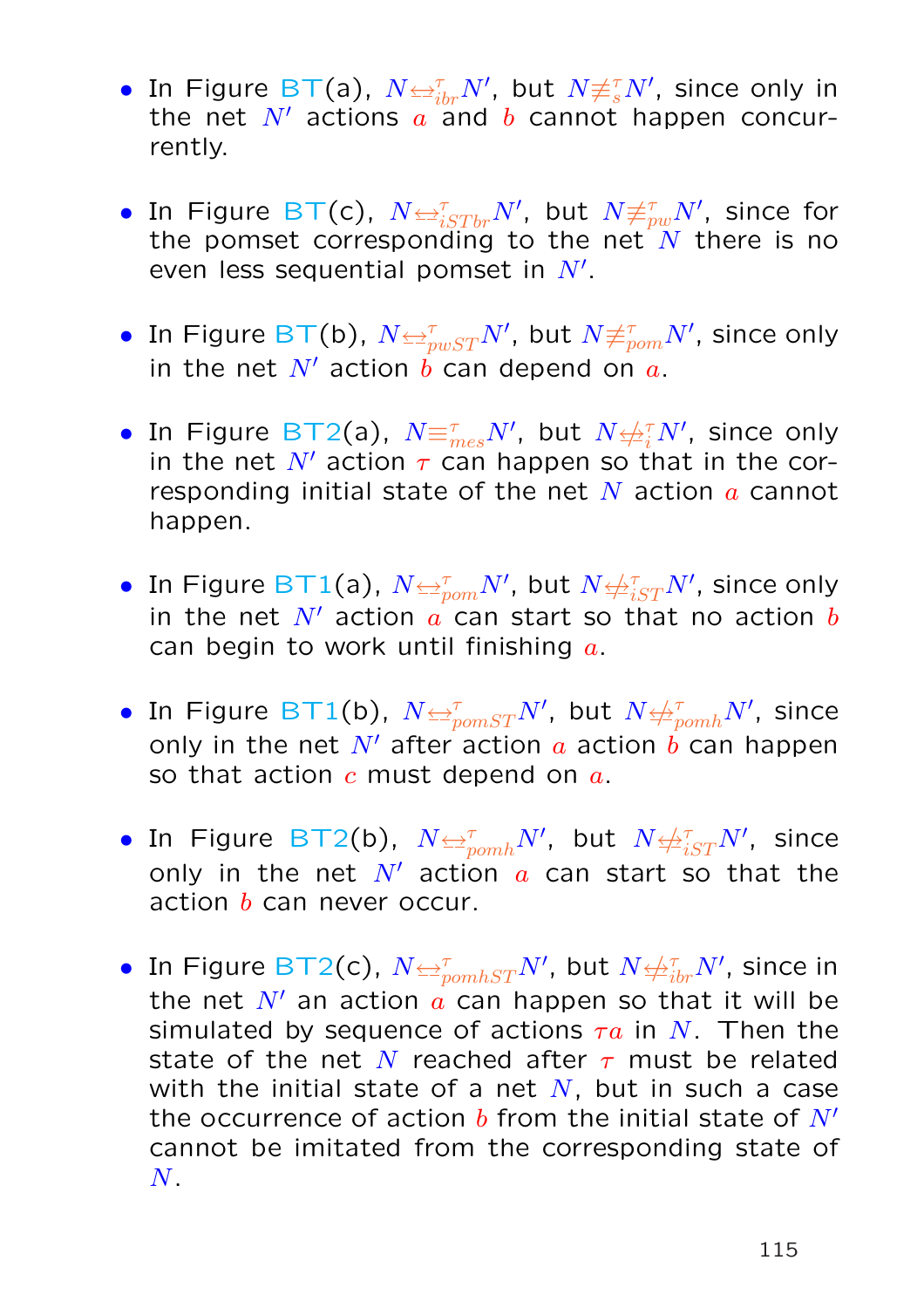- $\bullet$  In Figure BT2(d),  $N{\Leftrightarrow^\tau_{pomhbr}} N'$ , but  $N{\Leftrightarrow^\tau_{iST}} N'$ , since in the net  $N'$  an action  $c$  may start so that during work of the corresponding action  $c$  in the net  $N$  an action  $\alpha$  may happen in such a way that the action  $\overline{b}$ never occur.
- $\bullet$  In Figure BT1(c),  $N$  $\leftrightarrows^{\tau}_{pomhSTbr}N',$  but  $N$  $\neq^{\tau}_{mes}N',$  since only the MES corresponding to the net  $N'$  has two conflict actions a.
- $\bullet$  In Figure BT1(d),  $N {\equiv_{mes}^{\tau} N' }$ , but  $N {\not\simeq} N'$ , since unfireable transitions of the nets N and  $N'$  are labeled by different actions  $(a \text{ and } b)$ .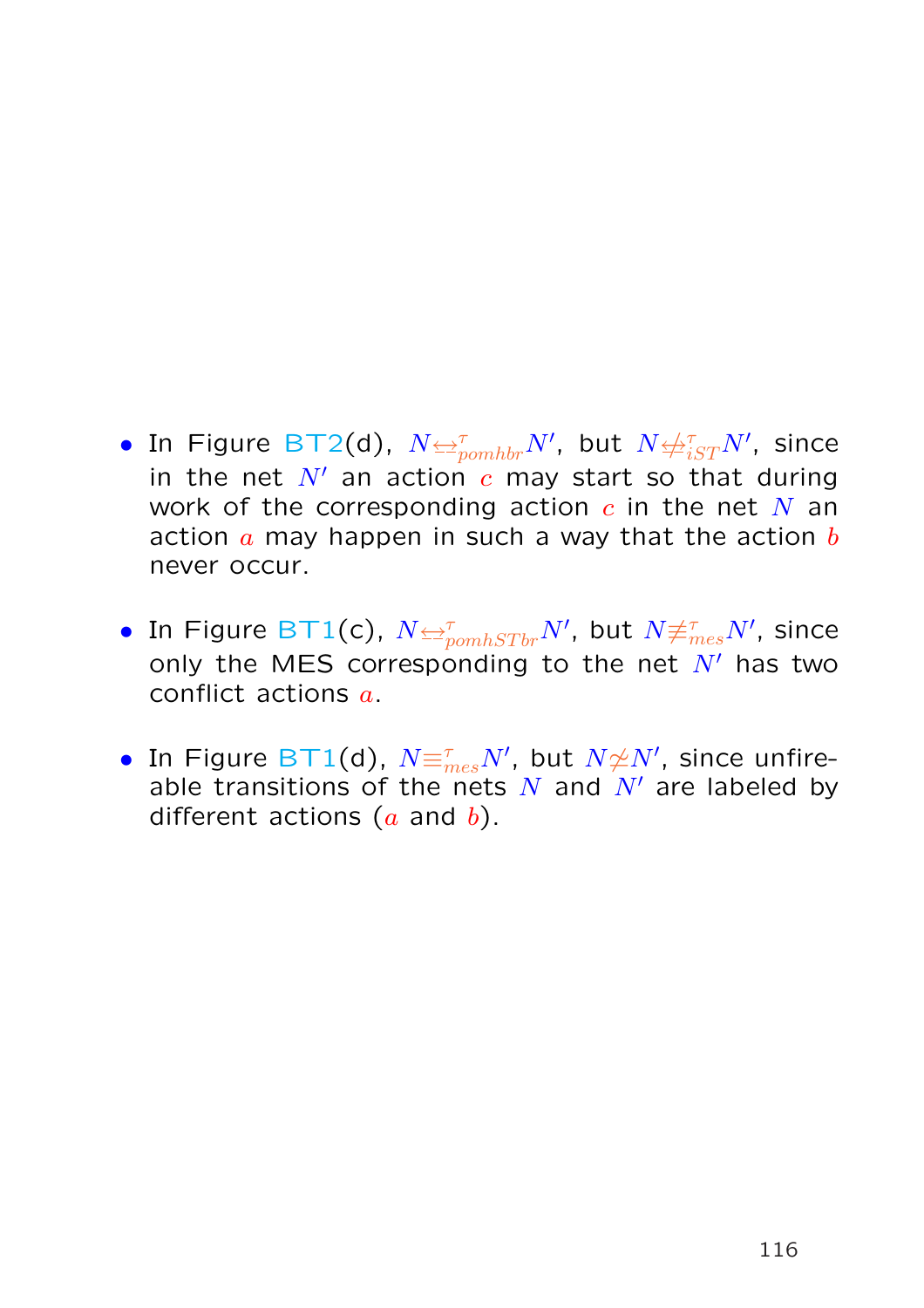#### Back-forth  $\tau$ -bisimulation equivalences

**Definition** 66  $R \subseteq Runs(N) \times Runs(N')$  is a  $\star$ -back  $\star\star$ -forth  $\tau$ -bisimulation between nets N and N', \*, \*\* ∈{interleaving, step, partial word, pomset},  $\mathcal{R}:N{\triangleq}^{\tau}_{\star b\star\star f}N',\,\,\star,\star\star\in\{i,s,pw,pom\}$ , if:

1.  $((\pi_N, \varepsilon), (\pi_{N'}, \varepsilon)) \in \mathcal{R}$ .

2. 
$$
((\pi, \sigma), (\pi', \sigma')) \in \mathcal{R}
$$

\n- \n
$$
(back) (\tilde{\pi}, \tilde{\sigma}) \stackrel{\hat{\pi}}{\rightarrow} (\pi, \sigma),
$$
\n
\n- \n $(a) \ | \text{vis}(T_{\widehat{C}}) | = 1, \text{ if } x = i;$ \n
\n- \n $(b) \ \text{vis}(\prec_{\widehat{C}}) = \emptyset, \text{ if } x = s;$ \n
\n- \n $\Rightarrow \exists (\tilde{\pi}', \tilde{\sigma}') : (\tilde{\pi}', \tilde{\sigma}') \stackrel{\hat{\pi}'}{\rightarrow} (\pi', \sigma'),$ \n
\n- \n $((\tilde{\pi}, \tilde{\sigma}), (\tilde{\pi}', \tilde{\sigma}') ) \in \mathbb{R} \text{ and}$ \n
\n- \n $(a) \ \text{vis}(\rho_{\widehat{C}}) \subseteq \text{vis}(\rho_{\widehat{C}}), \text{ if } x = p w;$ \n
\n- \n $(b) \ \text{vis}(\rho_{\widehat{C}}) \simeq \text{vis}(\rho_{\widehat{C}}), \text{ if } x \in \{i, s, p o m\};$ \n
\n- \n $(forth) (\pi, \sigma) \stackrel{\hat{\pi}}{\rightarrow} (\tilde{\pi}, \tilde{\sigma}),$ \n
\n- \n $(a) \ | \text{vis}(T_{\widehat{C}}) | = 1, \text{ if } x \neq i;$ \n
\n- \n $(b) \ \text{vis}(\prec_{\widehat{C}}) = \emptyset, \text{ if } x \neq s;$ \n
\n- \n $\Rightarrow \exists (\tilde{\pi}', \tilde{\sigma}') : (\pi', \sigma') \stackrel{\hat{\pi}'}{\rightarrow} (\tilde{\pi}', \tilde{\sigma}'),$ \n
\n- \n $((\tilde{\pi}, \tilde{\sigma}), (\tilde{\pi}', \tilde{\sigma}') ) \in \mathbb{R} \text{ and}$ \n
\n- \n $(a) \ \text{vis}(\rho_{\widehat{C}}) \sqsubseteq \text{vis}(\rho_{\widehat{C}}), \text{ if } x \neq p w;$ \n
\n

(b)  $vis(\rho_{\widehat{C}}) \simeq vis(\rho_{\widehat{C'}})$ , if  $\star \star \in \{i, s, pom\}$ .

3. As item 2, but the roles of  $N$  and  $N'$  are reversed.

N and N' are  $\star$ -back  $\star\star$ -forth  $\tau$ -bisimulation equivalent,  $\star, \star \star \in \{\text{interleaving, step, partial word, pomset}\}$ ,  $N {\leftrightarrow}^{\tau}_{\star b \star \star f} N'$ , if  $\exists \mathcal{R}: N {\Leftrightarrow}_{\star b \star \star f}^{\tau} N', \star, \star \star \in \{i, s, pw, pom\}.$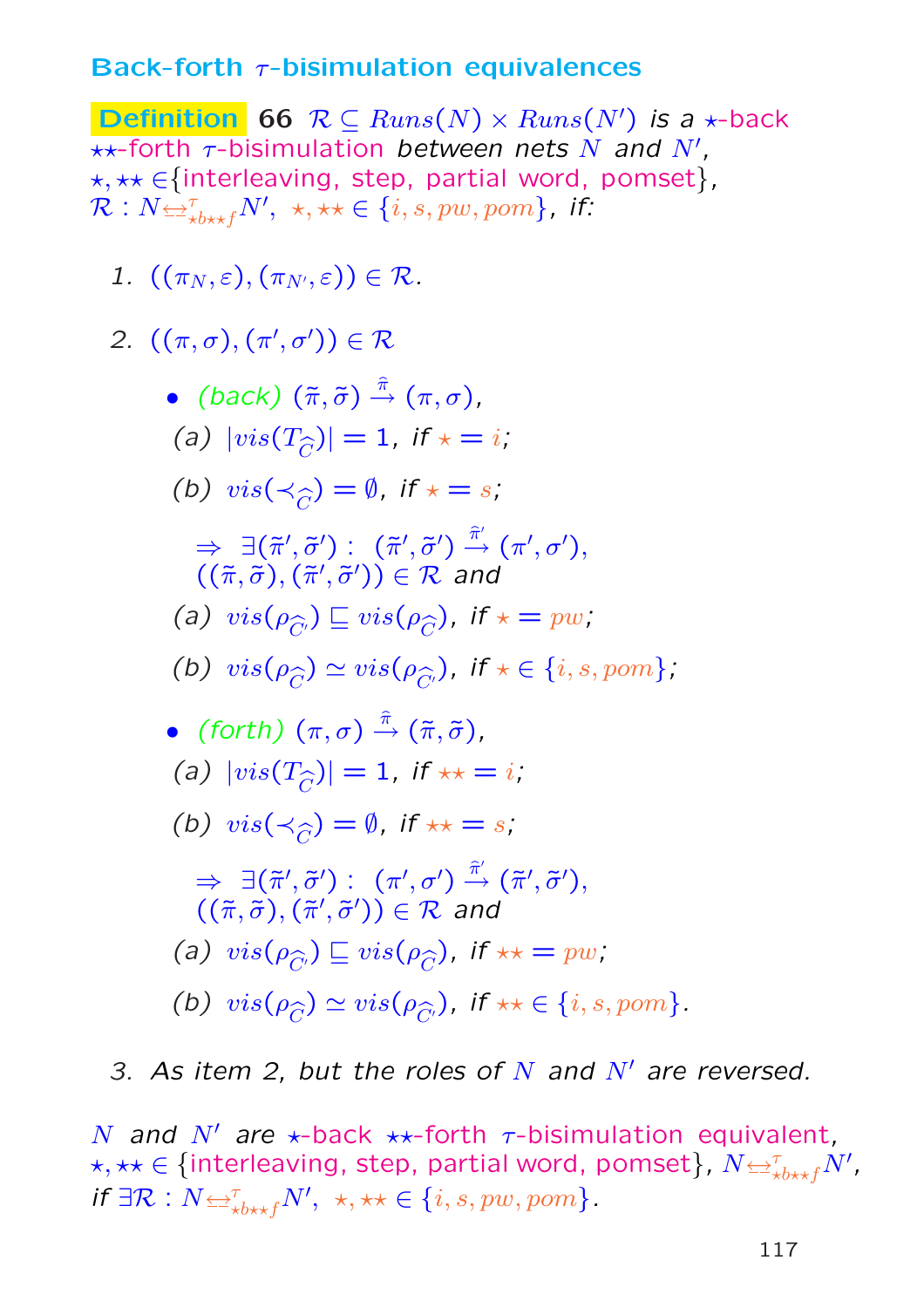#### Comparing back-forth  $\tau$ -bisimulation equivalences

Proposition 11 [Pin93, Tar97] Let  $\star \in \{i, s, pw, pom\}$ . For nets  $N$  and  $N'$ :

- 1.  $N \trianglelefteq^{\tau}_{pwb \star f} N' \Leftrightarrow N \trianglelefteq^{\tau}_{pomb \star f} N'$ ;
- 2.  $N \leftrightarrow \tau_{\text{bif}} N' \Leftrightarrow N \leftrightarrow \tau_{\text{bif}} N'$ .



Merging of back-forth  $\tau$ -bisimulation equivalences



Interrelations of back-forth  $\tau$ -bisimulation equivalences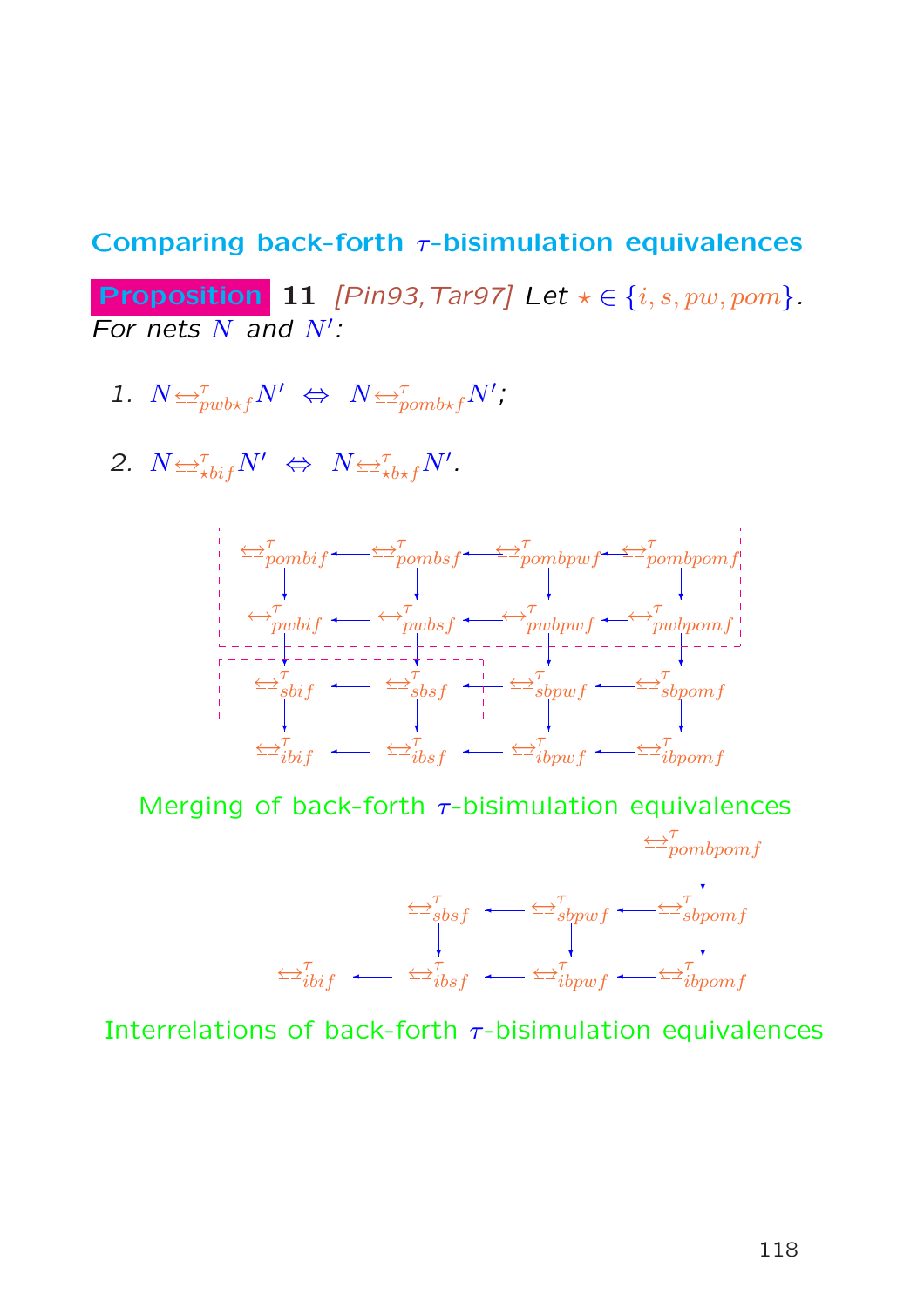Comparing back-forth  $\tau$ -bisimulation equivalences with basic ones

**Proposition** 12 For nets  $N$  and  $N'$ :

- 1.  $N \trianglelefteq^{\tau}_{ibif} N' \Leftrightarrow N \trianglelefteq^{\tau}_{ibr} N'$  [Gla93];
- 2.  $N \leftrightarrow_{pombpomf}^{\tau} N' \Leftrightarrow N \leftrightarrow_{pomhbr}^{\tau} N'$  [Pin93];
- 3.  $N \triangleq_{iSTbr}^{\tau} N' \Rightarrow N \triangleq_{ibsf}^{\tau} N'$  [Tar97].



Interrelations of back-forth  $\tau$ -bisimulation equivalences with basic ones

Theorem 12 Let  $\leftrightarrow, \leftrightarrow \in \{\equiv^{\tau}, \leftrightarrow^{\tau}, \simeq\}$  and  $\star, \star \star \in \{0, i, s, t\}$  $pw, pom, i\overline{ST}, pwST, pomST, pomh, pomhST, ibr, iSTbr,$  $pomhSTbr, pomhbr, mes, ibsf, ibpwf, ibpomf, sbsf, sbpwf, sbpomf$ . For nets N and  $N'$   $N \leftrightarrow_{\star} N'$   $\Rightarrow$   $N \leftrightarrow_{\star \star} N'$  iff in the graph above there exists a directed path from  $\leftrightarrow_{\star}$  to  $\leftrightarrow_{\star\star}$ .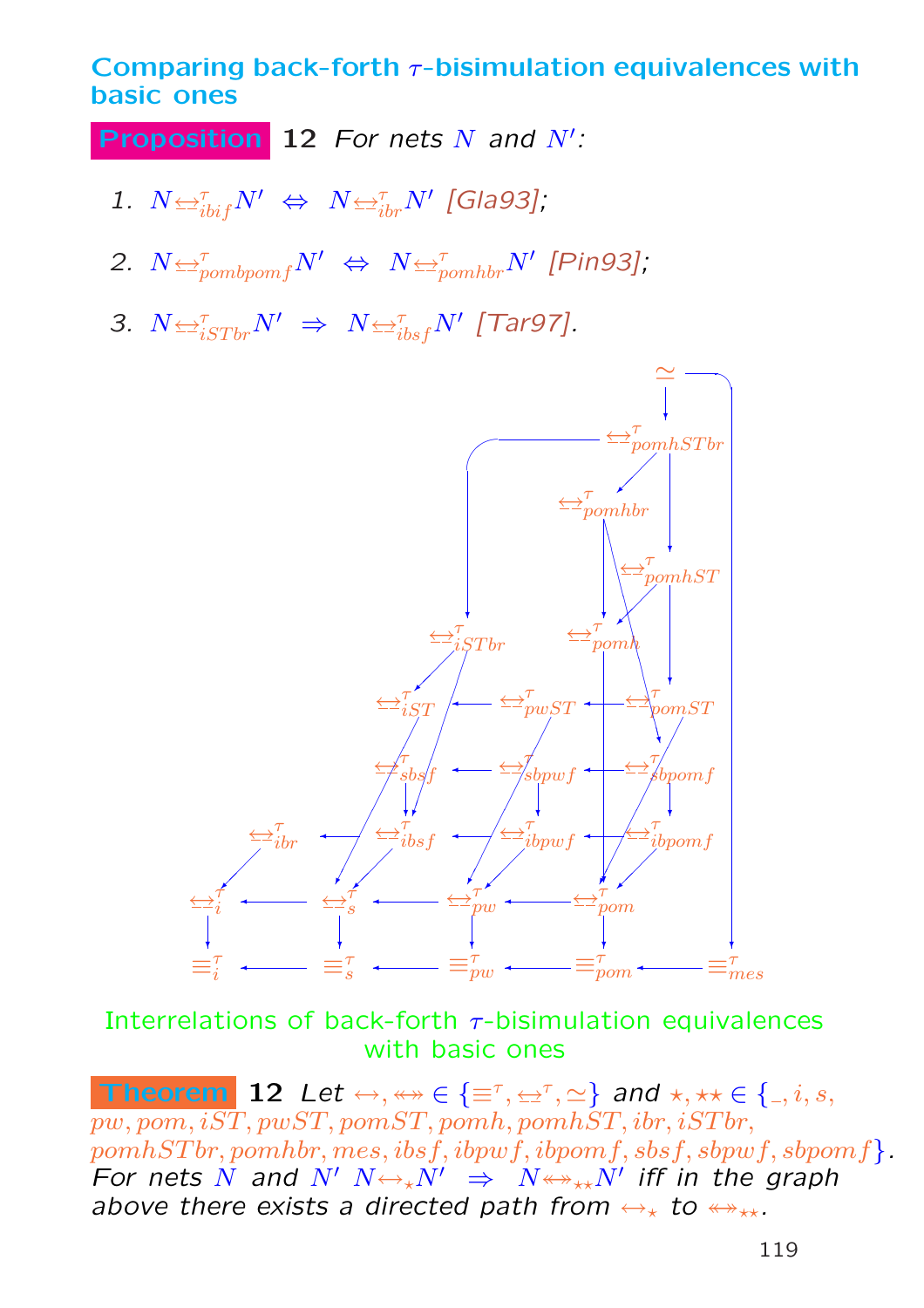

BFT: Example of back-forth  $\tau$ -bisimulation equivalences

- $\bullet$  In Figure BT(c),  $N$  $\leftrightarrows^{\tau}_{\mathit{sbsf}}N'$ , but  $N{\not\equiv^{\tau}_{\mathit{pw}}N'}.$
- $\bullet$  In Figure BFT,  $N {\triangleq}^\tau_{sbpwf} N'$ , but  $N{\not\equiv}^\tau_{pom} N'.$
- In Figure BT1(a),  $N$  $\rightleftarrows^{\tau}_{ibpomf}N'$ , but  $N$  $\not \leftrightarrow^{\tau}_{sbsf}N'$ .
- $\bullet$  In Figure BT(b),  $N {\Leftrightarrow}^{\tau}_{iSTbr} N',$  but  $N {\Leftrightarrow}^{\tau}_{sbsf} N'.$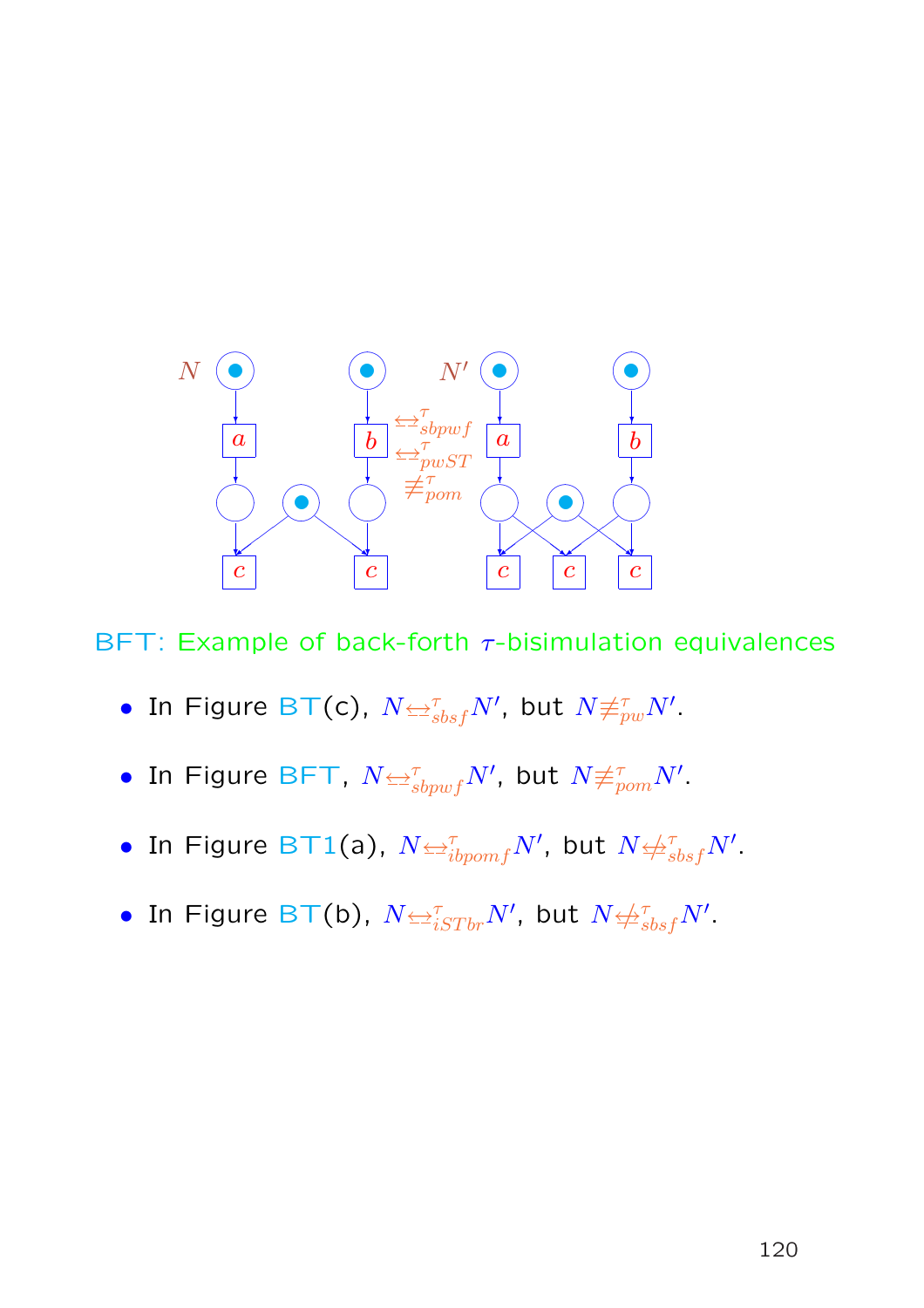Logic BFL [NMV90]

**Definition 67**  $\top$  denotes the truth,  $a \in Act$ .

A formula of BFL:

 $\Phi ::= \top | \neg \Phi | \Phi \wedge \Psi | \langle \leftarrow a \rangle \Phi | \langle a \rangle \Phi$ 

**BFL** is the set of all formulas of  $BFL$ .

**Definition** 68 Let N be a net and  $(\pi, \sigma) \in \text{Runs}(N)$ . The satisfaction relation  $\models_N\in \text{Runs}(N)\times \text{BFL}$ :

- 1.  $(\pi,\sigma) \models_N \top$  always;
- 2.  $(\pi,\sigma) \models_N \neg \Phi$ , if  $(\pi,\sigma) \not\models_N \Phi$ ;
- 3.  $(\pi,\sigma) \models_N \Phi \land \Psi$ , if  $(\pi,\sigma) \models_N \Phi$  and  $(\pi,\sigma) \models_N \Psi$ ;
- 4.  $(\pi, \sigma) \models_N \langle \leftarrow a \rangle \Phi$ , if  $\exists (\tilde{\pi}, \tilde{\sigma}) \in Runs(N)$  $(\tilde{\pi},\tilde{\sigma})\stackrel{\hat{\pi}}{\rightarrow}(\pi,\sigma)$ , where  $\hat{\pi}=(\widehat{C},\widehat{\varphi}),\; vis(l_{\widehat{C}}(T_{\widehat{C}}))=a$ and  $(\tilde{\pi}, \tilde{\sigma}) \models_N \Phi$ ;
- 5.  $(\pi,\sigma) \models_N \langle a \rangle \Phi$ , if  $\exists (\tilde{\pi},\tilde{\sigma}) \in Runs(N)$   $(\pi,\sigma) \stackrel{\hat{\pi}}{\rightarrow} (\tilde{\pi},\tilde{\sigma})$ , where  $\hat{\pi} = (\hat{C}, \hat{\varphi}), \ vis(l_{\hat{C}}(T_{\hat{C}})) = a$  and  $(\tilde{\pi}, \tilde{\sigma}) \models_N \Phi$ .

$$
[a]\Phi = \neg \langle a \rangle \neg \Phi, [\leftarrow a]\Phi = \neg \langle \leftarrow a \rangle \neg \Phi.
$$

 $N \models_N \Phi$ , if  $(\pi_N, \varepsilon) \models_N \Phi$ .

**Definition** 69 N and N' are logical equivalent in  $BFL$ ,  $\overline{N{=}_{BFL}N^{\prime}}$ , if  $\forall \Phi \in \overline{\rm{BFL}}\;N \models_N \Phi \;\Leftrightarrow\; N^{\prime} \models_{N^{\prime}} \Phi.$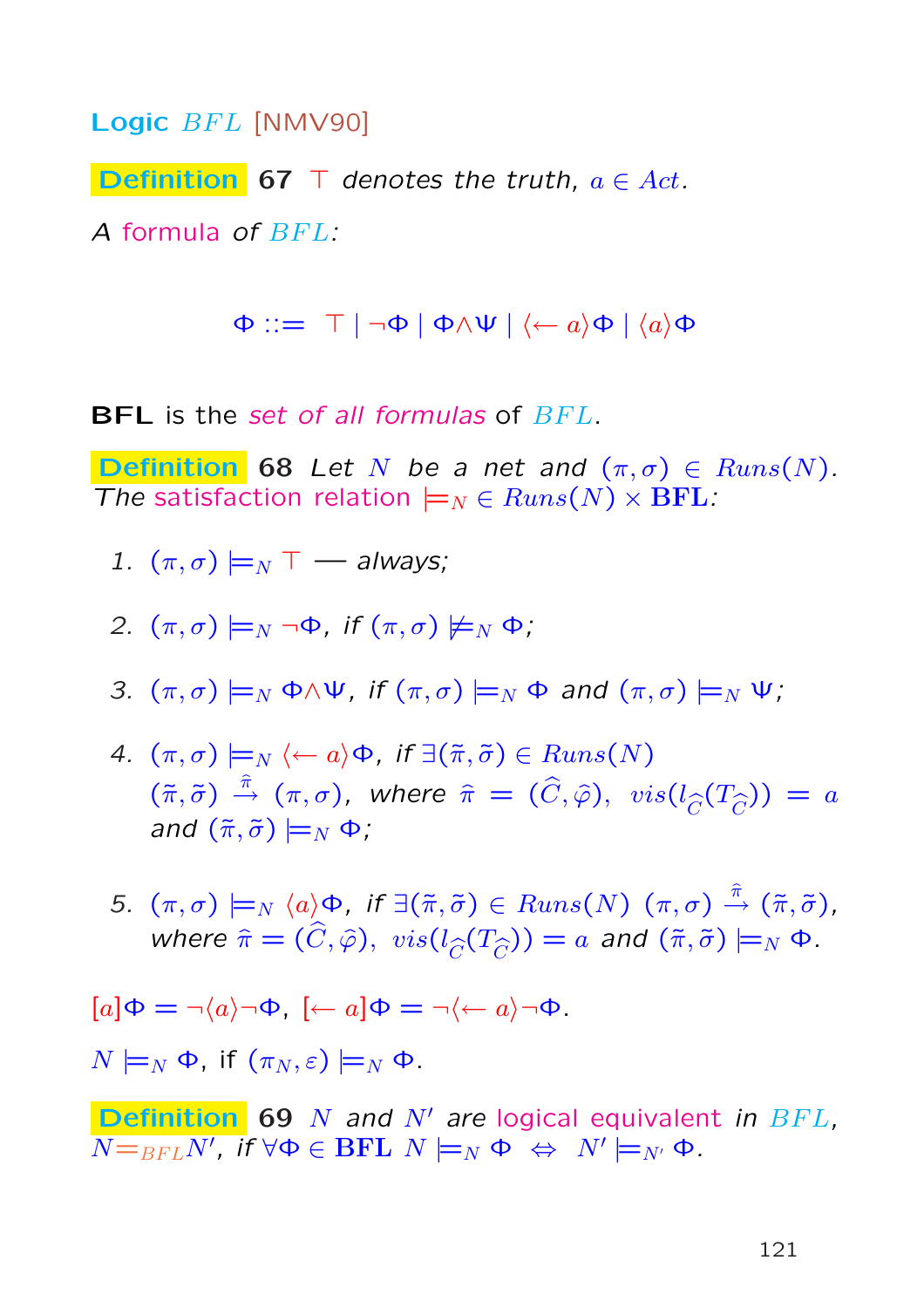Let N be a net and  $\pi \in \Pi(N)$ ,  $a \in Act$ .

The set of *visible extensions* of a process  $\pi$  by action  $\alpha$ (image set) is  $VisImage(\pi, a) = {\{\tilde{\pi} \mid \pi \stackrel{\hat{\pi}}{\rightarrow} \tilde{\pi},\}$  $\hat{\pi} = (\hat{C}, \hat{\varphi}), \ \text{vis}(l_{\hat{C}}(T_{\hat{C}})) = a \}.$ 

A net N is a finite-image one, if  $\forall \pi \in \Pi(N)$   $\forall a \in Act$  $|VisImage(\pi, a)| < \infty$ .

**Theorem** 13 For image-finite nets  $N$  and  $N'$  $\overline{N{\Leftrightarrow^\tau_{ibr}}N^\prime}\ \Leftrightarrow\ N{\Leftrightarrow^\tau_{bif}}N^\prime\ \Leftrightarrow\ N{=}_{BFL}N^\prime.$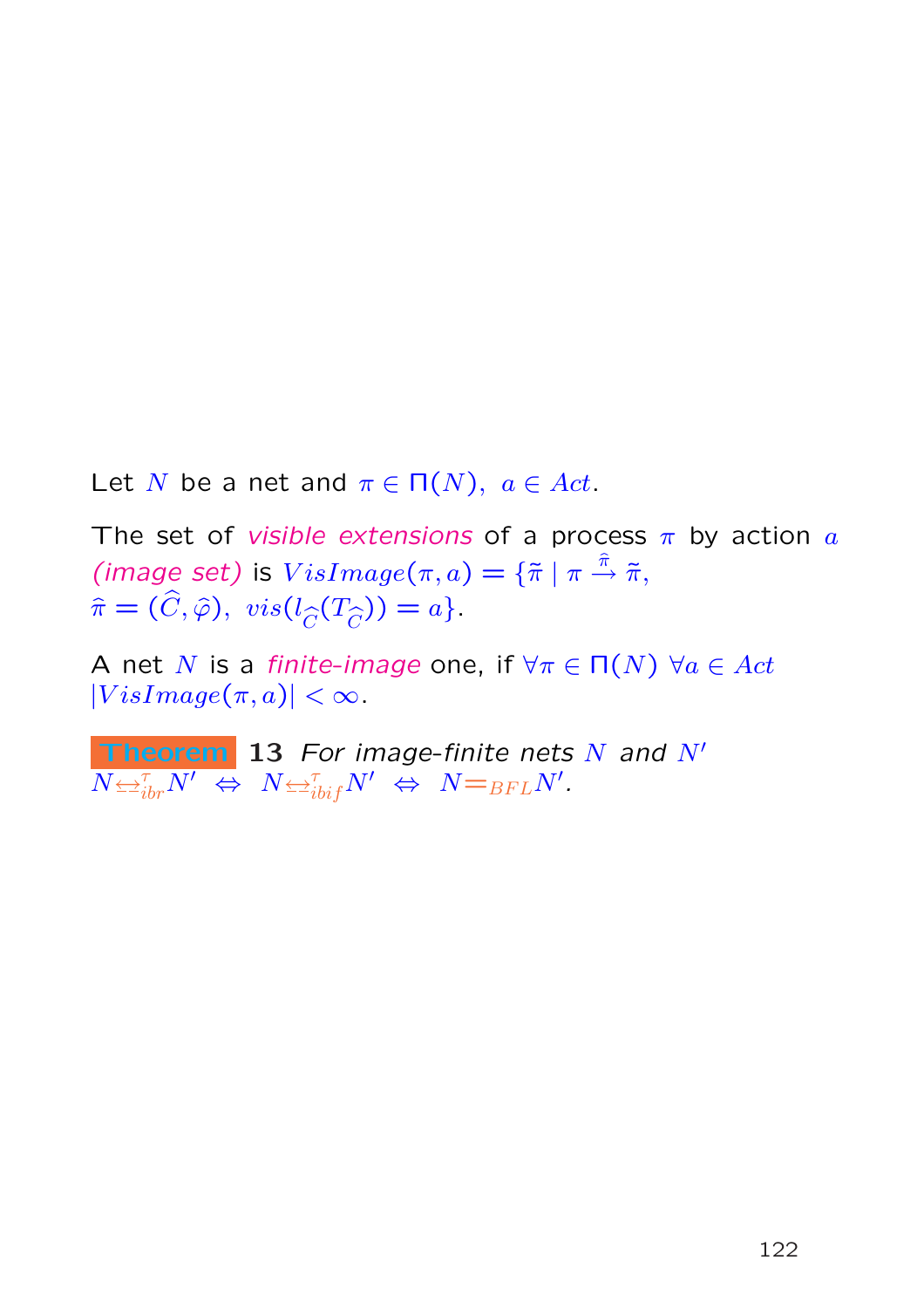



Differentiating power of  $=_{BFL}$ 

 $N {\Leftrightarrow^\tau_{\textit{pomhST}}} N'$ , but  $N {\not=}_{BFL} N'$ , because for  $\Phi = \langle a \rangle [\leftarrow a] \langle b \rangle \top$ ,  $N \not \models_N \Phi$ , but  $N' \models_{N'} \Phi$ , since in the net  $N'$  an action  $a$ can happen so that it will be simulated by sequence  $\tau a$  in  $N$ .

Then the state of the net N reached after  $\tau$  must be related with the initial state of a net  $N$ , but in such a case the occurrence of action  $b$  from the initial state of  $N'$  cannot be imitated from the corresponding state of N.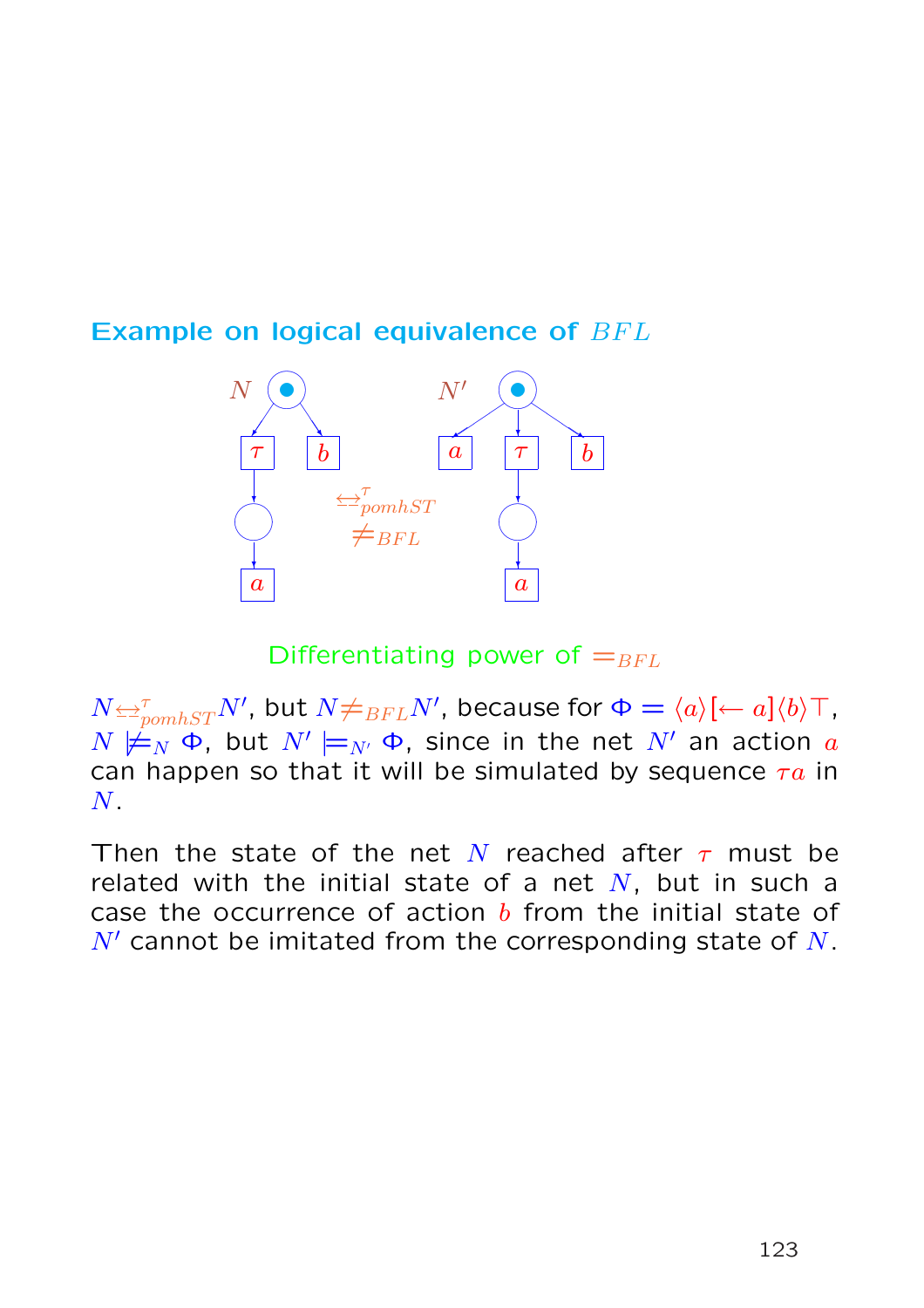Logic SPBFL [Pin93]

**Definition** 70 T denotes the truth,  $\rho$  is a pomset with labeling into Act.

A formula of SPBFL:

 $\Phi ::= \top | \neg \Phi | \Phi \wedge \Psi | \langle \leftarrow \rho \rangle \Phi | \langle a \rangle \Phi$ 

**SPBFL** is the set of all formulas of SPBFL.

**Definition** 71 Let N be a net and  $(\pi, \sigma) \in \text{Runs}(N)$ . The satisfaction relation  $\models_N \in Runs(N) \times {\bf SPBFL}$ :

1.  $(\pi,\sigma) \models_N \top$  — always;

2. 
$$
(\pi, \sigma) \models_N \neg \Phi
$$
, if  $(\pi, \sigma) \not\models_N \Phi$ ;

3. 
$$
(\pi, \sigma) \models_N \Phi \land \Psi
$$
, if  $(\pi, \sigma) \models_N \Phi$  and  $(\pi, \sigma) \models_N \Psi$ ;

- 4.  $(\pi, \sigma) \models_N \langle \leftarrow \rho \rangle \Phi$ , if  $\exists (\tilde{\pi}, \tilde{\sigma}) \in Runs(N)$  $(\tilde{\pi},\tilde{\sigma})\stackrel{\hat{\pi}}{\rightarrow}(\pi,\sigma)$ , where  $\hat{\pi}=(\widehat{C},\widehat{\varphi}),\; vis(\rho_{\widehat{C}})\in\rho$  and  $(\tilde{\pi}, \tilde{\sigma}) \models_N \Phi$ ;
- 5.  $(\pi,\sigma) \models_N \langle a \rangle \Phi$ , if  $\exists (\tilde{\pi},\tilde{\sigma}) \in Runs(N)$   $(\pi,\sigma) \stackrel{\hat{\pi}}{\rightarrow} (\tilde{\pi},\tilde{\sigma})$ , where  $\hat{\pi} = (\hat{C}, \hat{\varphi}), \ vis(l_{\hat{C}}(T_{\hat{C}})) = a$  and  $(\tilde{\pi}, \tilde{\sigma}) \models_N \Phi$ .

$$
[a]\Phi = \neg \langle a \rangle \neg \Phi, [\leftarrow \rho] \Phi = \neg \langle \leftarrow \rho \rangle \neg \Phi.
$$

 $N \models_N \Phi$ , if  $(\pi_N, \varepsilon) \models_N \Phi$ .

**Definition** 72 N and N' are logical equivalent in  $SPBFL$ ,  $\overline{N{=_{SPBFL}N'}},$  if  $\forall \Phi\in {\bf SPBFL}$   $N \models_N \Phi \;\Leftrightarrow\; N' \models_{N'} \Phi$  .

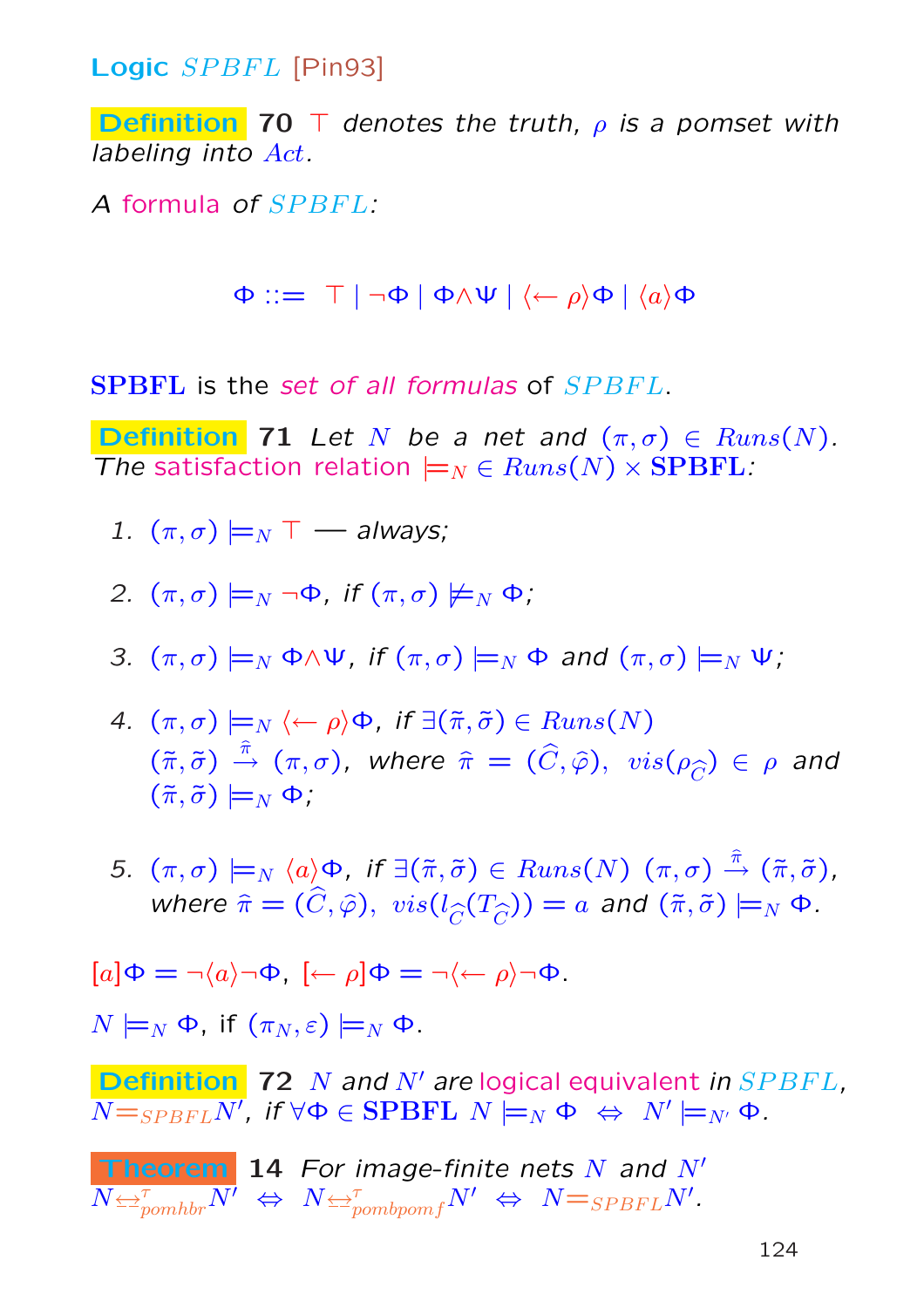#### Example on logical equivalence of SPBFL



Differentiating power of  $=_{SPBFL}$ 

 $N{=}_{BFL}N^{\prime}$ , but  $N{\neq}_{SPBFL}N^{\prime}$ , because for  $\Phi = [a][b]\langle c \rangle\langle \leftarrow (a;b)\| c \rangle \top$ ,  $N \models_N \Phi$ , but  $N' \not\models_{N'} \Phi$  since only in  $N'$  after  $a$  action  $b$  can happen so that  $c$  must depend on  $a$ .

Here  $(a, b)$ ||c denotes the pomset where b depends on a, and  $a$ ,  $b$  are independent with  $c$ .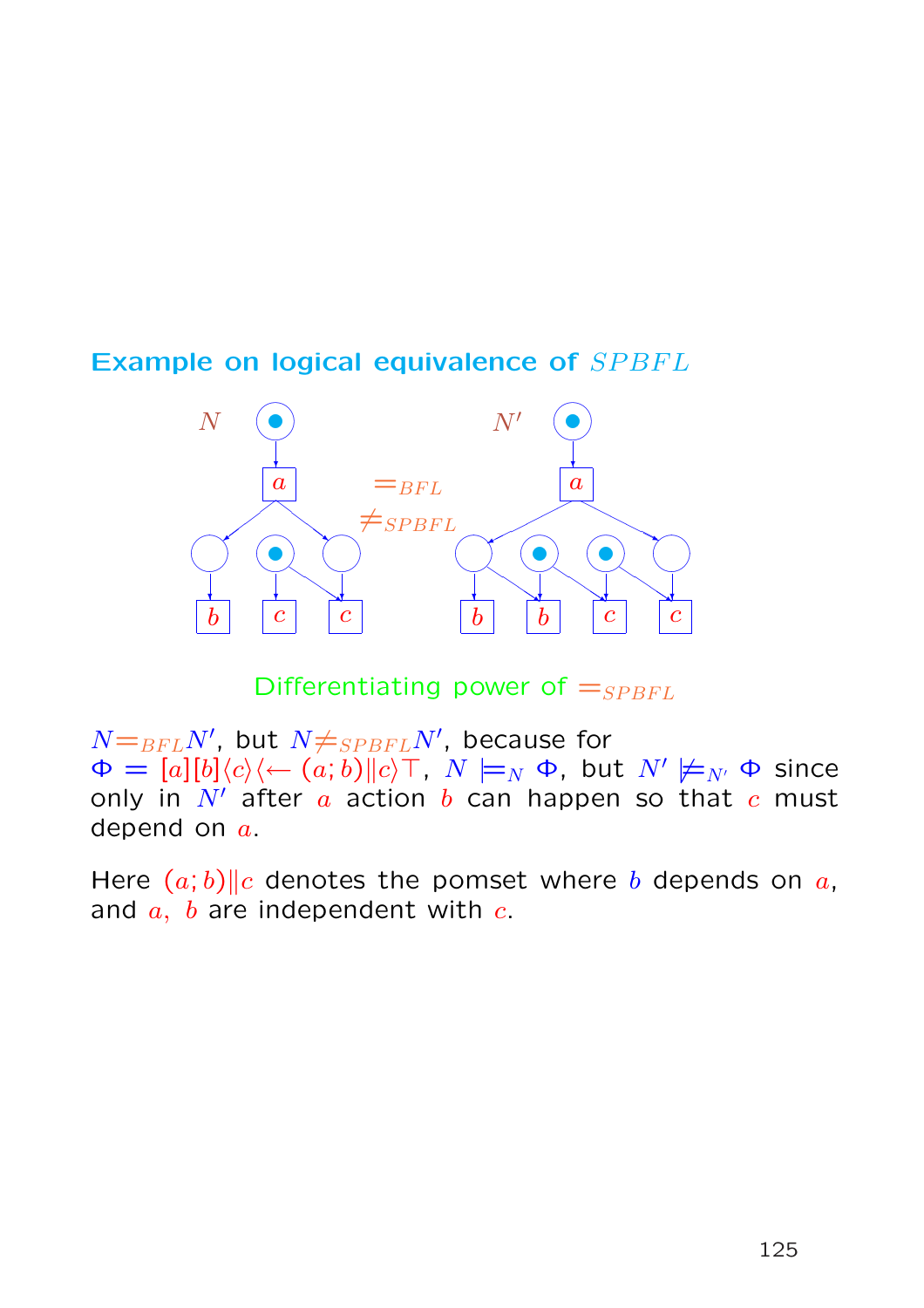#### Interrelations of equivalences with  $\tau$ -equivalences

Theorem 15 Let  $\leftrightarrow \in \{\equiv,\leftrightarrow\}, \ \star \in \{i,s,pw,pom,iST,$  $pwST, pomST, mes, sbsf, sbpwf, sbpomf, \star\star \in \{s, pw, pom\}.$ For nets  $N$  and  $N'$ :

1.  $N \leftrightarrow_{\star} N' \Rightarrow N \leftrightarrow_{\star}^{\tau} N'$ ;

$$
2. N \Leftrightarrow_i N' \Rightarrow N \Leftrightarrow_{ibr}^{\tau} N',
$$

- 3.  $N \triangleq_{iST} N' \Rightarrow N \triangleq_{iSTbr}^{\tau} N'$ ;
- 4.  $N \trianglelefteq_{pomh} N' \Rightarrow N \trianglelefteq_{pomhSTbr}^{\tau} N'$ ;
- 5.  $N \Leftrightarrow_{\star\star} N' \Rightarrow N \Leftrightarrow_{ib\star f}^{\tau} N'.$

and all the implications are strict.



ETE: Example of interrelations of equivalences and τ-equivalences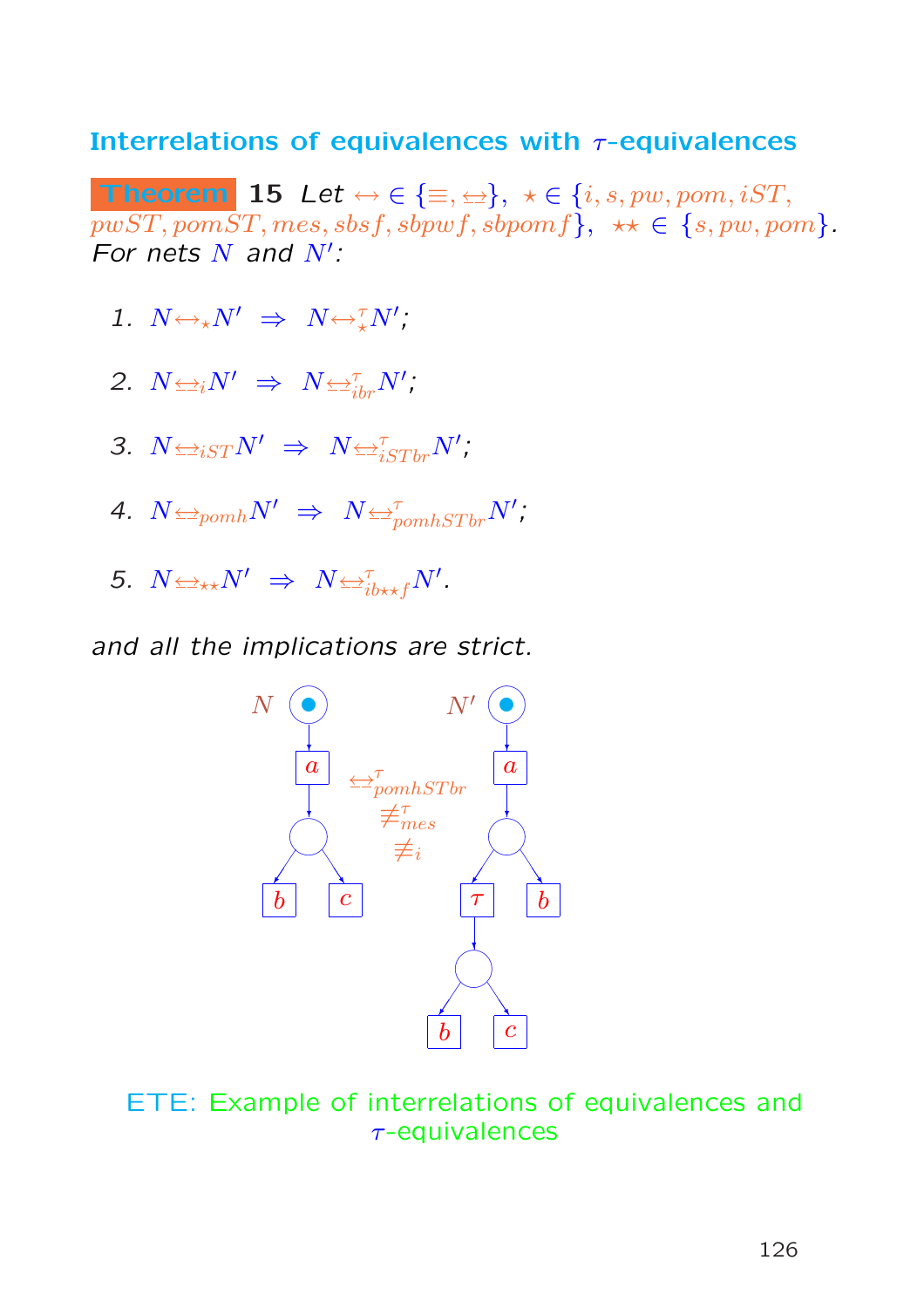- $\bullet$  In Figure ETE,  $N{\triangleq^{\tau}_{pomhSTbr}}N'$ , but  $N{\not\equiv_i}N',$  since only in the net  $N'$  an action  $\alpha$  can happen in the initial state.
- In Figure BT2(a),  $N\text{E}_{mes}^\tau N'$ , but  $N{\neq_i}N'$ , since only in the net N' an action  $\tau$  can happen in the initial state.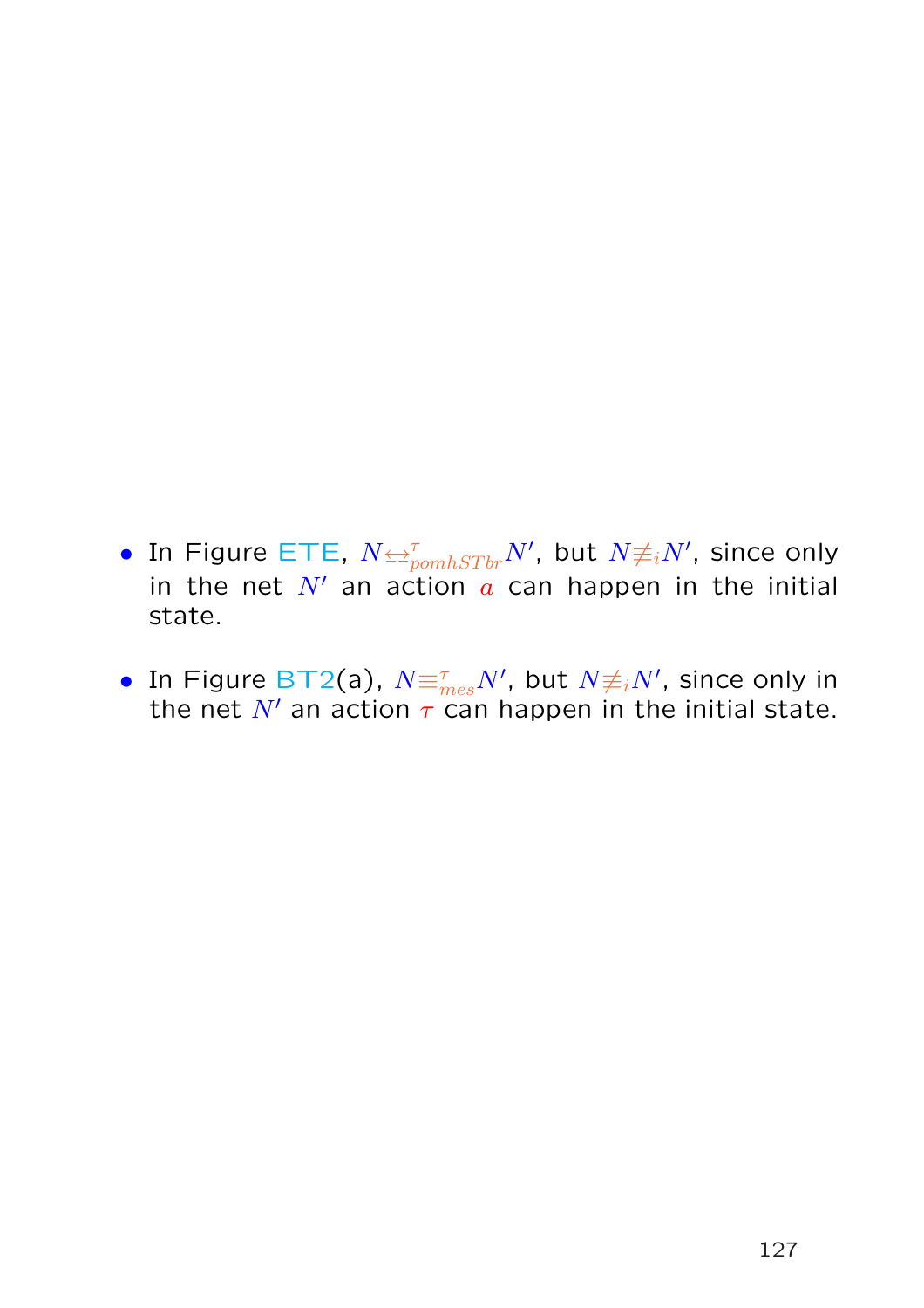### SM-refinements



RBT: The  $\tau$ -equivalences between  $\equiv_i^\tau$  and  $\leftrightarrow_s^\tau$  are not preserved by SM-refinements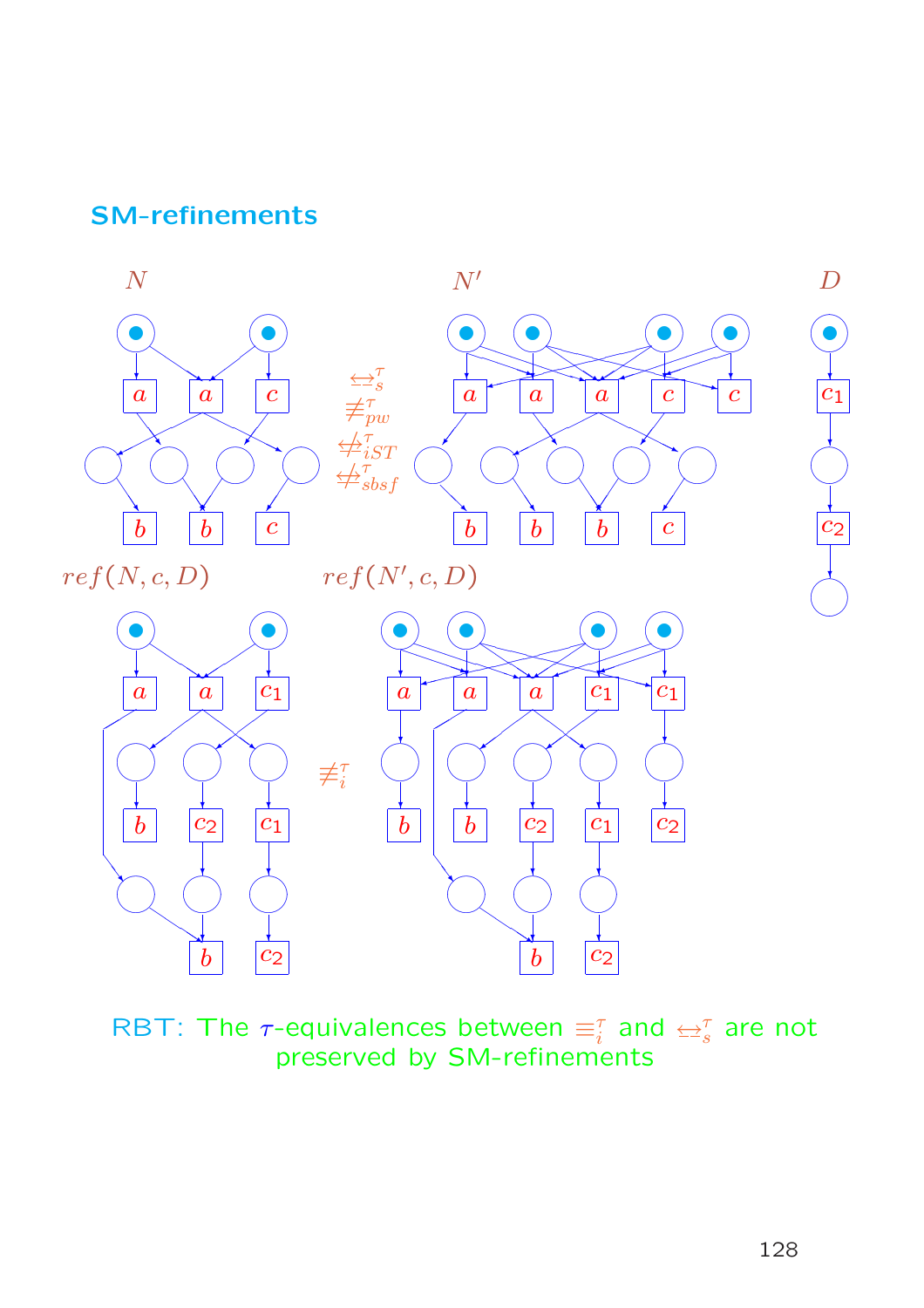

RBT1: The  $\tau$ -equivalences between  $\rightleftarrows^{\tau}_{i}$  and  $\rightleftarrows^{\tau}_{pom}$  are not preserved by SM-refinements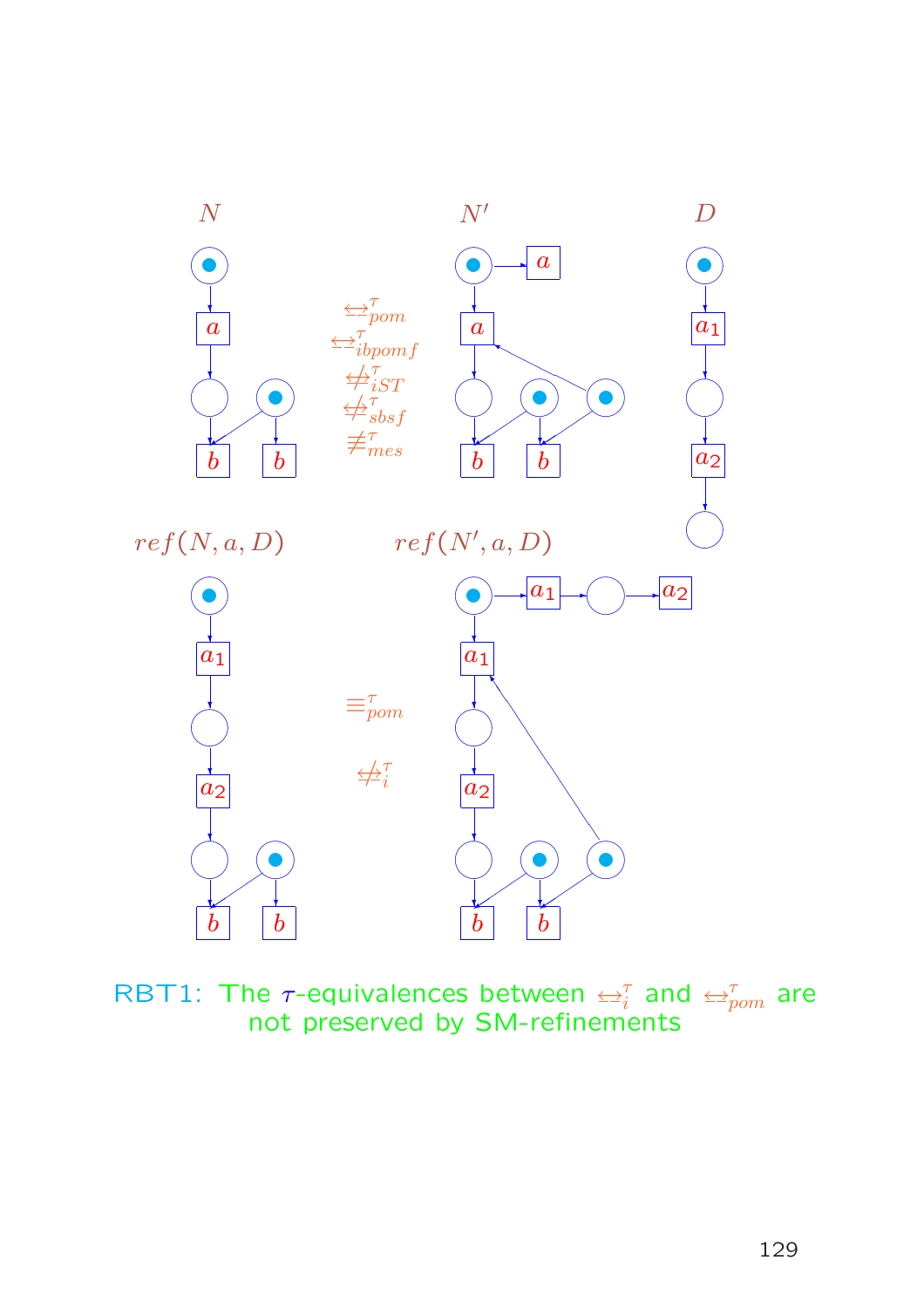

RBT2: The  $\tau$ -equivalences between  $\rightleftharpoons^{\tau}_{i}$  and  $\rightleftharpoons^{\tau}_{pomhbr}$  are not preserved by SM-refinements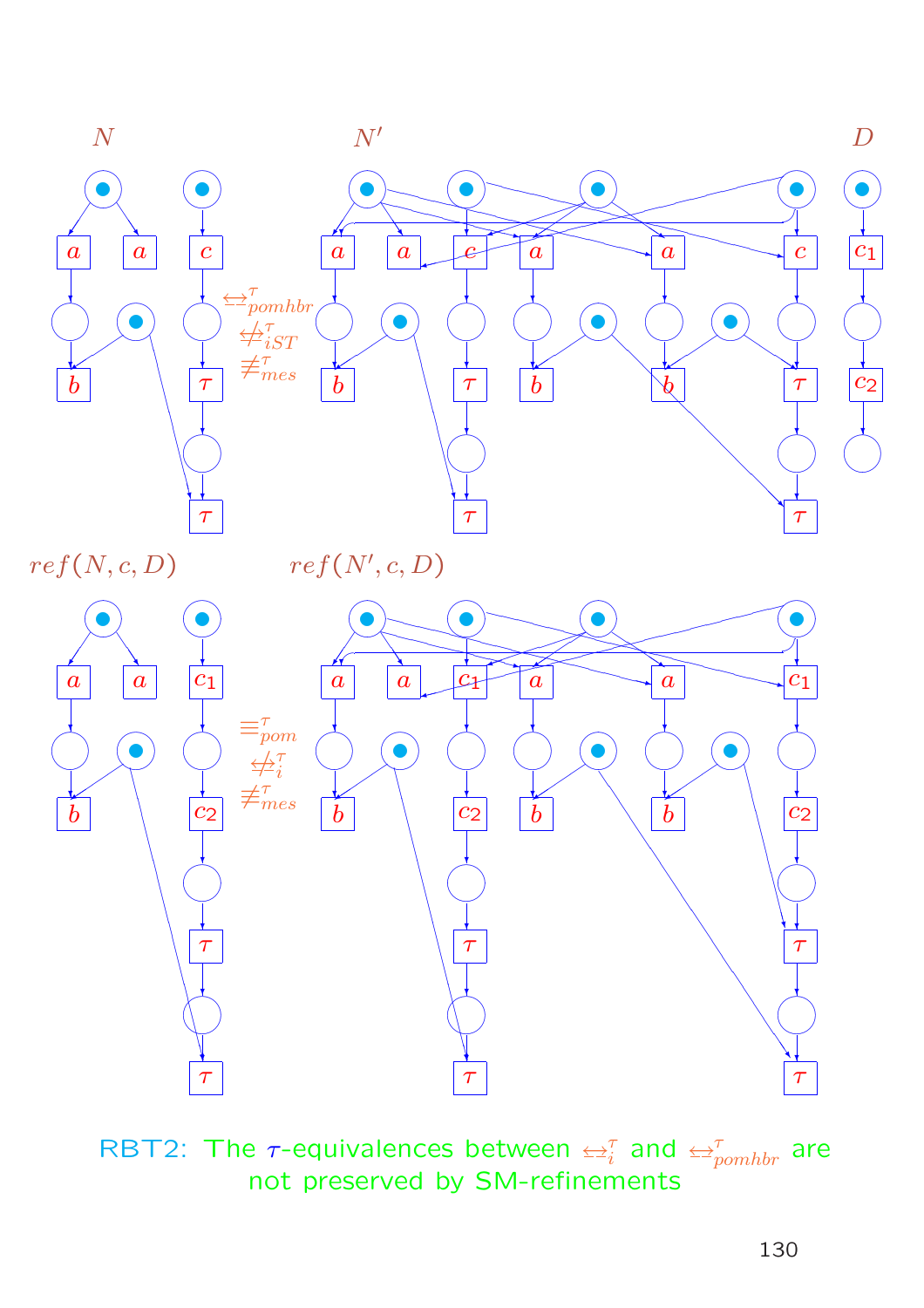- In Figure RBT,  $N{\leftrightarrow^{\tau}_{s}}N'$ , but  $ref(N, c, D){\neq^{\tau}_{i}}$  $ref(N',c,\bar{D})$ , since only in  $ref(N',c,\bar{D})$  the sequence of actions  $c_1abc_2$  can happen.
- $\bullet$  In Figure RBT1,  $N$  $\rightleftarrows^{\tau}_{pom}N'$ , but  $ref(N, a, D)$  $\neq^{\tau}_{i}$ i  $ref(N',a,D)$ , since only in  $ref(N',a,D)$  after occurrence of action  $a_1$  action b can not happen.
- $\bullet$  In Figure RBT2,  $N$  $\leftrightarrows^{\tau}_{pomhbr}N'$ , but  $ref(N, a, D)$  $\not\leftrightarrow^{\tau}_{i}$ i  $ref(N',a,D)$ , since only in  $ref(N',a,D)$  an action  $c_1$ may happen so that after the corresponding action  $c_1$ in the net N an action  $a$  may happen in such a way that the action  $b$  never occur.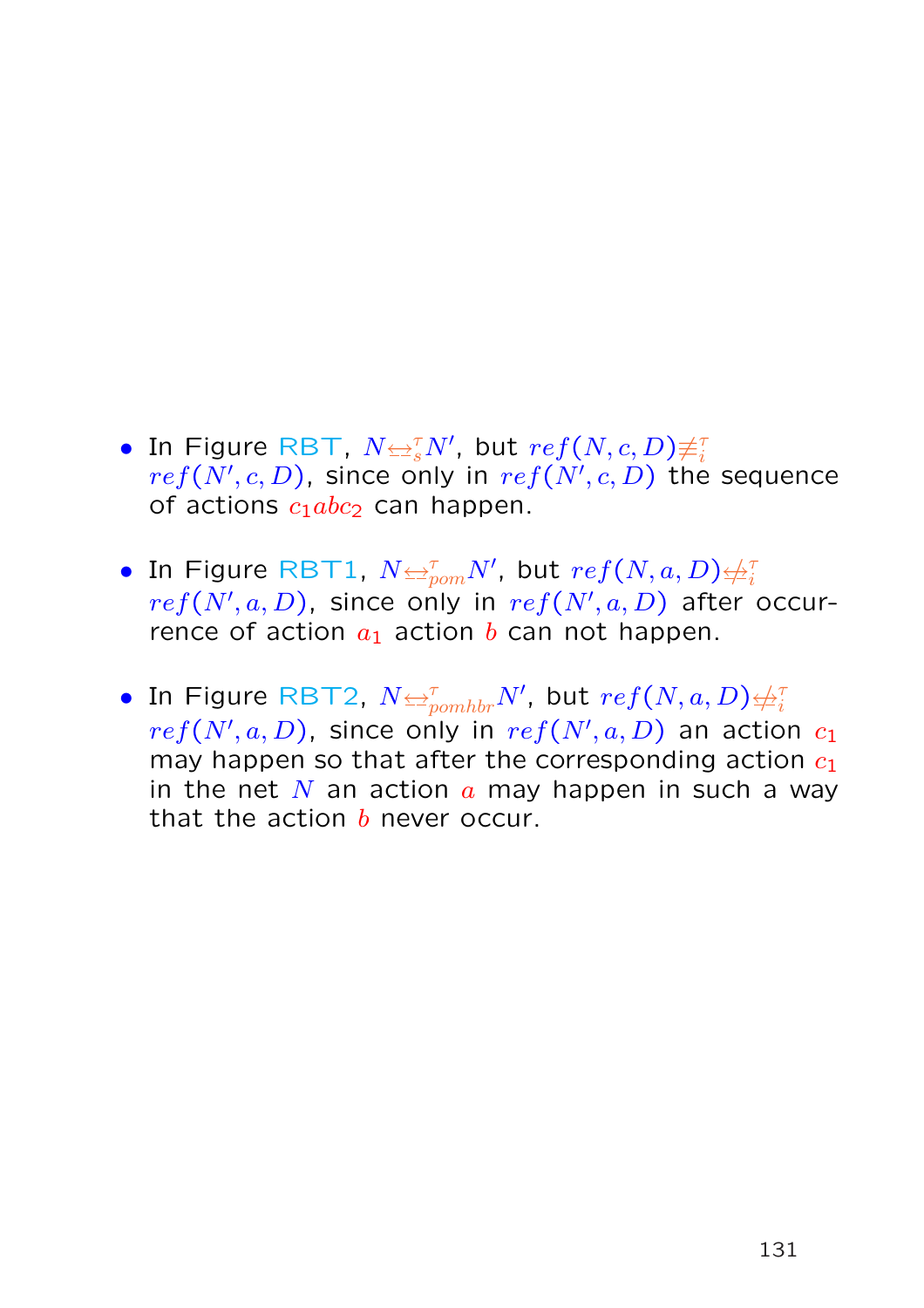**Proposition 13** [BDKP91, Dev92, Tar97] Let  $\star \in \{i, s\}$ ,  $\star\star\in\{i,s,pw,pom,pomh,ibr,pomhbr,ibsf,ibpyff,ibpwf,sbsf,$  $sbpwf, sbpomf\}.$  Then the  $\tau$ -equivalences  $\equiv_\star^\tau,~\leftrightharpoons_\star^\tau$  are not preserved by SM-refinements.



The  $\tau$ -equivalences which are not preserved by SM-refinements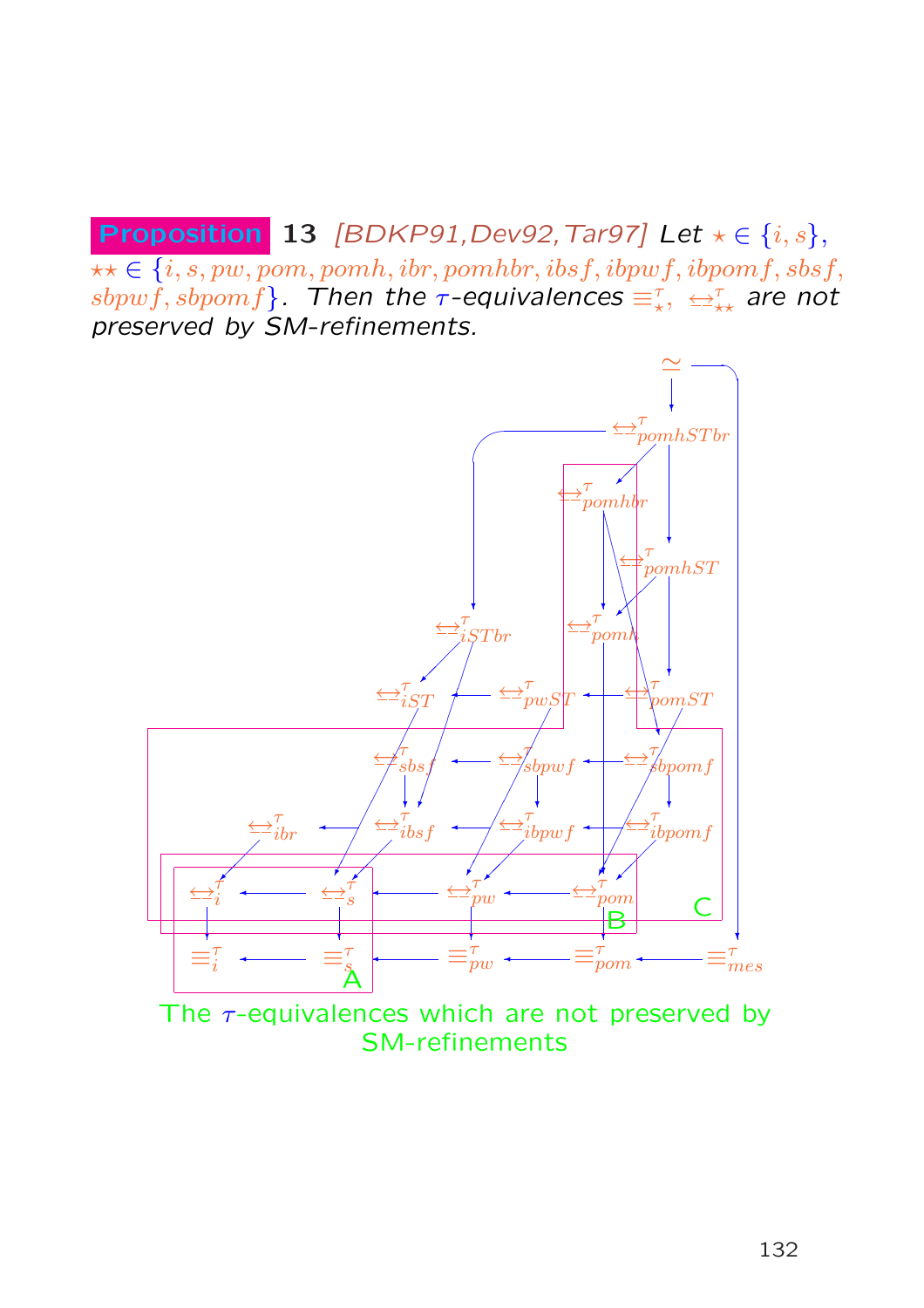

Preservation of the  $\tau$ -equivalences by SM-refinements

**Theorem** 16 Let  $\leftrightarrow \in \{\equiv^{\tau}, \pm^{\tau}, \simeq\}$  and  $\star \in \{., i, s, pw, pom,$  $iST, pwsT, pomST, pomh, pomhST, ibr, pomhbr, iSTbr,$  $pomhSTbr, mes, ibsf, ibpwf, ibpomf, sbsf, sbpwf, sbpomf$ . For nets N, N' s.t.  $a \in l_N (T_N) \cap l_{N'} (T_{N'}) \cap Act$  and SM-net D:  $N{\hookrightarrow_\star} N' \;\Rightarrow\; ref(N,a,D) {\hookrightarrow_\star} ref(N',a,D)$  iff the equivalence  $\leftrightarrow_{\star}$  is in oval in the figure above.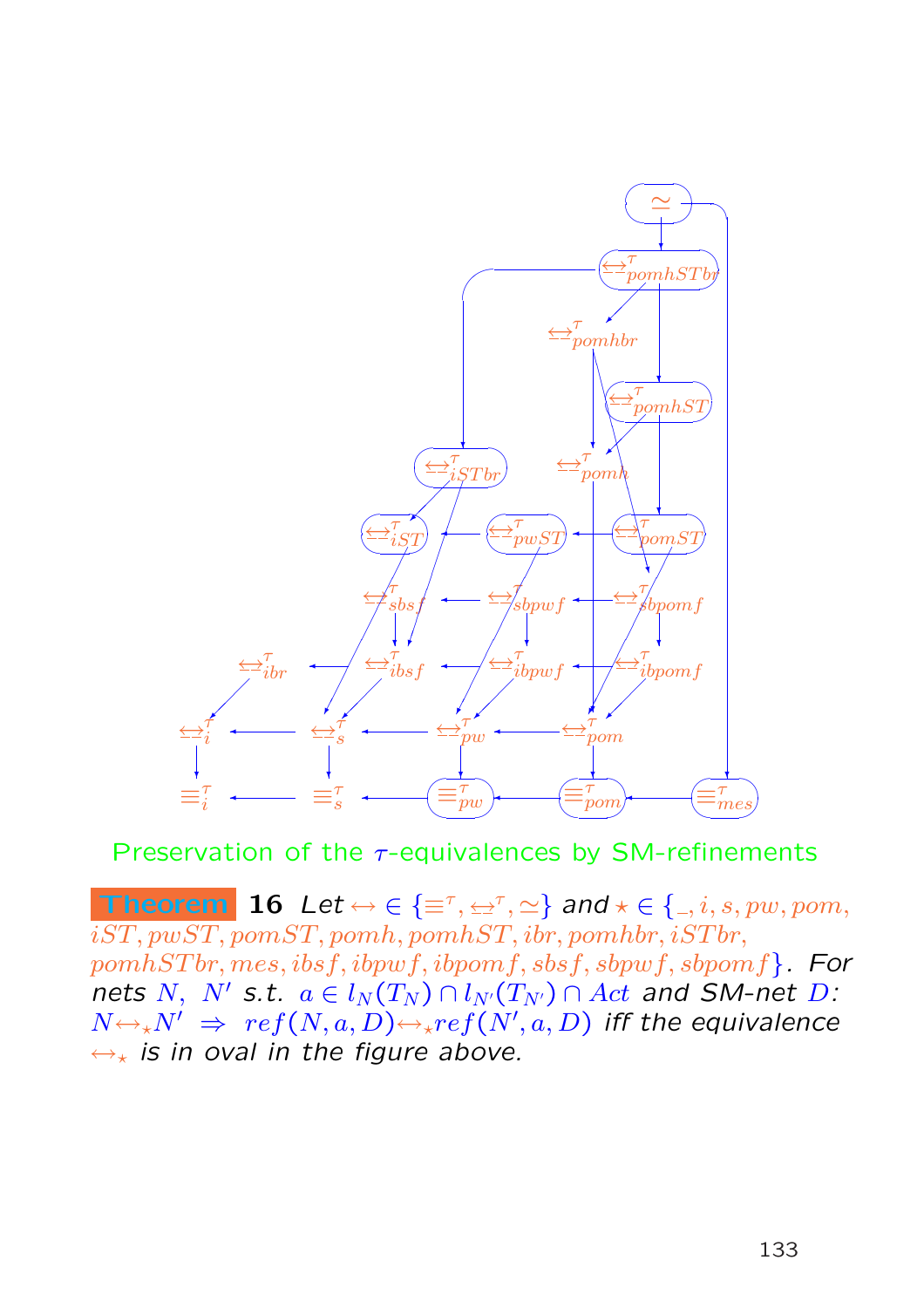#### The  $\tau$ -equivalences on nets without silent transitions

**Proposition 14** Let  $\leftrightarrow \in \{\equiv, \pm\}, \ \star \in \{i, s, pw, pom, iST,$  $pwST, pomST, mess, sbsf, sbpwf, sbpomf, \star\star \in \{s, pw, pom\}.$ For nets without silent transitions  $N$  and  $N'$ :

- 1.  $N \leftrightarrow_{\star} N' \Leftrightarrow N \leftrightarrow_{\star}^{\tau} N'$  [Gla93, Tar97];
- 2.  $N \triangleleft iN' \Leftrightarrow N \triangleleft_{ibr}^{\tau} N'$  [Gla93];
- 3.  $N \leftrightarrow_{iST} N' \Leftrightarrow N \leftrightarrow_{iSTbr}^{\tau} N'$  [Tar97];
- 4.  $N$  $\leftrightarrow$   $p_{comb}N'$   $\Leftrightarrow$   $N$   $\leftrightarrow$   $p_{combSTbr}N'$  [Tar97];
- 5.  $N \leftrightarrow N' \Leftrightarrow N \leftrightarrow_{ib \star f}^{\tau} N'$  [Tar97].



Merging of the  $\tau$ -equivalences on nets without silent transitions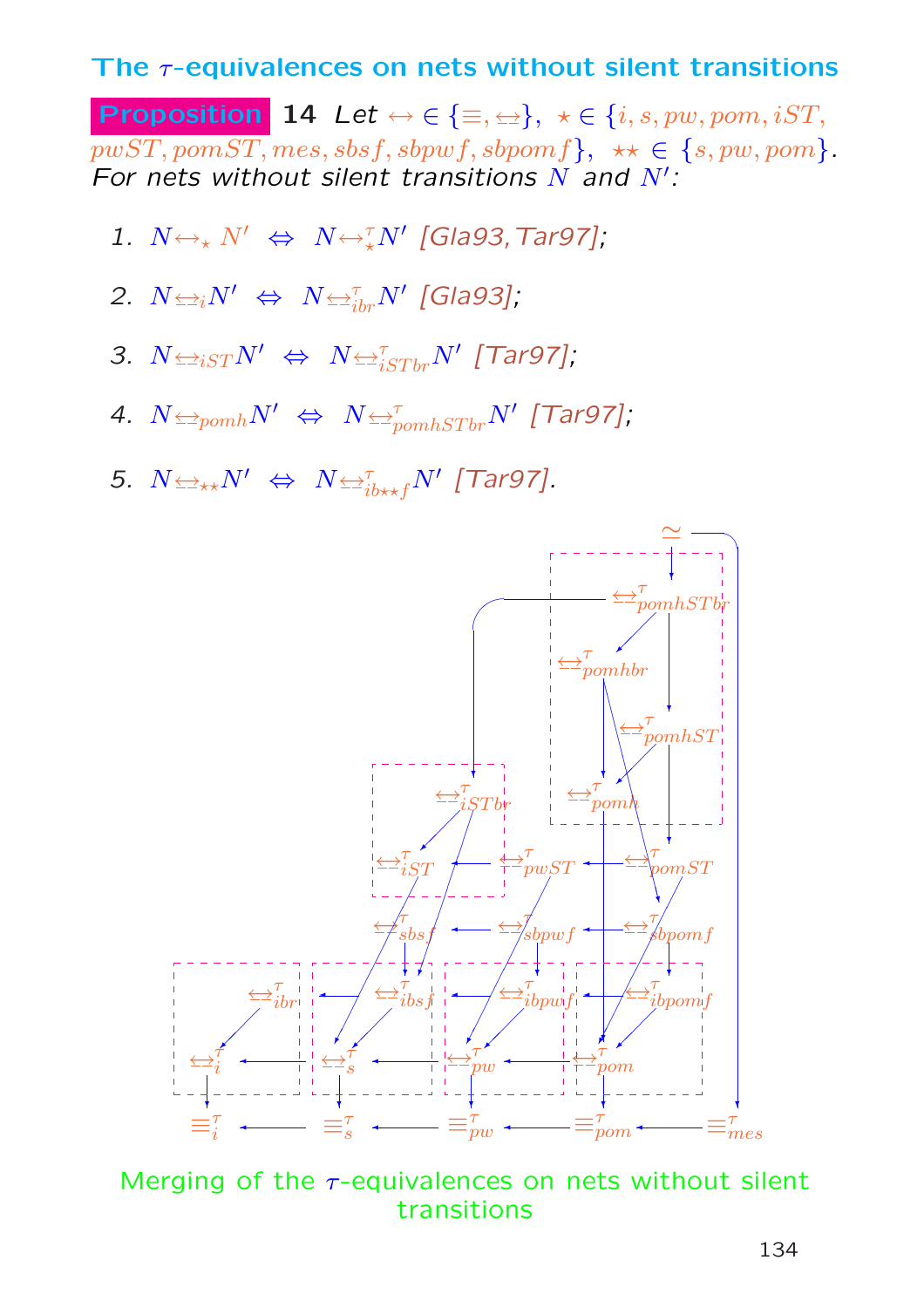

Interrelations of the  $\tau$ -equivalences on nets without silent transitions

Theorem 17 Let  $\leftrightarrow, \leftrightarrow \in \{\equiv, \leftrightarrow, \simeq\}, \star, \star \star \in \{ \_, i, s, pw,$  $pom, iST, pwST, pomST, pomh, ibr, mes, sbsf, sbpwf, sbpomf$ . For nets without silent transitions N and  $N'$   $N \leftrightarrow N' \Rightarrow$  $N{\leftrightarrow}{\rightarrow}{\leftarrow}{N'}$  iff in the graph above there exists a directed path from  $\leftrightarrow_{\star}$  to  $\leftrightarrow_{\star\star}$ .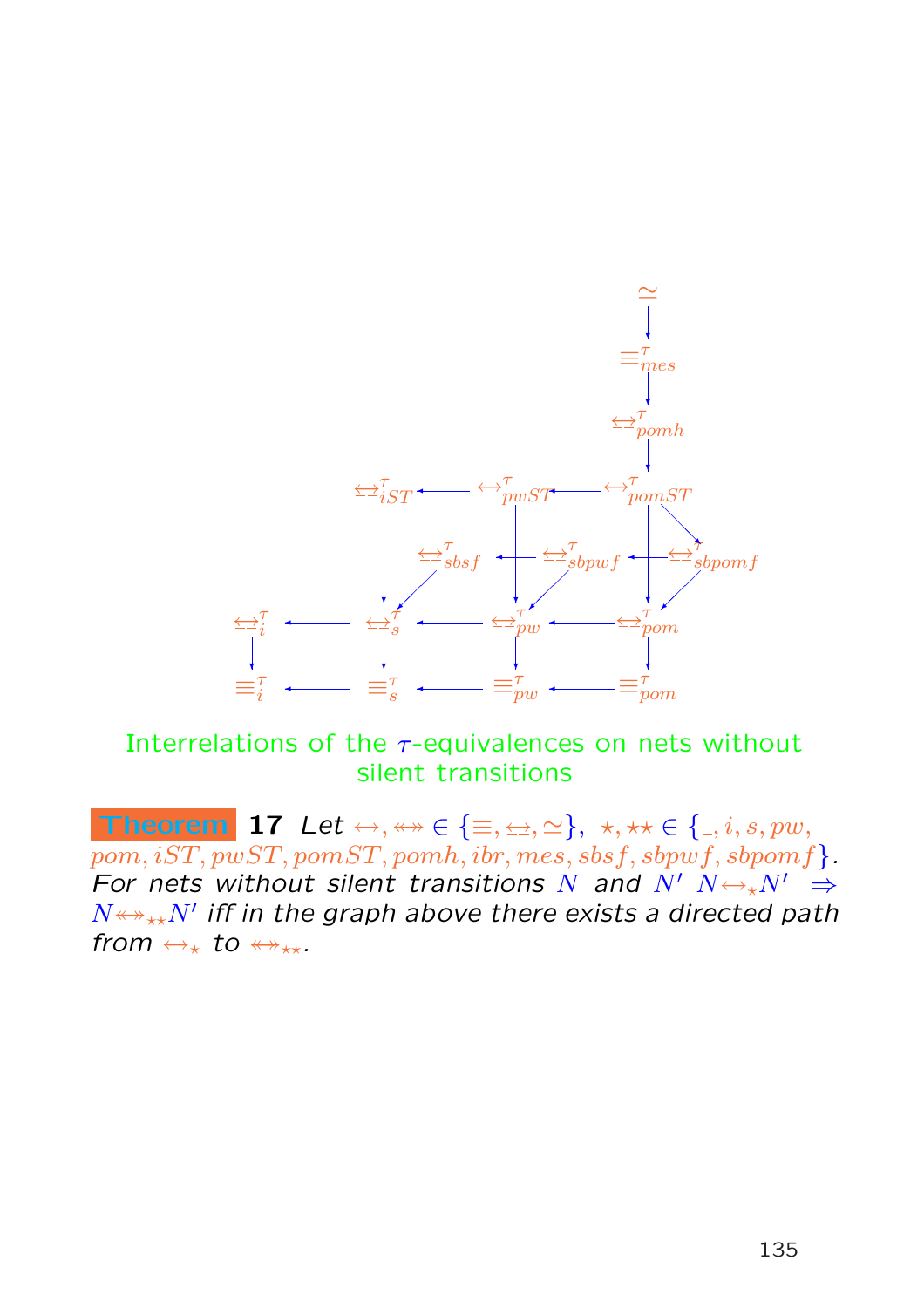#### The  $\tau$ -equivalences on sequential nets

Definition 73 A net  $N = \langle P_N , T_N , F_N , l_N , M_N \rangle$  is sequential, if  $\forall M \in Mark(N) \; \neg \exists t,u \in T_N: \; \;^\bullet t + {}^\bullet u \subseteq M.$ 

**Proposition** 15 For sequential nets  $N$  and  $N'$ :

- 1.  $N \equiv_i^{\tau} N' \Leftrightarrow N \equiv_{\text{pom}}^{\tau} N'$  [Eng85];
- 2.  $N \rightleftharpoons N' \Leftrightarrow N \rightleftharpoons_{pomh}^{\tau} N'$  [BDKP91];
- 3.  $N \rightleftharpoons_{iST}^{\tau} N' \Leftrightarrow N \rightleftharpoons_{pomhST}^{\tau} N'$  [Tar98a];
- 4.  $N \leftrightarrow N' \Leftrightarrow N \leftrightarrow_{pomhbr} N'$  [Tar98a];
- 5.  $N \triangleq_{iSTbr}^{\tau} N' \Leftrightarrow N \triangleq_{pomhSTbr}^{\tau} N'$  [Tar98a].



Merging of the  $\tau$ -equivalences on sequential nets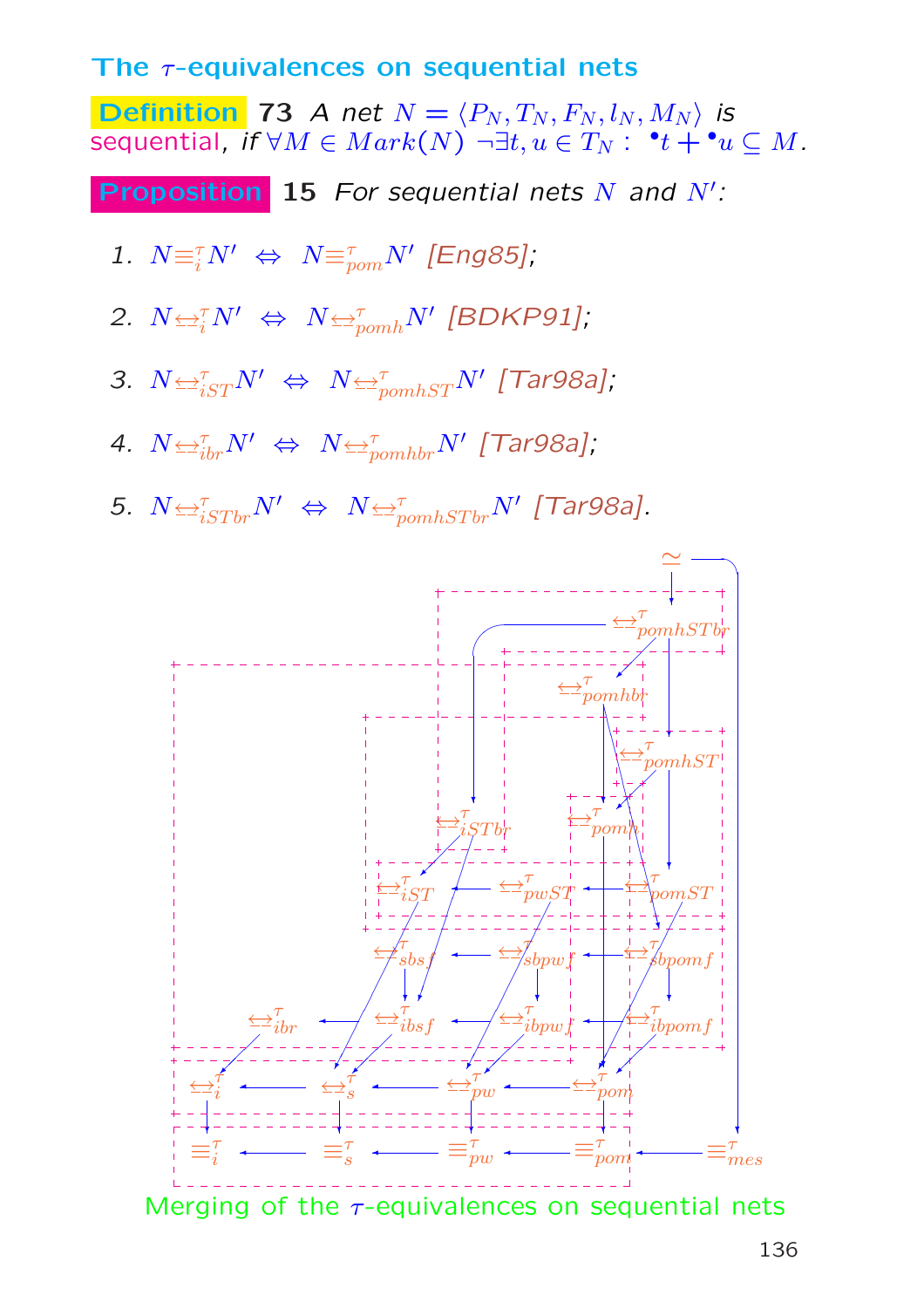

Interrelations of the  $\tau$ -equivalences on sequential nets

Theorem 18 Let  $\leftrightarrow, \leftrightarrow \in \{\equiv^{\tau}, \leftrightarrow^{\tau}, \simeq\}, \star, \star \star \in \{., i, iST,$  $\{ibr, iSTbr, mes\}$ . For sequential nets N and N'  $N \leftrightarrow N' \Rightarrow$  $N{\leftrightarrow}_{\star\star}N'$  iff in the graph above there exists a directed path from  $\leftrightarrow_{\star}$  to  $\leftrightarrow_{\star\star}$ .

- In Figure BT2(a),  $N {\equiv}^{\tau}_{mes} N'$ , but  $N {\not\equiv}^{\tau}_{i} N'.$
- $\bullet$  In Figure BT2(c),  $N{\leftrightarrow}_i^\tau N'$ , but  $N{\leftrightarrow}^\tau_{ibr}N'.$
- $\bullet$  In Figure BT2(b),  $N{\leftrightarrow}\!\!{}_{i}^{\tau}N'$ , but  $N{\leftrightarrow}\!\!{}_{iST}^{\tau}N'.$
- $\bullet$  In Figure BT1(c),  $N {\Leftrightarrow}^{\tau}_{iSTbr} N',$  but  $N{\not\equiv}^{\tau}_{mes} N'.$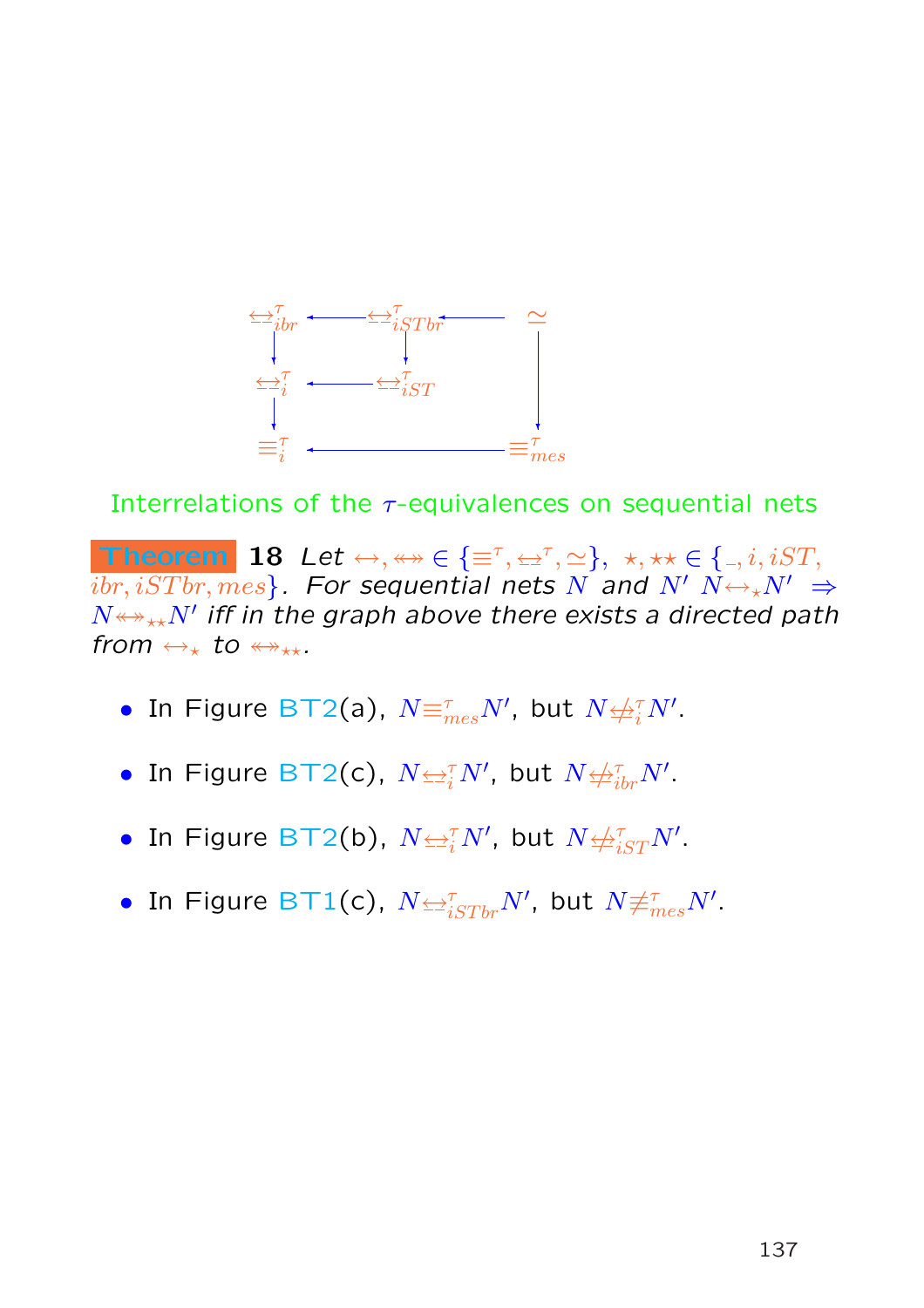

New results for the  $\tau$ -equivalences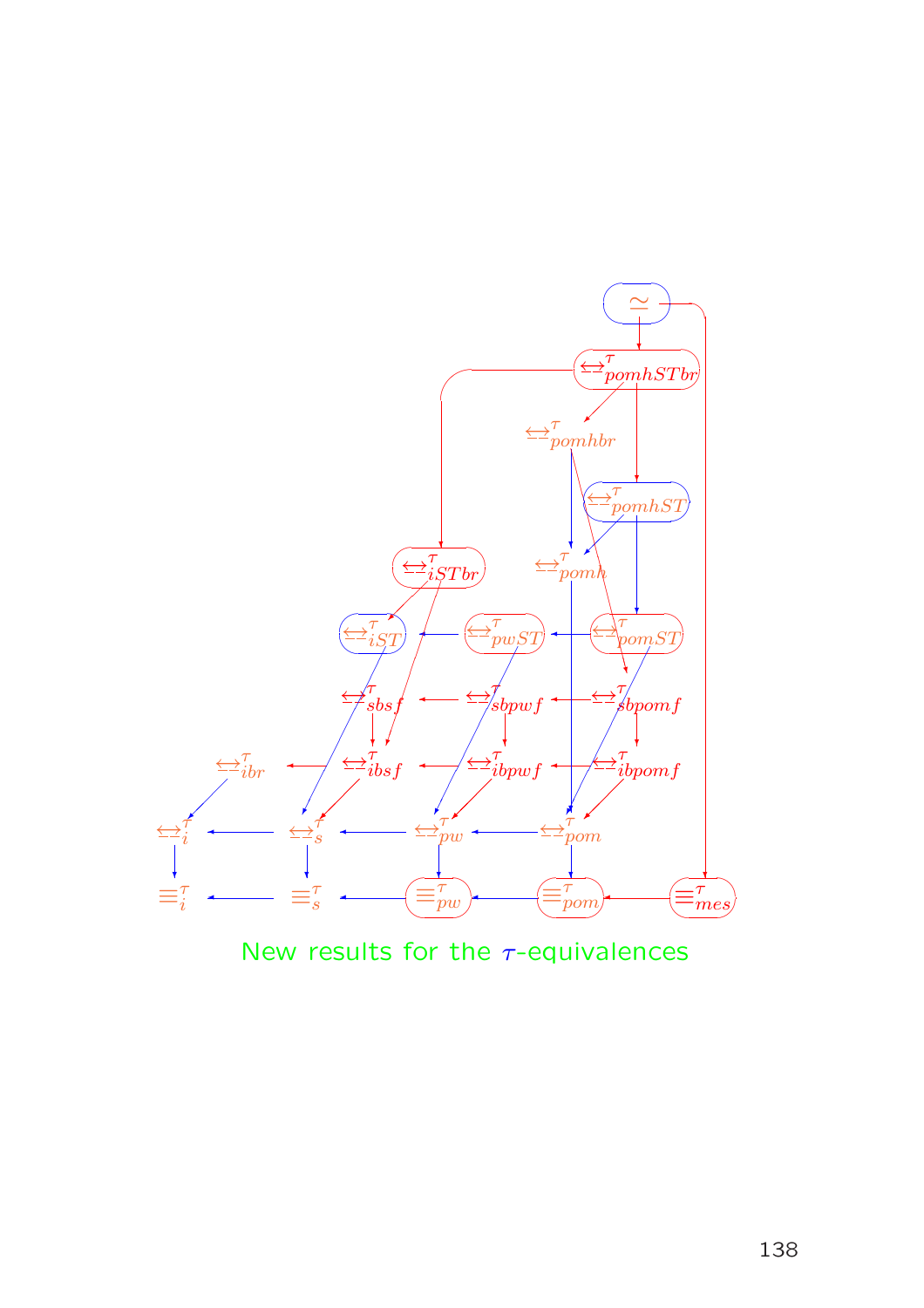### Decidability results for the  $\tau$ -equivalences

- $\bullet \equiv_i^{\tau}$ 
	- is decidable for: finite safe nets (EXPSPACE) [JM96].
	- is undecidable for: labeled nets [Jan95].
- $\bullet \equiv_s^\tau$ 
	- is decidable for: finite safe nets (EXPSPACE) [JM96].
- $\bullet \equiv_{\text{pom}}^{\tau}$ 
	- is decidable for: finite safe nets (EXPSPACE) [JM96].

 $\bullet$   $\leftarrow^{\tau}_{i}$ 

- is decidable for: finite safe nets (DEXPTIME) [JM96].
- is undecidable for: labeled nets [Jan95].

### $\bullet$   $\leftrightarrow_{s}^{\tau}$

- is decidable for: finite safe nets (DEXPTIME) [JM96].
- $\bullet \Leftrightarrow_{\text{pom}}^{\tau}$ 
	- is decidable for: finite safe nets (DEXPTIME / EXPSPACE)[JM96].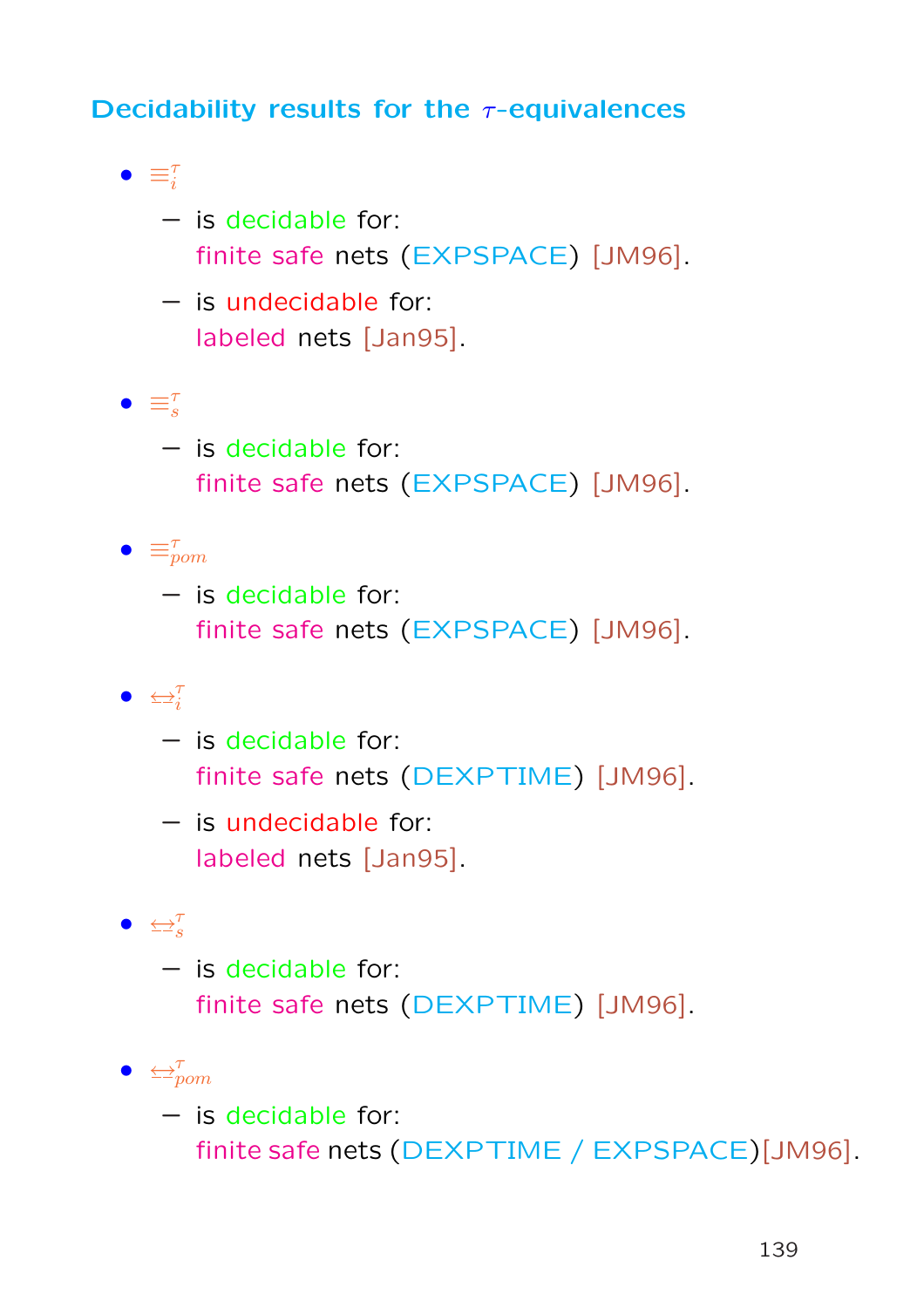## $\bullet$   $\leftrightarrow_{iST}^{\tau}$

– is decidable for: bounded nets [Dev92]; finite safe nets (DEXPTIME) [JM96].

## $\bullet \Leftrightarrow_{\text{pom}ST}^{\tau}$

– is decidable for: finite safe nets (DEXPTIME / EXPSPACE) [JM96].

## $\bullet \leq^{\tau}_{pomh}$

– is decidable for: finite safe nets (DEXPTIME) [Vog91b,JM96].

## $\bullet \Leftrightarrow_{pomhST}^{\tau}$

– is decidable for: finite safe nets (DEXPTIME) [Vog91b,JM96].

## $\bullet \quad \Longleftrightarrow_{ibr}^{\tau}$

– is decidable for: finite safe nets (DEXPTIME) [JM96].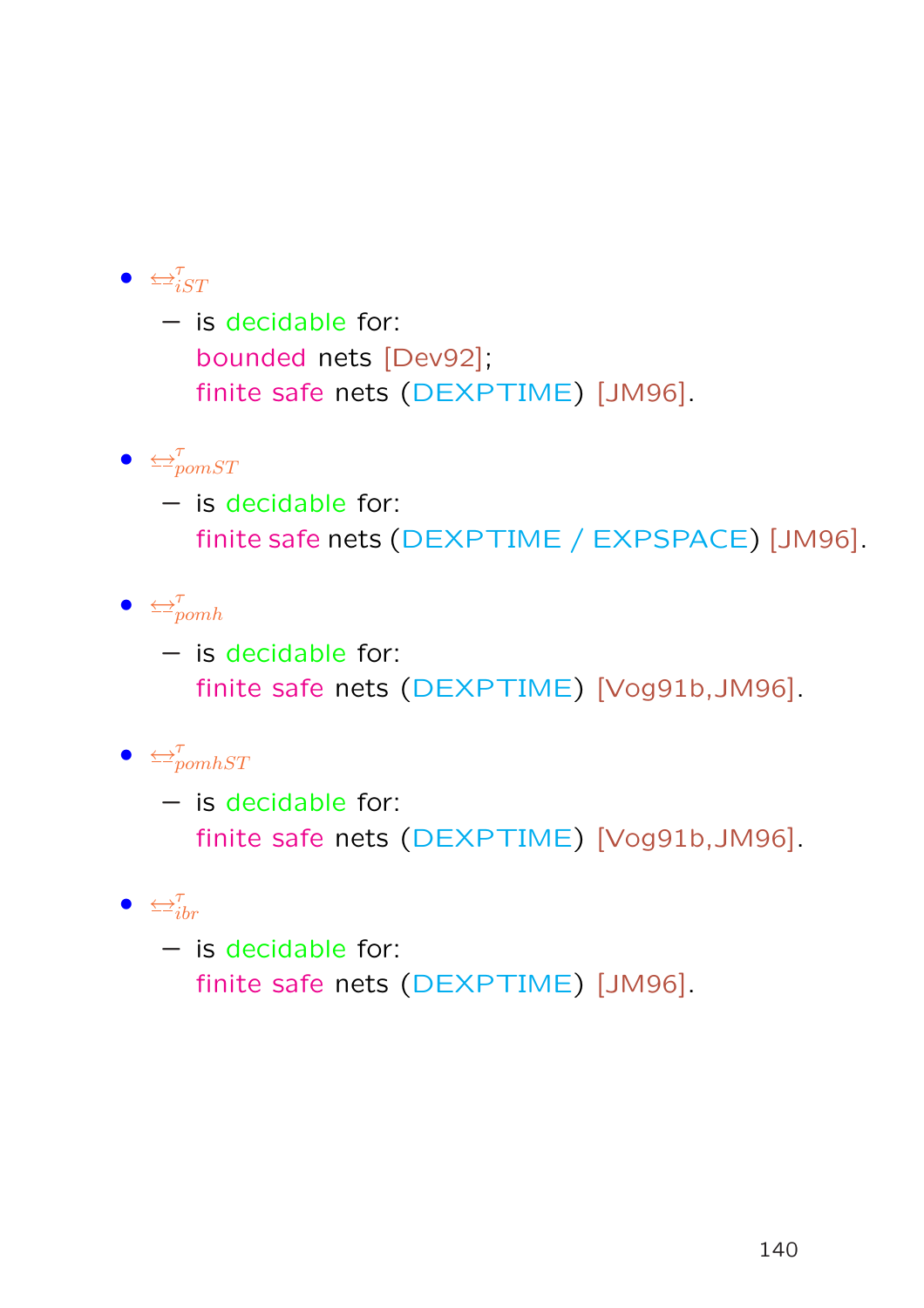### Further research

 $\tau$ -variants of place bisimulation equivalences.

• New equivalences.

Interleaving *place*  $\tau$ *-bisimulation equivalence*  $(\sim_i^\tau)$ . Behavior preserving reduction of Petri nets with silent transitions [Aut93,APS94].

- Interleaving branching place  $\tau$ -bisimulation equivalence  $(\sim_{\textit{ibr}}^{\tau}).$
- Non-interleaving variants of place  $\tau$ -bisimulations  $(\sim_s^{\tau}, \sim_{pw}^{\tau}$  and  $\sim_{pom}^{\tau}$ ).
- Interrelations of the place  $\tau$ -bisimulations.

Whether any two of  $\sim^{\tau}_{i}, \sim^{\tau}_{s}$  and  $\sim^{\tau}_{pw}$  coincide?

We have only counterexamples showing that  $\sim^{\tau}_{ibr}$  and  $\sim_{\textit{pom}}^{\tau}$  do not imply each other and do not merge with any of three mentioned  $\tau$ -equivalences.

• Interrelations of the place  $\tau$ -bisimulations with the other  $\tau$ -equivalences we proposed.

We compared place equivalences with other ones on Petri nets without silent transitions [Tar98b].

• Preservation of place  $\tau$ -bisimulations by SM-refinements.

We can show that no place  $\tau$ -bisimulation relation is preserved by SM-refinements [Tar98b].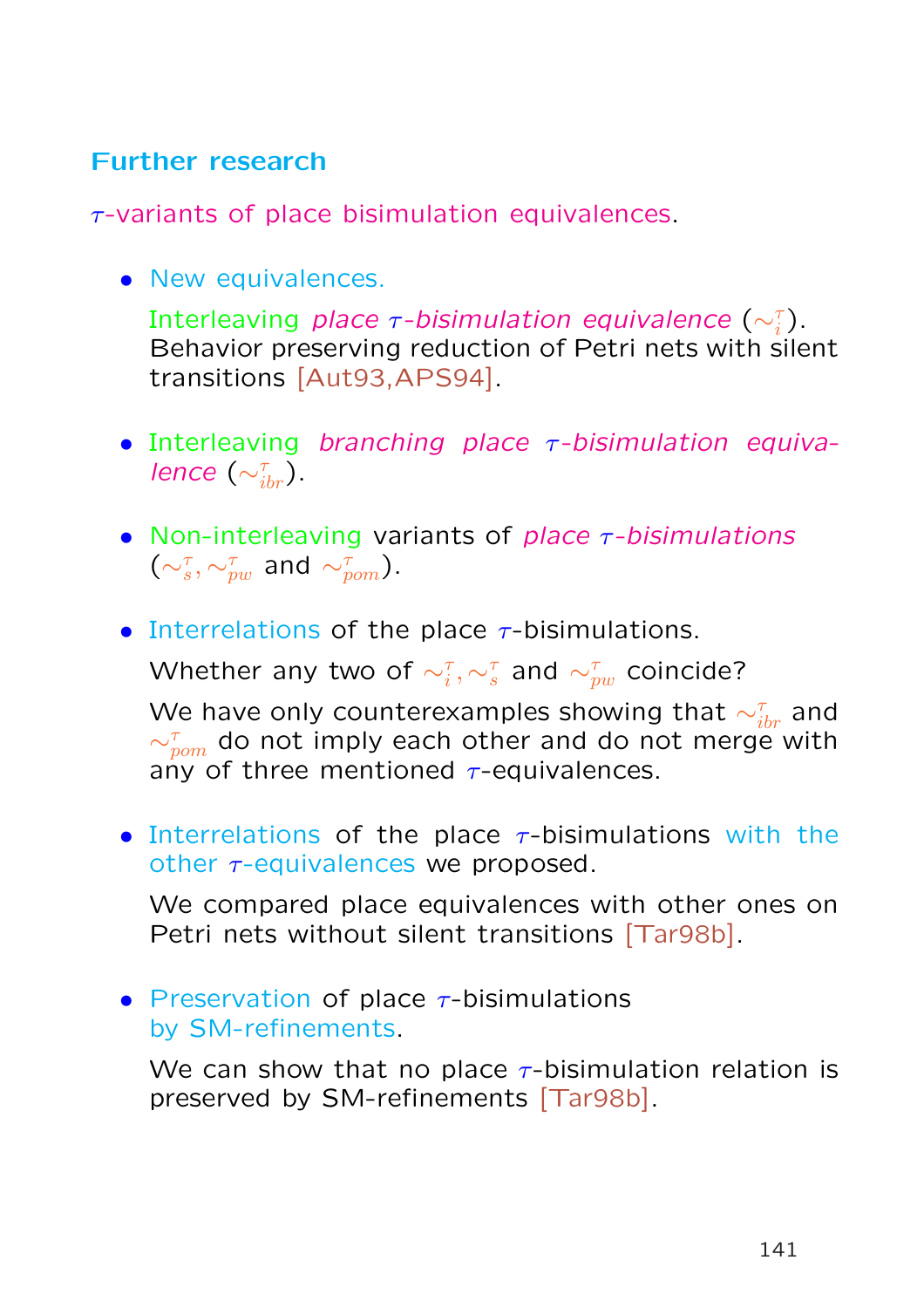- Interrelations of place  $\tau$ -bisimulations on net subclasses.
	- On nets without silent transitions place  $\tau$ -equivalences coincide with the corresponding relations that do not abstract of silent actions. In particular,  $\sim_{ibr}^\tau$  merges with  $\sim_i.$
	- On sequential nets, all non-interleaving place relations coincide with interleaving ones: only  $\sim_i^\tau$  and  $\sim_{ibr}^{\tau}$  are remained.



Interrelations of place  $\tau$ -bisimulation equivalences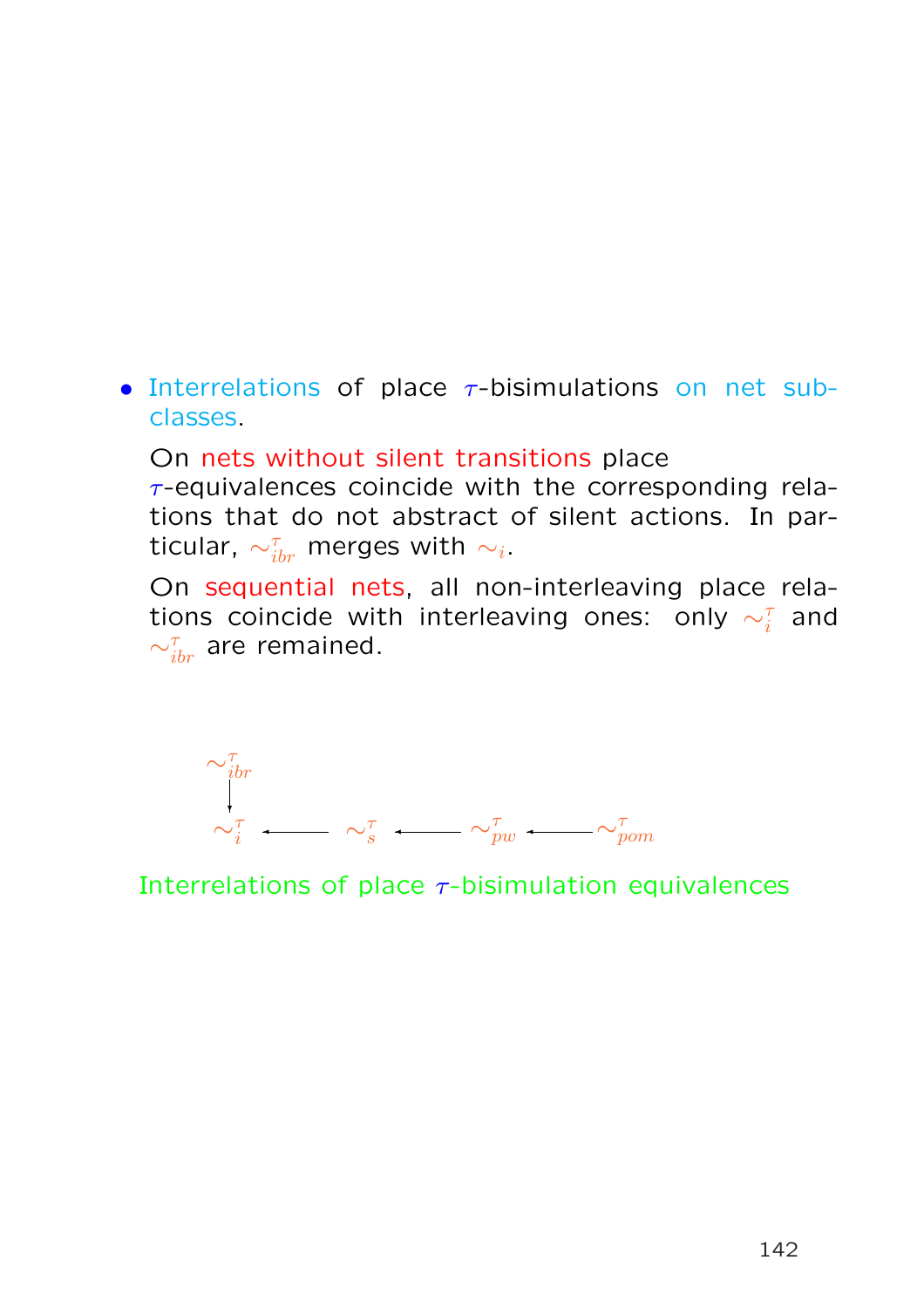## Equivalences for process algebras: calculus  $AFP<sub>2</sub>$

**Abstract:** A process algebra  $AFP_2$  was proposed by L.A. Cherkasova in 1989. It has a semantics of posets with non-actions and deadlocked actions to respect non-determinism.

Via formulas of  $AFP<sub>2</sub>$ , one can analyze behavior of A-nets (Acyclic nets). The considered Petri net equivalences are investigated on this net subclass.

Semantic equivalences of formulas  $AFP_2$  (algebraic equivalences) are transferred into A-nets, and their interrelations with the net equivalences are investigated.

A term rewrite system  $RWS_2$  is produced from axiom system  $\Theta_2$  for semantic equivalences. Its confluence (in the case of termination) is proved.

A method of automatic check for algebraic equivalences based on  $RWS_2$  was implemented as a program  $CANON$ in C programming language.

Keywords: Process algebras, syntax, semantics, semantic (algebraic) equivalences, axiomatization, A-nets, net equivalences, term rewrite systems, implementation.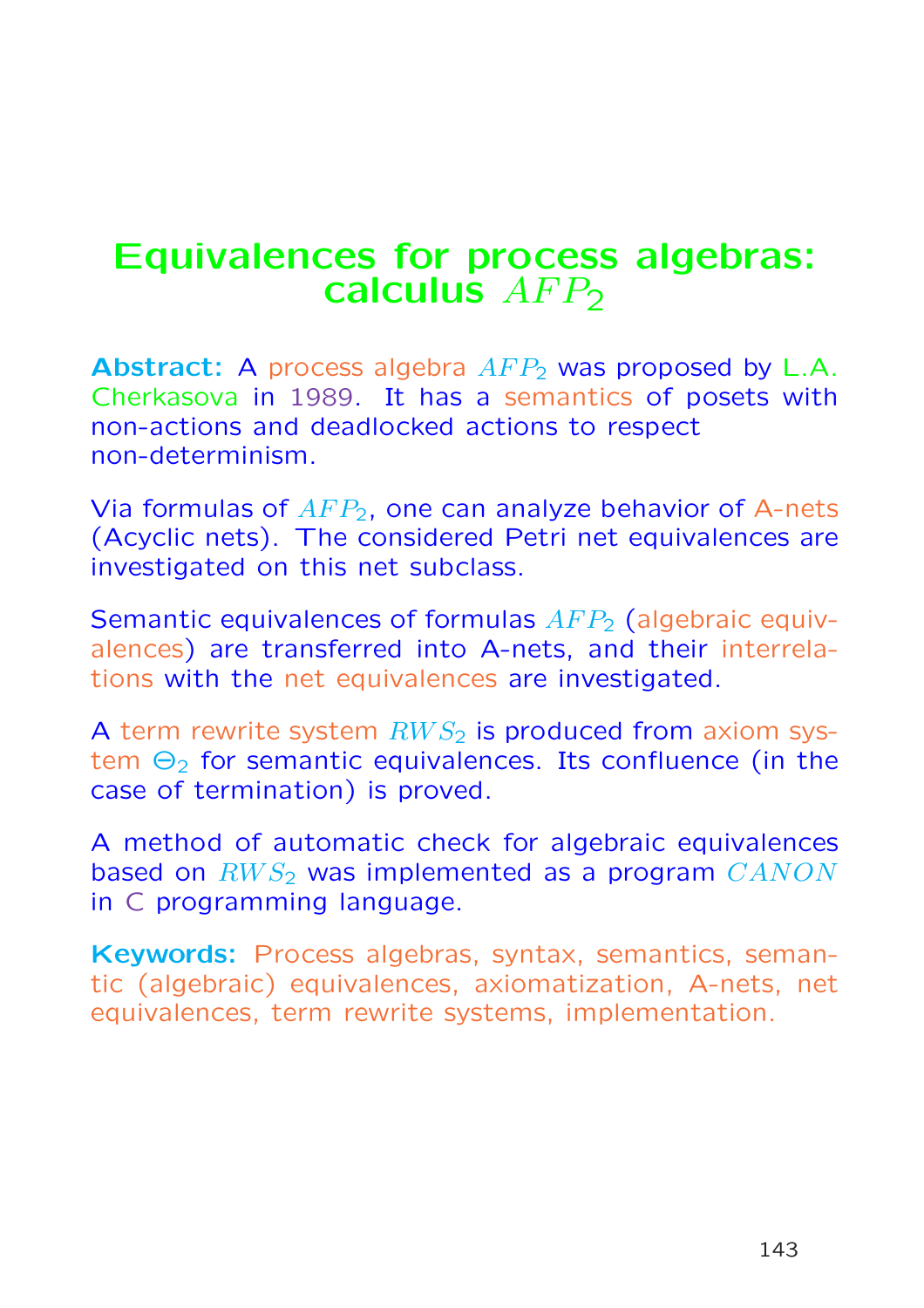# **Contents**

- Introduction
	- Process algebras: semantics of concurrency
	- Process algebras: specification and analysis
- $\bullet$  Calculus  $AFP<sub>2</sub>$ 
	- $-$  Algebra of finite processes  $AFP<sub>2</sub>$
	- Syntax
	- Denotational semantics
	- Axiomatization
	- Canonical form of formulas
- Net and algebraic simulation
	- Equivalences on A-nets
	- Comparing the net and algebraic equivalences
- Term rewriting
	- Term rewrite system  $RWS<sub>2</sub>$
	- Notices on  $RWS_2$
	- $-$  Confluence of  $RWS<sub>2</sub>$
- Implementation
	- Program CANON
	- Examples of formula transformation with CANON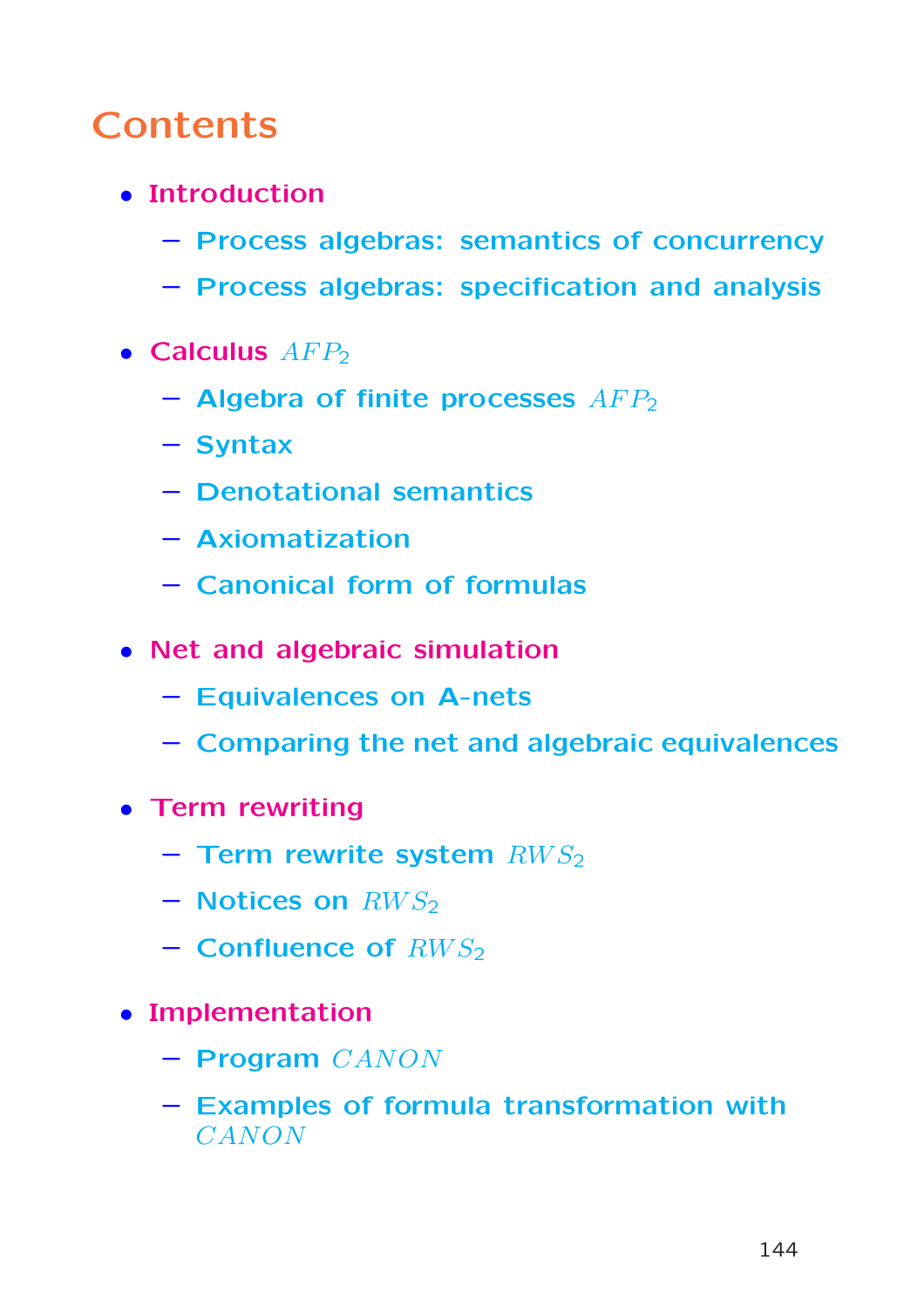## Process algebras: semantics of concurrency

In process calculi, a process is specified by an algebraic formula.

A verification of its properties is accomplished by means of equivalences, axioms and inference rules.

The calculi below construct a process from atomic *actions* with precedence, parallelism, non-determinism and some auxilary operations.

1. Interleaving semantics.

```
CCS [Mil80], CSP [Hoa80], TCSP [Hoa85,Old87a],
BPA [BK89].
```
Concurrency is interpreted as sequential non-determinism.

2. Step semantics.

 $SCCS$  [Mil83],  $ACP$  [BK84],  $CCSP$  [Old87b],  $PBC$ [BDH92].

A special operator for simultaneous occurrence of actions.

3. Pomset semantics.

Algebra of event structures [BCa87].

A causal dependence relation over actions imposes partial ordering. Two actions are parallel if they are causally independent.

Interleaving calculi are more suitable in technical staff.

Algebras based on step and pomset semantics have more natural specification of concurrency.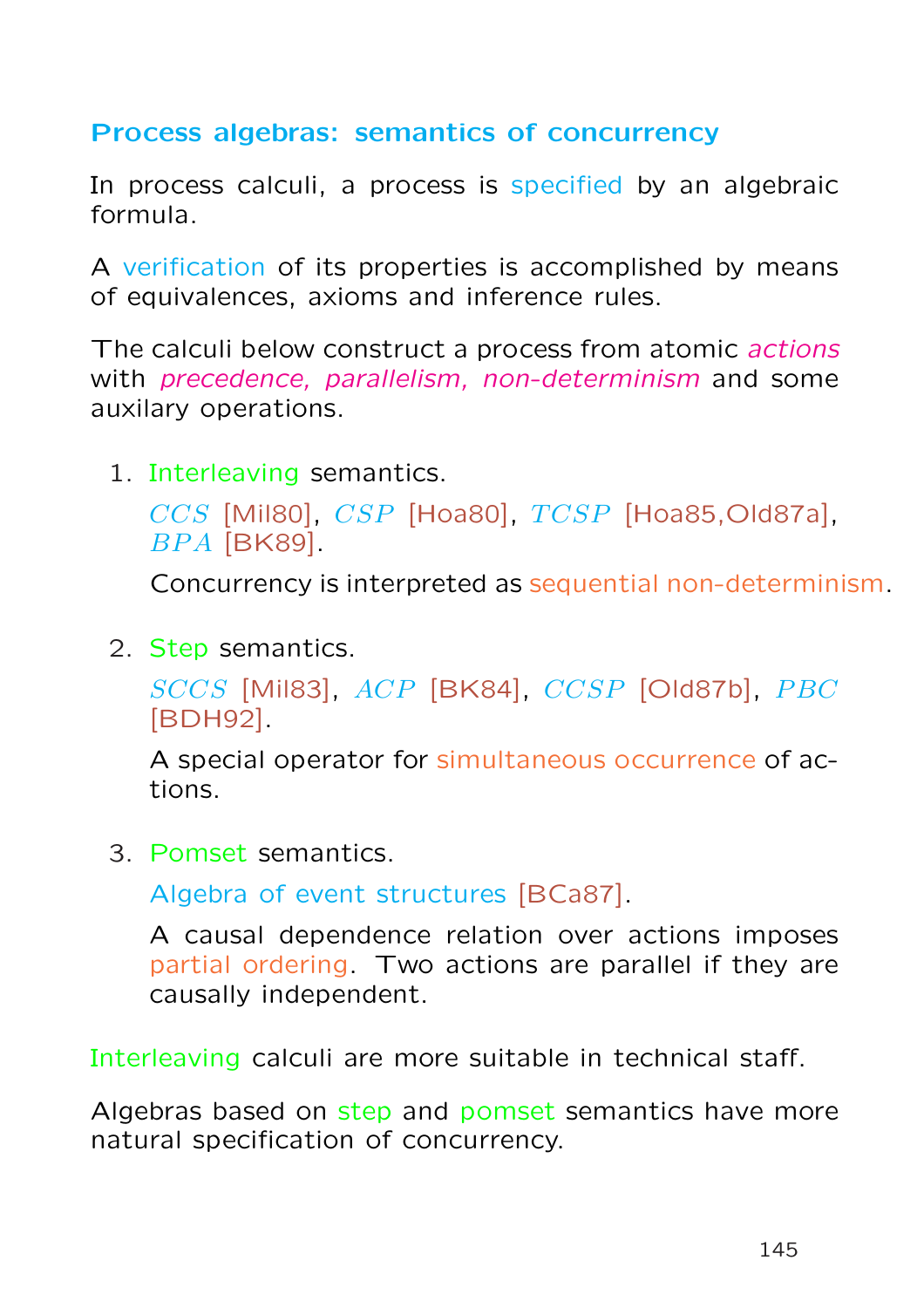# Process algebras: specification and analysis

1. Descriptive calculi.

They provide a description of structural properties of systems: specification.

An example is  $AFP<sub>0</sub>$  [Ch89].

2. Analytical calculi.

They combine mechanisms as for specification of processes as for investigation of their behavioral properties: analysis, verification.

An example is  $AFP<sub>2</sub>$  [Ch89].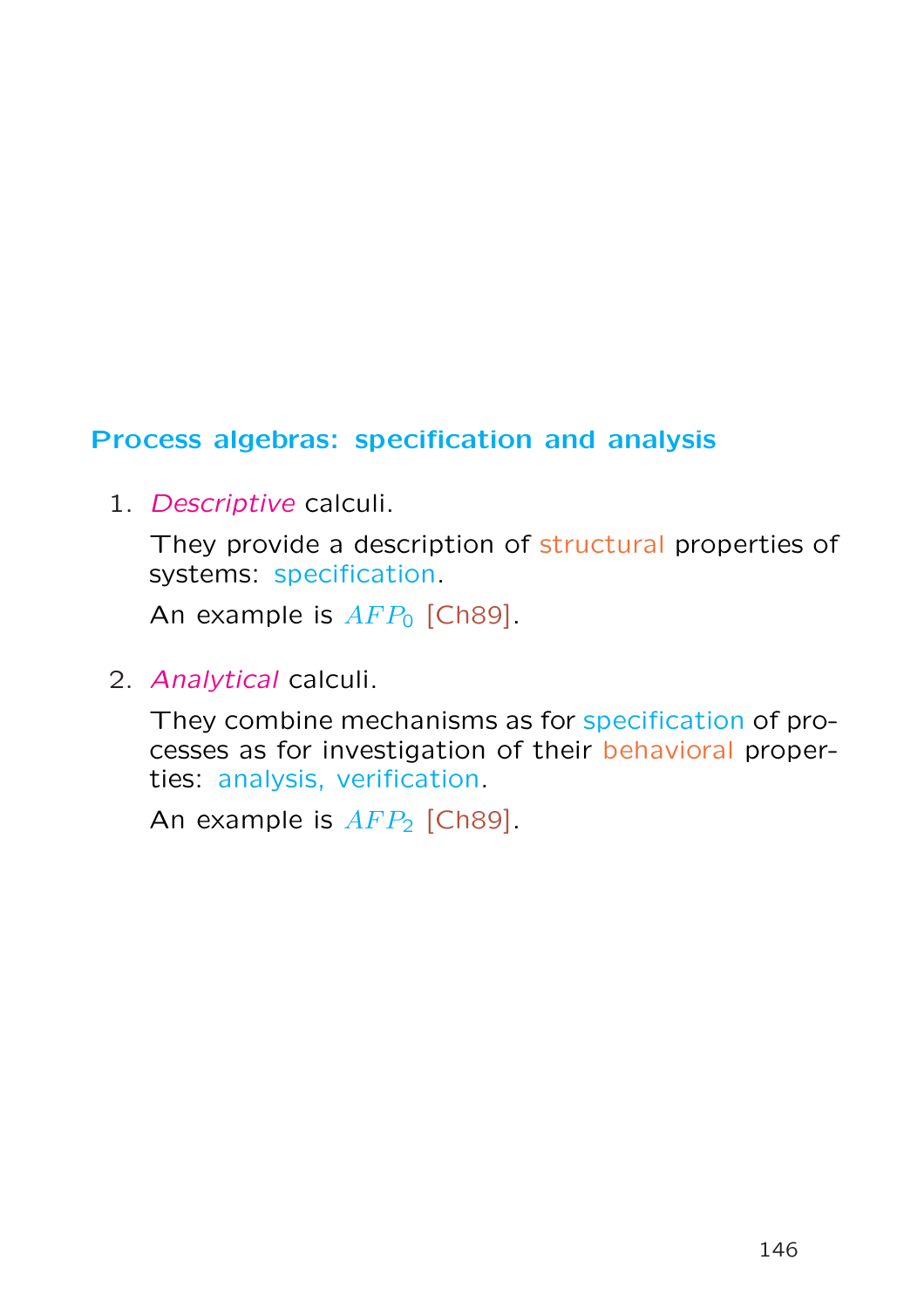# Algebra of finite processes  $AFP<sub>2</sub>$

 $AFP<sub>2</sub>$  has semantics of posets with non-actions and deadlocked actions (to respect non-determinism).

A synchronization is by action name. The only event corresponds to equally named actions.

# **Syntax**

The symbol alphabets.

- $\alpha = \{a, b, \ldots\}$  is an alphabet of *actions*.
- $\bar{\alpha} = {\bar{a}, \bar{b}, \ldots}$  is an alphabet of *non-actions*.
- $\Delta_{\alpha} = {\delta_a, \delta_b, \ldots}$  is an alphabet of *deadlocked actions*.

 $\hat{\alpha} = \alpha \cup \bar{\alpha} \cup \Delta_{\alpha}.$ 

Symbols of  $\hat{\alpha}$  are combined into formulas by operations ; (precedence),  $\nabla$  (exclusive or, alternative),  $\parallel$  (concurrency),  $\vee$  (disjunction, union),  $\parallel$  ("not occur"),  $\parallel$  ("mistaken not occur").

Definition 74 A formula of  $AFP_2$  is:

 $P ::= a | \overline{a} | \delta_a | \overline{a} | \overline{a} | P | P | Q | P | Q | P \nabla Q | P \vee Q.$ 

Here  $a \in \alpha$ ,  $\bar{a} \in \bar{\alpha}$ ,  $\delta_a \in \Delta_\alpha$  are elementary formulas. AFP<sub>2</sub> is the set of all formulas of  $AFP<sub>2</sub>$ .

**Definition** 75 Formulas of  $AFP_2$  P and P' are isomorphic,  $P{\simeq}P'$ , if they coincide up to associativity rules w.r.t.  $\langle \cdot, \cdot \rangle, \cdot \rangle$  and commutativity rules w.r.t.  $\langle \cdot, \cdot \rangle, \cdot \rangle$ .

For example,  $(a||b||\bar{c}) \vee (c||\bar{a}||\bar{b}) \simeq (\bar{a}||\bar{b}||c) \vee (b||\bar{a}||\bar{c})$ .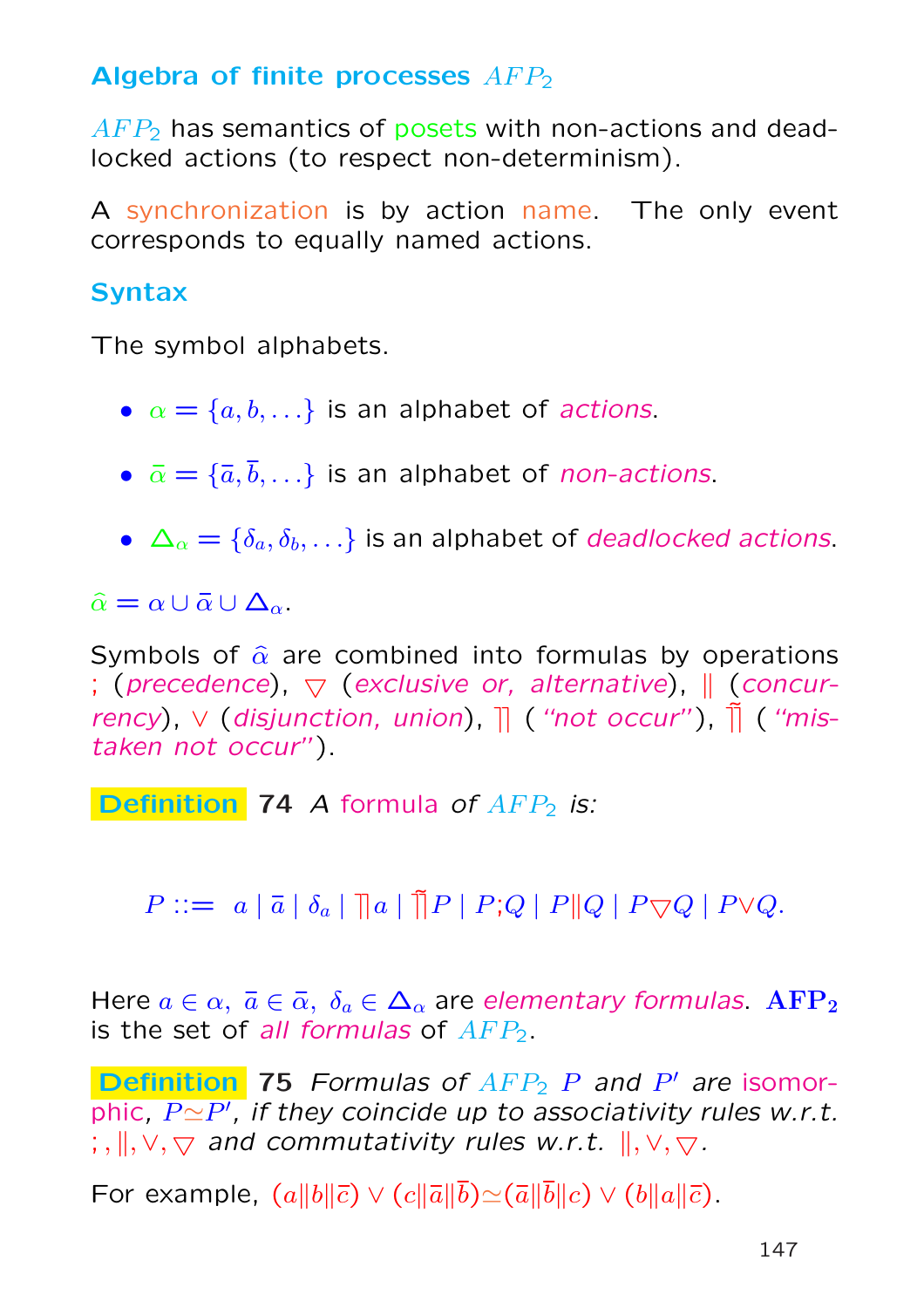## Denotational semantics

Let  $X \subseteq \hat{\alpha}$ . We propose the following notations.

- $X^+ = X \cap \alpha$  is the subset of actions of X;
- $X^- = X \cap \overline{\alpha}$  is the subset of non-actions of X;
- $\Delta_X = X \cap \Delta_{\alpha}$  is the subset of *deadlocked actions* of  $X_{-}$

We consider only posets  $\rho = \langle X, \prec \rangle$  over  $\hat{\alpha}$  with the following restrictions.

- 1.  $a, \bar{a}$  and  $\delta_a$  do not occur in X together;
- 2.  $\prec$  is irreflexive;
- 3.  $\forall x, y \in X^- \cup \Delta_X$   $(x \nless y) \wedge (y \nless z)$ , i.e. all elements of  $X^- \cup \Delta_X$  are incomparable;
- 4.  $\forall x \in X^+ \ \forall y \in X^- \cup \Delta_X \ (x \not\prec y) \land (y \not\prec x)$ , i.e. all elements of  $X^+$  and  $X^- \cup \Delta_X$  are incomparable.

The modified union of posets absorbs equal computations and ones which can be continued in another behaviour of nondeterministic process.

$$
\rho \mathbb{C} \rho' = \begin{cases} \rho, & \rho' \leq \rho; \\ \rho', & \rho \leq \rho'; \\ \{\rho, \rho'\}, & \text{otherwise.} \end{cases}
$$

The operations over posets are introduced: ; (precedence),  $\parallel$  (concurrency),  $\bigtriangledown$  (alternative),  $\parallel$  (not occur) and  $\overline{\parallel}$  (mistaken not occur).

If a constructed poset  $\rho$  does not satisfy the conditions 1-4, we "correct" it with regularization operation  $[\rho]$ .

It singles out the maximal prefix of  $\rho$  "before" some contradictions arise. All the actions occuring "after" that contradictions are announced as the deadlocked ones.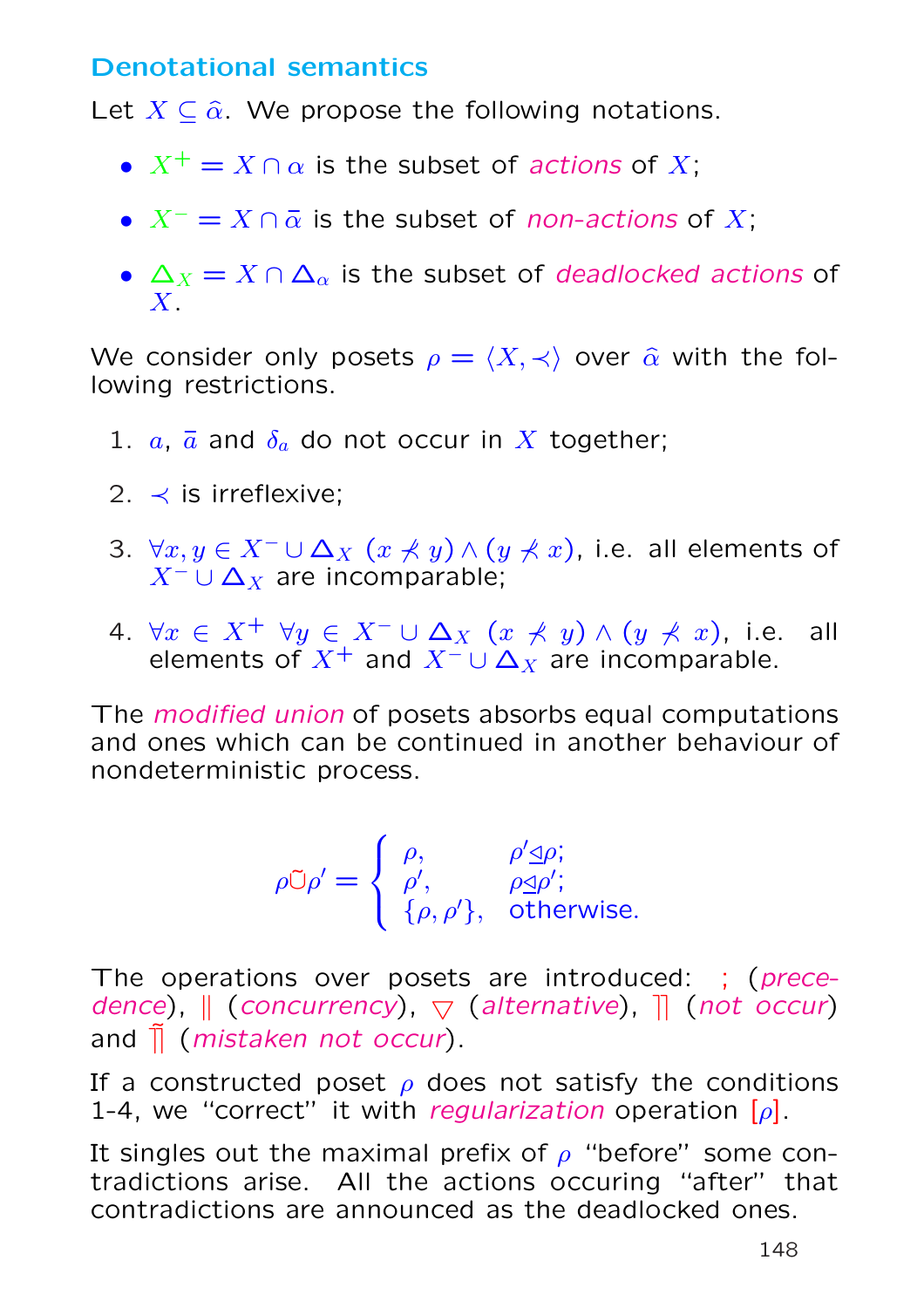- $D_1 = \{\delta_a \mid (a \in X) \wedge (a \prec a)\} \cup \{\delta_a \mid (a \in X) \wedge (\overline{a} \in X)\}$ ∪  $\{\delta_a \mid (a \in X) \wedge (\delta_a \in X)\} \cup \{\delta_a \mid (\bar{a} \in X) \wedge (\delta_a \in X)\} \cup \Delta_X,$
- $D_2 = \{\delta_a \mid (a \in X) \wedge (\delta_b \in D_1) \wedge (\delta_b \prec a)\}\,$
- $D_3 = \{\delta_a \mid \bar{a} \in X\}.$

$$
D = \begin{cases} \emptyset, & D_1 = \emptyset; \\ D_1 \cup D_2 \cup D_3, & \text{otherwise.} \end{cases}
$$

Then  $[\rho] = \langle D, \emptyset \rangle \cup \langle Y, \prec \cap (Y \times Y) \rangle$ , where  $Y = X \setminus \hat{\alpha}(D)$ . If  $\rho$  satisfies the conditions 1-4, then  $[\rho] = \rho$ .

Let  $\rho = \langle X, \prec \rangle$ ,  $\rho' = \langle X, \prec' \rangle$ . We define poset operations.

Not occur  $\mathbb{I} \rho = \langle \bar{\alpha}(X), \emptyset \rangle$ .

Mistaken not occur  $\tilde{\mathbb{I}} \rho = \langle \Delta_\alpha(X), \emptyset \rangle$ .

Precedence  $\rho; \rho' = [\langle X \cup X', \prec \cup \prec' \cup (X^+ \times (X')^+) \cup$  $(\Delta_X \times (X')^+)$ .

Concurrency  $\rho || \rho' = [\langle X \cup X', (\prec \cup \prec')^* \rangle]$ , where  $(\prec \cup \prec')^*$ is a transitive closure of  $\prec \cup \prec'$ .

Alternative  $\rho \nabla \rho' = [\langle X \cup \overline{\alpha}(X'), \prec, l \cup l' \rangle] \overline{\cup}$ 

 $[\langle \overline{\alpha}(X) \cup X', \prec \rangle]$  (note that  $\rho \nabla \rho'$  is not a poset, but a set of two posets describing alternative behaviours).

We extend the operations above to sets of posets. Let  $\mathcal{P} = \cup_{i=1}^n \rho_i$  and  $\mathcal{P}' = \cup_{j=1}^m \rho'_j$  $j^+$ 

Then  $\neg \mathcal{P} = \tilde{\cup}_{i=1}^n \neg \rho_i$ , where  $\neg \in \{\mathcal{P}, \tilde{\mathcal{P}}, \tilde{\mathcal{P}}\}$  and  $\mathcal{P} \circ \mathcal{P}' = \tilde{\cup}_{i=1}^n (\tilde{\tilde{\cup}}_{j=1}^m \rho_i \circ \rho'_j)$  $'_{j})$ , where  $\circ\in\{;\text{,}\parallel,\bigtriangledown\}.$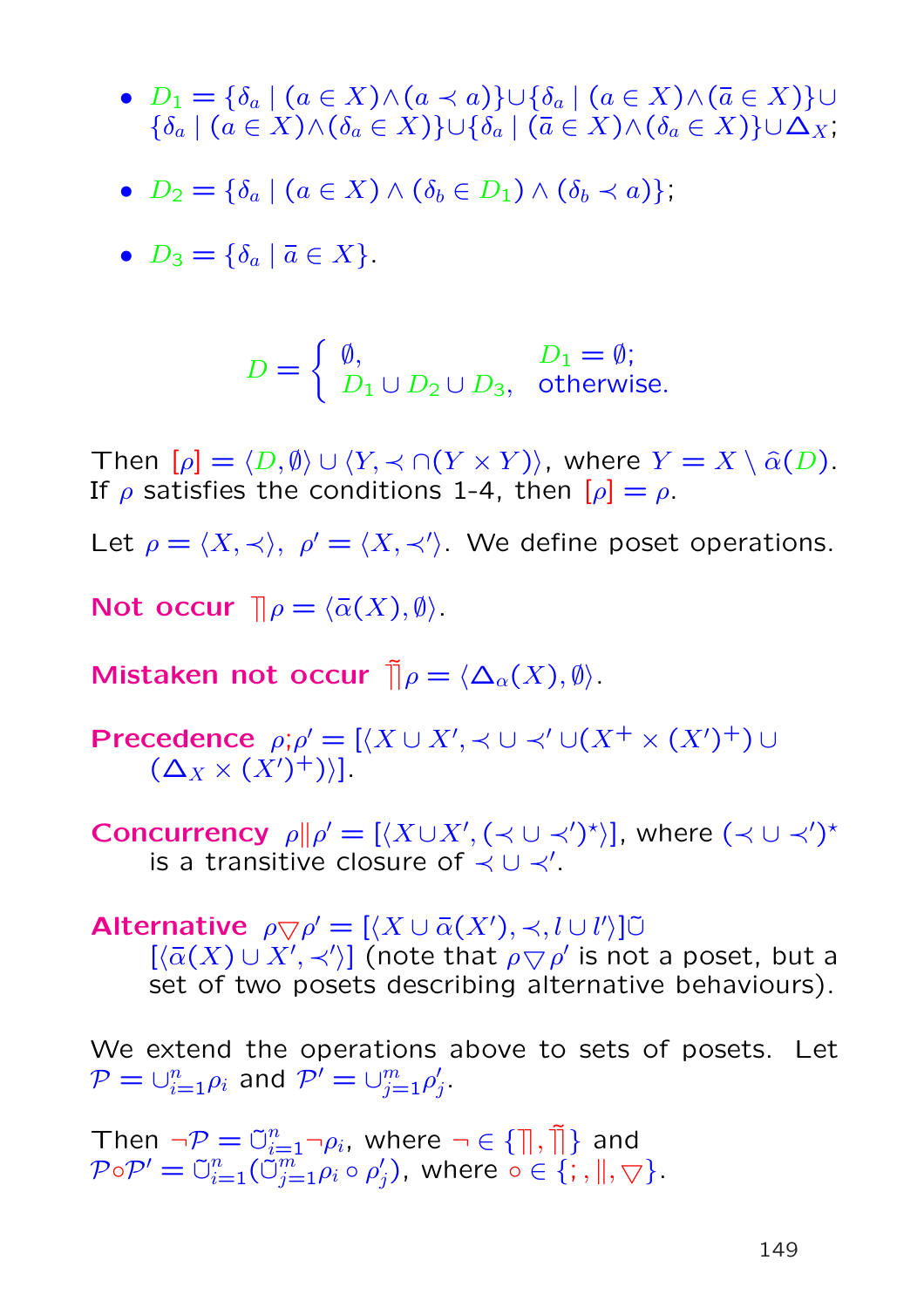**Definition 76** A denotational semantics of  $AFP<sub>2</sub>$  is a mapping  $\mathcal{D}_2$  from  $\text{AFP}_2$  into set of posets.

1.  $\mathcal{D}_2[a] = \langle \{a\}, \emptyset \rangle$ ,  $\mathcal{D}_2[\bar{a}] = \langle \{\bar{a}\}, \emptyset \rangle$ ,  $\mathcal{D}_2[\delta_a] = \langle \{\delta_a\}, \emptyset \rangle$ ;

2.  $\mathcal{D}_2[\neg P] = \neg \mathcal{D}_2[P], \neg \in \{\mathbb{R}, \mathbb{R}\}.$ 

3.  $\mathcal{D}_2[P \circ Q] = \mathcal{D}_2[P] \circ \mathcal{D}_2[Q], \circ \in \{; \, \parallel, \bigtriangledown\};$ 

4.  $\mathcal{D}_2[P \lor Q] = \mathcal{D}_2[P] \tilde{\cup} \mathcal{D}_2[Q].$ 

**Definition** 77 Formulas of  $AFP_2$  P and P' are equivalent w.r.t. denotational semantics,  $P =_{\mathcal{D}_2} P'$ , iff  $\mathcal{D}_2[P] =$  $\mathcal{D}_2[P']$ .

If  $\rho = \langle X, \prec \rangle$  is a poset, then  $\rho^+ = \langle X^+, \prec \rangle$  is the "observable" part of  $\rho$  over  $\alpha$ .

For any formula P of  $AFP_2$ ,  $\mathcal{D}_2[P] = \bigcup_{i=1}^n \rho_i$  is a set of posets, which characterize a nondeterministic process specified by P.

An "observable" part of this set is defined as:  $\mathcal{D}_2^+$  $_{2}^{+}[P] =$  $\cup_{i=1}^n \rho_i^+$  $\frac{+}{i}$  .

**Definition** 78 Formulas  $P$  and  $P'$  are observation equivalent w.r.t. denotational semantics,  $P{=}_{\mathcal{D}_2^+}$  $_{\frac{1}{2}}P^{\prime}$ , iff  $\mathcal{D}^{\pm}_{2}$  $_{2}^{+}[P] =$  $\mathcal{D}_2^+$  ${}_{2}^{+}[P']$ .

A context C is a formula of  $AFP<sub>2</sub>$  with zero or more subformulas replaced by "holes" to be filled by other formulas.

 $C[P]$  means putting of the formula P in each such "hole".

Proposition 16 [Ch89] For any two formulas P and P' of  $AFP_2$   $P =_{\mathcal{D}_2}P' \Leftrightarrow \forall \mathcal{C}$   $\mathcal{C}[P] =_{\mathcal{D}_2} \mathcal{C}[P']$ .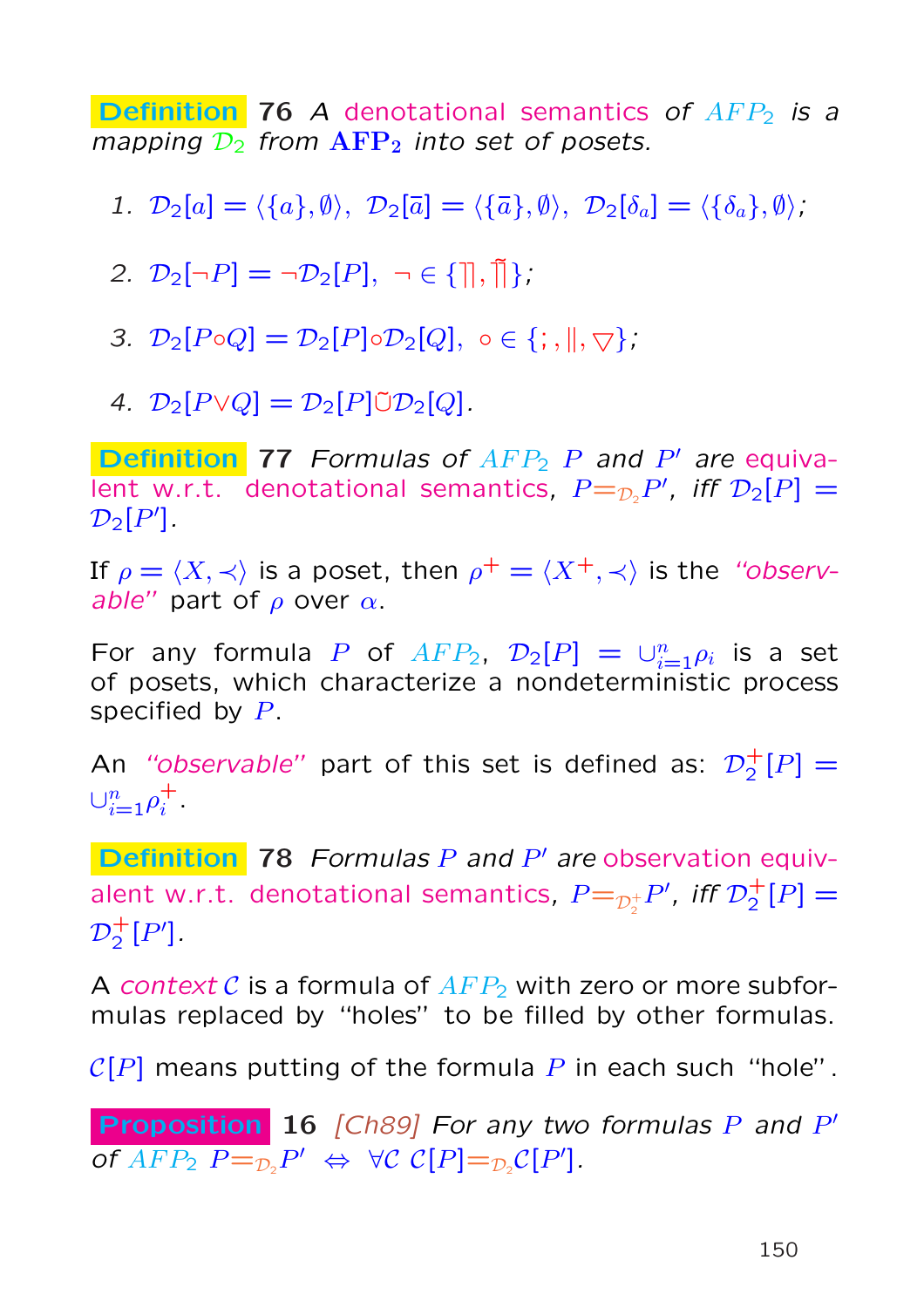#### Example of semantic equivalence of  $AFP_2$



A-nets from example on congruence Thus,  $=_{\mathcal{D}_2}$  is a congruence w.r.t. operations of  $AFP_2$ .

But  $=_{\mathcal{D}_2^+}$  $_2^+$  is not a congruence.

Let  $P_1 = a \bigtriangledown b$ ,  $P'_1 = (a \bigtriangledown b) ||a|| b$  and  $P_2 = c$ .

Then  $\mathcal{D}_2^+$  $i_2^+[P_1]=\mathcal{D}_2^+$  $^{+}_{2}[P'_{1}$  $[\theta'_1] = \{\langle \{a\}, \emptyset \rangle, \langle \{b\}, \emptyset \rangle$  and  $P_1\mathord{=}_{\mathcal{D}^+_2}$  $\frac{1}{2}P_1'$  $\frac{1}{1}$ 

But  $\mathcal{D}_2^+$  $^+_2[P_1;P_2] = \{\langle \{a,b\},\prec_1\rangle,\langle \{b,c\},\prec_2\rangle\},$  whereas  $\mathcal{D}_2^+$  $^+_2[P^\prime_1$  $[2] = \{\langle \{a\},\emptyset\rangle,\langle \{b\},\emptyset\rangle\}$ , and  $P_1; P_2\neq_{\mathcal{D}_2^+}$  ${}_{2}^{+}P_1'$  $P'_1$ ;  $P_2$ .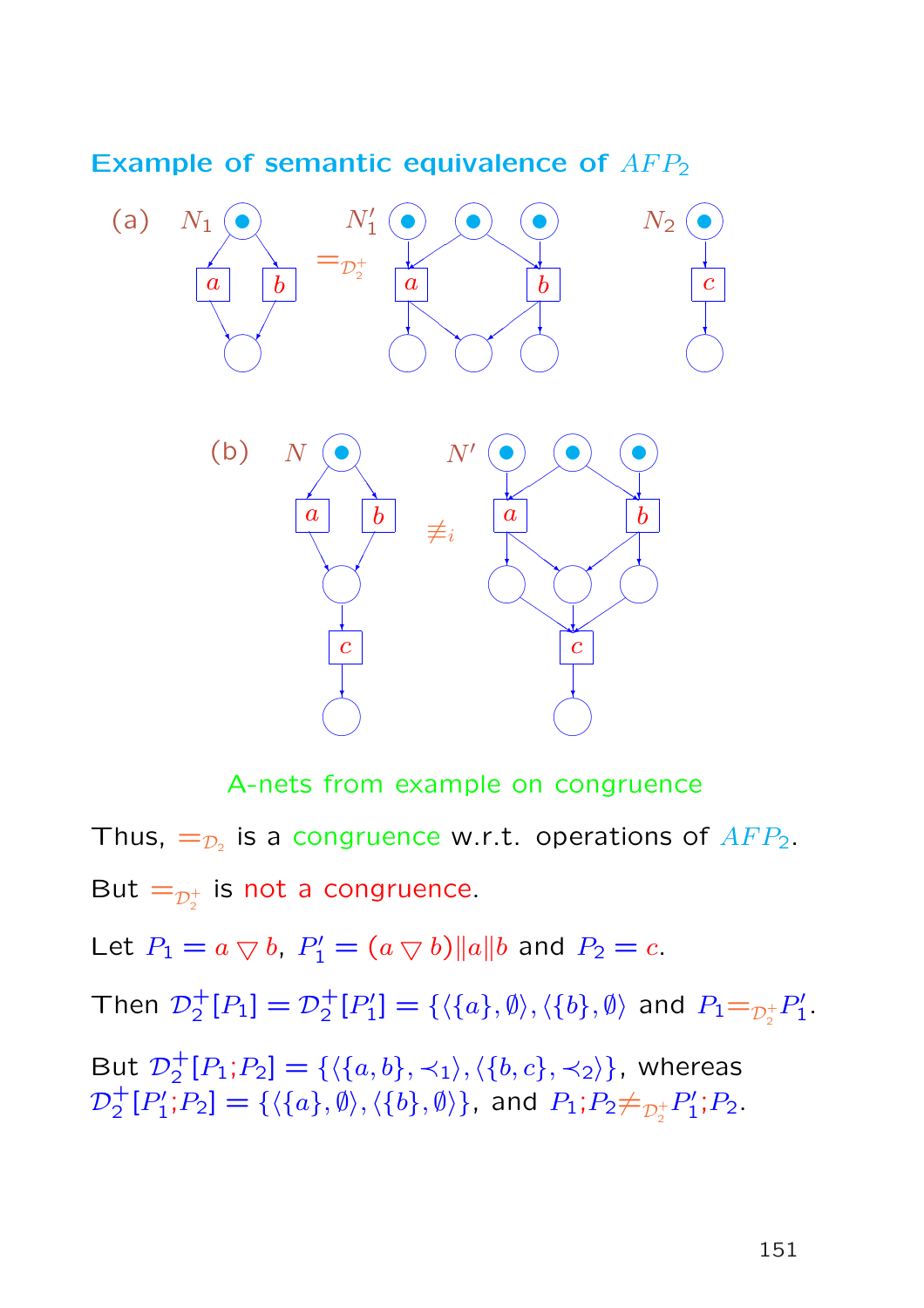### Axiomatization

An axiom system  $\Theta_2$  is in accordance to the equivalence  $=_{\mathcal{D}_2}$  Here  $P, Q, R \in \mathbf{AFP_2}, a \in \alpha, \bar{a} \in \bar{\alpha}, \delta_a \in \Delta_{\alpha}$ .

- 1. Associativity
	- 1.1  $P||(Q||R) = (P||Q)||R$
	- 1.2  $P \bigtriangledown (Q \bigtriangledown R) = (P \bigtriangledown Q) \bigtriangledown R$
	- 1.3  $P \vee (Q \vee R) = (P \vee Q) \vee R$
	- 1.4  $P: (Q: R) = (P: Q): R$
- 2. Commutativity
	- 2.1  $P||Q = Q||P$
	- 2.2  $P \bigtriangledown Q = Q \bigtriangledown P$
	- 2.3  $P \vee Q = Q \vee P$
- 3. Distributivity
	- 3.1  $(P||Q); R = (P; R)||(Q; R)$
	- 3.2  $P$ ; (Q||R) = (P; Q)||(P; R)
	- 3.3  $(P \vee Q); R = (P; R) \vee (Q; R)$
	- 3.4  $P$ ;  $(Q \vee R) = (P; Q) \vee (P; R)$
	- 3.5  $(P \vee Q)$ || $R = (P||R) \vee (Q||R)$
	- 3.6  $P \bigtriangledown (Q||R) = (P \bigtriangledown Q)|| (P \bigtriangledown R)$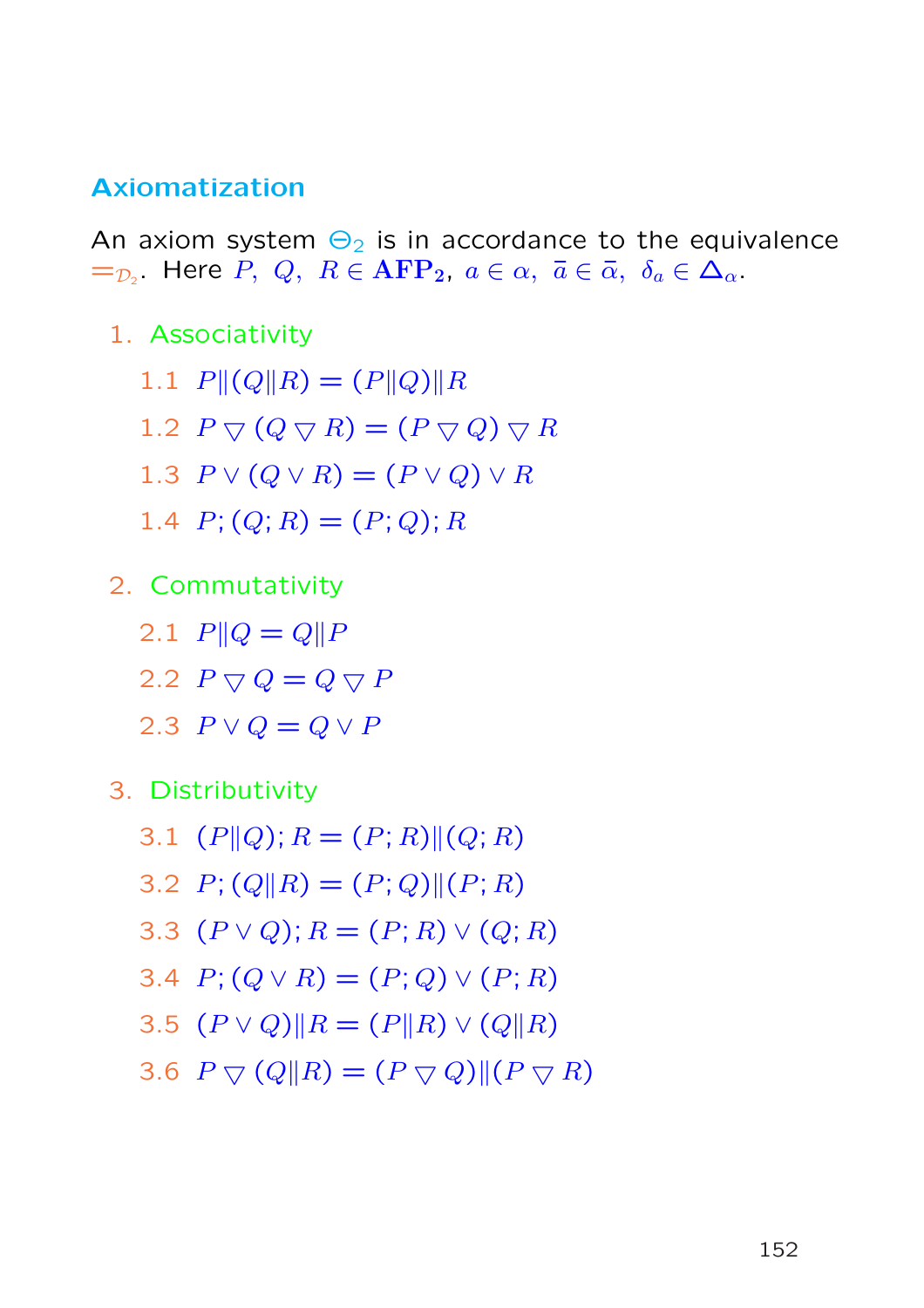4. Axioms for 
$$
\bigtriangledown
$$
 and  $||$   
\n4.1  $P \bigtriangledown Q = (P || (||Q)) \vee ((||P)||Q)$   
\n4.2  $|| (P || Q) = (||P)|| (||Q)$   
\n4.3  $|| (P \vee Q) = (||P) \vee (||Q)$   
\n4.4  $|| (P; Q) = (||P)|| (||Q)$   
\n4.5  $||a = \overline{a}$   
\n4.6  $||\overline{a} = \overline{a}$   
\n4.7  $|| \delta_a = \overline{a}$ 

- 5. Structural properties
	- 5.1  $\vec{a}$ ;  $P = \vec{a} || P$ 5.2  $P; \bar{a} = P || \bar{a}$ 5.3  $P||(P;Q) = (P;Q)$ 5.4  $Q||(P;Q) = (P;Q)$ 5.5  $P$ ; Q; R =  $(P; Q)$   $|(Q; R)$ 5.6  $(P; Q)$  $||(Q; R) = (P; Q)$  $||(Q; R)$  $||(P; R)$ 5.7  $P||P = P$ 5.8  $P \vee P = P$ 5.9  $P \vee Q = P$  or  $Q \triangleleft P$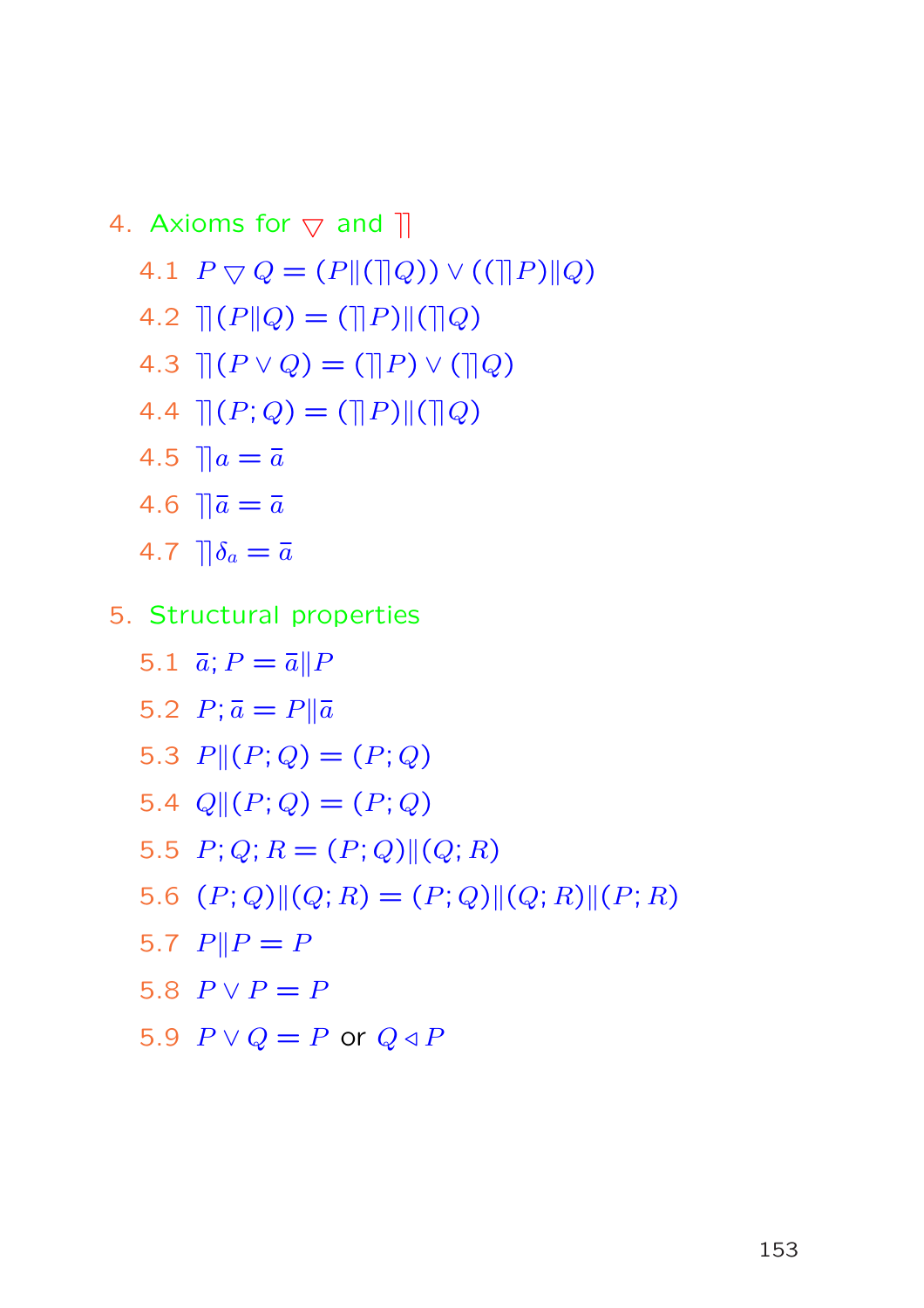# 6. Axioms for deadlocked actions and  $\tilde{\parallel}$

$$
6.1 \ \ a \|\bar{a} = \delta_a
$$

$$
6.2\ \ a; a=\delta_a
$$

$$
6.3 \ \ a \|\delta_a = \delta_a
$$

$$
6.4 \ \delta_a; P = \delta_a \| (\tilde{\mathbf{q}}| P)
$$

$$
6.5 \ P; \delta_a = P || \delta_a
$$

6.6  $\delta_a \| (\| P) = \delta_a \| (\tilde{P})$ 

$$
6.7 \ \tilde{\parallel} a = \delta_a
$$

$$
6.8 \ \tilde{\parallel} \bar{a} = \delta_a
$$

$$
6.9 \ \tilde{\parallel} \delta_a = \delta_a
$$

$$
6.10 \ \tilde{\mathcal{a}}(P||Q) = (\tilde{\mathcal{a}}(P)||(\tilde{\mathcal{a}}(Q))
$$

$$
6.11 \ \tilde{\mathbb{I}}(P;Q) = (\tilde{\mathbb{I}}P)\|(\tilde{\mathbb{I}}Q)
$$

$$
6.12 \ \tilde{\mathbb{I}}(P \vee Q) = (\tilde{\mathbb{I}}|P) \vee (\tilde{\mathbb{I}}|Q)
$$

The axiom system  $\Theta_2$  is sound for  $=_{\mathcal{D}_2}$ , i.e. if  $P=P'$  is an axiom of  $\Theta_2$ , then  $P =_{\mathcal{D}_2} P'$ .

In order to prove that  $\Theta_2$  is *complete* for  $=_{\mathcal{D}_2}$ , we introduce a canonical form of formulas.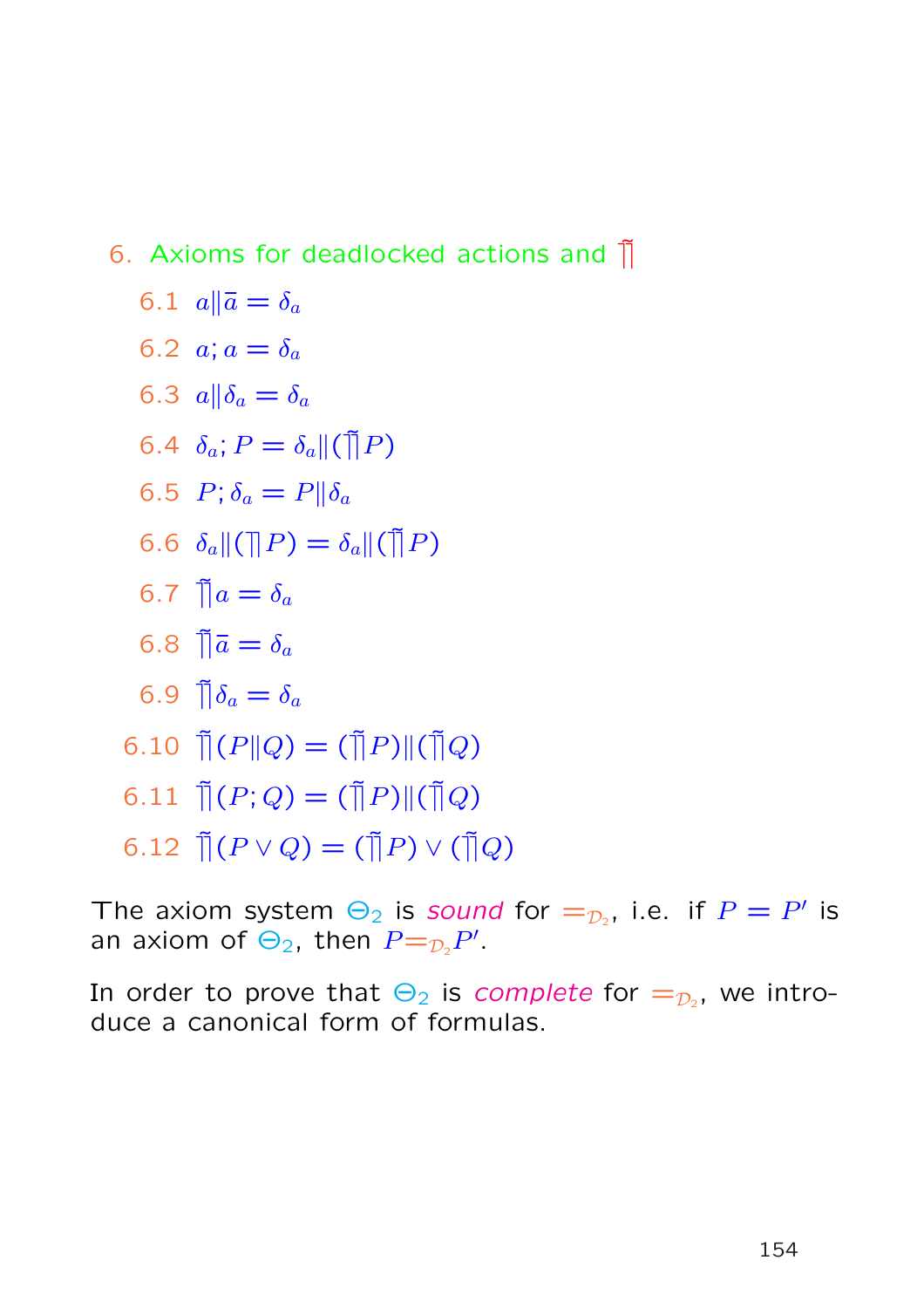# Canonical form of formulas

A canonical form of formulas of  $AFP<sub>2</sub>$  is a disjunctive normal form.

Elementary members: symbols from  $\hat{\alpha}$  or elementary precedences (of two actions). Conjunction:  $\parallel$ , disjunction: ∨.

Let P be a formula of  $AFP<sub>2</sub>$ . An alphabet of P, denoted by  $\alpha(P)$ , is defined as follows.

- 1.  $\alpha(a) = \alpha(\bar{a}) = \alpha(\delta_a) = a;$
- 2.  $\alpha(\neg P) = \alpha(P), \neg \in \{\exists, \exists\}.$
- 3.  $\alpha(P \circ Q) = \alpha(P) \cup \alpha(Q)$ ,  $\circ \in \{; \, , \parallel, \bigtriangledown, \vee\}.$ 
	- $\bar{\alpha}(P) = {\bar{\alpha} \mid a \in \alpha(P)};$
	- $\Delta_{\alpha}(P) = {\delta_{a} \mid a \in \alpha(P)}$ ;
	- $\hat{\alpha}(P) = \alpha(P) \cup \overline{\alpha}(P) \cup \Delta_{\alpha}(P)$ .

A contents of P, denoted by  $cont(P)$ , is defined as follows.

- 1.  $cont(a) = a$ ,  $cont(\bar{a}) = \bar{a}$ ,  $cont(\delta_a) = \delta_a$ ;
- 2.  $cont(\neg P) = cont(P), \neg \in \{\mathbb{R}, \mathbb{R}\}.$
- 3.  $cont(P \circ Q) = cont(P) \cup cont(Q), o \in \{; \|, \nabla, \vee\}.$ 
	- $cont^+(P) = cont(P) \cap \alpha$  is a set of actions of P;
	- $cont^{-}(P) = cont(P) \cap \overline{\alpha}$  is a set of non-actions of P;
	- $\Delta_{cont}(P) = cont(P) \cap \Delta_{\alpha}$  is a set of deadlocked actions of P.

A precedence is a formula  $P_1; \ldots; P_n = \frac{n}{i} P_i$ , where  $P_i \in$  $\widehat{\alpha}$   $(1 \leq i \leq n);$ 

A conjunction is a formula  $P_1 \| \ldots \| P_n = \|_{i=1}^n P_i$ , where  $P_i$ are precedences  $(1 \leq i \leq n)$ .

A disjunction is a formula  $P = P_1 \vee ... \vee P_n = \vee_{i=1}^n P_i$ , where  $P_i$   $(1 \leq i \leq n)$  are conjunctions.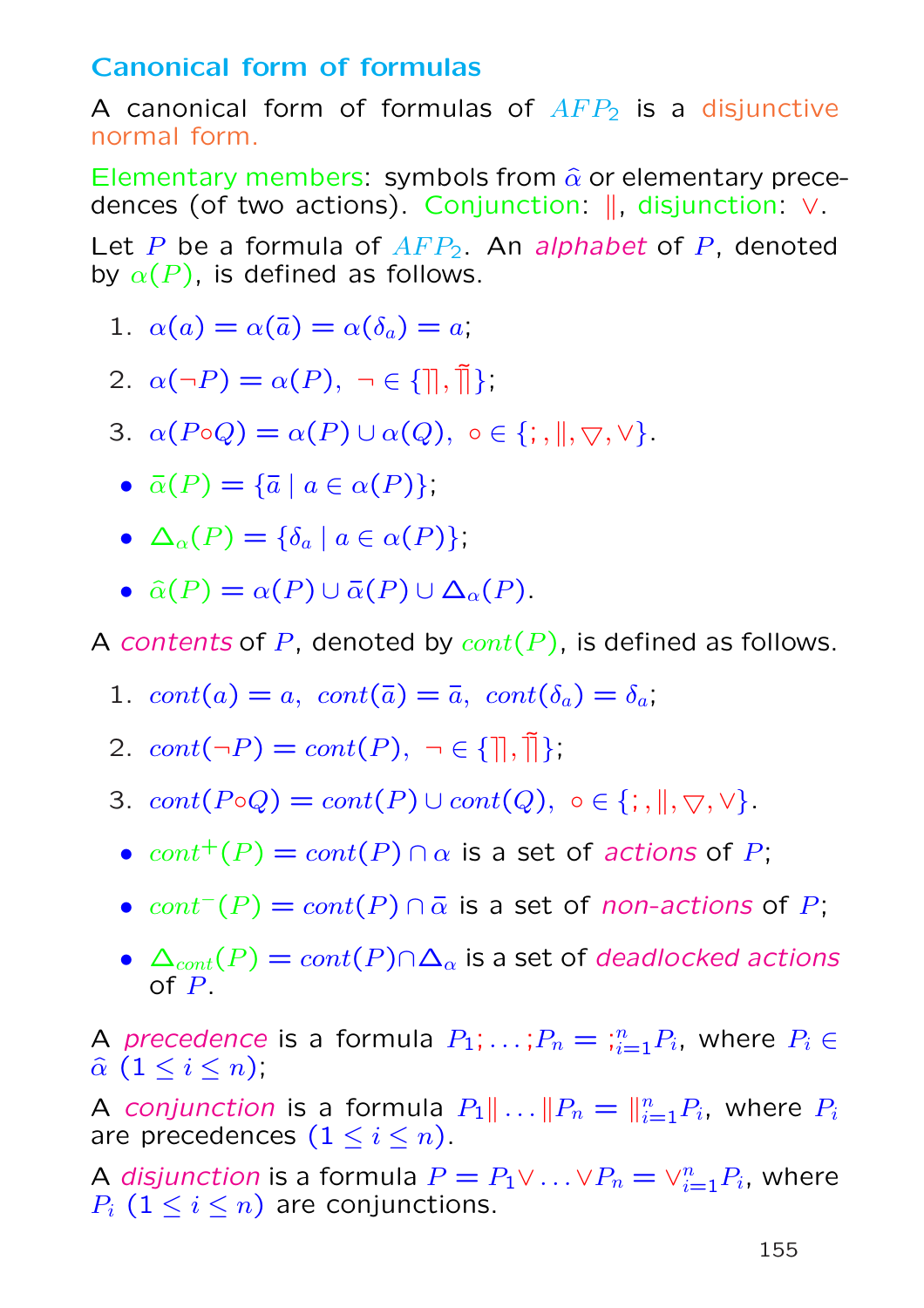A normal conjunction is a conjunction  $P = \|_{i=1}^n P_i$  with the following properties.

- 1. Every formula  $P_i$   $(1 \leq i \leq n)$  has one of the forms:
	- (a) elementary formula  $a$   $(a \in \alpha)$ ,  $\overline{a}$   $(\overline{a} \in \overline{\alpha})$ ,  $\delta_a$   $(\delta_a \in \Delta_\alpha);$
	- (b) elementary precedence  $(a; b)$ , where  $a, b \in \alpha$  and  $a \neq b$ ;
- 2. If there is a formula  $P_i$   $(1 \leq i \leq n)$  s.t.  $P_i = \delta_a$   $(\delta_a \in$  $\Delta_{\alpha}$ ), then there is no another one  $P_j$   $(1 \leq j \leq n)$  s.t.  $P_i = \overline{b}$   $(\overline{b} \in \overline{\alpha})$ ;
- 3. For any formulas  $P_i$  and  $P_j$   $(1 \leq i \neq j \leq n)$  s.t.  $\alpha(P_i) \cap \alpha(P_j) \neq \emptyset$ ,  $P_i$  and  $P_j$  have a form of different elementary precedences;
- 4. For any pair  $P_i = (a; b)$  and  $P_j = (b; c)$   $(1 \leq i \neq j \leq j)$ n) there exists a formula  $P_k = (a; c)$   $(1 \leq k \leq n)$ describing the transitive closure of the precedence relation for actions  $a, b$  and  $c.$

1 (2,3,4)-conjunction is a conjunction that satisfy the condition 1 (2,3,4) from the definition above.

For example, 1,2,3,4-conjunction is a normal one.

Let P and Q be normal conjunctions. A formula P is a strict prefix of Q,  $P \triangleleft Q$ , if the following holds.

- 1.  $cont^+(P) \subset cont^+(Q);$
- 2. elementary precedence  $(a, b)$  is a conjunctive member of Q and  $b \in cont^+(P)$  iff  $(a, b)$  is a conjunctive member of P.

A formula P is a prefix of Q,  $P \triangleleft Q$ , if  $P \triangleleft Q$  or  $P \simeq Q$ .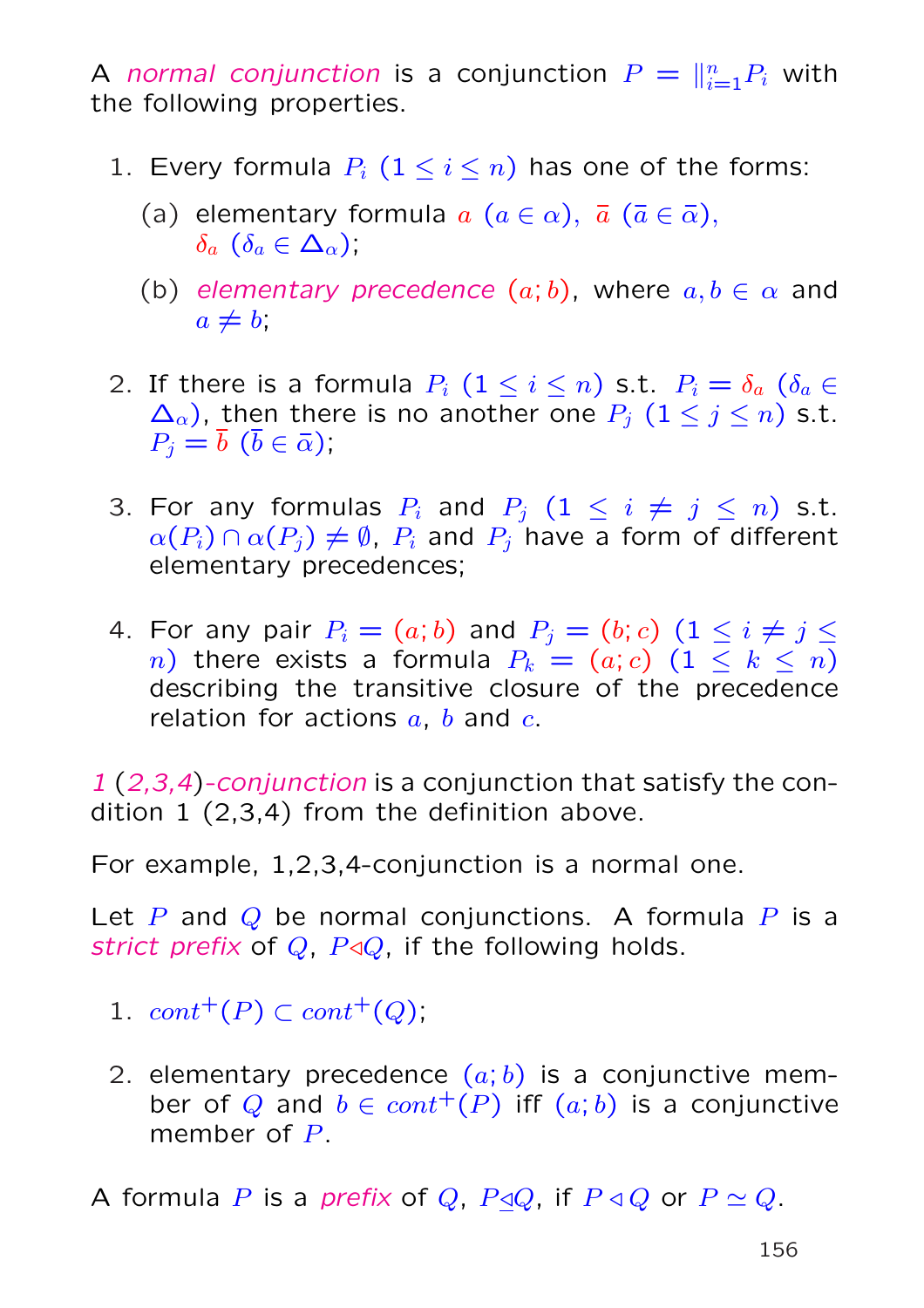For example, in the formula  $(a||c||\overline{b}||\overline{d}||\overline{\epsilon}) \vee (c||\delta_a||\delta_b||\delta_d||\delta_e) \vee$  $(a\|\delta_b\|\delta_c\|\delta_d\|\delta_e) \vee ((b; d)\|(b; e)\|\overline{a}\|\overline{c})$ , the second and third conjunctions are strict prefixes of the first one.

**Definition** 79 A formula  $P$  is in canonical form if it is a disjunction  $P=\vee_{i=1}^{n}P_{i}$  with the following properties.

1.  $P_i$   $(1 \leq i \leq n)$  is a normal conjunction;

2. for any  $P_i$  and  $P_j$   $(1 \leq i \neq j \leq n)$   $P_i \not\cong P_j$ ;

3. for any  $P_i$  and  $P_j$   $(1 \leq i \neq j \leq n) \neg (P_i \triangleleft P_j \vee P_j \triangleleft P_i)$ .

As for conjunction, we define  $1$   $(2,3)$ -disjunction. For example, 1,2,3-disjunction is a canonical form.

Each disjunctive member of canonical form characterizes one of alternative behaviours of the nondeterministic process specified by the formula.

It has a form practically coinciding with a poset corresponding to this behaviour.

For example, the formula  $(a||c||\overline{b}||\overline{d}||\overline{\epsilon}) \vee ((b;d)||(b; e)||\overline{a}||\overline{c})$ is in canonical form.

A conjunction (disjunction) is maximal if there is no longer one containing it as a conjunctive (disjunctive) member.

**Theorem 19** [Ch89] Any formula of  $AFP<sub>2</sub>$  can be reduced to the unique (up to isomorphism) canonical form.

The set of all canonical forms of a formula P is  $canon(P)$ .

**Definition** 80  $P = \bigcirc_{2} P'$  means that the equality of P and  $P'$  can be proved using  $\Theta_2$ .

**Theorem** 20 [Ch89] For any formulas P and P' of  $AFP_2$ :  $P = D_2 P' \Leftrightarrow P = D_2 P'.$ 

To check equivalence of formulas P and  $P'$  of  $AFP_2$ , one can reduce them to canonical forms  $Q$  and  $Q'$  and compare the latter up to isomorphism.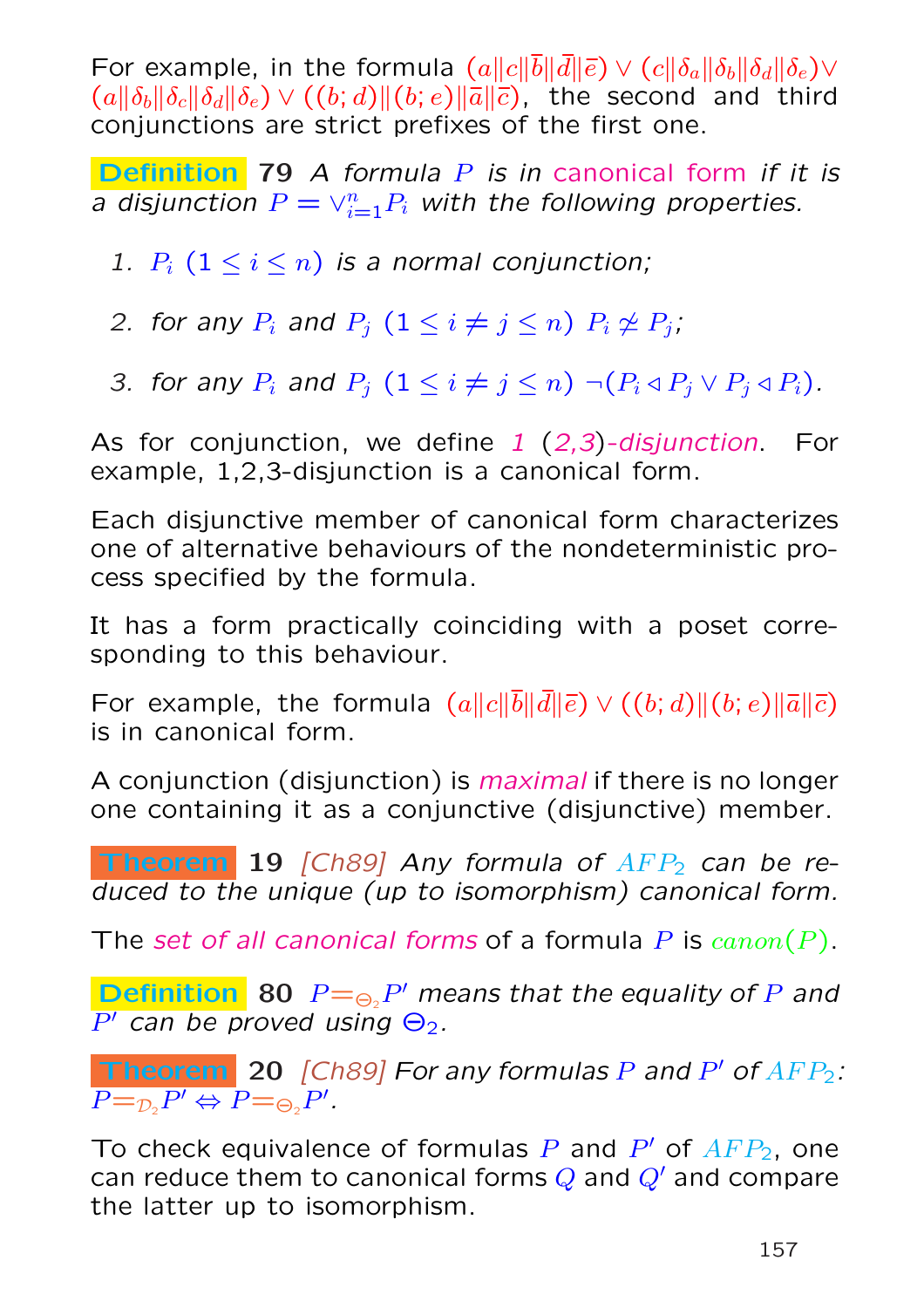### Equivalences on A-nets

A descriptive algebra  $AFP_0$  with semantics based on finite A-nets [KCh85].

Any finite A-net can be specified by a formula of the algebra using "regularization" algorithm [Kot78].

A mapping  $\Psi$  from the set of all formulas of  $AFP_0$  into that of  $AFP_2$  s.t. the set of posets of the net specified by a formula P of  $AFP_0$ , coincide with the set of posets of nondeterministic process specified by the formula  $\Psi(P)$ of  $AFP<sub>2</sub>$  [Ch89].

Hence, given the A-net specified by a formula P of  $AFP_0$ , one can analyze its behavior by means of the same formula  $P$  of  $AFP<sub>2</sub>$ .

Definition 81 An A-net (Acyclic net) is an acyclic ordinary strictly labeled net  $N = \langle P_N , T_N , F_N , l_N , M_N \rangle$  with the following properties.

- 1.  $\forall p \in P_N$  ( $\mathbf{P} \neq \emptyset$ )  $\vee$  ( $p^{\bullet} \neq \emptyset$ ), i.e., there are no isolated places;
- 2.  $\forall p, q \in P_N$  ( $\bullet p = \bullet q$ )  $\land (p \bullet q = q \bullet) \Rightarrow p = q$ , i.e., there are no "superfluous" places;
- 3.  $\forall t \in T_N$  ( $\mathbf{t} \neq \emptyset$ )  $\wedge$  ( $\mathbf{t} \cdot \neq \emptyset$ ), i.e., all transitions have input and output places;
- 4.  $\forall x \in P_N \cup T_N \mid x < \infty$ , i.e., the set of causes is finite;
- 5.  $\forall p \in P_N$   $\forall t, u \in T_N$   $t, u \in \bullet p \Rightarrow t$  al  $u, i.e.,$  transitions with common output place are alternative:
- 6.  $M_N = \text{°}N$ , i.e., an initial marking is a set of input places of the net.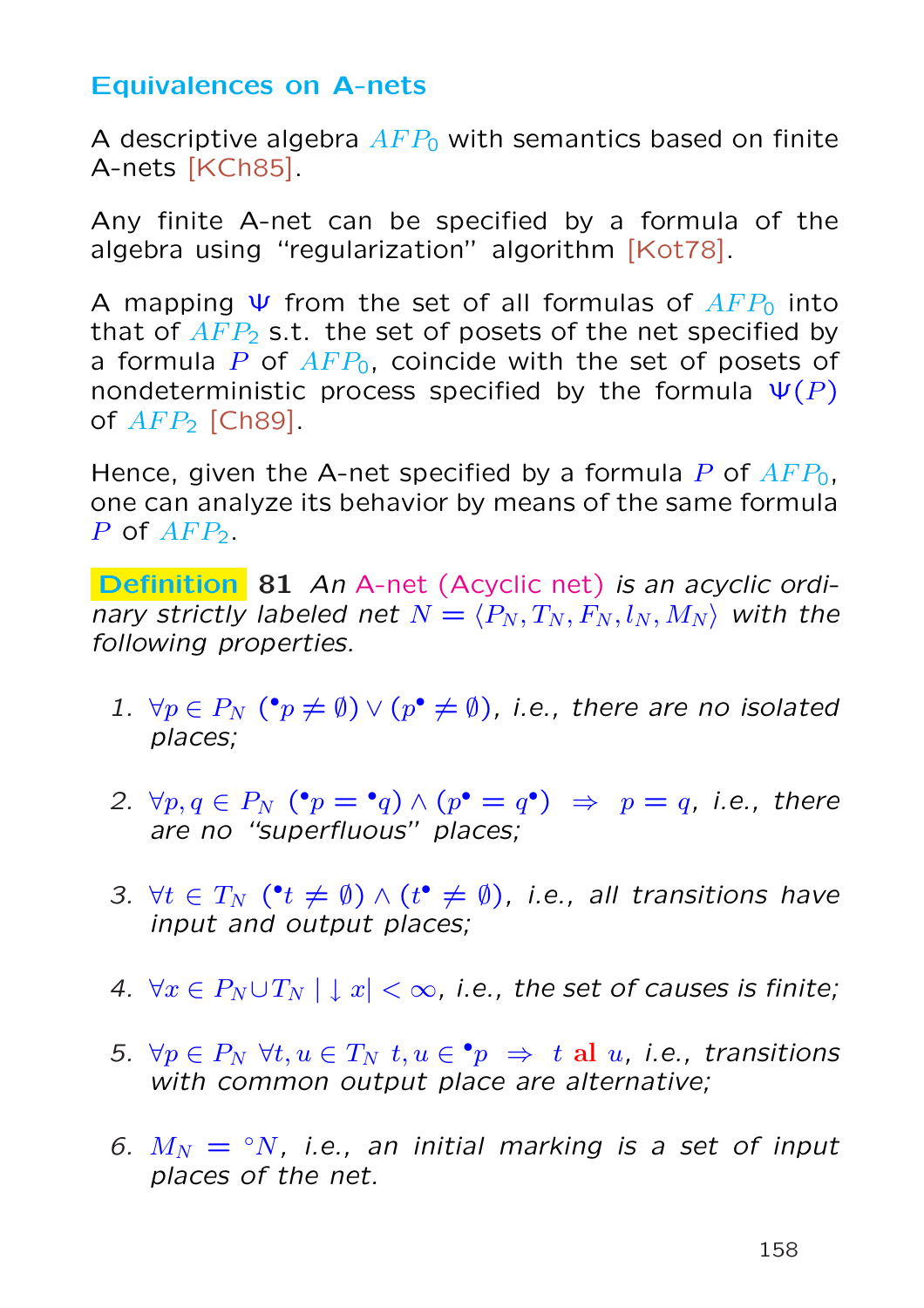The *alternative* relation, denoted by al, is defined as follows. Let  $t, u \in T_N$  for A-net N. t al u if the following is valid.

- 1.  $(t \nless N u) \wedge (u \nless N t)$ ;
- 2.  $(\bullet t \cap \bullet u \neq \emptyset) \vee (\exists p \in \bullet t \ \forall t' \in \bullet p \ t' \ \text{al} \ u) \vee$  $(\exists q \in \cdot u \ \forall u' \in \bullet q \ t \ \text{al} \ u') \vee (t = u).$

Since we consider nets only with finite processes, item 4 may be ignored.

Items 5 and 6 guarantee a safeness of A-nets.

A mapping  $\Psi$  :  $\text{AFP}_0 \rightarrow \text{AFP}_2$  is defined as follows.

- 1.  $\Psi(a) = a$ ,
- 2.  $\Psi(P;_{0}Q) = P;_{2}Q$ ,
- 3.  $\Psi(P\|_0 Q) = P\|_2 Q$ ,
- 4.  $\Psi(P_{\nabla_0}Q) = P_{\nabla_2}Q$ .

The number 0 (2) marks the operations of  $AFP_0$  ( $AFP_2$ ).

Denotational semantics of  $AFP_0$  is a mapping  $\mathcal{D}_0$ , which associates with every formula  $P$  a set of maximal Csubnets of finite A-net  $N$ , specified by the formula.

**Theorem** 21 [Ch89] Let P be a formula of  $AFP_0$  and Q be a formula of  $AFP_2$  s.t.  $Q = \Psi(P)$ . Then  $\{\rho_C \mid C \in \mathcal{D}_0[P]\} = \mathcal{D}_2^+$  $^{+}_{2}[Q]$ .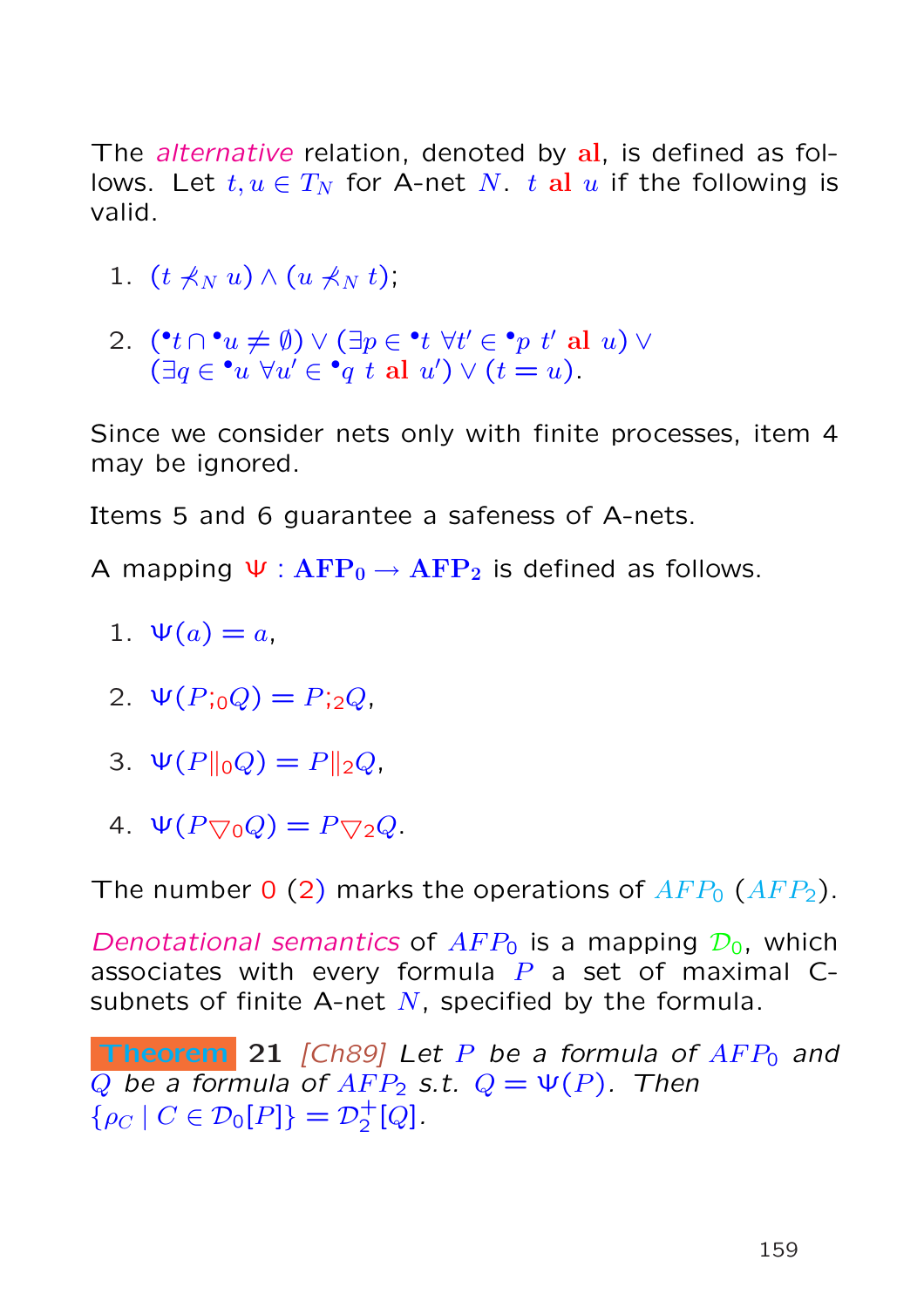**Proposition** 17 [Tar97] For A-nets  $N$  and  $N'$ :

- 1.  $N \equiv_i N' \Leftrightarrow N \equiv_{mes} N'$ ;
- 2.  $N \equiv_{pr} N' \Leftrightarrow N \sum_{prh} N'.$



Merging of the basic equivalences on A-nets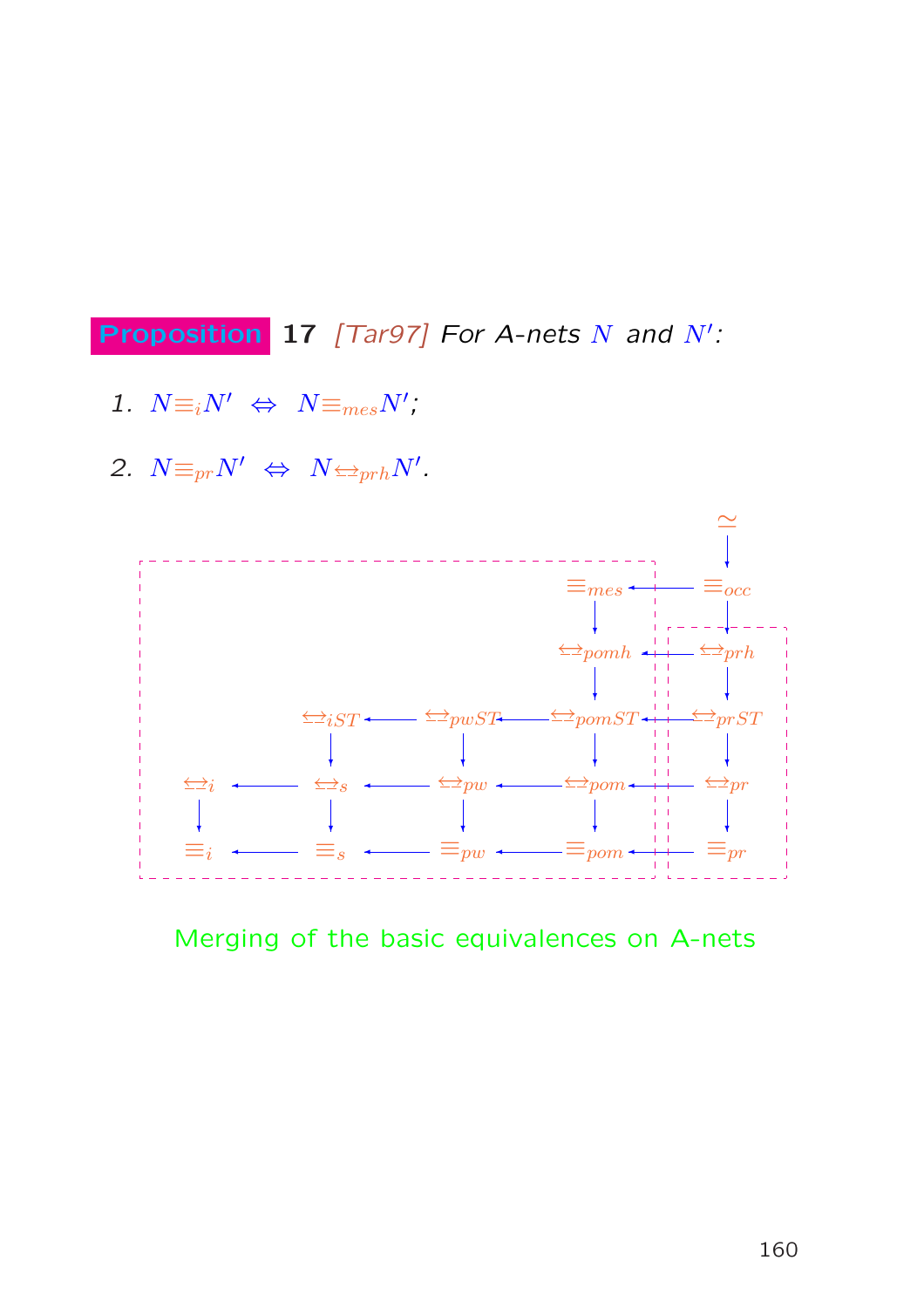

## Interrelations of the basic equivalences on A-nets

Theorem 22 Let  $\leftrightarrow, \leftrightarrow \in \{\equiv, \simeq\}, \star, \star \star \in \{ \_, i, pr, occ \}.$ For A-nets N and  $N'$   $N \leftrightarrow_{\star} N'$   $\Rightarrow$   $N \leftrightarrow_{\star \star} N'$  iff there exists a directed path from  $\leftrightarrow_{\star}$  to  $\leftrightarrow_{\star\star}$  in the graph above.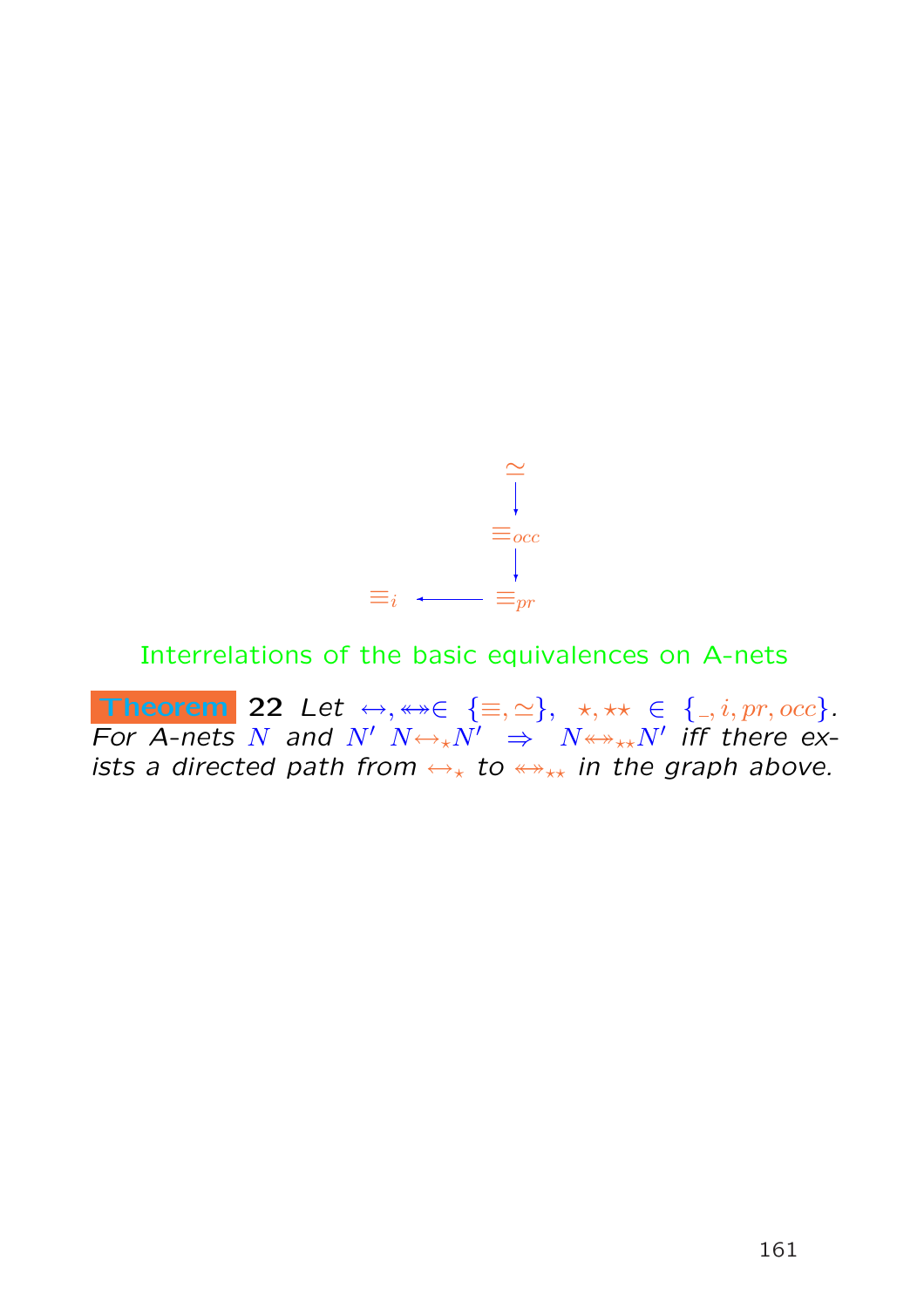

AN: Examples of the basic equivalences on A-nets

• In Figure AN(a),  $N \equiv i N',$  but  $N \not\equiv_{pr} N',$  since a causal net of process of  $N'$  with action  $a$  not isomorphic to any causal net of process of N.

 $P = a$ ; b,  $P' = (a, b) || a$ .

• In Figure AN(c),  $N{\equiv_{pr}}N'$ , but  $N{\not\equiv_{occ}}N'$ , since only in the unfolding of  $N'$  there is a place which is an input one for three transitions.

 $P = (a \bigtriangledown b) \| (b \bigtriangledown c) \| (a \bigtriangledown c), P' = (a \bigtriangledown b \bigtriangledown c) \| (a \bigtriangledown b) \| c.$ 

• In Figure AN(b),  $N\text{F}_{occ}N'$ , but  $N{\not\cong}N'$ , since only in the net  $N'$  there is a transition labeled by  $c$  (which never fires).

 $P = (a \bigtriangledown b) ||a||b, P' = (a \bigtriangledown b) || (a; c) || (b; c).$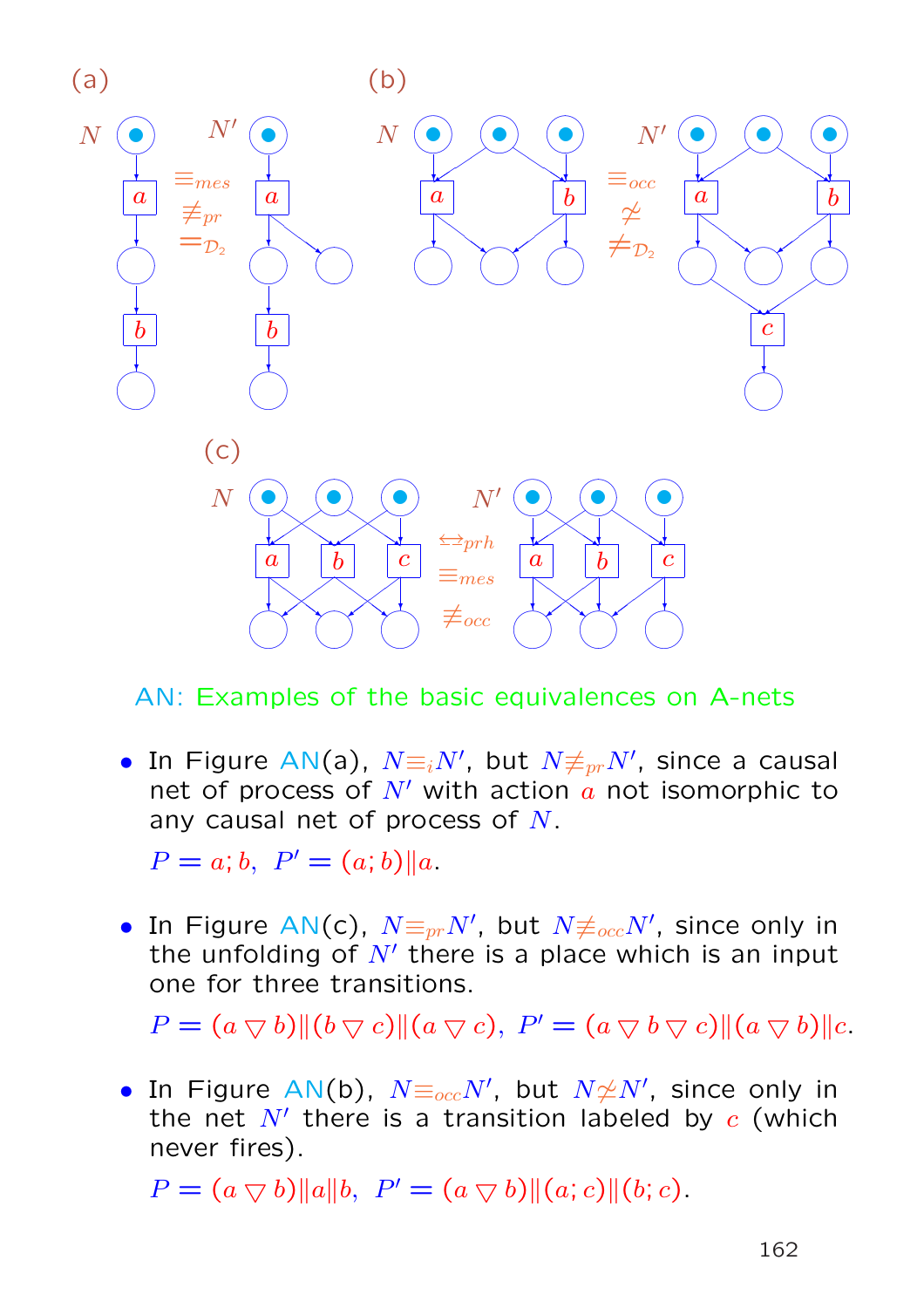# Comparing the net and algebraic equivalences

**Definition** 82 Let  $\leftrightarrow$  be a formula equivalence of AFP<sub>2</sub>. and the formulas  $P$  and  $P'$  correspond to the finite A-nets N and  $N'$  (as described before).

Two nets N and N' are equivalent (w.r.t.  $\leftrightarrow$ ), notation  $N \leftrightarrow N'$ , iff the formulas corresponding them are also equivalent, i.e.  $P \leftrightarrow P'$ .

**Proposition 18** [Tar97] For A-nets N and N'  $N \equiv iN' \Leftrightarrow$  $N = p_{\overline{2}}^+$  $\frac{1}{2}N'$  .



Interrelations of the basic net and algebraic equivalences

Theorem 23 Let  $\leftrightarrow$ ,  $\leftrightarrow\in\{\equiv,\simeq,=\},\,\,\star,\star\star\in\{\_,i,pr,occ,$  $\mathcal{D}_2^+$  $\{(\frac{1}{2},\mathcal{D}_2\}.$  For A-nets  $N$  and  $N'$   $N{\leftrightarrow_\star} N'$   $\Rightarrow$   $N{\leftrightarrow_\star} N'$  iff there exists a directed path from  $\leftrightarrow_{\star}$  to  $\leftrightarrow_{\star\star}$  in the graph above.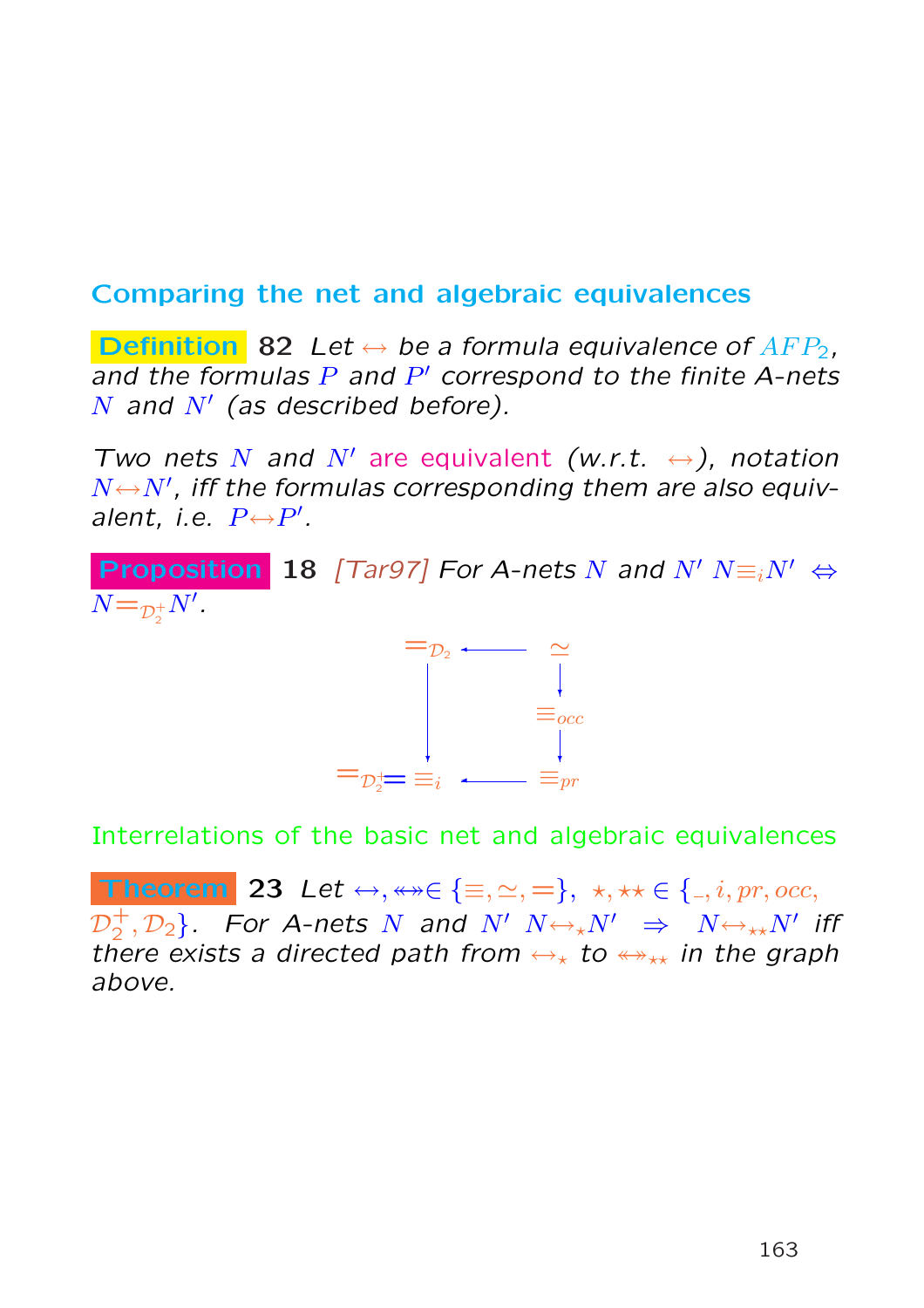### Equivalences on weakly labeled A-nets

Definition 83 A weakly labeled A-net is an net with all properties of A-net with exception of strict labeling.



Interrelations of the basic equivalences on weakly labeled A-nets

Theorem 24 Let  $\leftrightarrow$ ,  $\leftrightarrow\in\{\equiv,\allowbreak\unlhd,\allowbreak\cdot\,\star,\star\star\in\{\_,\,\iota,\allowbreak s,\allowbreak pw,\allowbreak$  $pom, pr, iST, pwST, pomST, prST, pomh, prh, mes, occ$ . For weakly labeled A-nets N and  $N'$   $N \leftrightarrow_{\star} N'$   $\Rightarrow$   $N \leftrightarrow_{\star \star} N'$  iff there exists a directed path from  $\leftrightarrow_{\star}$  to  $\leftrightarrow_{\star\star}$  in the graph above.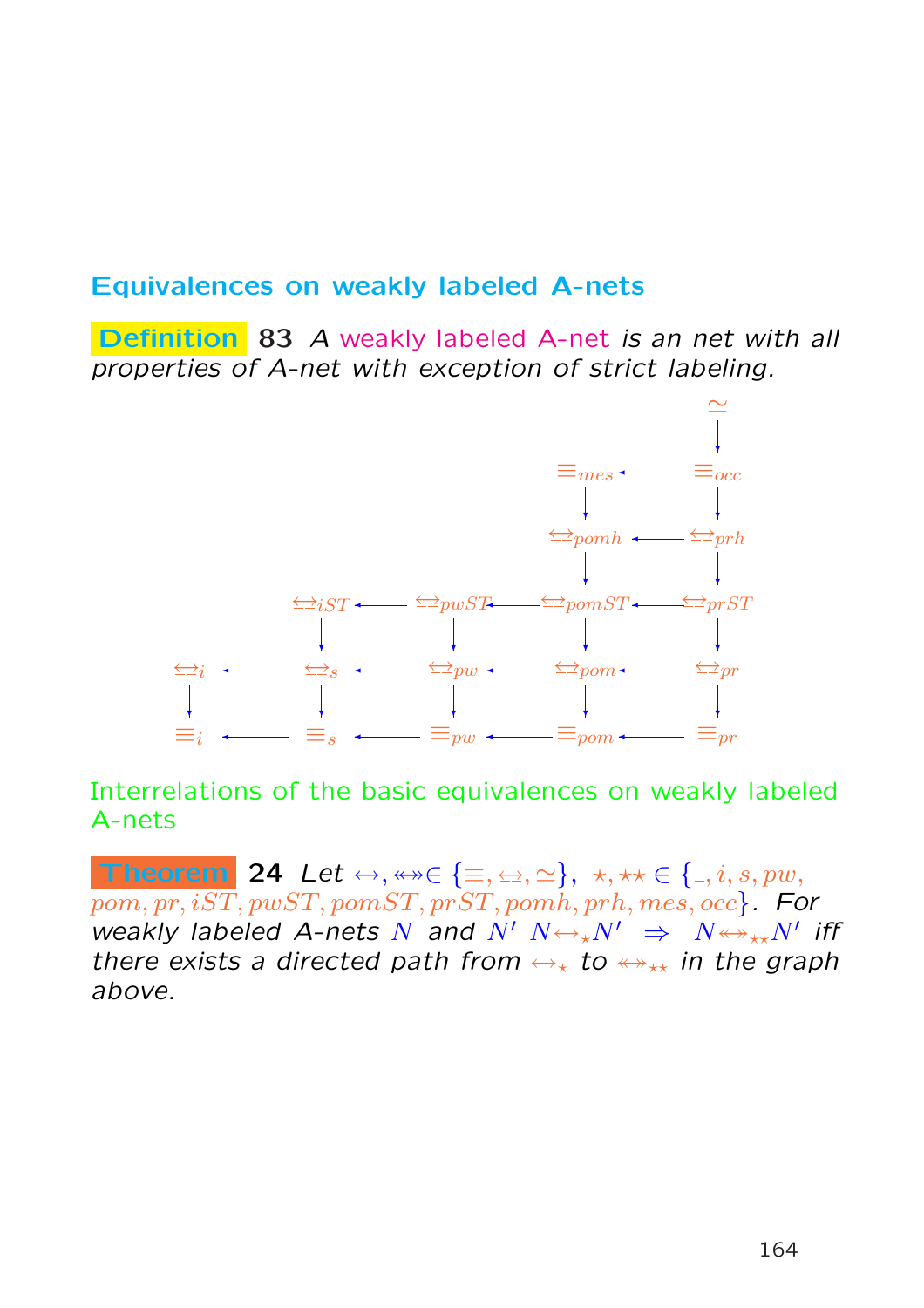

LAN: Examples of weakly labeled A-nets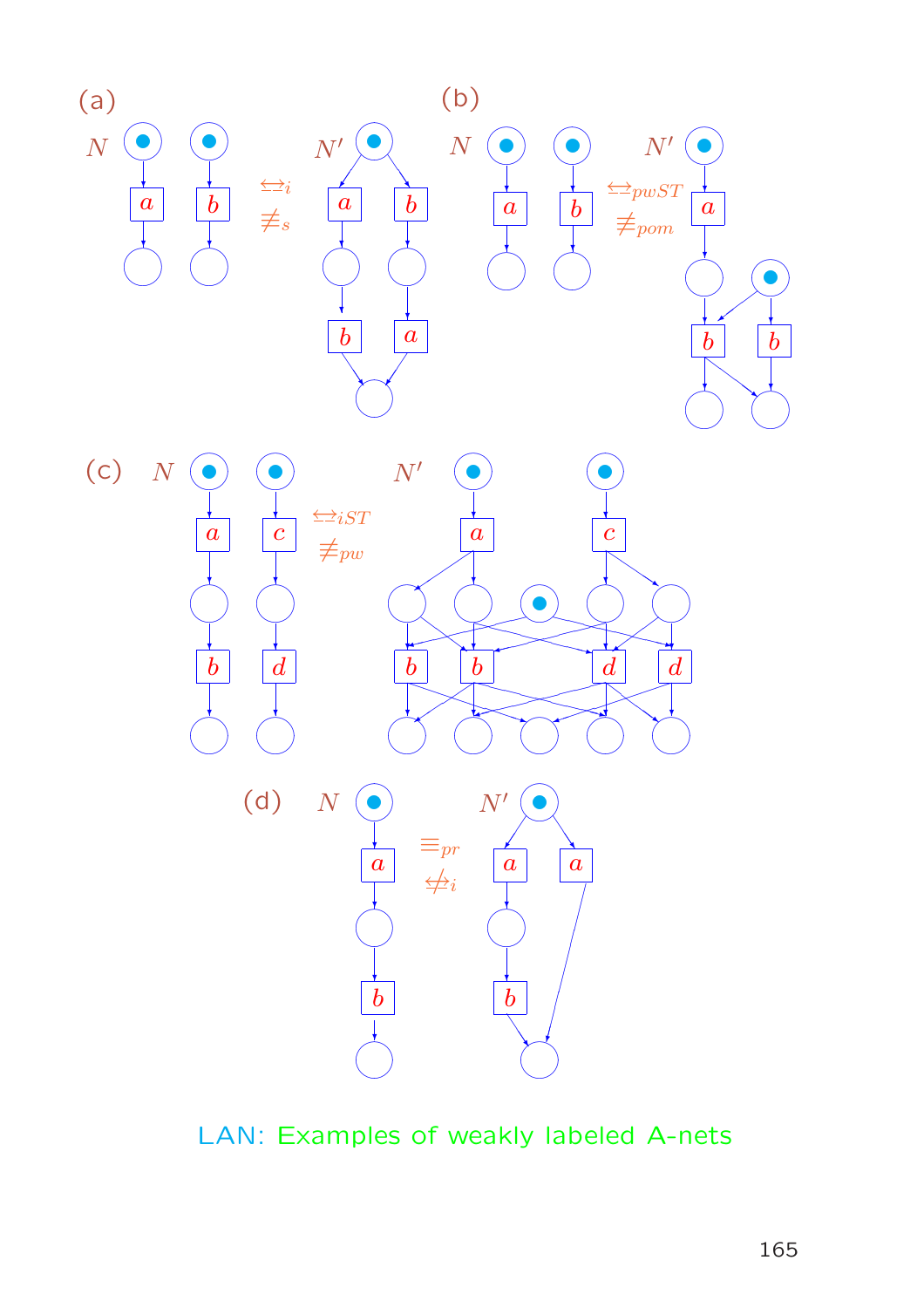

LAN1: Examples of weakly labeled A-nets (continued)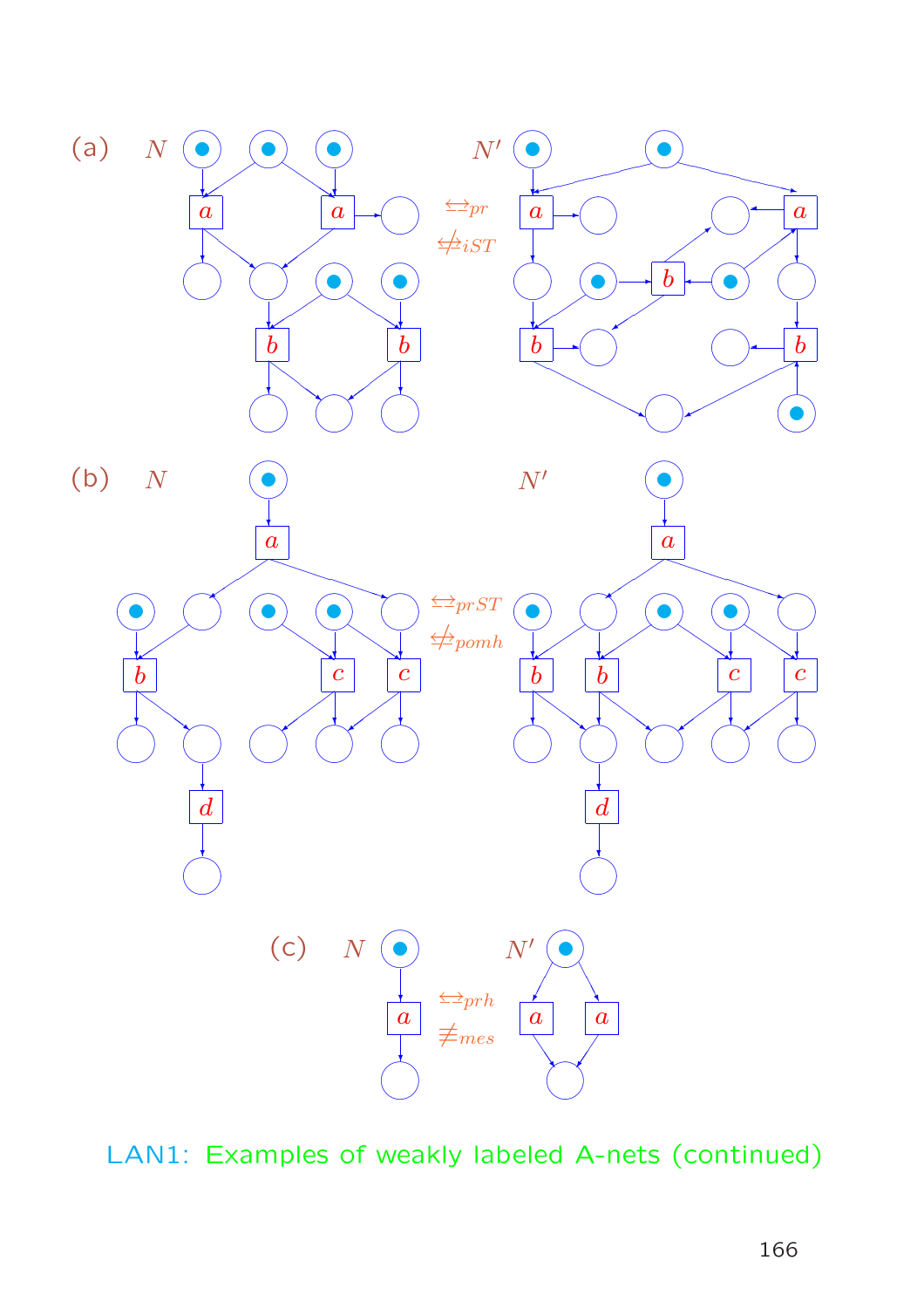In the following examples,  $E$ ,  $E'$  are formulas of  $AFLP_2$ [Tar96] and  $B$ ,  $B'$  are that of  $PBC$  [BDH92].

- In Figure LAN(a),  $N \rightleftharpoons_i N'$ , but  $N \neq_{s} N'$ , since only in  $N'$  actions a and b can be executed concurrently.  $E = e||f, E' = (e_1; f_1) \bigtriangledown (e_2; f_2).$  $B = a||b, B' = (a; b)||(b; a).$
- $\bullet$  In Figure LAN(b),  $N{\triangleleft}p_w s_T N'$ , but  $N{\not\equiv}_{pom}N'$ , since only in  $N'$  action b can depend on  $a$ .  $E = e||f, E' = (e; f_1)||(f_1 \nabla f_2).$  $B = a||b, B' = x : ((a; {b, x})||(b||\hat{x}))$ .
- In Figure AN(a),  $N \equiv_{mes} N'$ , but  $N \not\equiv_{pr} N'$ .  $E = e$ ; f,  $E' = (e; f)$ ||e.  $B = a; b, B' = x : (({a, x}; b) \parallel \hat{x}).$
- In Figure LAN(d),  $N{\equiv_{pr}}N'$ , but  $N{\not\equiv_{i}}N'$ , since only in  $N'$  action a can happen so that b cannot happen after it.

 $E = e; f, E' = (e_1; f) \nabla e_2.$  $B = a; b, B' = (a; b) \| a.$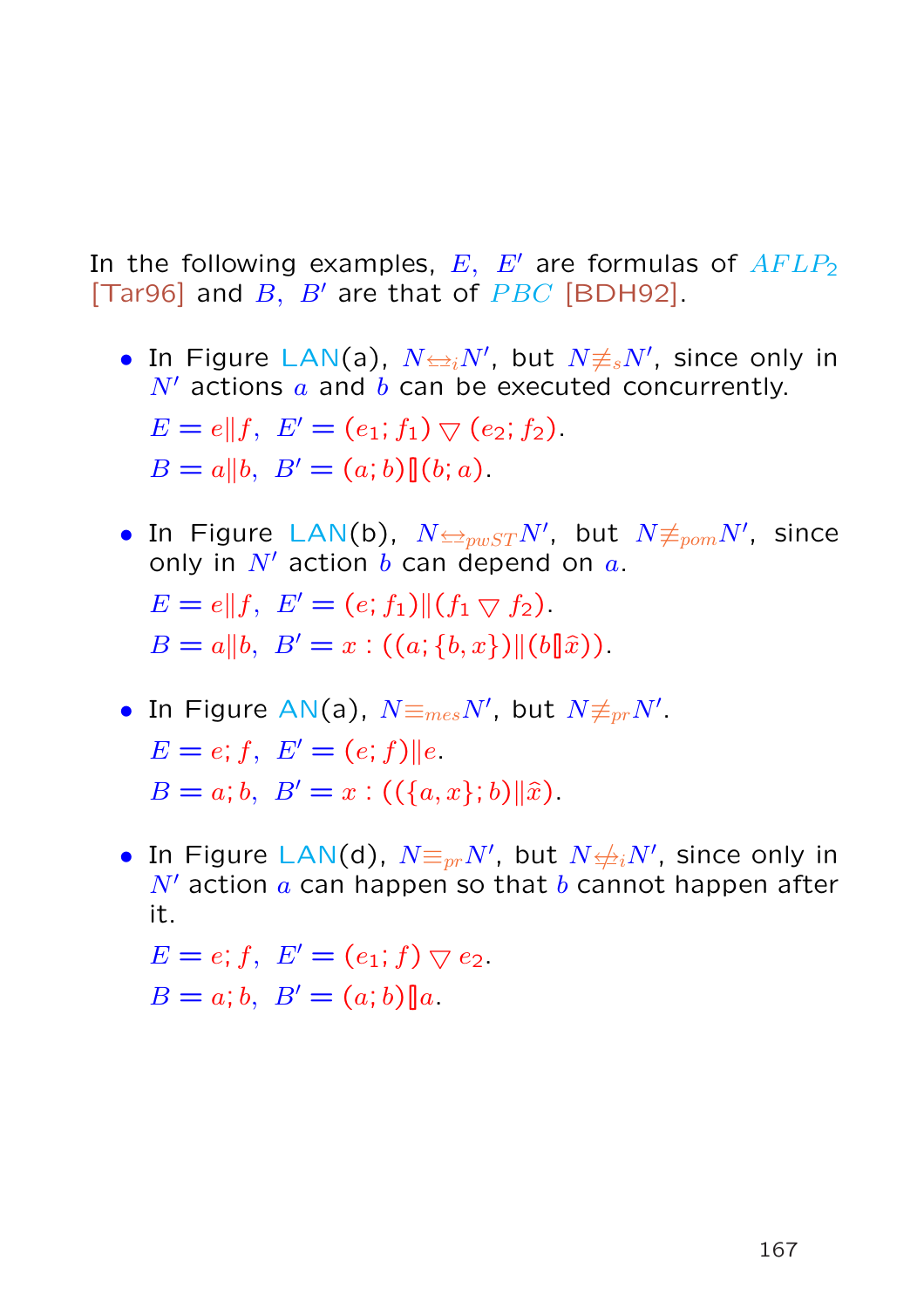• In Figure LAN1(a),  $N{\triangleq_{pr}}N'$ , but  $N{\triangleq_{iST}}N'$ , since only in  $N'$  action  $a$  can begin working so that no  $b$  can start unless  $a$  finishes.

 $E = ((e_1 \bigtriangledown e_2); f_1) || (f_1 \bigtriangledown f_2) || e_1 || e_2 || f_2,$  $E' = ((e_1; f_1) \vee (e_2; f_3))|| (f_1 \vee f_2)|| (e_2 \vee f_2)|| e_1|| f_3.$  $B = \{x_1, x_2, y_1, y_2\} : (((\{a, x_1\}\mathbb{I}\{a, x_2\}); \{b, y_1\})\mathbb{I})$  $(\widehat{y}_1[\},{b},y_2\})\|\widehat{x}_1\|\widehat{x}_2\|\widehat{y}_2),$  $B' = \{x_1, x_2, y_1, y_2, y_3\} : ((\{a, x_1\}; \{b, y_1\}) \mathbf{]}(\{a, x_2\};$  $\{(b, y_3\})\|(\hat{y}_1\|\{b, y_2\})\|(\hat{x}_2\|\hat{y}_2)\|\hat{x}_1\|\hat{y}_3).$ 

 $\bullet$  In Figure LAN1(b),  $N{\triangleq_{prST}}N'$ , but  $N{\triangleq_{pomh}}N'$ , since only in  $N'$  actions a and b can happen so that the next action,  $c$ , must depend on  $a$ .

 $E = (e; f; h) || (e; g_2) || (g_1 \nabla g_2) || f || g_1,$  $E' = (e; (f_1 \nabla f_2); h) || (e; g_2) || (f_2 \nabla g_1) || (g_1 \nabla g_2) || f_1.$  $B = \{x, y, z_1, z_2\} : ((\{a, x\}; \{b, y\}; d) \| (\hat{x}; \{c, z_2\}) \|$  $({c, z<sub>1</sub>}||\hat{z}<sub>2</sub>)||\hat{y}||\hat{z}<sub>1</sub>),$  $B' = \{x, y_1, y_2, z_1, z_2\} : (\{a, x\}; (\{b, y_1\}][\{b, y_2\}); d)$  $(\hat{x}; \{c, z_2\}) \|(\hat{y}_2\|\{c, z_1\}) \|(\hat{z}_1\|\hat{z}_2)\|\hat{y}_1).$ 

 $\bullet \,$  In Figure LAN $1($ c $), \, N{\trianglelefteq_{prh}}N',$  but  $N{\not\equiv_{mes}}N',$  since only MES that corresponding to  $N'$  has two conflict actions a.

 $E = e$ ,  $E' = e_1 \nabla e_2$ .  $B = a$ ,  $B' = a||a$ .

• In Figure AN(b),  $N {\equiv_{occ}} N'$ , but  $N {\not\cong} N'.$  $E = (e \nabla f) ||e|| f, E' = (e \nabla f) ||(e; g)||(f; g).$  $B = \{x, y\} : ((\{a, x\} \llbracket \{b, y\}) \parallel \hat{x} \parallel \hat{y}),$  $B' = \{x, y, z\} : ((\{a, x\} \| \{b, y\}) \| (\hat{x}; \{c, z\}) \| (\hat{y}; \hat{z})).$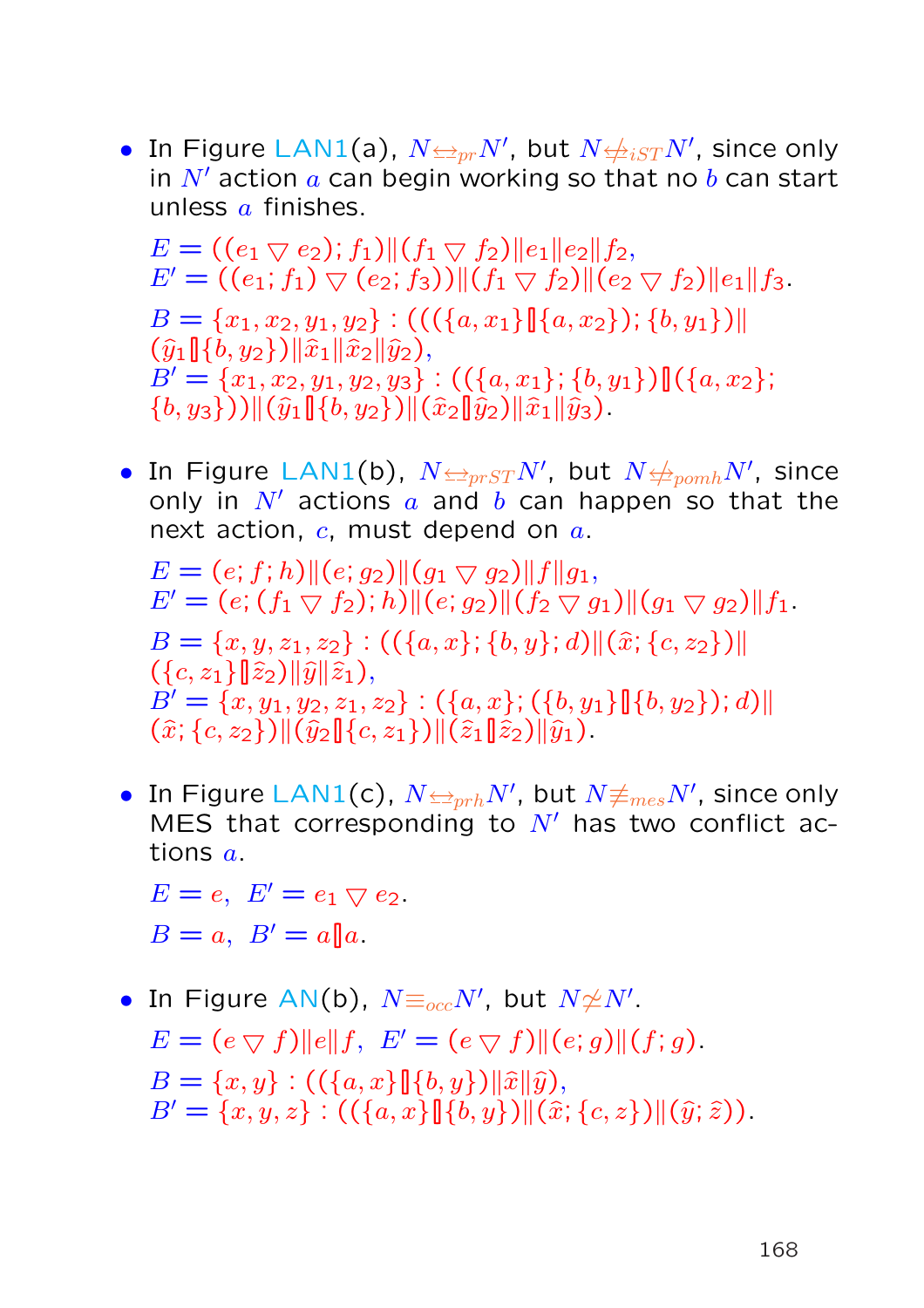### Term rewrite system  $RWS<sub>2</sub>$

A substitution of subformula  $P_i$  of a formula P by another subformula  $Q$ , denoted by  $[P]_{O}^{\tilde{P}_{i}}$  $\frac{P_i}{Q}$ , is the formula  $P_1 \circ \ldots P_{i-1} \circ Q \circ P_{i+1} \circ \ldots \circ P_n$ , where  $P = P_1 \circ \ldots \circ P_{i-1} \circ P_i \circ P_{i+1} \circ \ldots \circ P_n, \sigma \in \{ ; , \| , \bigtriangledown, \vee \}.$ 

In the following rules of  $RWS_2$ ,  $P, Q, R$  denote formulas of  $AFP_2$  and  $a, b, c \in \alpha$ ,  $\overline{a}, \overline{b} \in \overline{\alpha}$ ,  $\delta_a, \delta_b \in \Delta_\alpha$ . The numbers in parentheses are the that of equalities of  $\Theta_2$  used to produce the corresponding transition rules.

- 1.1  $\circ \in \{ ; , \| , \vee \} \Rightarrow$  $P \circ (Q \circ R) \to (P \circ Q) \circ R$ (1.1, 1.3, 1.4)
- 2.1  $(\bullet, \circ) \in \{(\parallel, ;), (\vee, ;), (\vee, \parallel)\} \Rightarrow$  $(P \circ Q) \bullet R \to (P \bullet R) \circ (Q \bullet R)$ (3.1, 3.3, 3.5)
- 2.2 (•, ∘)  $\in \{ (\parallel, ;), (\vee, ;), (\vee, \parallel) \} \Rightarrow$  $P \bullet (Q \circ R) \to (P \bullet Q) \circ (P \bullet R)$ (2.1, 3.2, 3.4, 3.5)
- 3.1  $P \bigtriangledown Q \rightarrow (P \| (\bigtriangleup Q)) \vee ((\bigtriangleup P) \| Q)$ (4.1)
- 4.1  $\circ \in \{ \parallel, ; \}$ ,  $\neg \in \{ \parallel, \tilde{\parallel} \} \Rightarrow$  $\neg (P \circ Q) \rightarrow (\neg P) \| (\neg Q)$ (4.2, 4.4, 6.10, 6.11)

$$
4.2 \neg \in \{\parallel, \parallel\} \Rightarrow
$$

$$
\neg (P \lor Q) \rightarrow (\neg P) \lor (\neg Q)
$$

$$
(4.3, 6.12)
$$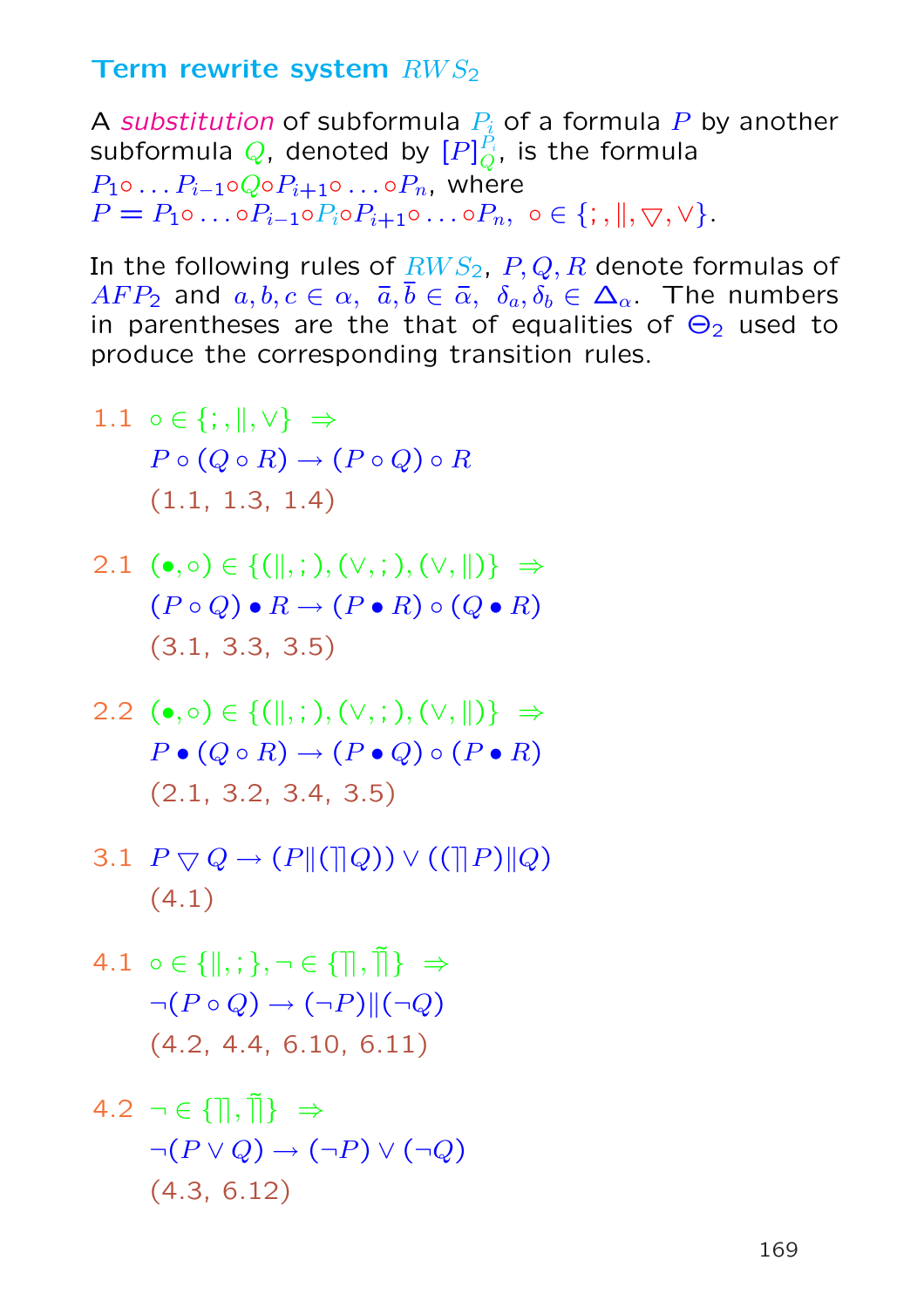4.3  $P = a$  or  $P = \overline{a}$  or  $P = \delta_a \Rightarrow$  $\prod P \to \overline{a}$ (4.5, 4.6, 4.7)

- 4.4  $P = a$  or  $P = \overline{a}$  or  $P = \delta_a \Rightarrow$  $\tilde{\Pi}P \to \delta_a$ (6.7, 6.8, 6.9)
- 5.1  $P, Q, R \in \hat{\alpha} \Rightarrow$  $(P; Q); R \rightarrow ((P; Q) || (Q; R)) || (P; R)$ (5.5, 5.6)
- 5.2  $Q \in \hat{\alpha} \Rightarrow$  $\overline{a}$ ;  $Q \rightarrow \overline{a} || Q$ (5.1)
- 5.3  $P \in \hat{\alpha} \Rightarrow$  $P; \bar{a} \rightarrow P || \bar{a}$ (5.2)
- 5.4  $a; a \rightarrow \delta_a$ (6.2)
- 5.5  $Q = b$  or  $Q = \overline{b}$  or  $Q = \delta_b \Rightarrow$  $\delta_a$ ;  $Q \rightarrow \delta_a || \delta_b$ (6.4, 6.7, 6.8, 6.9)

5.6 
$$
P \in \hat{\alpha} \Rightarrow
$$
  
\n $P; \delta_a \rightarrow P || \delta_a$   
\n(6.5)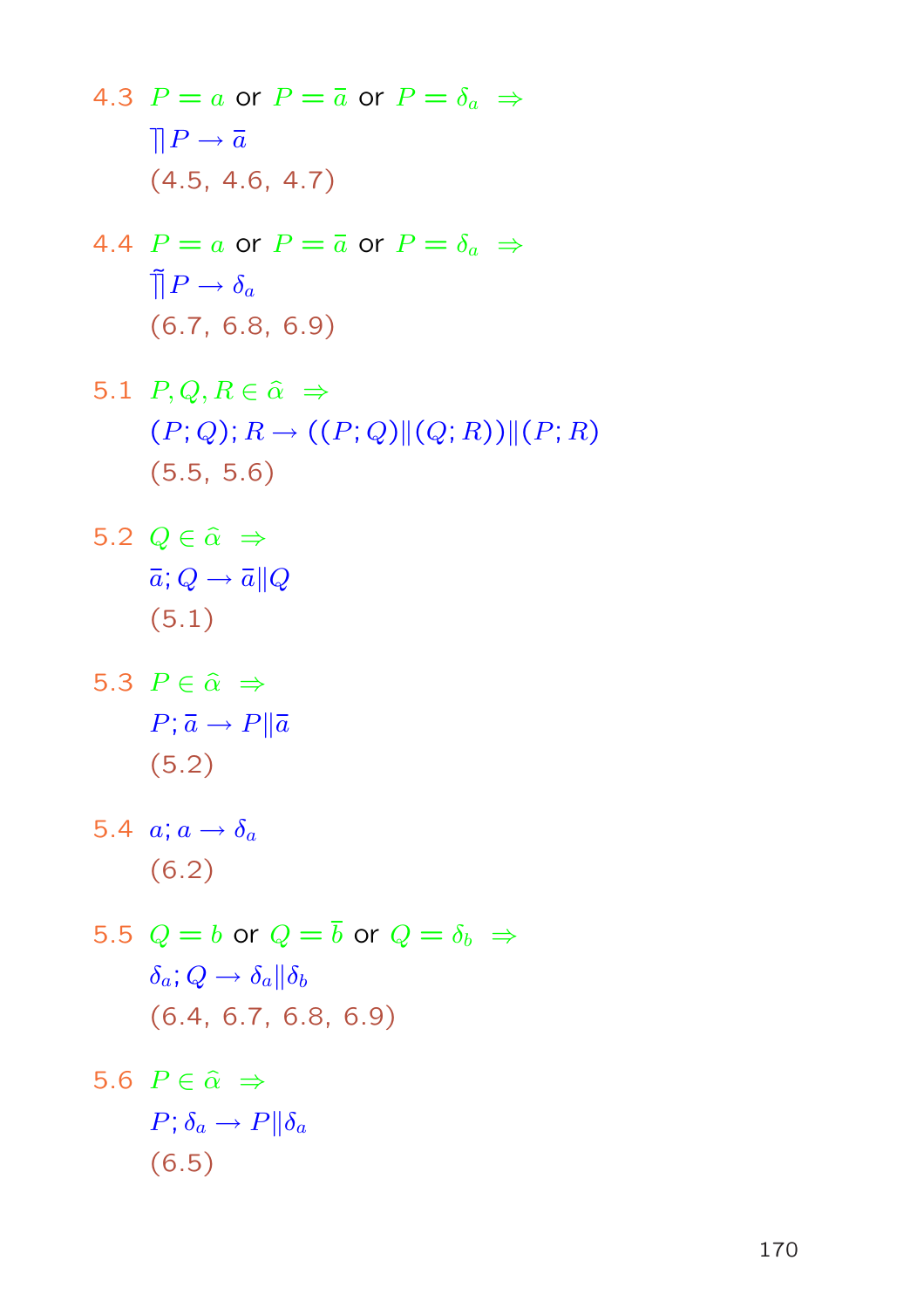- 6.1 P is 1-conjunction,  $P' = \delta_a$  is a conjunctive member of  $P \Rightarrow$  $P\Vert \overline{b} \to P\Vert \delta_b$ (1.1, 2.1, 4.5, 6.6, 6.7)
- 6.2 P is 1-conjunction,  $P' = \overline{b}$  is a conjunctive member of  $P \Rightarrow$  $P\Vert \delta_a \to [P]_{\delta_a}^{P'}$  $\frac{P'}{\delta_b} \| \delta_a$ (1.1, 2.1, 4.5, 6.6, 6.7)
- 7.1 P is 1,2-conjunction,  $P'$  is a conjunctive member of P,  $P' = a$  or  $P' = b \Rightarrow$  $P\|(a;b)\rightarrow [P]_{\ell_a}^{P'}$  $(a;b)$ (1.1, 2.1, 5.3, 5.4)
- 7.2 P is 1,2-conjunction,  $P'$  is a conjunctive member of  $P, P' = (a; b)$  or  $P' = (b; a) \Rightarrow$  $P||a \rightarrow P$ (1.1, 2.1, 5.3, 5.4)
- 7.3 P is 1,2-conjunction,  $P' = a$  is a conjunctive member of  $P, \Diamond \in \{-,\delta\} \Rightarrow$  $P \parallel \Diamond a \rightarrow [P]_{\delta}^{P'}$  $\delta_a$ (1.1, 2.1, 6.1, 6.3)
- 7.4 P is 1,2-conjunction,  $P'$  is a conjunctive member of P,  $P' = \overline{a}$  or  $P' = \delta_a \Rightarrow$  $P||a \rightarrow [P]_8^{P'}$  $\delta_a$ (1.1, 2.1, 6.1, 6.3)
- 7.5 P is 1,2-conjunction,  $P' = (a, b)$  is a conjunctive member of  $P, \Diamond \in \{^-, \delta\} \Rightarrow$  $P \parallel \Diamond a \rightarrow [P]_{\delta}^{P'}$  $_{\delta_{b}}^{P^{\prime}}\Vert\delta_{a}% ^{a}\Vert_{L^{2}\mathfrak{b}}^{a}$ (1.1, 1.4, 2.1, 5.1, 6.1, 6.3, 6.4, 6.7)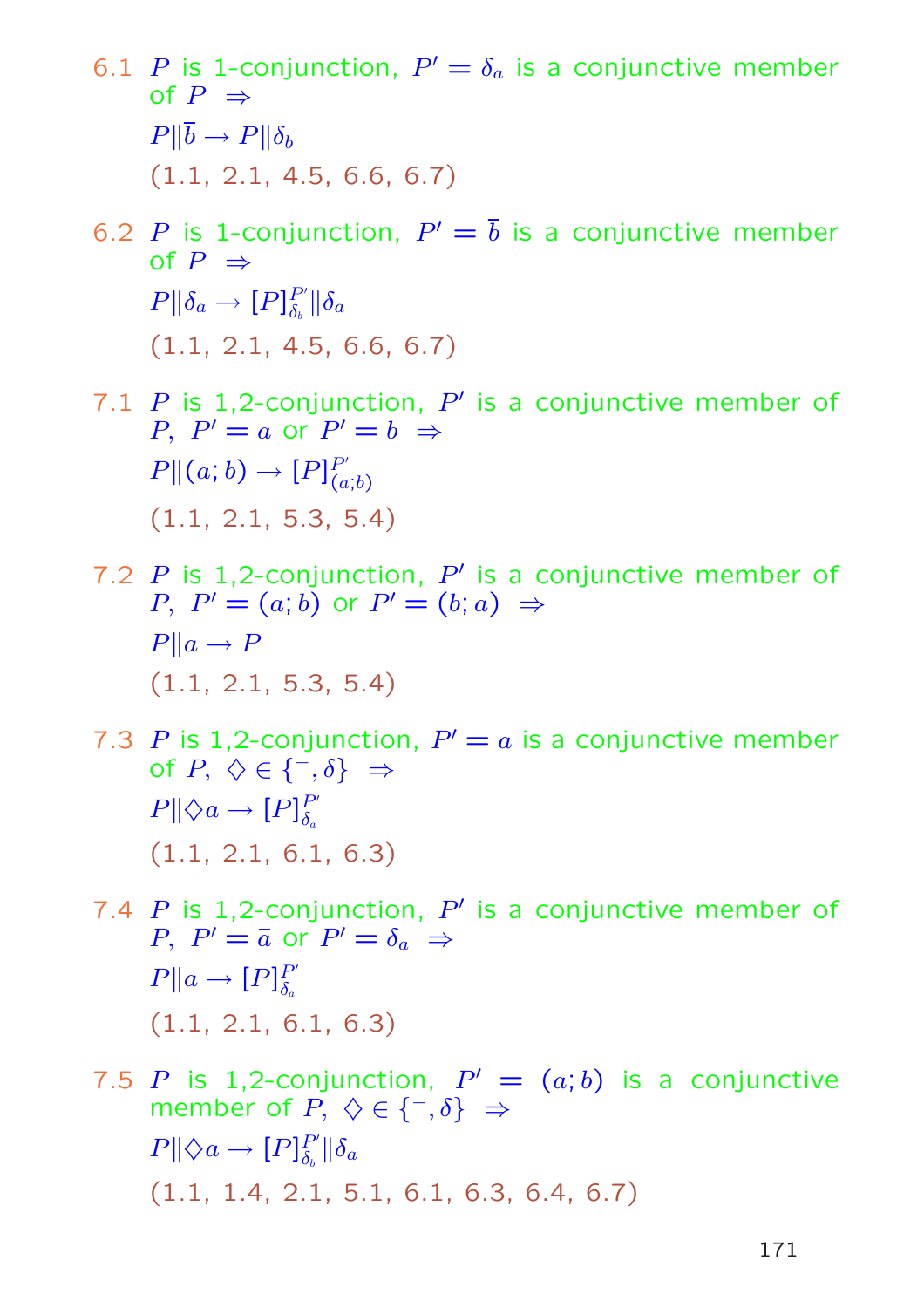- 7.6 P is 1,2-conjunction,  $P' = (b; a)$  is a conjunctive member of  $P, \Diamond \in \{^-, \delta\} \Rightarrow$  $P \parallel \Diamond a \rightarrow [P]_b^{P'}$  $_{b}^{P^{\prime}}\Vert\delta_{a}% ^{p}\Vert_{_{\Delta\left( 1\right) }^{p^{\prime}}}.$ (1.1, 2.1, 5.2, 6.1, 6.3, 6.5)
- 7.7 P is 1,2-conjunction,  $P'$  is a conjunctive member of P,  $P' = \overline{a}$  or  $P' = \delta_a \Rightarrow$  $P\|(a;b)\rightarrow [P]_{\delta}^{P'}$  $\frac{P'}{\delta_a} \| \delta_b$ (1.1, 1.4, 2.1, 5.1, 6.1, 6.3, 6.4, 6.7)
- 7.8 P is 1,2-conjunction,  $P'$  is a conjunctive member of P,  $P' = \overline{a}$  or  $P' = \delta_a \Rightarrow$  $P\|(b; a) \to [P]_{\delta}^{P'}$  $_{\delta_a}^{P'}\|b$ (1.1, 2.1, 5.2, 6.1, 6.3, 6.5)
- 7.9 P is 1,2-conjunction,  $P' = Q$  is a conjunctive member of  $P \Rightarrow$  $P||Q \to P$ (1.1, 2.1, 5.7)
- 8.1 P is 1,2,3-conjunction,  $P' = (a, b)$  is a conjunctive member of  $P$ , in the maximal 1,2,3-conjunction containing  $P$  as a conjunctive member, there is no conjunctive member  $P''=(a;c)\;\Rightarrow\;$  $P||(b;c) \rightarrow (P||(b;c))||(a;c)$ (1.1, 2.1, 5.6)
- 8.2 P is 1,2,3-conjunction,  $P' = (c; a)$  is a conjunctive member of  $P$ , in the maximal 1,2,3-conjunction containing  $P$  as a conjunctive member there is no conjunctive member  $P''=(b;a) \; \Rightarrow \;$  $P||(b;c) \rightarrow (P||(b;c))||(b;a)$ (1.1, 2.1, 5.6)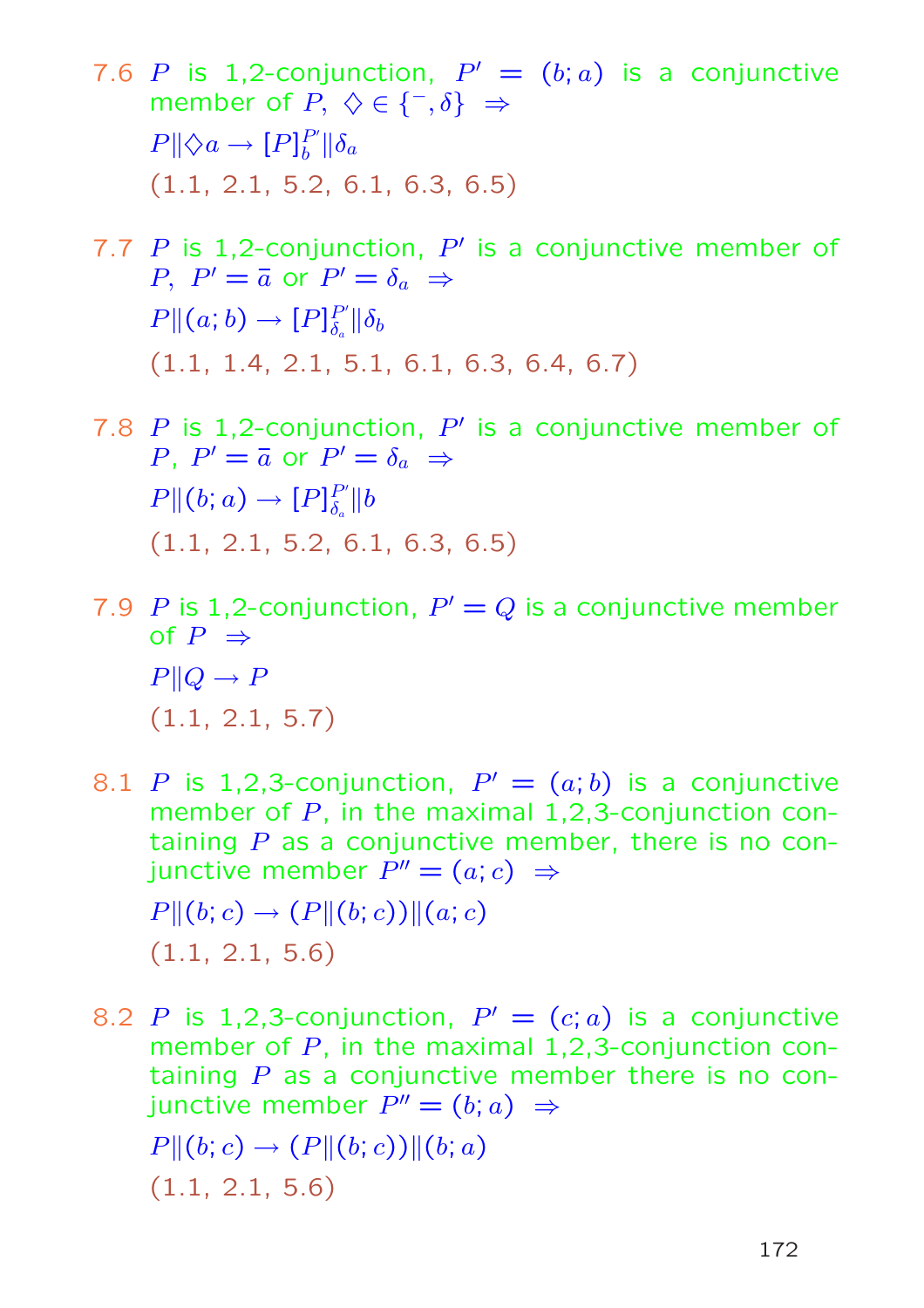- 9.1 P is 1-disjunction, P' is a disjunctive member of P,  $P' \simeq Q \Rightarrow$  $P \vee Q \rightarrow P$ (1.1, 1.3, 2.1, 2.3, 5.8)
- 10.1 P is 1,2-disjunction, Q is a normal conjunction, P' is a disjunctive member of P,  $Q \triangleleft P' \Rightarrow$  $P \vee Q \rightarrow P$ (1.3, 2.3, 5.9)
- 10.2 P is 1,2-disjunction, Q is a normal conjunction, P' is a disjunctive member of P,  $P' \triangleleft Q \Rightarrow$

 $P \vee Q \rightarrow [P]_Q^{P'}$  $\overline{Q}$ (1.3, 2.3, 5.9)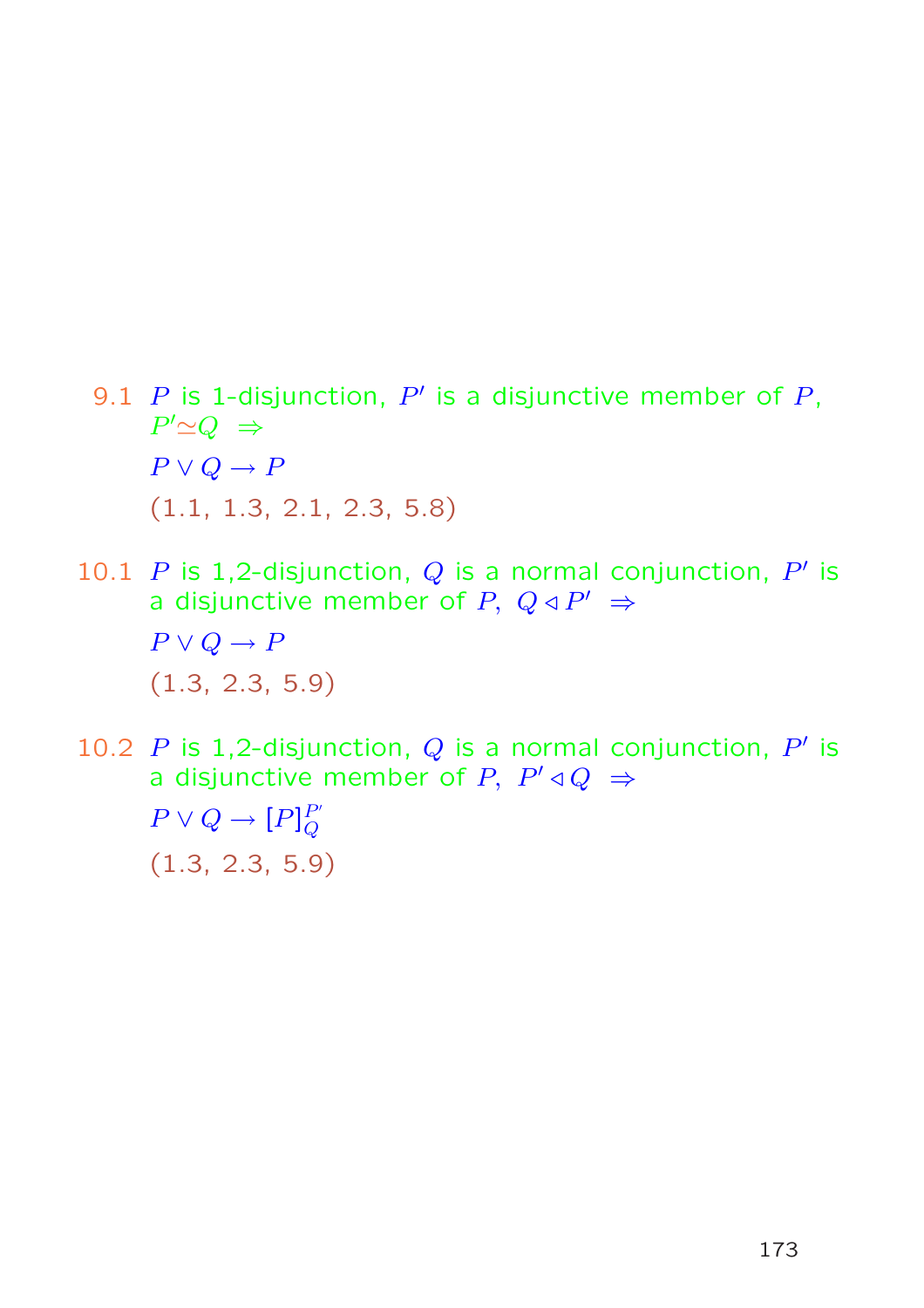### Notices on  $RWS<sub>2</sub>$

• Rule 1.1 (left associativity): to avoid infinite chains  $P \circ (Q \circ R) \to (P \circ Q) \circ R \to P \circ (Q \circ R) \to \cdots$ ,  $\circ \in \{; \, , \, \|, \vee\}.$ 

No commutativity rules: to avoid infinite chains  $P \circ Q \to Q \circ P \to P \circ Q \to \cdots$ ,  $\circ \in \{ \parallel, \vee \}.$ 

Symmetrical rules are required.

- Rules 2.1-2.2 (symmetrical distributivity): to obtain disjunction of conjunctions with precedences or elementary formulas as conjunctive members.
- Rule 3.1: to remove  $\nabla$ .
- Rules 4.1–4.4: to remove  $\parallel$  and  $\parallel$ .
- Rules 5.1–5.6: to transform precedences into elementary ones (property 1 of normal conjunction).

Conjunctive (disjunctive) members we want to transform in a pair are not always adjacent: search in conjunction (disjunction) is required.

- Rules  $6.1-6.2$ : to avoid conjunction of non-actions and deadlocked actions (property 2 of normal coniunction).
- Rules  $7.1-7.9$ : to avoid common alphabet symbols in conjunctive members, with exception of that in two different elementary precedences (property 3 of normal conjunction).
- Rules 8.1–8.2: to add a "transitive closure" elementary precedence to the pair of ones with common action (property 4 of normal conjunction). Search in a maximal conjunction: to avoid infinite

chains  $(a; b)$  $\|(b; c) \rightarrow ((a; b)$  $\|(b; c))\|(a; c) \rightarrow$  $((a; b) \| (b; c)) \| (a; c)) \| (a; c) \rightarrow \cdots$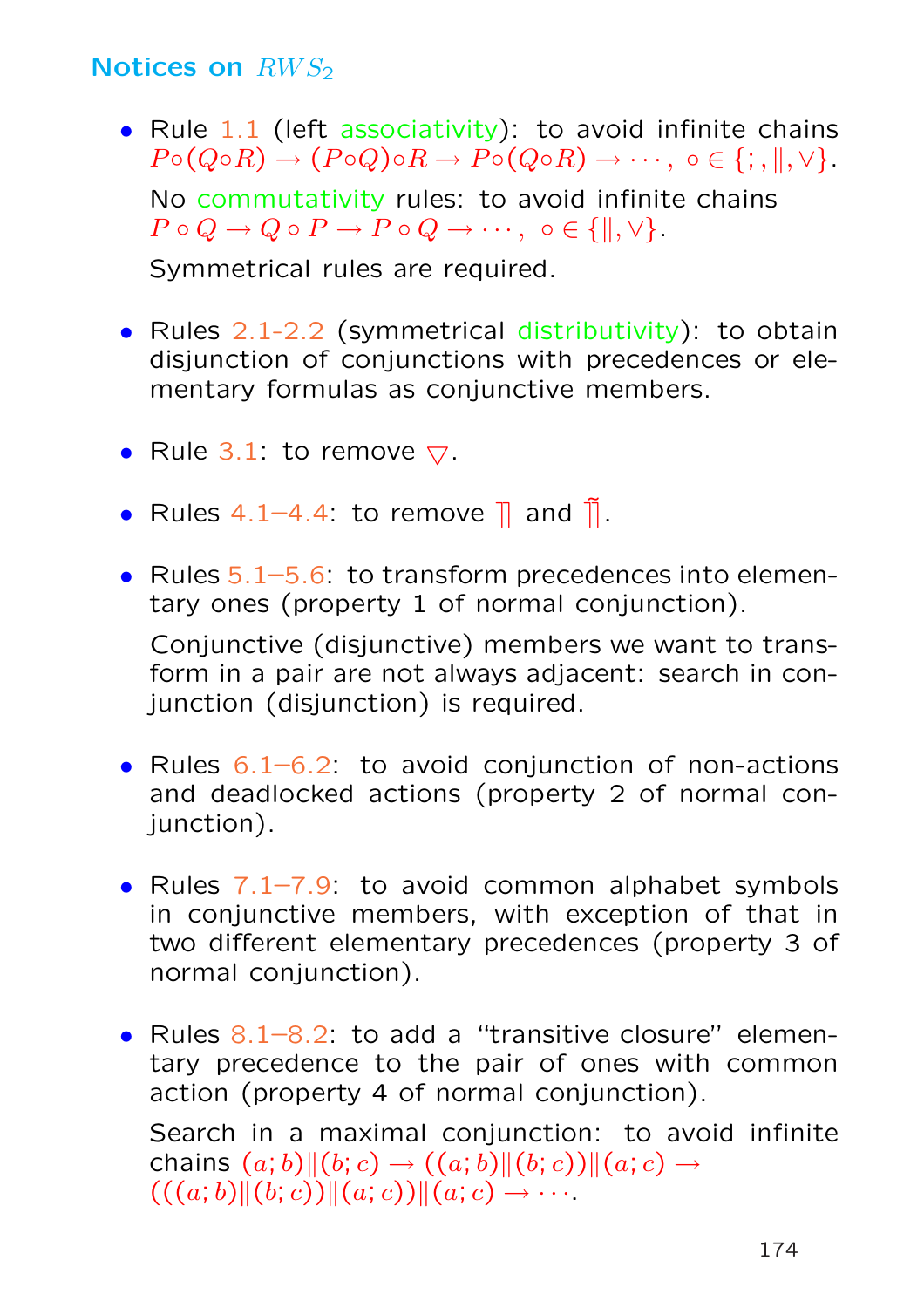- Rule 9.1: to remove isomorphic disjunctive members (property 1 of normal disjunction).
- Rules  $10.1-10.2$ : to remove prefixed disjunctive members (property 2 of normal disjunction).

Rules  $6.1-6.2$  and  $7.5-7.8$  are based on the following derived axioms. Numbers over equality signs are that of axioms of  $\Theta_2$ . Symbol  $*$  marks reverse axiom application. Numbers in parentheses are that of previous derived axioms.

- 1.  $\bar{a} \parallel (a;b) \stackrel{5.1*}{=} \bar{a}$ ;  $(a;b) \stackrel{1.4}{=} (\bar{a};a)$ ;  $b \stackrel{5.1}{=} (\bar{a} \parallel a)$ ;  $b \stackrel{2.1}{=} (a \parallel \bar{a})$ ;  $b \stackrel{6.1}{=}$  $\delta_a;b\stackrel{6.4}{=}\delta_a\|(\tilde{\mathcal{a}}\|b)\stackrel{6.7}{=}\delta_a\|\delta_b;$
- $2. \ \ \delta_a \|(a;b) \stackrel{6.1*}{=} (a\|\bar{a}) \|(a;b) \stackrel{1.1*}{=} a \|( \bar{a} \|(a;b)) \stackrel{(1)}{=} a \|(\delta_a\|\delta_b) \stackrel{1.1}{=}$  $(a||\delta_a)||\delta_b \stackrel{6.3}{=} \delta_a ||\delta_b;$
- 3.  $\bar{a} \parallel (b; a) \stackrel{2.1}{=} (b; a) \parallel \bar{a} \stackrel{5.2*}{=} (b; a); \bar{a} \stackrel{1.1*}{=} b; (a; \bar{a}) \stackrel{5.2}{=} b; (a \parallel \bar{a}) \stackrel{6.1}{=}$  $b;\delta_a\stackrel{6.5}{=}b\|\delta_a\stackrel{2.1}{=}\delta_a\|b;$
- $4. \ \ \delta_a \|(b;a)\stackrel{6.1*}{=} (a\|\bar a)\|(b;a)\stackrel{1.1*}{=} a\|(\bar a\|(b;a))\stackrel{(3)}{=} a\|(\delta_a\|b)\stackrel{1.1}{=}$  $(a||\delta_a)||b \stackrel{6.3}{=} \delta_a||b;$
- 5.  $\delta_a \|\bar{b} \stackrel{4.5*}{=} \delta_a \|(\bar{b}) \stackrel{6.6}{=} \delta_a \|(\bar{b}) \stackrel{6.7}{=} \delta_a \|b$ .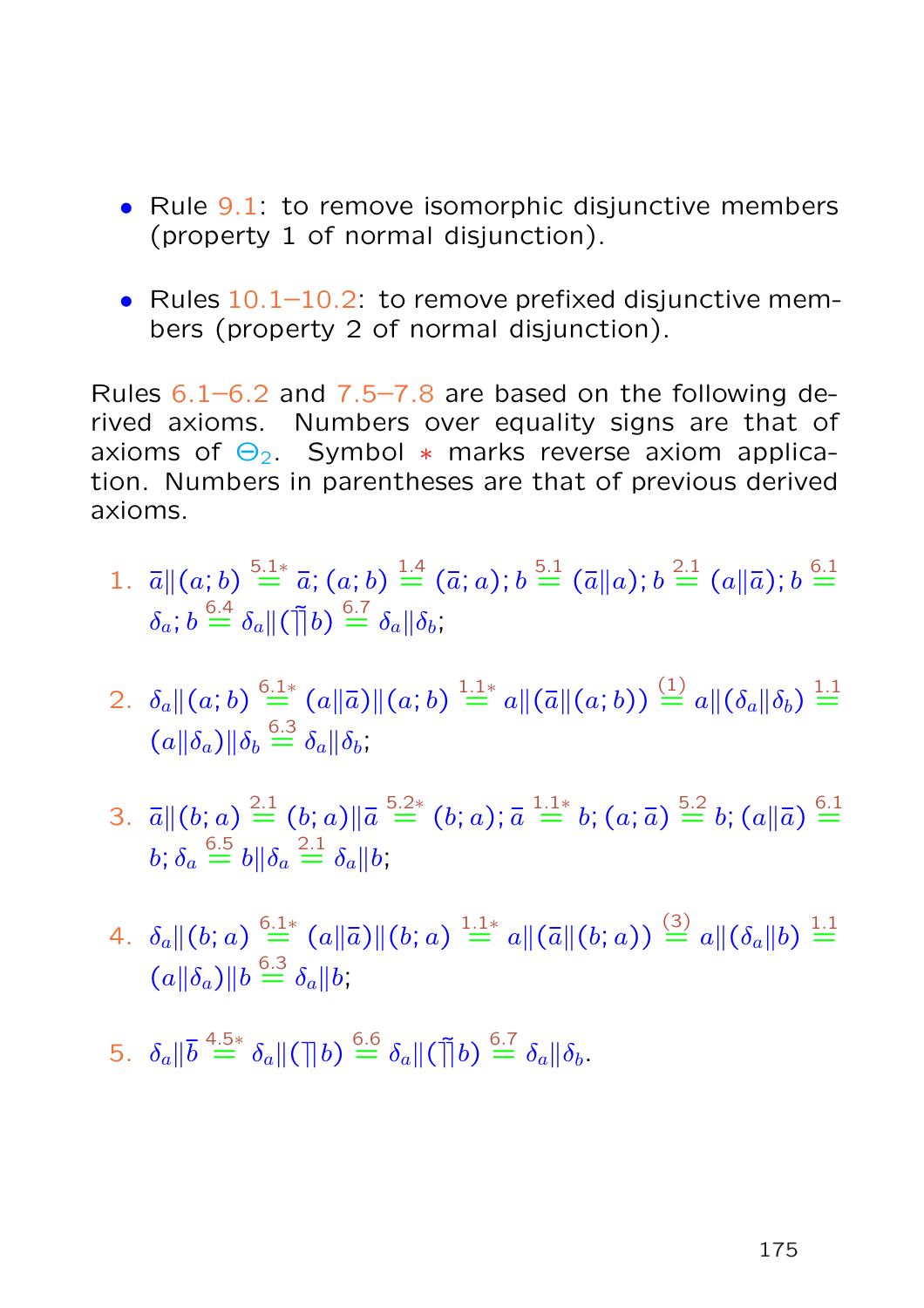Confluence of  $RWS<sub>2</sub>$ 

Proposition 19 [Tar97] No rule of the groups 1–5 can be applied to a formula P of  $AFP<sub>2</sub>$  iff it is a disjunction of 1-conjunctions.

Proposition 20 [Tar97] No rule of the groups 1–6 can be applied to a formula P of  $AFP<sub>2</sub>$  iff it is a disjunction of 1,2-conjunctions.

Proposition 21 [Tar97] No rule of the groups 1-7 can be applied to a formula P of  $AFP<sub>2</sub>$  iff it is a disjunction of 1,2,3-conjunctions.



Conjunctive members with intersecting alphabets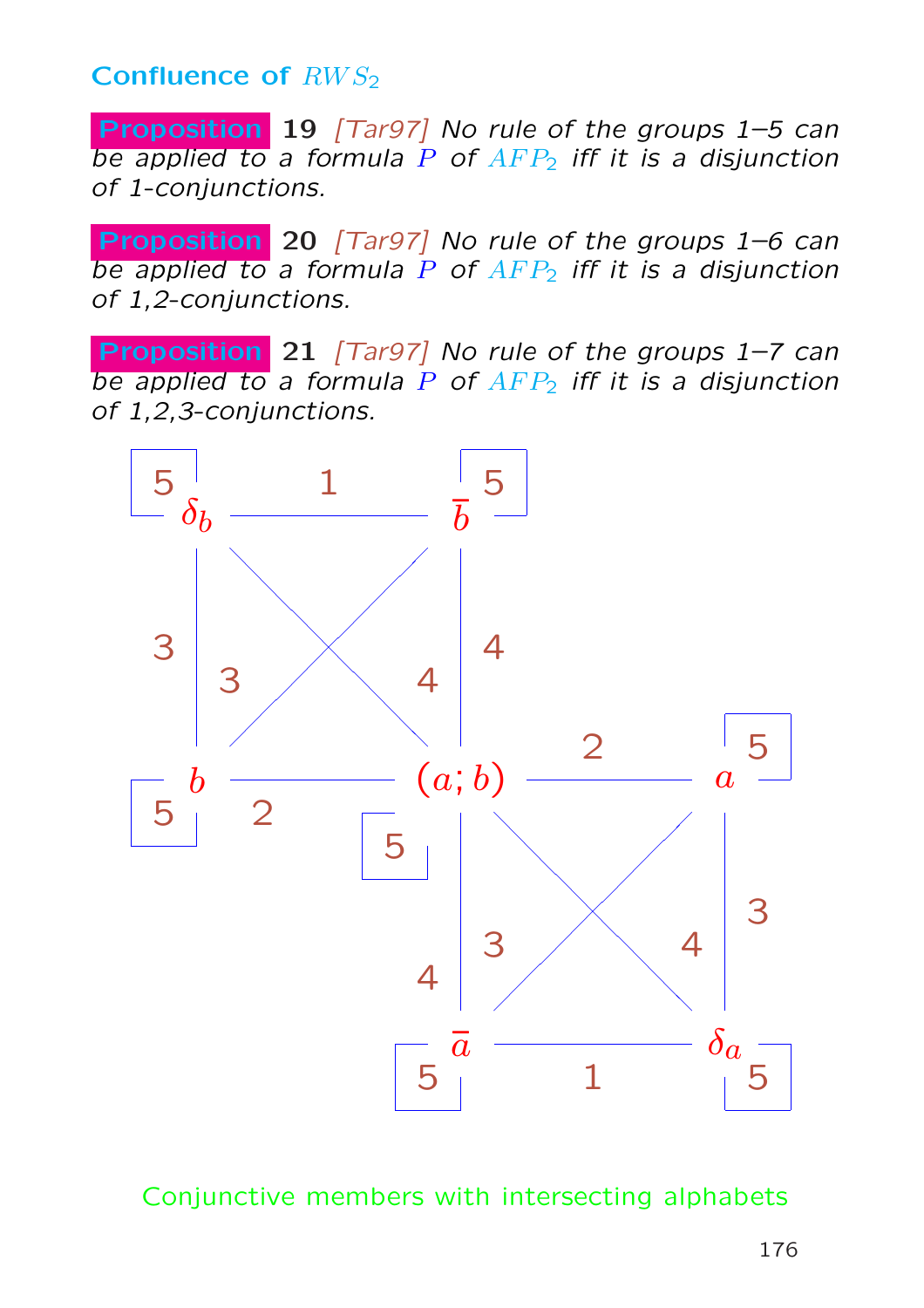Proposition 22 [Tar97] No rule of the groups 1–8 can be applied to a formula  $P$  of  $AFP<sub>2</sub>$  iff it is a 1-disjunction.

Proposition 23 [Tar97] No rule of the groups 1–9 can be applied to a formula P of  $AFP<sub>2</sub>$  iff it is a 1,2-disjunction.

**Theorem** 25 [Tar97] No rule of a  $RWS<sub>2</sub>$  can be applied to a formula  $P$  of  $AFP<sub>2</sub>$  iff it is in a canonical form.

Hence, to check semantic equivalence of two formulas of  $AFP<sub>2</sub>$ , it is enough to transform them to canonical forms with the use of  $RWS<sub>2</sub>$  and then compare these canonical forms by isomorphism.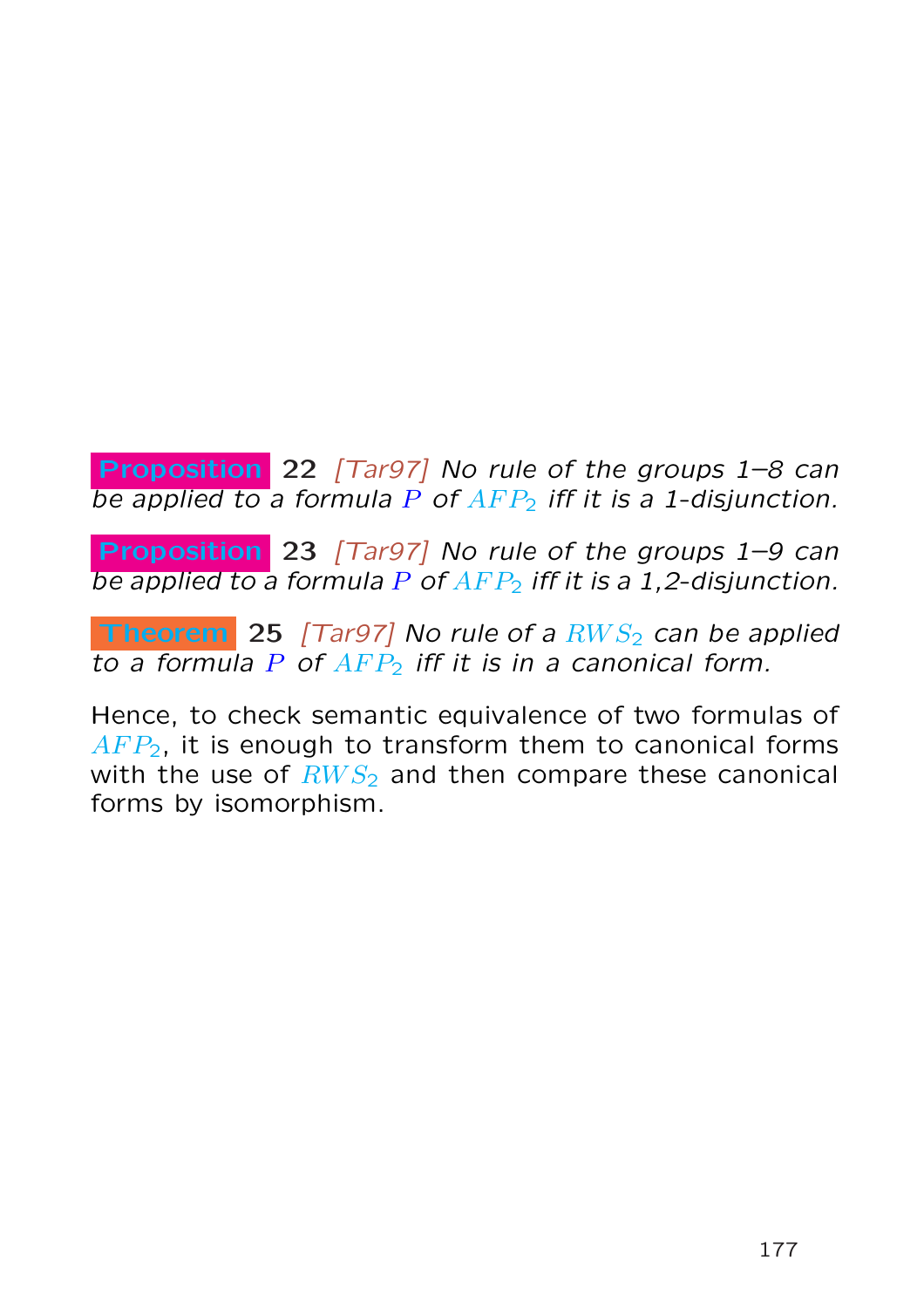Program CANON

A program CANON in C programming language (about 3000 lines) based on the previous results. It transforms any formula of  $AFP<sub>2</sub>$  into canonical form.

A structure of function main.

```
Print information about program
and format of input formula;
Print "Formula has been read";
Transform list into tree;
Dispose list;
Print formula;
step=1; /*step number*/
do
\mathcal{F}Print step;
 nar=0; /*the initial number of rule
          applications at the present step*/
 Apply rules;
 Print nar;
 step++; /*next step*/
}
while(nar!=0):
Print canonical form.
```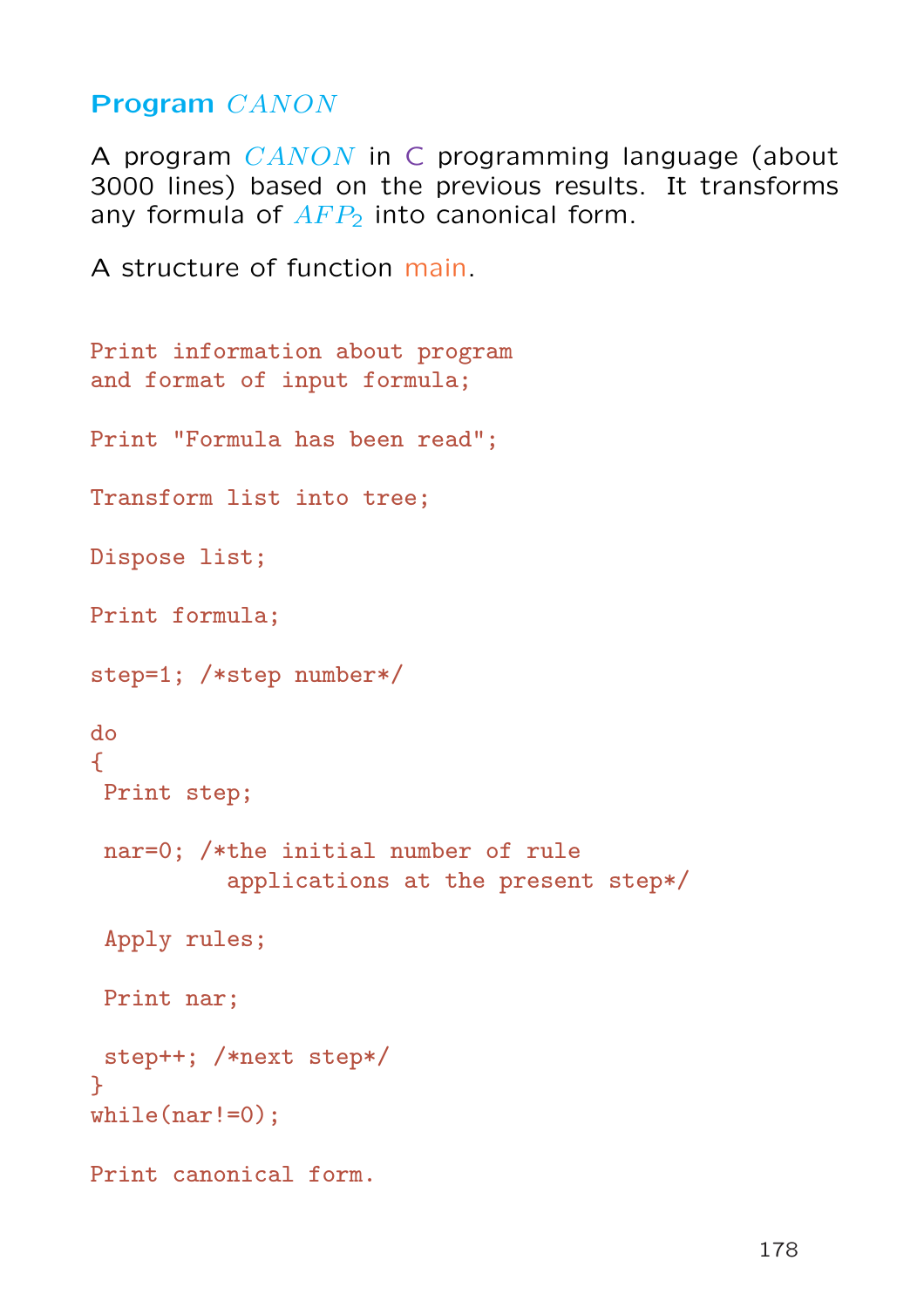| Initial<br>symbol  |            | $\delta$   |            | ñ                     | ж.  |     | 77  |            |
|--------------------|------------|------------|------------|-----------------------|-----|-----|-----|------------|
| Symbol<br>constant | <b>NOT</b> | <b>DLT</b> | <b>NOC</b> | <b>MNO</b>            | PRC | CNC | ALT | <b>DSJ</b> |
| ASCII-<br>symbol   |            | $\ast$     |            | $\tilde{\phantom{a}}$ | ÷   |     | #   |            |

Special symbol representation in CANON

A structure of formulas.

- 1. a;
- 2. -a , \*a ;
- 3. 'a , ~a ;
- 4.  $(P)$ ,  $P(P)$ ;
- 5. a#b , a+b , a|b , a;b ;
- 6.  $a#(P)$ ,  $a+(P)$ ,  $a|(P)$ ,  $a;(P)$ ;
- 7. (P)#a , (P)+a , (P)|a , (P);a ;
- 8. (P)#(Q), (P)+(Q), (P)|(Q), (P);(Q).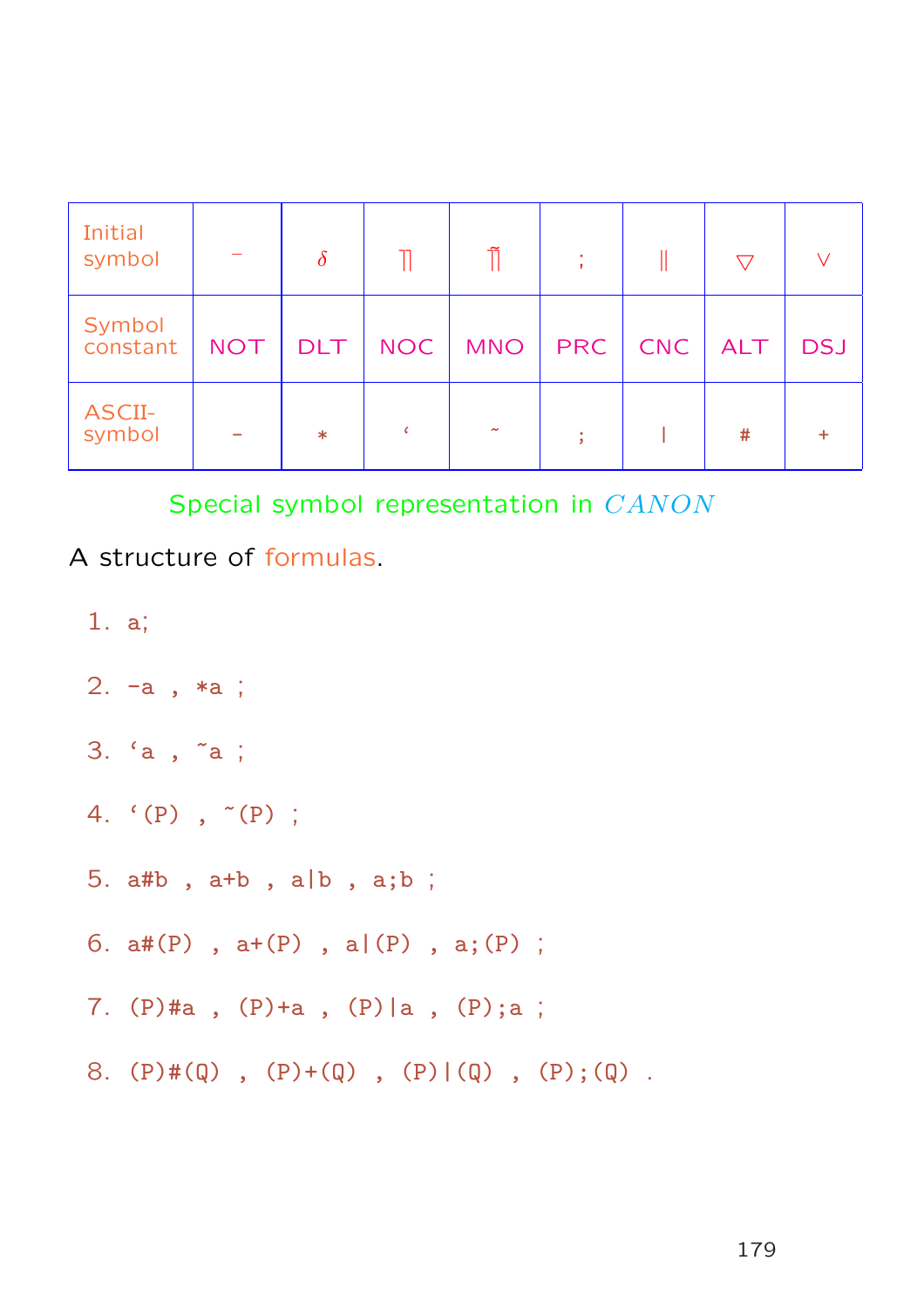

List and tree representations of the formula  $a \vee \delta_b$ 



A tree to which the rule 1.1 can be applied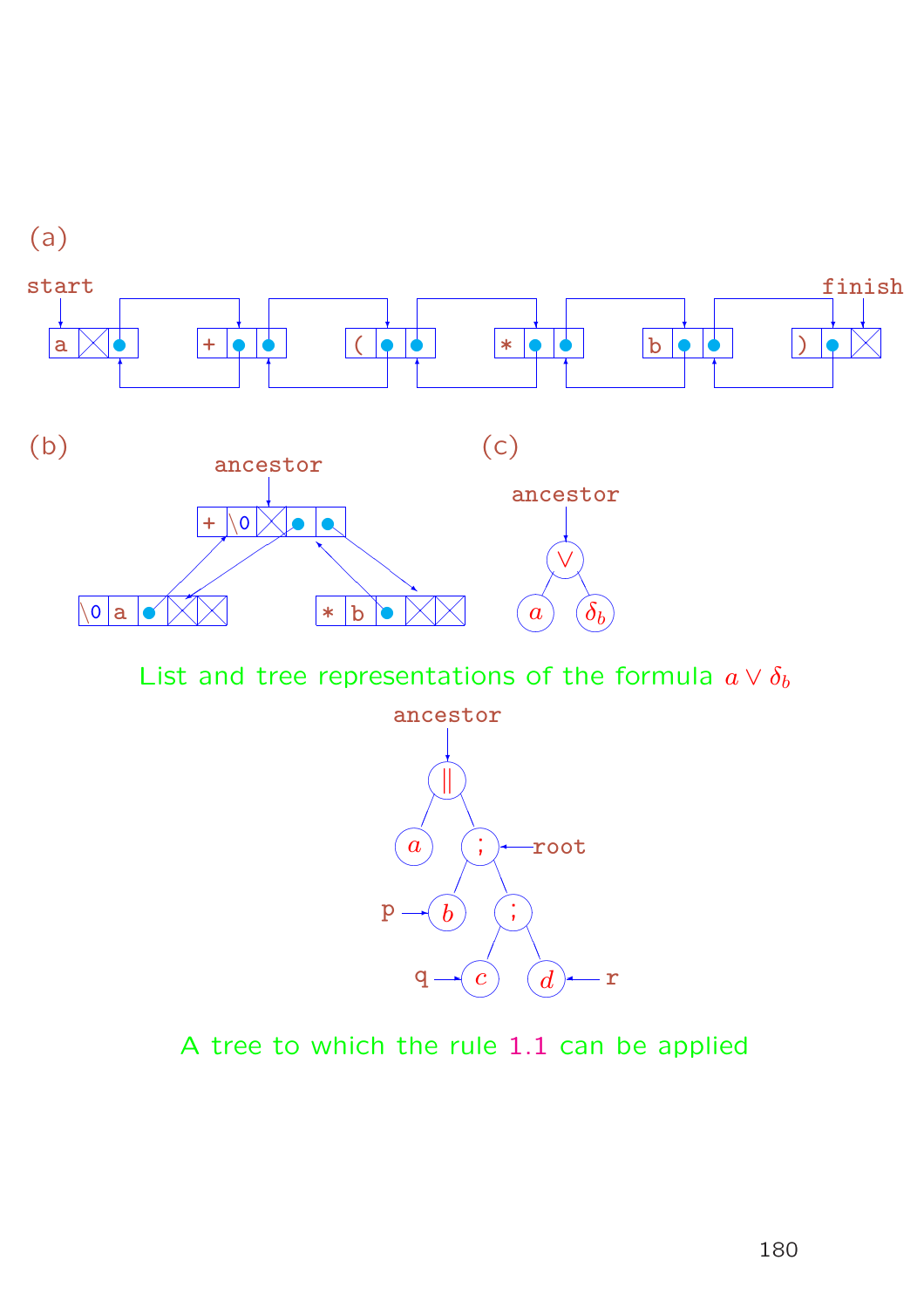A structure of rules.

```
if(root!=NULL)
\sqrt{2}if(the rule is directly applicable
    to the tree with pointer root)
 \{Set pointers to subtrees corresponding
  to subformulas in the rule;
 Print rule number and subformulas;
  Transform tree in accordance to the rule;
 (*addrnar)++; /*increase counter of rules
                  applied at the the present step*/
Print new formula;
 }
 else
 \mathcal{F}Apply rule to the left subtree;
 Apply rule to the right subtree;
}
}
```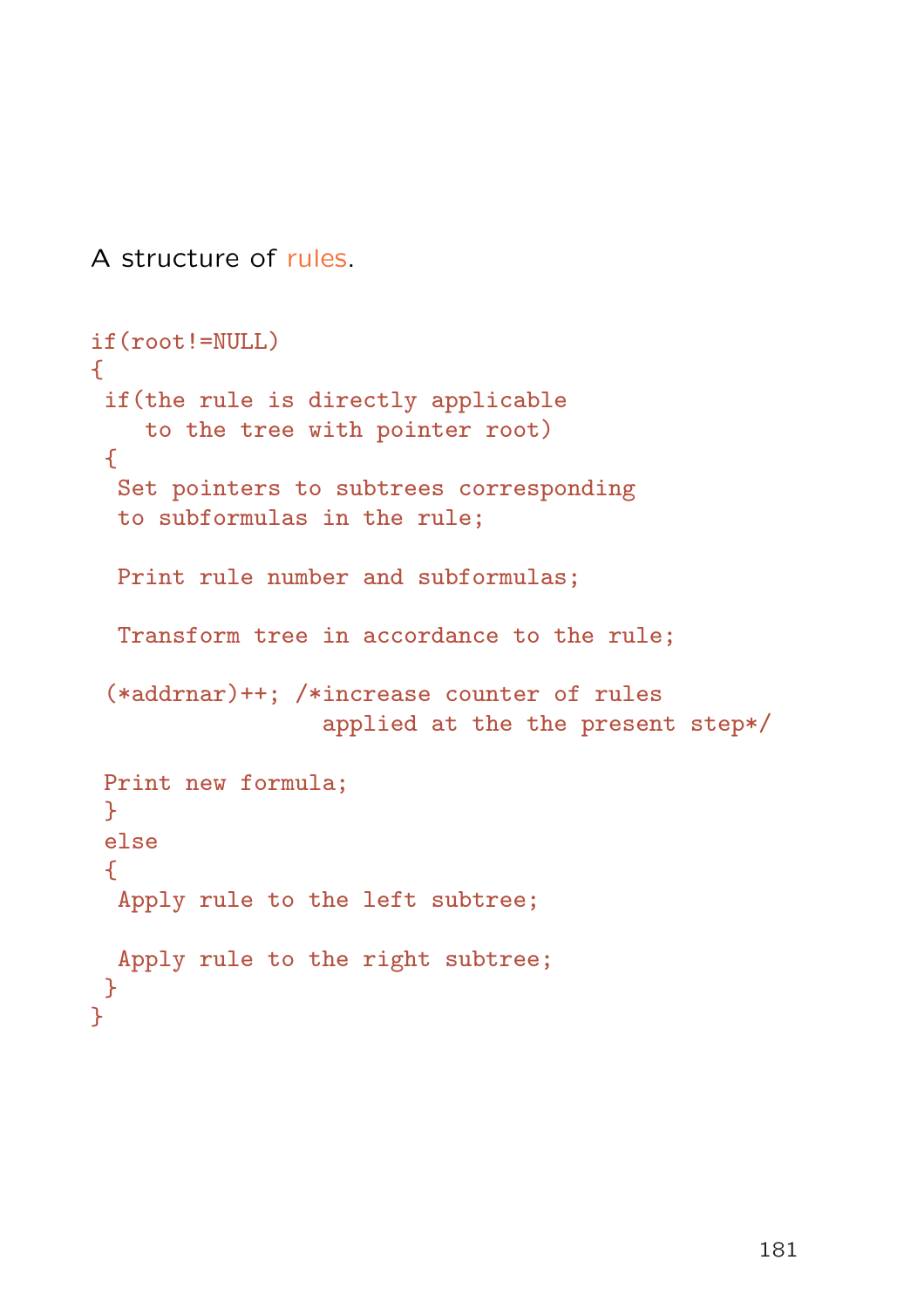





Tree transformations with rules 1.1 and 2.1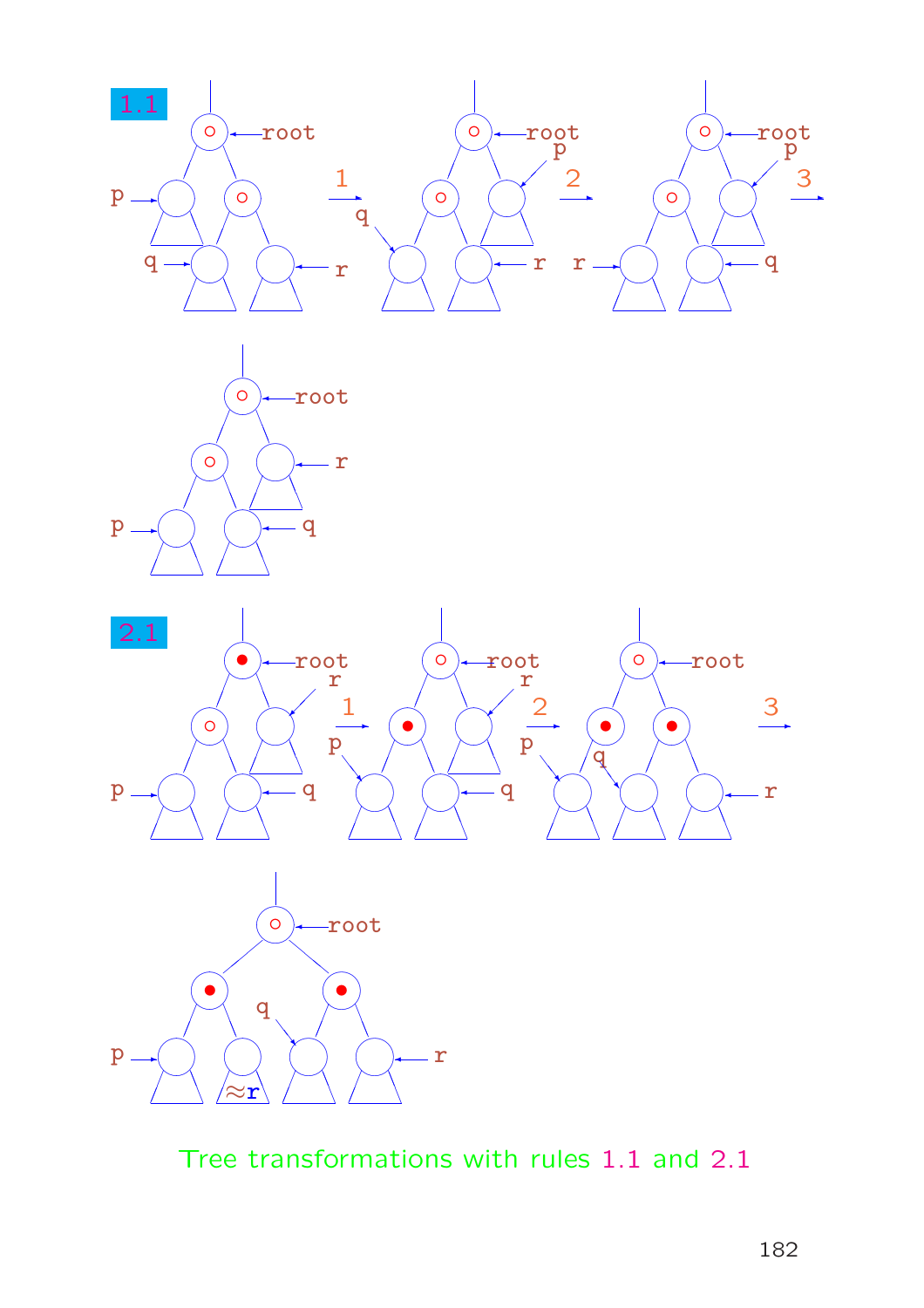Examples of formula transformation with CANON The initial formula:  $(a \bigtriangledown (b; e)) || (d \bigtriangledown (c; e))$ .

```
The author of this program is I.V. Tarasyuk
Program CANON transforms formulas of algebras AFP_2, AFLP_2
into canonical form
Input formula should be in one of the following forms:
1. a
2. -a *a
3. 'a ~a
4. (P) \sim (P)
5. a;b a|b a#b a+b
6. a; (P) a (P) a#(P) a + (P)
7. (P);a (P)|a (P)#a (P)+a
8. (P); (Q) (P)|(Q) (P)#(Q) (P)+(Q)
where a and b are symbols of elementary actions,
P and Q are formulas types 2-8
Input formula
Sign of end is EOF
Formula has been read
Your formula is:
(a#(b; e))|(d#(c; e))Step 1
Rule 3.1 is applied
P=aQ=(b; e)New formula is:
((a)((b; e)))+((d)(b; e)))(d#(c; e))Rule 3.1 is applied
P=dQ=(c;e)New formula is:
((a|({'(\mathbf{b};\mathbf{e})}))+({'(\mathbf{a})|(\mathbf{b};\mathbf{e})}))|((d|({'(\mathbf{c};\mathbf{e})}))+({'(\mathbf{d})|(\mathbf{c};\mathbf{e})}))Rule 4.1 is applied
P=bQ = eNew formula is:
((a|(('b)|('e)))+(('a)|(b;e)))|((d|('(c;e)))+(('d)|(c;e)))
```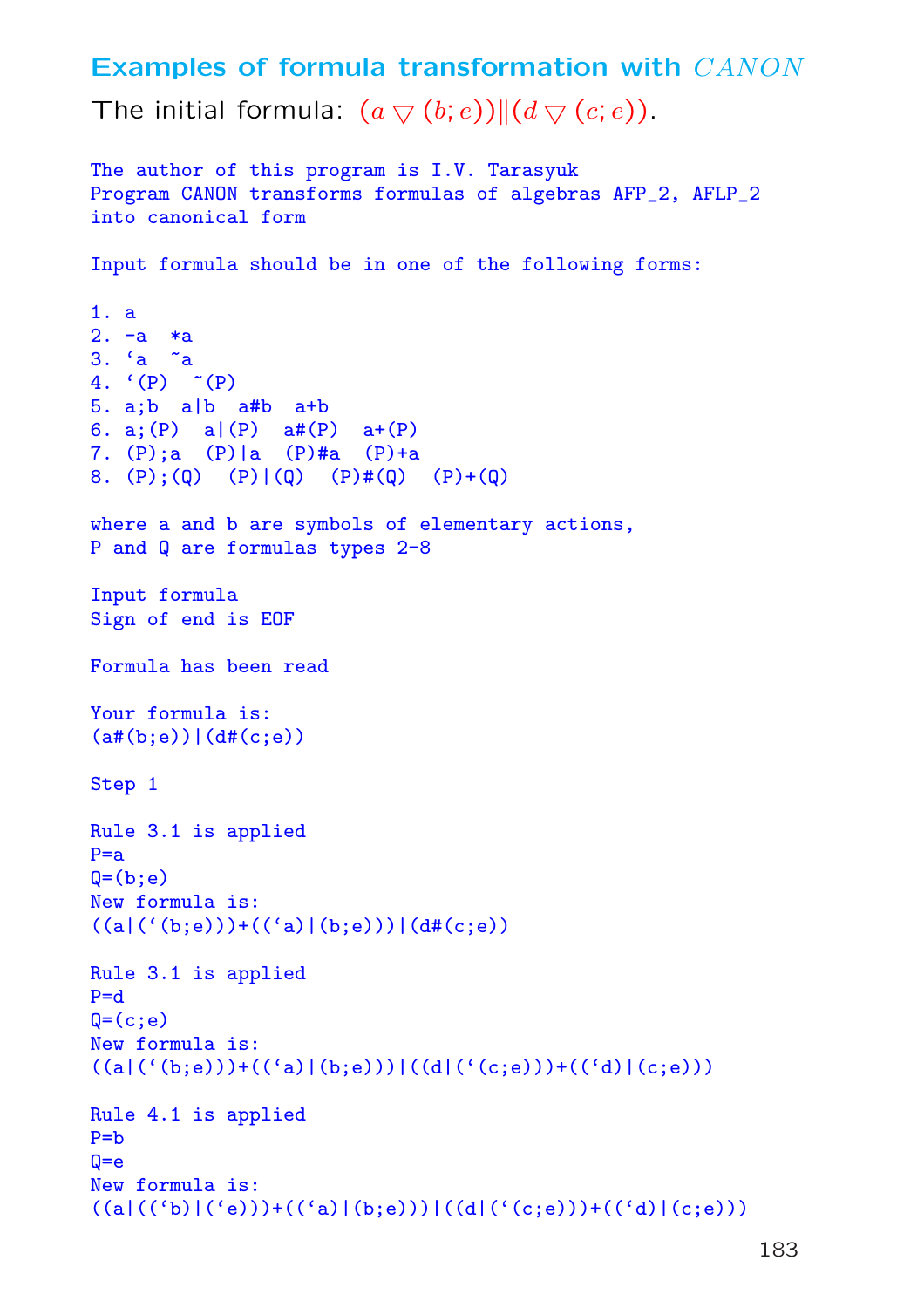```
Rule 4.1 is applied
P = cQ = eNew formula is:
((a|(('b)|('e)))+(('a)|(b;e)))|((d|(('c)|('e)))+(('d)|(c;e)))Rule 4.3 is applied
P = bNew formula is:
((a|((-b)|('e)))+((a')(b;e)))|((d|((c')|('e)))+((d')(c;e)))Rule 4.3 is applied
P = eNew formula is:
((a|((-b)|(-e)))+((a)(b;e)))(d|((c)|('e)))+((d)(c;e)))Rule 4.3 is applied
P=aNew formula is:
((a|((-b)|(-e)))+((-a)|(b;e)))|((d|((c|)(e)))+((d|((c;e)))Rule 4.3 is applied
P = cNew formula is:
((a|((-b)|(-e)))+((-a)|(b;e)))|((d|((-c)|('e)))+((d)|(c;e)))Rule 4.3 is applied
P = eNew formula is:
((a)((-b)|(-e)))+((-a)|(b;e)))|((d|((-c)|(-e)))+((d)|(c;e)))Rule 4.3 is applied
P=dNew formula is:
((a)((-b)|(-e)))+((-a)|(b;e)))|((d|((-c)|(-e)))+((-d)|(c;e)))Number of applied rules in step 1 is 10
Step 2
Rule 1.1 is applied
P=aQ=(-b)R=(-e)New formula is:
((a|(-b))|(-e)) + ((-a) |(b; e)))|((d|((-c)|(-e))) + ((-d) |(c; e)))
```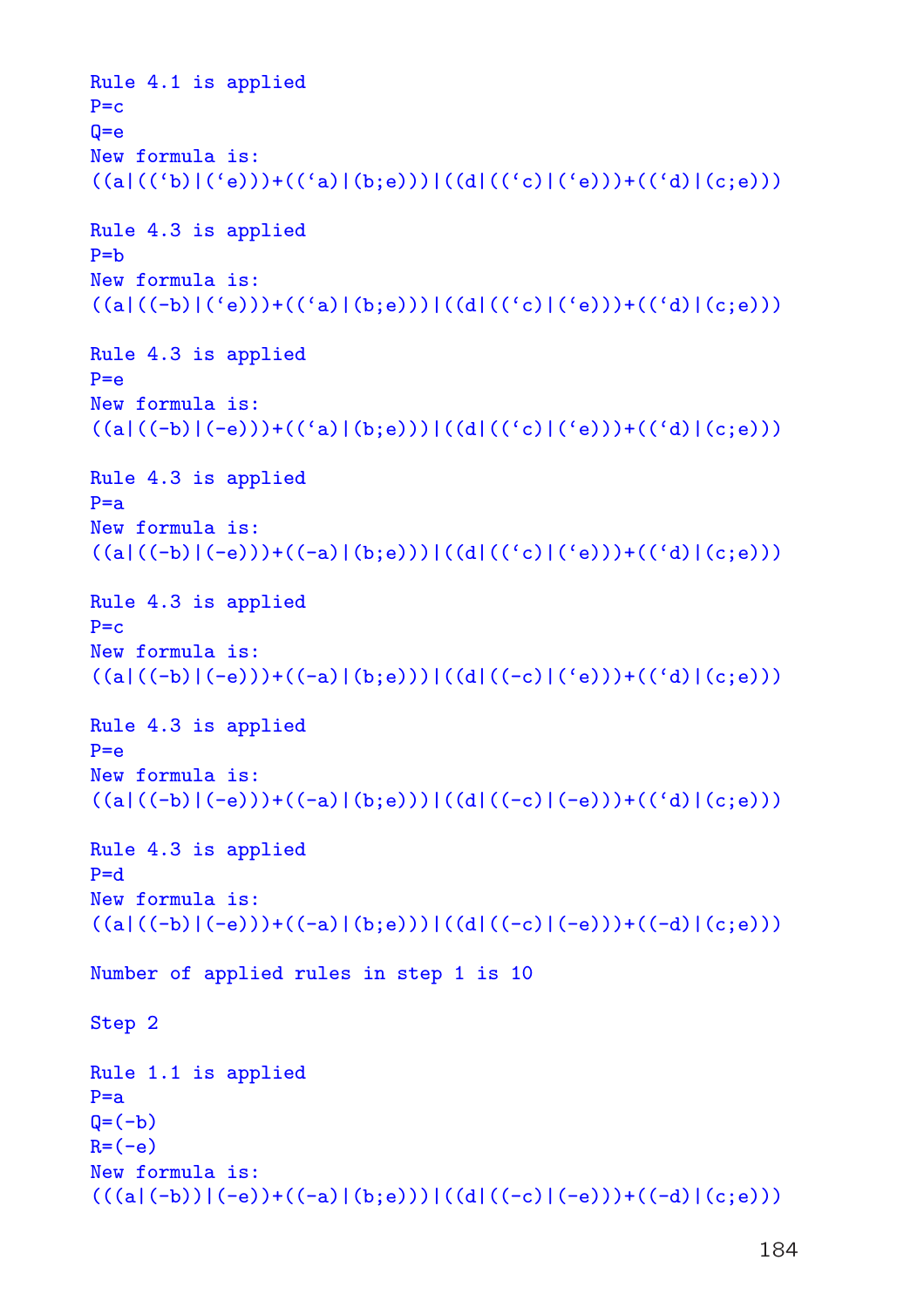```
Rule 1.1 is applied
P = dQ=(-c)R=(-e)New formula is:
((a|(-b))|(-e)) + ((-a) |(b; e)))|(((d|(-c))|(-e)) + ((-d) |(c; e)))Rule 2.1 is applied
P = ((a|(-b))|(-e))Q = ((-a) | (b; e))R = ((d|(-c))|(-e)) + ((-d) | (c;e)))New formula is:
(( (a)(-b))|(-e))|((d)(-c))|(-e))+((-d)(c;e))))+(((-a)|(b; e))|(((d|(-c))|(-e)) + ((-d)|(c; e))))Rule 2.2 is applied
P = ((a|(-b))|(-e))Q = ((d|(-c))|(-e))R = ((-d) | (c; e))New formula is:
((((a|(-b))|(-e))|((d|(-c))|(-e)))+(((a|(-b))|(-e))|((-d)|(c,e))))+(((-a)|(b; e))|(((d|(-c))|(-e)) + ((-d)|(c; e))))Rule 2.2 is applied
P = ((-a) | (b; e))Q = ((d|(-c))|(-e))R = ((-d) | (c; e))New formula is:
((((a|(-b))|(-e))|((d|(-c))|(-e)))+(((a|(-b))|(-e))|((-d)|(c;e))))((((-a)|(b; e))|((d|(-c))|(-e)))+(((-a)|(b; e))|((-d)|(c; e))))Number of applied rules in step 2 is 5
Step 3
Rule 1.1 is applied
P=((((a|(-b))|(-e))|((d|(-c))|(-e)))+(((a|(-b))|(-e))|((-d)|(c;e))))Q=(((-a)|(b; e))|((d|(-c))|(-e)))R = (((-a) | (b; e)) | ((-d) | (c; e)))New formula is:
((((a|(-b))|(-e))|((d|(-c))|(-e)))+(((a|(-b))|(-e))|((-d)|(c;e))))+(((-a)|(b; e))|((d|(-c))|(-e))))+(((-a)|(b; e))|((-d)|(c; e)))
```
Number of applied rules in step 3 is 1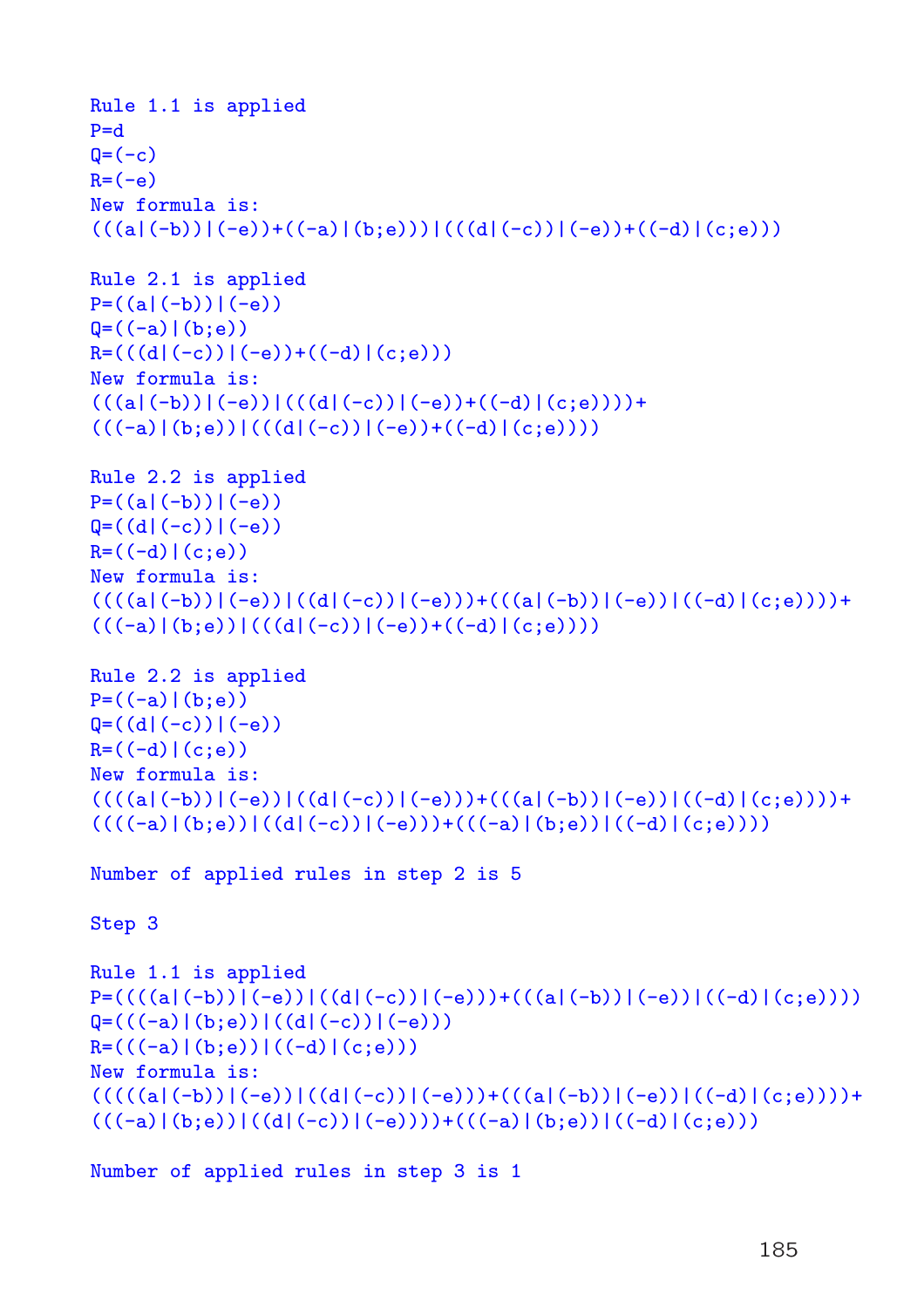```
Step 4
Rule 1.1 is applied
P = ((a|(-b))|(-e))Q=(d|(-c))R=(-e)New formula is:
(((((a|(-b))|(-e))|(d|(-c)))((-e)) + (((a|(-b))|(-e))|((-d)|(c;e)))) +(((-a)|(b; e))|((d|(-c))|(-e))))+(((-a)|(b; e))|((-d)|(c; e)))Rule 1.1 is applied
P = ((a|(-b))|(-e))Q=(-d)R=(c;e)New formula is:
(((((a|(-b))|(-e))|(d|(-c)))((-e)) +(((a|(-b))|(-e))|(-d))|(c;e))) +(((-a)|(b; e))|((d|(-c))|(-e))))+(((-a)|(b; e))|((-d)|(c; e)))Rule 1.1 is applied
P = ((-a) | (b; e))Q=(d|(-c))R=(-e)New formula is:
(((((a|(-b))|(-e))|(d|(-c)))((-e)) +(((a|(-b))|(-e))|(-d))|(c;e))) +((((-a)|(b; e))|(d|(-c)))((-e)))+(((-a)|(b; e))|((-d)|(c; e)))Rule 1.1 is applied
P = ((-a) | (b; e))Q=(-d)R=(c;e)New formula is:
(((((a|(-b))|(-e))|(d|(-c)))((-e)) +(((a|(-b))|(-e))|(-d))|(c;e))) +((((-a)|(b; e))|(d|(-c)))((-e)))+((((-a)|(b; e))|(-d))|(c; e))Number of applied rules in step 4 is 4
Step 5
Rule 1.1 is applied
P = ((a|(-b))|(-e))Q=dR=(-c)New formula is:
(((((((a|(-b))|(-e))|d)|(-c))|(-e)) + (((((a|(-b))|(-e))|(-d))|(-c))) +((((-a)|(b; e))|(d|(-c)))((-e)))+((((-a)|(b; e))|(-d))|(c; e))
```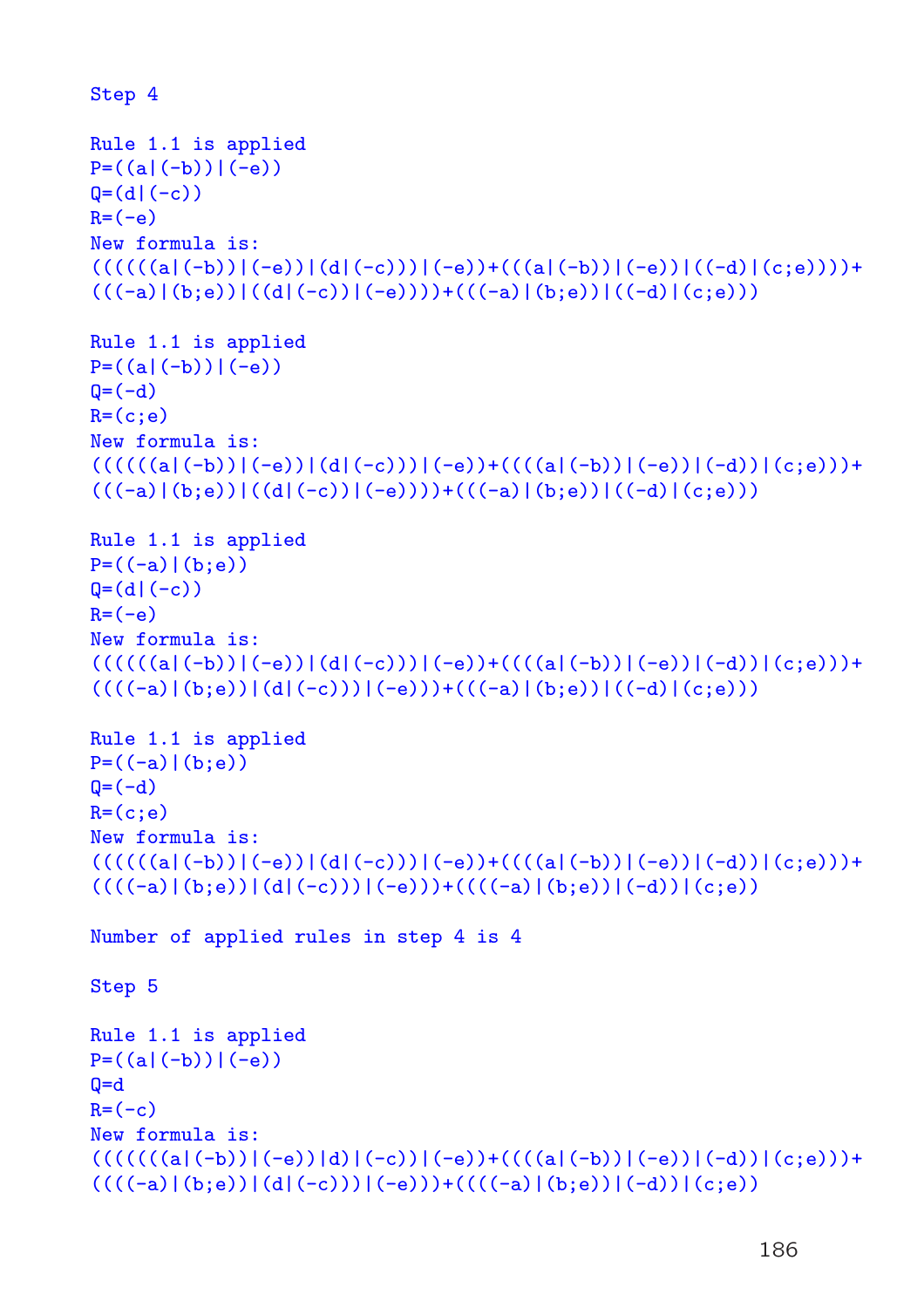```
Rule 1.1 is applied
P = ((-a) | (b; e))Q=dR=(-c)New formula is:
(((((((a|(-b))|(-e))|d)|(-c))|(-e)) + (((((a|(-b))|(-e))|(-d))|(-c))) +(((((-a)|(b;e))[d)|(-c))|(-e)))+((((-a)|(b;e))|(-d))|(c;e))Number of applied rules in step 5 is 2
Step 6
Rule 7.6 is applied
P=((((-a)|(b; e))|d)|(-c))P'=(b; e)Q=(-e)New formula is:
(((((((a|(-b))|(-e))|d)|(-c))|(-e)) + (((((a|(-b))|(-e))|(-d))|(-c))) +(((((-a)|b)|d)|(-c))|(*e)))+((((-a)|(b,e))|(-d))|(c;e))Rule 7.8 is applied
P=(( (a|(-b))|(-e))|(-d))P' = (-e)Q=(c;e)New formula is:
(((((((a|(-b))|(-e))[d)|(-c))|(-e)) + (((((a|(-b))|(*e))|(-d))|c)) +(((((-a)|b)|d)|(-c))|(*e)))+((((-a)|(b;e))|(-d))|(c;e))Rule 7.9 is applied
P=((((a|(-b))|(-e))[d)|(-c))P' = (-e)Q=(-e)New formula is:
(((((a|(-b))|(-e))|d)|(-c)) + (((a|(-b))|(*e))|(-d))|c)) +(((((-a)|b)|d)|(-c))|(*e)))+((((-a)|(b:e))|(-d))|(c:e))Number of applied rules in step 6 is 3
Step 7
Rule 6.1 is applied
P = ((a|(-b))|(e)P'=(*e)Q = (-d)New formula is:
(((((a|(-b))|(-e))|d)|(-c)) + (((a|(-b))|(*e))|(*d))|c)) +(((((-a)|b)|d)|(-c))|(*e)))+((((-a)|(b;e))|(-d))|(c;e))
```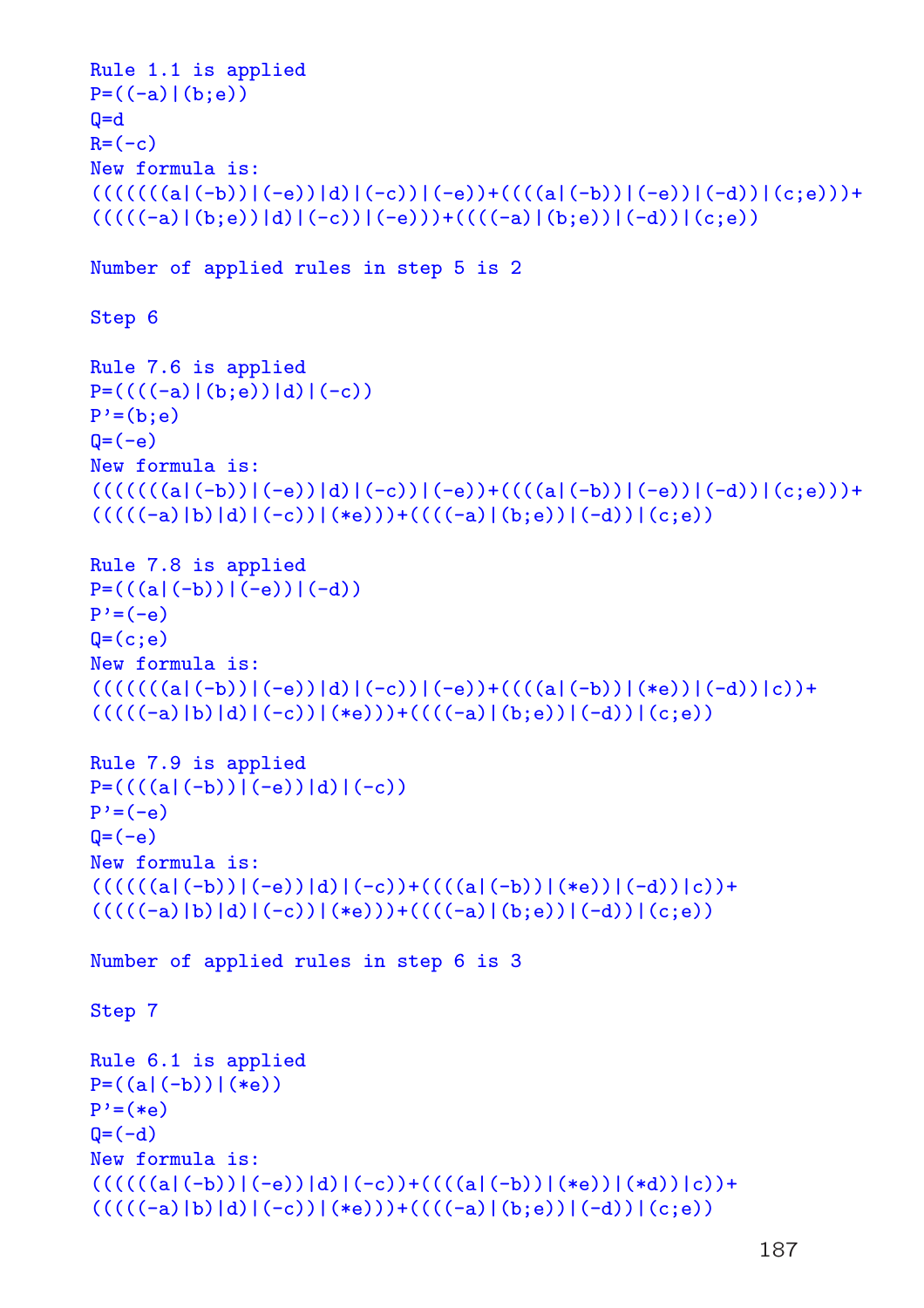```
Rule 6.2 is applied
P = ((a|(-b))|(*e))P' = (-b)Q=(*d)New formula is:
(((((a|(-b))|(-e))|d)|(-c)) + (((a|(*b))|(*e))|(*d))|c)) +(((((-a)|b)|d)|(-c))|(*e)))+((((-a)|(b;e))|(-d))|(c;e))Rule 6.2 is applied
P=((((-a)|b)|d)|(-c))P' = (-c)Q=(e^+e^-)New formula is:
(((((a|(-b))|(-e))[d)|(-c))+((((a|(*b))|(*e))|(*d))|c))+(((((-a)|b)|d)|(*c))|(*e)))+((((-a)|(b;e))|(-d))|(c;e))Number of applied rules in step 7 is 3
Step 8
Rule 6.2 is applied
P=((((-a)|b)|d)|(*c))P' = (-a)Q=(e^+e^-)New formula is:
(((((a|(-b))|(-e))|d)|(-c)) + (((a|(*b))|(*e))|(*d))|c)) +(((((\ast a)\,|b)\,|d)\,|(\ast c))\,|(\ast e))) + ((((-a)\,|(\ast e))\,|(-d))\,|(\mathrm{c};e))Number of applied rules in step 8 is 1
Step 9
Number of applied rules in step 9 is 0
Canonical form is:
(((((a|(-b))|(-e))|d)|(-c)) + (((a|(*b))|(*e))|(*d))|c)) +(((((*)|b)|d)|(*_c))|(*_e)))+((((-a)|(b;e))|(-d))|(c;e))Canonical form is: (a||d||\overline{b}||\overline{c}||\overline{e}) \vee (a||c||\delta_b||\delta_d||\delta_e) \vee(b||d||\delta_a||\delta_c||\delta_e) \vee ((b; e)||(c; e)||\overline{a}||\overline{d}).
```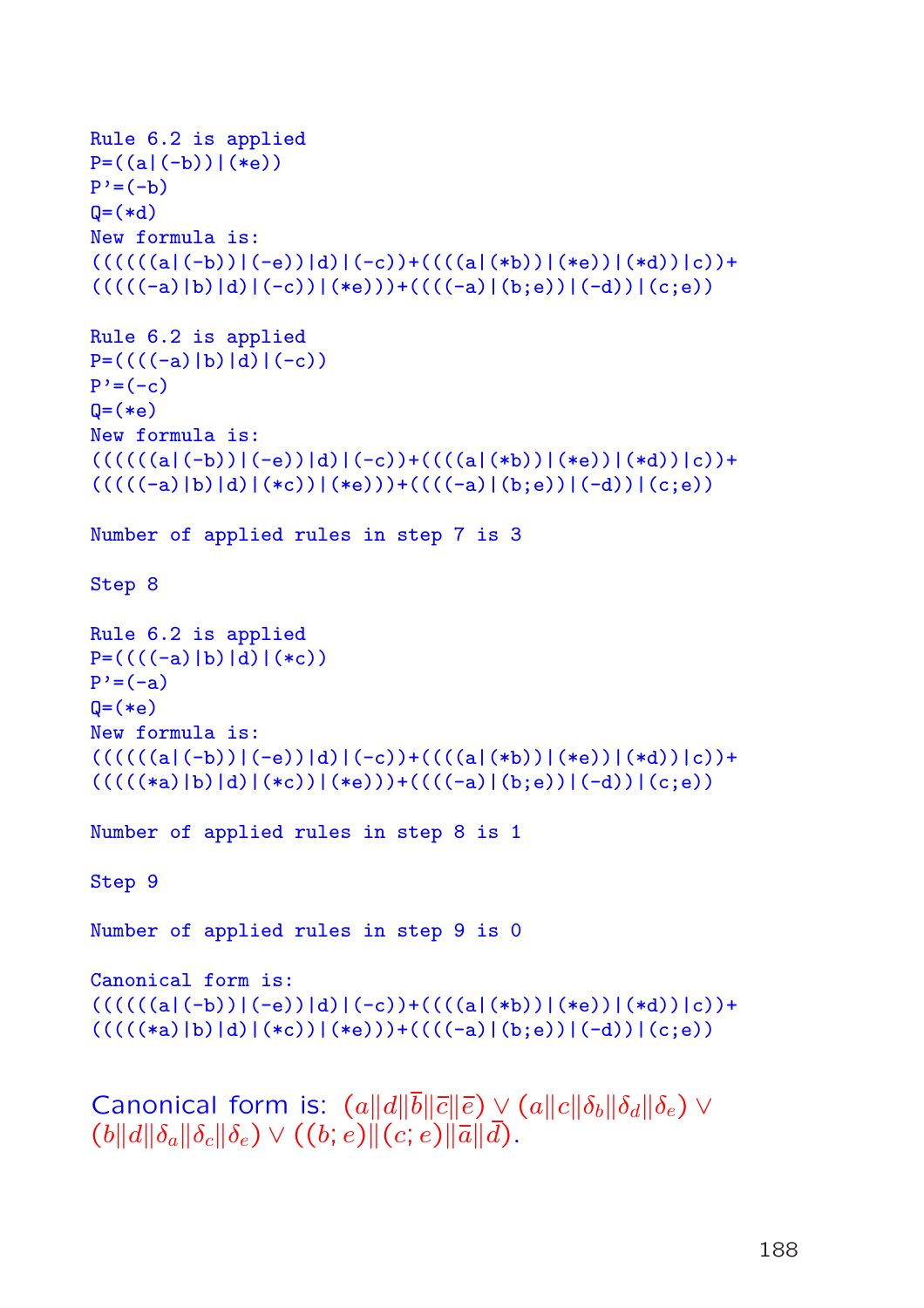## References

- [ABS91] C. Autant, Z. Belmesk, Ph. Schnoebelen. Strong bisimularity on nets revisited. Extended abstract. LNCS 506, pages 295–312, June 1991.
- [APS94] C. Autant, W. Pfister, Ph. Schnoebelen. Place bisimulations for the reduction of labelled Petri nets with silent moves. Proceedings of International Conference on Computing and Information, 1994.
	- [AS92] C. Autant, Ph. Schnoebelen. Place bisimulations in Petri nets. LNCS 616, pages 45–61, June 1992.
	- [Aut93] C. Autant. Petri nets for the semantics and the implementation of parallel processes. Ph.D. thesis, Institut National Polytechnique de Grenoble, May 1993 (in French).
- [BCa87] G. Boudol, I. Castellani. On the semantics of concurrency: partial orders and transition systems. LNCS 249, pages 123–137, 1987.
- [BDH92] E. Best, R. Devillers, J.G. Hall. The box calculus: a new causal algebra with multi-label communication. LNCS 609, pages 21–69, 1992.
- [BDKP91] E. Best, R. Devillers, A. Kiehn, L. Pomello. Concurrent bisimulations in Petri nets. Acta Informatica 28, pages 231–264, 1991.
	- [BK84] J.A. Bergstra, J.W. Klop. Process algebra for synchronous communication. Information and Control 60, pages 109–137, 1984.
	- [BK89] J.A. Bergstra, J.W. Klop. Process theory based on bisimulation semantics. LNCS 354, pages 50–122, 1989.
	- [Ch89] L.A. Cherkasova Posets with non-actions: a model for concurrent nondeterministic processes. Arbeitspapiere der GMD 403, 68 pages, Germany, July 1989.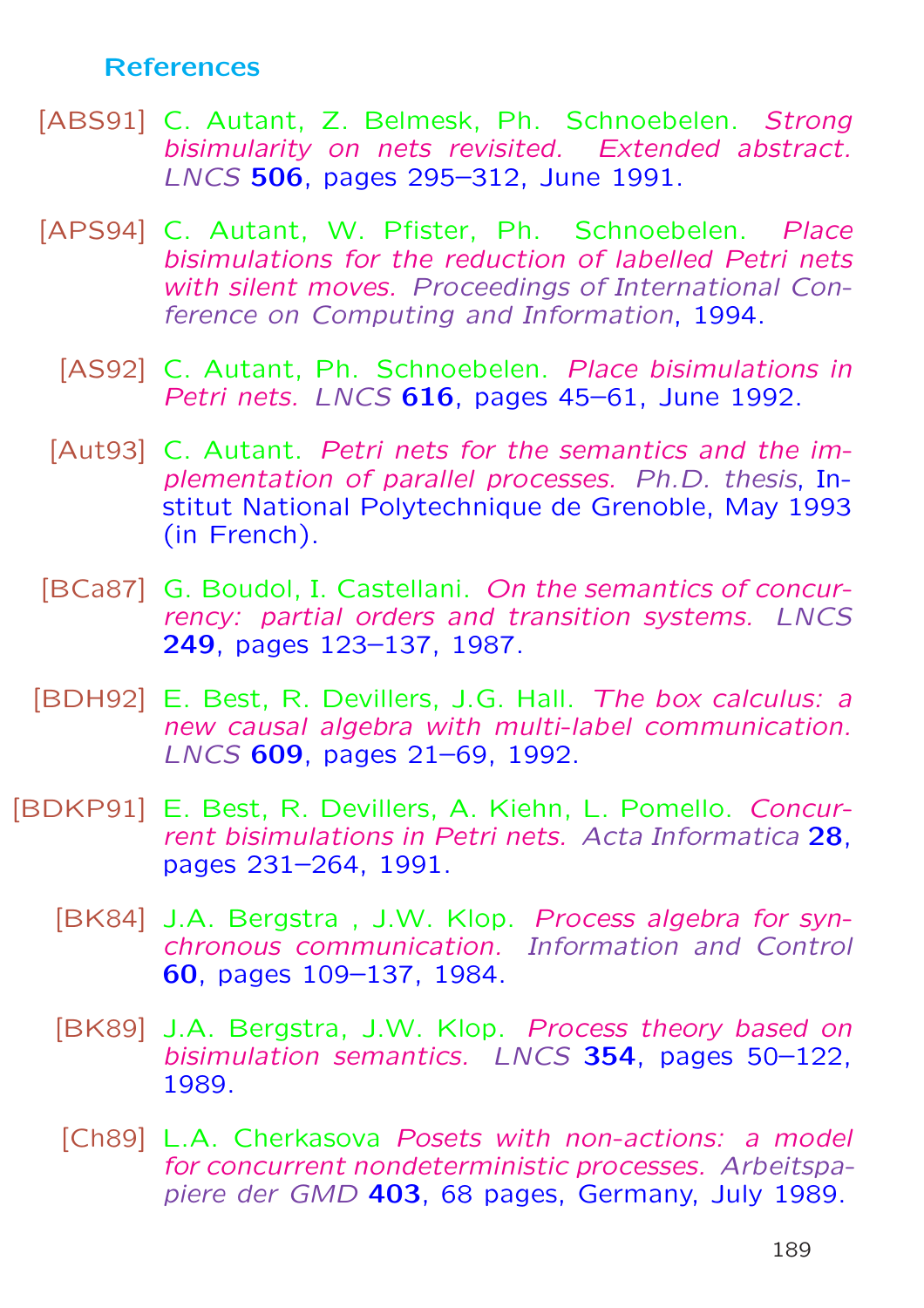- [Che92a] F. Cherief. Back and forth bisimulations on prime event structures. LNCS 605, pages 843–858, June 1992.
- [Che92b] F. Cherief. Contributions à la sémantique du parallélisme: bisimulations pour le raffinement et le vrai parallélisme. Ph.D. thesis, Institut National Politechnique de Grenoble, France, October 1992 (in French).
- [Che92c] F. Cherief. Investigations of back and forth bisimulations on prime event structures. Computers and Artificial Intelligence 11(5), pages 481-496, 1992.
- [CHM93] S. Christensen, Y. Hirshfeld, F. Moller. Bisimulation equivalence is decidable for basic parallel processes. LNCS 715, pages 143–157, 1993.
- [CLP92] F. Cherief, F. Laroussinie, S. Pinchinat. Modal logics with past for true concurrency. Proceedings of CONCUR'92, February 1992.
- [Dev92] R. Devillers. Maximality preservation and the STidea for action refinements. LNCS 609, pages 108– 151, 1992.
- [Eng85] J. Engelfriet. Determinacy  $\rightarrow$  (observation equivalence  $=$  trace equivalence).  $TCS$  36, pages 21-25, 1985.
- [Eng91] J. Engelfriet. Branching processes of Petri nets. Acta Informatica 28(6), pages 575–591, 1991.
- [Gla90] R.J. van Glabbeek. The linear time branching time spectrum. Extended abstract. LNCS 458, pages 278–297, 1990.
- [Gla93] R.J. van Glabbeek. The linear time branching time spectrum II: the semantics of sequential systems with silent moves. Extended abstract. LNCS 715, pages 66–81, 1993.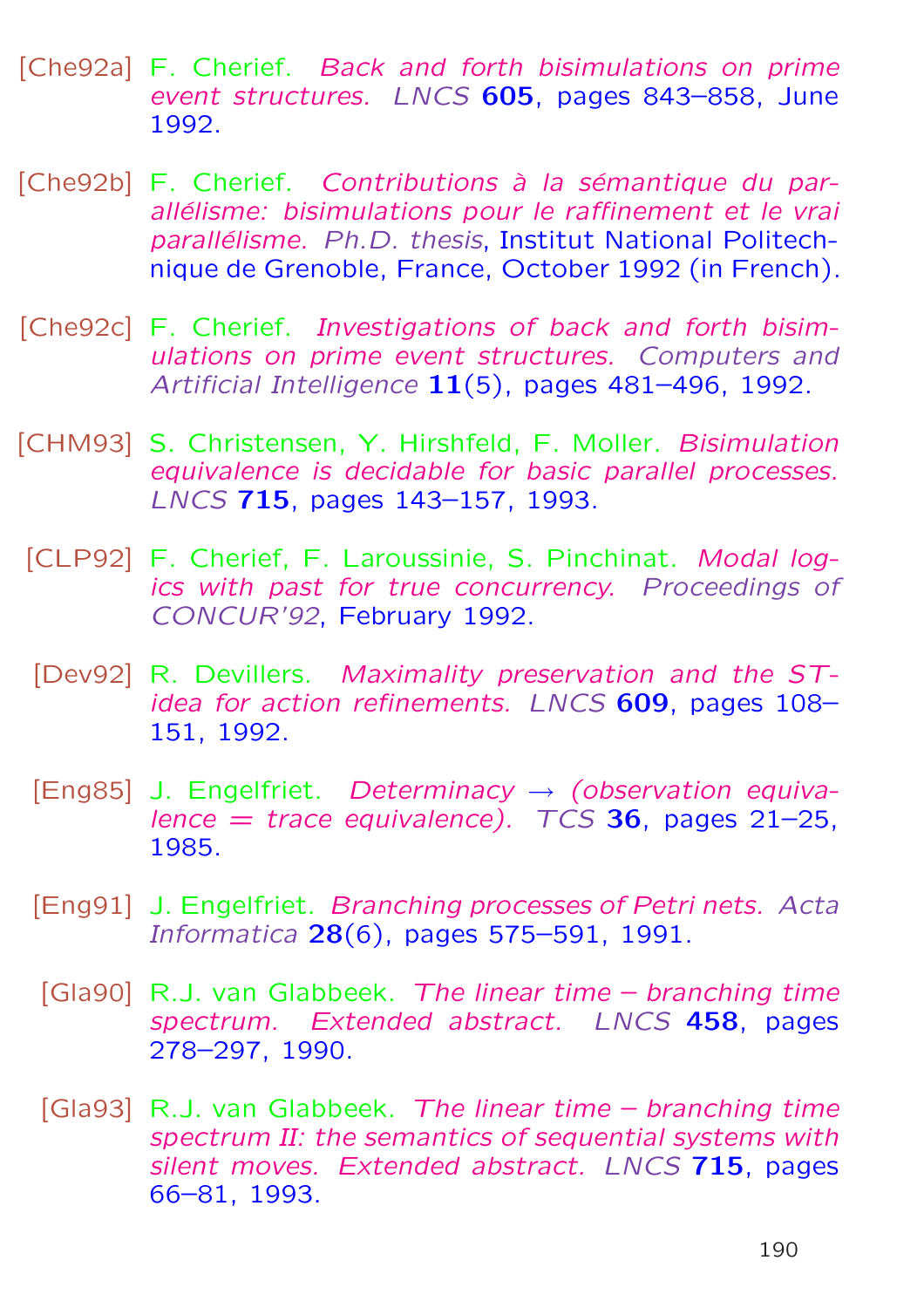- [Gra81] J. Grabowski. On partial languages. Fundamenta Informaticae IV $(2)$ , pages 428–498, 1981.
- [GV87] R.J. van Glabbeek, F.W. Vaandrager. Petri net models for algebraic theories of concurrency. LNCS 259, pages 224–242, 1987.
- [HM85] M. Hennessy, R.A.J. Milner. Algebraic laws for nondeterminism and concurrency. Journal of the ACM 32(1), pages 137–161, January 1985.
- [Hoa80] C.A.R. Hoare. Communicating sequential processes, on the construction of programs. (McKeag R.M., Macnaghten A.M. eds.) Cambridge University Press, pages 229–254, 1980.
- [Hoa85] C.A.R. Hoare. Communicating sequential processes. Prentice-Hall, London, 1985.
- [Jan94] P. Jančar. Decidability questions for bisimularity of Petri nets and some related problems. LNCS 775, pages 581–594, 1994.
- [Jan95] P. Jančar. High decidability of weak bisimularity for Petri nets. LNCS 915, pages 349-363, 1995.
- [JM96] L. Jategaonkar, A.R. Meyer. Deciding true concurrency equivalences on safe, finite nets. TCS 154, pages 107–143, 1996.
- [KCh85] V.E. Kotov, L.A. Cherkasova. On structural properties of generalized processes. LNCS 188, pages 288–306, 1985.
- [Kot78] V.E. Kotov. An algebra for parallelism based on Petri nets. LNCS 64, pages 39–55, 1978.
- [Mil80] R.A.J. Milner. A calculus of communicating systems. LNCS 92, pages 172–180, 1980.
- [Mil83] R.A.J. Milner. Calculi for synchrony and asynchrony. TCS 25, pages 267–310, 1983.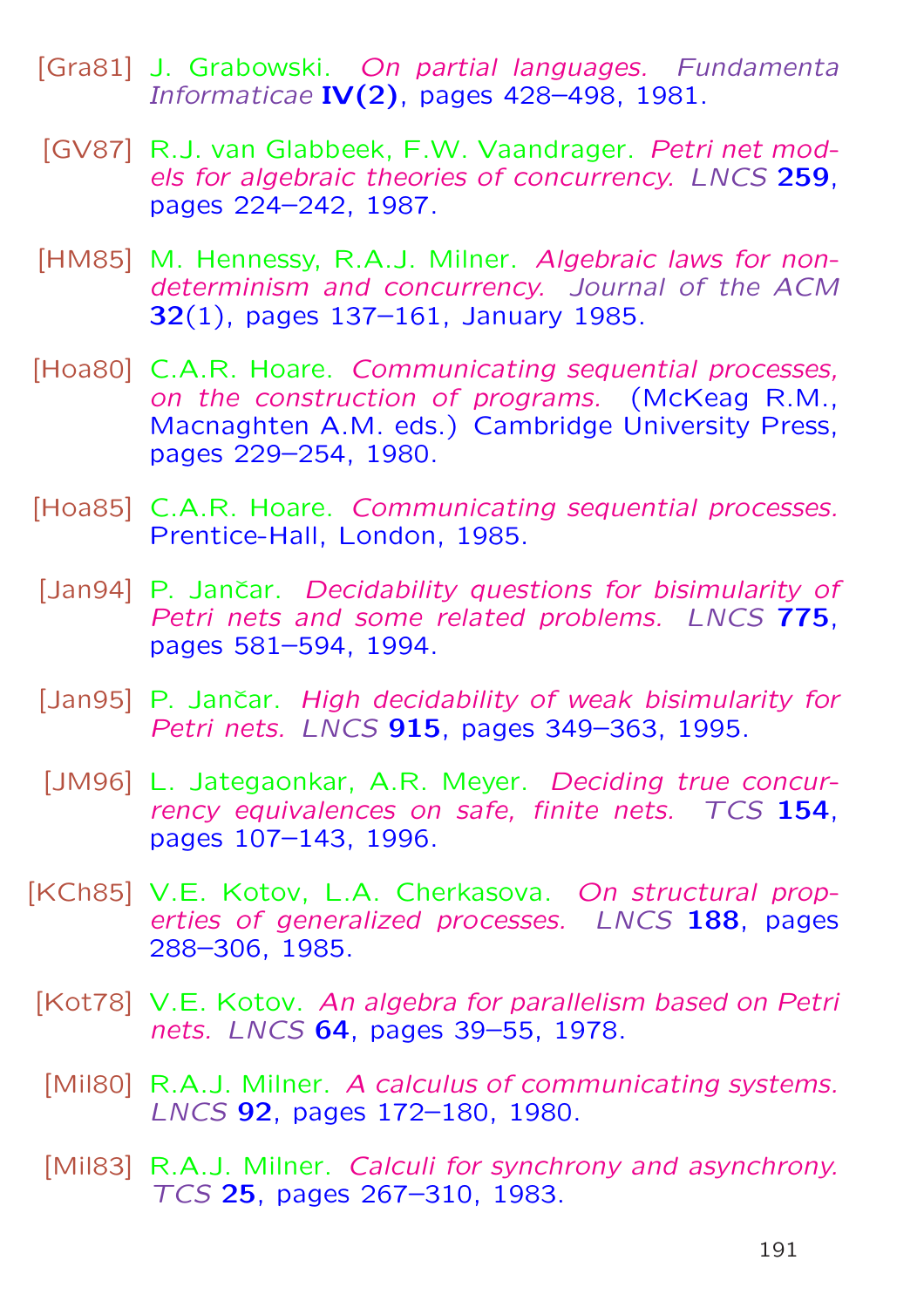- [NMV90] R. De Nicola, U. Montanari, F.W. Vaandrager. Back and forth bisimulations. LNCS 458, pages 152-165, 1990.
- [NPW81] M. Nielsen, G. Plotkin, G. Winskel. Petri nets, event structures and domains. TCS 13, pages 85-108, 1981.
	- [NT84] M. Nielsen, P.S. Thiagarajan. Degrees of non-determinism and concurrency: A Petri net view. LNCS 181, pages 89–117, December 1984.
- [Old87a] E.-R. Olderog. TCSP: theory of communicating sequential processes. LNCS 255, pages 441-465, 1987.
- [Old87b] E.-R. Olderog. Operational Petri net semantics for CCSP. LNCS 266, pages 196–223, 1987.
- [Old89b] E.-R. Olderog. Strong bisimularity on nets: a new concept for comparing net semantics. LNCS 354, pages 549–573, 1989.
	- [Old91] E.-R. Olderog. Nets, terms and formulas. Cambridge Tracts in Theoretical Computer Science 23, Cambridge University Press, 1991.
	- [Par81] D.M.R. Park. Concurrency and automata on infinite sequences. LNCS 104, pages 167-183, March 1981.
	- [Pfi92] W. Pfister. Simplification sémantique des réseaux de Petri par la bisimulation de places. Technical Report of DEA, University of Grenoble, France, June 1992 (in French).
	- [Pin93] S. Pinchinat. Bisimulations for the semantics of reactive systems. Ph.D. thesis, Institut National Politechnique de Grenoble, January 1993 (in French).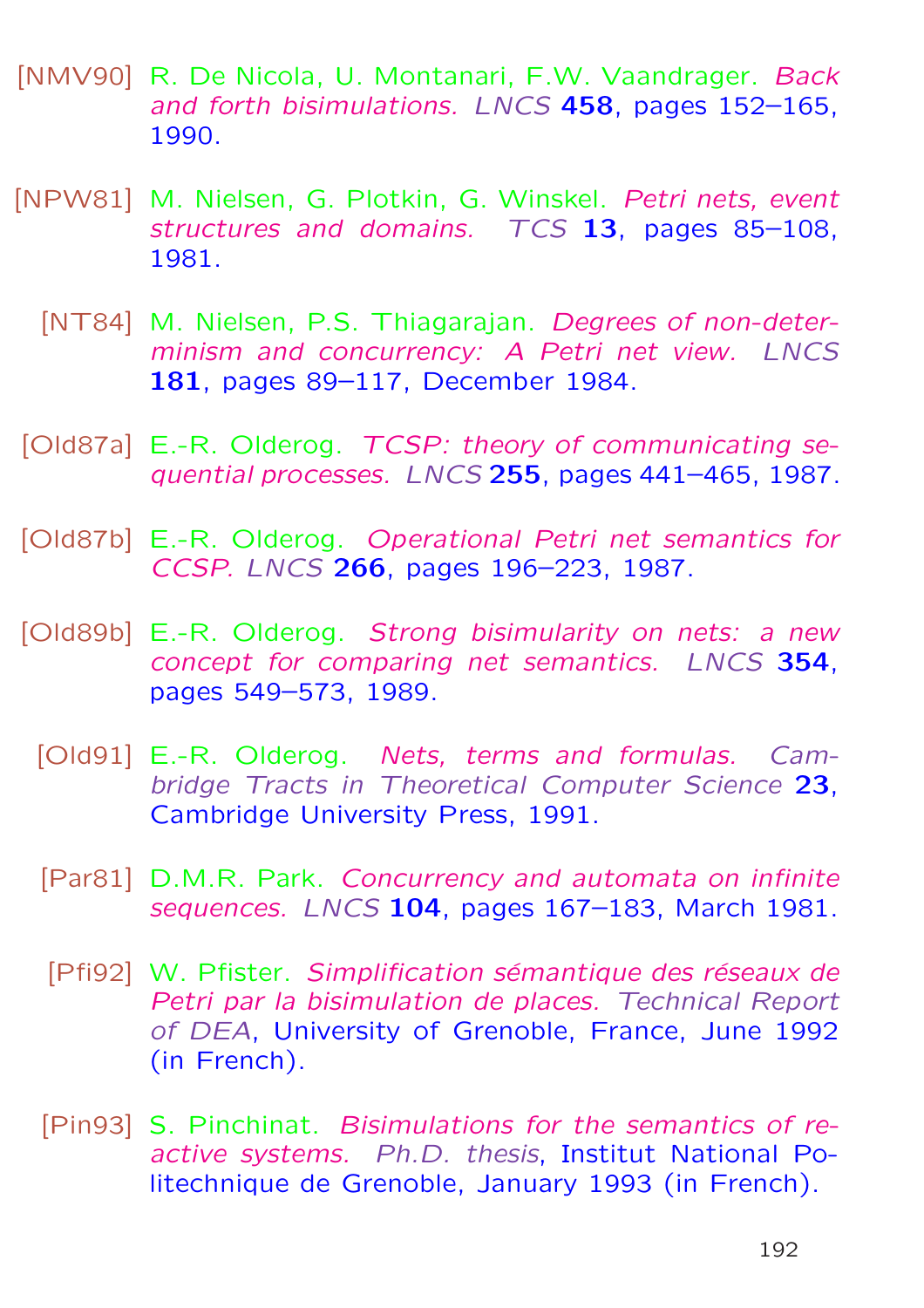- [Pom86] L. Pomello. Some equivalence notions for concurrent systems. An overview. LNCS 222, pages 381–400, 1986.
	- [Pra86] V.R. Pratt. The pomset model of parallel processes: unifying the temporal and the spatial. LNCS 197, pages 180–196, 1986.
- [PRS92] L. Pomello, G. Rozenberg, C. Simone. A survey of equivalence notions for net based systems. LNCS 609, pages 410–472, 1992.
	- [RT88] A. Rabinovitch, B.A. Trakhtenbrot. Behaviour structures and nets. Fundamenta Informaticae XI, pages 357–404, 1988.
	- [Tar96] I.V. Tarasyuk. Algebra  $AFLP_2$ : a calculus of labelled nondeterministic processes. Hildesheimer Informatik-Berichte  $4/96$ , part 2, 18 pages, Institut für Informatik, Universität Hildesheim, Germany, January 1996.
	- [Tar97] I.V. Tarasyuk. Equivalence notions for models of concurrent and distributed systems. Ph.D. thesis, 191 pages, Institute of Informatics Systems, Novosibirsk, 1997 (in Russian).
- [Tar98a] I.V. Tarasyuk.  $\tau$ -equivalences and refinement. Proceedings of International Refinement Workshop and Formal Methods Pacific - 98 (IRW/FMP'98), Workin-Progress Papers, Canberra, Australia, September 29 – October 2, 1998, Grundy, Jim; Schwenke, Martin and Vickers, Trevor, eds., Joint Computer Science Technical Report Series TR-CS-98-09, The Australian National University, pages 110–128, September 1998.